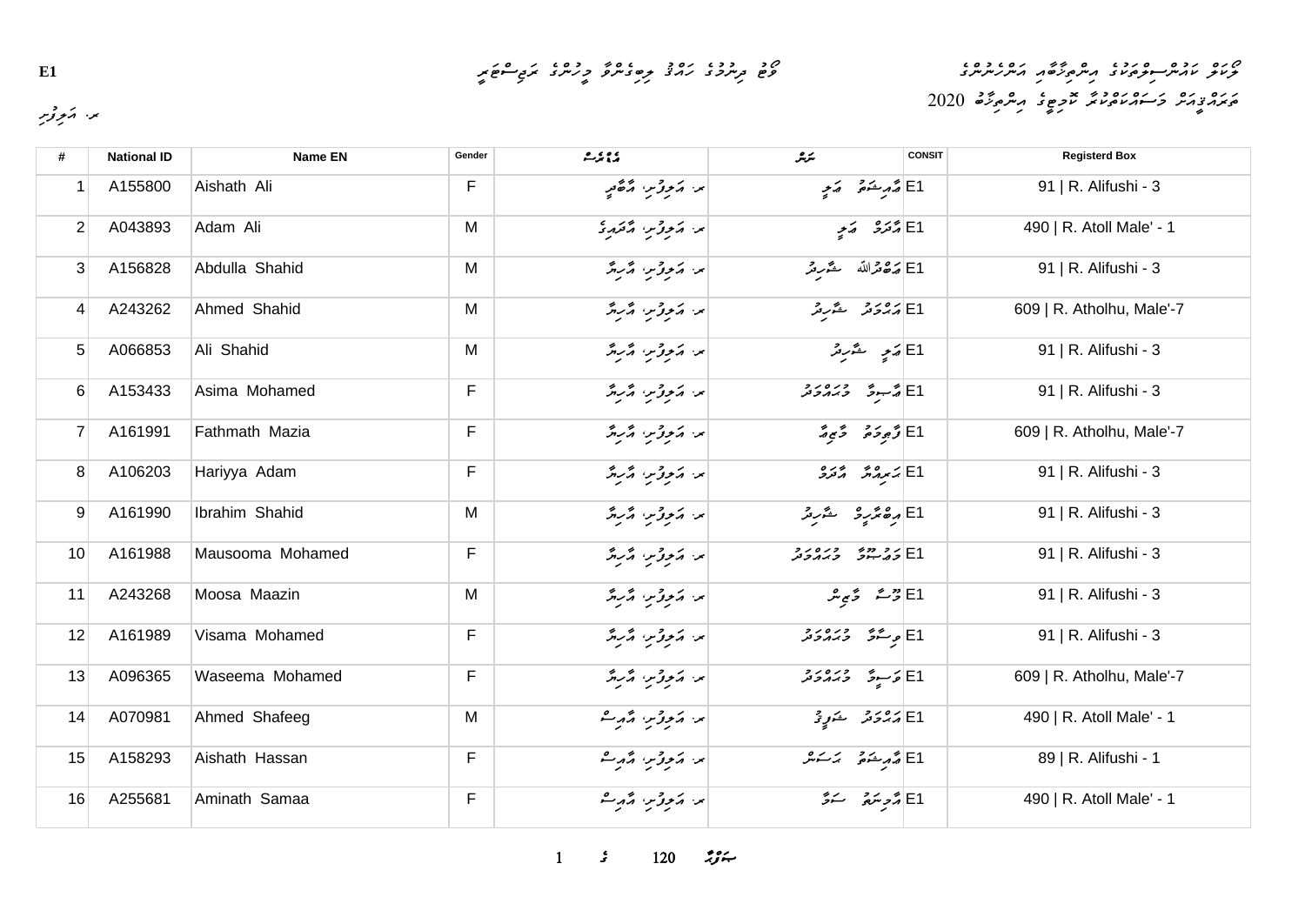*sCw7q7s5w7m< o<n9nOoAw7o< sCq;mAwBoEw7q<m; wBm;vB* م من المرة المرة المرة المرجع المرجع في المركبة 2020<br>مجم*د المريض المربوط المربع المرجع في المراجع المركبة* 

| 17 | A255684 | Fathimath Shaamee    | $\mathsf{F}$ | ىن مەجزۇس مەمەت            | E1 <i>وَّجِ دَمَّة حَدَّدٍ</i>                                     | 490   R. Atoll Male' - 1       |
|----|---------|----------------------|--------------|----------------------------|--------------------------------------------------------------------|--------------------------------|
| 18 | A248099 | Mariyam Shaamaa      | F            | ىن مەجوۋىن مەم ھ           | $52.225$ $E1$                                                      | 490   R. Atoll Male' - 1       |
| 19 | A242363 | Hussain Ali Fulhu    | M            | بر. مُعِرْفُسِ، مُنْعَرَفُ | E1 پرڪيريش ڪريوري                                                  | 609   R. Atholhu, Male'-7      |
| 20 | A251176 | Abdulla Azmeen       | M            | ىن مەمرۇس مەشگىر           | E1 مَەھىراللە مەج <i>ج</i> ىر                                      | 97   R. Un'goofaaru - 1        |
| 21 | A153266 | Adam Zihufaan        | M            | ىن مەمرۇس مەشكىل           | E1 جۇنرى ب <i>ې رۇ</i> بىر                                         | 90   R. Alifushi - 2           |
| 22 | A251180 | Aishath Haneefa      | $\mathsf F$  | ىن مەمرۇس مەشكىل           | E1 مَدْمِ شَمَعْ سَمَسِيَّتَر                                      | 490   R. Atoll Male' - 1       |
| 23 | A251181 | Aleefa Hassan        | $\mathsf F$  | ىن مەجزۇس مەشكىل           | E1 كەمچى كەسكىلى                                                   | 557   Hulhumale', Ehenihen - 5 |
| 24 | A101876 | Hassan Ali           | M            | ىن مەمرۇس مەشكىل           | E1   پرسترس کامی                                                   | 90   R. Alifushi - 2           |
| 25 | A154935 | Hussain Azmeel       | M            | ىن ئەنزىۋىن ئاستىگىر       | E1 برڪبر شريع ۾ پولو                                               | 490   R. Atoll Male' - 1       |
| 26 | A251530 | Abdul Salaam Mumthaz | M            | ىن مەمرۇس مەسىر ھ          | $0.402$ $0.402$ $0.702$ $0.67$ $\approx$ $0.702$ $\approx$ $0.702$ | 91   R. Alifushi - 3           |
| 27 | A251801 | Adam Shameeu         | M            | بر. مَعِوْسٍ مُرْحَقِهِ    | E1 جُمْعَرْ حَمَّحِ جُ                                             | 280   Dh. Bandidhoo - 1        |
| 28 | A255939 | Aishath Sana         | $\mathsf F$  | بر. مَعِرْضٍ مُرْحَقِ مَرْ | E1 مەم ئىسكە ئىس كىشى كىلىك                                        | 91   R. Alifushi - 3           |
| 29 | A251804 | Ali Shaahu           | M            | ىن مەمۇرىن مەسىرە ش        | E1 كەير مىش <sup>ىر</sup>                                          | 91   R. Alifushi - 3           |
| 30 | A251802 | Fathmath Muna        | F            | ىن مەمرۇس مەسىر ھ          | E1 تَ <i>وجو جيمَّ</i>                                             | 91   R. Alifushi - 3           |
| 31 | A100044 | Hassan Shafeeg       | M            | بر موزیر، ممسور            | E1 پرڪش ڪ <i>وي</i> ٽر                                             | 609   R. Atholhu, Male'-7      |
| 32 | A251526 | Hawwa Abdul Rahman   | $\mathsf F$  | بر. مَعِوْسٍ مُرْحَقِهِ    | E1 بروی بروووبرویو                                                 | 456   India / Trivandrum - 1   |
| 33 | A251798 | Hussain Safiz        | M            | بر رووس رمومبر             | E1 پرستمبر شریع<br>سنگرین                                          | 609   R. Atholhu, Male'-7      |

 $2$  *s*  $120$  *z*  $25$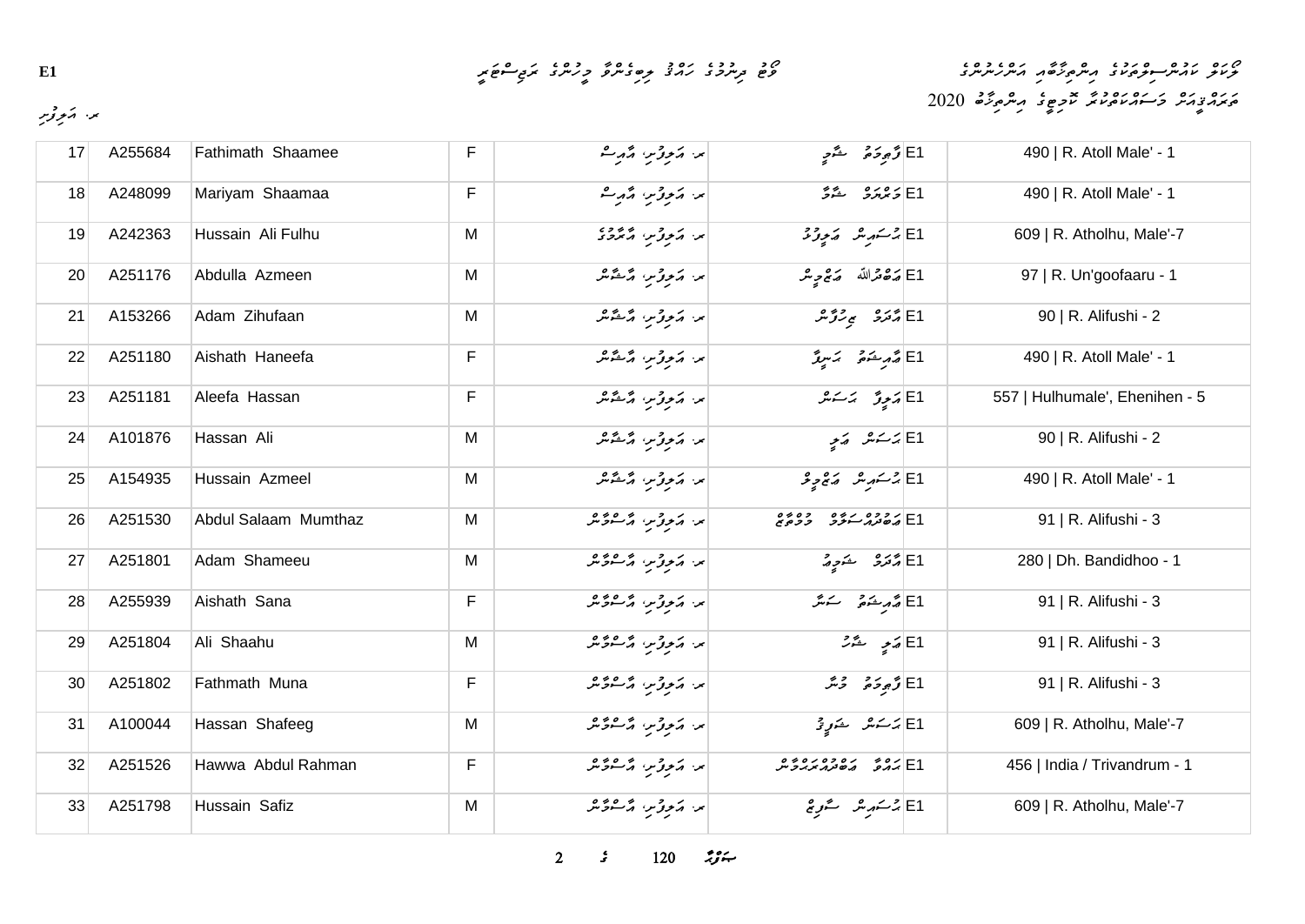*sCw7q7s5w7m< o<n9nOoAw7o< sCq;mAwBoEw7q<m; wBm;vB* م من المرة المرة المرة المرجع المرجع في المركبة 2020<br>مجم*د المريض المربوط المربع المرجع في المراجع المركبة* 

| 34 | A255940 | Mohamed Haanim       | M           | پر نمرموقرس مرکشور همر         | E1 <i>55.25 رُسرة</i>                | 91   R. Alifushi - 3     |
|----|---------|----------------------|-------------|--------------------------------|--------------------------------------|--------------------------|
| 35 | A251524 | Mumthaz Ibrahim      | M           | بر مرور من من                  | E1 وُوڤَى مِھْتَرِوْ                 | 91   R. Alifushi - 3     |
| 36 | A251799 | Noorul Hudha Mumthaz | F           | ىن مەمرۇس مەسىۋىل              | E1 شرمرمرمبر وه ده و                 | 91   R. Alifushi - 3     |
| 37 | A243369 | Adam Saleem          | M           | برا أتروس أروه                 | E1 جُمْعَرڤ سَمَعِرڤ                 | 89   R. Alifushi - 1     |
| 38 | A243374 | Aminath Zuwaida      | $\mathsf F$ | أبرز أتروش أزوهم               | E1 مُجِسَع مِحَمِدِمُّ               | 99   R. Dhuvaafaru - 1   |
| 39 | A243411 | Fathimath Nadheema   | $\mathsf F$ | برا متعرفرس المتفاطي           | E1 تَ <i>وْجِ حَمْ</i> سَمَبِرِمَّ   | 89   R. Alifushi - 1     |
| 40 | A255982 | Sanaa Saleem         | F           | أبرا أتروس أزوه                | E1 سَتَرَ سَوِرْ                     | 89   R. Alifushi - 1     |
| 41 | A244148 | Zubaidha Ahmed       | $\mathsf F$ | أبرا وكموفر والمراكبون         | E1 تح <i>قه قر مح</i> مد در          | 89   R. Alifushi - 1     |
| 42 | A054485 | Ahmed Easa Fulhu     | M           | بر المتوفر المتجمد             | E1 ړورو په شوی                       | 90   R. Alifushi - 2     |
| 43 | A147206 | Falah Ahmed          | M           | برا الكروفر المراقيقي          | E1 تونژبر برورو<br>E1 تونژبر برگرونژ | 97   R. Un'goofaaru - 1  |
| 44 | A010112 | Hawwa Easa Fulhu     | F           | بر، مکروکرد، مگاهری            | E1 بَرْدُوَ <sub>مِ</sub> رْسُوْرْ   | 90   R. Alifushi - 2     |
| 45 | A010852 | Mohamed Abdul Rahman | M           | پر اړمورمن اړمځ فری            | E1 دره در دره ده ده در د             | 490   R. Atoll Male' - 1 |
| 46 | A161981 | Sunana Ahmed         | $\mathsf F$ | بر مووس مجموع                  | E1 _ شرشر مربر در در                 | 106   R. Maduvvari - 1   |
| 47 | A371761 | Abdulla Rishdhaan    | M           | أبرا أكروفرس المقافر مرمرون    | E1 مَەھمَراللە مېشەت <i>رىنز</i>     | 91   R. Alifushi - 3     |
| 48 | A162536 | Ahmed Naseem         | M           | بر موري مەمدىر مە              | E1 <i>222 مترجي</i>                  | 91   R. Alifushi - 3     |
| 49 | A162535 | Aishath Ibrahim      | F           | پر مرکز وقرار مصر مرکز در در د | E1 مُرمِسَمَ مِهْتَرِيْتِ            | 91   R. Alifushi - 3     |
| 50 | A243473 | Aishath Riusha       | F           | بر مُووْر مُقتر مرد            | E1 مُذہبِ شَمَعَ مِیمَشَّہُ          | 91   R. Alifushi - 3     |

*3 <i><i>s s* **120** *<i>z*<sub>3</sub> *z*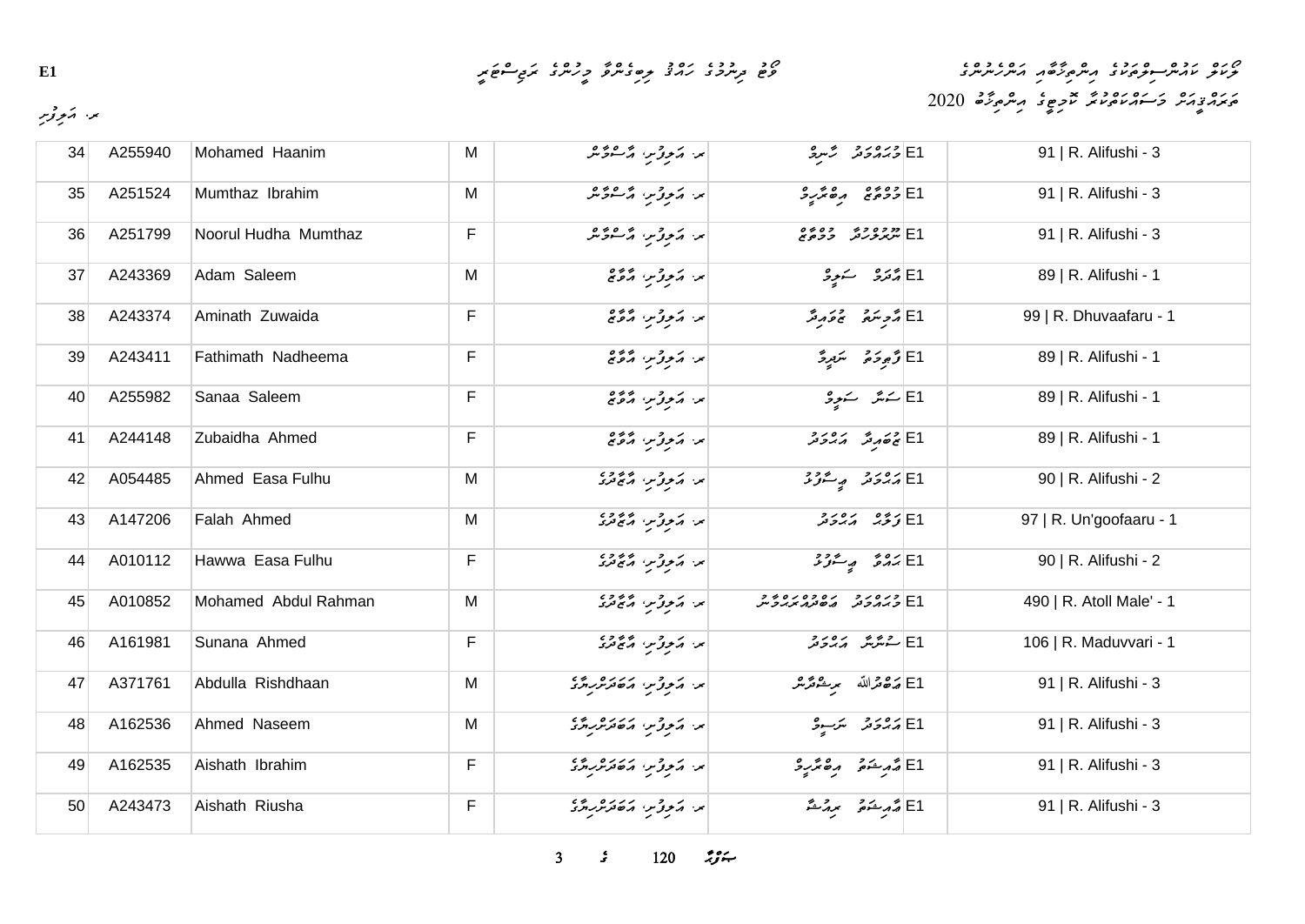*sCw7q7s5w7m< o<n9nOoAw7o< sCq;mAwBoEw7q<m; wBm;vB* م من المرة المرة المرة المرجع المرجع في المركبة 2020<br>مجم*د المريض المربوط المربع المرجع في المراجع المركبة* 

| 51 | A162539 | Aminath Laila            | F            | بر· مُ وِرْسِ مُصَوَّرْ مِرْدُ  | E1 أَدَّحِ سَمَعٌ فَتَحْدِثُوا السَّا | 91   R. Alifushi - 3      |
|----|---------|--------------------------|--------------|---------------------------------|---------------------------------------|---------------------------|
| 52 | A155009 | Aminath Saniyya          | F            | أمرا أكروفرس المكافر مردور الرو | E1 مُتَّحِسَمُ مُسْتَمَرِّمَتُهُ      | 91   R. Alifushi - 3      |
| 53 | A243468 | Fathimath Layaana        | F            | أمرا أكروفرس المكافر مردور الرد | E1 تُرجوحَ حَ تَرَمَّدَ               | 91   R. Alifushi - 3      |
| 54 | A155490 | Hassan Waheed            | M            | بر رکور روزه وه در              | E1   پرسترچی کا پرچر                  | 609   R. Atholhu, Male'-7 |
| 55 | A162538 | Hussain Habeeb           | M            | أمرا أكروفرس المكافر مردور الرد | E1 پر شہر شریف تھے۔<br>ا              | 91   R. Alifushi - 3      |
| 56 | A243464 | Hussain Salah            | M            | أمرا مأجوفر مرا ما مقابل مردوج  | E1 پرستہر سر سنگر پر                  | 91   R. Alifushi - 3      |
| 57 | A243462 | Ibrahim Shidhaadh Hassan | M            | أبرا أكروفرس المقافر مردورة     | E1 رەڭرىرۇ ھوترىز برسەش               | 609   R. Atholhu, Male'-7 |
| 58 | A162537 | Jameela Abdul Rahman     | $\mathsf F$  | بر رکور روزره ده                | E1 نے برق برہ دہ دہ دی محمد شر        | 91   R. Alifushi - 3      |
| 59 | A162540 | Mohamed Rishvaan         | M            | بر رکور روزره ده                | E1 32025 مرشو <i>م</i> ش              | 91   R. Alifushi - 3      |
| 60 | A058528 | Fathimath Gasim          | F            | برا م توفرس مروح                | E1 <i>وُجوحَمْ</i> تَحْسِوْ           | 90   R. Alifushi - 2      |
| 61 | A249002 | Ahmed Riznee             | M            | برا مكووثين مكربرك              | E1   <i>زود تر موس</i> مبر            | 609   R. Atholhu, Male'-7 |
| 62 | A163170 | Azeeza Hussain           | $\mathsf{F}$ | برا مكروفر الممدرك              | E1 <i>ھَي جُھ جُڪوپنگ</i>             | 609   R. Atholhu, Male'-7 |
| 63 | A043280 | Hussain Shukuree         | M            | برا مكروحوا الماريرے            | E1 پر ستمبر شرح مقدم میں<br>ا         | 91   R. Alifushi - 3      |
| 64 | A163169 | Ibrahim Hussain          | M            | بر. مَعِرْفُرٍ، مَدبرِ ک        | E1 مەھمگىر ق سىمبەشر                  | 91   R. Alifushi - 3      |
| 65 | A248999 | Kamila Hussain           | $\mathsf F$  | برا مكروفر مكربر                | E1 مَّ حِرَّ بِمُ سَهْرِ مَّرْ        | 609   R. Atholhu, Male'-7 |
| 66 | A255822 | Mizna Hussain            | $\mathsf F$  | برا مكووثين مكربرك              | E1 <i>جي تگھ پر ڪوپير</i>             | 609   R. Atholhu, Male'-7 |
| 67 | A255976 | Ali Risham               | M            | ىن مەجوۋىر، مەنزىسىما           | E1 رَمٍ مِرْشَرْ E1                   | 91   R. Alifushi - 3      |

*4 s* 120 *i*<sub>s</sub> $\approx$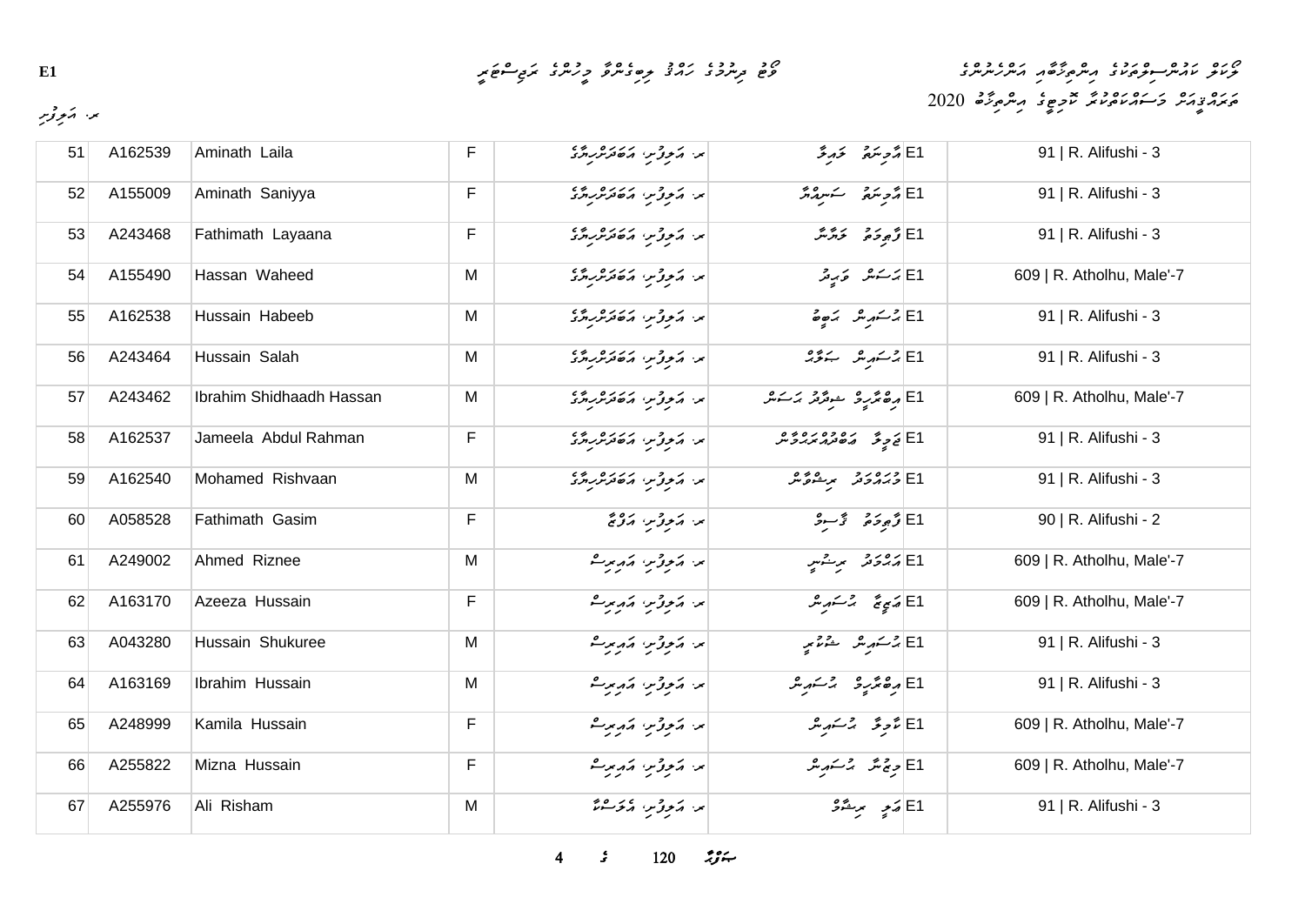*sCw7q7s5w7m< o<n9nOoAw7o< sCq;mAwBoEw7q<m; wBm;vB* م من المسجد المسجد المسجد المسجد المسجد العام 2020<br>مجم*د المسجد المسجد المستجد المسجد المسجد المسجد المسجد المسجد المسجد المسجد المسجد المسجد المسجد المسجد المسجد* 

| 68 | A243377 | Looth Abdul Raheem   | M | ىر. مەجەۋىر، مەمۇسىمدە      | E1 جوړ په <i>ه وه تر ټر</i> يږ و                       | 609   R. Atholhu, Male'-7 |
|----|---------|----------------------|---|-----------------------------|--------------------------------------------------------|---------------------------|
| 69 | A243372 | Mariyam Ri-ifa       | F | أبرا أتروحوا الكواشرة       | E1 5 <i>بروژ بروژ</i>                                  | 106   R. Maduvvari - 1    |
| 70 | A243508 | Moosa Haneef         | M | ىن مەجەۋىر، مەنزىسىما       | E1 فِرْسٌ بَرْسِرٌ                                     | 91   R. Alifushi - 3      |
| 71 | A243370 | Nadhira Idrees       | F | أبرا مأفروش المركوشة        | E1 مُتَعِيمٌ مِعْتَمِي <sup>م</sup> ٌ                  | 91   R. Alifushi - 3      |
| 72 | A243414 | Unais Abdul Raheem   | M | أيرا مكروحي المكرومة        | E1 أيسم مصر معصوم محمد برقم                            | 91   R. Alifushi - 3      |
| 73 | A036753 | Abdulla Ibrahim      | M | ما مأموره من مأمود كرد ويج  | E1 مَەھمَراللە م <i>ەھمَّرى</i> 3                      | 91   R. Alifushi - 3      |
| 74 | A162054 | Abdul Hameed Abdulla | M | برا الأبوقر من الأبورة في   | E1 <i>مَ®مَرْوْبَرُوٍ مَنْ</i> مَ <i>نْ</i> ®مِرْاللّه | 90   R. Alifushi - 2      |
| 75 | A162052 | Ameena Abdul Rahman  | F | أأرا أتروقس أتروهم          | E1 <i>הُحِسَّر הُ</i> ھتر <i>مُحدِّد مُ</i>            | 90   R. Alifushi - 2      |
| 76 | A162053 | Mariyam Zahida       | F | أأرا أتروقس أتروهم          | E1 <i>وَبُرْمَرْدُ</i> بِمُ رِمَّزُ                    | 90   R. Alifushi - 2      |
| 77 | A065441 | Ahmed Mohamed        | M | بر رووس رووده ده            | E1 ג׳כנר כג' בני בי                                    | 90   R. Alifushi - 2      |
| 78 | A243588 | Mohamed Hishaam      | M | بر مرور مروو فرود           | E1 <i>وَبَهُ وَمَرْ</i> بِسُمُوْرَ                     | 90   R. Alifushi - 2      |
| 79 | A244708 | Shareefa Ali         | F | بر رووس رووده ده            | E1 ڪمپر <i>ڙ مک</i> ر                                  | 90   R. Alifushi - 2      |
| 80 | A099205 | Abdul Matheen Ahmed  | M | برا متعادين منطبي           | E1 مُەقىر <i>ئۇچ ھەر مەدە</i> ر                        | 91   R. Alifushi - 3      |
| 81 | A099161 | Abdulla Adhil        | M | برا متعارض متعظم            | E1 رَصْحَرْاللّه مُحْمَدِ مُحْ                         | 91   R. Alifushi - 3      |
| 82 | A162113 | Jameela Hussain      | F | أين أكر وقرس أكروح          | E1 ق و ع سمبر شر بالس                                  | 91   R. Alifushi - 3      |
| 83 | A247596 | Ahmed Nimal          | M | أين أركوفرس أراه مرتكز وهاي | E1 <i>222 برد</i> َّ و                                 | 490   R. Atoll Male' - 1  |
| 84 | A247597 | Fathmath Nabeela     | F | بر موزیر مشروع              | E1 زُّەپ ئ <sup>ە</sup> سَەپ ئىل                       | 490   R. Atoll Male' - 1  |

 $5$   $5$   $120$   $25$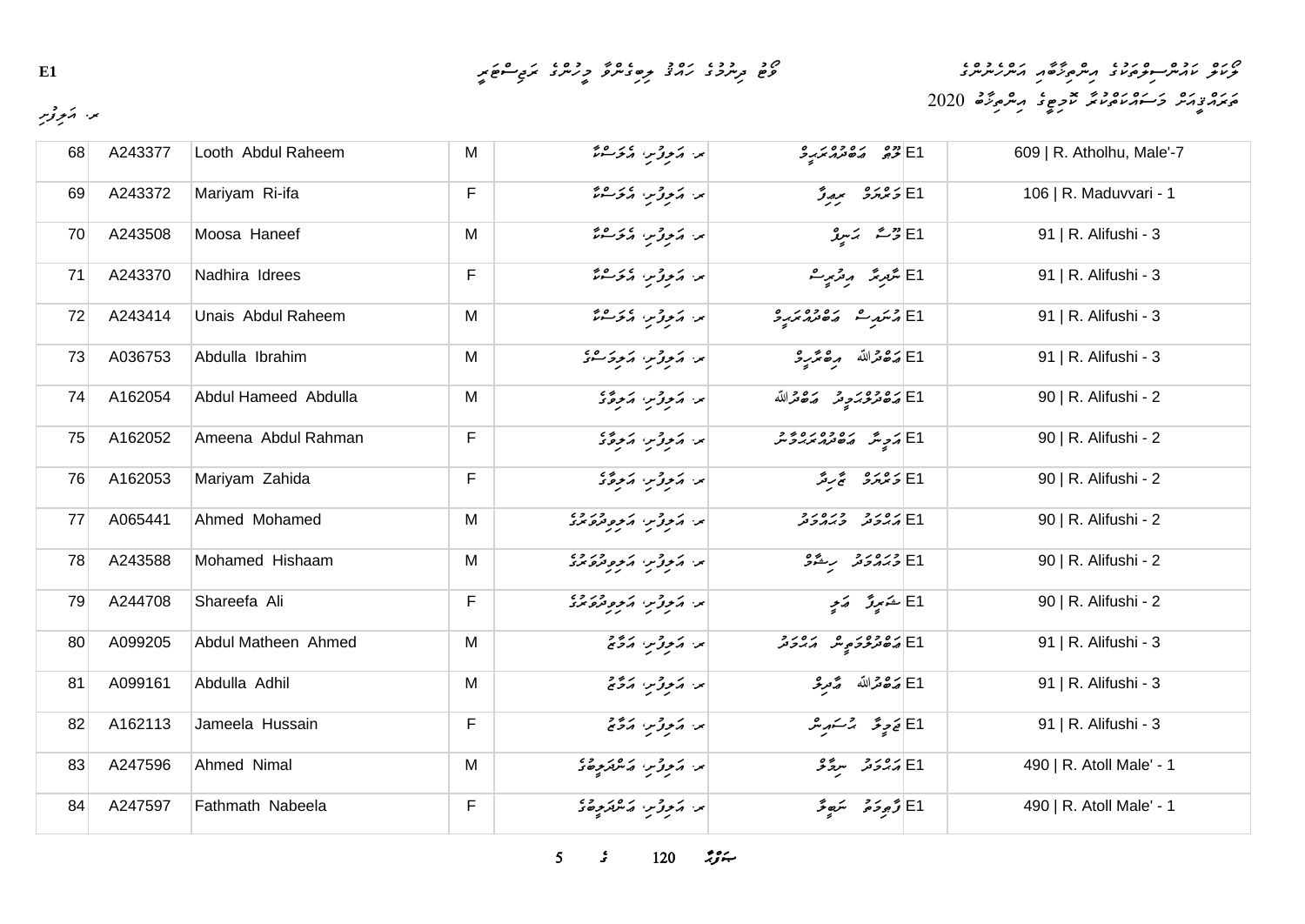*sCw7q7s5w7m< o<n9nOoAw7o< sCq;mAwBoEw7q<m; wBm;vB* م من المسجد المسجد المسجد المسجد المسجد العام 2020<br>مجم*د المسجد المسجد المستجد المسجد المسجد المسجد المسجد المسجد المسجد المسجد المسجد المسجد المسجد المسجد المسجد* 

| 85  | A247563 | Habeeba Mahamood      | $\mathsf F$ | أأرا الكروفين الاستراد ودعا | E1 بَرَصِرَ حَمَدَ وَبَرَدَ رَ                            | 490   R. Atoll Male' - 1  |
|-----|---------|-----------------------|-------------|-----------------------------|-----------------------------------------------------------|---------------------------|
| 86  | A163119 | Nahla Hussain         | $\mathsf F$ | بر موري مكروف               | E1 ىترىمى ئەسەر ش                                         | 490   R. Atoll Male' - 1  |
| 87  | A163120 | Nasiha Hussain        | $\mathsf F$ | أبرا مكروثين مكافر وموقاته  | E1 مَرْسِدِيَّ پِرْسَمْدِيْر                              | 90   R. Alifushi - 2      |
| 88  | A255641 | Ahmed Arshad          | M           | أيرا الكروفران الكرس        | E1 كەبرو كىلى كەرگىيە كىلىدىن ئى                          | 89   R. Alifushi - 1      |
| 89  | A247682 | Aishath Arusha Ali    | $\mathsf F$ | برا متوويرا مهرف            | E1 مُرمِشَمَ مَكْرَشَّ مَعِ                               | 89   R. Alifushi - 1      |
| 90  | A064957 | Ali Rasheed           | M           | برا اړنوژس اړیږے            | E1 <i>ھَ۔</i> پرَجونَرُ                                   | 89   R. Alifushi - 1      |
| 91  | A011254 | Aminath Shiyama       | $\mathsf F$ | برا مکروژین مکرک            | E1 أَرُو سَرَةً مُسْتَرَدَّ                               | 89   R. Alifushi - 1      |
| 92  | A255643 | Asnadh Ali            | M           | برا الكروحوا الكرسة         | E1 كەشىشىتى كەيج                                          | 117   B. Kihaadhoo - 1    |
| 93  | A162430 | Abdulla Jazlaan       | M           | ىن مەجەۋىن مەسكىرى          | E1 مَەھْمَراللە مَى مَحْمَد                               | 609   R. Atholhu, Male'-7 |
| 94  | A043518 | Abdulla Rasheed       | M           | أيرا أزووس أركتهوى          | E1   رَحْمَةُ اللَّهُ تَمَ شَوْمَرُ                       | 609   R. Atholhu, Male'-7 |
| 95  | A125584 | Aishath Hussain       | $\mathsf F$ | پر انگروژس انگریزی          | E1 مۇم شىمۇ بىر شىمبەشر                                   | 91   R. Alifushi - 3      |
| 96  | A162431 | Aishath Jinaan        | $\mathsf F$ | أيرا أزووهن أركتهوى         | E1 م <i>ەُم</i> رىش <i>ەۋ بې مەُن</i> ىر                  | 91   R. Alifushi - 3      |
| 97  | A243385 | Hassan Jailam Yoosuf  | M           | أمرا أتروقوا أأرسكيرة       | E1   يَرْسَسْ فَهُرِ فَرَقَ الرَّسُورُ                    | 91   R. Alifushi - 3      |
| 98  | A162428 | Ibrahim Rasheed       | M           | أيرا الكوفرس الكاسكيرة      | E1 ب <i>رھ مگرچ ڪي م</i> ئيونگر                           | 91   R. Alifushi - 3      |
| 99  | A162432 | Jimaah Yoosuf         | M           | أيرا أزووهن أركتهوى         | E1 <sub>م</sub> وڭر برگرو                                 | 91   R. Alifushi - 3      |
| 100 | A162429 | Nasheeda Abdul Rahman | $\mathsf F$ | بر رووی رسور                | E1 <sub>س</sub> َ <sub>رْشو</sub> مَر ر <i>ەھەرە جەرە</i> | 91   R. Alifushi - 3      |
| 101 | A248779 | Abdulla Shifaz        | M           | ىن ئەتروگىر، ئاسىيەنگ       | E1   پره قرالله شو <i>وځ</i> مح                           | 490   R. Atoll Male' - 1  |

 $6$   $\cancel{5}$   $120$   $\cancel{25}$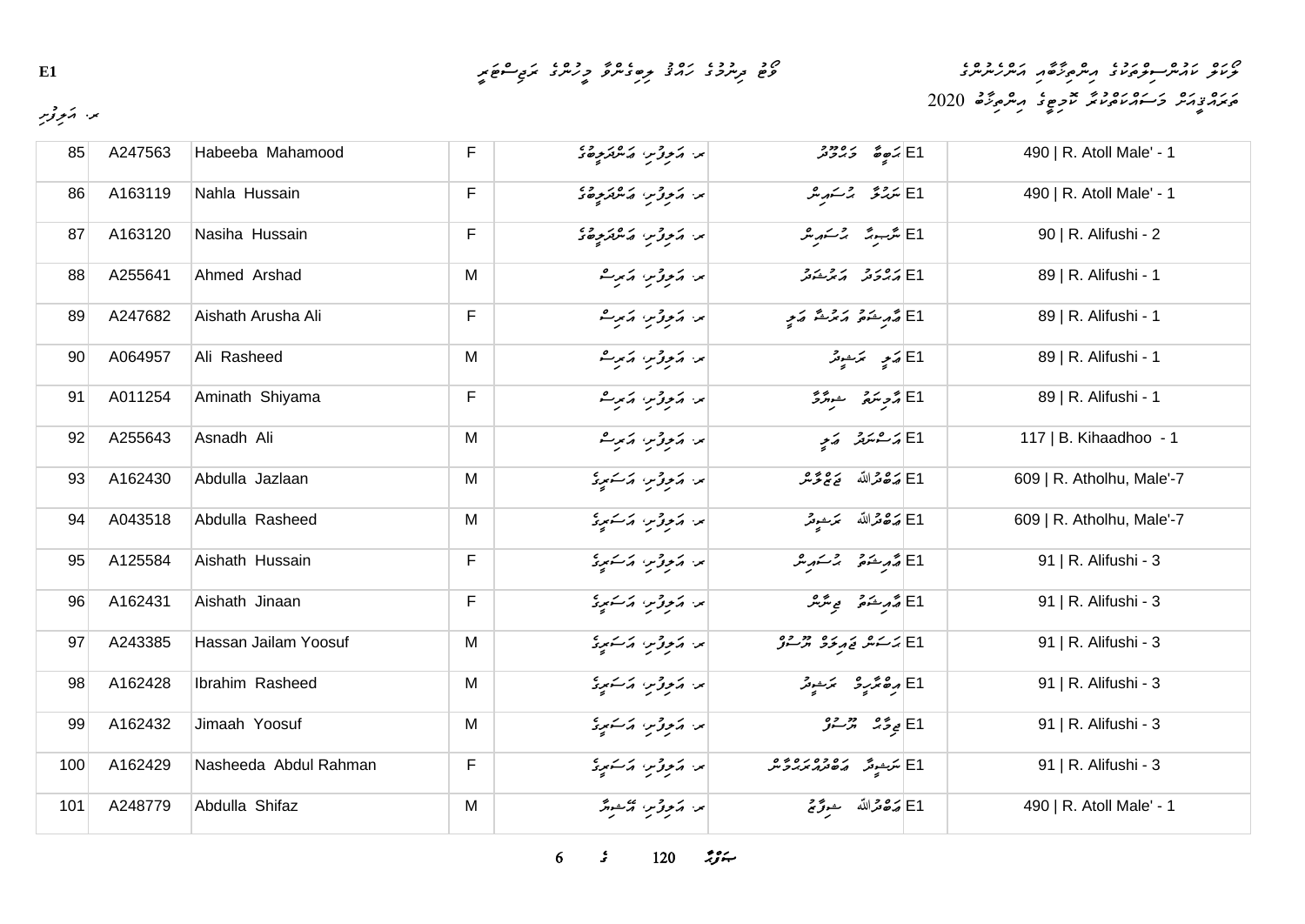*sCw7q7s5w7m< o<n9nOoAw7o< sCq;mAwBoEw7q<m; wBm;vB* م من المرة المرة المرة المرجع المرجع في المركبة 2020<br>مجم*د المريض المربوط المربع المرجع في المراجع المركبة* 

| 102 | A081098 | Aminath Hamid              | F            | بر. مَعِرْفُرٍ، مَنْ شِيعَةٌ        | E1 مُتَّحِبَّتُمْ مُتَّحِمَّدُ              | 89   R. Alifushi - 1      |
|-----|---------|----------------------------|--------------|-------------------------------------|---------------------------------------------|---------------------------|
| 103 | A163166 | Fathimath Ishama           | $\mathsf{F}$ | برا مكروكرا الكشوم                  | E1 زَّجِرَة مِشَّرَّ                        | 490   R. Atoll Male' - 1  |
| 104 | A156087 | Hamid Yoosuf               | M            | برا مكروكرا الكشوم                  | E1 بَرْحِ مِرْ مَرْ سُوْرٌ وَ               | 262   V. Rakeedhoo - 1    |
| 105 | A248752 | Haseena Hamid              | $\mathsf F$  | برا مكروثين المتحيش                 | E1   يَرْسِعْدُ مَجْرِحْدُ                  | 89   R. Alifushi - 1      |
| 106 | A248778 | Jameela Hamid              | $\mathsf F$  | ىن مەكروگىر، كالمىلەر               | E1 ت <sub>ح</sub> وِرَ گروٹر                | 89   R. Alifushi - 1      |
| 107 | A248773 | Khadeeja Abdulla           | $\mathsf F$  | برا مكرور المحافظة                  | E1 تزميعً صَرَّةً مَثَّلَّهُ                | 89   R. Alifushi - 1      |
| 108 | A255810 | Shaan Hamid                | M            | أين الكروفرس الكرجوري               | E1 گەنگە گەجەتمر                            | 89   R. Alifushi - 1      |
| 109 | A161901 | Abdulla Simaah             | M            | أمرا مكووش مكافير ووق               | E1 مَەھْمَراللە س <i>وڭرى</i>               | 609   R. Atholhu, Male'-7 |
| 110 | A081086 | Ahmed Azmeer               | M            | ىر. مُعِوْسٍ مُسْتَمَوِهِ وَ        | E1 <i>ג جوجر مي جوجر</i>                    | 91   R. Alifushi - 3      |
| 111 | A161896 | Ali Azim                   | M            | ىن مُتَوَوَّىن مُتَشَمَّرُوهِ بُمُّ | E1 <i>ړنو گ</i> ې د                         | 609   R. Atholhu, Male'-7 |
| 112 | A152145 | Aminath Nasreena           | $\mathsf F$  | أمرا مكووش مك مكروجة                | E1 مَّ <i>جِيدَة مَّ</i> سَرَ شَهْرِ مَّدَّ | 609   R. Atholhu, Male'-7 |
| 113 | A255991 | <b>Eenas Mohamed Areef</b> | F            | أين أكولوس أكاسكوبوغ                | E1 ړیگ ورورو <sub>کم</sub> ړو               | 91   R. Alifushi - 3      |
| 114 | A161902 | Fathimath Nazla            | $\mathsf F$  | أين أكولوس أكاسكوبوغ                | E1 تَ <i>وْجِوَدَةْ</i> سَيْءَ تَبْ         | 91   R. Alifushi - 3      |
| 115 | A116103 | Zareena Idrees             | $\mathsf F$  | أين أركولوس أرك يمركون وتحر         | E1 ئۈيدىگە بوقرىمپ <sup>ىش</sup>            | 91   R. Alifushi - 3      |
| 116 | A082600 | Ahmed Abdul Rahman         | M            | أين أركوفوس أرك يمركونى             | E1 رور و روورووه و                          | 90   R. Alifushi - 2      |
| 117 | A162102 | Hussain Ameen              | M            | أين أركوفر الراسم وكالمركوبي        | E1 پرڪيريش کم <i>چي</i> ش                   | 490   R. Atoll Male' - 1  |
| 118 | A162103 | Maeesh Mohamed             | M            | أما أيووس أركامورة                  | E1 5مپشر وبرورو                             | 267   M. Muli - 1         |

 $7$  *s*  $120$   $23$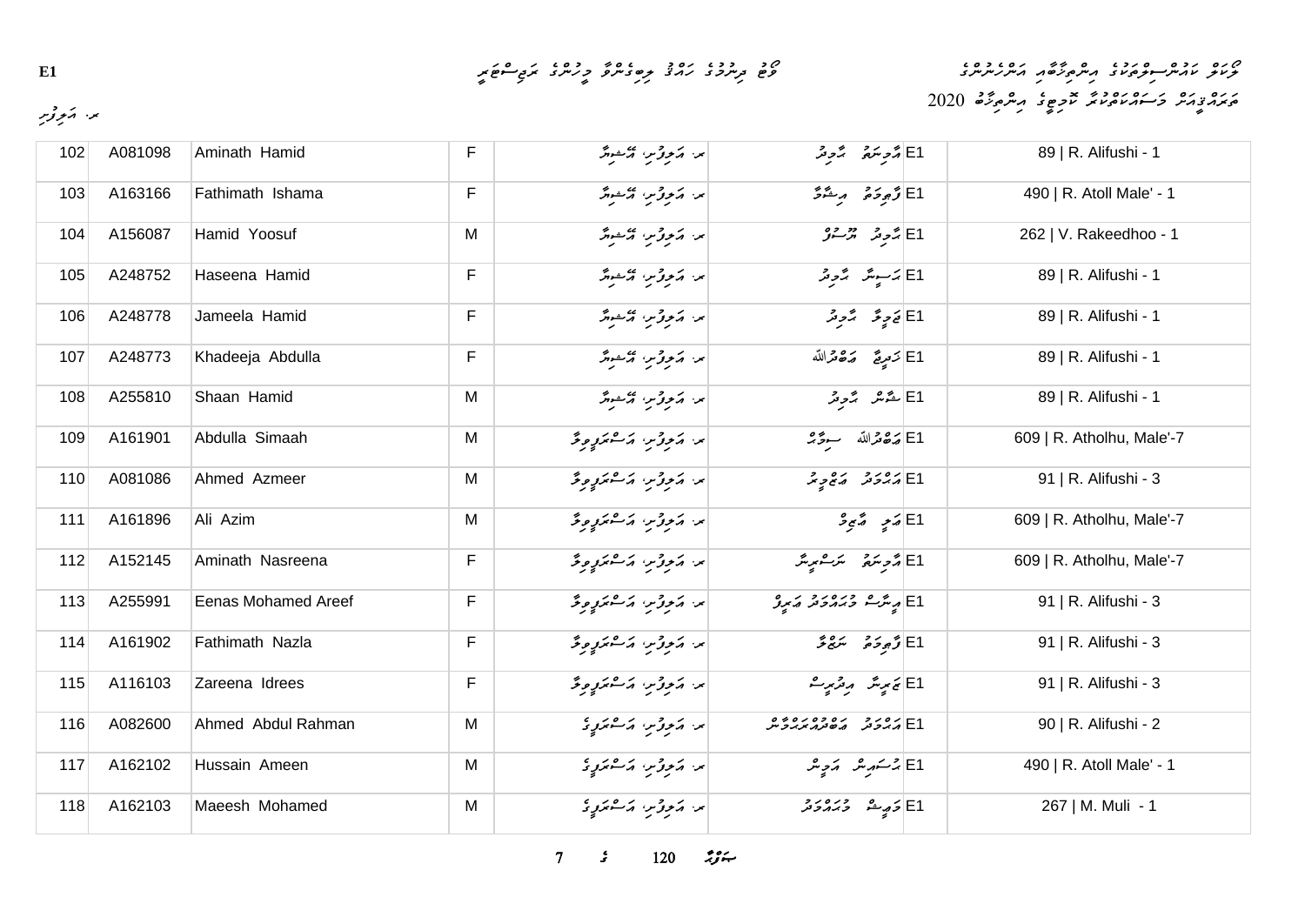*sCw7q7s5w7m< o<n9nOoAw7o< sCq;mAwBoEw7q<m; wBm;vB* م من المرة المرة المرة المرجع المرجع في المركبة 2020<br>مجم*د المريض المربوط المربع المرجع في المراجع المركبة* 

| 119 | A162101 | Mohamed Abdul Rahman  | M           | بر. مَعِرْشٍ مَـــْمَرَدٍ وَ | E1 37070 دەپرە دەپرى                                                                                                                                                                                                           | 90   R. Alifushi - 2     |
|-----|---------|-----------------------|-------------|------------------------------|--------------------------------------------------------------------------------------------------------------------------------------------------------------------------------------------------------------------------------|--------------------------|
| 120 | A162104 | Naaish Mohamed        | M           | پر انگروگری انگریکویی        | E1 شهر شده در در د                                                                                                                                                                                                             | 490   R. Atoll Male' - 1 |
| 121 | A251353 | Shees Mohamed         | M           | أين أركوفر الراسم وكالمركوبي | E1 شون <sub>ۇ م</sub> ېرمەر د                                                                                                                                                                                                  | 490   R. Atoll Male' - 1 |
| 122 | A248286 | Fathimath Rameeza     | $\mathsf F$ | برا مأفروهن مكالمتفهر        | E1 تَ <i>وجوحو مَرْحِيقَ</i>                                                                                                                                                                                                   | 89   R. Alifushi - 1     |
| 123 | A248284 | Guraisha Mahmood      | F           | پر اړیوتر براړ شمېر          | E1 تۇتتى <i>م بىش كەندە تە</i>                                                                                                                                                                                                 | 110   R. Meedhoo - 1     |
| 124 | A255696 | Hafsa Ahmed           | $\mathsf F$ | بر مَعِرْفُرٌ، مَا يَشْمِرُ  | E1 ئەۋىبە كەردىتى                                                                                                                                                                                                              | 89   R. Alifushi - 1     |
| 125 | A248276 | Hassan Mahir          | M           | برا مأفروهن مكاركتين         | E1   پرسترس تخ ریز                                                                                                                                                                                                             | 490   R. Atoll Male' - 1 |
| 126 | A255693 | Ismail Maahir         | M           | پر اړیوتر براړ شمېر          | E1 م <i>ېرىنى قۇم</i> بۇ ھەر                                                                                                                                                                                                   | 89   R. Alifushi - 1     |
| 127 | A143979 | Mahamood Moosa        | M           | پر انگروژین انگریشی          | $23.3$ $52.5$ E1                                                                                                                                                                                                               | 89   R. Alifushi - 1     |
| 128 | A248278 | Mareena Abdul Shakoor | $\mathsf F$ | پر اړیوتر براړ شمېر          | E1 <i>ۈېرىگە ھەقرەر شىرى</i> د                                                                                                                                                                                                 | 89   R. Alifushi - 1     |
| 129 | A248280 | Mohamed Mahir         | M           | برا مأفروهن المام فصحير      | E1 دېرورو گريز                                                                                                                                                                                                                 | 132   Lh. Hinnavaru - 2  |
| 130 | A248274 | Moosa Mahir           | M           | ىن مەجەۋىر، مەمەسىمىي        | E1 ص 3 م م م م بر م تر بر تر به تر بر تر به تر بر تر به تر بر تر به تر بر تر به تر بر تر بر تر بر تر بر تر بر<br>مسائل الله تر بر تر بر تر بر تر بر تر بر تر بر تر بر تر بر تر بر تر بر تر بر تر بر تر بر تر بر تر بر تر بر تر | 89   R. Alifushi - 1     |
| 131 | A248283 | Surayya Mahmood       | $\mathsf F$ | بر مَعِرْفَرْ مَهْشَمْرِ     | E1 <sub>خو</sub> یره بره دور                                                                                                                                                                                                   | 110   R. Meedhoo - 1     |
| 132 | A070149 | Ahmed Niyaz           | M           | بر مورمن موبره               | E1 كەبرى قىر سىرتىمى بىر                                                                                                                                                                                                       | 90   R. Alifushi - 2     |
| 133 | A243484 | Aminath Maisa Niyaz   | F           | بر موقرس موبرهٔ              | E1 أَمُّ مِ سَمَّةً وَ مِ سَمَّ سِيَنَّةً                                                                                                                                                                                      | 90   R. Alifushi - 2     |
| 134 | A242375 | Haseena Hamid         | F           | بر رووس روبره                | E1 بَرَسِیٹر گروٹر                                                                                                                                                                                                             | 490   R. Atoll Male' - 1 |
| 135 | A243486 | Hassan Ahsan          | M           | ىن مەجەۋىر، مەھ بىرد         |                                                                                                                                                                                                                                | 90   R. Alifushi - 2     |

**8** *s* **120** *fg*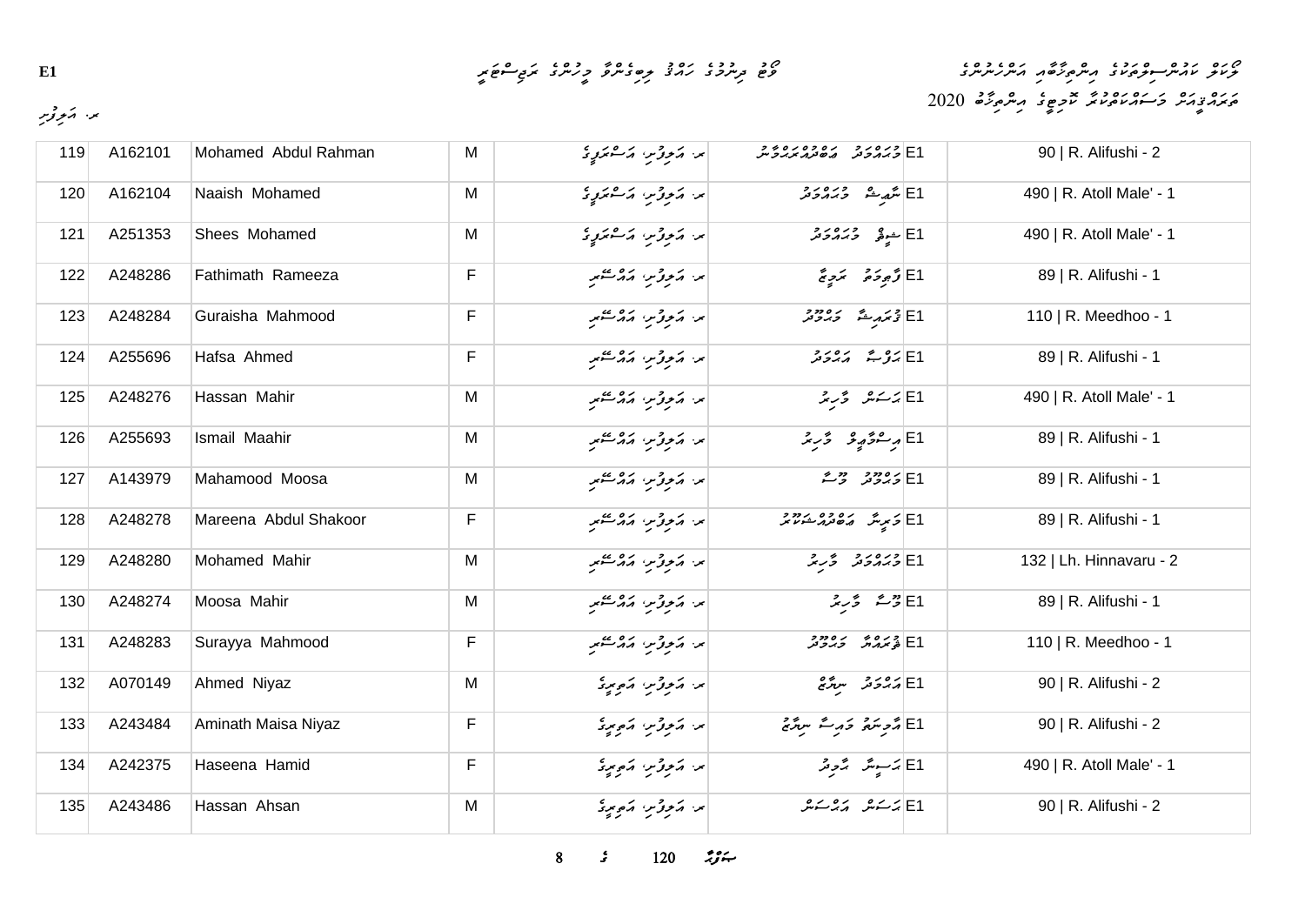*sCw7q7s5w7m< o<n9nOoAw7o< sCq;mAwBoEw7q<m; wBm;vB* م من المرة المرة المرة المرجع المرجع في المركبة 2020<br>مجم*د المريض المربوط المربع المرجع في المراجع المركبة* 

| 136 | A242368 | Khadeeja Moosa          | F           | ىن مەجوڭرىي مەھمىيەتى          | E1 زَمرِجٌ حَرْمٌ                                         | 90   R. Alifushi - 2         |
|-----|---------|-------------------------|-------------|--------------------------------|-----------------------------------------------------------|------------------------------|
| 137 | A070150 | Moosa Niyaz             | M           | برا مورقرا موبرة               | E1 رُبَّتُہ سِ <i>بَرْج</i>                               | 378   Hithadhoo Ehenihen - 1 |
| 138 | A147512 | Aishath Sazra           | F           | برا مأجروش مالج كالبر          | E1 م <i>ەم ھەم ئىسى سى</i> فتىر <i>ىتى</i>                | 490   R. Atoll Male' - 1     |
| 139 | A119788 | Ali Zahir               | M           | برا أيجوش أيتجارس              | E1 <i>ھَي پي گريم</i> ُ                                   | 89   R. Alifushi - 1         |
| 140 | A255828 | Aminath Shiara          | F           | برا مأفرقر المتحاكير           | E1 مُرْحِسَمُ مُشْرَمُّهُ مُنْ                            | 89   R. Alifushi - 1         |
| 141 | A249027 | Azumath Ali             | M           | برا أرجوقرا أرجي كرمير         | E1 <i>مَحْوَدَة</i> مَعِ                                  | 490   R. Atoll Male' - 1     |
| 142 | A249030 | Faruhath Ali            | M           | برا أرجوقرا أرجي كرمير         | E1 <i>وَ بُرْبَہِ *</i> مَعِ                              | 238   AA. Ukulhas - 1        |
| 143 | A147511 | Fathimath Azra          | $\mathsf F$ | برا مأفرقر المتحاكير           | E1 وَجِعَة صَغَرَبَّتَهُ                                  | 490   R. Atoll Male' - 1     |
| 144 | A249028 | Mohamed Azumeen         | M           | برا مُتَوَوَّينَ مُتَحَرَّمَةٍ | E1 <i>وُبَهُ وَبُنَّ سَعْ وِسُ</i>                        | 89   R. Alifushi - 1         |
| 145 | A103347 | Naseema Hassan          | F           | برا مأفرقر المتحاكير           | E1   سَرَسودٌ   بَرَسَہْرُ                                | 89   R. Alifushi - 1         |
| 146 | A162507 | Ali Ismail Fulhu        | M           | برا مركزيرا كالركرى            | E1 <sub>ه</sub> َ مِي مِرْ مُوَ <sub>مِ</sub> عْرُوْ مُوَ | 490   R. Atoll Male' - 1     |
| 147 | A243425 | Aminath Nihaya          | F           | أيرا مكروش كالمردع             | E1 مُ <i>ج</i> سَع مرسَّمَّ                               | 83   N. Holhudhoo - 1        |
| 148 | A150672 | Umar Ismail Fulhu       | M           | ىن مەجەۋىر، ھەجوى              | E1 رُدَىرْ بِرِ سْرَّمُّ رُوزْرْ                          | 83   N. Holhudhoo - 1        |
| 149 | A048710 | Abdul Rasheed Ali       | M           | برا مأفروهن كالمتلاد           | / E1 <i>ماھ وہ مرشودگر م</i> کم                           | 90   R. Alifushi - 2         |
| 150 | A162096 | Ali Sulaiman            | M           | بر رکوری کاربرد                | E1 <sub>ھ</sub> َ جِ سُمَحَ <i>وِ دُ</i> ش                | 90   R. Alifushi - 2         |
| 151 | A394950 | Ibrahim Hayyaan Shafeeg | M           | بر رکوری کاربرد                | E1 مەھەر بەر بەر بەر ئەر ق                                | 90   R. Alifushi - 2         |
| 152 | A077417 | Mohamed Ali             | M           | أمرا وكمعروض كالزمرى           | E1 <i>وَبَرُوْدَوْ <sub>م</sub>َ</i> مِ                   | 490   R. Atoll Male' - 1     |

*9 s* 120 *i*<sub>s</sub>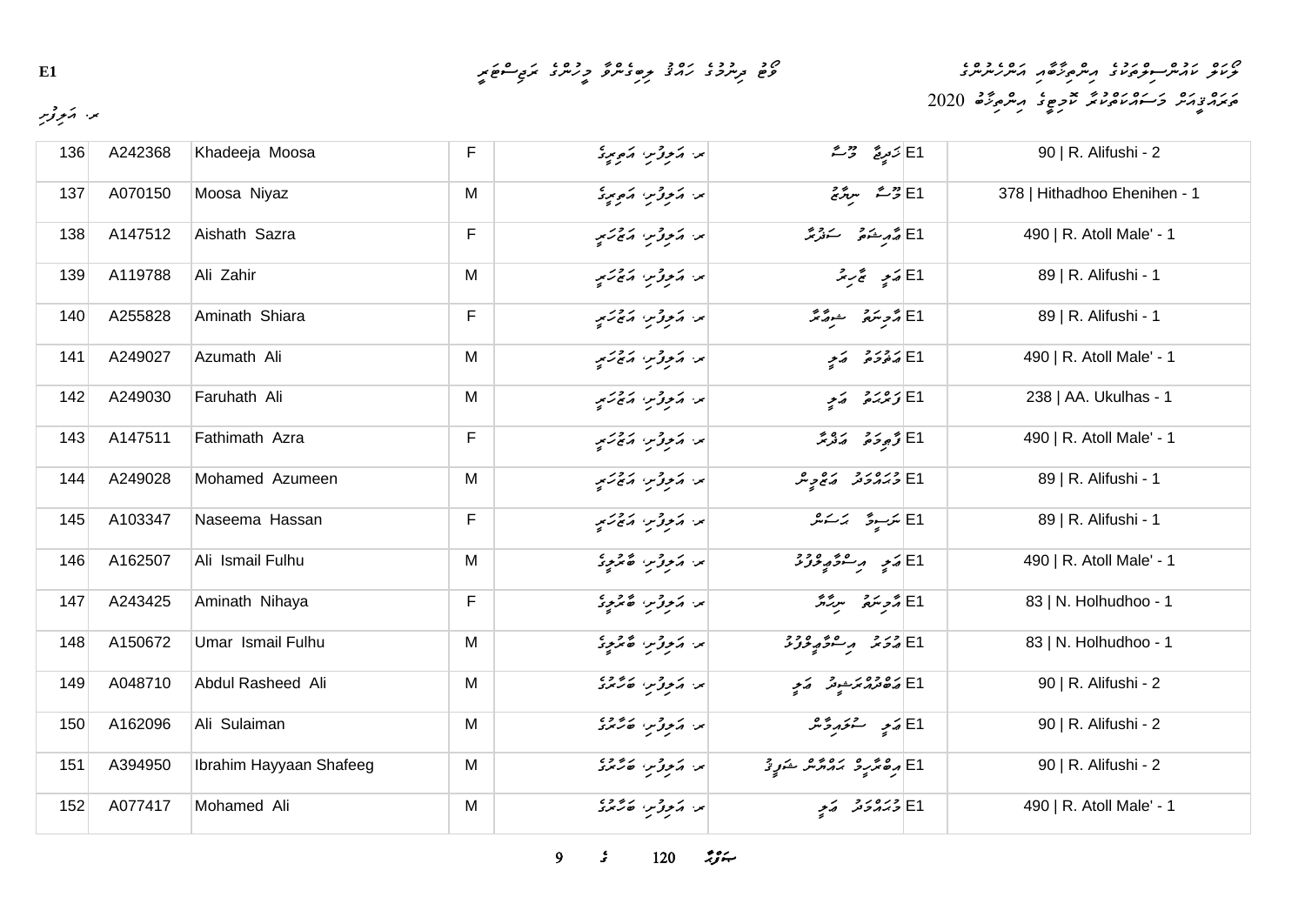*sCw7q7s5w7m< o<n9nOoAw7o< sCq;mAwBoEw7q<m; wBm;vB* م من المسجد المسجد المسجد المسجد المسجد العام 2020<br>مجم*د المسجد المسجد المستجد المسجد المسجد المسجد المسجد المسجد المسجد المسجد المسجد المسجد المسجد المسجد المسجد* 

| 153 | A243373 | Nishal Shafeeq                      | M           | بر. مُتَوَرُّسُ کَارْ بَرْدُ   | E1 سرگ ئۇ ھۆر ئىچە ئىل                                                        | 490   R. Atoll Male' - 1 |
|-----|---------|-------------------------------------|-------------|--------------------------------|-------------------------------------------------------------------------------|--------------------------|
| 154 | A162099 | Shareefa Ali                        | $\mathsf F$ | بر. مَعِرْضٍ کَمَرُمْرَدُ      | E1 ڪ <sub>يم</sub> رگ <i>مک</i> م                                             | 90   R. Alifushi - 2     |
| 155 | A162098 | Yoosuf Ali                          | M           | بر. مُعِرْوٌسِ صَرَّبَرَ       | E1 پر قسمبر کرمبر                                                             | 90   R. Alifushi - 2     |
| 156 | A012622 | Abdulla Rasheed                     | M           | برا مأفروش كالاعتمام           | E1 مَەھْمَراللە مَرْسِعْ                                                      | 89   R. Alifushi - 1     |
| 157 | A066556 | Mohamed Arshad                      | M           | أين الموارس كالمتعده           | E1 <i>32025 كەنگەنى</i> گە                                                    | 255   ADh. Maamigili - 1 |
| 158 | A057471 | Saudulla Rasheed                    | M           | أأرا مكروح المحار مكرمين       | E1 كەرگەراللە كەن بىر                                                         | 89   R. Alifushi - 1     |
| 159 | A112666 | Ahmed Ramzee                        | M           | ىن مەمرۇس ھەتلەشتى             | E1 <i>ג ب</i> حقر برو <sub>م</sub> ي                                          | 490   R. Atoll Male' - 1 |
| 160 | A150006 | Aishath Maaha                       | F           | ىر ، مُتوفِّر ، كَاسَمْه سُنَج | $23 - 22 - 5 = 1$                                                             | 490   R. Atoll Male' - 1 |
| 161 | A081101 | Ali Riza                            | M           | أبرا أيجوش كالمتوضوع           | E1 کرم ہوتے                                                                   | 490   R. Atoll Male' - 1 |
| 162 | A244091 | Ibrahim Riyaz                       | M           | پر انگروژس کاملاک              | E1 رەئزىر ئىبرىشى<br>E1                                                       | 89   R. Alifushi - 1     |
| 163 | A244088 | <b>Ismail Rameez Mohamed Hameed</b> | M           |                                | E1 رِ حُوَّرٍ وَ تَرَدٍ وَ دَرَ دَوْ تَرَدٍ مَنْ اللهِ وَفَرَّسِ صَمَّرٌ مَنْ | 89   R. Alifushi - 1     |
| 164 | A244007 | Khadeeja Mahmood                    | $\mathsf F$ | ىن مەرۇس قەتتۇشى               | E1 زَمرِيحٌ    وَرُومُرٌ                                                      | 89   R. Alifushi - 1     |
| 165 | A244094 | Mariyam Nazeeha                     | $\mathsf F$ | ىن مەمرۇس ھەتلەشتى             | E1 كەبىر بىر ئىكى ئىككى ئىگە ئىگە ئىگە                                        | 490   R. Atoll Male' - 1 |
| 166 | A066021 | Mohamed Hameed                      | M           | پر مرکز کوری کا میں مستقر      | E1 <i>وبروبرو بروتر</i>                                                       | 89   R. Alifushi - 1     |
| 167 | A053613 | Moosa Rizwee                        | M           | ىن مەمرۇس ھەتلەشتى             | E1 رُمَشَہ مِرِسْہِ ِ                                                         | 490   R. Atoll Male' - 1 |
| 168 | A244100 | Rizmeen Hameed                      | M           | أين أركوفر المتحاسن والمحيي    | E1 برج <sub>جو</sub> يثر - برَ <sub>ج</sub> ِيثر                              | 490   R. Atoll Male' - 1 |
| 169 | A243696 | Aishath Zunaam                      | F           | بر. ה وژیر، ځېروگ              | E1 م <i>ەم ھەم تى تىرى</i>                                                    | 89   R. Alifushi - 1     |

 $10$  *s*  $120$   $29$   $\div$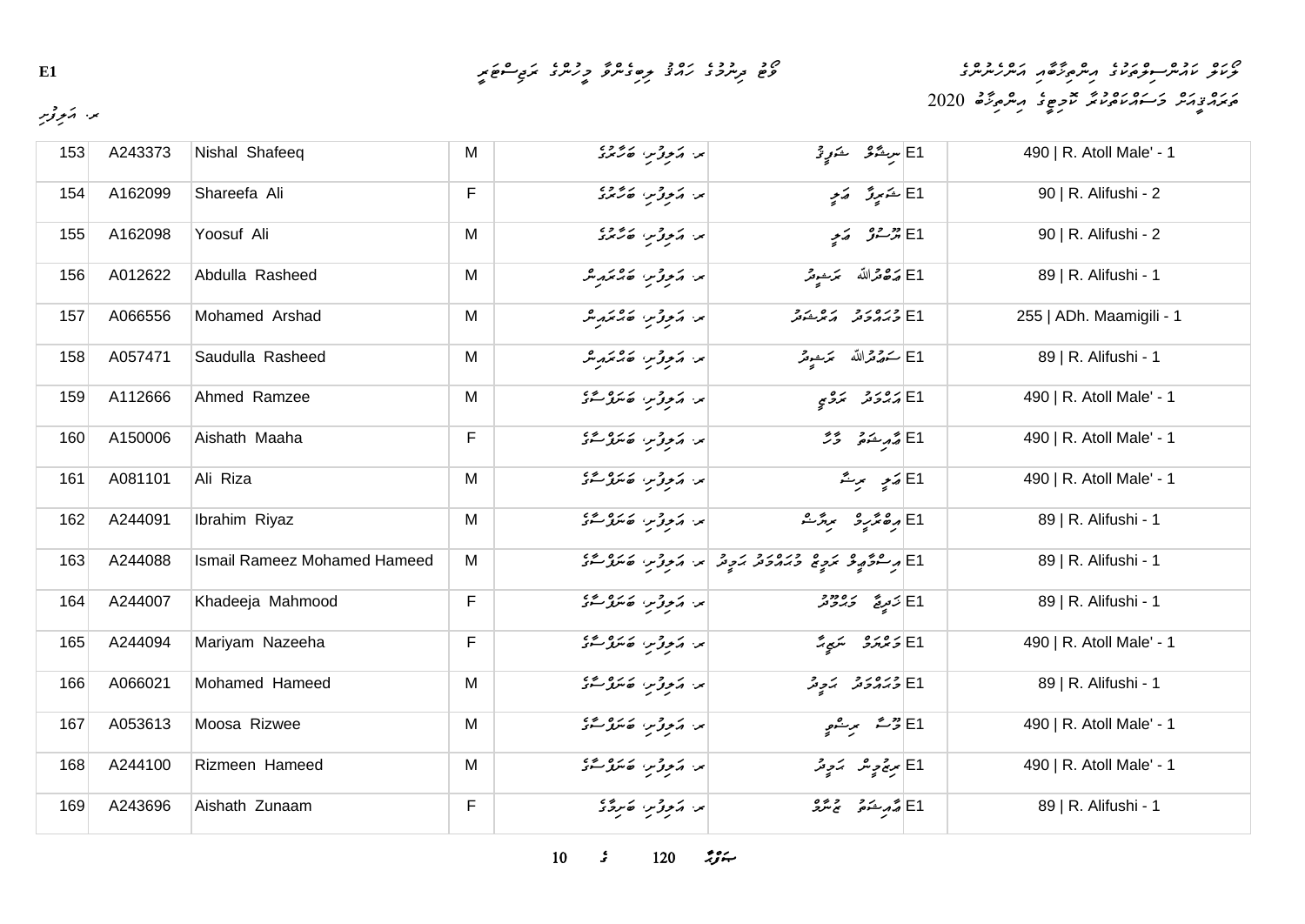*sCw7q7s5w7m< o<n9nOoAw7o< sCq;mAwBoEw7q<m; wBm;vB* م من المسجد المسجد المسجد المسجد المسجد العام 2020<br>مجم*د المسجد المسجد المستجد المسجد المسجد المسجد المسجد المسجد المسجد المسجد المسجد المسجد المسجد المسجد المسجد* 

| 170 | A246152 | Ali Abbas             | M            | ىر. مۇقرىر، ھەردە ئ        | $25.2 \div 10^{-10}$                 | 490   R. Atoll Male' - 1 |
|-----|---------|-----------------------|--------------|----------------------------|--------------------------------------|--------------------------|
| 171 | A246154 | Haseena Adam          | F            | برا مأفروهن كالردعى        | E1   يَرْسِعْرُ مُرْتَدَةِرْ         | 490   R. Atoll Male' - 1 |
| 172 | A243699 | Mariyam Mohamed       | $\mathsf F$  | أين أتروس كالردمي          | E1 <i>ביצתפ בגמבת</i>                | 490   R. Atoll Male' - 1 |
| 173 | A153418 | Adam Mohamed          | M            | بر مُعِرْفَر مِهْرُمْ م    | E1 څره وره دي.                       | 90   R. Alifushi - 2     |
| 174 | A163173 | Ahmed Mohamed         | M            | بر مَعِرْس ھِ مُحْرَمَ م   | E1 ג' ביט ביט בי ביט בי ה            | 90   R. Alifushi - 2     |
| 175 | A249083 | Aminath Shahuna       | $\mathsf{F}$ | مز مزوز مورد مدرد م        | E1 أَمَّ حِسَمَةً شَدَيْدً           | 90   R. Alifushi - 2     |
| 176 | A249082 | Fathimath Rasheeda    | F            | بر مُعِرْفَ مِهْرَمْ       | E1 وَّجِرِحَمْ - مَرْشِرْمَّر        | 90   R. Alifushi - 2     |
| 177 | A249080 | Mohamed Ali           | M            | أمز وكمورض كالحركروث       | E1 <i>وَبَرْدُوَنْھُ مَبْرِ</i>      | 90   R. Alifushi - 2     |
| 178 | A150665 | Aboobakuru Adam       | M            | ىن مەجرۇس ھەھمى ئ          | $5.5$ $-2.500$ $E1$                  | 89   R. Alifushi - 1     |
| 179 | A124301 | Adam Yoosuf           | M            | ىن مەجرۇس ھەھموق           | E1 جُعَرَى بِمَرْ سِرْ وَ            | 89   R. Alifushi - 1     |
| 180 | A245076 | Ahmed Naseem          | M            | ىن مەجرۇس ھەھمى ئ          | E1 <i>252, مَرْسِوط</i>              | 262   V. Rakeedhoo - 1   |
| 181 | A245078 | Aminath Naseem        | F            | بر مروز مهمود              | E1 مُتَّحِسَمُ مَسِيحَ               | 89   R. Alifushi - 1     |
| 182 | A331368 | Hassan Thaif          | M            | بر مورتر، ھڻوڻ             | E1 پرسته گچهر تو                     | 380   Maradhoo - 2       |
| 183 | A138729 | Adam Abdul Rahman     | M            | أمرا مأكروس ومرتو مرسور من | E1 גינם גם כסגם <i>בים</i>           | 145   K. Kaashidhoo - 2  |
| 184 | A246169 | Fathimath Yoosuf      | F            | مز مزموز من مورد من مرد م  | E1 ژ <sub>ېږ خ</sub> و د مرگز        | 90   R. Alifushi - 2     |
| 185 | A246173 | Latheefa Abdul Rahman | $\mathsf F$  | أمرا مكروح والمتوج مركدمات | E1 ځېږ <i>و م</i> ه <i>ده ده و</i> ح | 490   R. Atoll Male' - 1 |
| 186 | A243706 | Mohamed Lamaan        | M            | ىر. م كرومر، ھەرھ مركبەر م | E1 32023 كوه شرح محمد السير          | 490   R. Atoll Male' - 1 |

 $11$  *s*  $120$  *if*<sub>s</sub>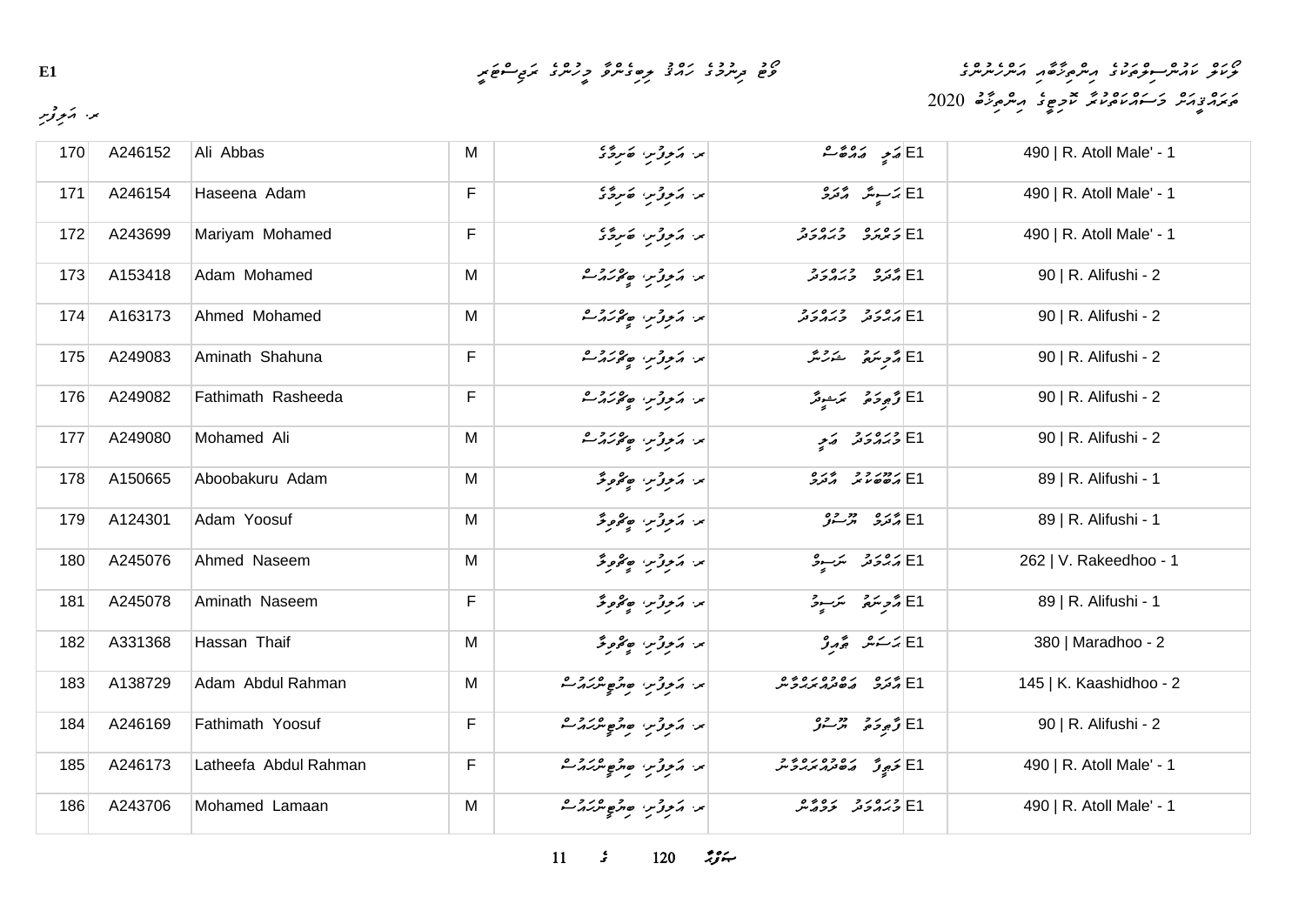*sCw7q7s5w7m< o<n9nOoAw7o< sCq;mAwBoEw7q<m; wBm;vB* م من المرة المرة المرة المرجع المرجع في المركبة 2020<br>مجم*د المريض المربوط المربع المرجع في المراجع المركبة* 

| 187 | A246176 | Shameema Abdul Rahman    | F            | أبرا مكروكر المواصر والمركد والمحمد | E1 خۇچ ئە مەھەرمەدىس                           | 90   R. Alifushi - 2           |
|-----|---------|--------------------------|--------------|-------------------------------------|------------------------------------------------|--------------------------------|
| 188 | A026722 | Ali Abdulla              | M            | پر مرکزویں کا مرکزی                 | E1 <i>مَجِ مَ§مَّ</i> رَاللَّه                 | 557   Hulhumale', Ehenihen - 5 |
| 189 | A246341 | Hawwa Gasim              | F            | أأمرا أتروس كالمرارى                | $3 - 3 - 2 - 2 = 1$                            | 89   R. Alifushi - 1           |
| 190 | A121177 | Ismail Ziyad Bin Abdulla | M            | ما الكرومي، كالأمري                 | E1 مر محصوف ہے مرتقہ صنفہ م <i>کھ م</i> قداللہ | 557   Hulhumale', Ehenihen - 5 |
| 191 | A000357 | Ahmed Easa               | M            | پر اړکور س ه د د د کا               | E1 كەبرى تەرىپىسى ئىستىدا ئىست                 | 91   R. Alifushi - 3           |
| 192 | A050545 | Aneesa Idrees            | $\mathsf F$  | پر انگروژس ھي وچ                    | E1 كەسرىسە مەرتىرىسە                           | 567   Villimale' Ehenihen - 2  |
| 193 | A138690 | Hamid Idrees             | M            | بر رکور موجد                        | E1 بَرُوتِرُ م <i>وتَرْمِرِتْ</i>              | 91   R. Alifushi - 3           |
| 194 | A093344 | Idrees Ibrahim           | M            | بر رکور موجد                        | E1 <sub>م</sub> وتر پرے میں مقدم کی ایک ا      | 91   R. Alifushi - 3           |
| 195 | A162083 | Latheefa Idhrees         | $\mathsf F$  | بر رکور موجد                        | E1 كَرَبِّدٍوَّ مُتَرَبِّيْتُ مِنْ             | 609   R. Atholhu, Male'-7      |
| 196 | A144578 | Sanfa Ali                | $\mathsf{F}$ | بر ، كروژس ھەجەكى                   | E1 سنگر ق <i>م</i> و                           | 91   R. Alifushi - 3           |
| 197 | A162449 | Yoosuf Zareer            | M            | بر مُعِرْس مِمْعَهُ                 | E1 ہر ہے جو بھی ہے۔<br>ا                       | 380   Maradhoo - 2             |
| 198 | A162541 | Abdul Sameeh             | M            | ىن مەجوۋىر، ھەش                     | E1 مەھەر بەر شەھ بەر                           | 91   R. Alifushi - 3           |
| 199 | A162569 | Aishath Ilyas            | $\mathsf F$  | ىن مەجەزىر، ھەش                     | E1 مۇم شەھ مەمەرىشە                            | 609   R. Atholhu, Male'-7      |
| 200 | A153692 | Azeeza Adam              | $\mathsf F$  | ىد. مەجەۋىر، ھەنگە                  | E1 <i>ھَي جَنَّۃ مُ</i> قرَّحر                 | 91   R. Alifushi - 3           |
| 201 | A162570 | Fathimath Shamha         | $\mathsf{F}$ | ىن مەجەۋىر، ھەنگە                   | E1 تَ <i>وْجِدَة</i> شَدَرْرٌ                  | 91   R. Alifushi - 3           |
| 202 | A150130 | Ali Moosa                | M            | أمرا أتروس كالرزوجين                | E1 کی تی تخریحہ م                              | 90   R. Alifushi - 2           |
| 203 | A249160 | Fathimath Fayaza         | $\mathsf{F}$ | بر رووس ۱۶۶۵ و                      | E1 وَّجِرَدَةٌ وَتَرَسَّدُ                     | 90   R. Alifushi - 2           |

 $12$  *s*  $120$  *i*<sub>s</sub>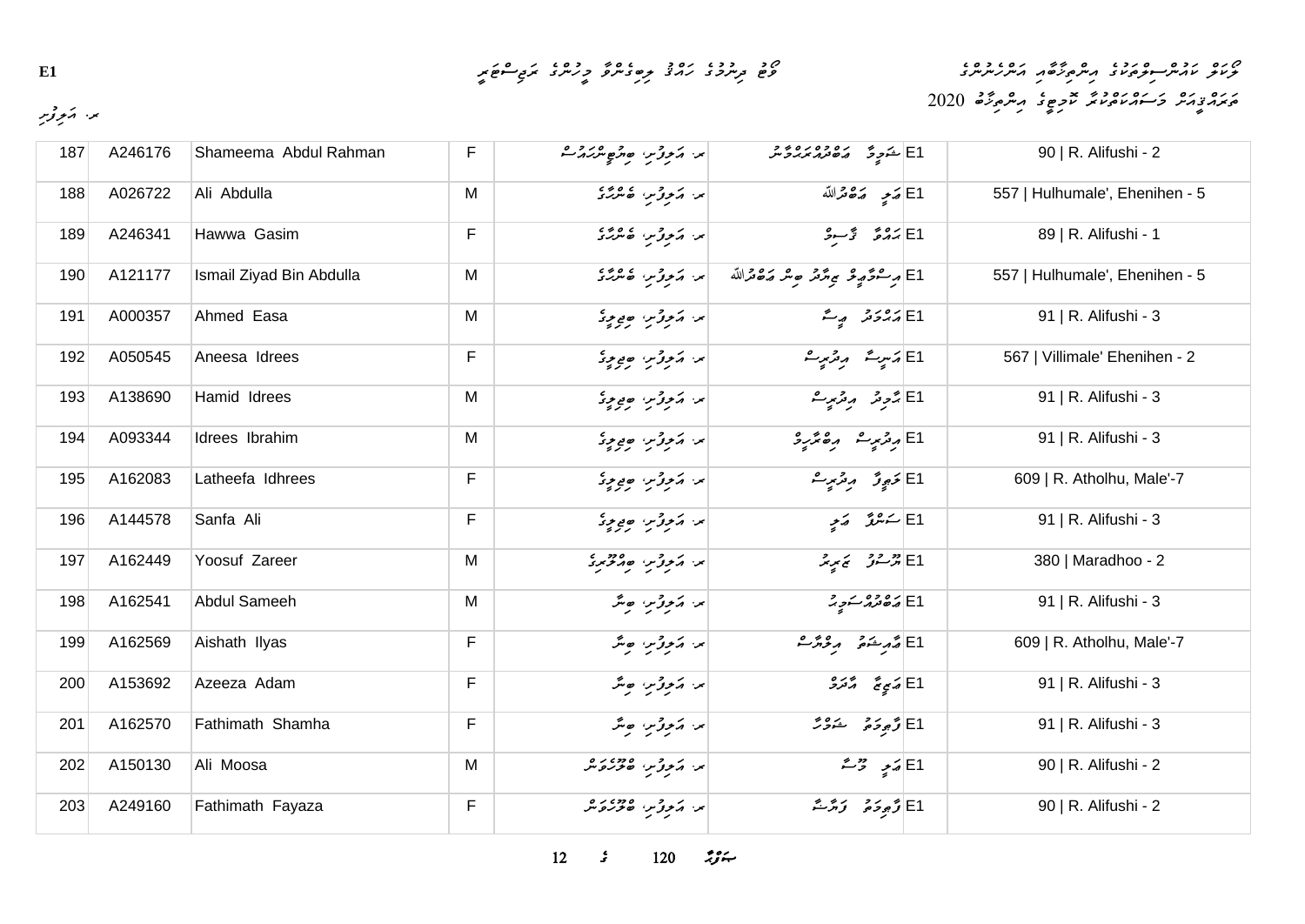*sCw7q7s5w7m< o<n9nOoAw7o< sCq;mAwBoEw7q<m; wBm;vB* م من المرة المرة المرة المرجع المرجع في المركبة 2020<br>مجم*د المريض المربوط المربع المرجع في المراجع المركبة* 

| 204 | A249159 | Hussain Fayaz        | M           | بر. مُتْرِوْسِ 2006 و        | E1 پرستہریش کی پڑتے                           | 90   R. Alifushi - 2           |
|-----|---------|----------------------|-------------|------------------------------|-----------------------------------------------|--------------------------------|
| 205 | A249162 | Ikraam Ali           | M           | بر خورش ھوروند               | E1 م <i>رنامڈڈ م</i> َی                       | 490   R. Atoll Male' - 1       |
| 206 | A249161 | Jaufar Ali           | M           | بر رکوری موروند              | E1 يَحْمَدُونَ مَرْمَ                         | 567   Villimale' Ehenihen - 2  |
| 207 | A255863 | Qaees Aiham          | M           | أبر أيجوز من مجموعه          | E1 <i>مَهرب مَهدَى \$</i>                     | 490   R. Atoll Male' - 1       |
| 208 | A242405 | Aishath Abdulla      | F           | من مكتوفر من صحيح من         | E1 مُجْمِسْتَمْ مُحَمَّدِ اللَّهُ             | 91   R. Alifushi - 3           |
| 209 | A243488 | Aminath Maisha       | $\mathsf F$ | پر مرکز تر ه صورت            | E1 أَدَّحِ سَمَّةً = قَ <sup>ا</sup> مِ سَدَّ | 557   Hulhumale', Ehenihen - 5 |
| 210 | A242402 | Hareera Sulaimaan    | F           | پر مرکز تروم ده ده           | E1 ئەيرىگە سە <i>قەم</i> ەرگەر                | 91   R. Alifushi - 3           |
| 211 | A242404 | Mohamed Mahir        | M           | بر مرور ه شوره               | E1 ة <i>بَرْدْدَوْدْ</i> وَرِيْرُ             | 91   R. Alifushi - 3           |
| 212 | A077195 | Adam Hassan          | M           | بر موري به دوره              | E1 كەتىرى كەسكەنلەر                           | 89   R. Alifushi - 1           |
| 213 | A138760 | Ahmed Hassan         | M           | بر مردوس ځاندون              | E1 كەبروتى كەسكەنلى                           | 89   R. Alifushi - 1           |
| 214 | A245114 | Aminath Hassan       | $\mathsf F$ | بر مرکز وقت مورده            | E1 مَّ حِسَمَة سَرَسْر                        | 89   R. Alifushi - 1           |
| 215 | A245123 | Arifa Hassan         | F           | بر مرکز و مندوره             | E1 ۾ پروگ - پرڪنگر-                           | 89   R. Alifushi - 1           |
| 216 | A158360 | Hassan Gasim         | M           | بر رکوری می دون              | E1 ټر شهر ځ <sup>ي</sup> په د                 | 89   R. Alifushi - 1           |
| 217 | A043713 | Ibrahim Hassan       | M           | بر مردوس ځاندون              | E1 مەھم <i>گىرى بىك شى</i> ر                  | 557   Hulhumale', Ehenihen - 5 |
| 218 | A153138 | Ishaq Hassan         | M           | بر موزير مهم دور             | E1 <sub>م</sub> رے پچ پر سکار                 | 490   R. Atoll Male' - 1       |
| 219 | A042782 | Abdul Muhsin Mohamed | M           | برا م توويرا المؤسكى         | E1 <i>ړه وه وه په د ورور</i> و                | 490   R. Atoll Male' - 1       |
| 220 | A244363 | Aishath Jeelan       | $\mathsf F$ | أبرا وكروز والمحافظ والمحافي | E1 <i>ڇُوِحدَوَ</i> ۾ِوَ <i>گر</i>            | 490   R. Atoll Male' - 1       |

 $13$  *s*  $120$  *n***<sub>s</sub>**  $\frac{2}{3}$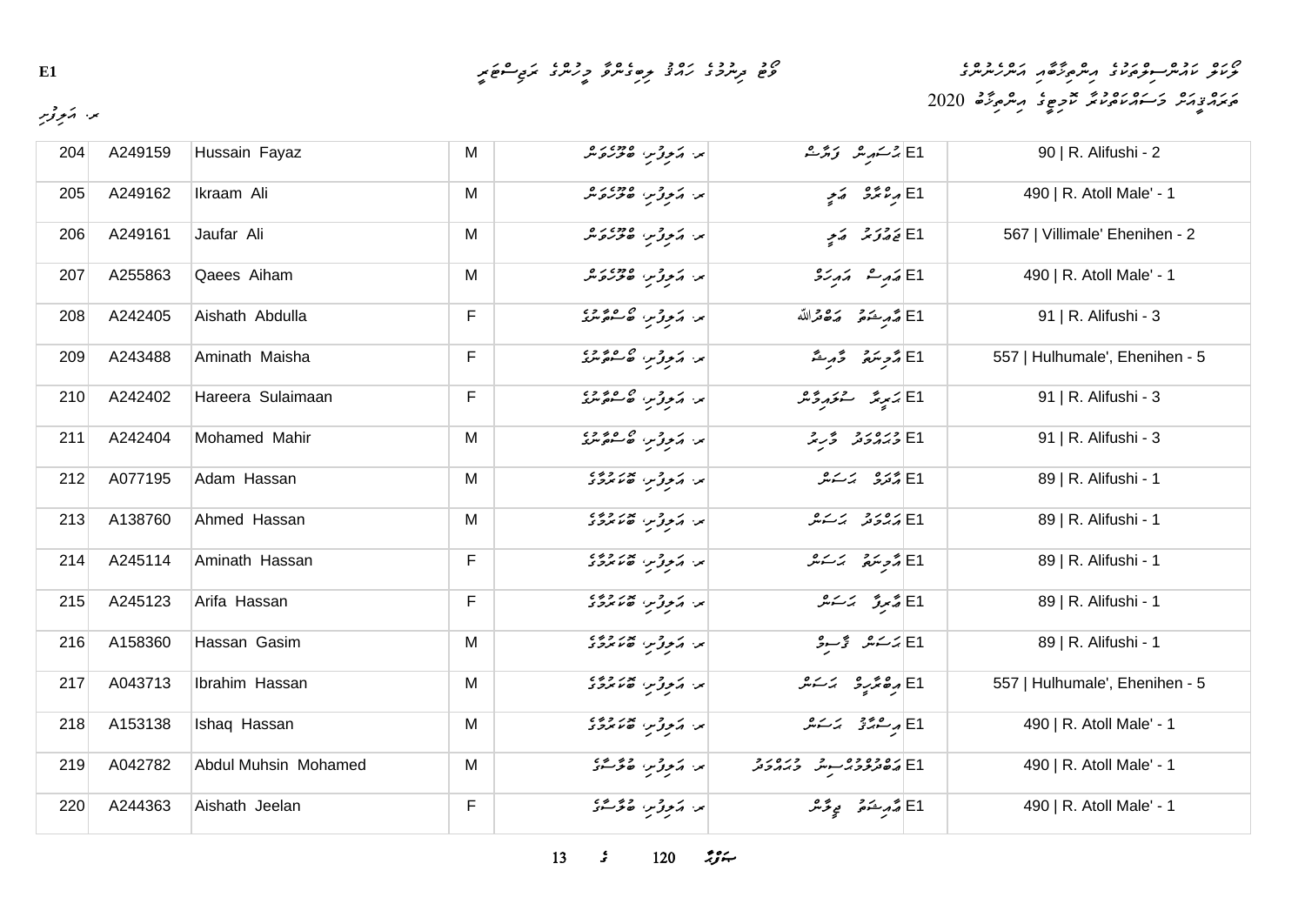*sCw7q7s5w7m< o<n9nOoAw7o< sCq;mAwBoEw7q<m; wBm;vB* م من المرة المرة المرة المرجع المرجع في المركبة 2020<br>مجم*د المريض المربوط المربع المرجع في المراجع المركبة* 

| 221 | A244364 | Ibrahim Afeef            | M            | برا أنزوقرمرا الصحر مصبحة كالمحمد | E1 <sub>م</sub> ەنگەر <i>5 مۇ</i> رۇ                                                                                                                                                                                                                                                                                | 90   R. Alifushi - 2           |
|-----|---------|--------------------------|--------------|-----------------------------------|---------------------------------------------------------------------------------------------------------------------------------------------------------------------------------------------------------------------------------------------------------------------------------------------------------------------|--------------------------------|
| 222 | A243583 | Jazleen Mohamed          | $\mathsf{F}$ | پر اړیوژنو، ځوگړو وي              | E1 ئے تج م <sub>ج</sub> ىنز - 3 <i>× 5 دە</i>                                                                                                                                                                                                                                                                       | 90   R. Alifushi - 2           |
| 223 | A244357 | Khadeeja Mohamed         | $\mathsf{F}$ | پر مُعِرْشٍ ھُوَسُوَ              | E1 زَمَرِيحَ     دُبَرُ دُوَمَرُ                                                                                                                                                                                                                                                                                    | 90   R. Alifushi - 2           |
| 224 | A244361 | Shadiya Mohamed          | $\mathsf{F}$ | پر مَعِرْمَنِ صَعَّرَ مَمَّوَ     | E1 شَمَعِرْدَ حَ <i>مَدُوحَ</i> وَ                                                                                                                                                                                                                                                                                  | 90   R. Alifushi - 2           |
| 225 | A085226 | Abbas Abdul Gayoom       | M            | بر موزير، عناء ع                  | $\frac{1}{2}$ $\frac{1}{2}$ $\frac{1}{2}$ $\frac{1}{2}$ $\frac{1}{2}$ $\frac{1}{2}$ $\frac{1}{2}$ $\frac{1}{2}$ $\frac{1}{2}$ $\frac{1}{2}$ $\frac{1}{2}$ $\frac{1}{2}$ $\frac{1}{2}$ $\frac{1}{2}$ $\frac{1}{2}$ $\frac{1}{2}$ $\frac{1}{2}$ $\frac{1}{2}$ $\frac{1}{2}$ $\frac{1}{2}$ $\frac{1}{2}$ $\frac{1}{2}$ | 90   R. Alifushi - 2           |
| 226 | A255636 | Ahmed Saeed              | M            | بر. مَعِرْسُ الْمَنْاءِ مَثْ      | E1 كەبرى بىر سىمب <i>ە</i> ر ئىر                                                                                                                                                                                                                                                                                    | 90   R. Alifushi - 2           |
| 227 | A247627 | Aishath Abbas            | $\mathsf{F}$ | برا م تروس الملائق م              | E1 مەم ئەم ئەم ئەرمۇب،                                                                                                                                                                                                                                                                                              | 90   R. Alifushi - 2           |
| 228 | A163121 | Aminath Abbas            | $\mathsf F$  | أيرا م توفرس الأماني م            | $2.600$ $2.70$ $\approx$ $5$ $\approx$ $5$ $\approx$ $1$                                                                                                                                                                                                                                                            | 90   R. Alifushi - 2           |
| 229 | A247610 | Fathimath Ibrahim        | $\mathsf{F}$ | بر مَعِرْسِ عَمَّعْ ثَمَّ         | E1 <i>وُّجوحَمْ بِرەْ يُرْرِ</i> وْ                                                                                                                                                                                                                                                                                 | 90   R. Alifushi - 2           |
| 230 | A247624 | Hussain Saeed            | M            | برا م تروس الالقاب                | E1 پرسکوپٹر کے می <sup>و</sup> ر                                                                                                                                                                                                                                                                                    | 90   R. Alifushi - 2           |
| 231 | A247621 | Mohamed Abbas            | M            | برا م تروس الالقاب                | $2501$ $2707$ $27$ $-1$                                                                                                                                                                                                                                                                                             | 557   Hulhumale', Ehenihen - 5 |
| 232 | A255996 | Mariyam Shifa            | $\mathsf{F}$ | پر انگروژس، ماکسترنی              | E1 كا <i>ترىر ئى مىدۇ</i>                                                                                                                                                                                                                                                                                           | 490   R. Atoll Male' - 1       |
| 233 | A162025 | Shareefa Ali             | $\mathsf{F}$ | ىر. مۇرۇش ئاسكى                   | E1 ڪ <sub>يو</sub> ڙ <i>مک</i> و                                                                                                                                                                                                                                                                                    | 490   R. Atoll Male' - 1       |
| 234 | A248344 | Ali Abdulla              | M            | ىلى مەجرۇس ئۇستەسىرىدە م          | E1 <i>مَجِ مَ§مَّد</i> َاللَّه                                                                                                                                                                                                                                                                                      | 89   R. Alifushi - 1           |
| 235 | A103903 | Hafeeza Ali              | $\mathsf F$  | من مُتوفِّس مُحَسِّدَ سِرْمُدَ -  | E1 پَروِتٌر کرم ِ                                                                                                                                                                                                                                                                                                   | 89   R. Alifushi - 1           |
| 236 | A248345 | Sanfa Yoosuf             | F            | أمرا مكروحس كالمستكر سيركد مث     | E1 سَتَرَبَّرُ بَرْسَرُ                                                                                                                                                                                                                                                                                             | 89   R. Alifushi - 1           |
| 237 | A341686 | Abdul Muhaimin Ali Fulhu | M            | پر انگروژ کو محمد مر              | E1 رەدە دىر جەن ھېرىد                                                                                                                                                                                                                                                                                               | 89   R. Alifushi - 1           |

 $14$  *s*  $120$  *i*<sub>s</sub>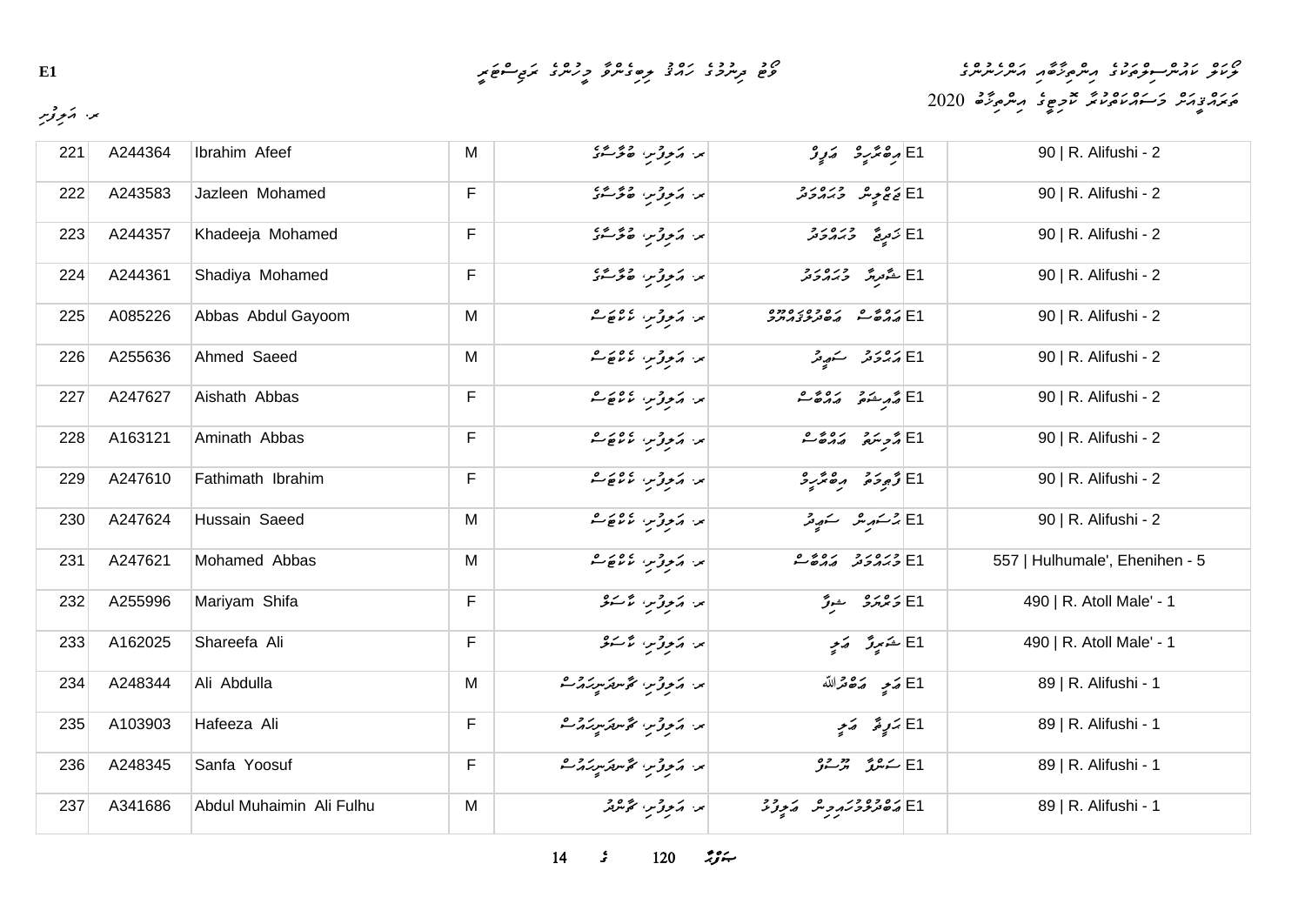*sCw7q7s5w7m< o<n9nOoAw7o< sCq;mAwBoEw7q<m; wBm;vB* م من المرة المرة المرة المرجع المرجع في المركبة 2020<br>مجم*د المريض المربوط المربع المرجع في المراجع المركبة* 

| 238 | A146583 | Afeefa Hassan        | F | بر مروزم گم مرقر                        | E1 <i>ڇَ پِي پُرڪيل</i>               | 89   R. Alifushi - 1     |
|-----|---------|----------------------|---|-----------------------------------------|---------------------------------------|--------------------------|
| 239 | A089656 | Hassan Ali Fulhu     | M | برا أرجوقرس كالعرفر                     | E1 ټر <i>ټرو په پو</i> ژن             | 110   R. Meedhoo - 1     |
| 240 | A341687 | Moosa Ali Fulhu      | M | برا م تروس گارو                         | E1 چينگ ڪي پورٽ                       | 490   R. Atoll Male' - 1 |
| 241 | A161986 | Abdul Muhaimin Moosa | M | بر مرور كوسه                            | E1 رەمورىرىم ھەر ج                    | 90   R. Alifushi - 2     |
| 242 | A161984 | Ahmed Naseer         | M | من الأحراق من المحاسرة المحرجة كالمحرجة | E1 <i>ړې دی.</i> سَرَ <sub>سو</sub> س | 90   R. Alifushi - 2     |
| 243 | A161987 | Aminath Wishaha      | F | بن مكروز من مؤسكرونج                    | E1 مَّ حِسَمَةً مِشَمَّدٌ             | 90   R. Alifushi - 2     |
| 244 | A243260 | Maala Moosa          | F | من مكروش كالمله المحاري                 | $23$ $55$ $E1$                        | 90   R. Alifushi - 2     |
| 245 | A161983 | Mohamed Naseem       | M | ىن مەر ئۇس ئۇسقەر ئ                     | E1 <i>\$ پروونز سرب</i> ور            | 391   Hulhudhoo - 3      |
| 246 | A161985 | Moosa Mohamed        | M | بر موزير كالتقوى                        | E1 ج شه در در در                      | 90   R. Alifushi - 2     |
| 247 | A103338 | Aishath Reena        | F | برا م ترومن محملت                       | E1 م <i>ەرىشىمى</i> مېڭر              | 490   R. Atoll Male' - 1 |
| 248 | A162452 | Ali Hassan           | M | برا المتوفرس محاسمة                     | E1 کی پر تر تک                        | 89   R. Alifushi - 1     |
| 249 | A103749 | Aminath Shirani      | F | بر الموثوب محملا                        | E1 مُرْحِسَمُ مُسْتَسِرِ              | 490   R. Atoll Male' - 1 |
| 250 | A162453 | Khadheeja Liusa      | F | برا المتوفر المتحاسمة                   | E1 كَتَعِيقٌ مَحِيْرٌ مُنْ            | 490   R. Atoll Male' - 1 |
| 251 | A121923 | Mariyam Muna         | F | برا المتوفر المتحاسمة                   | E1 كانترنز و محتر                     | 490   R. Atoll Male' - 1 |
| 252 | A153858 | Reehan Ali           | M | ىن مەمرۇس مۇسرى                         | E1 برِيَّتْر <sub>ضَ</sub> رِ         | 89   R. Alifushi - 1     |
| 253 | A245139 | Aminath Moosa        | F | بر رکورش لاژندر ده                      | E1 أُمُّ وسَمَعُ فَرَسَّمَّ           | 91   R. Alifushi - 3     |
| 254 | A253983 | Moosa Wafir          | M | بر مرور روه دوره<br>بر مرور موندس       | E1 جي محمو پر جي پيو                  | 91   R. Alifushi - 3     |

 $15$  *s*  $120$  *i*<sub>s</sub>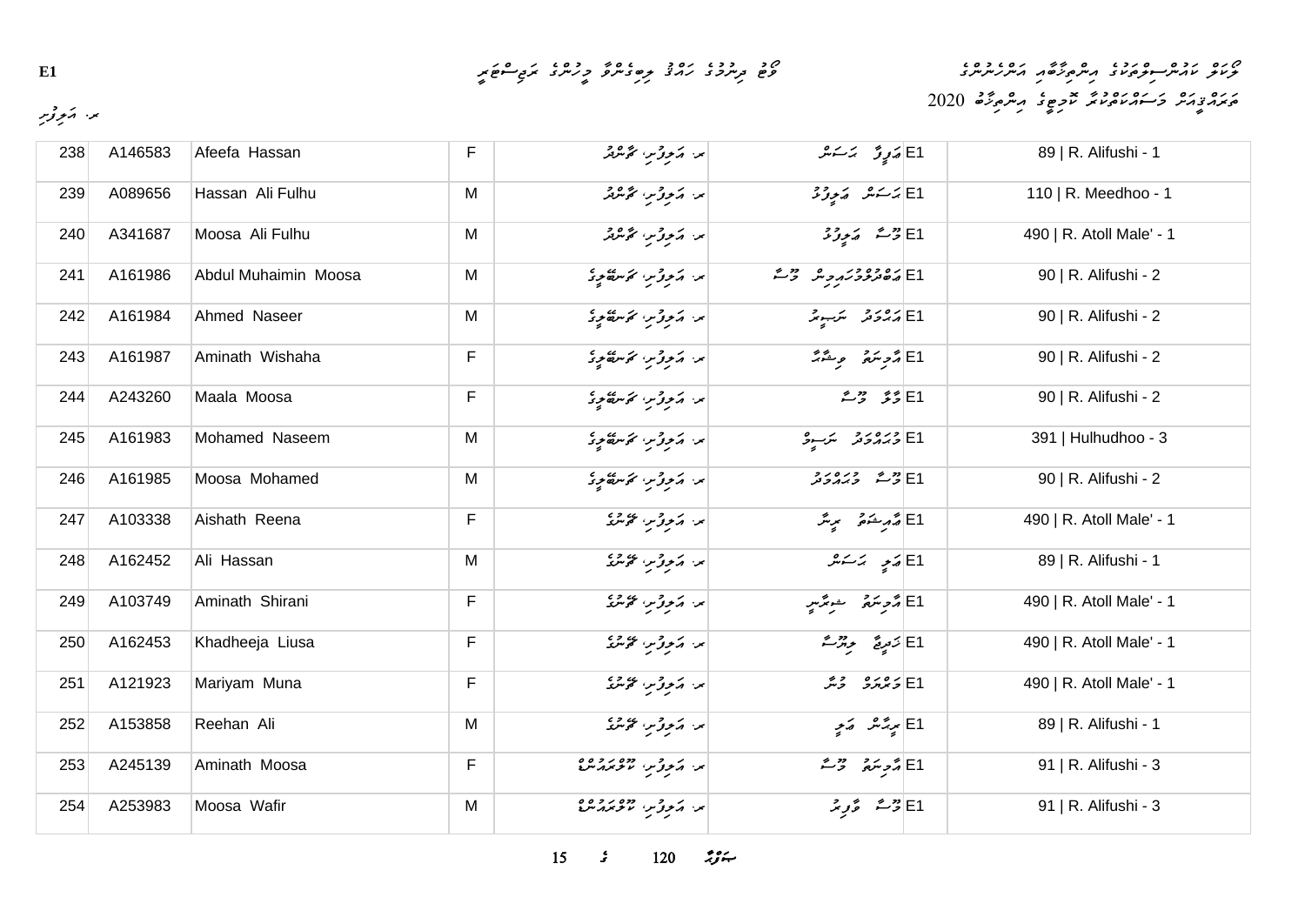*sCw7q7s5w7m< o<n9nOoAw7o< sCq;mAwBoEw7q<m; wBm;vB* م من المرة المرة المرة المرجع المرجع في المركبة 2020<br>مجم*د المريض المربوط المربع المرجع في المراجع المركبة* 

| 255 | A075983 | Abdulla Haneef      | M           | بر. مُعِرْضٍ بِالْمُرَةُ  | E1 مَەھىراللە بەس <i>ى</i> ر     | 490   R. Atoll Male' - 1       |
|-----|---------|---------------------|-------------|---------------------------|----------------------------------|--------------------------------|
| 256 | A247280 | Ali Abdulla         | M           | برا مرور الأراه           | E1 <i>مَجِ مَ§مَّ</i> دَاللَّه   | 490   R. Atoll Male' - 1       |
| 257 | A158806 | Aminath Ali         | F           | برا مرور الأراه           | E1 مُجرِسَمُ مَعِ                | 89   R. Alifushi - 1           |
| 258 | A247283 | Fathmath Ali        | $\mathsf F$ | بر رکور باره              | E1 <i>وُّجِوحَةْ مَيْ</i>        | 490   R. Atoll Male' - 1       |
| 259 | A146392 | Habeeba Haroon      | $\mathsf F$ | برا مرور الأمراه          | E1 يَرْجِعُ مُسْتَمَرْ مَرْ بَرْ | 490   R. Atoll Male' - 1       |
| 260 | A255606 | Ruhusha Ali         | $\mathsf F$ | ىن مەجرىق بورگە           | E1 بُرْرْڪُ کَرَمِ               | 490   R. Atoll Male' - 1       |
| 261 | A057104 | Mahmood Yoosuf      | M           | أين الكروفرس الأمج ومحاكى | E1 <i>525 بين في</i>             | 90   R. Alifushi - 2           |
| 262 | A245074 | Sanfa Hussain       | F           | أما أتروقس فرا أزكى       | E1 سَتَمَدَّرُ بِرَسَهَ مِرْسَر  | 90   R. Alifushi - 2           |
| 263 | A091086 | Adam Moosa          | M           | برا مکووکوا فرو           | $23$ $22$ $5$ $\approx$ $51$     | 308   L. Gan - 1               |
| 264 | A255993 | Shazubaa Adam       | $\mathsf F$ | بر «کووکن فرو             | E1 شەچھ گەنىر <i>ى</i>           | 89   R. Alifushi - 1           |
| 265 | A243568 | Thaaris Adam        | M           | بر په دوس ترو             | E1 تجرب تجدد                     | 118   B. Dhonfanu - 1          |
| 266 | A091083 | Zuhaira Ahmed       | F           | أما الكووهن الكو          | E1 ىن <i>كەبىر مەدە</i> م        | 490   R. Atoll Male' - 1       |
| 267 | A246968 | Abdul Raheem Yoosuf | M           | بر. مَعِرْشٍ مَهْرَتْ     | E1 בסינג הגיב היינית             | 557   Hulhumale', Ehenihen - 5 |
| 268 | A246975 | Abdulla Rasheed     | M           | أيرا الكرورقراء الكريمات  | E1 مَەھْمَراللە مَرْسُومَر       | 89   R. Alifushi - 1           |
| 269 | A246976 | Ahmed Rasheed       | M           | برا مأفروهن مكرهم المنا   | E1 <i>ړې چې</i> ترجينې           | 490   R. Atoll Male' - 1       |
| 270 | A246980 | Aishath Rasheeda    | F           | أيرا الكروفرا الكرعرك     | E1 م <i>ەم ھەم مەھبەت</i> ر      | 557   Hulhumale', Ehenihen - 5 |
| 271 | A255794 | Ali Rasheed         | M           | پر انگروژس افریز ک        | E1 <i>ھَ جِ</i> - مَرْشِيقَر     | 557   Hulhumale', Ehenihen - 5 |

 $16$  *s*  $120$  *z***<sub>3</sub>**  $\frac{2}{3}$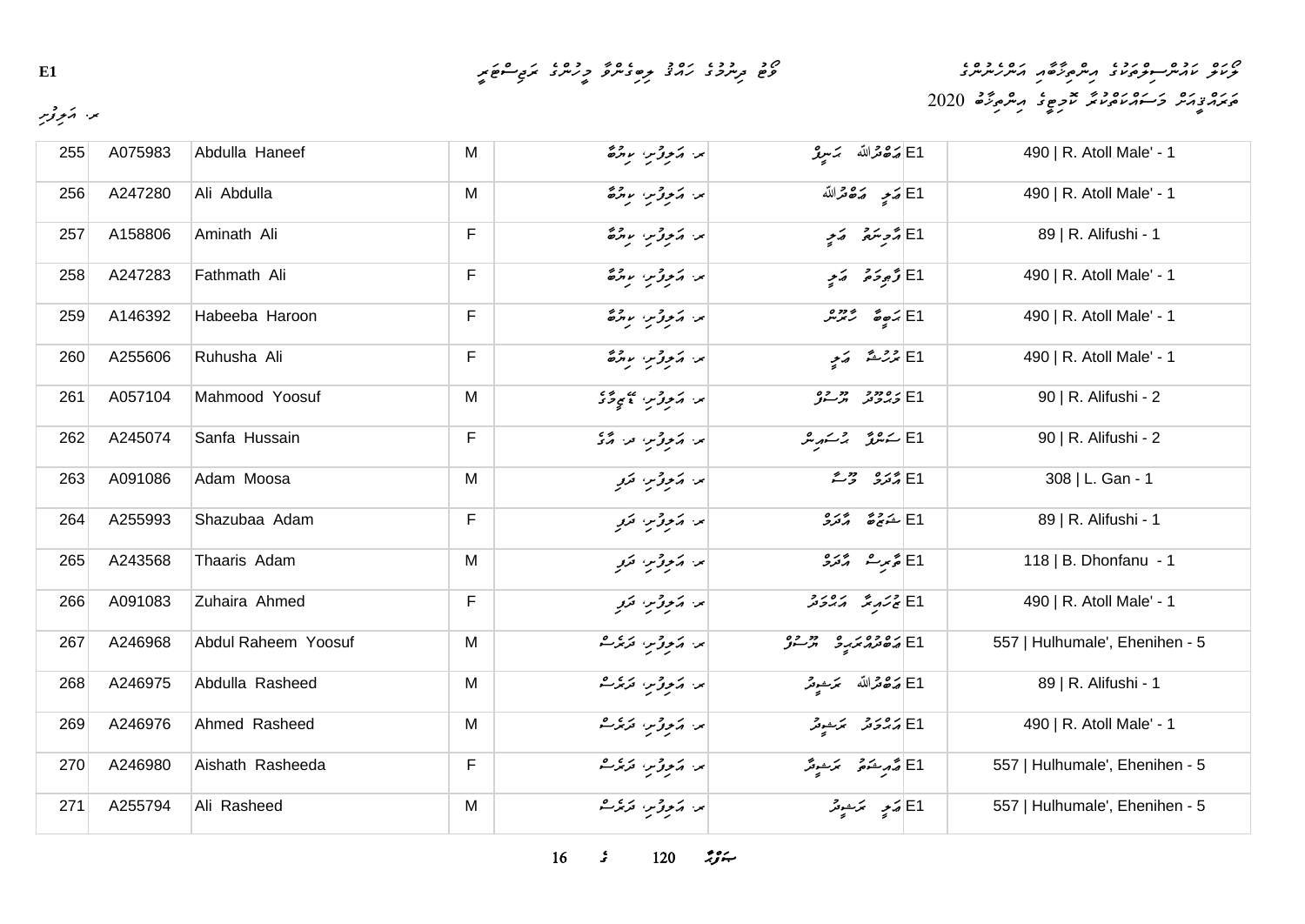*sCw7q7s5w7m< o<n9nOoAw7o< sCq;mAwBoEw7q<m; wBm;vB* م من المرة المرة المرة المرجع المرجع في المركبة 2020<br>مجم*د المريض المربوط المربع المرجع في المراجع المركبة* 

| ,<br>╭<br>بر. معروبر |  |
|----------------------|--|
|----------------------|--|

| 272 | A246981 | Fathimath Rasheedha   | F           | پر انگروژس انگرنگ        | E1 <i>وُّهِ وَهُ</i> مَمْ سُمِعٌ ا          | 490   R. Atoll Male' - 1       |
|-----|---------|-----------------------|-------------|--------------------------|---------------------------------------------|--------------------------------|
| 273 | A246973 | Ibrahim Rasheed       | M           | برا اړکونژ کورنگر شو     | E1 م <i>وڭ ئۇرۇ مۇ</i> ش <sub>و</sub> تر    | 557   Hulhumale', Ehenihen - 5 |
| 274 | A246978 | <b>Ismail Rasheed</b> | M           | ما أيجوفرس فرغرك         | E1 مرڪو <i>گھر</i> ي - مَرَڪ <i>ومَر</i> ُ- | 89   R. Alifushi - 1           |
| 275 | A246969 | Khadeeja Ibrahim      | F           | برا المتوازين المرتمات   | E1 كَتَوِيعٌ - مِنْ مُحْرِرْ \$             | 557   Hulhumale', Ehenihen - 5 |
| 276 | A246972 | Mohamed Rasheed       | M           | برا الأبوقر من الأثر مشر | E1 <i>وُبَرُوُوَ</i> مَوْ مَرْشِيْتِر       | 557   Hulhumale', Ehenihen - 5 |
| 277 | A246214 | Abdulla Moosa         | M           | ىر. مەجەۋىر، ئەرمىتىگە   | E1 مَرْجُ مِّرَاللَّهُ حَرْبُّهُ            | 490   R. Atoll Male' - 1       |
| 278 | A120895 | Adam Moosa            | M           | ىن مەجەۋىر، ئەرەپرى      | $23$ $22$ $5$ $5$ $-1$                      | 90   R. Alifushi - 2           |
| 279 | A246215 | Aishath Moosa         | F           | ىن مەجەۋىر، ئەرەپىرى     | E1 <sub>م</sub> َّم مِشمَّ حَمَّ حَمَّ      | 490   R. Atoll Male' - 1       |
| 280 | A246210 | Ameena Hassan         | F           | بر مورمن مرسمة           | E1 كەچ ئىكە بەسكەنلىر                       | 90   R. Alifushi - 2           |
| 281 | A246211 | Azeeza Moosa          | F           | ىن مەجەۋىر، ئەرەپىرى     |                                             | 490   R. Atoll Male' - 1       |
| 282 | A131510 | Moosa Mahamood        | M           | ىر. مەجەۋىر، ئەرمىتىگە   | E1 تۇشقە ئۇچۇتقر                            | 90   R. Alifushi - 2           |
| 283 | A247704 | Abdul Naseer Ahmed    | M           | برا الأبواري، الأبرارٌ   | E1 <i>مەھەرمىكىسى مەدە</i> م                | 89   R. Alifushi - 1           |
| 284 | A154253 | Aishath Firasha       | F           | بر الأفروس المريمان      | E1 مَّ مِشَمَّ وِتَمَتَّ                    | 89   R. Alifushi - 1           |
| 285 | A247706 | Aishath Moosa         | F           | برا أتروس فريزة          | $23 - 24 - 5 = 1$                           | 89   R. Alifushi - 1           |
| 286 | A154127 | Ali Naseer            | M           | برا الكروحي، فريرَتْ     | E1 <i>ھَ جِ</i> سَرَجِيمَ                   | 89   R. Alifushi - 1           |
| 287 | A255656 | Amathulla Ali Ahmed   | $\mathsf F$ | برا اړکورکورا او ډکرگ    | E1 كەڭگەاللە كەمچە كەبردىتر                 | 89   R. Alifushi - 1           |
| 288 | A247712 | Hafsa Abdul Naseer    | F           | بر رکور گریز             | E1 ئۇيگە مەھ <i>ەمەسى</i> بوم               | 268   M. Naalaafushi - 1       |

 $17$  *s*  $120$  *i*<sub>s</sub>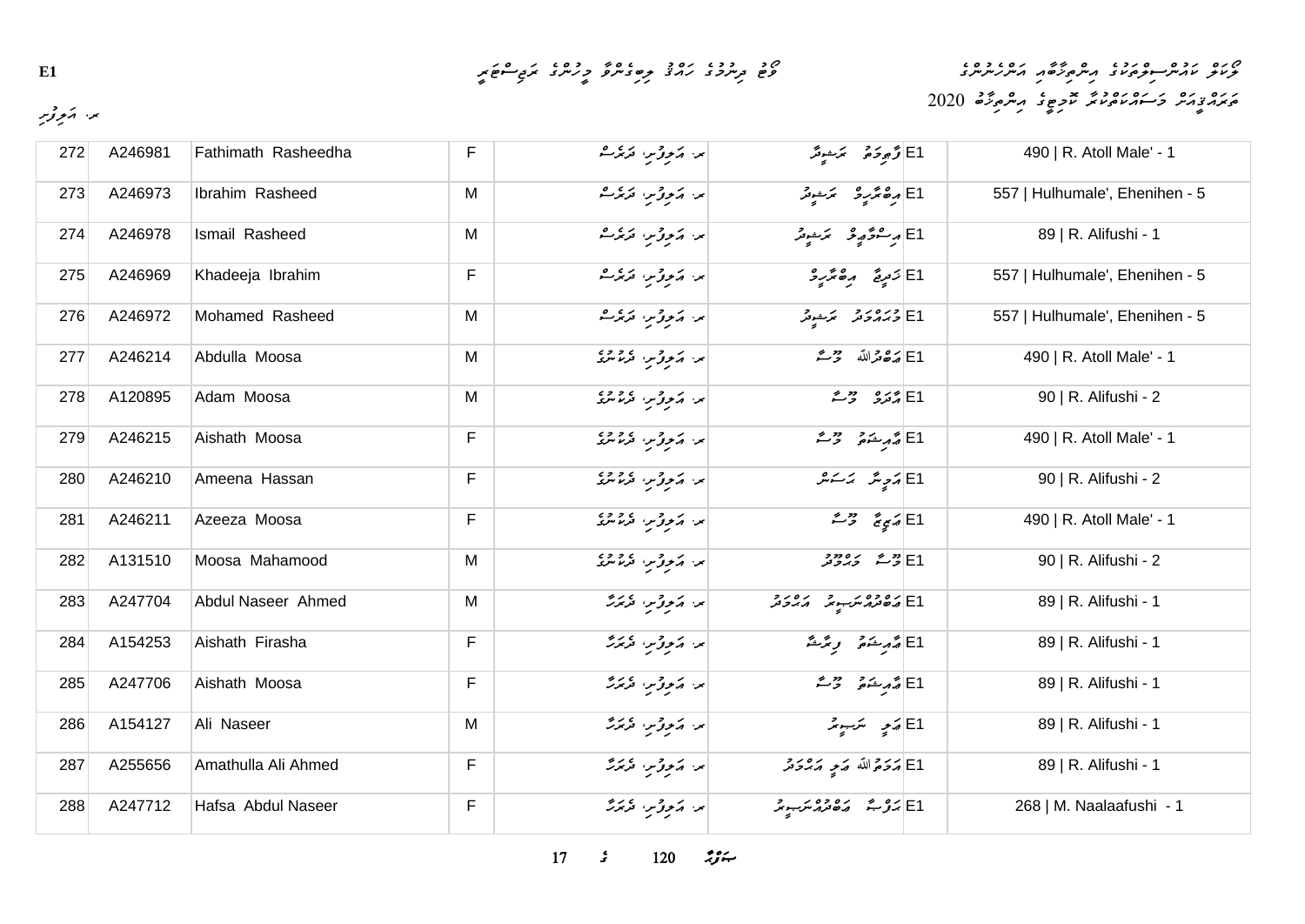*sCw7q7s5w7m< o<n9nOoAw7o< sCq;mAwBoEw7q<m; wBm;vB* م من المرة المرة المرة المرجع المرجع في المركبة 2020<br>مجم*د المريض المربوط المربع المرجع في المراجع المركبة* 

| 289 | A247709 | Hassan Naseer         | M           | ىن ئەبرۇس ئەيزۇ       | E1   پرستربر   سرسید پر                     | 89   R. Alifushi - 1     |
|-----|---------|-----------------------|-------------|-----------------------|---------------------------------------------|--------------------------|
| 290 | A144157 | Jameela Abdul Naseer  | F           | برا م تووژس فریزر     | E1 فَيَ حِرِ مُحَمَّدٍ مِنْ مَسْبِرِ مِنْ ا | 89   R. Alifushi - 1     |
| 291 | A247711 | Khadeeja Abdul Naseer | F           | أبرأ أتروش المريزر    | E1 كَتْعِيضُ مَدَّة مَعْرَمْ مَعْرَبِ مِنْ  | 89   R. Alifushi - 1     |
| 292 | A247710 | Moomina Abdul Naseer  | F           | أبرأ أتروش المريزر    | E1 در دیگر بره ده تربیت                     | 490   R. Atoll Male' - 1 |
| 293 | A255666 | Naajee Ali Naseer     | F           | أمرا الكروفس المرمرك  | E1 سَمْعِ   مَرْمٍ   سَرَسِوِيْرُ           | 490   R. Atoll Male' - 1 |
| 294 | A255657 | Nuhaam Ali Naseer     | M           | برا الأبوقرس الأبور   | E1 مَهْدًى كَمَعٍ مَرَسِيمٌ                 | 89   R. Alifushi - 1     |
| 295 | A247713 | Thohira Abdul Naseer  | F           | يرا مكوفر عن المريحات |                                             | 89   R. Alifushi - 1     |
| 296 | A247716 | Zahira Abdul Naseer   | F           | أمرا الكروفس المرمرك  | E1 تج بەنتى ئەھ <i>قو</i> ر مىز بىرىتى      | 238   AA. Ukulhas - 1    |
| 297 | A245063 | Aishath Faaroog       | $\mathsf F$ | بر موری ترویز         | E1 مەم ئىسىم ئىرىمىتى                       | 89   R. Alifushi - 1     |
| 298 | A245062 | Ali Nimaal            | M           | بر أيجوش الموالد      | E1 <i>ڇُجِ بروڱ</i> و                       | 490   R. Atoll Male' - 1 |
| 299 | A245054 | Aminath Saeedha       | F           | بر الأوقرس الأوائل    | E1 مُرْحِ سَوَ سَمَدٍ مُّثَّرِ              | 89   R. Alifushi - 1     |
| 300 | A245065 | Azeeza Faroog         | F           | برا مجروحن فرويتر     | E1 <i>ھَيِي گُرُنُوْنُ</i>                  | 490   R. Atoll Male' - 1 |
| 301 | A037528 | Faroog Adam           | M           | بر موروش ترویتر       | E1 وُتِرَةً مُعَرَّدً                       | 149   K. Dhiffushi - 2   |
| 302 | A245069 | Fathimath Maleeha     | F           | برا مجروش ترویتر      | E1 <i>وَّجِ دَمَّةَ</i> وَمِيَّةَ           | 490   R. Atoll Male' - 1 |
| 303 | A255941 | Haseena Maldha        | F           | برا مجروش ترویتر      | E1 رَسِيْرٌ وَوُثَّرُ                       | 490   R. Atoll Male' - 1 |
| 304 | A255942 | Hussain Nimal         | M           | بر اړوژنو، ترویتر     | E1  پر سکر سر سر پر تو تر                   | 89   R. Alifushi - 1     |
| 305 | A078829 | Abdulla Hameed        | M           | ىر. مەجەۋىر، ئۇجەددى  | E1 رَحْمَدْاللّه بَرَحِيمْ                  | 490   R. Atoll Male' - 1 |

 $18$  *s*  $120$  *n***<sub>s</sub>**  $\frac{2}{3}$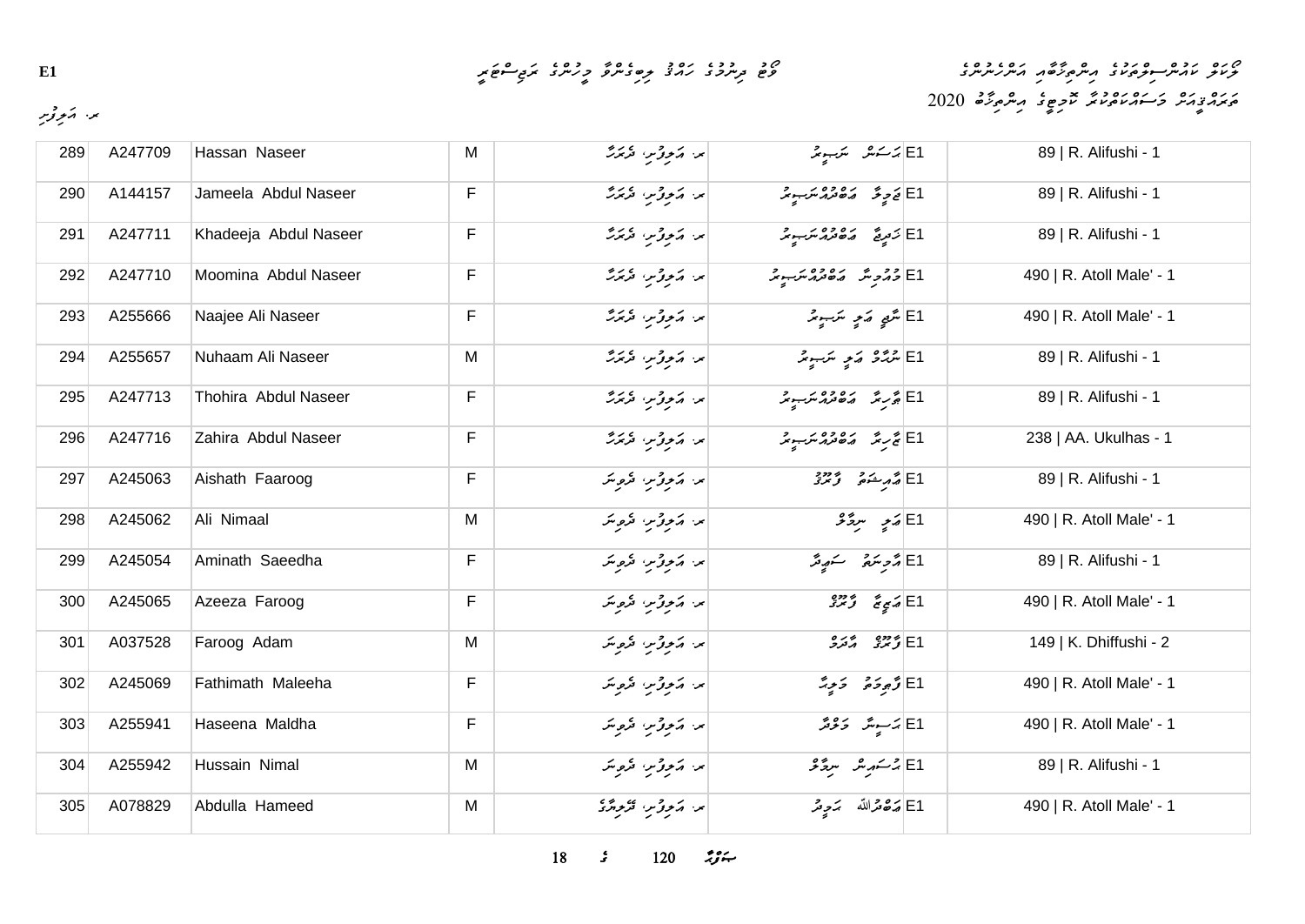*sCw7q7s5w7m< o<n9nOoAw7o< sCq;mAwBoEw7q<m; wBm;vB* م من المرة المرة المرة المرجع المرجع في المركبة 2020<br>مجم*د المريض المربوط المربع المرجع في المراجع المركبة* 

| 306 | A069119 | Ahmed Areef       | M            | ما الأحوقر عن محرَّم والله عن السَّرَة والله عنه | E1 كەندى كەر كەر بىر ئىل              | 90   R. Alifushi - 2     |
|-----|---------|-------------------|--------------|--------------------------------------------------|---------------------------------------|--------------------------|
| 307 | A161953 | Ali Azmeen        | M            | برا مأفروش تكرفرهمى                              | E1 <i>ھَي ھَيُّجِي</i> مُر            | 90   R. Alifushi - 2     |
| 308 | A161947 | Ameena Moosa      | F            | برا م تورش ترویز ؟                               | E1 أ <i>وَجِيمٌ حَيْ</i> سُةً         | 90   R. Alifushi - 2     |
| 309 | A161959 | Aminath Mamdhooha | F            | برا الأبوقرس تكرم يركز                           | E1 گەجەنىھە مەمەدە بىر                | 490   R. Atoll Male' - 1 |
| 310 | A249039 | Athoof Moosa      | M            | بر مورثين فرجدتمى                                | $23$ $32/51$                          | 490   R. Atoll Male' - 1 |
| 311 | A161948 | Khadheeja Fazeema | $\mathsf{F}$ | أمرا مكروفر والمرمر ومرتج                        | E1 كَتْمِيعٌ - وَيُجِرًّ              | 490   R. Atoll Male' - 1 |
| 312 | A406954 | Mariyam Malha     | F            | برا مركز ويرد محركز ويرد كا                      | E1 كانترنزي كالمحافظة المحمدة المحددة | 490   R. Atoll Male' - 1 |
| 313 | A161957 | Mohamed Athif     | M            | أمرا مكروفر لترومركا                             | E1 <i>جەممى ھەبى</i> ئ                | 90   R. Alifushi - 2     |
| 314 | A161961 | Mohamed Samah     | M            | برا الأبوقرس تكرم يركز                           | E1 3222 مئون                          | 490   R. Atoll Male' - 1 |
| 315 | A244292 | Aishath Hussain   | $\mathsf F$  | پر ټربولومو اور څرگومو کا                        | E1 مۇم شۇمۇ سىمىتىرى <i>ش</i>         | 91   R. Alifushi - 3     |
| 316 | A244303 | Aminath Shahula   | F            | پر اړیوژین او د کند کا                           | E1 أَدَّحِ سَمَعٌ مَسْرَعٌ مَ         | 91   R. Alifushi - 3     |
| 317 | A244299 | Fathimath Hassan  | F            | برا اړکوروس اوروگسترنی                           | E1 ۇ <sub>ج</sub> وڭ ئەسىر            | 91   R. Alifushi - 3     |
| 318 | A244298 | Ismail Hassan     | M            | برا اړوژنوا او د کار                             | E1 م <i>ېرىشۇمى</i> تۇرىكىش           | 91   R. Alifushi - 3     |
| 319 | A244300 | Mohamed Hassan    | M            | پر ټربوترين مرگز کړي                             | E1 32823 كەسكەنلە                     | 91   R. Alifushi - 3     |
| 320 | A244288 | Yoosuf Saeed      | M            | پر انگروژس مروٌسترُ                              | E1 پر سوم محمد شهر ته                 | 91   R. Alifushi - 3     |
| 321 | A244289 | Zulaikha Hussain  | F            | برا الكروفين الروحية و                           | E1 ىج تخ <i>مې</i> ڭ – چرىئىمبەنتىر   | 91   R. Alifushi - 3     |
| 322 | A162466 | Aishath Ismail    | F            | بر הوویر مرده شده                                | E1 مۇم شكۇم بور شۇم يوقى              | 490   R. Atoll Male' - 1 |

*19 s 120 <i>n*<sub>s</sub>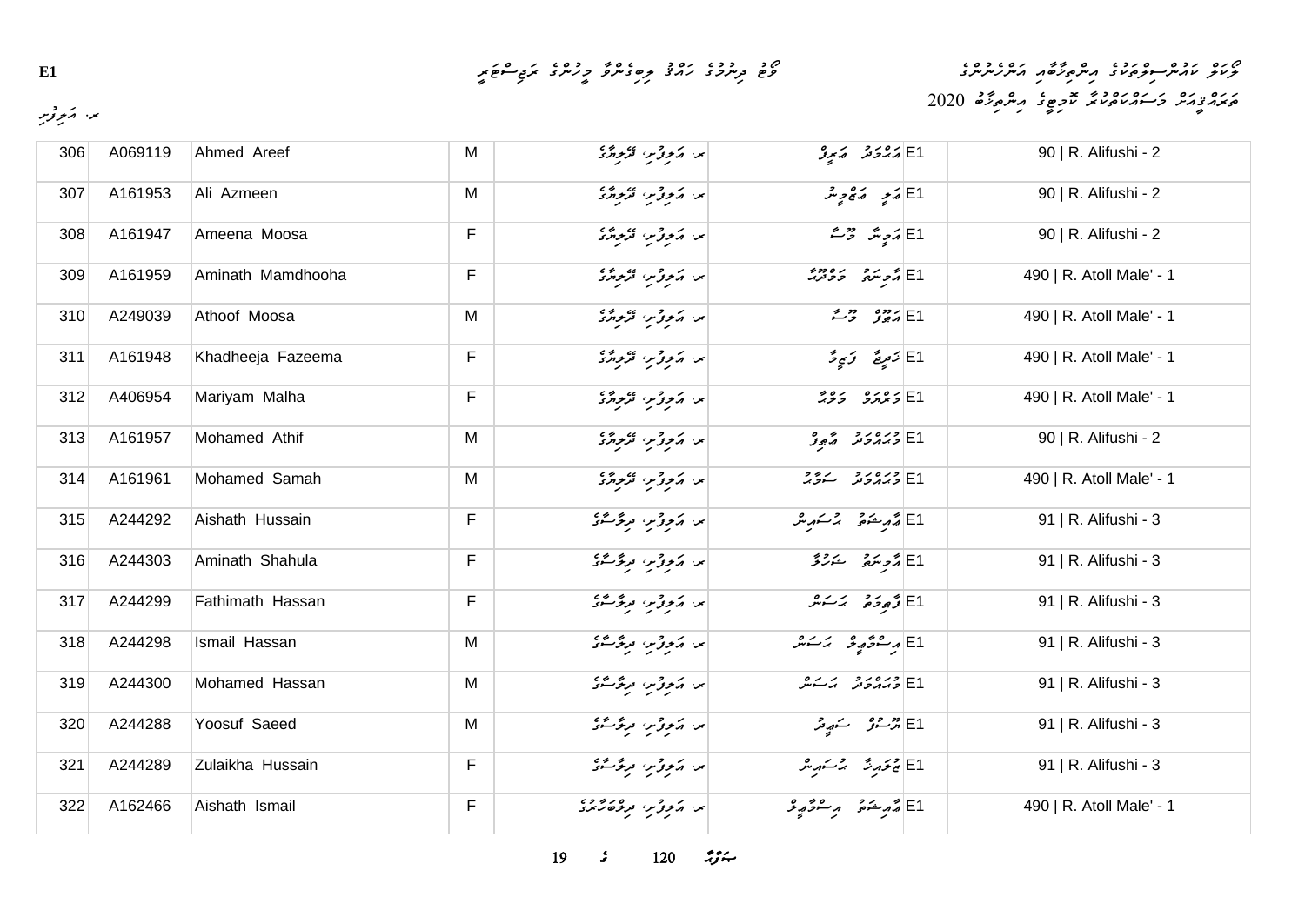*sCw7q7s5w7m< o<n9nOoAw7o< sCq;mAwBoEw7q<m; wBm;vB* م من المرة المرة المرة المرجع المرجع في المركبة 2020<br>مجم*د المريض المربوط المربع المرجع في المراجع المركبة* 

| 323 | A162469 | Ali Ajfaan          | M | بر ، كمروح را مركزه من دا       | E1  <i>ړَې دَوْژَنْد</i>          | 490   R. Atoll Male' - 1  |
|-----|---------|---------------------|---|---------------------------------|-----------------------------------|---------------------------|
| 324 | A243396 | Aminath Hasna       | F | بر ، مَوِوْسِ مِرْحَقَدَ مِرَّة | E1 أَمَّ حِسَمَةً مَ سَـَّسَّر    | 490   R. Atoll Male' - 1  |
| 325 | A162464 | Fathimath Hassan    | F | پر ټروژین مرده ژوه              | E1 ژ <sub>ېچ خ</sub> رې برخش      | 90   R. Alifushi - 2      |
| 326 | A162467 | Hassan Ahusan       | M | بر رکور مرده کرده               | E1   ئەس <i>تەنلەر كەنگەنل</i> ەر | 90   R. Alifushi - 2      |
| 327 | A162468 | Hussain Ihusan      | M | پر ټروژس مرموځ ده               | E1 پرستمبر میں میر مشک            | 90   R. Alifushi - 2      |
| 328 | A075270 | Moosa Ismail        | M | أبرا مكروكس فرقوه شرده          | E1 تۇنئە ب <sub>ە</sub> ستۇرىجە   | 90   R. Alifushi - 2      |
| 329 | A050546 | Habeeba Idrees      | F | بر הوژیر، وژندند                | E1 بَرَصِرَةُ مِتَّدِينِهِ مِنْ   | 91   R. Alifushi - 3      |
| 330 | A049096 | Faheema Ismail      | F | پر مرکز و ترور شده              | E1 تَرَبِعٌ - مِبْ مُعَهُّدٍ وَ   | 609   R. Atholhu, Male'-7 |
| 331 | A069598 | Bushree Adam        | M | برا اړکوري او دره کوری          | E1 ھڪيمبر م <i>م</i> ترو          | 292   Th. Guraidhoo - 1   |
| 332 | A077149 | Abdul Gafoor Ahmed  | M | برا أمروكس الركز مردع           | E1 ره ده د دو د بره د د           | 91   R. Alifushi - 3      |
| 333 | A094030 | Abdul Shakoor Ahmed | M | بر مُعِرْسٍ مُرْمَسِ فَيْ       | E1 גەכە بەددە بەرەپە              | 91   R. Alifushi - 3      |
| 334 | A161977 | Abdulla Ahlam       | M | أين الكرموقرس فركم سيفاتى       | E1 مَەمْراللە مَرْتَوْتْر         | 609   R. Atholhu, Male'-7 |
| 335 | A149202 | Abdulla Saeed       | M | أمرا الكروفرس فكركم سيقاتحا     | E1 مَەھْتَراللە سَىمپىتر          | 609   R. Atholhu, Male'-7 |
| 336 | A161978 | Adam Sharvaan       | M | أين الكرموقرس فركم سيفاتى       | E1 <i>جُمُودُ خُمَوَّسُ</i>       | 91   R. Alifushi - 3      |
| 337 | A161976 | Aishath Rasheedha   | F | برا أن تركز المركز المرجع       | E1 مُ مِسْدَمْ - مَرْسِوِمَّر     | 91   R. Alifushi - 3      |
| 338 | A161974 | Aminath Ahmed       | F | أمرا الكروفرس فكركم سيقاتحا     | E1 مَّ حِسَمَعُ مَهْ حَمَّد       | 91   R. Alifushi - 3      |
| 339 | A144835 | Hameeda Ahmed       | F | أمرا أكر وقرس فرع سرة في        | E1 ټوپو ټرونو                     | 91   R. Alifushi - 3      |

 $20$  *s*  $120$  *z***<sub>3</sub>**  $\frac{2}{3}$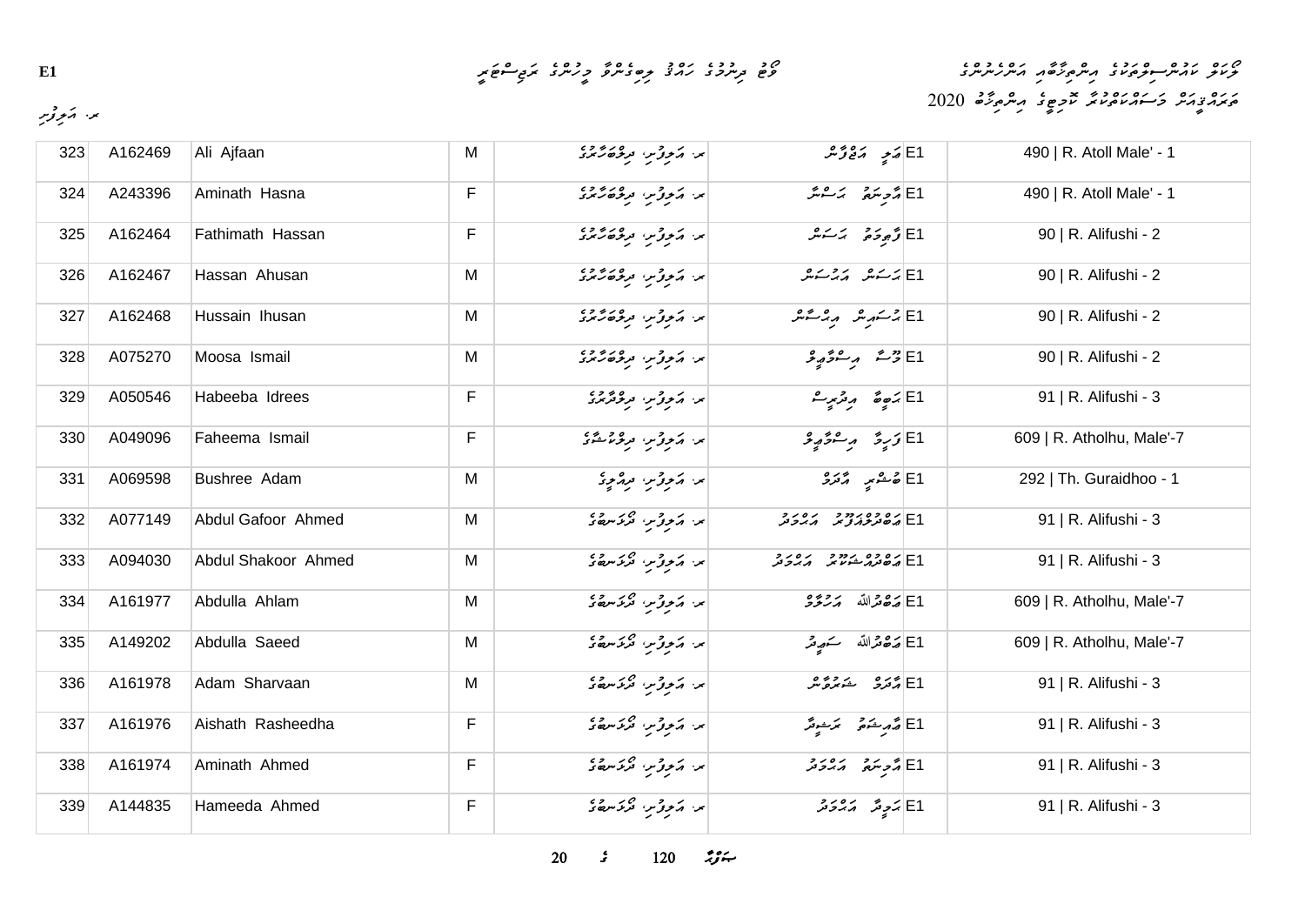*sCw7q7s5w7m< o<n9nOoAw7o< sCq;mAwBoEw7q<m; wBm;vB* م من المرة المرة المرة المرجع المرجع في المركبة 2020<br>مجم*د المريض المربوط المربع المرجع في المراجع المركبة* 

| 340 | A243253 | Sanveela Rasheed         | F            | من الأحوالي عن المحدة العراقية كانت | E1 س <i>ندہو پڈ</i> بمر <sub>شو</sub> یز                                                                                                                                                                                         | 91   R. Alifushi - 3      |
|-----|---------|--------------------------|--------------|-------------------------------------|----------------------------------------------------------------------------------------------------------------------------------------------------------------------------------------------------------------------------------|---------------------------|
| 341 | A161975 | Shameena Ibrahim Rasheed | F            | برا الكروحي، فركز سهاد ع            | E1 خَوِيثَرَ مِرْهُ مَرْرِدْ كَرَسْوِيْرَ                                                                                                                                                                                        | 91   R. Alifushi - 3      |
| 342 | A078180 | Yoosuf Naeem             | M            | أين الكرموقرس فركم سيفاتى           | E1 پر کشمی شمیر محمد از این محمد از این محمد از این محمد از این محمد استاده کار استاده کار استاده کار محمد است<br>منابه این محمد استاده استاده استاده استاده برگزار میکنیم برگزار میباشد که برگزار میباشد که برگزار میباشد که می | 609   R. Atholhu, Male'-7 |
| 343 | A243255 | Yoosuf Shan              | M            | ما الموثر المروسين المروج           | E1 پُرکر مُنگر                                                                                                                                                                                                                   | 91   R. Alifushi - 3      |
| 344 | A150591 | Khadeeja Ali             | F            | برا مجروحن فرغرك                    | E1  زَمرِيحٌ     رَمٍ ٍ                                                                                                                                                                                                          | 90   R. Alifushi - 2      |
| 345 | A162001 | Ahmed Yasir              | M            | أمرا مكروفس فرمرمرد                 | E1 <i>مەندى مۇسى</i> تر                                                                                                                                                                                                          | 90   R. Alifushi - 2      |
| 346 | A162000 | Aishath Easa             | F            | ما أمروز من قرم الديم               | E1 مەم شىم گە بەت                                                                                                                                                                                                                | 90   R. Alifushi - 2      |
| 347 | A161994 | Aminath Easa             | F            | أمرا مأفروش فترمر مركزة             | E1 مُرْمِتْهُمْ بِهِ شَّ                                                                                                                                                                                                         | 90   R. Alifushi - 2      |
| 348 | A243276 | Mohamed Abdulla          | M            | أمرا مكروفرس فرمرمرد                | E1 3223 مَرْهُور اللّه                                                                                                                                                                                                           | 490   R. Atoll Male' - 1  |
| 349 | A161998 | Moosa Easa               | M            | أما الكروفس فرمراكز                 | E1 في شهر ميرسة.                                                                                                                                                                                                                 | 90   R. Alifushi - 2      |
| 350 | A161996 | Yoosuf Easa              | M            | أما أروقرا فرمرارة                  | E1 پر کشور پہ شہ                                                                                                                                                                                                                 | 90   R. Alifushi - 2      |
| 351 | A244191 | Aishath Aaiza            | $\mathsf{F}$ | پر مربور پر فرقرند                  | E1 مُرمِشَعْ مُرمَّ                                                                                                                                                                                                              | 490   R. Atoll Male' - 1  |
| 352 | A243549 | Fathimath Faseeha        | F            | بر· مَرْحِوْسِ مَرْحَرْ بِمُ        | E1 وَجِودَةٌ وَسِيدٌ                                                                                                                                                                                                             | 490   R. Atoll Male' - 1  |
| 353 | A244707 | Aishath Mohamed          | F            | پر مرکز وقته وقته و گرمی            | E1 مُصِحْمَى وَيَرْمُرْوَتْر                                                                                                                                                                                                     | 90   R. Alifushi - 2      |
| 354 | A244715 | Gasim Ismail Fulhu       | M            | پر مرکوری فرمرموستری                | E1 تۇسىۋە مەش <i>ۇم ۋۇ</i> تۇ                                                                                                                                                                                                    | 149   K. Dhiffushi - 2    |
| 355 | A244711 | Hameeda Ismail Fulhu     | F            | پر ټربور تر پر برگور کلی            | E1 ئەرپۇر ب <sub>ە</sub> رشۇپرىۋىز                                                                                                                                                                                               | 90   R. Alifushi - 2      |
| 356 | A244714 | Hussain Ismail Fulhu     | M            | پر مرکز ویکی ترور شور               | E1 پرېشمېر مرگو <i>تو</i> رو د                                                                                                                                                                                                   | 90   R. Alifushi - 2      |

 $21$  *s*  $120$  *n***<sub>s</sub>**  $\frac{2}{3}$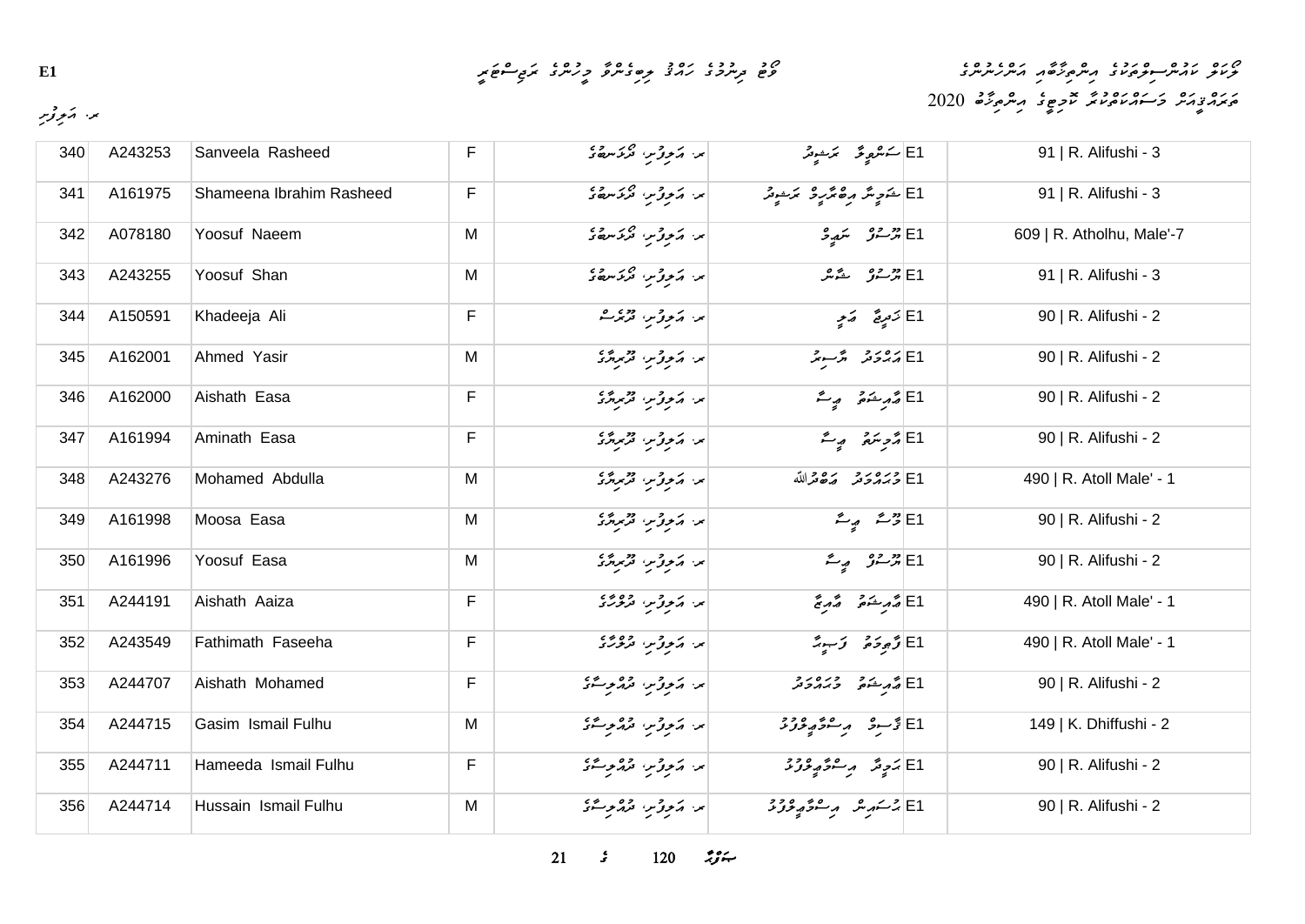*sCw7q7s5w7m< o<n9nOoAw7o< sCq;mAwBoEw7q<m; wBm;vB* م من المرة المرة المرة المرجع المرجع في المركبة 2020<br>مجم*د المريض المربوط المربع المرجع في المراجع المركبة* 

| 357 | A244712 | Ibrahim Ismail Fulhu | M            | بر· مَرْدِرْ بنِ مْهْرُدِ سُمْرُ | E1 رەنزىرو ب <sub>ە</sub> سۇر دور   | 93   R. Rasgetheemu - 1        |
|-----|---------|----------------------|--------------|----------------------------------|-------------------------------------|--------------------------------|
| 358 | A244713 | Ismail Abdul Rahman  | M            | برا م توفرس فرمرموستر            | E1 رەم ۋە ئەھەرمەم دەھ م            | 90   R. Alifushi - 2           |
| 359 | A247630 | Adam Ashraf          | M            | أمرا مكرورهموا مرتكز سرتكا       | E1 أَرْمَرْدْ    أَرْشَىمْرُ لِ     | 557   Hulhumale', Ehenihen - 5 |
| 360 | A255633 | Ahmed Aihum          | M            | أمرا مكروفرا وتكرير للرنك        | $5.222$ $-2.222$ $-5.222$           | 557   Hulhumale', Ehenihen - 5 |
| 361 | A247628 | Aishath Ihusana      | $\mathsf{F}$ | برا محوفرس فرهوسيد               | E1 مۇمەيئەتى مەيرىشىتىر             | 248   ADh. Mahibadhoo - 2      |
| 362 | A120278 | Ali Ibrahim          | M            | ىر. مەردۇس مەھرىدىگ              | E1 <i>مَعٍ م</i> ُصَمَّرِ وَ        | 490   R. Atoll Male' - 1       |
| 363 | A247612 | Anisa Ibrahim        | F            | أمرا مكروحين المرتكو للركا       | E1 ۾ُسِٽُ په صُمَّرِ و              | 90   R. Alifushi - 2           |
| 364 | A106190 | Abdul Rahman Moosa   | M            | بر مورش ویک                      | E1 رەمەرەپەر «ئ                     | 89   R. Alifushi - 1           |
| 365 | A246657 | Aminath Areefa       | F            | برا مکروکرا و کے ما              | E1 مَّ حِسَمَةً مَسِرَّ             | 89   R. Alifushi - 1           |
| 366 | A246656 | Arifa Abdul Rahman   | F            | برا م تروس ، سرا                 | E1 <i>جُبرڈ م</i> ے <i>دہ دہ دی</i> | 89   R. Alifushi - 1           |
| 367 | A120452 | Athifa Abdul Rahman  | $\mathsf F$  | بر مورمن وکھا                    | E1 <i>مُبوز م</i> ەمەرەبەر          | 557   Hulhumale', Ehenihen - 5 |
| 368 | A246653 | Azeeza Abdulla       | $\mathsf F$  | برا مُتَوَوَّين وَسَنْ           | E1 <i>مَتِيحٌ مَنْ صَدَ</i> اللّه   | 89   R. Alifushi - 1           |
| 369 | A246651 | Hassan Sobah         | M            | برا مُتَوَوَّينِ المُشَارِع      | E1 يَرْسَعْرُ سِكَرْهُ مِ           | 490   R. Atoll Male' - 1       |
| 370 | A082352 | Muslima Abdul Rahman | F            | بر موزیر، ویکنا                  | E1 3 مشورة مەھەرە بولىقىس           | 89   R. Alifushi - 1           |
| 371 | A255928 | Ahmed Sobah          | $\mathsf{M}$ | برا متعرفر المجميرة              | E1 كەبروتر بەش <i>گ</i> ە           | 95   R. Hulhudhuffaaru - 1     |
| 372 | A159326 | Aishath Shifa        | F            | برا م تروژیرا ، تاریخ            | E1 مُرْمِشَمُ سُورٌ                 | 91   R. Alifushi - 3           |
| 373 | A255930 | Ali Simau            | M            | برا م تروس ؟ برد                 | E1 <i>مَيْ</i> سِنَّةٍ              | 97   R. Un'goofaaru - 1        |

 $22$  *s*  $120$  *z***<sub>3</sub>**  $\frac{2}{3}$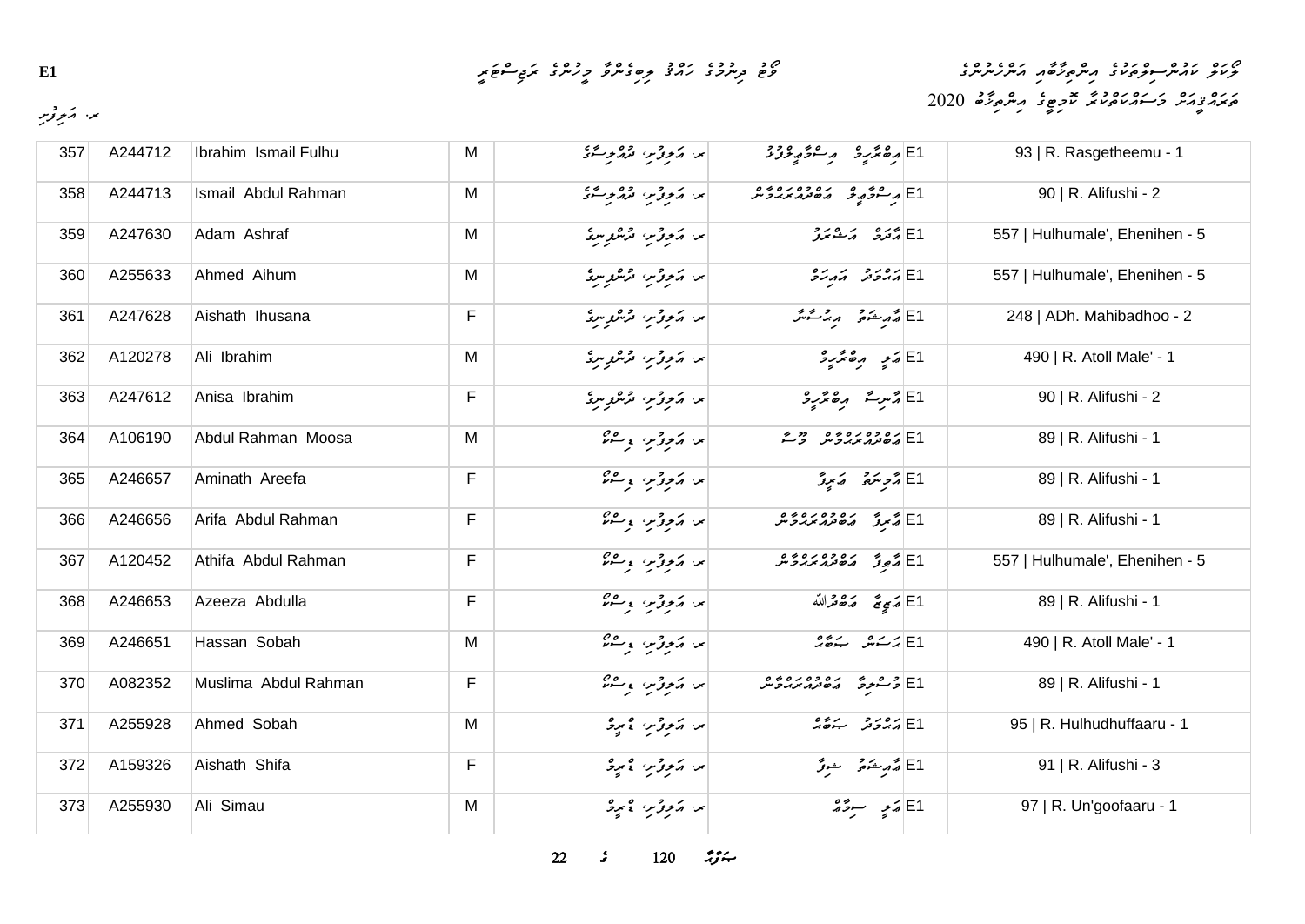*sCw7q7s5w7m< o<n9nOoAw7o< sCq;mAwBoEw7q<m; wBm;vB* م من المرة المرة المرة المرجع المرجع في المركبة 2020<br>مجم*د المريض المربوط المربع المرجع في المراجع المركبة* 

| 374 | A159204 | Aminath Waheedha  | F            | برا م تروس ؟ برد       | E1  <i>مزَّحِ سَعْهُ - حَبي</i> قَر        | 91   R. Alifushi - 3           |
|-----|---------|-------------------|--------------|------------------------|--------------------------------------------|--------------------------------|
| 375 | A255929 | Azeeza Sofa       | $\mathsf F$  | برا م تروس الم برد     | E1 أ <i>ەيبى</i> جۇ                        | 91   R. Alifushi - 3           |
| 376 | A082515 | Muhsina Mahamood  | $\mathsf F$  | أبر أكروس المالادة     | E1 320 كەردىر                              | 90   R. Alifushi - 2           |
| 377 | A250164 | Aishath Suzana    | $\mathsf F$  | برا م تروس ماینده      | E1 مۇم شۇمۇس سى <i>نى تى</i> گە            | 557   Hulhumale', Ehenihen - 5 |
| 378 | A138386 | Aminath Fazeela   | $\mathsf{F}$ | ىر. مەجەۋىر، مەنىچ     | E1 مَّ حِسَمَۃٌ وَسِعَّ                    | 557   Hulhumale', Ehenihen - 5 |
| 379 | A024194 | Faroog Jameel     | M            | أمرا مكروفرس مياشي     | E1 <i>وُتَرُدُ</i> ت <sub>َح</sub> وِثَرُ  | 90   R. Alifushi - 2           |
| 380 | A130849 | Fathimath Abdulla | F            | ىن مەجرىش مەنىڭ        | E1 وَجِرِحَة صَنْ صَدَاللّه                | 90   R. Alifushi - 2           |
| 381 | A250171 | Mariyam Zeeshan   | F            | برا م تورش ماینج       | E1  <i>د بر مر</i> م پر م <sup>ی</sup> مبر | 557   Hulhumale', Ehenihen - 5 |
| 382 | A253524 | Raushan Farooq    | $\mathsf{F}$ | ىر. مەجەۋىر، مەنىچ     | E1 بَرَ پر شَدَسَ گَرْمَرُدُ               | 90   R. Alifushi - 2           |
| 383 | A244213 | Ali Moosa         | M            | بر. مَعِرْسِ مَهِنَّر  | E1 <sub>م</sub> حر حي حي                   | 490   R. Atoll Male' - 1       |
| 384 | A244206 | Hawwa Moosa       | $\mathsf{F}$ | ىن ئەنزۇس ئەمپەش       | $23$ $52$ $E1$                             | 89   R. Alifushi - 1           |
| 385 | A244211 | Ibrahim Moosa     | M            | ىن مەجەۋىر، مەھمىگ     | E1 رەئزىر ئ <sup>ەستە</sup>                | 490   R. Atoll Male' - 1       |
| 386 | A255959 | Jumana Moosa      | $\mathsf F$  | بر. مَعِرْشٍ مَعِيشَ   | $23$ $25$ $E1$                             | 490   R. Atoll Male' - 1       |
| 387 | A244329 | Moosa Naseem      | M            | ىن مەجزۇس مەمچىگ       | E1 جُرْسُہُ سَرَسِرُوْ                     | 380   Maradhoo - 2             |
| 388 | A244310 | Fathimath Yoosuf  | $\mathsf F$  | بر رکور در ده ده د     | E1 ژ <sub>موخ</sub> و مرحو                 | 490   R. Atoll Male' - 1       |
| 389 | A116609 | Hameeda Ali       | $\mathsf F$  | זי הצירתי הפינסיב      | E1   يَر <sub>وِ</sub> مَّزُ مَنْ مِ       | 89   R. Alifushi - 1           |
| 390 | A068685 | Nahidha Ali Fulhu | F            | بر· ה و ژبر ، م ه ده د | E1 بَرْرِيْز - <sub>مَجِ</sub> وْرْ        | 490   R. Atoll Male' - 1       |

 $23$  *s*  $120$  *n***<sub>s</sub>**  $25$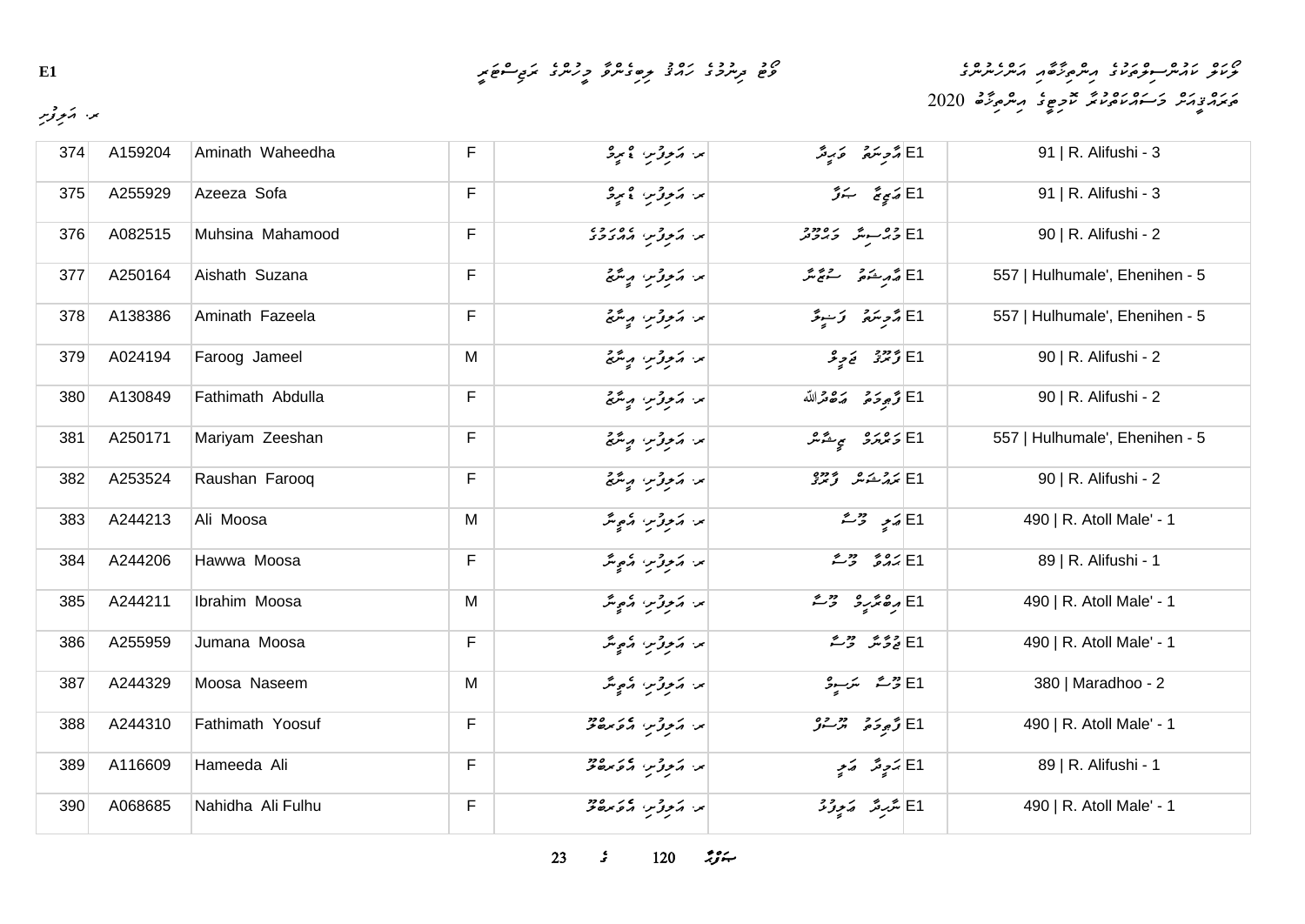*sCw7q7s5w7m< o<n9nOoAw7o< sCq;mAwBoEw7q<m; wBm;vB* م من المرة المرة المرة المرجع المرجع في المركبة 2020<br>مجم*د المريض المربوط المربع المرجع في المراجع المركبة* 

| 391 | A243579 | Saadhin Mohamed Shameem | M           | پر مرکز وقتر مرکز وجود                | E1 س <i>تمبر بر وبرودو</i> حکولی                                                     | 490   R. Atoll Male' - 1  |
|-----|---------|-------------------------|-------------|---------------------------------------|--------------------------------------------------------------------------------------|---------------------------|
| 392 | A244315 | Shamaan Mohamed Shameem | M           | بر مورقر مؤمنة                        | E1 شوه په وره دو شوږو                                                                | 490   R. Atoll Male' - 1  |
| 393 | A244313 | Shamoon Mohamed Shameem | M           | أأرا أأتوفى المتحد المتحده فخر        | /E1 شوح حدر مدرد مدرد                                                                | 89   R. Alifushi - 1      |
| 394 | A113892 | Abdul Razzag Mohamed    | M           | أمن مكوفر مراكبه مره مكرم             | E1 ره ده ره د د د دره رو                                                             | 609   R. Atholhu, Male'-7 |
| 395 | A147403 | Abdulla Azim            | M           | بر موزير مومده مده                    | E1 مَەھىراللە مەموگ                                                                  | 91   R. Alifushi - 3      |
| 396 | A092596 | Aishath Shiyama         | $\mathsf F$ | من مورق مؤمن مدين                     | E1 مُجْمِيشَمُو سُبِمَّرْتُرُ                                                        | 91   R. Alifushi - 3      |
| 397 | A082695 | Hassan Shiham           | M           | أمرا مكروح مراكز مره مكرم             | E1  زےنگر اے پیمرنگ                                                                  | 609   R. Atholhu, Male'-7 |
| 398 | A104680 | Hussain Nashid          | M           | بر موزير مؤمن مده                     | E1 پُرڪمرِ بُھُن سُرُجُومِرُ –                                                       | 609   R. Atholhu, Male'-7 |
| 399 | A037352 | Ibrahim Shiham          | M           | من مورقين مؤمن مرمدة                  | E1 مەھەر بەر ئىسىدى E1                                                               | 609   R. Atholhu, Male'-7 |
| 400 | A242389 | Khadheeja Aboobakur     | $\mathsf F$ | من مورقين مؤمرة مكدع                  | E1 زَمَرِيحَ بِرَصْحَابِرَ                                                           | 609   R. Atholhu, Male'-7 |
| 401 | A242397 | Thohira Mohamed         | $\mathsf F$ | من مورق مؤمن مدين                     | E1 پۇرىگە ئ <i>ەندە دى</i> ر                                                         | 609   R. Atholhu, Male'-7 |
| 402 | A123977 | Ahmed Naseer            | M           | برا أروقرا الأوبرة برناله             | E1 <i>مَہُدُوَنِہٗ</i> سَرَجِہُ E1                                                   | 490   R. Atoll Male' - 1  |
| 403 | A162559 | Hassan Samaah           | M           | برا مُتَوَرِّسْ مُتَوَبِّرَةٌ بِرِيْش | E1 پرسش سنڌ جي                                                                       | 255   ADh. Maamigili - 1  |
| 404 | A078687 | Mohamed Naseer          | M           | برا مُتَوَفِّرًا مُتَوَبِّرَةً مِيسْ  | E1 <i>\$222 مگرسوم</i> گر                                                            | 90   R. Alifushi - 2      |
| 405 | A162556 | Saamiya Mohamed         | $\mathsf F$ | برا أروقرا الأوبرة برناله             | E1 سُمْعِ مَدْ وَبَرْ وَبَرْ وَبَرْ وَبَرْ وَبَرْ وَبَرْ وَبَرْ وَبِرْ وَبِرْ وَبِرْ | 90   R. Alifushi - 2      |
| 406 | A161923 | Ahmed Azmee             | M           | بر مُعِوْسٍ وَرُّئ                    | E1 <i>ב بروتى ھ</i> ېچ پر                                                            | 106   R. Maduvvari - 1    |
| 407 | A161921 | Ahmed Siraj             | M           | أمرا أزموقرس أورقتم                   | E1 <i>مەندى قىرىنى</i> بىر                                                           | 490   R. Atoll Male' - 1  |

 $24$  *s*  $120$  *z***<sub>3</sub>**  $\frac{2}{3}$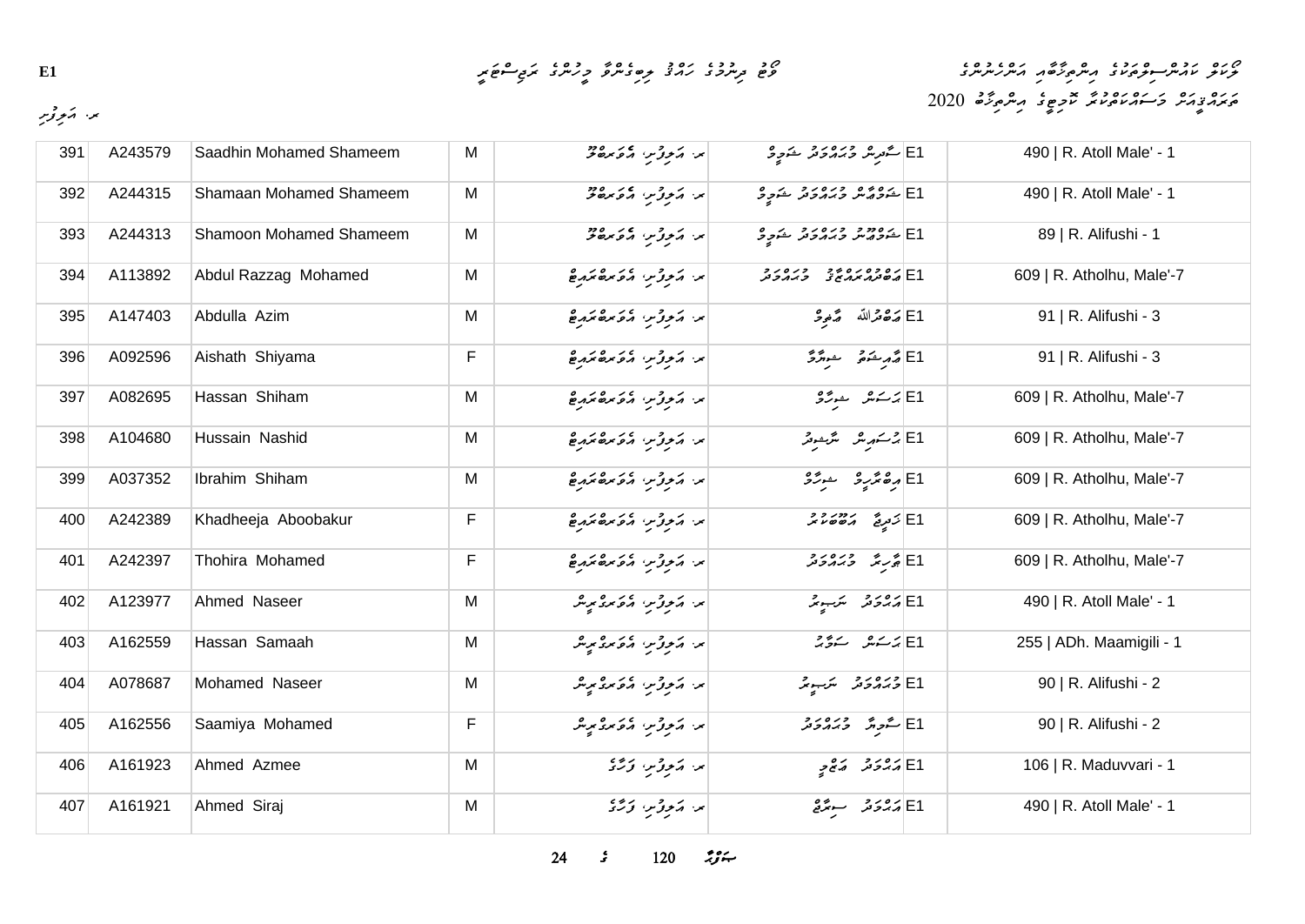*sCw7q7s5w7m< o<n9nOoAw7o< sCq;mAwBoEw7q<m; wBm;vB* م من المرة المرة المرة المرجع المرجع في المركبة 2020<br>مجم*د المريض المربوط المربع المرجع في المراجع المركبة* 

| 408 | A161928 | Aishath Hamdhoona     | F            | بر مُعِرْسٍ وَرَّةٍ     | E1 <i>مُقدِسْدُهُ بَ</i> وْتَرْسُ           | 90   R. Alifushi - 2     |
|-----|---------|-----------------------|--------------|-------------------------|---------------------------------------------|--------------------------|
| 409 | A161924 | Ali Gasim Fulhu       | M            | پر اړموژمر، ورژه        | E1 <i>ھَيِ ڏُٻوڏڏ</i>                       | 90   R. Alifushi - 2     |
| 410 | A161926 | Aminath Abdul Latheef | F            | بر رکودکور، ورق         | E1 جُعِ سَعِ صَدَّ جَمَعِ مِنْ حَجَّةٍ مِنْ | 490   R. Atoll Male' - 1 |
| 411 | A161927 | Fathimath Rishmee     | $\mathsf F$  | بر مُعِوْسٍ وَرُّئ      | E1 وَّجِرَةَ مِ مِشْهِرٍ                    | 90   R. Alifushi - 2     |
| 412 | A243237 | Fathmath Haanee       | $\mathsf{F}$ | بر مُعِوْسٍ وَرُّئ      | E1 <i>وُجوحَة</i> رَّسٍ                     | 90   R. Alifushi - 2     |
| 413 | A161919 | Hawwa Ahmed           | $\mathsf F$  | بر په دوس وره           | E1 يَهُمُّ مَدَّدَمُّ                       | 90   R. Alifushi - 2     |
| 414 | A161925 | Hussain Ali Manik     | M            | بر رکودکور، ورق         | E1 پر شهر شه که پروگریز تهریز E1            | 490   R. Atoll Male' - 1 |
| 415 | A243233 | Jadhuval Ahmed        | M            | بر مُعِوْمٍ وَرُّهُ     | E1 فے ترویج کے پروٹر                        | 490   R. Atoll Male' - 1 |
| 416 | A161918 | Khairunnisa Ahmed     | F            | أمرا مكوفرس وترد        | E1 ئەمەتەرىبە مەردىر                        | 90   R. Alifushi - 2     |
| 417 | A161929 | Mariyam Jafna         | F            | بر رکوری ورق            | E1 كەنگەر ئىگەنگە                           | 90   R. Alifushi - 2     |
| 418 | A161922 | Moosa Naseem          | M            | بر په دوس وره و         | E1 جي مگرسويو                               | 81   N. Manadhoo - 1     |
| 419 | A161916 | Rasheeda Ahmed        | F            | برا مأفروش ورميمي       | E1 بَرَسْوِتَرٌ     دَرُوتَرٌ     [1]       | 490   R. Atoll Male' - 1 |
| 420 | A162495 | Abdulla Rasheed       | M            | أيرا مكروفرس وكالسوم    | E1 مَەھمَّراللە مَرْسُومَّر                 | 90   R. Alifushi - 2     |
| 421 | A078921 | Aishath Samseera      | $\mathsf{F}$ | ما الكروحين الأوصبية    | E1 مۇمەشقى سىۋىسو <i>ن</i> گە               | 90   R. Alifushi - 2     |
| 422 | A243418 | Mohamed Shifau        | M            | بر مَعِرْشٍ وَمْرَ سِهَ | E1 دُبَرْدْدَتْرَ شِوَّرْتُهُ               | 490   R. Atoll Male' - 1 |
| 423 | A162497 | Shaza Abdulla Rasheed | F            | بر رووس ورئيس           | E1 خَمَعٌ صَرْهُ مَرْاللَّهُ عَرَىْشِوْمَرْ | 490   R. Atoll Male' - 1 |
| 424 | A106392 | Ahmed Ayaz            | M            | برا أزود المرورة        | E1 גְלָב <i>בֹּ</i> ת ה                     | 89   R. Alifushi - 1     |

 $25$  *s*  $\cancel{120}$  *z*  $\cancel{25}$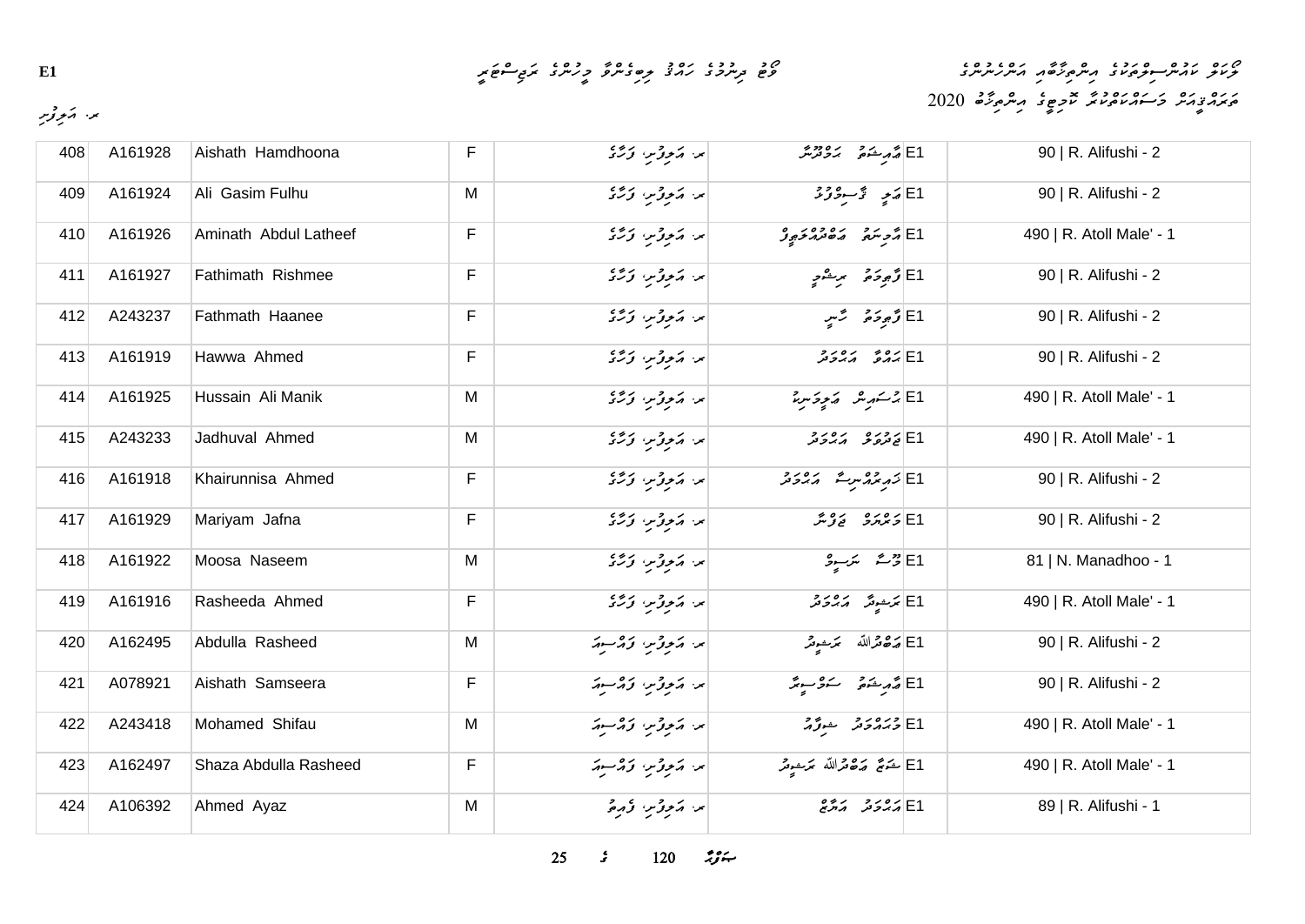*sCw7q7s5w7m< o<n9nOoAw7o< sCq;mAwBoEw7q<m; wBm;vB* م من المسجد المسجد المسجد المسجد المسجد العام 2020<br>مجم*د المسجد المسجد المستجد المسجد المسجد المسجد المسجد المسجد المسجد المسجد المسجد المسجد المسجد المسجد المسجد* 

| 425 | A063607 | Fathimath Saeedha    | F           | برا مأفرقرس كرمرة    | E1 <i>ؤج</i> ورَة مُصَرِّقَر | 89   R. Alifushi - 1           |
|-----|---------|----------------------|-------------|----------------------|------------------------------|--------------------------------|
| 426 | A255857 | Zain Ahmed Ayaz      | M           | أيرا أيجوفرس وكرمو   | E1 يَرم شهر مركز مركز E1     | 89   R. Alifushi - 1           |
| 427 | A255859 | Zayan Ahmed Ayaz     | M           | أيرا أتروقرا وكرارة  | E1 بروی بروبر و بروه         | 89   R. Alifushi - 1           |
| 428 | A042407 | Sharafuddeen Ali     | M           | بر په دوس وور        | E1 ڪم <i>نزو هوينگھ ڪ</i> و  | 90   R. Alifushi - 2           |
| 429 | A162129 | Abdulla Mauroof      | M           | بر خود در وی         | E1 مَصْعَرْاللّه وَصَعَرَ    | 609   R. Atholhu, Male'-7      |
| 430 | A162123 | Ahmed Hassan Fulhu   | M           | برا مأفروش وكافره    | E1 , ژوئر , ژے مرور E        | 91   R. Alifushi - 3           |
| 431 | A162130 | Aminath Siyaaza      | F           | بر رکودگرا وکره      | E1 أُمُّ حِبْرَةٌ مَسَرَّجٌ  | 609   R. Atholhu, Male'-7      |
| 432 | A240429 | Azeeza Idrees        | $\mathsf F$ | بر خود در وی         | E1 ڪپيءَ پيرميٽو             | 91   R. Alifushi - 3           |
| 433 | A162134 | Hafeeza Falak        | $\mathsf F$ | برا مكوفرسا وكمره    | E1 يَروِجٌ    وَتَحَدُّ      | 609   R. Atholhu, Male'-7      |
| 434 | A162133 | Ibrahim Saif         | M           | بر خورتن وَوَه       | E1 رەئۇر ئەرۇ                | 609   R. Atholhu, Male'-7      |
| 435 | A162136 | Khadeeja Wadheefa    | $\mathsf F$ | بر رکوری وکره        | E1 زَمرِيَّ   وَمَرِوَّ      | 609   R. Atholhu, Male'-7      |
| 436 | A153136 | Leeza Ahmed Fulhu    | F           | برا الكوثوب أذكره    | E1 وِچَّ     رُرُوَمَرُوْمُ  | 609   R. Atholhu, Male'-7      |
| 437 | A162131 | Mohamed Manaan Ahmed | M           | بر مُعِوْسٍ وَلَحَظ  | E1 <i>ورەرو رېمپر م</i> روبر | 557   Hulhumale', Ehenihen - 5 |
| 438 | A250690 | Ahmed Hassan         | M           | أيرا الكوفرس الكابوة | E1 كەبرى كەسكەنلەر P1        | 89   R. Alifushi - 1           |
| 439 | A250685 | Aishath Azra         | $\mathsf F$ | أيرا الكوفرس الكابوة | E1 مَگْرِسْدَة كَمُقْرِئْمُ  | 89   R. Alifushi - 1           |
| 440 | A255892 | Ali Hassan           | M           | أيرا الكووهن أوتبره  | E1 <i>ڇَجِ پَسَنگ</i> ر      | 490   R. Atoll Male' - 1       |
| 441 | A246641 | Aminath Hassan       | $\mathsf F$ | أما الكووس وتبرة     | E1 مَّ حِسَمَ مَسَسَر        | 89   R. Alifushi - 1           |

 $26$  *s*  $120$  *z*  $25$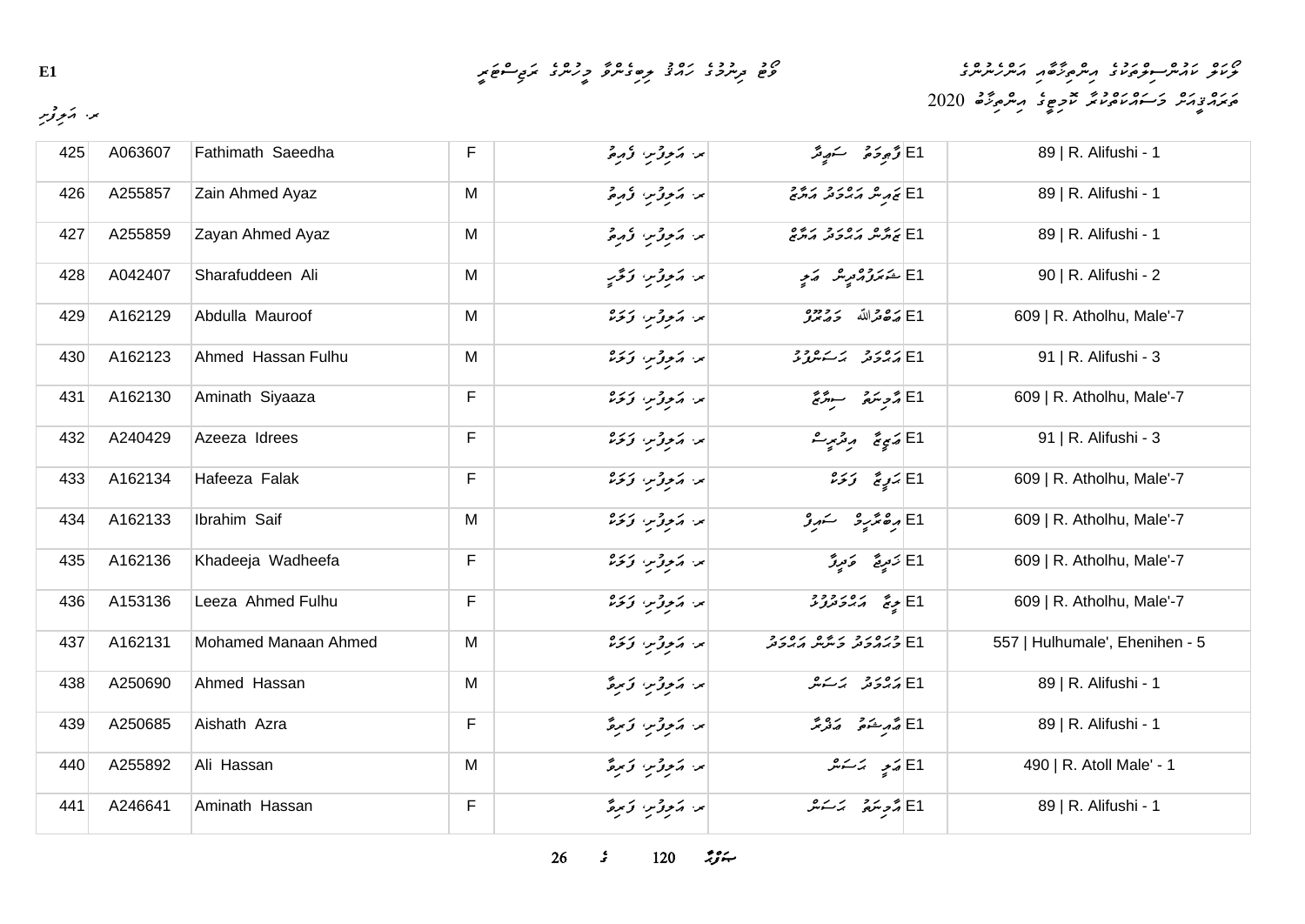*sCw7q7s5w7m< o<n9nOoAw7o< sCq;mAwBoEw7q<m; wBm;vB* م من المرة المرة المرة المرجع المرجع في المركبة 2020<br>مجم*د المريض المربوط المربع المرجع في المراجع المركبة* 

| 442 | A250618 | Hassan Adam                | M | أيرا الكوفرس كالمرقح               | E1   پرسٹر پڑوڑ                                                      | 89   R. Alifushi - 1           |
|-----|---------|----------------------------|---|------------------------------------|----------------------------------------------------------------------|--------------------------------|
| 443 | A250688 | Ibrahim Hassan             | M | أيرا الكوفرس أقابرهما              | E1 مەھەر بەر ئەسكەر                                                  | 89   R. Alifushi - 1           |
| 444 | A250686 | Jameela Hassan             | F | أيرا الكووهن أوتبره                | E1] ت <sub>ھ جو</sub> نژ – پرسٹر س                                   | 89   R. Alifushi - 1           |
| 445 | A250691 | Mohamed Hassan             | M | أمرا الكووش أوالمراكم              | E1 <i>32023</i> كەسكەنلەر                                            | 89   R. Alifushi - 1           |
| 446 | A085535 | Abdulla Nashid             | M | پر انگووین کاسٹانگر                | E1 مَرْهُ مِّرْاللَّهُ مُتَرْسُومَرُ                                 | 557   Hulhumale', Ehenihen - 5 |
| 447 | A130854 | Aishath Abdulla            | F | برا مکروکرا وکشگ                   | E1 مُجْمِسْتَمْ مَدَّة مِّرَاللَّهُ                                  | 557   Hulhumale', Ehenihen - 5 |
| 448 | A160168 | Hassan Nashid              | M | برا «کووکولا وکسکانگ               | E1 كەسكەش مىگەنىسەتىر                                                | 90   R. Alifushi - 2           |
| 449 | A099172 | Abdul Shakoor Abdul Rahman | M | برا الكوثر المن كالسكر و تحرير بحر | E1 ړه ده بردد د پره ده پره ده ده<br>E1 ډه ترو شونو پر ډه ترو بربرخ س | 90   R. Alifushi - 2           |
| 450 | A065108 | Adam Ashraf                | M | أبرا مكروراس والمشاهوق             | E1 أَرْمَرْدَ     أَسْتَمَرُّرْ                                      | 90   R. Alifushi - 2           |
| 451 | A146227 | Aishath Shakeeba           | F | أمرا الكواؤس كالشكرهونج            | E1 مَجْمِيشَمْ شَمْرِةً                                              | 557   Hulhumale', Ehenihen - 5 |
| 452 | A247832 | Habeeba Abdul Shakoor      | F | أبرا الكواؤس كالشكرهوقل            | /E1 يَرْجِعُ مُ مُحْمَّدِ مِنْ مِنْ دِينِ                            | 90   R. Alifushi - 2           |
| 453 | A159842 | Ibrahim Ashraf             | M | أبرا الكواؤس كالشكرهوقل            | E1 مەھمگرى كەنتىمىز                                                  | 490   R. Atoll Male' - 1       |
| 454 | A163125 | Latheefa Abdul Shakoor     | F | أبرا مكروراس والمشاهوق             | E1 ځور په ده ده د دو                                                 | 490   R. Atoll Male' - 1       |
| 455 | A247834 | Mariyam Afsaana            | F | أبرا الكواؤس كالشكرهوقل            | E1 كەنگەر ئەرگە ئەنگەر                                               | 90   R. Alifushi - 2           |
| 456 | A162626 | Mohamed Ashraf             | M | أمرا مكروحوس وكالشكرونج            | E1 32023 كەشىرى                                                      | 490   R. Atoll Male' - 1       |
| 457 | A247825 | Ramisa Mohamed             | F | أبرا مكروراس والمشاهوق             | E1 ټر <sub>م</sub> شه د پره د تر                                     | 90   R. Alifushi - 2           |
| 458 | A248538 | Abdul Azeez Moosa          | M | ىر. مۇقرىر، ئ                      | E1   مەھەر جەم يەم 2°سىگە                                            | 89   R. Alifushi - 1           |

 $27$  *s*  $120$  *i*<sub>s</sub>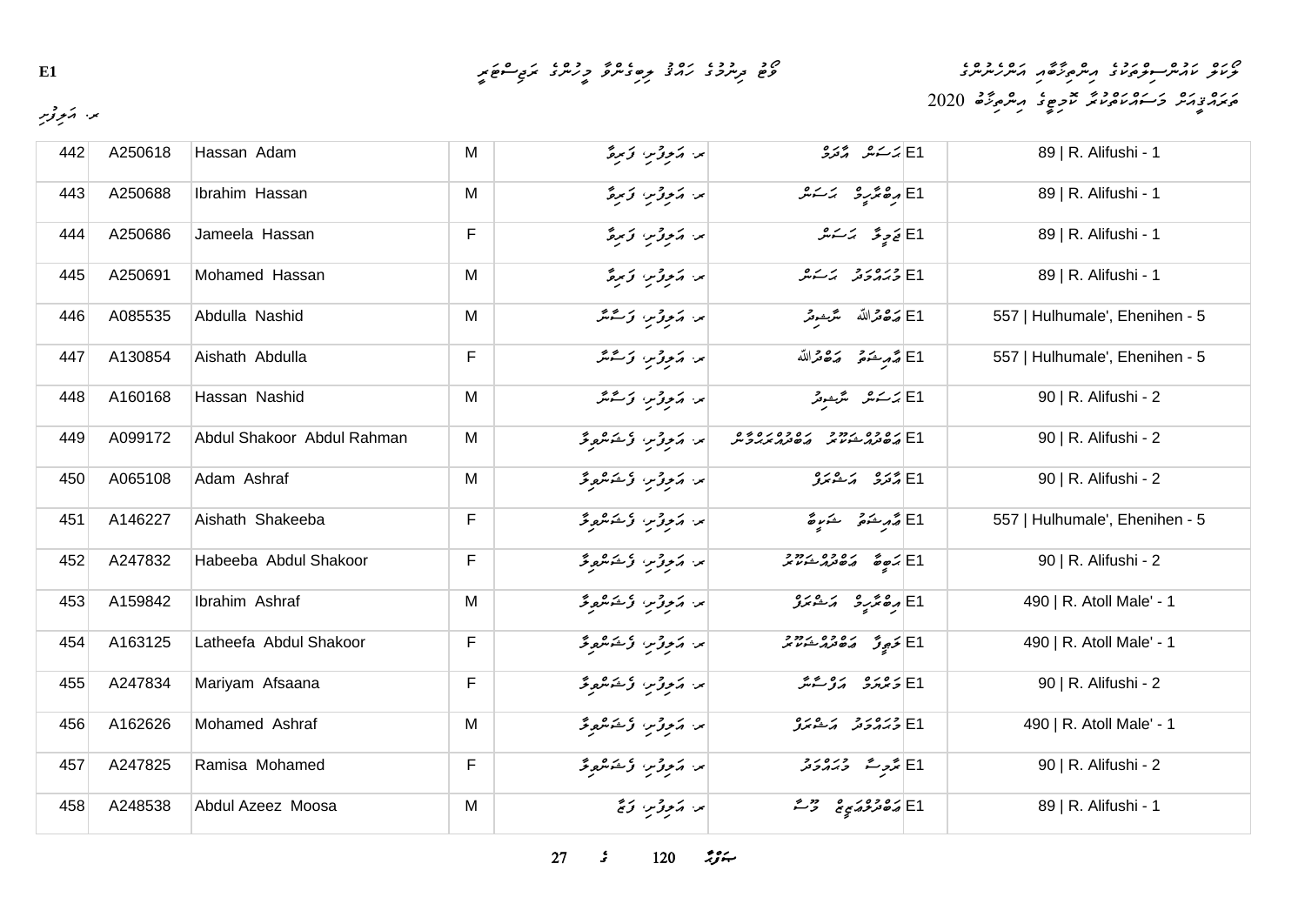*sCw7q7s5w7m< o<n9nOoAw7o< sCq;mAwBoEw7q<m; wBm;vB* م من المرة المرة المرة المرجع المرجع في المركبة 2020<br>مجم*د المريض المربوط المربع المرجع في المراجع المركبة* 

| 459 | A248541 | Fathimath Moosa   | F           | ىر. مۇقرىر، ئ              | E1 ژ <sub>نجو</sub> ځ ته ژنگ                       | 89   R. Alifushi - 1      |
|-----|---------|-------------------|-------------|----------------------------|----------------------------------------------------|---------------------------|
| 460 | A248540 | Ibrahim Moosa     | M           | بر رکوویں وَجَ             | E1 رەئزىر ئ <sup>ە</sup> ش                         | 89   R. Alifushi - 1      |
| 461 | A248537 | Moomina Abdulla   | F           | بر رکوویں وَجَ             | E1 قەقرىرىتقى ئەھقراللە                            | 89   R. Alifushi - 1      |
| 462 | A163174 | Abdul Azeez Solih | M           | برا أيجوش كربوك            | E1 مَەھىر <i>ئىرمى جۇ بەيدۇ.</i>                   | 89   R. Alifushi - 1      |
| 463 | A249087 | Azeeza Moosa      | $\mathsf F$ | برا مُتَوَوَّينِ وَرِهِ وَ | $23$ $\frac{2}{3}$ $\frac{2}{3}$ E1                | 490   R. Atoll Male' - 1  |
| 464 | A070424 | Aishath Nasheeda  | F           | ىن مەمرۇس ۋىرە             | E1 <i>مُذَہرِ حَدَّةً مَرَ</i> حْبِي <i>دُ</i> ّرَ | 490   R. Atoll Male' - 1  |
| 465 | A034019 | Azeeza Zakariyya  | F           | برا أيجوش وتردد            | E1 <i>ھَي تَعَ مَمَ مِهُ مَ</i>                    | 90   R. Alifushi - 2      |
| 466 | A147907 | Fathimath Azra    | F           | برا أتروس ورد              | E1 تَ <i>وْجِوَجْهِ صَفَرْ مَدَّ</i>               | 90   R. Alifushi - 2      |
| 467 | A242552 | Fathimath Shahma  | $\mathsf F$ | برا أيجوش وتردد            | E1 وَّجِوَدَةُ شَرَرْدً                            | 490   R. Atoll Male' - 1  |
| 468 | A068182 | Ibrahim Rasheed   | M           | برا أتروحن وكرتى           | E1 مەھەر ئەر مىز مۇمۇم                             | 90   R. Alifushi - 2      |
| 469 | A242555 | Mariyam Lamhaa    | F           | برا أتروحوا وكرانى         | E1 كەنگەر ئەرەبىيە                                 | 490   R. Atoll Male' - 1  |
| 470 | A243498 | Mariyam Suha      | F           | برا أيجوش وتردد            | E1 <i>وَبُرْدُوْ</i> سُنْرٌ                        | 490   R. Atoll Male' - 1  |
| 471 | A250880 | Adam Haitham      | M           | برا مكروفرا وكرويتر        | E1 جُمْعَرڤ سَم <i>ِ</i> مُوصُ                     | 91   R. Alifushi - 3      |
| 472 | A031895 | Ahmed Ibrahim     | M           | برا أرودين كربوش           | E1 <i>גיי</i> כנ <i>ג הליקי</i> ב                  | 609   R. Atholhu, Male'-7 |
| 473 | A255897 | Aishath Amal      | F           | برا أيجوفر والمروش         | E1 مەم ھەرىم                                       | 609   R. Atholhu, Male'-7 |
| 474 | A250879 | Aminath Ahmed     | F           | برا أروقريا كربرويتر       | E1 مُ <i>جِسَعِ مُ</i> بِرِومِر                    | 91   R. Alifushi - 3      |
| 475 | A146669 | Hassan Aiman      | M           | برا أروقريرا كربرويتر      | E1   يَرْسَسْ كَمَ يَرْكُمْ كَمْ                   | 609   R. Atholhu, Male'-7 |

 $28$  *s*  $120$  *z*  $25$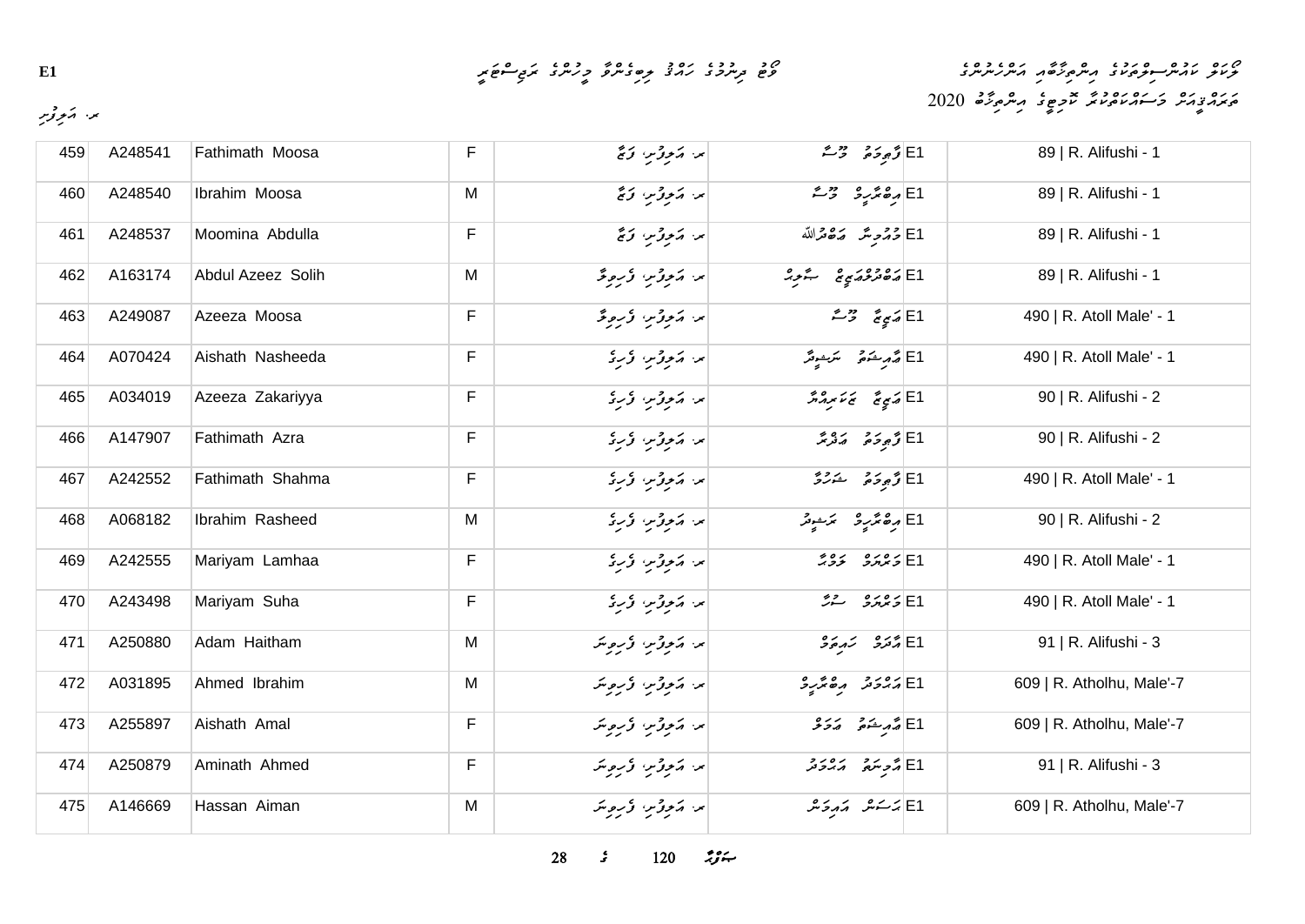*sCw7q7s5w7m< o<n9nOoAw7o< sCq;mAwBoEw7q<m; wBm;vB* م من المرة المرة المرة المرجع المرجع في المركبة 2020<br>مجم*د المريض المربوط المربع المرجع في المراجع المركبة* 

| 476 | A250881 | Ibrahim Ahmed     | M            | برا م بحرقرس کی بره مگر  | E1 مەھمەر 2 مەددىر                       | 91   R. Alifushi - 3      |
|-----|---------|-------------------|--------------|--------------------------|------------------------------------------|---------------------------|
| 477 | A250882 | Ismail Aman       | M            | ما أيوونس ورويتر         | E1 <sub>م</sub> رےدمچھ کے محام           | 91   R. Alifushi - 3      |
| 478 | A255894 | Mariyam Milna     | F            | برا الكودحوار وكربونتر   | E1 <i>وَبُرْدَةَ</i> وِنُزَنَّزَ         | 91   R. Alifushi - 3      |
| 479 | A078990 | Abdul Latheef Ali | M            | ما مكروش وتكوير من       | E1   رە دەمۇمۇ ئەڭ ئەس                   | 609   R. Atholhu, Male'-7 |
| 480 | A243444 | Abdulla Ahnaf     | M            | أبرا مكوري وتكوريون      | E1 مَرْهُ قَرْاللّه مَرْسُعَةِ           | 609   R. Atholhu, Male'-7 |
| 481 | A090082 | Abdulla Wajeeh    | M            | بر مورقر وعربر           | E1 رَحْمَة لِلَّهُ     وَمِحْ            | 91   R. Alifushi - 3      |
| 482 | A162523 | Ahmed Vijudhaan   | M            | پر مکروکرما و شورههای    | E1 كەبرى قىرىمى ھەر بىر بىر بىر ئىس      | 609   R. Atholhu, Male'-7 |
| 483 | A243442 | Aminath Arusha    | $\mathsf F$  | أبرا مكروثرا وكالعراميني | E1 أَمُّ <i>وِسَعْهُ أَمَّتْرَ</i> شَدَّ | 609   R. Atholhu, Male'-7 |
| 484 | A162522 | Hussain Anas      | M            | ما مكروكر، وكلورمي       | E1 پرستہریش کا پر برگ                    | 609   R. Atholhu, Male'-7 |
| 485 | A090085 | Ibrahim Ali       | M            | پر محوفرس و عروضی        | E1 <sub>م</sub> ەنگەر قىمىيە             | 609   R. Atholhu, Male'-7 |
| 486 | A061390 | Mohamed Rameez    | M            | برا م وولرا و عرومي      | E1 دېرورو کرد تح                         | 609   R. Atholhu, Male'-7 |
| 487 | A138304 | Vishana Ali       | F            | پر محوفرس و عروضی        | E1 مِشَعَّر صَعِ                         | 609   R. Atholhu, Male'-7 |
| 488 | A162840 | Abdul Rahman Adam | M            | أأرا أأروقوس وكلفائه     | E1 גפכם גם בים הנם                       | 67   Sh. Funadhoo - 1     |
| 489 | A023648 | Ahmed Saeed       | M            | بر. مَعِوْسٍ وَسَنَّ     | E1 <i>גېرى تەپەن</i> ت                   | 91   R. Alifushi - 3      |
| 490 | A245048 | Hafeeza Mohamed   | $\mathsf{F}$ | بر مورمن وک              | E1 يَرُوٍ جُهُ وَيَرْمُرُونَرُ           | 91   R. Alifushi - 3      |
| 491 | A245056 | Mariyam Ali       | F            | بر. مَعِوْسٍ وَقَسْرٌ    | E1 <i>5نگەنى ھې</i>                      | 91   R. Alifushi - 3      |
| 492 | A248535 | Aminath Moosa     | $\mathsf F$  | أيرا الكروري وكالمتهر    | E1 أَدُو بَرْبُوْ مَنْ تَحْتُ            | 89   R. Alifushi - 1      |

 $29$  *s*  $120$  *z*  $29$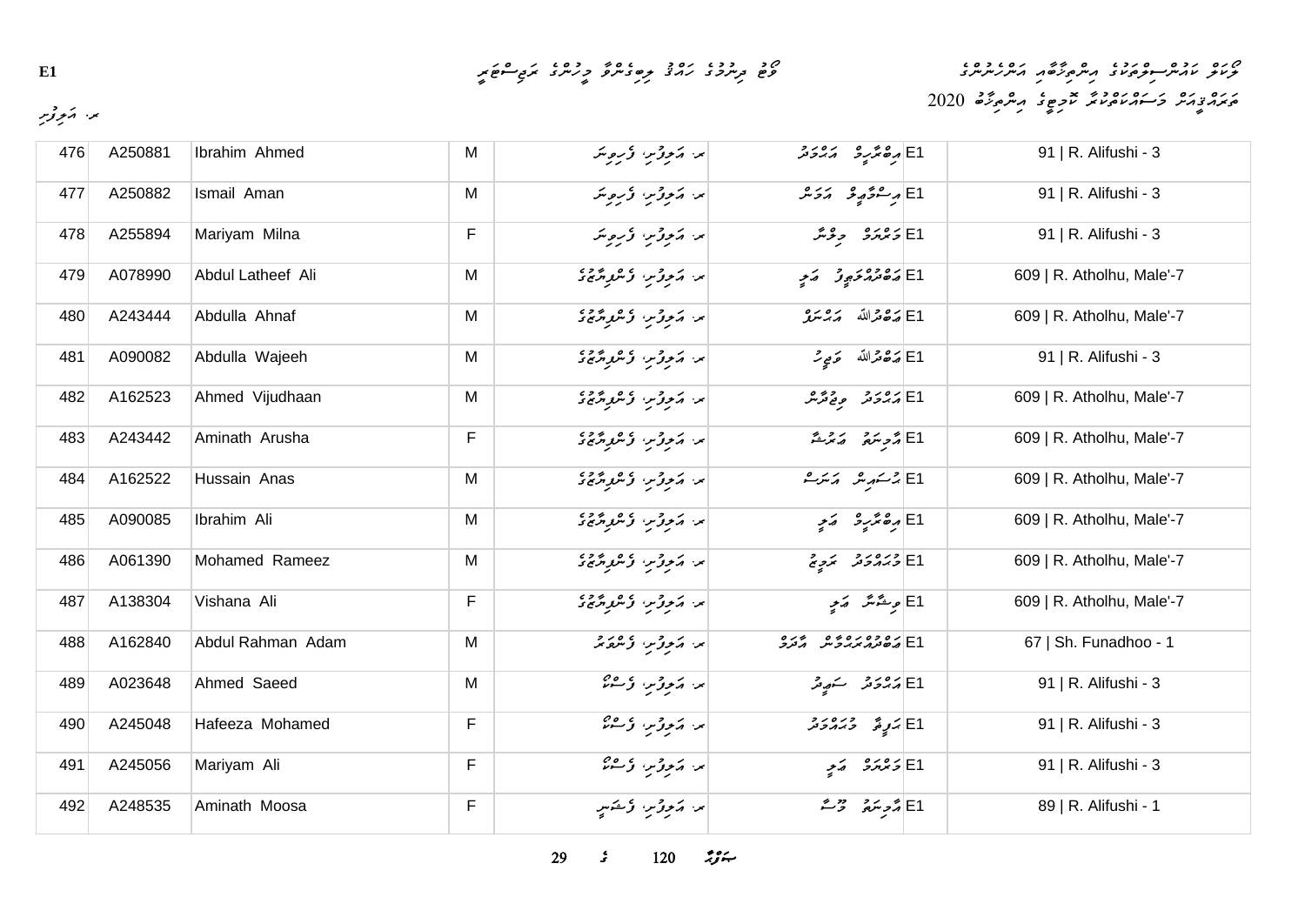*sCw7q7s5w7m< o<n9nOoAw7o< sCq;mAwBoEw7q<m; wBm;vB 2020<sup>, م</sup>وسود المستحقيق وسرم المستحقيق والمجمعة العام 2020*<br>موسم*دة مركز حسوم مؤسسر المستحق* 

| 493 | A248533 | Ibrahim Rasheed Moosa | M | برا الأبوقرس كركتهم      | E1 رەڭرىرى كەشپەر ۋە E1                            | 89   R. Alifushi - 1           |
|-----|---------|-----------------------|---|--------------------------|----------------------------------------------------|--------------------------------|
| 494 | A248532 | Ismail Moosa          | M | أأبرأ أتروس وكشرس        | E1 <sub>م</sub> رشۇ <sub>م</sub> ۇ مىستىم          | 490   R. Atoll Male' - 1       |
| 495 | A248531 | Moosa Ali             | M | برا الإفرازين كركتهن     | E1 صحيح محمد ج                                     | 89   R. Alifushi - 1           |
| 496 | A245094 | Adam Furugaan         | M | أبرا مكروفرسا وكالرويش   | E1 جۇنىرى تىمىتى ئىش                               | 609   R. Atholhu, Male'-7      |
| 497 | A245084 | Ahmed Saleem          | M | برا مكروثين والرويثر     | E1 <i>252, سکوی</i>                                | 609   R. Atholhu, Male'-7      |
| 498 | A162124 | Aishath Hassan Fulhu  | F | أأرا مكروحين والرويل     | E1 مەم ئىشقى بىر ئىستىرىمىتى ئىستىر                | 609   R. Atholhu, Male'-7      |
| 499 | A245097 | Habeeba Nuha          | F | أبرا متورش وتروير        | $\mathscr{L}$ $\mathscr{L}$ $\approx$ $\approx$ E1 | 609   R. Atholhu, Male'-7      |
| 500 | A243665 | Ibrahim Nihaan        | M | أيرا مكروفرسا كالرويثر   | E1 مەھمىرى ھەرىمىتى E1                             | 609   R. Atholhu, Male'-7      |
| 501 | A243669 | Mizna Ahmed           | F | برا مكروفرسا وكروبر      | E1 <i>و چينگ پر دي و</i> ر                         | 91   R. Alifushi - 3           |
| 502 | A043525 | Aishath Ahmed         | F | أيرا مكروحين وسركا مردعي | E1 مەم ھەر مەمەدىر                                 | 557   Hulhumale', Ehenihen - 5 |
| 503 | A074271 | Fathimath Ahmed       | F | أبرا مكروفرا وسوعيونى    | E1 تَ <i>مِوحَمْ مَدْحَدْ</i>                      | 57   Sh. Feevah - 1            |
| 504 | A000058 | Maumoon Ahmed         | M | بر خورش وبرومده          | E1 <i>خەددە مەدد</i> ە                             | 609   R. Atholhu, Male'-7      |
| 505 | A025541 | Abdul Rahman Abdulla  | M | أيرا مكوفرس وسرمامي      | E1 يَهْ وَمُحْرَمَ مِنْ حَمْدَ مِنْ هُمْ اللَّهُ   | 91   R. Alifushi - 3           |
| 506 | A153208 | Abdulla Abdul Rahman  | M | أبرا مكوفرس وسرمدهما     | E1 2202020 كەھ <i>ەمەمەر 23</i>                    | 91   R. Alifushi - 3           |
| 507 | A243751 | Adam Nafeel           | M | ما الأحوق و الإيرانيمي   | E1 , گەترى سىر ئىچە ئىل                            | 91   R. Alifushi - 3           |
| 508 | A243755 | Aishath Naseeha       | F | أأمرا الكوفر والمرامرون  | E1 مَ <i>ذہب مَن مَن بِن مِنْ</i>                  | 317   L. Maamendhoo - 1        |
| 509 | A046446 | Ali Abdulla           | M | بر مورش وبربر            | E1 <i>ھَجِ مَ</i> ھُمَّراللَّه                     | 609   R. Atholhu, Male'-7      |

*30 sC 120 nNw?mS*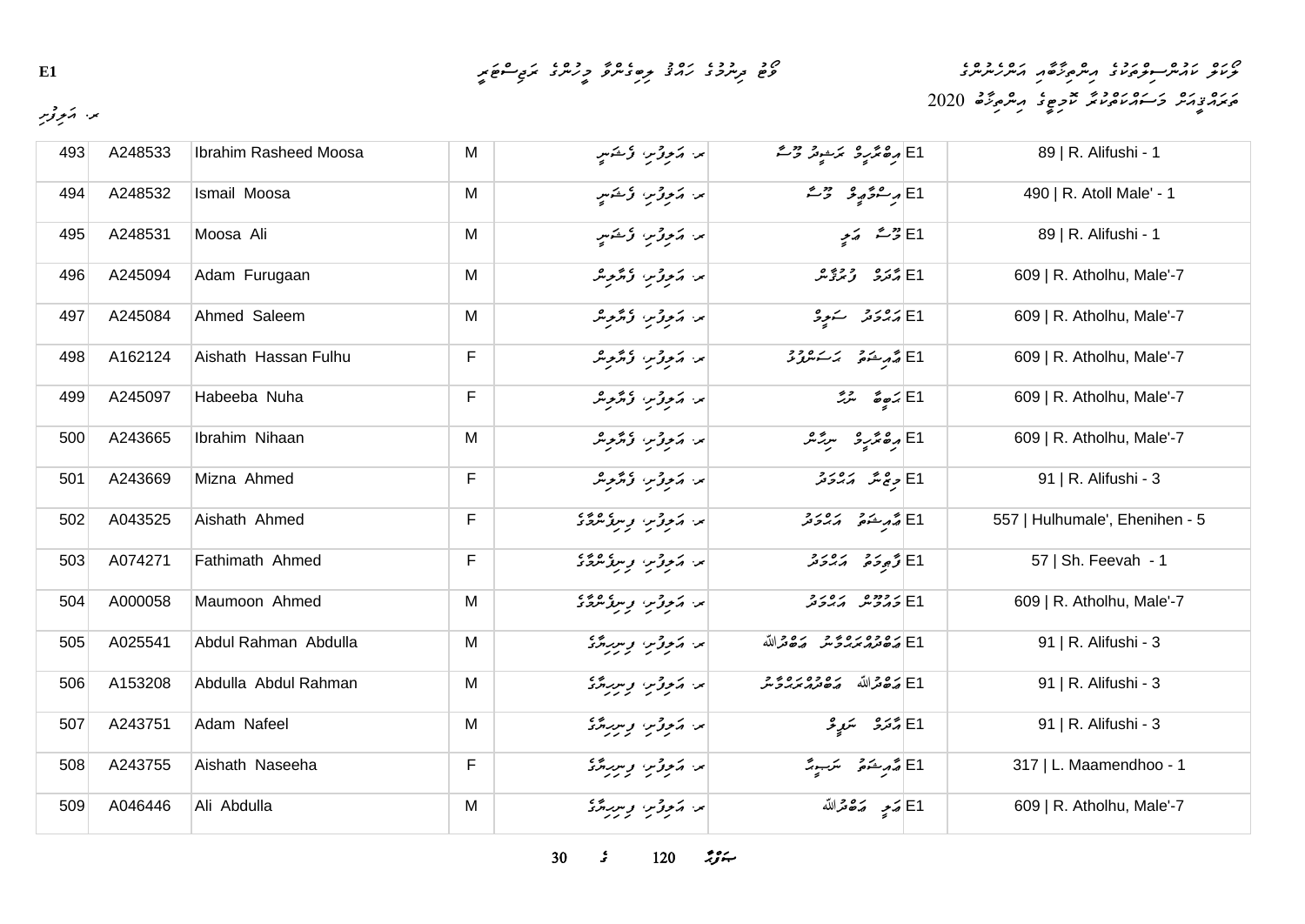*sCw7q7s5w7m< o<n9nOoAw7o< sCq;mAwBoEw7q<m; wBm;vB* م من المرة المرة المرة المرجع المرجع في المركبة 2020<br>مجم*د المريض المربوط المربع المرجع في المراجع المركبة* 

| 510 | A243661 | Aminath Abdulla   | F            | پر مرکوری و سربرمرد و    | E1 أَمَّ حِ سَرَةٌ لَمَ هُ مَدَّاللَّهُ       | 91   R. Alifushi - 3     |
|-----|---------|-------------------|--------------|--------------------------|-----------------------------------------------|--------------------------|
| 511 | A243521 | Aminath Adam      | F            | برا م توفر الوسر مرد مرد | E1 مُجْرِسُهُ مُعَرَّدٌ                       | 91   R. Alifushi - 3     |
| 512 | A243737 | Fathimath Ahmed   | F            | برا م توفر الوسر مرد مرد | E1 تُرجوح م يرور و                            | 91   R. Alifushi - 3     |
| 513 | A243745 | Hafsa Ahmed       | $\mathsf F$  | بر مورس وسده،            | E1 بَرُوْبُہٗ بِرَمِرُونَر                    | 158   K. Maafushi - 2    |
| 514 | A243513 | Hassan Ahmed      | M            | ما الكونون وسرمانده      | E1   پرسترس   پروژنو                          | 91   R. Alifushi - 3     |
| 515 | A243731 | Khadheeja Abdulla | $\mathsf{F}$ | بر مورس وسدره            | E1 تزميعً كَمَدَّة كَمَدَاللَّه               | 91   R. Alifushi - 3     |
| 516 | A243750 | Moomina Ahmed     | F            | برا م بورقس وسرمردمی     | E1 دَيْرَ مِيدًا مَدَوَمَدُ ا                 | 91   R. Alifushi - 3     |
| 517 | A160628 | Adam Mohamed      | M            | أبرا لأتوقرا وليرتكوا    | E1 كەنىر <i>ە</i> بەر دەر د                   | 89   R. Alifushi - 1     |
| 518 | A243735 | Ahmed Adam        | M            | بر خورش وسعو             | E1 <i>ג 25 25 و و</i>                         | 89   R. Alifushi - 1     |
| 519 | A160627 | Aishath Abdulla   | F            | إبرا محوقون وللرهو       | E1 مَ <i>ذِرِحْدَة مَ</i> صْعَرْاللَّه        | 89   R. Alifushi - 1     |
| 520 | A243733 | Azeeza Adam       | $\mathsf F$  | برا متعرفين وللرهو       | E1 <sub>ھ</sub> ُنمٍ مَحْمَدَة مُحَمَّدة اللہ | 89   R. Alifushi - 1     |
| 521 | A243746 | Hussain Adam      | M            | را م مروش وسرچمو         | E1 پر کے پر پر مرکزی ک                        | 138   Lh. Naifaru - 3    |
| 522 | A243748 | Latheefa Adam     | F            | أبرا متوقرا وللرهو       | E1 تز <i>ېږو گ<sup>ې</sup>دو</i>              | 89   R. Alifushi - 1     |
| 523 | A243517 | Mohamed Ameen     | M            | با أنزوقرا ويرمحوا       | E1 <i>دېمم</i> وتر کمړي <i>ن</i> د            | 490   R. Atoll Male' - 1 |
| 524 | A243413 | Ahmed Reeshan     | M            | برا مكوفرس وسرة كا       | E1 <i>ג جو تر پرچنگر</i>                      | 490   R. Atoll Male' - 1 |
| 525 | A162493 | Fathimath Moosa   | $\mathsf F$  | بر مووس وسرة كا          | E1 وَجِودَة وَ حَبَّ                          | 90   R. Alifushi - 2     |
| 526 | A124736 | Ilham Adam        | M            | برا مُتووِّين وسرهامي    | E1 <sub>م</sub> ورو ممرد                      | 490   R. Atoll Male' - 1 |

 $31$  *s*  $120$  *n***<sub>s</sub>**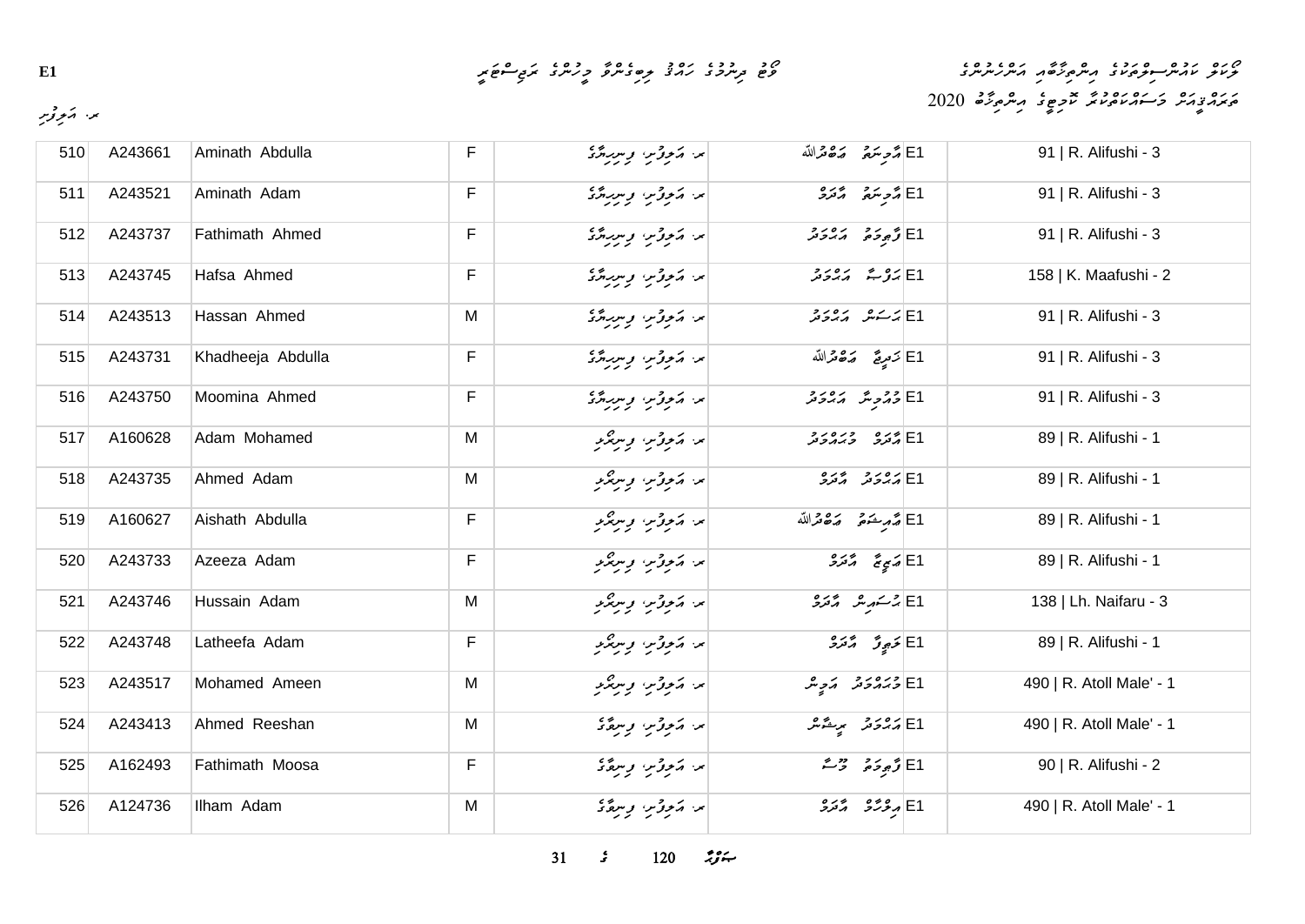*sCw7q7s5w7m< o<n9nOoAw7o< sCq;mAwBoEw7q<m; wBm;vB* م من المرة المرة المرة المرجع المرجع في المركبة 2020<br>مجم*د المريض المربوط المربع المرجع في المراجع المركبة* 

| 527 | A162492 | Mareena Moosa                        | F            | بر مَعِرْسِ وِسِعَّةَ         | E1   دَ بِرِ بَمْ   وَ حَـُّـَـ                                                                                               | 90   R. Alifushi - 2     |
|-----|---------|--------------------------------------|--------------|-------------------------------|-------------------------------------------------------------------------------------------------------------------------------|--------------------------|
| 528 | A068410 | Mohamed Majeed                       | M            | بر خودش وسره د                | E1 <i>\$22.25 دَي قر</i>                                                                                                      | 90   R. Alifushi - 2     |
| 529 | A100026 | Adam Yoosuf                          | M            | بر مکونځیں وہ برخو            | E1 أَرْمَرْدَ بِرْبِّ وَهِ                                                                                                    | 490   R. Atoll Male' - 1 |
| 530 | A248674 | Ahmed Adam                           | M            | أما أرموره وموسط              | E1 كەبرى بىر گەندى                                                                                                            | 89   R. Alifushi - 1     |
| 531 | A248669 | Aishath Adam                         | $\mathsf{F}$ | بر موزير وهمن                 | E1 مُجم <i>مِ شَهُمْ مُجمَّ</i> د                                                                                             | 89   R. Alifushi - 1     |
| 532 | A163161 | Aminath Adam                         | F            | بر مکونځیں وہ برخو            | E1 أَدُّجِ سَمَعٌ أَدْتَرَجَّهُ ا                                                                                             | 490   R. Atoll Male' - 1 |
| 533 | A248678 | Fathimath Adam                       | F            | بر مورمن وه ده                | E1 تُرجوحو مُحرِد و                                                                                                           | 490   R. Atoll Male' - 1 |
| 534 | A163162 | Fathulathu Adam                      | $\mathsf{F}$ | بر مورمن وه ده ده             | E1 توجوجو محمده                                                                                                               | 89   R. Alifushi - 1     |
| 535 | A099885 | Jameela Abdul Rahman                 | $\mathsf{F}$ | پر مرکز کرده ده ده            | E1 <i>ف<sub>َ</sub>حِرْقُ مَ</i> ەممەر <i>مەن قىل</i>                                                                         | 89   R. Alifushi - 1     |
| 536 | A248676 | Mariyam Adam                         | $\mathsf{F}$ | بر مورمن وه ده ده             | E1 كەمەر 2 مەمەر 2                                                                                                            | 89   R. Alifushi - 1     |
| 537 | A125039 | Mohamed Adam                         | M            | بر הوژیر، و موسط              | E1 ة برە دىر ھەرە                                                                                                             | 89   R. Alifushi - 1     |
| 538 | A248679 | Shareefa Adam                        | F            | بر مورمن و وه ده              | E1 ڪمبرڙ گ <sup>ر</sup> نگر                                                                                                   | 89   R. Alifushi - 1     |
| 539 | A255883 | Abdulla Aiman Hassan Abdul<br>Rahman | M            |                               | E1 <i>أَمَهَ وَعَنْ مَسَوَّةً مِنْ مِعَادِمِ مِنْ وَعَنْ مِنْ مَعِنْ مِنْ مِنْ وَمِنْ مِنْ مِنْ مِنْ مِنْ</i><br>مَصْغَراللّه | 490   R. Atoll Male' - 1 |
| 540 | A250179 | Ahmed Irushad Hassan Abdul<br>Rahman | M            |                               | E1 مەرشۇر بەسەس مەمەمەم بورى ئەرەب كەرەبىي ھەم<br>بر ەر د<br>م <i>ە</i> ر دىر                                                 | 89   R. Alifushi - 1     |
| 541 | A079952 | Aishath Ali                          | $\mathsf F$  | بر مُرورٌ بن وَمِرةَ مُشَعَّد | E1 مُرمِشَمُ     مَعِ                                                                                                         | 89   R. Alifushi - 1     |
| 542 | A022370 | Hassan Abdul Rahman                  | M            | أيرا مكووش ومروحية كالبر      | E1 ئەسەس مەمەم مەمەم بىر                                                                                                      | 89   R. Alifushi - 1     |

*32 sC 120 nNw?mS*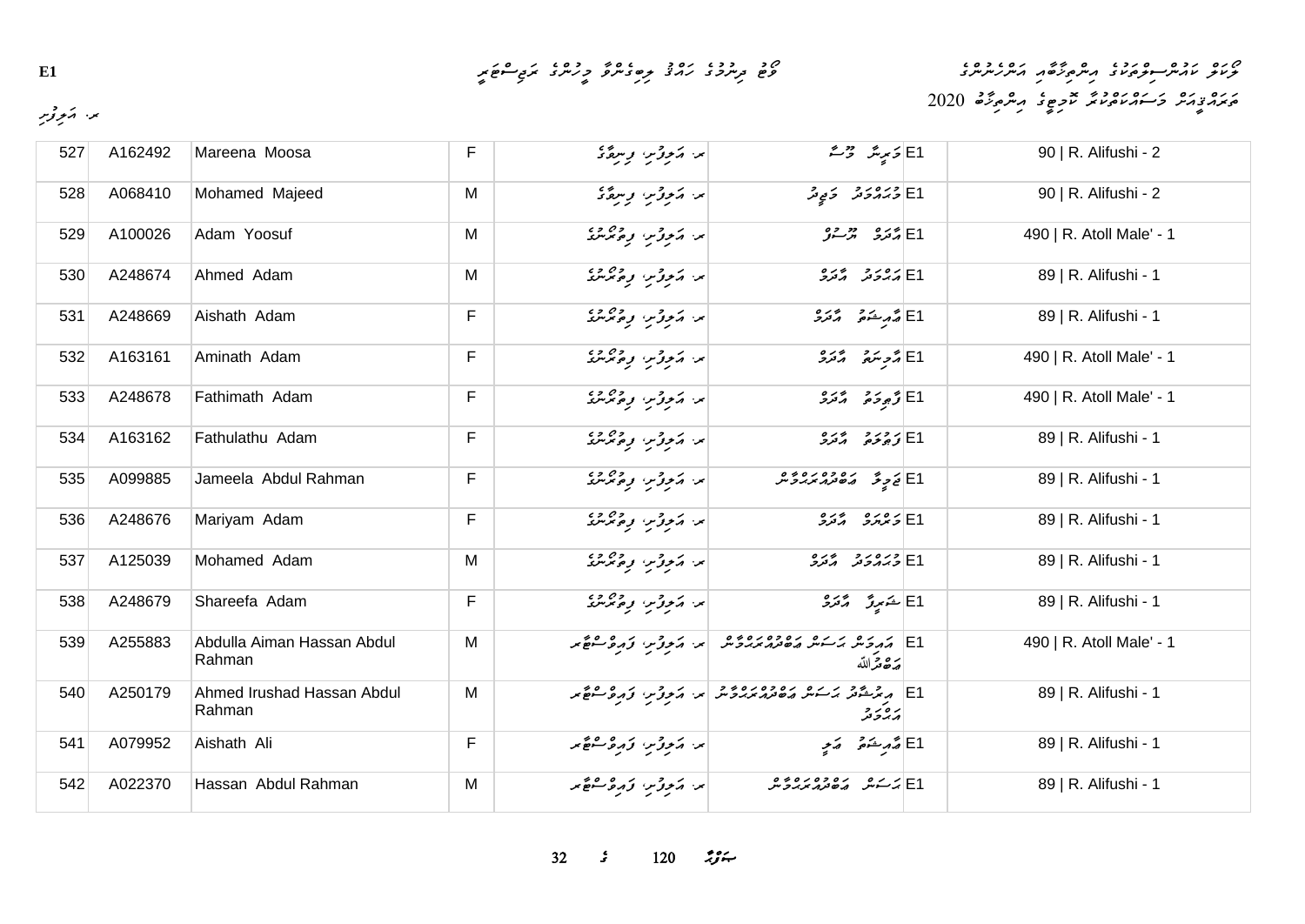*sCw7q7s5w7m< o<n9nOoAw7o< sCq;mAwBoEw7q<m; wBm;vB* م من المرة المرة المرة المرجع المرجع في المركبة 2020<br>مجم*د المريض المربوط المربع المرجع في المراجع المركبة* 

| 543 | A250180 | Mariyam Aamaal       | F           | برا مأورقس وكروعشقيم               | $33.3$ $32.3$ $E1$                           | 490   R. Atoll Male' - 1       |
|-----|---------|----------------------|-------------|------------------------------------|----------------------------------------------|--------------------------------|
| 544 | A160428 | Moosa Ali            | M           | برا أركوفرس والرواء                | E1 صحيح محموم بح                             | 490   R. Atoll Male' - 1       |
| 545 | A252784 | Jameela Idhurees     | F           | پر ټربویور، وی د                   | E1 ق <sub>َ</sub> حِرِ قَرَّ مِرْمَرِ مِشْ   | 557   Hulhumale', Ehenihen - 5 |
| 546 | A252786 | Khadeeja Inaafa      | F           | برا م بورس و و ک                   | E1 كَرْمِيعٌ مِسَمَّدٌ                       | 91   R. Alifushi - 3           |
| 547 | A103069 | Zuhuree Abdul Rahman | M           | أيرا مكروحوس وعجاها                | E1 يې ته په موه موړه لره وه د                | 557   Hulhumale', Ehenihen - 5 |
| 548 | A068438 | Ahmed Aroon          | M           | بر أبروس ومءه م                    | E1 كەبرو بىر كەنتىر بىر                      | 609   R. Atholhu, Male'-7      |
| 549 | A245148 | Aishath Ramsha       | F           | برا مأبورقرا وتحتر عراقه           | E1 م <i>ەمبىتىمى ترو</i> ىئە                 | 557   Hulhumale', Ehenihen - 5 |
| 550 | A252440 | Fathmath Nasha       | F           | ىر. مُتَوَوَّينَ وْتَوَيَّرْشْرْتْ | E1 تَ <i>وْجِ حَقَّ</i> سَرَحَّةَ            | 609   R. Atholhu, Male'-7      |
| 551 | A252774 | Hussain Hanaam       | M           | بر موزير، وميمره                   | E1 پر کے پر پر پر پر پر پر پر پر پر پر پر پر | 138   Lh. Naifaru - 3          |
| 552 | A252469 | Mariyam Rafsha       | $\mathsf F$ | بر رکوری وی م                      | E1 كەندىرى كەرمىگە                           | 91   R. Alifushi - 3           |
| 553 | A000759 | Ibrahim Adam         | M           | ىر. مەجوۋىر، ۋىگەنگرىشە            | E1 مەھەر بەر مەمرى                           | 91   R. Alifushi - 3           |
| 554 | A255852 | Mohamed Sharoof      | M           | برا موريرا وبرمرت                  | E1 322.2 متعرفر                              | 91   R. Alifushi - 3           |
| 555 | A246258 | Shareefa Yoosuf      | F           | برا مأمروس وترتكب                  | E1 ڪمپرڙ پڙيو                                | 91   R. Alifushi - 3           |
| 556 | A051228 | Abdul Gadir Yoosuf   | M           | بر مرور و وحسر محمد                | E1 <sub>م</sub> ەھەر <i>جۇمەت بىر سى</i> ر   | 490   R. Atoll Male' - 1       |
| 557 | A007485 | Ahmed Yoosuf         | M           | أمرا مكرور والمتحصر ومحتجم         | E1 كەبرى تەرىپى تۈرگىنى ئى                   | 90   R. Alifushi - 2           |
| 558 | A246261 | Aishath Munasa       | F           | أما أروقوس وفرسور                  | E1 <sub>م</sub> ُم <i>ْ مِشَمْ وَسُرْتُ</i>  | 90   R. Alifushi - 2           |
| 559 | A102212 | Aminath Yoosuf       | F           | برا مُتَوَرِّينَ وَتَحْسِنُكُمْ    | E1 مُجْرِسَمُ مَرْتَسُوْ                     | 90   R. Alifushi - 2           |

**33** *s* **120** *z***<sub>***s***</sub>**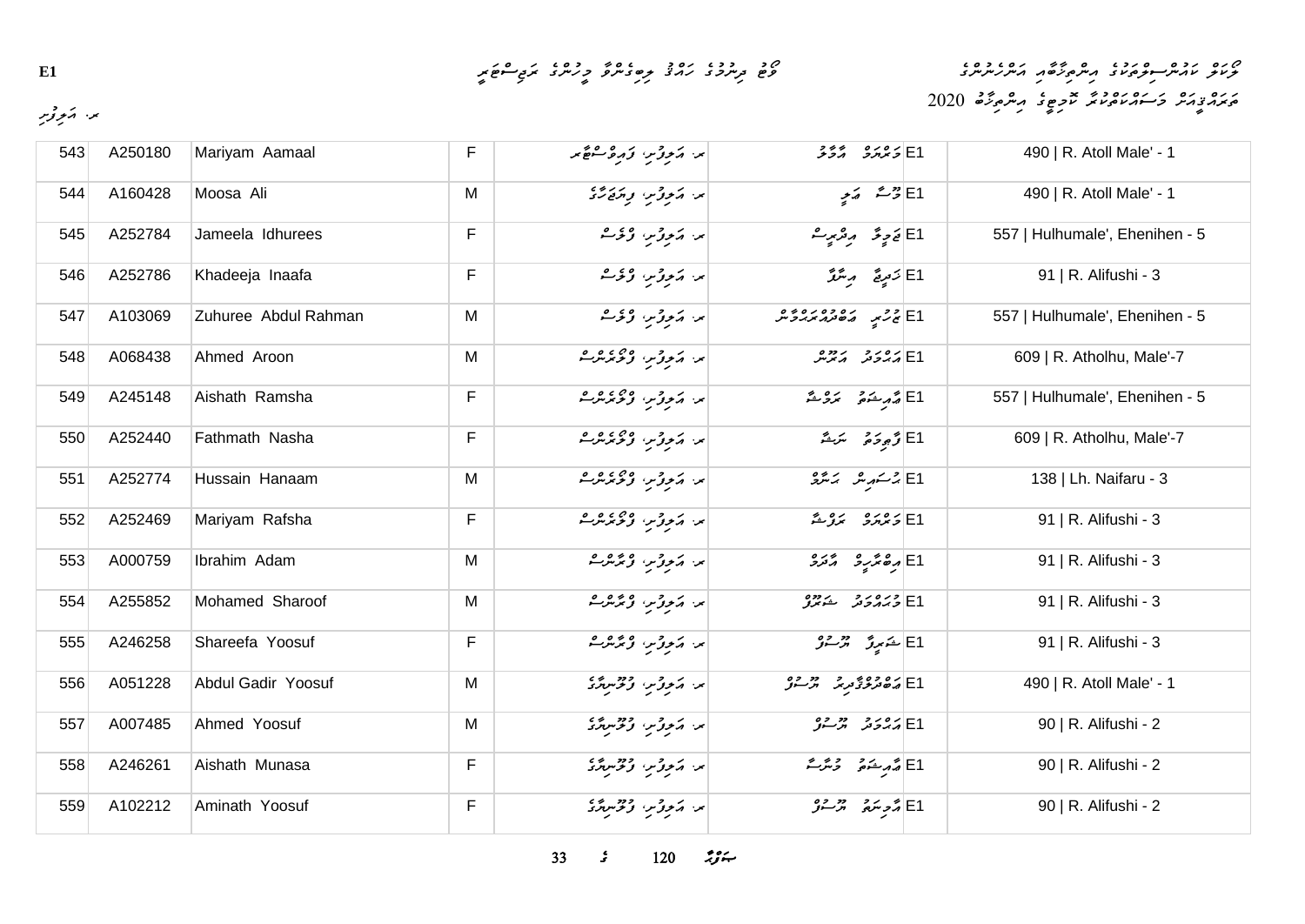*sCw7q7s5w7m< o<n9nOoAw7o< sCq;mAwBoEw7q<m; wBm;vB* م من المرة المرة المرة المرجع المرجع في المركبة 2020<br>مجم*د المريض المربوط المربع المرجع في المراجع المركبة* 

| 560 | A246259 | Haleema Ali           | F           | بر. مَعِرْسُ وَحَرْسِرْهُ    | E1 ټوپو <i>گە پ</i> و                          | 90   R. Alifushi - 2     |
|-----|---------|-----------------------|-------------|------------------------------|------------------------------------------------|--------------------------|
| 561 | A246260 | Ibrahim Rifath        | M           | بر مرور و وفرسرد و           | E1 مەھمىر بولىدە بولغان E1                     | 90   R. Alifushi - 2     |
| 562 | A071129 | Ilyas Yoosuf          | M           | برا أبروزيرا وتؤييدة         | E1 مرمح پڻن په چينو پيونو<br>ا                 | 90   R. Alifushi - 2     |
| 563 | A246336 | Mariyam Rifaasha      | $\mathsf F$ | بر مورمن رحمن من             | E1 وَيُرْتَزَرُ مِرَزَّسَةً                    | 90   R. Alifushi - 2     |
| 564 | A255580 | Mariyam Rifsha        | $\mathsf F$ | بر مرور و وحو مرکز کا        | E1 5 يوپرى بروت                                | 490   R. Atoll Male' - 1 |
| 565 | A246334 | Moosa Rifau           | M           | أمرا مكرور والمتحسنة         | E1 پروگھ                                       | 90   R. Alifushi - 2     |
| 566 | A255583 | Rifaan Ali            | M           | بر مرور والمتحسن المعمدة     | E1 بروګر <sub>مک</sub> ر                       | 90   R. Alifushi - 2     |
| 567 | A113874 | Abdul Latheef Mohamed | M           | بر مورمن ومعون               | E1 גەدەر ە درەرد                               | 90   R. Alifushi - 2     |
| 568 | A162553 | Adam Mansoor          | M           | بر رکورکس و شوده             | E1 گەنىرى كەنگەيلىرىنى E1                      | 490   R. Atoll Male' - 1 |
| 569 | A098405 | Fathimath Mohamed     | $\mathsf F$ | بر مورمن ومعوده              | E1 تُهوِرَه حيد المعامر                        | 490   R. Atoll Male' - 1 |
| 570 | A162549 | Jameela Mohamed       | F           | بر رکورکر و معمولای          | E1 <i>ف<sub>َ</sub> وِحَدَّ دَيَرْدُونَر</i> ُ | 490   R. Atoll Male' - 1 |
| 571 | A162544 | Mariyam Mahmood       | F           | بر رکورمن و معمومی           | E1 كەندى كەندە د                               | 490   R. Atoll Male' - 1 |
| 572 | A243480 | Mariyam Masheera      | F           | بر رکورمن و معمولای          | E1 وَيَرْتَزُوْ - وَشَبِيَّزُ                  | 90   R. Alifushi - 2     |
| 573 | A162551 | Mohamed Misbaah       | M           | پر ډېروتر، وقسمونور          | E1 32023 وبد <i>ھب</i>                         | 90   R. Alifushi - 2     |
| 574 | A162545 | Naseema Mohamed       | $\mathsf F$ | بر ، مَعِرْضٍ وْسَعْوَى وَ ﴾ | E1 يترسون وبرورور                              | 90   R. Alifushi - 2     |
| 575 | A103906 | Zahira Mohamed        | $\mathsf F$ | بر رکورمن و معمولای          | E1 تج بەنتى ئ <i>ونەدە دى</i> ر                | 490   R. Atoll Male' - 1 |
| 576 | A072092 | Ibrahim Hassan        | M           | أما المولوس كالمرجز          | E1 مەھم <i>گەر ئىمى</i> 15                     | 91   R. Alifushi - 3     |

*34 sC 120 nNw?mS*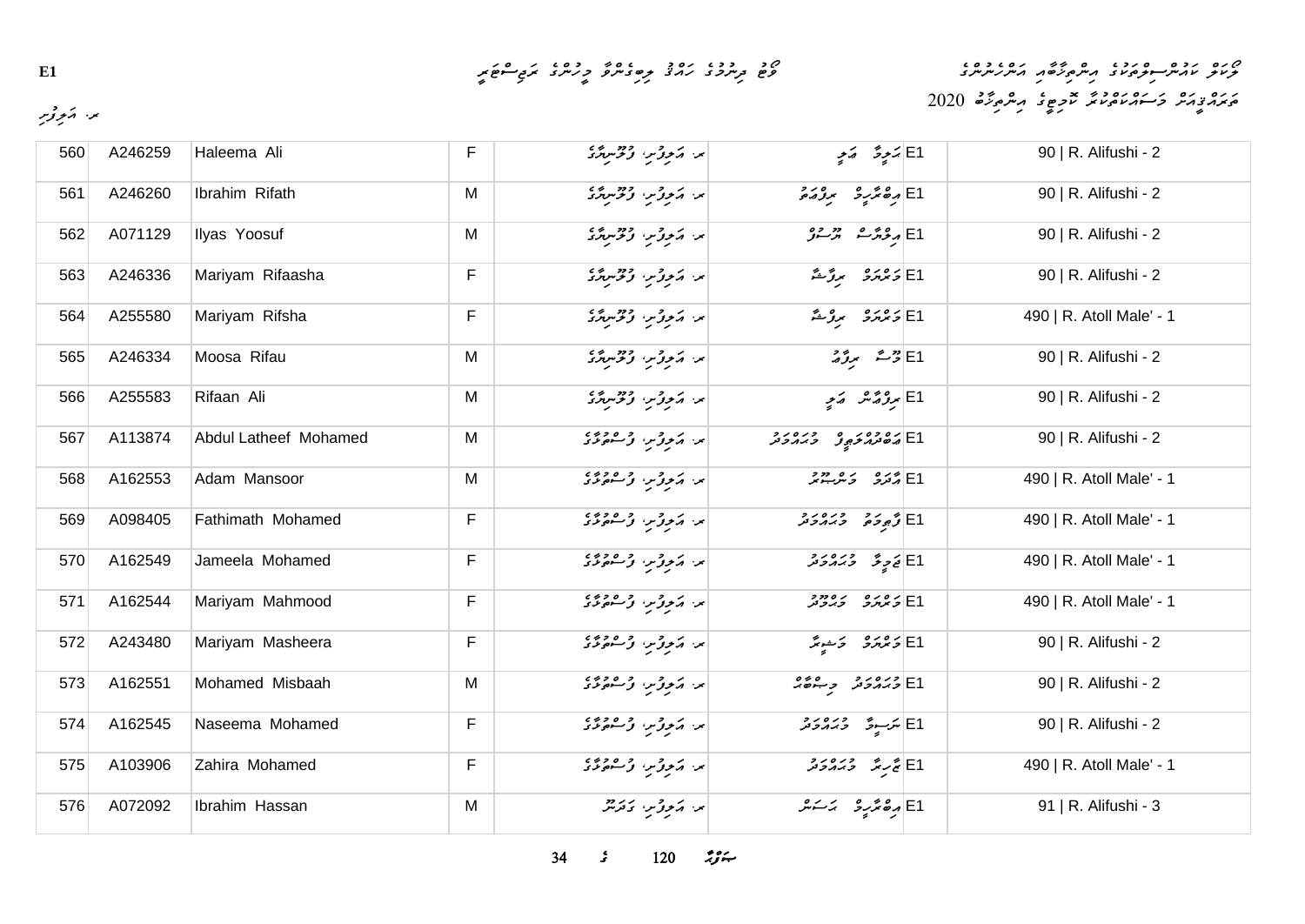*sCw7q7s5w7m< o<n9nOoAw7o< sCq;mAwBoEw7q<m; wBm;vB* م من المرة المرة المرة المرجع المراجع المراجع المراجع المراجع المراجع المراجع المراجع المراجع المراجع المراجع<br>مرين المراجع المراجع المرجع المراجع المراجع المراجع المراجع المراجع المراجع المراجع المراجع المراجع المراجع ال

| 577 | A147001 | Abdul Rahman Mahamood    | M           | پر انگروژین دیگ         | E1 <i>ړه ده ده ده ده ده د</i> و          | 89   R. Alifushi - 1           |
|-----|---------|--------------------------|-------------|-------------------------|------------------------------------------|--------------------------------|
| 578 | A255673 | Abdunnoor Mohamed Hassan | M           | أمرا الكووحين الحاكم    | E1 גם כפר כנסיף הבית                     | 89   R. Alifushi - 1           |
| 579 | A036325 | Aishath Rasheeda         | F           | ىر، مۇقرىر، ئ           | E1 م <i>ەم ھەم مەسوم</i> گە              | 490   R. Atoll Male' - 1       |
| 580 | A255675 | Aminath Raidha Rasheed   | $\mathsf F$ | ىر. مەجەۋىر، ئەڭ        | E1 مُجِسَمَ مُمَهِمٌّ مَنْ يَوْمِرُ      | 490   R. Atoll Male' - 1       |
| 581 | A247838 | Hafeeza Abdulla          | F           | ىر. مەجەۋىر، ئەڭ        | E1 بَرَموِيَّة     بَرْهُ قَرْاللَّه     | 490   R. Atoll Male' - 1       |
| 582 | A246905 | Abdulla Shujau           | M           | برا الكروفرس كالسلائك   | E1 مَەشراللە خەقەم                       | 490   R. Atoll Male' - 1       |
| 583 | A246909 | Ali Sujau                | M           | برا مكروفرس كالسلائك    | E1 <i>ج</i> و گھڻھ                       | 557   Hulhumale', Ehenihen - 5 |
| 584 | A246891 | Aminath Shahula          | F           | برا م بروس كالمستملكر   | E1 أَمُّ حِسَنَةً مُسَرِّدً              | 557   Hulhumale', Ehenihen - 5 |
| 585 | A141485 | Fathimath Inaya          | F           | أين الكروفوس كالسلائك   | E1 زَّجِرْحَمْ مِسَّمَّرٌ                | 89   R. Alifushi - 1           |
| 586 | A125109 | Ibrahim Moosa            | M           | أيرا مكروفون كالشكلانكر | E1 <sub>ا</sub> رەتمەر 3-2 تە            | 557   Hulhumale', Ehenihen - 5 |
| 587 | A246894 | Khadeeja Ismail          | F           | برا الكروفوس كالسلائك   | E1 زَمِرِيَّ <sub>م</sub> ِ سُوَّمِرِ وُ | 89   R. Alifushi - 1           |
| 588 | A246897 | Mariyam Nisha            | F           | برا مكروفرس كالسلائك    | E1 وَيُرْتَزَرُ مِنْ سَمْ                | 557   Hulhumale', Ehenihen - 5 |
| 589 | A246890 | Naseeh Abdul Rahman      | M           | أيرا الكروفس المحاسكين  | E1 س <i>رجيد م</i> ص <i>م محمد و</i> هو  | 89   R. Alifushi - 1           |
| 590 | A255645 | Saudha Abdul Latheef     | F           | برا أيروس وتحبر         | E1 شەھىر رەم دەر ي                       | 490   R. Atoll Male' - 1       |
| 591 | A255652 | Shaadhu Abdul Latheef    | M           | برا أيجوش وحجيج         | E1 څنر مقصر <i>مڅې</i> ونو               | 490   R. Atoll Male' - 1       |
| 592 | A255654 | Suaadh Abdul Latheef     | M           | برا أيجوش وحجبي         | E1 شەم مەمەم <i>ۋە ئى</i> ر              | 490   R. Atoll Male' - 1       |
| 593 | A255909 | Aminath Zeena            | F           | זי ה'קריקי ליינסקיל     | E1 <i>مُؤمِنَّة ي</i> مِنَّر             | 490   R. Atoll Male' - 1       |

 $35$  *s*  $\cancel{120}$  *z*  $\cancel{25}$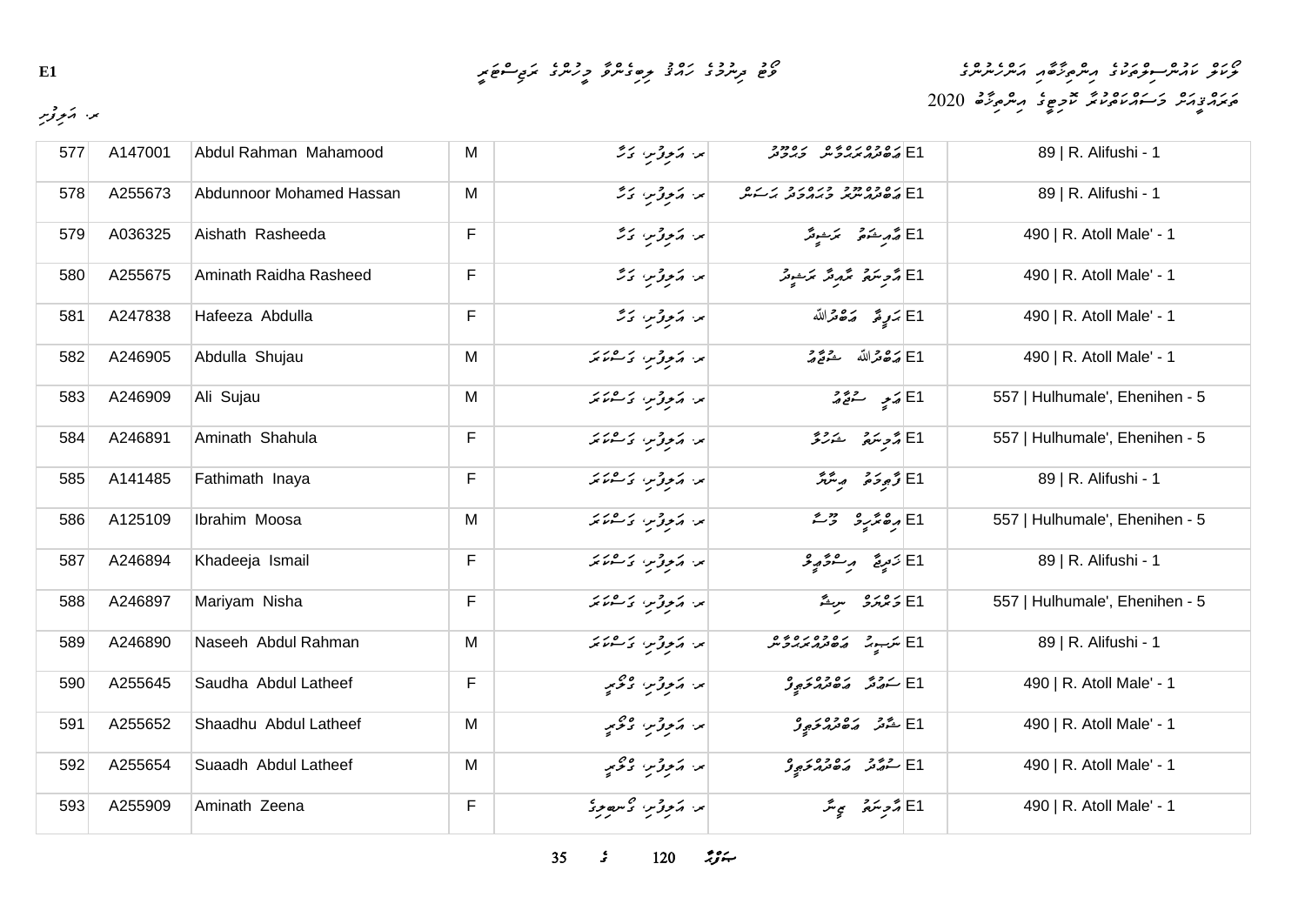*sCw7q7s5w7m< o<n9nOoAw7o< sCq;mAwBoEw7q<m; wBm;vB* م من المرة المرة المرة المرجع المراجع المراجع المراجع المراجع المراجع المراجع المراجع المراجع المراجع المراجع<br>مرين المراجع المراجع المرجع المراجع المراجع المراجع المراجع المراجع المراجع المراجع المراجع المراجع المراجع ال

| 594 | A112923 | Ali Yoosuf           | M | بر. مَعِرْفَسِ وَوَلَوْعَ  | E1 <i>جُمْعِيہ مُرْسُوقُ</i>              | 262   V. Rakeedhoo - 1     |
|-----|---------|----------------------|---|----------------------------|-------------------------------------------|----------------------------|
| 595 | A248886 | Aminath Fazeela      | F | برا أيجوش وه وه            | E1 مٌ <i>وِسَمَعْ - وَحِيومٌ</i>          | 91   R. Alifushi - 3       |
| 596 | A112920 | Fathimath Ali        | F | برا مُتَوَوَّين وَوَرُهُ   | E1 وَج <i>وحَة مَ</i> حٍ                  | 91   R. Alifushi - 3       |
| 597 | A255818 | Hameeda Ali          | F | بر مُعِرْضٍ وَلَاعُوا      | E1   يَرْمِعٌ = مَرْمٍ =                  | 91   R. Alifushi - 3       |
| 598 | A138096 | Ibrahim Fazeel       | M | بر موزیر، دوره             | E1 پ <i>ر&amp;ټرپری وَجو</i> گر           | 388   Feydhoo Ehenihen - 1 |
| 599 | A248887 | Jameela Ali          | F | برا أيجوش والمحفظ          | E1 کے <sub>جو</sub> گر کے مح              | 91   R. Alifushi - 3       |
| 600 | A248892 | Mariyam Sajan        | F | برا أتروش المعجم           | E1 كەندىرى سى <i>مىقى</i> ر               | 91   R. Alifushi - 3       |
| 601 | A255816 | Mohamed Ashraf       | M | برا مُتَوَوَّين وَوَرُهُ   | E1 32023 كەشلىرو                          | 91   R. Alifushi - 3       |
| 602 | A248890 | Sana Ali             | F | أأرا الكروحي والمحافظ      | E1 ستر قەم <u>و</u>                       | 91   R. Alifushi - 3       |
| 603 | A339256 | Sausan Ali           | F | برا أيجوش والمحفظ          | E1 سَتَمَ <i>رْسَسْ مَ</i> مِ             | 97   R. Un'goofaaru - 1    |
| 604 | A248888 | Yoosuf Ali           | M | برا أتروش المعجم           | E1 پر قسمبر که پر                         | 91   R. Alifushi - 3       |
| 605 | A010275 | Abdulla Zaheen       | M | أيرا الكروفرس وتركت        | E1 كەھەراللە   تىرىپ                      | 609   R. Atholhu, Male'-7  |
| 606 | A345101 | Aishath Suhudha      | F | برا مُتَوَوَّين وَيُرْتُ   | E1 مەم ئىشقى مەسىر ئىتىر                  | 609   R. Atholhu, Male'-7  |
| 607 | A251409 | Aminath Shaufa       | F | برا مُتَوَوَّيْنِ وَيُرْتَ | E1 مُجِسَمَة شَمَرُتَرُ                   | 609   R. Atholhu, Male'-7  |
| 608 | A162135 | Fathimath Samla      | F | برا مُتَوَوَّيْنِ وَيُرْتَ | E1 وَجِعَة صَوْفَر                        | 609   R. Atholhu, Male'-7  |
| 609 | A162125 | Jameela Hassan Fulhu | F | برا م بروترا او برگ        | E1 <sub>تح</sub> وِرَ - پرس <i>ترنگ</i> ر | 609   R. Atholhu, Male'-7  |
| 610 | A162137 | Mohamed Shafeeu      | M | ىر. مەجەۋىر، ئۇنگەش        | E1 <i>وټرونو خوړ چ</i>                    | 609   R. Atholhu, Male'-7  |

 $36$  *s*  $120$  *z*  $29$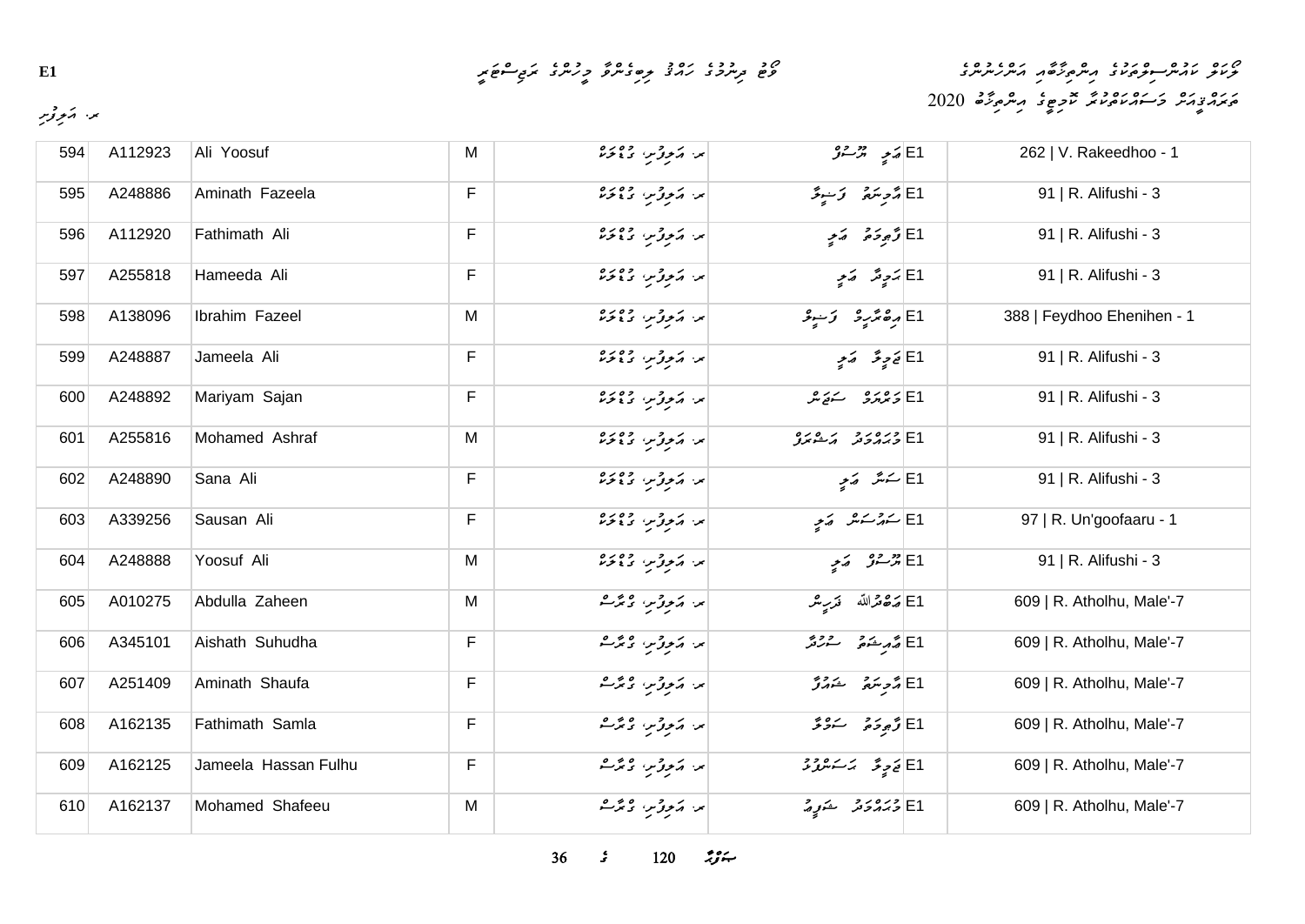*sCw7q7s5w7m< o<n9nOoAw7o< sCq;mAwBoEw7q<m; wBm;vB* م من المرة المرة المرة المرجع المرجع في المركبة 2020<br>مجم*د المريض المربوط المربع المرجع في المراجع المركبة* 

| 611 | A162132 | Shafaz Abdulla            | M           | بر. مَعِرْفُرٍ، وْعَمْتْ         | E1 خَوَرَّج صَرْهُ مَدَاللَّه          | 97   R. Un'goofaaru - 1        |
|-----|---------|---------------------------|-------------|----------------------------------|----------------------------------------|--------------------------------|
| 612 | A162095 | Adam Zinaahu              | M           | برا مُتوفر المحموم والمحمد       | E1 أَمَّ تَرَكَّرُ مَّ بِمَّ مَّدَّ    | 609   R. Atholhu, Male'-7      |
| 613 | A162093 | Fathimath Shiyana         | $\mathsf F$ | برا مكروحين الحاميلكونج          | E1 ژَّجِرْدَةُ شِبْرَتَّرَ             | 91   R. Alifushi - 3           |
| 614 | A243366 | Hussain Shaamil           | M           | برا مُتوفر و مُتوفر محمد الله من | E1 پُرڪمبريش ڪ <sub>ھو</sub> ي         | 609   R. Atholhu, Male'-7      |
| 615 | A162087 | Ibrahim Zaheen            | M           | ىن مەردۇس كەيرىكروگ              | E1 م <i>وھنگر و</i> تم پ               | 91   R. Alifushi - 3           |
| 616 | A162092 | Khadeeja Shimana          | $\mathsf F$ | برا مُتَوَرِّس وَبِرِسْمَوَرَّ   | E1 كَتْرِيعٌ - شِركَتْرٌ -             | 91   R. Alifushi - 3           |
| 617 | A243362 | <b>Shafy Yoosuf Saeed</b> | M           | برا مُتوفر و مُتصرفة             | E1 ڪُرو پڙڪو ڪردير                     | 91   R. Alifushi - 3           |
| 618 | A162094 | Shinaana Yoosuf           | $\mathsf F$ | برا م ورحمن الم بر شهو د         | E1 سوپئر پر پر پر و                    | 609   R. Atholhu, Male'-7      |
| 619 | A243364 | Suma Yousef               | $\mathsf F$ | برا مكروحوا الأمر يكرونج         | E1 گُمَرٌ بِرْكَبُرُ                   | 91   R. Alifushi - 3           |
| 620 | A098941 | Zunaira Hussain           | $\mathsf F$ | برا مُتَوَرِّين ويرتقونَ         | E1 ىن ئىرىدىگە كەسكەر بىر              | 91   R. Alifushi - 3           |
| 621 | A244113 | Amir Ahmed                | M           | برا متروش ويرهمة                 | E1 م <i>جُوبِرْ مَدْدَوْر</i>          | 557   Hulhumale', Ehenihen - 5 |
| 622 | A244129 | Hussain Saiman            | M           | بر مورمن وبرهو                   | E1 پرستہر پھر ستہری مگر                | 90   R. Alifushi - 2           |
| 623 | A244127 | Ibrahim Sammah            | M           | برا مُتَوَوَّين وَبِرِسْ         | E1 رەئزىرو سى <i>دە</i> بەر            | 490   R. Atoll Male' - 1       |
| 624 | A244111 | Khadheeja Ahmed           | F           | برا مُتَوَرِّينِ وَبِرِسْمَا     | E1 كَرْمَرِيحٌ - مَ <i>مْرُوَمْرُ</i>  | 90   R. Alifushi - 2           |
| 625 | A001178 | Adam Ahmed Didi           | M           | برا مکروکرا دہ مگرمی             | E1 جُترى – ج <i>ە</i> د <i>قەبەب</i> ر | 609   R. Atholhu, Male'-7      |
| 626 | A247593 | Aishath Shiuna            | F           | بر. مَعِرْتُو، وَفَاعْرُو        | E1 مُرمِسَمُ سِرْمُدٌ                  | 609   R. Atholhu, Male'-7      |
| 627 | A247244 | Thoha Adam                | M           | بر وترور والمحفظ                 | E1 پڑتہ گ <sup>ی</sup> ترن             | 91   R. Alifushi - 3           |

*37 sC 120 nNw?mS*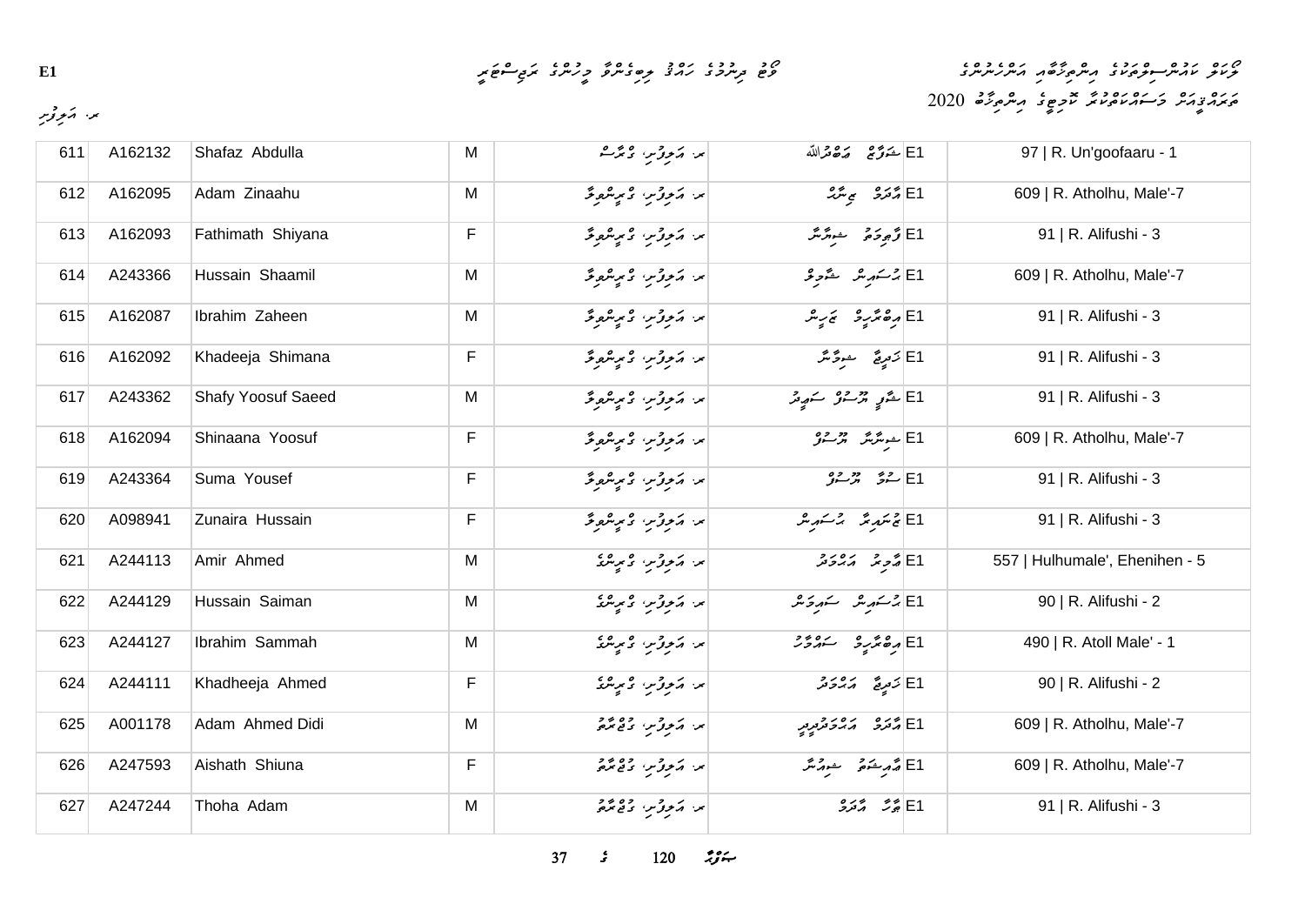*sCw7q7s5w7m< o<n9nOoAw7o< sCq;mAwBoEw7q<m; wBm;vB 2020*<br>*په ټومن د سوم پوره پورې سرح مرسره ناح* 

| 628 | A162144 | Abdul Shakoor Gasim   | M           | بر موزير، وورو،         | E1 رەم دەر بەدە ئ <sup>ە</sup> سەۋ                                                                   | 91   R. Alifushi - 3      |
|-----|---------|-----------------------|-------------|-------------------------|------------------------------------------------------------------------------------------------------|---------------------------|
| 629 | A162150 | Abidha Ahmed          | $\mathsf F$ | پر مرکز کرده د ده       | E1 مُصِعَرُ مَ <sup>رُو</sup> دَ                                                                     | 609   R. Atholhu, Male'-7 |
| 630 | A162146 | Aminath Abdul Shakoor | $\mathsf F$ | پر مرکز وقت و در ده     |                                                                                                      | 609   R. Atholhu, Male'-7 |
| 631 | A162147 | Fathimath Alia        | $\mathsf F$ | بر موري وورده           | E1 وَجِوَدَةٌ مَدَّمِيَّةٌ                                                                           | 609   R. Atholhu, Male'-7 |
| 632 | A162151 | Guraisha Ahmed        | F           | بر مرکز و دوروه         | E1 كەتتەرىش كەندى قىر                                                                                | 149   K. Dhiffushi - 2    |
| 633 | A162149 | Hafeeza Ahmed         | F           | بر موري وورو،           | E1 بَرَوِيَّ     مَدْوَمَرُ                                                                          | 609   R. Atholhu, Male'-7 |
| 634 | A162145 | Hawwa Idrees          | $\mathsf F$ | بر موري وورده           | E1 بَرْدُوَّ مِقْرَىبِ شَ                                                                            | 91   R. Alifushi - 3      |
| 635 | A162148 | Jameela Ahmed         | $\mathsf F$ | بر موري وورده           |                                                                                                      | 81   N. Manadhoo - 1      |
| 636 | A127949 | Mohamed Faisal        | M           | بر موري وورو،           | E1 <i>ۋىزەدە ت</i> ېرىكى                                                                             | 91   R. Alifushi - 3      |
| 637 | A104392 | Fathimath Saeeda      | F           | در ډکروس د د ده ده ده   | E1 وَّجِرَدَةٌ صَمِرِةٌ ۖ                                                                            | 91   R. Alifushi - 3      |
| 638 | A161897 | Hussain Sunil         | M           | ז' ה' תרייט ובשיחות ביש | E1 بُرْسَهُ بِلَا سُمْ سِرْبَرْ وَ الْمُسْتَقِيرِ الْمُسْتَقِيرِ الْمُسْتَقِيرِ الْمُسْتَقِيرِ الْمُ | 91   R. Alifushi - 3      |
| 639 | A161900 | Jaufar Kamal          | M           | بر گورمن دوسره ده       | E1 كۆرگە ئەڭ ئىس                                                                                     | 609   R. Atholhu, Male'-7 |
| 640 | A161899 | Yoosuf Mahir          | M           | بر كروژس و در ۱۶۵ و د   | E1 پر سر و محر پر                                                                                    | 609   R. Atholhu, Male'-7 |
| 641 | A073164 | Aminath Moosa         | F           | برا مكروحين وفوقروه     | E1 أَمُّ <i>وِسَمَّةُ</i> فَرَّسُمُ                                                                  | 90   R. Alifushi - 2      |
| 642 | A244475 | Athifa Moosa          | F           | بر رکودکر وووه د        | $23$ مَجوزٌ $5$ $\approx$                                                                            | 490   R. Atoll Male' - 1  |
| 643 | A244476 | Fathmath Moosa        | $\mathsf F$ | بر مورمن وووه           | E1 تَ <i>وجو حيث</i>                                                                                 | 90   R. Alifushi - 2      |
| 644 | A073163 | Habeeba Moosa         | F           | بر ړیول وووه            | $23$ $5\frac{1}{2}$ $\approx$ $51$                                                                   | 90   R. Alifushi - 2      |

**38** *s* **120** *z***<sub>3</sub><del>°</del>**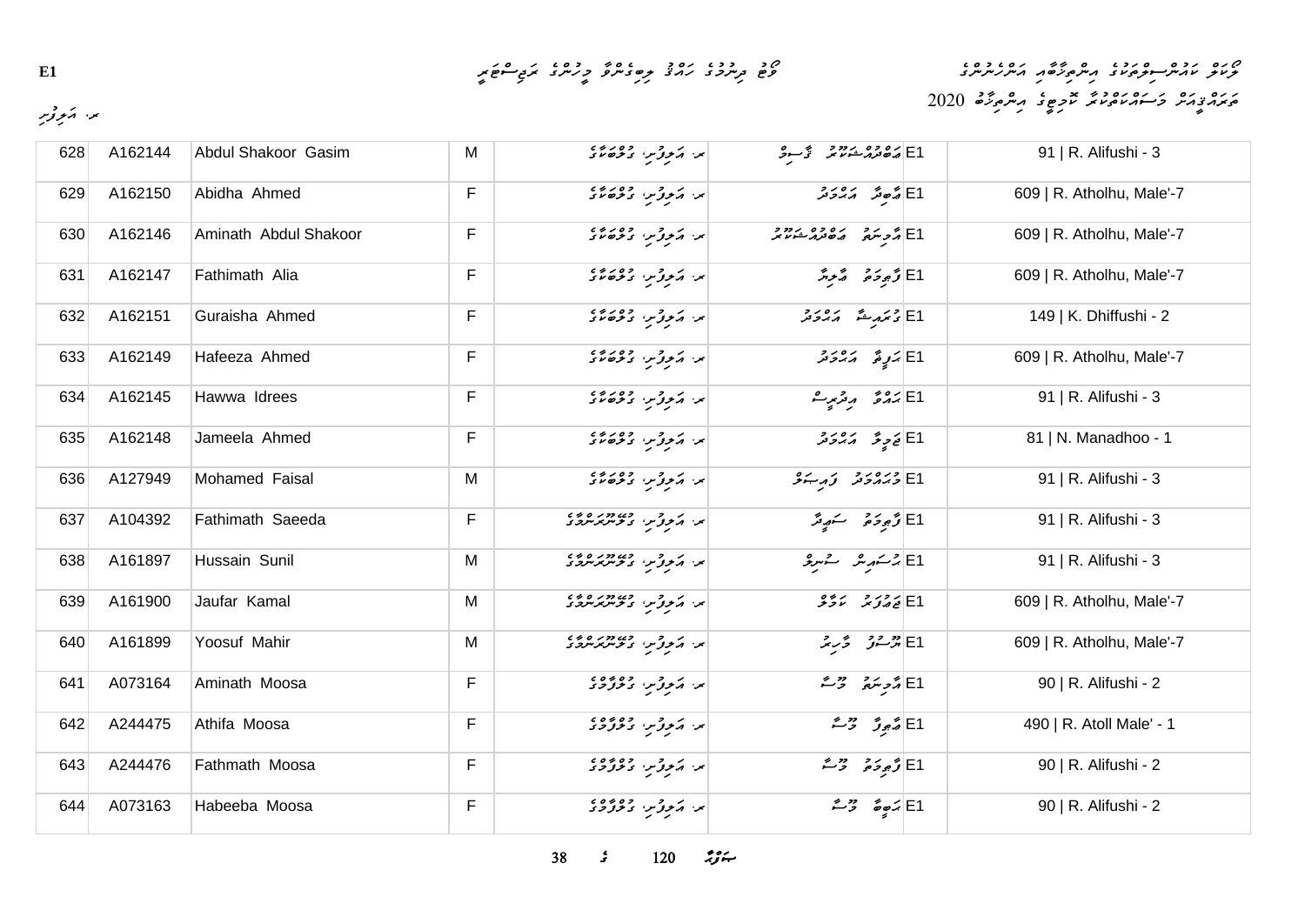*sCw7q7s5w7m< o<n9nOoAw7o< sCq;mAwBoEw7q<m; wBm;vB* م من المرة المرة المرة المرجع المرجع في المركبة 2020<br>مجم*د المريض المربوط المربع المرجع في المراجع المركبة* 

| 645 | A147802 | Khadeeja Moosa         | $\mathsf F$ | بر رکوژیر، دوووه           | E1] تزم <sub>ی</sub> عً حی شده                                                                                 | 90   R. Alifushi - 2         |
|-----|---------|------------------------|-------------|----------------------------|----------------------------------------------------------------------------------------------------------------|------------------------------|
| 646 | A246085 | Ahmed Irufaan          | M           | بر ، مُتوفر ، و وسفوش      | E1 <i>ב</i> بروتر م <i>مبرو</i> تر                                                                             | 99   R. Dhuvaafaru - 1       |
| 647 | A243686 | Aminath Inafa          | F           | بر ، مُتوفر ، و وسعوس      | E1 مُجِسَعَةٍ مِسَّنَّدَ                                                                                       | 490   R. Atoll Male' - 1     |
| 648 | A243678 | Aminath Aruzan Ibrahim | $\mathsf F$ | أين أركوفرس وتحويد والمحمد | E1 أثو ينهج أيروم من المقابل و المحمد المحمد المحمد المحمد المحمد المحمد المحمد المحمد المحمد المحمد المحمد ال | 490   R. Atoll Male' - 1     |
| 649 | A245151 | Azeeza Abdulla         | $\mathsf F$ | بر رکور و و موسفه ده       | E1 كەيىچ كە كەھەرللە                                                                                           | 490   R. Atoll Male' - 1     |
| 650 | A245150 | Fathimath Abdulla      | $\mathsf F$ | بر رکور در در ۱۶۵۵         | E1 تَرْجِرَة صَدَّة مَدَاللَّه                                                                                 | 99   R. Dhuvaafaru - 1       |
| 651 | A154368 | Khadeeja Moosa         | F           | بر ، مُتوفر ، و وسفوس      | E1 زَمِرِجٌ حٌ تُمْ                                                                                            | 490   R. Atoll Male' - 1     |
| 652 | A243681 | Mariyam Razaan Ibrahim | $\mathsf F$ | بر مورمن ووسفوس            | E1 زەرە بەرە مەرەبرە                                                                                           | 462   Srilanka / Colombo - 3 |
| 653 | A243290 | Ahmed Aseel            | M           | بر رکور دورد ده            | E1 كەندى كەسىرى E1                                                                                             | 90   R. Alifushi - 2         |
| 654 | A243283 | Athoofa Mohamed        | F           | بر موري ووردوه             | E1 גמר 2019 ביו                                                                                                | 490   R. Atoll Male' - 1     |
| 655 | A162017 | Hussain As'adh         | M           | أين أركوفرس وورودة         | E1 پر سکه میں محمد کر میں تھا۔<br>ا                                                                            | 490   R. Atoll Male' - 1     |
| 656 | A162018 | Mariyam Aseela         | F           | بر ، مَعِوْسٍ ، وورد و »   | E1  <i>وَيُرْوَرُّ • مَ</i> سِيَوَّ                                                                            | 90   R. Alifushi - 2         |
| 657 | A040574 | Mohamed Yoosuf         | M           | بر رکوری ووروده            | E1 32323 مركز                                                                                                  | 490   R. Atoll Male' - 1     |
| 658 | A146620 | Abdulla Rasheed        | M           | بر مورځ پر ووځ بره         | E1 مَەھمَراللە مَرَىش <sub>و</sub> مَر                                                                         | 490   R. Atoll Male' - 1     |
| 659 | A066276 | Adam Rasheed           | M           | بر مرورمن ووه ده           | E1 مُحَمَّدٌ مَرْسُومُرٌ                                                                                       | 490   R. Atoll Male' - 1     |
| 660 | A119874 | Fathimath Hassan       | F           | بر مرور وودوه              | E1 <i>وُجِعَة بَرَسَ</i> سَ                                                                                    | 490   R. Atoll Male' - 1     |
| 661 | A096344 | Mariyam Saeeda         | F           | بر رکور دو دو ده           | E1 <i>وَبُرْدَةْ</i> سَمَ <i>دِيَّزٌ</i>                                                                       | 490   R. Atoll Male' - 1     |

*39 sC 120 nNw?mS*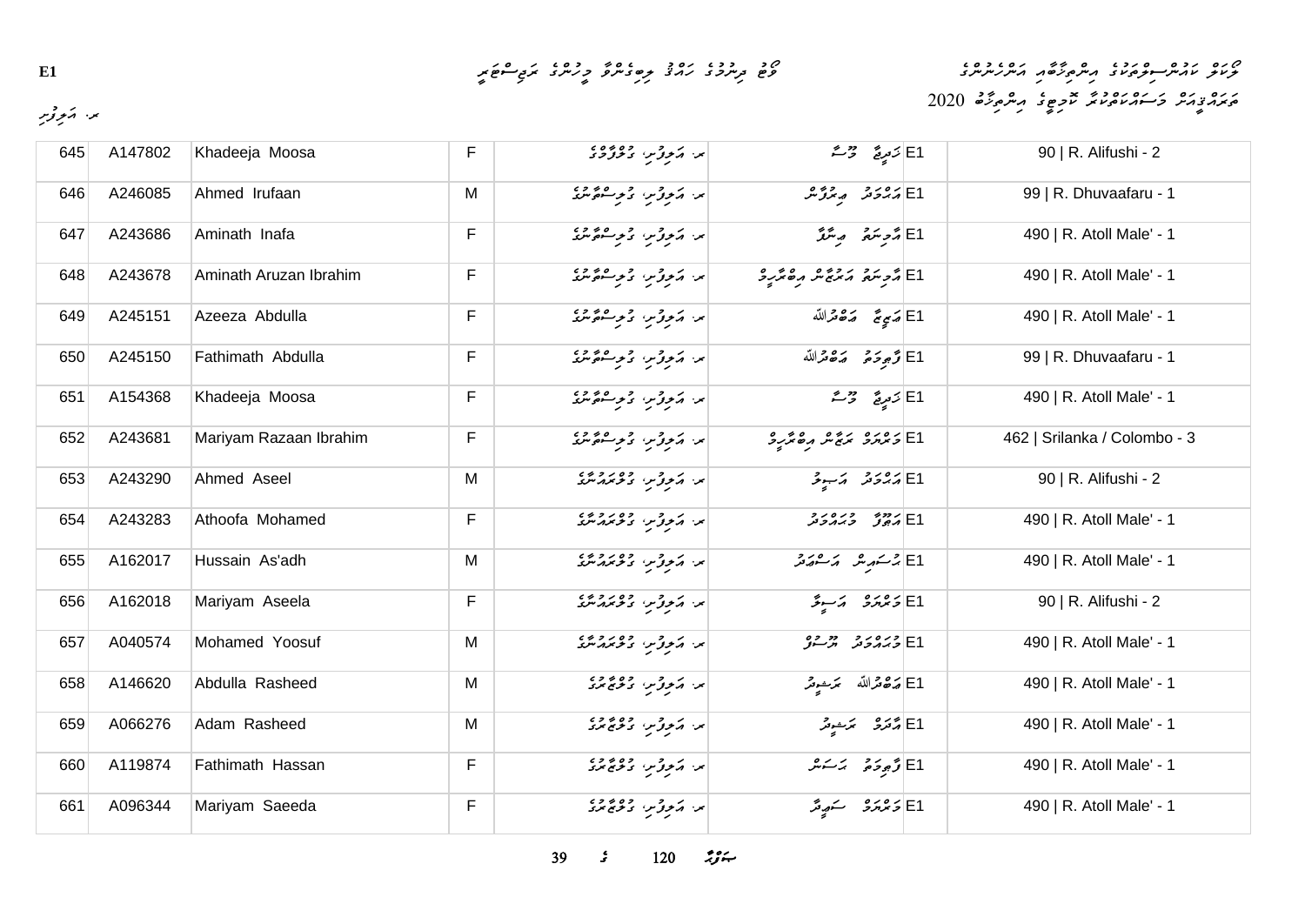*sCw7q7s5w7m< o<n9nOoAw7o< sCq;mAwBoEw7q<m; wBm;vB* م من المرة المرة المرة المرجع المرجع في المركبة 2020<br>مجم*د المريض المربوط المربع المرجع في المراجع المركبة* 

| 662 | A166144 | Mohamed Riuman Yoosuf | M | پر ټربورمبر، جموع پره       | E1 <i>دره د د پرو</i> ژند برخبو | 90   R. Alifushi - 2     |
|-----|---------|-----------------------|---|-----------------------------|---------------------------------|--------------------------|
| 663 | A067953 | Moomina Mohamed       | F | پر مرکز وقتی کردی           | E1 دُرُو شَر دَبَرْ دَور        | 490   R. Atoll Male' - 1 |
| 664 | A138964 | Nafeesa Mohamed       | F | بر رکور دو دو ده            | E1 <i>سَرِے حُمَدُونڈ</i>       | 490   R. Atoll Male' - 1 |
| 665 | A162447 | Riluwan Yoosuf        | M | بر رکور ده ده ده            | E1 مرشو <i>ة شهر المراجيو</i>   | 490   R. Atoll Male' - 1 |
| 666 | A162445 | Shahida Mohamed       | F | بر مورمن دورده              | E1 ڪريگر ت <i>وندو</i> تر       | 490   R. Atoll Male' - 1 |
| 667 | A244153 | Aishath Nasheedha     | F | ىر. مۇرۇپ رەي               | E1 مُ مِسْدَمُ - سَرَسْوِسٌ     | 87   N. Velidhoo - 2     |
| 668 | A244149 | Ali Yoosuf            | M | پر انگروژس شوی              | E1 <i>۾ ج پير شو</i> ع          | 89   R. Alifushi - 1     |
| 669 | A244172 | Aminath Ali           | F | برا مکروکرا رکوتی           | E1 أَدُّحِ سَمَّةً أَرْمَجٍ     | 89   R. Alifushi - 1     |
| 670 | A246167 | Aneesa Ismail         | F | ىر. مۇرۇش رەپ               | E1 كەسرىگە ب <i>وسىۋە</i> يىۋ   | 89   R. Alifushi - 1     |
| 671 | A244165 | Fathimath Azeema      | F | ىر. مۇرۇپ رەي ئ             | E1 وَجِعَة مَ سَعِرَّ           | 287   Th. Burunee - 1    |
| 672 | A244170 | Nishana Ali           | F | أيرا مكروحوا التحوفى        | E1 سرشة <i>متّر مرّمو</i>       | 89   R. Alifushi - 1     |
| 673 | A244162 | Yoosuf Riyaz          | M | ىر. مۇرۇش شوق               | E1 افریسو پروگر                 | 89   R. Alifushi - 1     |
| 674 | A053067 | Ahmed Zakariyya       | M | بر مُعِرْ مِنْ مُحَصِّرٌ وَ | E1 222 كارور و محمد مركز        | 490   R. Atoll Male' - 1 |
| 675 | A043916 | Aminath Rasheedha     | F | بر. م وو د. زه ه د و        | E1 مَّ حِسَمَ مَنْ مِنْ مِنْ    | 89   R. Alifushi - 1     |
| 676 | A248259 | Hamdha Ahmed          | F | بر. הُتووُّير، شَرْهِ جَبْو | E1 پَرونَزَ کَرَبُرُونَز        | 490   R. Atoll Male' - 1 |
| 677 | A163130 | Ismail Saaif          | M | بر موزير، رَهِ مِرْدْ       | E1 <sub>م</sub> رےدو پو گورو    | 89   R. Alifushi - 1     |
| 678 | A255687 | Mariyam Ahudha        | F | بر ، كمرور ، كموه كرو       | E1 كەبىر بەر بەر ئىر            | 89   R. Alifushi - 1     |

*40 sC 120 nNw?mS*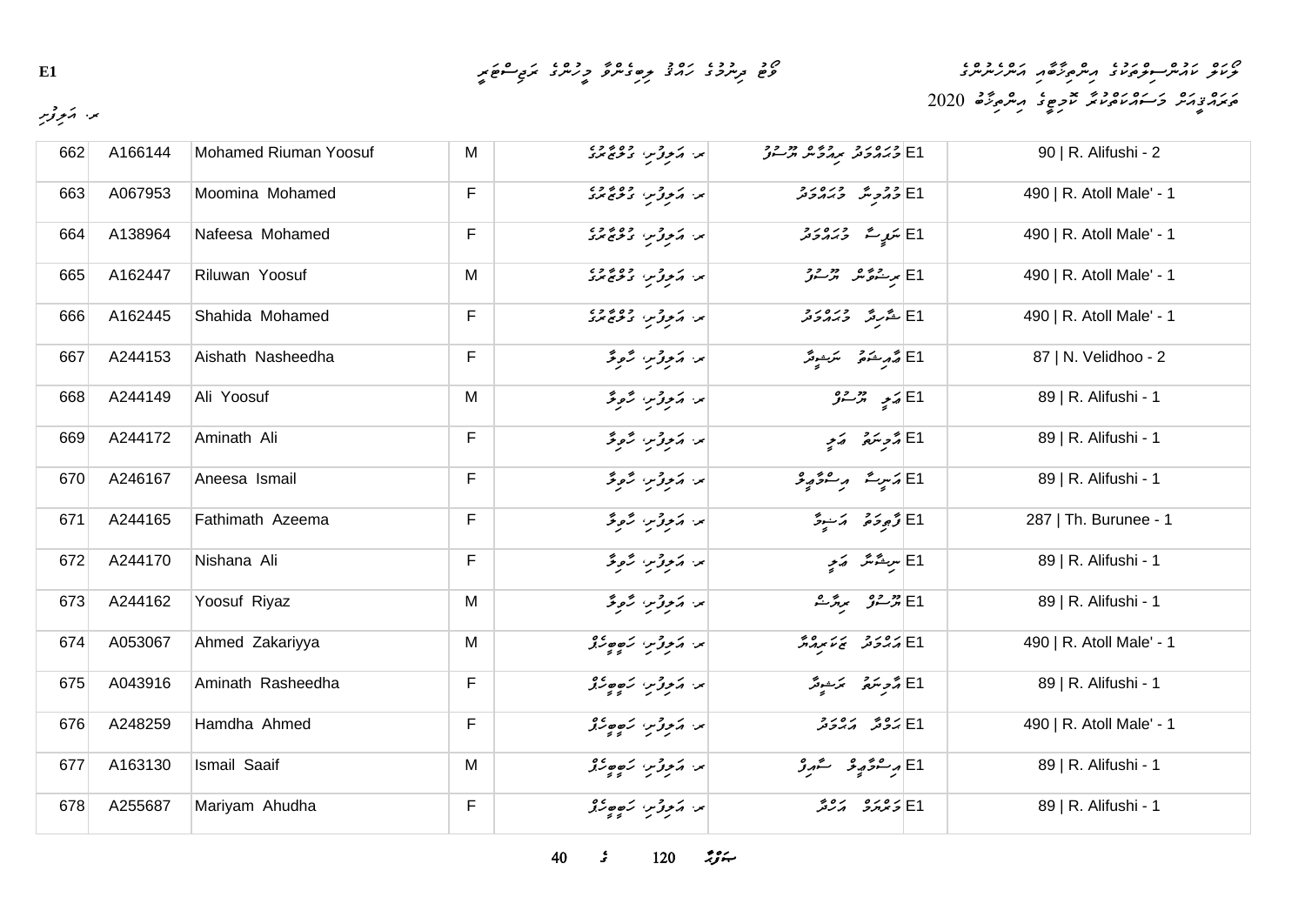*sCw7q7s5w7m< o<n9nOoAw7o< sCq;mAwBoEw7q<m; wBm;vB* م من المرة المرة المرة المرجع المرجع في المركبة 2020<br>مجم*د المريض المربوط المربع المرجع في المراجع المركبة* 

| 679 | A255688 | Mohamed Aruhaam       | M           | بر رکور کھیے گی                    | $5.222$ $-2.225$ $-2.25$                   | 89   R. Alifushi - 1           |
|-----|---------|-----------------------|-------------|------------------------------------|--------------------------------------------|--------------------------------|
| 680 | A246644 | Nasheeda Abdul Rahman | F           | برا مُتَوَوَّينِ رُوَّمِ           | E1 سَرَڪِيمُ ۾ ص <i>حرم م</i> حدو س        | 89   R. Alifushi - 1           |
| 681 | A248524 | Raya Ahmed Zahir      | $\mathsf F$ | برا مُتَوَرُّسِ رُوَمِ             | E1 تُرَسَّ بَرَرْدَتْرَ تَجْرِيْرَ         | 89   R. Alifushi - 1           |
| 682 | A248526 | Yamaam Ahmed Zahir    | M           | برا مُتَوَوَّينَ رَوَّي            | E1 <i>הככ הגבע</i> تجربر                   | 89   R. Alifushi - 1           |
| 683 | A103045 | Abdul Hameed Mohamed  | M           | أماء الكروفراء الكرد ويركز للرجافة | E1 رەدەر دەردەرد                           | 609   R. Atholhu, Male'-7      |
| 684 | A150167 | Abdulla Hameed        | M           | ىر. مۇرۇس مۇپروگرىمۇ               | E1 مَەھىراللە   ئەرىتر                     | 91   R. Alifushi - 3           |
| 685 | A047121 | Adam Hameed           | M           | ىر. مۇرۇش مۇرىرى شىرق              | E1 مُمَرَدٌ   مَرِيْرٌ                     | 64   Sh. Komandoo - 1          |
| 686 | A075471 | Ahmed Hameed          | M           | ىر. مۇرۇش مۇرىرى شىرق              | E1 <i>גَ بْدُوَنْڌَ</i> بَرَمٍ <i>نْدَ</i> | 609   R. Atholhu, Male'-7      |
| 687 | A104450 | Ali Hameed            | M           | ىر. مۇرۇس مۇپرىر ئىر ئى            | E1 <i>ھَيِ۔ پُچ</i> ھُ                     | 609   R. Atholhu, Male'-7      |
| 688 | A162512 | Hassan Hameed         | M           | ىر. مۇرۇس مۇپروگرىمۇ               | E1 زىكى ئ <sub>ەچ</sub> ىر                 | 609   R. Atholhu, Male'-7      |
| 689 | A143095 | Hussain Hameed        | M           | ىر. مەجەۋىر، مەچ پرەكرى چ          | E1 بُرْسَمبر بْرَ بِرَوِيْر                | 557   Hulhumale', Ehenihen - 5 |
| 690 | A158091 | Ismail Hameed         | M           | ىر. مۇرۇس مۇپرىر ئىر ئى            | E1 <sub>م</sub> رےد <i>ۇر</i> ئەرەتە       | 609   R. Atholhu, Male'-7      |
| 691 | A035444 | Salih Mohamed         | M           | ىر. ئەبرۇس، ئەنتەك                 | E1 جۇمۇر ئ <i>ۇنى ھەرى</i> ر               | 89   R. Alifushi - 1           |
| 692 | A000760 | Adam Mahir            | M           | ما أولوس كالعروبرة                 | E1 يُرْتَرُدُ - دُرِيْرُ                   | 91   R. Alifushi - 3           |
| 693 | A103079 | Ahmed Mahir           | M           | ىر. مەردۇس ئاسلاھ برق              | E1 <i>222 وُرِيم</i> ً                     | 91   R. Alifushi - 3           |
| 694 | A162459 | Hamid Mahir           | M           | ىر. مەردىن ئاسلامى                 | E1 مَّرْحِدْ - دَّرِيْرُ -                 | 609   R. Atholhu, Male'-7      |
| 695 | A000979 | Hassan Mahir          | M           | ما أبروترا المستركوبر              | E1   پرسترس تخریز                          | 91   R. Alifushi - 3           |

*41 sC 120 nNw?mS*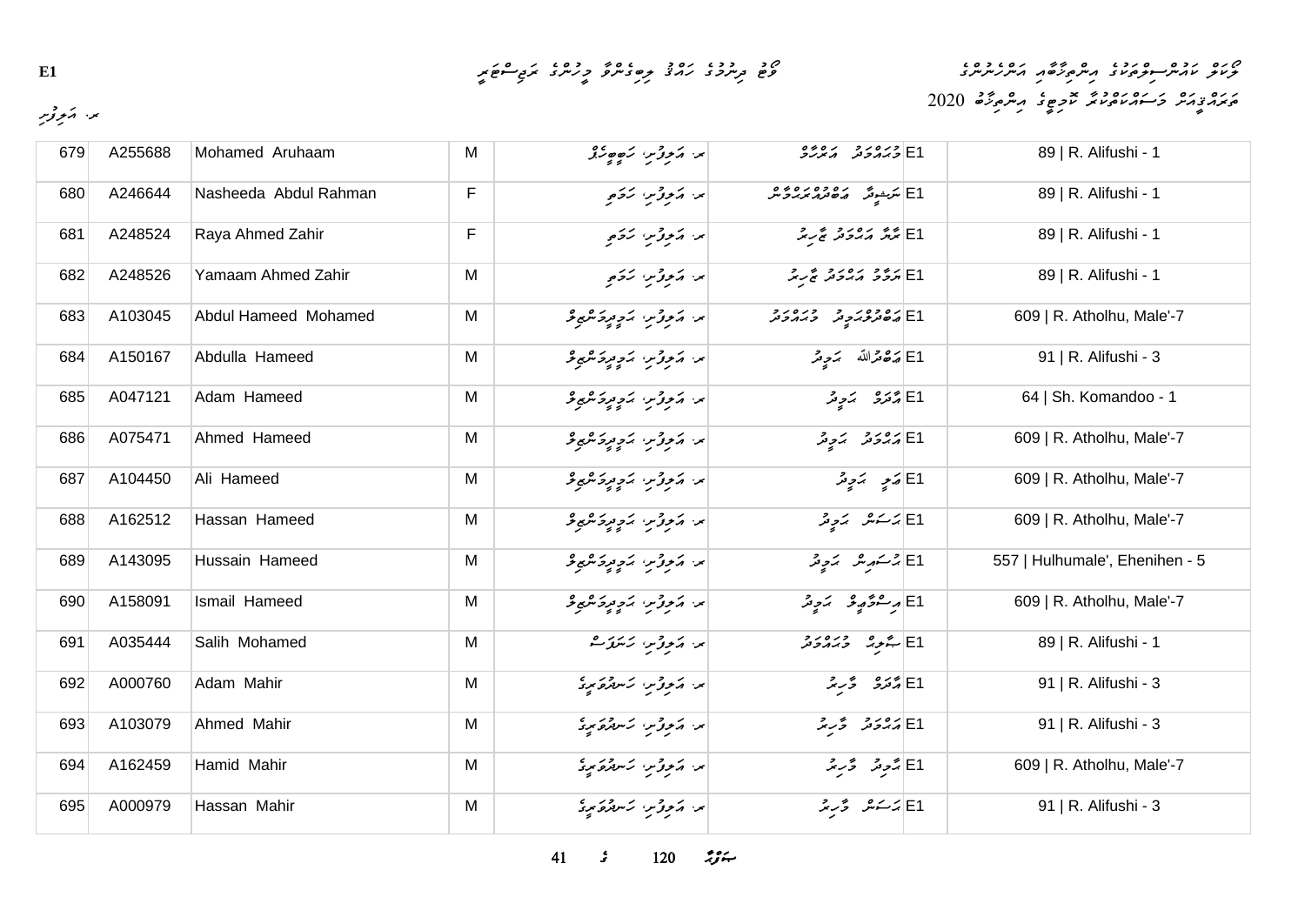*sCw7q7s5w7m< o<n9nOoAw7o< sCq;mAwBoEw7q<m; wBm;vB* م من المرة المرة المرة المرجع المرجع في المركبة 2020<br>مجم*د المريض المربوط المربع المرجع في المراجع المركبة* 

| 696 | A162457 | Hussain Mahir       | M           | ىر. مۇرۇس ئاسرەق برق            | E1 پرڪيريش ٿي پٽر                       | 609   R. Atholhu, Male'-7 |
|-----|---------|---------------------|-------------|---------------------------------|-----------------------------------------|---------------------------|
| 697 | A133019 | Ibrahim Zaheen      | M           | برا م ووقرا الكرام و مردمي      | E1 مەھمگىيى قىرىپىش                     | 609   R. Atholhu, Male'-7 |
| 698 | A151314 | Mohamed Shukury     | M           | ما الأبوالي، كالعالمولا مردي    | E1 <i>وُبَرُوْدَوْ</i> شَرْمِرِ         | 91   R. Alifushi - 3      |
| 699 | A069773 | Sameera Adam        | F           | ما الأبوالي، كالمولد كالمولد كا | E1 سَوِيْر مُقَرَّدُ                    | 91   R. Alifushi - 3      |
| 700 | A125656 | Abbas Ibrahim       | M           | بر رکور رکبرد ون                |                                         | 90   R. Alifushi - 2      |
| 701 | A242937 | Aminath Yasmeen     | $\mathsf F$ | بر موثر تسهم مدر                | E1 مَّ حِ سَمَّة مَّ مَّرْ سْعِرِ سَّرَ | 490   R. Atoll Male' - 1  |
| 702 | A242935 | Fathmath Nasfa      | $\mathsf F$ | أمرا أكر وقرس الكرامور وعام     | E1 وَّجِوحَمْ سَرَسْوَتَرَ              | 490   R. Atoll Male' - 1  |
| 703 | A242933 | Hassan Adam         | M           | من م <i>موو</i> ثين كالعرة معدد | E1 پرستر مرمر <i>ہ</i>                  | 490   R. Atoll Male' - 1  |
| 704 | A123177 | Husna Hassan        | F           | بر موري رسيره مديره             | E1 پژھنڑ - پر <i>سکن</i> گر             | 90   R. Alifushi - 2      |
| 705 | A158216 | Ibrahim Hassan      | M           | پر انگروگران کرسرفره برفرد      | E1 <sub>م</sub> ەھم <i>ردى بن</i> ئىكە  | 490   R. Atoll Male' - 1  |
| 706 | A242930 | Mohamed Adam        | M           | بر ، مکوویر، کاستره برانره      | E1 تزیره ژبره<br>E1 تزیر ژبر ژبرو       | 90   R. Alifushi - 2      |
| 707 | A161999 | Adam Saeed          | M           | ىن مەنزۇش ئامەر بىر             | E1 ۾ <i>تري ڪوين</i> گ                  | 91   R. Alifushi - 3      |
| 708 | A243272 | Ahunaf Adam         | M           | ىن مەنزۇش ئەندىمە               | E1 كەبرىتى گەنىدى                       | 91   R. Alifushi - 3      |
| 709 | A243274 | Anoof Adam          | M           | پر مُتَعِودٌ مِنْ رَسْرَ يَرُ   | E1 كەنتىر مەمر <i>ە</i>                 | 91   R. Alifushi - 3      |
| 710 | A246174 | Hajara Abdul Rahman | $\mathsf F$ | برا الكروحي، كالدهم كا          | E1 ژبخ پر محصو <i>م م</i> روم د         | 91   R. Alifushi - 3      |
| 711 | A163785 | Aishath Ali         | $\mathsf F$ | برا المركوري الكرمانية العملية  | E1 م <i>ەم شىم قىم</i> چ                | 89   R. Alifushi - 1      |
| 712 | A339102 | Ali Yoosuf          | M           | لمزا الكروفر والمستندم متعالي   | E1 <sub>هُ</sub> م په پژگستر            | 89   R. Alifushi - 1      |

*42 sC 120 nNw?mS*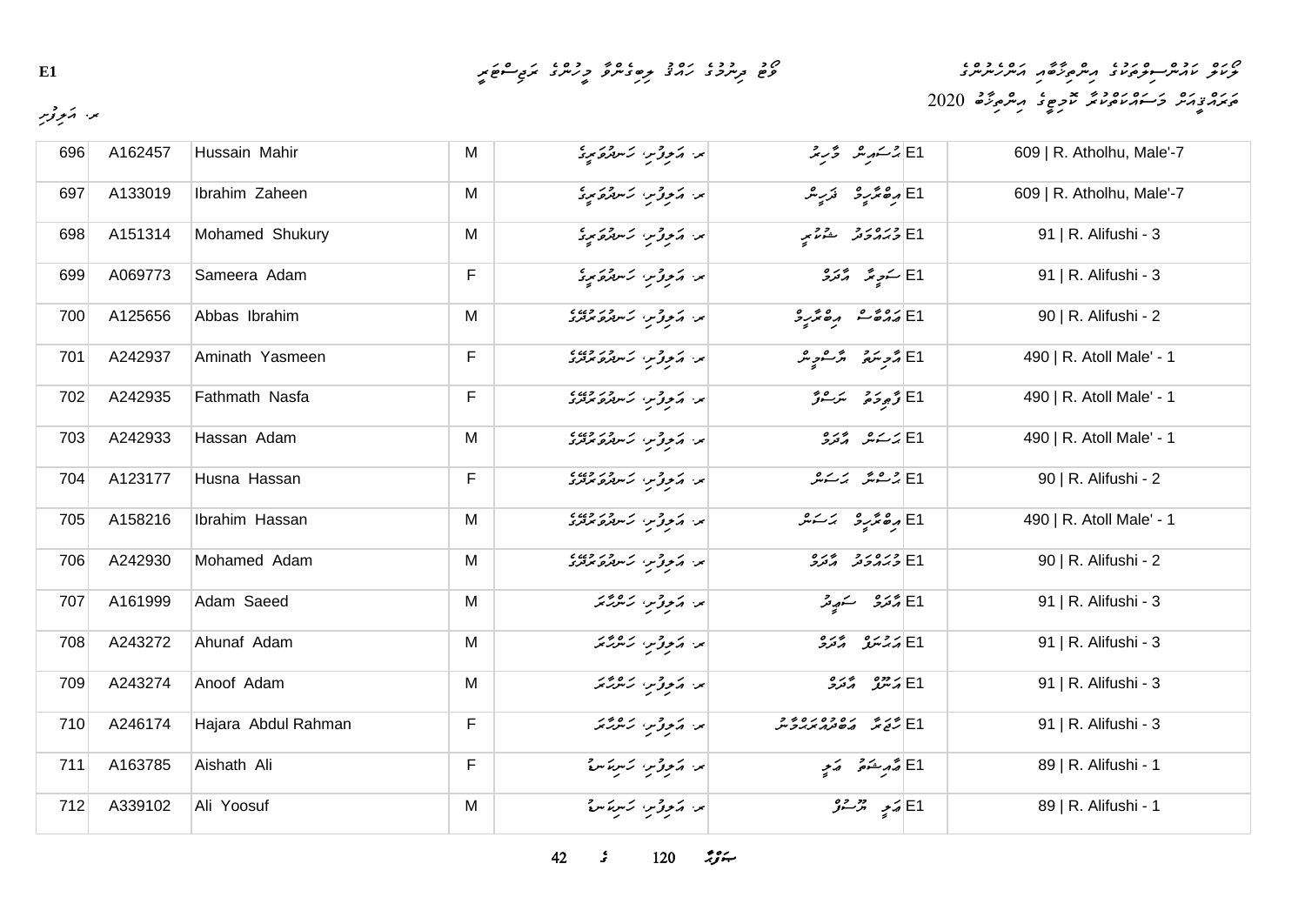*sCw7q7s5w7m< o<n9nOoAw7o< sCq;mAwBoEw7q<m; wBm;vB* م من المرة المرة المرة المرجع المرجع في المركبة 2020<br>مجم*د المريض المربوط المربع المرجع في المراجع المركبة* 

| 713 | A371895 | Aminath Ali        | F           | برا مجموعی سر کسریم سدفی   | E1 أَمُّ <i>جِسَعْهُ أَمَيْ</i>            | 89   R. Alifushi - 1     |
|-----|---------|--------------------|-------------|----------------------------|--------------------------------------------|--------------------------|
| 714 | A339126 | Fathimath Mohamed  | $\mathsf F$ | برا اړنوونس، رئيزماندنج    | E1 وُجِعَة وَيَرْمُعَ مَنْ                 | 89   R. Alifushi - 1     |
| 715 | A359744 | Latheefa Ali       | $\mathsf F$ | برا اړنوروس کېږيمنده       | E1 كَبِرِزٌ   دَمِرٍ                       | 89   R. Alifushi - 1     |
| 716 | A255932 | Mariyam Ali        | F           | برا المروحين التاريكاسية   | E1 <i>5نگەنز</i> ھ                         | 110   R. Meedhoo - 1     |
| 717 | A255933 | Mohamed Asadhu Ali | M           | برا اړنوروس کېږيمنده       | E1 <i>ويرودو برحيزة مك</i> و               | 490   R. Atoll Male' - 1 |
| 718 | A359745 | Sobira Ali         | $\mathsf F$ | برا مرَّمُورْس سُرْمَاسْهُ | E1 جُم <i>ومُہ مَ</i> یرِ                  | 89   R. Alifushi - 1     |
| 719 | A162444 | Ameena Adam        | F           | پر انگروگرا کرونکر         | E1 أ <i>وَجِسٌ مُ</i> قَرَّدُ              | 89   R. Alifushi - 1     |
| 720 | A243388 | Mariyam Shaalee    | $\mathsf F$ | پر انگروگرا کرونکر         | E1 <i>وَبُرْدُوْ</i> حَمَّوِ               | 89   R. Alifushi - 1     |
| 721 | A162520 | Mohamed Asif       | M           | برا م تورش کویترے          | E1 <i>3222 مُبدو</i>                       | 91   R. Alifushi - 3     |
| 722 | A255966 | Saroof Saudh       | M           | ر.   پروژس ژویترے          | E1 سن پر دیگر                              | 89   R. Alifushi - 1     |
| 723 | A036957 | Saud Easa          | M           | برا م توویرا از ویترب      | E1 ڪرچر <sub>۾ س</sub> مبر                 | 89   R. Alifushi - 1     |
| 724 | A242407 | Abdulla Assad      | M           | پر مربورین رمحبرے          | E1 مَرْهُ مِّرْاللَّهُ مَرْ سُعْمَةٌ مِّرْ | 91   R. Alifushi - 3     |
| 725 | A242406 | Fathimath Eema     | $\mathsf F$ | پر مربورمور رمحبور ه       | E1 <i>وُجوحَمَ و</i> ِحَ                   | 91   R. Alifushi - 3     |
| 726 | A089664 | Hassan Mahir       | M           | بر. مَعِرْسِ رَّبَرِتْ     | E1   پرسترس تخ ریز                         | 91   R. Alifushi - 3     |
| 727 | A242408 | Ibrahim Imdhaadh   | M           | پر مربورمور شهرت           | E1 رەئزىر ئەرەتەر                          | 91   R. Alifushi - 3     |
| 728 | A243491 | Yoosuf Anoos       | M           | پر مربورین رمبرے           | E1 پژينز کې پر ترکيب                       | 91   R. Alifushi - 3     |
| 729 | A244716 | Zunaira Ahmed      | F           | برا م تورقن رحمون          | E1 ىن ئىرى <i>گە ئەبدە تە</i>              | 91   R. Alifushi - 3     |

*43 s* 120 *i*<sub>s</sub> $\approx$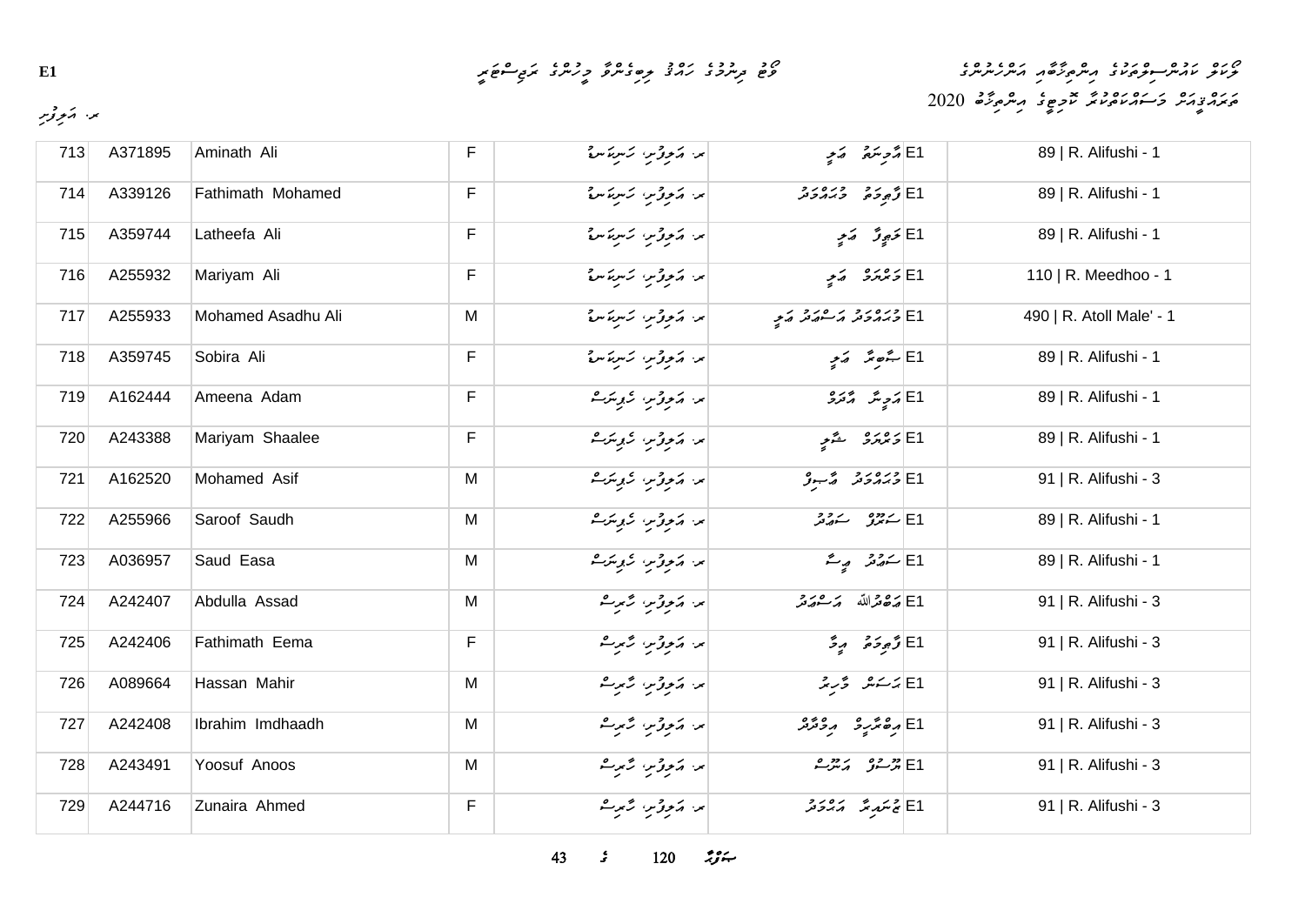*sCw7q7s5w7m< o<n9nOoAw7o< sCq;mAwBoEw7q<m; wBm;vB* م من المرة المرة المرة المرجع المرجع في المركبة 2020<br>مجم*د المريض المربوط المربع المرجع في المراجع المركبة* 

| 730 | A255619 | Ahmed Haail Hassan   | M           | بر. مَعِوْمِنِ رَمْهُ سَهُ | E1 <i>בَ.2ُ</i> خَة جُمْرِ حَرْ سَنَاسٌ | 490   R. Atoll Male' - 1       |
|-----|---------|----------------------|-------------|----------------------------|-----------------------------------------|--------------------------------|
| 731 | A157185 | Aminath Hassan       | F           | بر. مَعِوْمِنِ، رَمْرُتَ   | E1 مُجَرِسَمَةُ سَيَسَسْر               | 89   R. Alifushi - 1           |
| 732 | A035081 | Hassan Seedi         | M           | بر، مَعِوْثِرِ، رَمْرُتَهُ | E1   ئەسەمىر سەمىر                      | 89   R. Alifushi - 1           |
| 733 | A126676 | Adam Hassan Fulhu    | M           | ىر، مەجەۋىر، سەھەش         | E1 جەنزى ئەستەملەر ئى                   | 609   R. Atholhu, Male'-7      |
| 734 | A246944 | Ahmed Hassan Fulhu   | M           | برا مأفروش التابر          | E1 كەبەد كەسىرىدىن ئە                   | 35   Kulhudhuffushi Uthuru - 1 |
| 735 | A080294 | Ali Hassan Fulhu     | M           | ىر: م <i>ەبتەق ئەب</i>     | E1 <sub>ه</sub> َ مٍ برَسَسْ پِرْ دَ    | 91   R. Alifushi - 3           |
| 736 | A255792 | Deena Hassan Fulhu   | $\mathsf F$ | ىن مەجەۋىن ئەھەر           | E1 مِرِسَّر بَرَسَة مَرْتَزَ            | 609   R. Atholhu, Male'-7      |
| 737 | A246937 | Hassan Ali Fulhu     | M           | بر، مکروکرد، کامون         | E1 ټر <i>ټرون</i> و                     | 609   R. Atholhu, Male'-7      |
| 738 | A246948 | Ibrahim Hassan Fulhu | M           | بر رکوری کارگ              | E1 مەھمىر 2 مەسىر كى                    | 609   R. Atholhu, Male'-7      |
| 739 | A255791 | Mazna Ali            | F           | ىر. مۇرۇش ئەرق             | E1 كَرْجْ مَدَّ مَرْكَبِي               | 91   R. Alifushi - 3           |
| 740 | A246950 | Mohamed Hassan Fulhu | M           | ىر، مەجەۋىر، شەرق          | E1 320 كروبرو بر كروبرو 23              | 609   R. Atholhu, Male'-7      |
| 741 | A246940 | Zareena Hussain      | F           | بر رکوری رکور              | E1 نج مریٹر کے شہر بٹر                  | 609   R. Atholhu, Male'-7      |
| 742 | A157019 | Abdul Azeez Hassan   | M           | ىر: «كَوَوْسْ رَوْمَرْ     | E1 مەھىر <i>جەم يىغ مەسكى</i> ر         | 115   B. Kamadhoo - 1          |
| 743 | A246095 | Aidha Hassan         | $\mathsf F$ | ىر. مەجەۋىر، ئەۋىتر        | E1 صَّمِيعٌ سَرَسَرٌ مِنْ               | 91   R. Alifushi - 3           |
| 744 | A246099 | Aminath Hassan       | $\mathsf F$ | ىر. مەجەۋىر، ئەھەش         | E1 مَّ حِسَمَةٌ مَرَسَسْ                | 91   R. Alifushi - 3           |
| 745 | A080702 | Fathimath Hassan     | F           | بر مُعِرْسٍ رَوَّيْرَ      | E1 ۇ <sub>جو</sub> رَى ئەسەمىر          | 91   R. Alifushi - 3           |
| 746 | A069034 | Hassan Ibrahim       | M           | ىر. مەجەۋىر، شۇنىگە        | E1 بَرَسَى مَرە مَرَىدِ 3               | 91   R. Alifushi - 3           |

*44 sC 120 nNw?mS*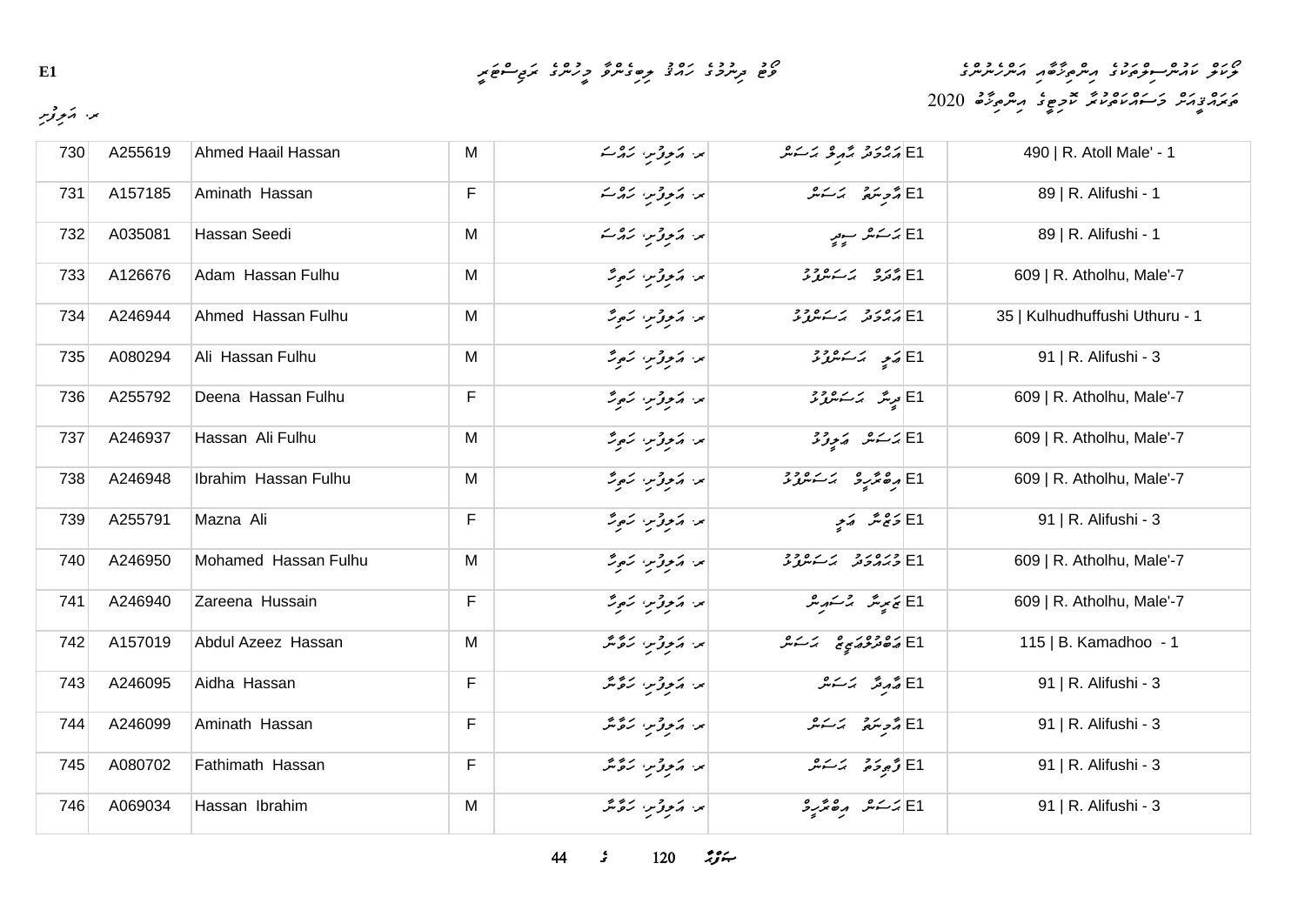*sCw7q7s5w7m< o<n9nOoAw7o< sCq;mAwBoEw7q<m; wBm;vB* م من المرة المرة المرة المرجع المرجع في المركبة 2020<br>مجم*د المريض المربوط المربع المرجع في المراجع المركبة* 

| 747 | A001035 | Ibrahim Fauzee       | M            | برا مَرْمُورْ مِنْ مَدَّنْدُ | E1 <sub>مر</sub> ھ تژر بو تو ژمي           | 609   R. Atholhu, Male'-7      |
|-----|---------|----------------------|--------------|------------------------------|--------------------------------------------|--------------------------------|
| 748 | A069033 | Safiyya Abdulla      | $\mathsf{F}$ | بر. مُعِرْشٍ رَوَّيْرُ       | E1 ج <i>وړنگ خ</i> صصرالله                 | 91   R. Alifushi - 3           |
| 749 | A246092 | Yoosuf Abdulla       | M            | ىن مەنزۇش ئەھە               | E1 ترتو رَصْوَرْ لَلَّهُ                   | 91   R. Alifushi - 3           |
| 750 | A252905 | Adam Atheef          | M            | ىر. مەجوۋىر، ئەرمى           | E1 ح. تريجو ترجي و                         | 609   R. Atholhu, Male'-7      |
| 751 | A158554 | Ali Mahir            | M            | بر. مَعِرْضٍ رَوْمٌ          | E1 <i>ړې د څر</i> يز                       | 91   R. Alifushi - 3           |
| 752 | A252902 | Fathmath Hisama      | $\mathsf F$  | بر خود پر زوگ                | E1 <i>وُّهِ وَمُوْ</i> بِرِسُمُوَّ         | 91   R. Alifushi - 3           |
| 753 | A252909 | Hassan Aneef         | M            | ىر، ئەبرۇس، ئەۋىشە           | E1 پرستر پر پہلی ک                         | 609   R. Atholhu, Male'-7      |
| 754 | A252899 | Hawwa Ahmed          | F            | ىر. مەجوۋىر، ئەھەس           | E1 يَهُمَّ مَيْحَمَّد                      | 91   R. Alifushi - 3           |
| 755 | A252908 | Mariyam Dheema       | $\mathsf F$  | ىر. مەجوۋىر، ئەنجەت          | E1 كَرْيَرْدُ مِرِدًّ                      | 609   R. Atholhu, Male'-7      |
| 756 | A363104 | Safeena Maahir       | F            | بر. مَعِرْسِ رَوْمٌ          | E1 سَرِیٹر ٹ <sup>ی</sup> ریٹر             | 91   R. Alifushi - 3           |
| 757 | A255604 | Abdulla Bassam       | M            | ىر. مەرۋىر، سەم بىر ئىگا     | $3.236$ مَدَّاللَّهُ $6.25$                | 557   Hulhumale', Ehenihen - 5 |
| 758 | A246392 | Adam Mueez           | M            | ىن مەردۇس سەم بېرىندى        | E1 مُحَمَّدٌ حَمِيعٌ                       | 609   R. Atholhu, Male'-7      |
| 759 | A246394 | Ahmed Muaaz          | M            | ىر. مەجەۋىر، سەھ بىرىندى     | $5.55$ $2.22$ $\le$ 1                      | 91   R. Alifushi - 3           |
| 760 | A100767 | Aishath Ali          | $\mathsf{F}$ | أمرا مكرور وكالمحامر مرتدعي  | E1 م <i>ەم شىمى</i> مەم                    | 91   R. Alifushi - 3           |
| 761 | A128630 | Aminath Shahama Easa | $\mathsf{F}$ | پر انگروژس کروپرینگا         | E1 مُ <i>جِسَمُ</i> شَرَّدَّ مِ <b>سَّ</b> | 609   R. Atholhu, Male'-7      |
| 762 | A027174 | Easa Ali Fulhu       | M            | ىر. مەجەۋىر، سەھ بىر ئىگى    | E1 <sub>جو</sub> رم کی تروژ تر             | 91   R. Alifushi - 3           |
| 763 | A255597 | Fathimath Malsa      | $\mathsf F$  | ىن مەردۇر، ئۇپرىدى           | E1 وَّجِوَدَةَ وَوْسَةَ ۖ                  | 609   R. Atholhu, Male'-7      |

*45 sC 120 nNw?mS*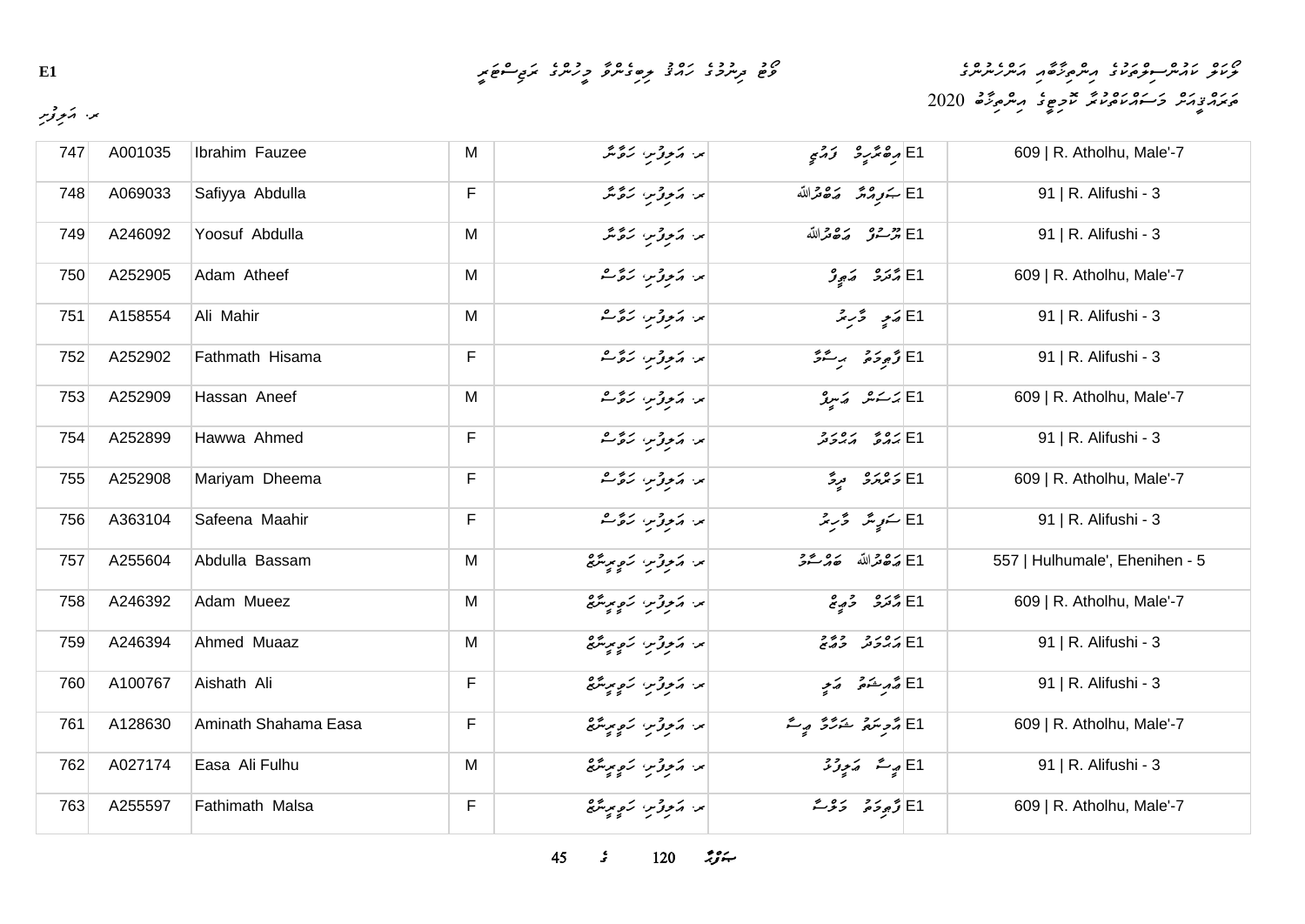*sCw7q7s5w7m< o<n9nOoAw7o< sCq;mAwBoEw7q<m; wBm;vB* م من المرة المرة المرة المرجع المرجع في المركبة 2020<br>مجم*د المريض المربوط المربع المرجع في المراجع المركبة* 

| 764 | A000980 | Hajara Easa Fulhu    | F           | ىر. ئەنزۇس كۆپچىگە         | E1 رَّيَ پُر پِر پُرُوَ پُر                | 609   R. Atholhu, Male'-7 |
|-----|---------|----------------------|-------------|----------------------------|--------------------------------------------|---------------------------|
| 765 | A066977 | Mariyam Easa Fulhu   | $\mathsf F$ | پر انگروژس کوپرېنځ         | E1 <i>5 بحمدة به شوف</i>                   | 91   R. Alifushi - 3      |
| 766 | A255602 | Mariyam Laisa        | $\mathsf F$ | پر اړکوروس کرو پر بندنج    | E1 وَيُرْتَزَرْ وَرِيْدً                   | 609   R. Atholhu, Male'-7 |
| 767 | A080058 | Moomina Easa Fulhu   | F           | پر اړکورمن کوپرېنځ         | E1 دُورو شریع میکند و د                    | 609   R. Atholhu, Male'-7 |
| 768 | A255600 | Moosa Luham          | M           | ىن مەرۇس ئېرىشى            | $333$ $23$ E1                              | 56   Sh. Feydhoo - 1      |
| 769 | A102036 | Aishath Reesa        | $\mathsf F$ | أما الكروفين الكمج مجالاتي | E1 مۇرىشمۇ بېرىشە                          | 91   R. Alifushi - 3      |
| 770 | A071994 | Ismail Rasheed       | M           | پر اړکوروس کوپروژ          | E1 <sub>م</sub> رىئى <i>ۋە پۇ بىرىنى</i> ر | 91   R. Alifushi - 3      |
| 771 | A102222 | Zubaida Abdul Rahman | $\mathsf F$ | پر اړیووس کوپیدو           | E1 تحقه قر محصوم مره می                    | 91   R. Alifushi - 3      |
| 772 | A294057 | Aminath Rishma       | F           | بر معروش رقد               | E1 مُّحِسَمُ مِشْرَ                        | 490   R. Atoll Male' - 1  |
| 773 | A157303 | Hussain Rishan       | M           | بر رکوری رکور              | E1 پرڪيريش مرڪش                            | 490   R. Atoll Male' - 1  |
| 774 | A157302 | Ibrahim Azeen        | M           | بر رکوری رکور              | E1 مەھمگىر قەم كەنبە ئىر                   | 158   K. Maafushi - 2     |
| 775 | A138617 | Mohamed Shizleen     | M           | برا متعاوين التقارير       | E1 <i>57876 شوچ پی</i> ر                   | 89   R. Alifushi - 1      |
| 776 | A244159 | Shazna Ahmed         | F           | ىن مەجەۋىن ئەھەر           | E1 ڪن پڻ <i>مرد و</i> ر                    | 89   R. Alifushi - 1      |
| 777 | A001405 | Ali Shareef          | M           | ما الأفروجين المنظم مردع   | E1 کی پر شکیوٹر                            | 90   R. Alifushi - 2      |
| 778 | A001342 | Hassan Ahmed         | M           | ىن مەجەۋىن كەنجىمەتكە      | E1 ئەسەبىر مەئەدىر                         | 490   R. Atoll Male' - 1  |
| 779 | A158510 | Hussain Jameel       | M           | ىن مەجەۋىن كەنجىمەتكە      | E1   پرسک <i>مبرنگ ن</i> ے <i>پے ب</i> ح   | 90   R. Alifushi - 2      |
| 780 | A083831 | Haseena Moosa        | F           | بر روور رووده              | E1   پرسپر وقت                             | 490   R. Atoll Male' - 1  |

*46 sC 120 nNw?mS*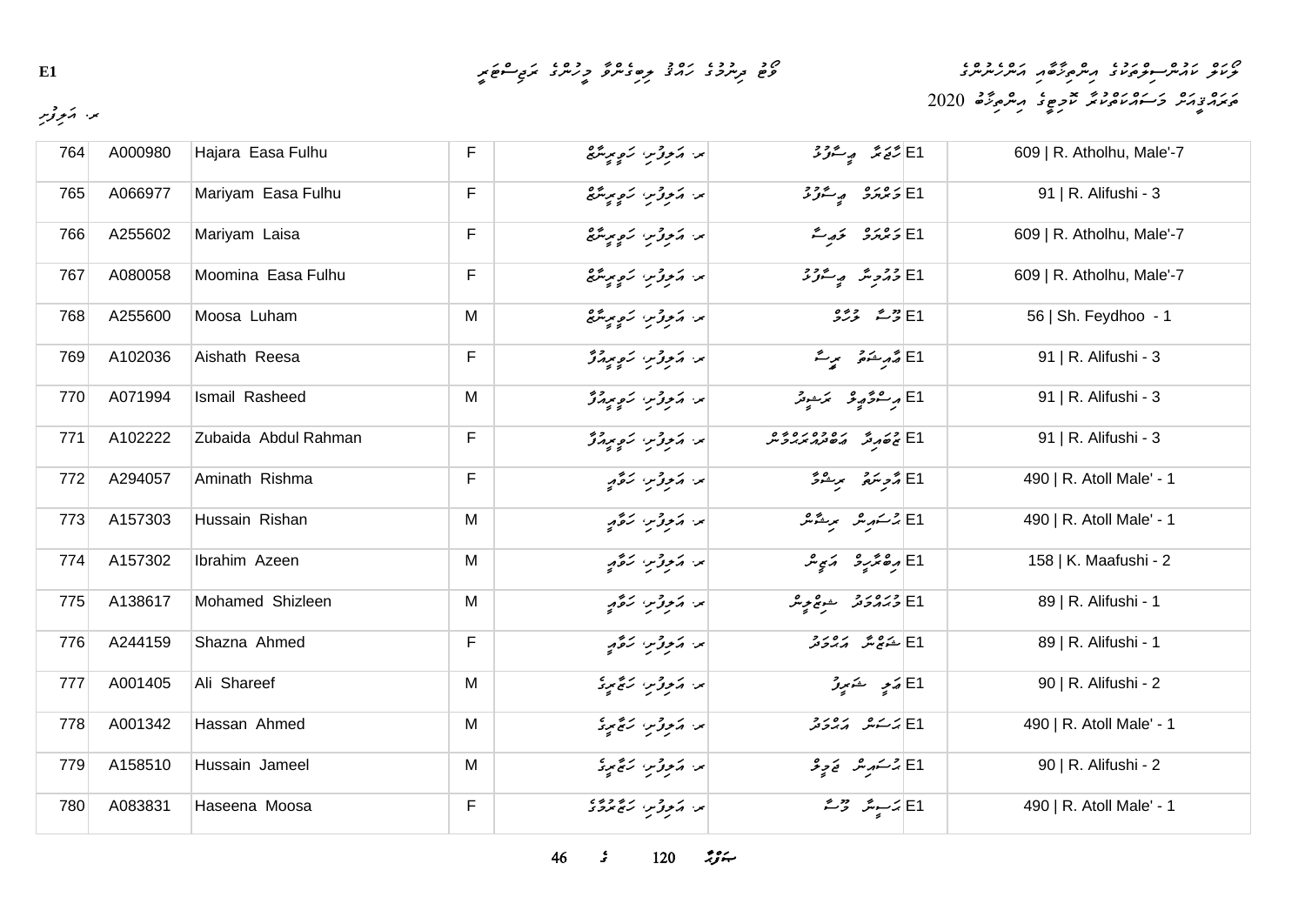*sCw7q7s5w7m< o<n9nOoAw7o< sCq;mAwBoEw7q<m; wBm;vB* م من المرة المرة المرة المرجع المرجع في المركبة 2020<br>مجم*د المريض المربوط المربع المرجع في المراجع المركبة* 

| 781 | A121986 | Mohamed Moosa            | M           | پر مرکز قرق رسم مرکزی           | $23.225$ E1                                                                                                    | 90   R. Alifushi - 2          |
|-----|---------|--------------------------|-------------|---------------------------------|----------------------------------------------------------------------------------------------------------------|-------------------------------|
| 782 | A162496 | Falaahudhyn Sharafudyn   | M           | برا مرکزوین رنگزمانیر           | E1 ترڅه <i>مربره څخه ترو</i> مربر                                                                              | 90   R. Alifushi - 2          |
| 783 | A162499 | Makhthooma Sharafuddeen  | $\mathsf F$ | بر. مَعِرْفُرٍ، رَفَرْمَا بِرِ. | E1 كەم ئەم ئەم <i>ئەم ۋە ئويى</i> گە                                                                           | 490   R. Atoll Male' - 1      |
| 784 | A162500 | Nooruddeen Sharafuddeen  | M           | برا م تحرقر من مرکز مر          | E1 مربر مربع مصر و مربع المسلم المسلم المسلم المسلم المسلم المسلم المسلم المسلم المسلم المسلم المسلم المسلم ال | 490   R. Atoll Male' - 1      |
| 785 | A156919 | Razeena Adam             | $\mathsf F$ | برا م تحرقر من رسمي محركة مر    | E1 بَرَى مَدَّ مَرْحَرَّدُ                                                                                     | 90   R. Alifushi - 2          |
| 786 | A243415 | Salahuddeen Sharafuddeen | M           | بر روور مقدم                    | E1 جۇيروپوس ش <i>ىروۋەپ</i> وس                                                                                 | 90   R. Alifushi - 2          |
| 787 | A349346 | Thasneema Sharafudheen   | F           | ما المروري رفقها مر             | E1 <sub>ھُ</sub> ٽسرِ گھُن شوبرو <i>م</i> ريشر                                                                 | 490   R. Atoll Male' - 1      |
| 788 | A000442 | Abdul Matheen Ismail     | M           | بر روور ریزده                   | E1 مەمرىرى مەشرىرى<br>E1 مەمرىرى مەسرىرى                                                                       | 89   R. Alifushi - 1          |
| 789 | A162563 | Aminath Sheeza           | $\mathsf F$ | پر مرمورمن پر مرموند            | E1 مُجرِسَمَ شِيعٌ                                                                                             | 91   R. Alifushi - 3          |
| 790 | A162565 | Fathimath Safa           | $\mathsf F$ | ىن مەجەۋىر، رىشۇق               | E1 <i>وَّەودە جۇ</i>                                                                                           | 89   R. Alifushi - 1          |
| 791 | A162561 | Haseena Adam             | $\mathsf F$ | ىر. مەجەۋىر، رىنىڭ ئ            | E1   يَرْسِعَدُ مَرْتَدَدْ                                                                                     | 89   R. Alifushi - 1          |
| 792 | A072550 | Hassan Waheed            | M           | پر مُتَعِوْمِنْ رِ مُتَعَدَّ    | E1   پرستريس ک <i>و پ</i> وټر                                                                                  | 89   R. Alifushi - 1          |
| 793 | A162560 | Hawwa Gasim              | $\mathsf F$ | بر مورمن رشده                   | $3 - 3$ $3 - 2$ $1$                                                                                            | 89   R. Alifushi - 1          |
| 794 | A162562 | Ibrahim Shaukath         | M           | بر مورمن ریزده                  | E1 مەھمگىر ئىسىم ئىستىم                                                                                        | 490   R. Atoll Male' - 1      |
| 795 | A243478 | Samahath Ali             | F           | ىر. مەجەۋىر، رىنىڭ ئ            | E1 سَتَرَكْبَتْهُمْ - رَمَوِ                                                                                   | 89   R. Alifushi - 1          |
| 796 | A162566 | Samath Ali               | M           | برا م تروش ریگردی               | E1 ڪوپري <sub>ھ</sub> و                                                                                        | 567   Villimale' Ehenihen - 2 |
| 797 | A243476 | Shamra Ali               | F           | برا مُتَوَرِّينِ رِيْرُدُّي     | E1 ڪر <i>ونژ چ</i> ې                                                                                           | 89   R. Alifushi - 1          |

*47 sC 120 nNw?mS*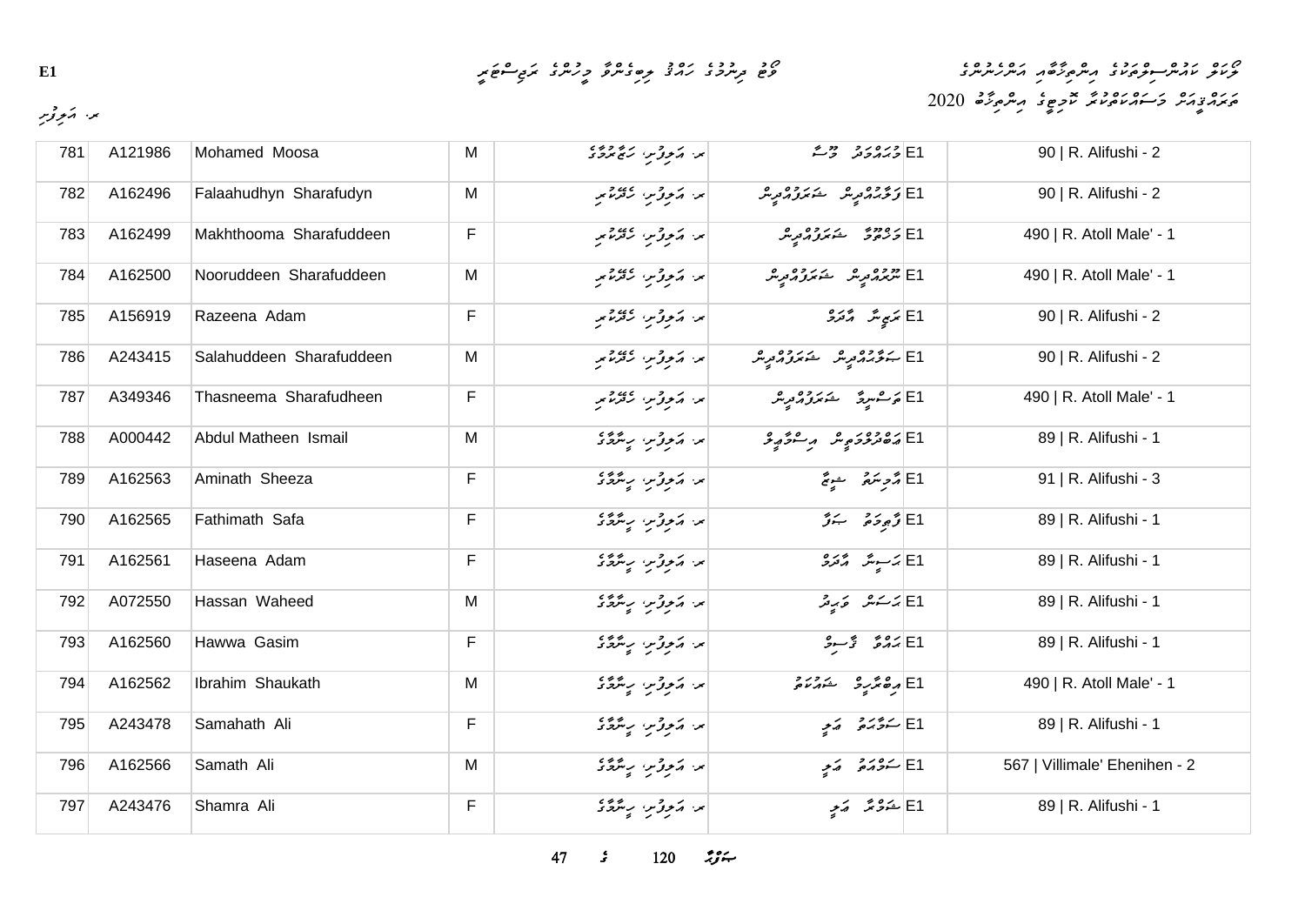*sCw7q7s5w7m< o<n9nOoAw7o< sCq;mAwBoEw7q<m; wBm;vB* م من المرة المرة المرة المرجع المرجع في المركبة 2020<br>مجم*د المريض المربوط المربع المرجع في المراجع المركبة* 

| 798 | A162564 | Shifaza Ali        | F | پر مجموعه په مشرقه د         | E1 حو <i>رٌجَ مَ</i> حٍ                                                                                         | 89   R. Alifushi - 1           |  |
|-----|---------|--------------------|---|------------------------------|-----------------------------------------------------------------------------------------------------------------|--------------------------------|--|
| 799 | A246930 | Ahmed Shareef      | M | برا مُتَوَوِّينَ رَبَّحَ     | E1 كەندى كىم ئىقدىن ئىقتىن ئىقتار ئىقتار ئىقتار ئىقتار ئىقتار ئىقتار ئىقتار كىلگا ئىقتار ئىقتار ئىقتار ئىقتار ك | 89   R. Alifushi - 1           |  |
| 800 | A246917 | Aishath Ibrahim    | F | برا مُتَوَوِّينَ رَبَّحَ     | E1 مُ مِشَمَّ مِصْرَبِّرٍ                                                                                       | 89   R. Alifushi - 1           |  |
| 801 | A158126 | Ali Mohamed        | M | بر رکوژیں گے                 | E1 <i>مَرْمِي حَدُمْ</i> حَ <sup>و</sup>                                                                        | 89   R. Alifushi - 1           |  |
| 802 | A132200 | Aminath Ali        | F | پر مکونگور محکم              | E1 مُرْحِسَمُ مَعْ                                                                                              | 490   R. Atoll Male' - 1       |  |
| 803 | A246927 | Fathimath Shareefa | F | ىر. مۇقرىر، ئەڭ              | E1 وَجِوَدَةٌ شَمَيرَدَّ                                                                                        | 99   R. Dhuvaafaru - 1         |  |
| 804 | A255788 | Hassan Shareef     | M | بر رکوویں لکی                | E1 پرستمبر ش <i>مبرو</i>                                                                                        | 89   R. Alifushi - 1           |  |
| 805 | A246931 | Ibrahim Shareef    | M | برا مُعِوْسٍ رَبُّ           | E1 مەھمگەر ئىس ئىستىر قىلىپ ئىستان ئىستان ئىستان ئىستان ئىستان ئىستان ئىستان ئىستان ئىستان ئىستان ئىستان ئىستا  | 557   Hulhumale', Ehenihen - 5 |  |
| 806 | A121667 | Ismail Shareef     | M | بر رکوویں لکی                | E1 <sub>م</sub> رےد <sub>گھی</sub> و خوبرو                                                                      | 89   R. Alifushi - 1           |  |
| 807 | A246934 | Khadeeja Ali       | F | ىر. مۇقرىر، ئەڭ              | E1  زَمرِيحٌ     رَمٍ ٍ                                                                                         | 89   R. Alifushi - 1           |  |
| 808 | A246919 | Mariyam Saeeda     | F | أماء الكووحياء المركي        | E1 كەنگەر ئىستەر ئىگە                                                                                           | 89   R. Alifushi - 1           |  |
| 809 | A255785 | Mohamed Shareef    | M | بر رکوژیں گے                 | E1 <i>\$222 متمبرق</i>                                                                                          | 89   R. Alifushi - 1           |  |
| 810 | A243542 | Ahmed Abdulla      | M | ىن مۇقرىس سەرسۇمبۇر          | E1 مَ <i>جُومِّة مَ</i> هْمَراللَّه                                                                             | 490   R. Atoll Male' - 1       |  |
| 811 | A243540 | Maal Abdulla       | M | ىن مۇقرىس سەرسۇمبۇر          | E1 جَوْ صَرَّة مَرَاللَّه                                                                                       | 90   R. Alifushi - 2           |  |
| 812 | A244458 | Ali Abdulla        | M | ىن مەمرۇس رىزردۇ كە          | E1 <i>مَتْحٍ مَنْ هُ</i> تْرَاللَّهُ                                                                            | 296   Th. Hirilandhoo - 1      |  |
| 813 | A244455 | Haseena Ahmed      | F | ىن مەمرۇس رەردۇق             | E1 برَسومبر مرَمَّ دومر                                                                                         | 90   R. Alifushi - 2           |  |
| 814 | A095855 | Ahmed Rasheed      | M | ىر. ئەبەر كەن بەر سەر مەن دە | E1 كەبرى كى سىر ئىرىدىگر                                                                                        | 90   R. Alifushi - 2           |  |

*48 sC 120 nNw?mS*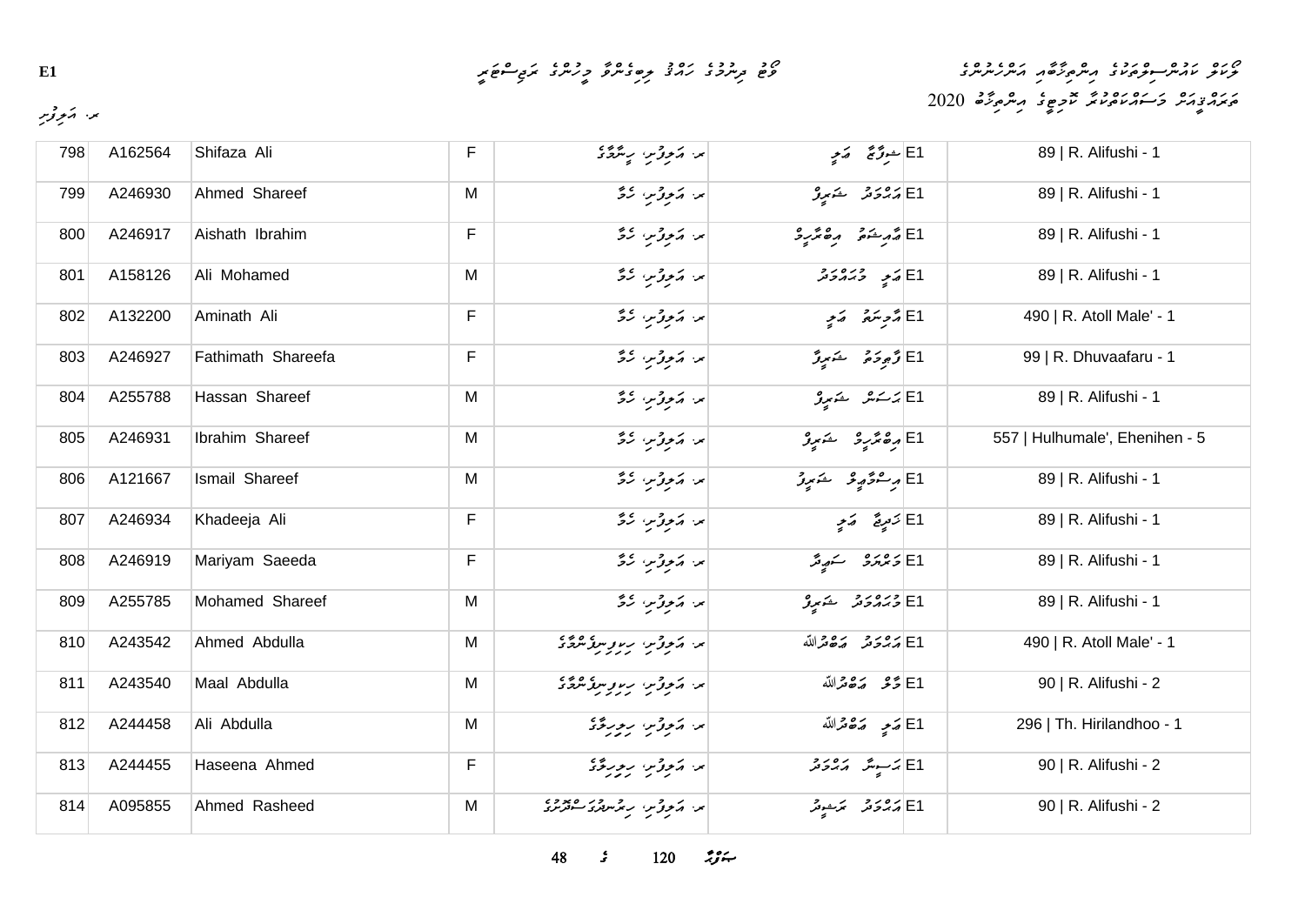*sCw7q7s5w7m< o<n9nOoAw7o< sCq;mAwBoEw7q<m; wBm;vB* م من المرة المرة المرة المرجع المرجع في المركبة 2020<br>مجم*د المريض المربوط المربع المرجع في المراجع المركبة* 

| 815 | A255594 | Abdulla Hassan    | M           | ىر مەر ئور بەر ئۇر بىر ئەنج    | E1 مَەڤْرَاللە بَرْسَة مَد                                    | 456   India / Trivandrum - 1   |
|-----|---------|-------------------|-------------|--------------------------------|---------------------------------------------------------------|--------------------------------|
| 816 | A246384 | Hassan Nasir      | M           | ىر. مەجوڭرىن رىمەنگرىز سرەتمى  | E1   يَرْسَدُ مَدَّرْ بِدِيْرَ                                | 91   R. Alifushi - 3           |
| 817 | A075881 | Hussain Fahumee   | M           | ىر. مۇقرىر، سەھرىرىدە ئ        | E1 پژڪرير تر <i>گ</i> ر <sub>مي</sub>                         | 609   R. Atholhu, Male'-7      |
| 818 | A255592 | Mariyam Athika    | $\mathsf F$ | أمرا مكوفرس بالمحرمو ببرهى     | E1 <i>جُهْرَدُ گُهْوِنَا</i> ً                                | 91   R. Alifushi - 3           |
| 819 | A251390 | Abdulla Idrees    | M           | پر انگروژنوا ایرانگ            | E1 كەھەراللە مەمرىمىي <sup>م</sup>                            | 89   R. Alifushi - 1           |
| 820 | A251396 | Aminath Aathika   | $\mathsf F$ | ىن مەمرۇس رىم                  | E1 مُجرِسَع <sub>ة</sub> مُجموعة                              | 13   HA. Dhidhdhoo - 1         |
| 821 | A251406 | Fathmath Abdulla  | $\mathsf F$ | برا مکروکردا رنگ               | E1 وَجِرَة صَرَّة مَرْاللَّه                                  | 490   R. Atoll Male' - 1       |
| 822 | A251402 | Gaanitha Abdulla  | $\mathsf F$ | بر، مکروکرد، رنگ               | E1 تُرْسِعٌ صَصْرَاللَّهُ                                     | 89   R. Alifushi - 1           |
| 823 | A111895 | Hassan Najeeb     | M           | ىن مەمرۇس رىگ                  | E1   يَرْسَسْ مَرَب <sub>ّعٍ</sub> صَ                         | 557   Hulhumale', Ehenihen - 5 |
| 824 | A251399 | Ismail Naseer     | M           | ىن مەمرۇس رىم                  | E1 <sub>م</sub> رےد <i>ۇ <sub>م</sub>و</i> تر س <i>رس</i> ونر | 490   R. Atoll Male' - 1       |
| 825 | A251391 | Khadheeja Moosa   | $\mathsf F$ | برا مکروکردا رنگ               | E1] زَمرِيحٌ     وَ"سُرٌ                                      | 89   R. Alifushi - 1           |
| 826 | A251393 | Mohamed Najeeb    | M           | بر، مُعِوْسٍ رِمُّ             | E1 <i>وبروبر و</i> سر <sub>كيم</sub> ص                        | 248   ADh. Mahibadhoo - 2      |
| 827 | A255927 | Thaima Abdulla    | $\mathsf F$ | برا مکووٹرا رنگ                | E1 <sub>ح</sub> َم <i>ِد حَمَّة حَمَّ</i> دَاللَّه            | 89   R. Alifushi - 1           |
| 828 | A088574 | Gasim Mohamed     | M           | بر. ה' בְּצְיַטִי ה' יִתְסֵי ז | E1 تۇسىۋە مە <i>مەدىر</i>                                     | 90   R. Alifushi - 2           |
| 829 | A408075 | Sahaa Gasim       | $\mathsf F$ | بر. ה' בְּצְיַטִי ה' יִתְסֵי ז | $3 - 3 = 5 - 1$                                               | 90   R. Alifushi - 2           |
| 830 | A245091 | Abdul Majid Moosa | M           | بر رووس رور دوده               | E1   رَەترىگە قىر قىلىشى قىلىنىڭ كەنت                         | 609   R. Atholhu, Male'-7      |
| 831 | A052629 | Adam Saleem       | M           | بر گروگس روز دوده              | E1 جُمْرَوْ سَمِرِوْ                                          | 91   R. Alifushi - 3           |

*49 sC 120 nNw?mS*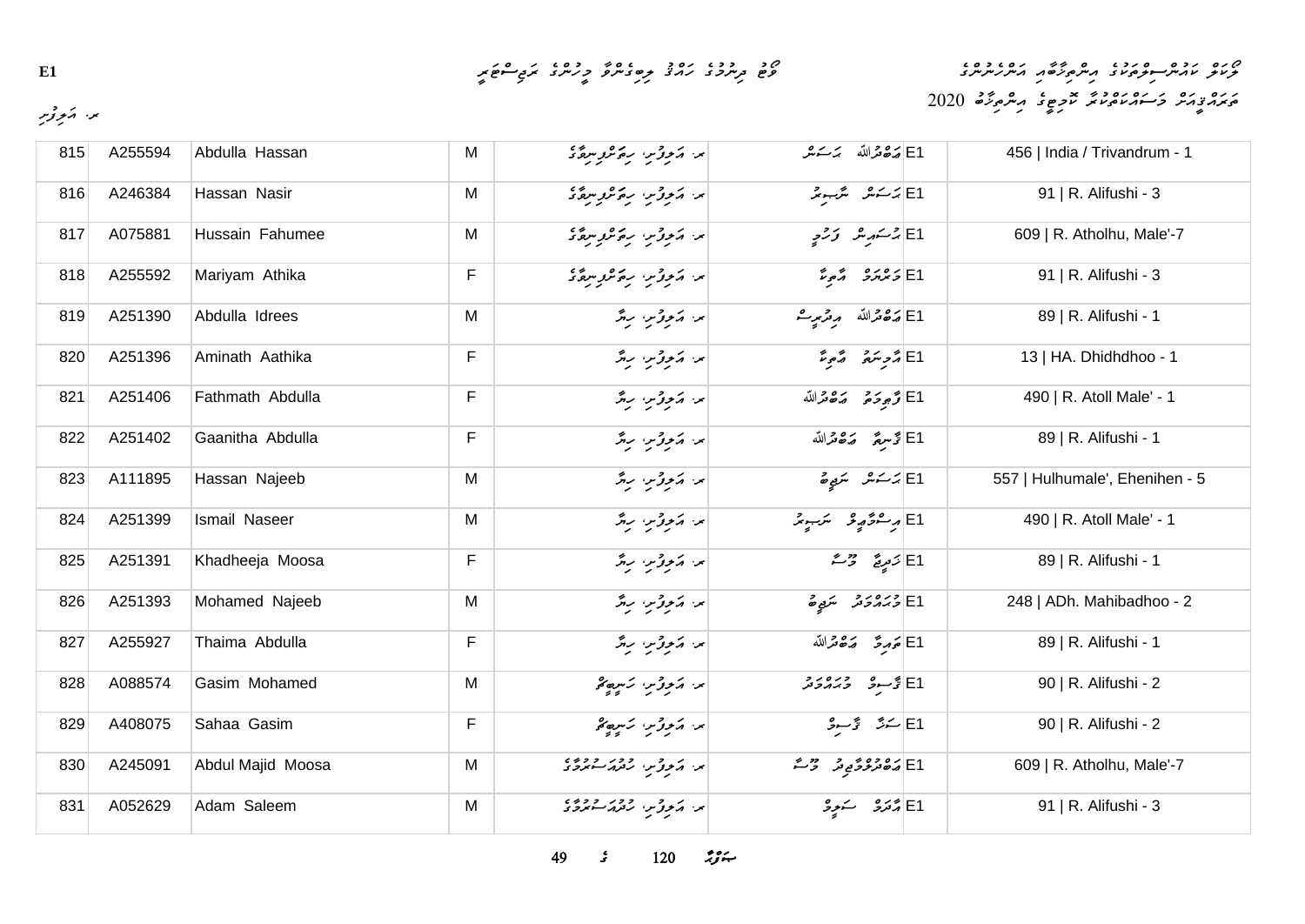*sCw7q7s5w7m< o<n9nOoAw7o< sCq;mAwBoEw7q<m; wBm;vB* م من المرة المرة المرة المرجع المرجع في المركبة 2020<br>مجم*د المريض المربوط المربع المرجع في المراجع المركبة* 

| 832 | A060980 | Ali Saleem            | M           | بر گروژن روز دوده                  | E1  ریم سے میرڈ                            | 237   AA. Rasdhoo - 2          |
|-----|---------|-----------------------|-------------|------------------------------------|--------------------------------------------|--------------------------------|
| 833 | A243673 | Aminath Anoosha       | F           | بر رکوری رفته متعددی               | E1 أَمَّ حِسَمَةٍ مَسْرَسَّةٌ              | 609   R. Atholhu, Male'-7      |
| 834 | A245081 | Fathimath Hussain     | F           | بر رکوری رفته سیروی                | E1 ۇ <sub>جو</sub> خ <sub>ە</sub> ئەسكەپىر | 91   R. Alifushi - 3           |
| 835 | A245089 | Hassan Saleem         | M           | بر رکوری رفته سیروی                | E1 پزشکل سکولی                             | 91   R. Alifushi - 3           |
| 836 | A243281 | Abdul Sameeu Hassan   | M           | برا م تروس ر فروغ پر               | E1 مەھەرمە سىرمە بەسىر                     | 89   R. Alifushi - 1           |
| 837 | A032858 | Aishath Ahmed         | $\mathsf F$ | برا أرجوقرا التفرغرمي              | E1 مەم شەھ مەردىر                          | 89   R. Alifushi - 1           |
| 838 | A162014 | Ali Hassan            | M           | برا أرجوقرا التفرغرمي              | E1 <i>ڇَجِ پُرڪيل</i>                      | 89   R. Alifushi - 1           |
| 839 | A147837 | Aminath Zaeema        | F           | برا م تروش رقمده تر                | E1 مُتَّحِسَّعَ بِمَهْرَ                   | 557   Hulhumale', Ehenihen - 5 |
| 840 | A032857 | Hassan Abdul Rahman   | M           | برا مأثروثين رفترة وا              | E1 ئەسەش مەھەرمەمدىرىس                     | 89   R. Alifushi - 1           |
| 841 | A162011 | Mohamed Hassan        | M           | برا م تورش رقته قره م              | E1 32858 كەسكەنلە                          | 490   R. Atoll Male' - 1       |
| 842 | A162108 | Abdull Hafeex Mohamed | M           | أيرا المتوفر من المستقر من المعروف | E1 رەدور ەمدەرە                            | 90   R. Alifushi - 2           |
| 843 | A162112 | Abdulla Shareef       | M           | أيرا المتوفر من المستقر من المعروف | E1 مَەھْتَراللە شەمب <i>وت</i>             | 490   R. Atoll Male' - 1       |
| 844 | A243376 | Ahmed Jailam          | M           | ىر. مۇرۇس رىشقرونۇ                 | E1 <i>גُرُوَتْرَ</i> يَمْ <i>بِ</i> وَرَّ  | 490   R. Atoll Male' - 1       |
| 845 | A162109 | Aishath Nadheema      | F           | ىر. مۇرۇس رىسىتروگە                | E1 مَگْرِسْتَمْ مِنْ سَرْمِرِدَّ           | 490   R. Atoll Male' - 1       |
| 846 | A162111 | Fathimath Imadhaa     | F           | ىر. مۇرۇس ئەسترەپمۇ                | E1 <i>وُّجِودَة</i> مِرَّتَرُ              | 90   R. Alifushi - 2           |
| 847 | A162110 | Hawwa Zahira          | F           | ىر. مەردىن رىسىتروگ                | E1 بَرْدْعٌ تَجْرِبَّرٌ                    | 90   R. Alifushi - 2           |
| 848 | A162107 | Jameela Mohamed       | F           | ىر. مۇقرىر، رقىشقوق                | E1 كَامِرٍ مَحْرٍ مَدَّرٍ حَمْدَ مَدَّ     | 490   R. Atoll Male' - 1       |

 $50$  *s*  $120$  *z*  $\frac{2}{3}$  *x*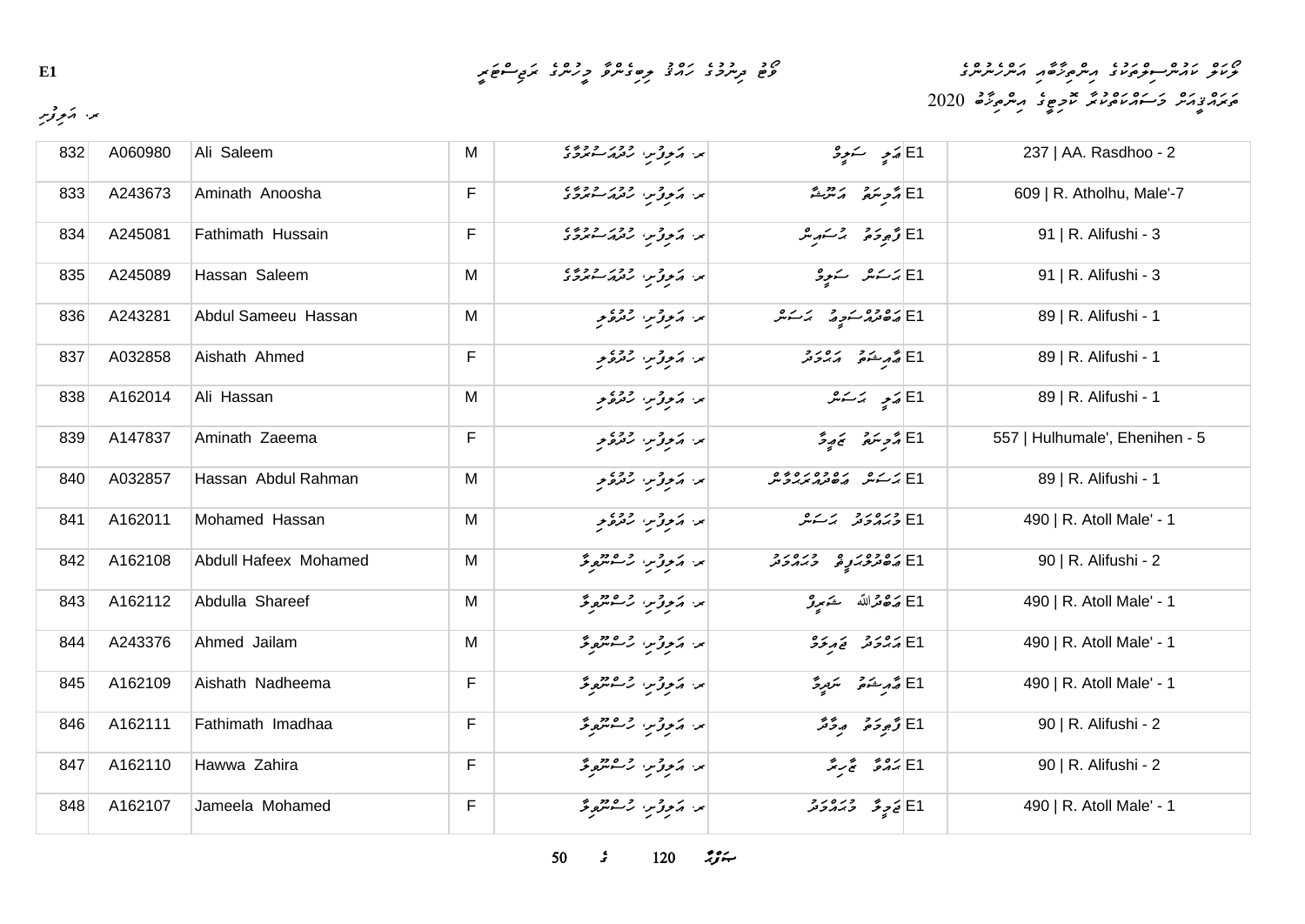*sCw7q7s5w7m< o<n9nOoAw7o< sCq;mAwBoEw7q<m; wBm;vB* م من المرة المرة المرة المرجع المرجع في المركبة 2020<br>مجم*د المريض المربوط المربع المرجع في المراجع المركبة* 

| 849 | A162106 | Khadheeja Adam            | $\mathsf F$ | پر مَعِرْوَينِ رَحْسَنْهُو مَ  | E1 زَمِرِجٌ      دُمَرَدُ                                                                                      | 90   R. Alifushi - 2     |
|-----|---------|---------------------------|-------------|--------------------------------|----------------------------------------------------------------------------------------------------------------|--------------------------|
| 850 | A026313 | Abdulla Aboobakuru        | M           | بر. مَعِوْسٍ رَّڪسِ مُنَّعَ    | E1 مَصْعَرِ اللَّهُ مُصْحَمَّعَ                                                                                | 90   R. Alifushi - 2     |
| 851 | A242490 | Aishath Abdulla           | F           | پر مرکوری رفت مرکز مرکز        | E1 مُذْمَرِ مُشْمَعْ مُدَّمَّة مُسْتَدَاللَّهُ                                                                 | 490   R. Atoll Male' - 1 |
| 852 | A243495 | Aishath Sarau Ahmed Siraj | F           |                                | E1 محمد مشمر المستعمد المحمد المستعمر المحمد المحمد المحمد المحمد المحمد المحمد المحمد المحمد المحمد المحمد ال | 90   R. Alifushi - 2     |
| 853 | A242498 | Ali Faisham               | M           | بر. مُعِوْسٍ رَفْسُتْرِيثَةٌ   | E1 كەير   تەرىشى                                                                                               | 490   R. Atoll Male' - 1 |
| 854 | A242466 | Ameena Abdul Rahman       | $\mathsf F$ | بر. مَعِوْسٍ رَّڪسِ مُنَّعَ    | E1 <i>הُحِسَّر مُ مُعترم بربروس</i>                                                                            | 90   R. Alifushi - 2     |
| 855 | A242495 | Aminath Abdulla           | F           | بر. مَعِوْسٍ رَفْسِهْرِ مِنْدَ | E1 مُجِسَعَة مَصْغَراللّه                                                                                      | 490   R. Atoll Male' - 1 |
| 856 | A261003 | Aminath Shidhuha Hassan   | F           | بر. مُعِوْسُ رُڪسِ سُنَّةُ     | E1 مُرْحِسَةٌ سُعِفَرْتُ بَرَسَسْ                                                                              | 90   R. Alifushi - 2     |
| 857 | A242492 | Fathimath Zarana          | F           | ىر. مۇرۇس رقىقلىرىنىڭ          | E1 ژَّجِ دَمَ مَ مَمَّدَّرَ                                                                                    | 490   R. Atoll Male' - 1 |
| 858 | A242500 | Mariyam Sana              | F           | ىر. مەجەۋىر، رقىشقىرىشق        | E1 ئ <i>ۈچرى ئەن</i> گە                                                                                        | 490   R. Atoll Male' - 1 |
| 859 | A101030 | Mohamed Abdulla           | M           | ىر. مۇرۇش رقىقلارلىرىگە        | E1 32025 مَرْدَة اللَّه                                                                                        | 138   Lh. Naifaru - 3    |
| 860 | A094434 | Reena Abdulla             | F           | ىر. مەمرۇس رىسىمىرىكى          | E1 مِرِىتَر كَمَكْ قَدَاللَّه                                                                                  | 490   R. Atoll Male' - 1 |
| 861 | A138208 | Sudhuna Abdulla           | F           | ىر. مەجەۋىر، رقىشقىرىشق        | E1 كوتر <i>ىتر مەھەر</i> اللە                                                                                  | 90   R. Alifushi - 2     |
| 862 | A244684 | Abdul Raheem Yoosuf       | M           | أمرا مكروثين المكم سيروى       | E1 בסינג <sub>אנש</sub> כי ידי י                                                                               | 90   R. Alifushi - 2     |
| 863 | A244683 | Aishath Gasim             | $\mathsf F$ | أمرا أكروفرس التوكس والمحالج   | E1 مَّ مِشَعْرِ گَے ۔وُ                                                                                        | 90   R. Alifushi - 2     |
| 864 | A244685 | Mohamed Yoosuf            | M           | أما أكموفرس كالمستروي          | E1 32,323 مرتبو                                                                                                | 90   R. Alifushi - 2     |
| 865 | A122934 | Adam Gasim                | M           | برا مُتَوَرُّينَ مِرْجُمْدَةً  | E1 ا <i>نگ<sup>و</sup>د</i> گرسو                                                                               | 90   R. Alifushi - 2     |

 $51$  *s*  $120$  *z***<sub>3</sub>**  $\frac{2}{3}$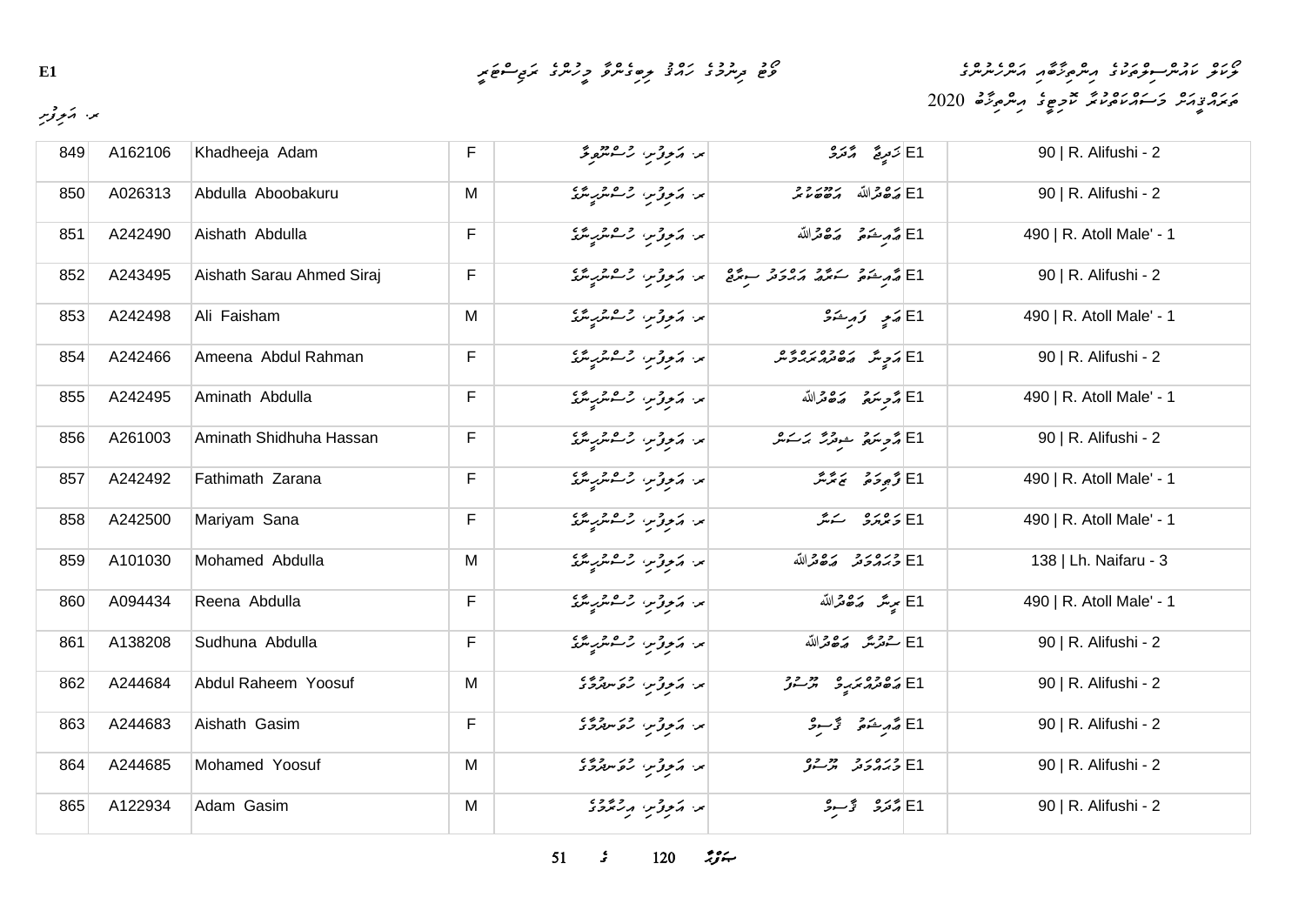*sCw7q7s5w7m< o<n9nOoAw7o< sCq;mAwBoEw7q<m; wBm;vB* م من المرة المرة المرة المرجع المرجع في المركبة 2020<br>مجم*د المريض المربوط المربع المرجع في المراجع المركبة* 

| 866 | A159340 | Ahmed Adam              | M | بر. مَعِرْفُرٍ، مِرْمَعْرَفْ | E1 كەبرى قىر كەنگەنى ئى                    | 127   B. Hithaadhoo - 1  |
|-----|---------|-------------------------|---|------------------------------|--------------------------------------------|--------------------------|
| 867 | A162143 | Ahmed Asrar             | M | بر مورځ رمه ده               |                                            | 490   R. Atoll Male' - 1 |
| 868 | A156887 | Azim Adam               | M | بر مورمن مرمود               |                                            | 90   R. Alifushi - 2     |
| 869 | A243379 | Faizan Moosa            | M | بر مُعِرْس مِرْمُرَدٌ        | $23$ $25$ $5$ $5$ $21$                     | 90   R. Alifushi - 2     |
| 870 | A159855 | Fathimath Adam          | F | بر مُعِرْس مِرْمُرَدٌ        | E1 تُرجوح مُسَرِد                          | 490   R. Atoll Male' - 1 |
| 871 | A162138 | Hawwa Yoosuf            | F | بر مُتوفر مرموده             | E1 بَرْدِعٌ بِرْبِرْدِ وَ                  | 90   R. Alifushi - 2     |
| 872 | A122940 | Ibrahim Adam            | M | بر رکوری رگردد               | E1 م <i>وڭ ئۇرۇ مەتر</i> ۋ                 | 90   R. Alifushi - 2     |
| 873 | A084706 | Moomina Adam            | F | بر مورمن مرمزده              | E1 ج <sup>2</sup> ج محمد محمد المحمدة الس  | 490   R. Atoll Male' - 1 |
| 874 | A162140 | Moosa Adam              | M | بر مورقر مرتزود              | E1 تۇشە ئەتىرى                             | 90   R. Alifushi - 2     |
| 875 | A243381 | Nazumee Mohamed         | F | بر مورمن مرموده              | E1 سَ&جٍ وَبَرُودَتَر                      | 490   R. Atoll Male' - 1 |
| 876 | A242416 | Abdulla Ibrahim         | M | برا متعرفرس متعرض            | E1 مَەمْراللە م <i>ەھتىر ۋ</i>             | 490   R. Atoll Male' - 1 |
| 877 | A248339 | Ahmed Shafee            | M | بر مورمن معتاد               | E1 <i>252, حُوْوِرٍ</i>                    | 490   R. Atoll Male' - 1 |
| 878 | A163131 | Aishath Shuhuda         | F | بر متروش متر                 | E1 مُذْمِرِ حَدَّمَتْهُ مُسْتَخْرَمَتْهُ ا | 490   R. Atoll Male' - 1 |
| 879 | A248337 | Aminath Mohamed         | F | بر مورمن معتاد               | E1 مُتَّحِسَمَةُ فَ <i>حْدَهْ</i> دَمَّرَ  | 490   R. Atoll Male' - 1 |
| 880 | A242420 | Fathimath Shaniya       | F | پر مرکز دیگر مرکز دی         | E1 ژَّجِرْدَةُ شَمَّسِةً                   | 490   R. Atoll Male' - 1 |
| 881 | A242422 | Yoosuf Shaan            | M | برا م بروس مرتزره            | E1 پژيز شگر                                | 490   R. Atoll Male' - 1 |
| 882 | A246143 | Aboobakur Abdul Shakoor | M | برا مكروفر المرامرونجوة      | E1 געם פיט פיט המרי                        | 91   R. Alifushi - 3     |

 $52$  *s*  $120$  *z***<sub>3</sub>**  $\frac{2}{3}$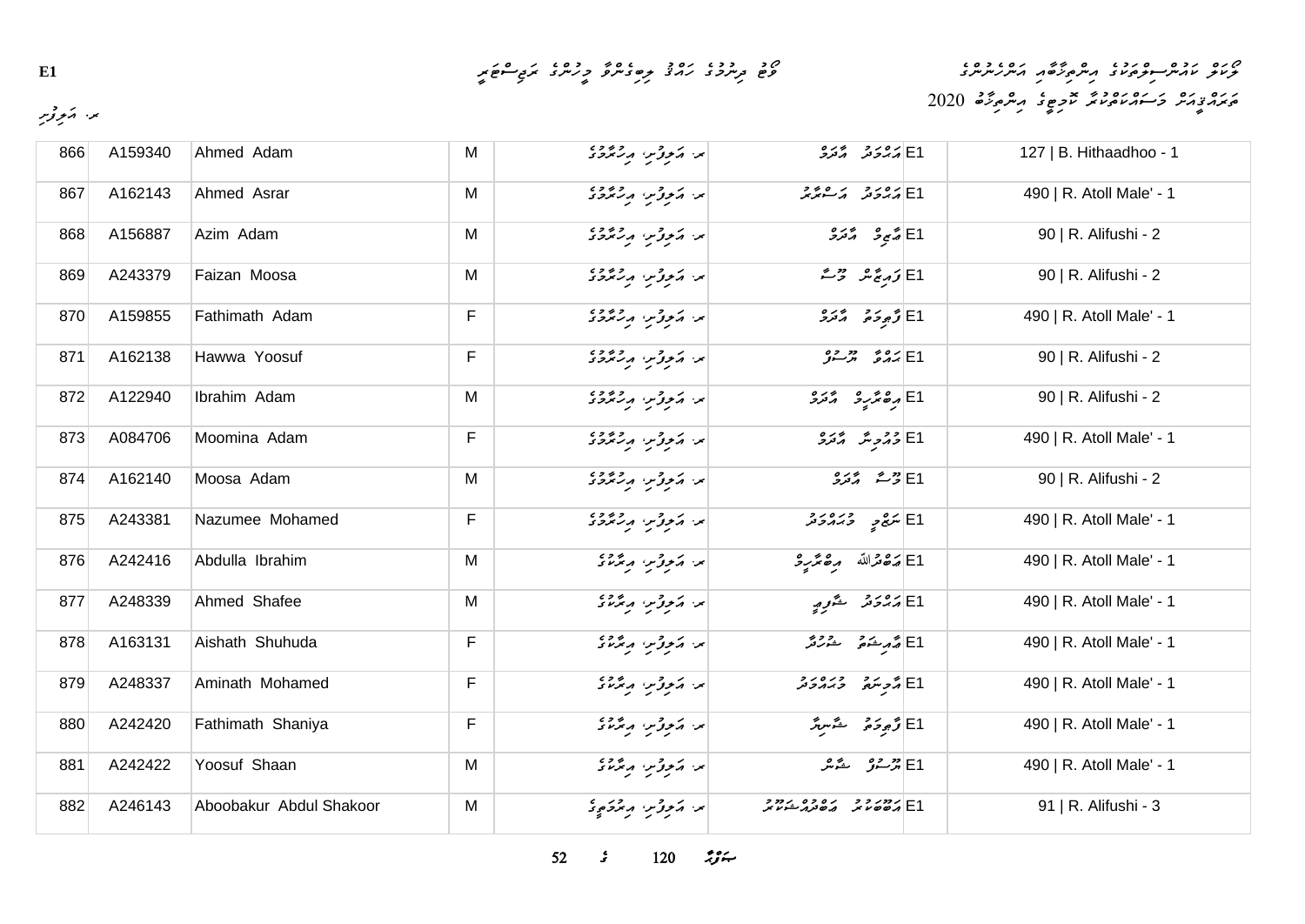*sCw7q7s5w7m< o<n9nOoAw7o< sCq;mAwBoEw7q<m; wBm;vB* م من المرة المرة المرة المرجع المرجع في المركبة 2020<br>مجم*د المريض المربوط المربع المرجع في المراجع المركبة* 

| 883 | A010734 | Ali Abdul Shakoor     | M           | بر ، كمرور ، كريموري                                                                               | E1 בَوِ دَەمْدەشمىر                                  | 91   R. Alifushi - 3           |
|-----|---------|-----------------------|-------------|----------------------------------------------------------------------------------------------------|------------------------------------------------------|--------------------------------|
| 884 | A246137 | Aminath Ahmed         | F           | پر مرکز کرد مرکز کوید                                                                              | E1 مُجَرِسَمَ مَدَوَنَرُ                             | 91   R. Alifushi - 3           |
| 885 | A126678 | Azeeza Abdul Shakoor  | F           | بر مورمن مركز و ع                                                                                  | E1 בسي متحصد معامد دومبر<br>E1 בسي متحصد مشرح مس     | 557   Hulhumale', Ehenihen - 5 |
| 886 | A246145 | Jameela Abdul Shukoor | F           | برا مكروفرس مرتزكموت                                                                               | E1 نے پر ٹھی شہر شور ہے ۔<br>E1 نے پر ٹھی شہر شور ہے | 91   R. Alifushi - 3           |
| 887 | A246141 | Khalid Abdul Shakoor  | M           | برا مكروفرس مرتزكموتى                                                                              | E1 ژٌوِنْر مَصْرَمْ شَرَ دِ                          | 91   R. Alifushi - 3           |
| 888 | A362747 | Mariyam Shazleena     | $\mathsf F$ | پر اړمروحين اړمر ټرکولو چ                                                                          | E1 <i>ۈندۈڭ شۇچ م</i> ېگر                            | 91   R. Alifushi - 3           |
| 889 | A149877 | Abdul Salaam Ismail   | M           | أبرا أتروقس أتاره                                                                                  | E1 رەدە روە مەدەپى                                   | 89   R. Alifushi - 1           |
| 890 | A249017 | Ahmed Salaam          | M           | برا متوفر ماميو                                                                                    | E1 كەبروتى سىۋۇ                                      | 490   R. Atoll Male' - 1       |
| 891 | A249024 | Aminath Risma         | F           | برا متووش مكدي                                                                                     |                                                      | 89   R. Alifushi - 1           |
| 892 | A249020 | Ibrahim Salaam        | M           | أيرا الكوفر الأالهمي                                                                               | E1 مەھمەر ئەسىر ئىنى كىلەر ئىنى ئا                   | 490   R. Atoll Male' - 1       |
| 893 | A126783 | Ismail Yoosuf         | M           | برا متووين مكدي                                                                                    | E1 <sub>م</sub> رشۇ <sub>م</sub> و ھرسىز             | 145   K. Kaashidhoo - 2        |
| 894 | A068382 | Latheefa Ahmed        | F           | أيرا مكروفس مكدي                                                                                   | E1 خ <sub>جو</sub> رٌ <i>م</i> کومرٌ                 | 89   R. Alifushi - 1           |
| 895 | A249011 | Mariyam Ismail        | $\mathsf F$ | برا متووش مكدي                                                                                     | E1 <i>وَبُرْمَرْ وَبِسْرَّوْرِ وَ</i>                | 490   R. Atoll Male' - 1       |
| 896 | A102211 | Ali Adam              | M           | س پروژس نے کامروی سور دی                                                                           | E1 <i>ڇُجِ چُهُوَ</i>                                | 90   R. Alifushi - 2           |
| 897 | A244701 | Abdulla Adam          | M           | برا مُتَوَرِّسِ فَالْمُرْتَزَى                                                                     | E1 رَصْحَرْاللَّهُ مَعْرَضٍ                          | 90   R. Alifushi - 2           |
| 898 | A243587 | Ali Maaid Mohamed     | M           | ما الأحوالي المع كالمحر مركز و المحمد و المحمد و المحمد و المحمد المحمد و المحمد المحمد و المحمد و | E1 كەبى گەرىر <i>دېم</i> ەرد                         | 490   R. Atoll Male' - 1       |
| 899 | A113004 | Aslam Abdulla         | M           | أمرا مأموقرس فأقرب مرداة                                                                           | E1 كەشقۇق كەھ قىراللە                                | 557   Hulhumale', Ehenihen - 5 |

 $53$   $\cancel{5}$   $120$   $\cancel{5}$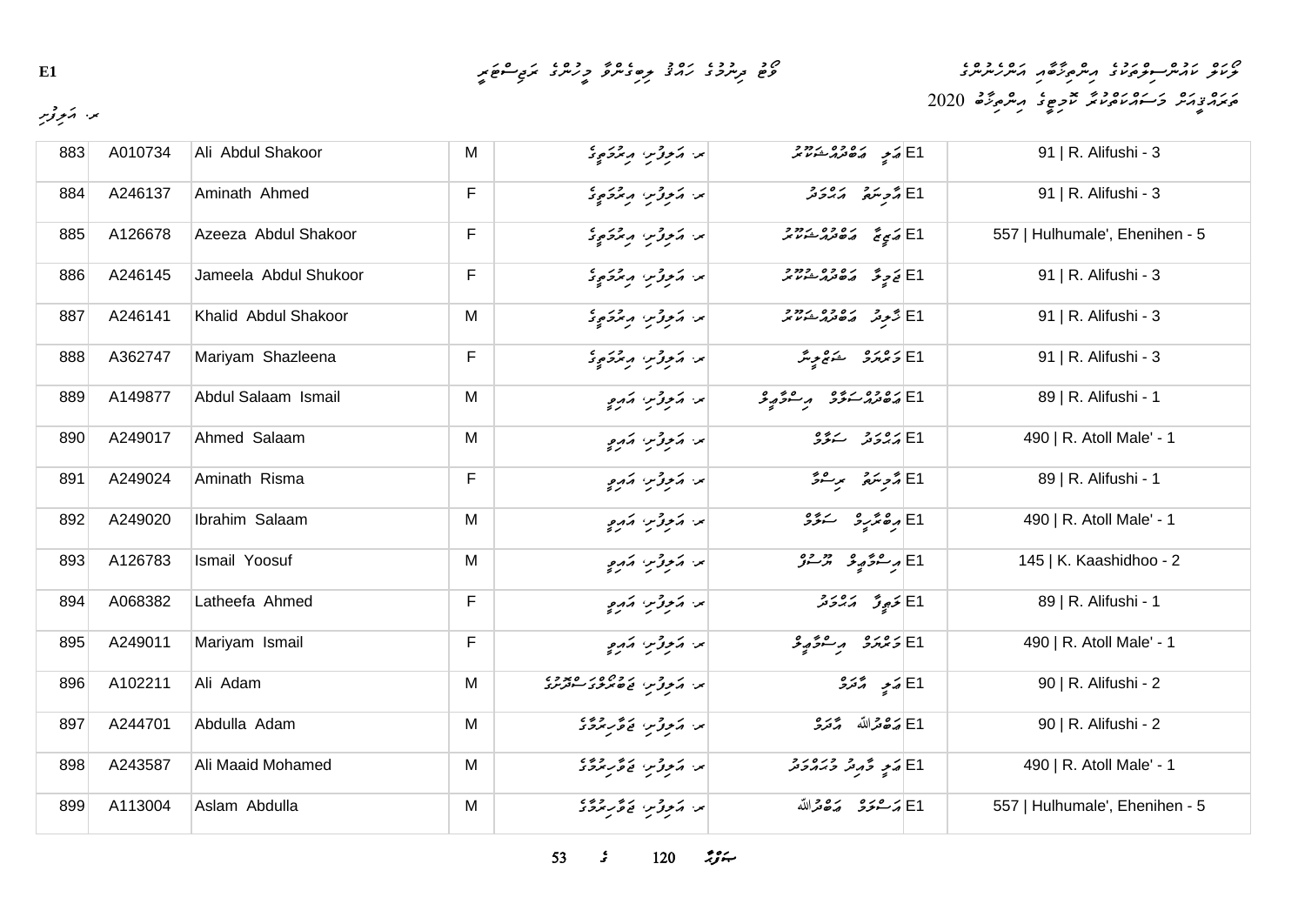*sCw7q7s5w7m< o<n9nOoAw7o< sCq;mAwBoEw7q<m; wBm;vB* م من المرة المرة المرة المرجع المرجع في المركبة 2020<br>مجم*د المريض المربوط المربع المرجع في المراجع المركبة* 

| 900 | A244703 | Jameela Adam     | $\mathsf F$ | بر مُعِرْثِ فَاحْرِ بِرَدْهُ | E1 تے <sub>ج</sub> و تھی گھری کی تھی                                | 490   R. Atoll Male' - 1     |
|-----|---------|------------------|-------------|------------------------------|---------------------------------------------------------------------|------------------------------|
| 901 | A250608 | Abdulla Hamid    | M           | برا مکووکرا کالمجانگ         | E1 مَصْعَرْاللَّهُ مُحْرِمَّر                                       | 490   R. Atoll Male' - 1     |
| 902 | A163186 | Ali Nail         | M           | برا الأفروس الكامي بم        | E1 کرم شہو                                                          | 89   R. Alifushi - 1         |
| 903 | A250609 | Azeeza Hamid     | $\mathsf F$ | بن الأفراز الله المحالي بن   | E1 مَيِّ مَّ مَّوِمَّ                                               | 490   R. Atoll Male' - 1     |
| 904 | A250611 | Fathimath Laiza  | $\mathsf F$ | برا مُتَوَرِّسٍ فَيَ يُدُّ   | E1 تَ <i>مُجوحَمْ خَمِيعٌ</i>                                       | 490   R. Atoll Male' - 1     |
| 905 | A255890 | Hameem Hamid     | M           | برا الأفراز الأمي بم         | E1   يَرجِ \$ مَرْجِعْرُ                                            | 490   R. Atoll Male' - 1     |
| 906 | A250602 | Hamid Ahmed      | M           | بن الأفراز الله المحالي بن   | E1 بَرْحِ مَدْ 195 مَدْ 195 مِرْ                                    | 89   R. Alifushi - 1         |
| 907 | A250614 | Mariyam Zaeema   | $\mathsf F$ | بن الأفراقين الكامي من       | E1 <i>وَجُهْدُوْ</i> يَهُ مِرَّدُّ                                  | 490   R. Atoll Male' - 1     |
| 908 | A255885 | Nazaha Hamid     | F           | بن الأفراز الله المحالي من   | E1 يَرَجُّ بُنَّ بِرُوتِرُ ا                                        | 89   R. Alifushi - 1         |
| 909 | A244202 | Shareefa Moosa   | $\mathsf F$ | برا الأفراز الأمي يم         | E1 شهروً وَ"ـدً                                                     | 89   R. Alifushi - 1         |
| 910 | A046734 | Ajumal Jameel    | M           | بر، مکووکو، جيءَ             | E1 <i>جَ جَ جَ جَ ج</i>                                             | 490   R. Atoll Male' - 1     |
| 911 | A148414 | Fathimath Jameel | $\mathsf F$ | بر: مَعِوْسٍ مِيَّ           | E1 وَّجِوَدَةٌ فَيَ جِرْدُ                                          | 90   R. Alifushi - 2         |
| 912 | A039764 | Hawwa Jilana     | $\mathsf F$ | بن الكوولين المجانج          | E1 بَرُدُوَّ بِوَتَرَّ                                              | 90   R. Alifushi - 2         |
| 913 | A046735 | Rajeel Jameel    | M           | بن الأفرقرس المحيانج         | E1 بَرَمٍ قَمَ قَمَحٍ تَحْرِ مِنْ الْمَدِينِ مِنْ الْمَدِينِ مِنْ ا | 462   Srilanka / Colombo - 3 |
| 914 | A155063 | Abdulla Rasheed  | M           | ىن مەجەۋىر، ئاجامىي          | E1 رَحْمَرْاللَّهُ كَرَسُومَرْ                                      | 90   R. Alifushi - 2         |
| 915 | A243327 | Ahmed Asraan     | M           | ىن مەجەۋىر، ئاجامىي          | E1 كەبروتر كەسبەتكەنلە                                              | 490   R. Atoll Male' - 1     |
| 916 | A025089 | Ali Idrees       | M           | ىر. ئەبرۇس ئابرىدىگە         | E1 <i>ھَ جِهِ مِعْرَمَيْتُ</i>                                      | 90   R. Alifushi - 2         |

 $54$  *s*  $120$  *z*  $29$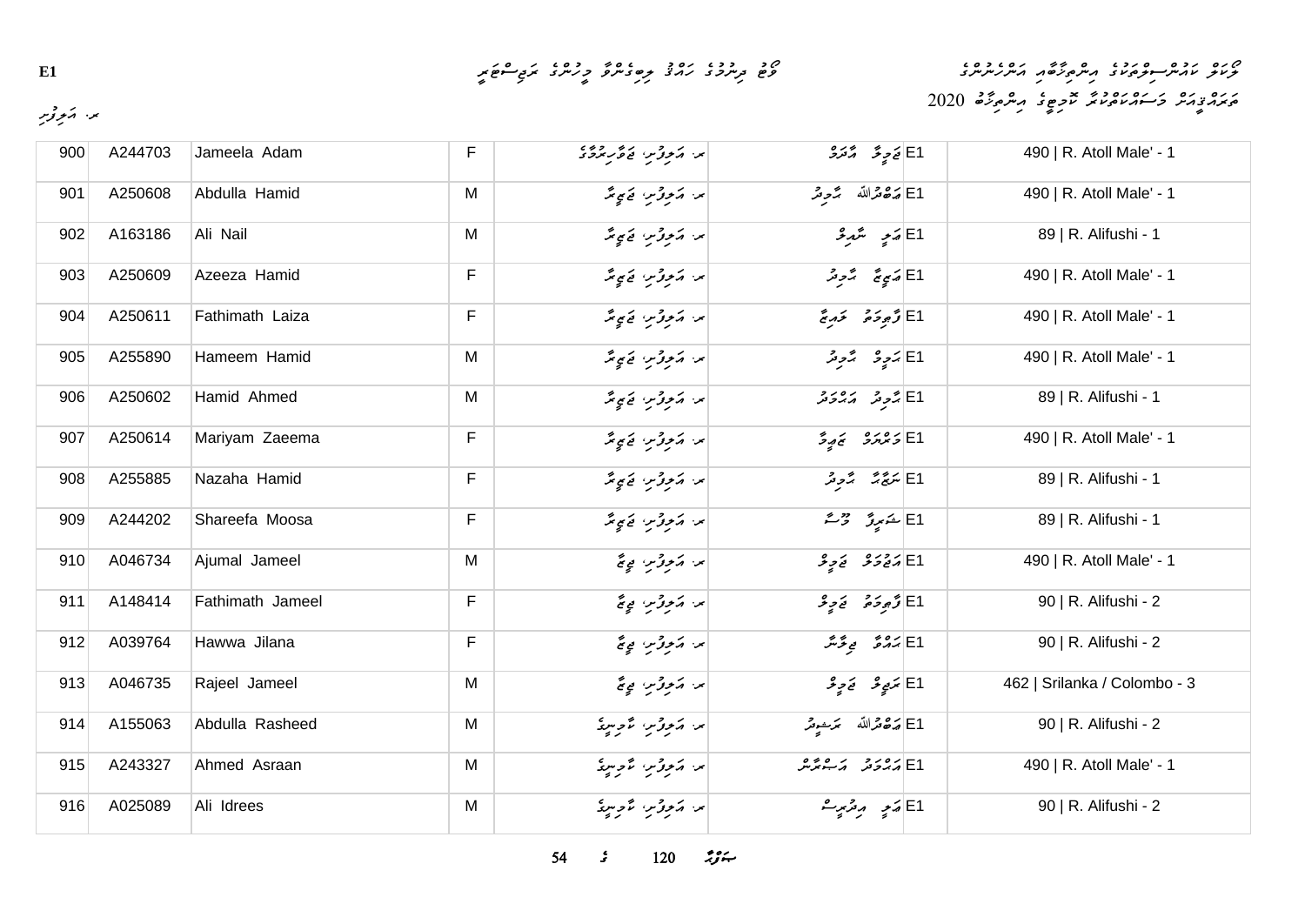*sCw7q7s5w7m< o<n9nOoAw7o< sCq;mAwBoEw7q<m; wBm;vB* م من المرة المرة المرة المرجع المرجع في المركبة 2020<br>مجم*د المريض المربوط المربع المرجع في المراجع المركبة* 

| 917 | A044770 | Ali Idris          | M           | ىر. مۇرۇس ئاھ بىرگە             | E1 رَمِ رِزْمِرِ مُ                          | 90   R. Alifushi - 2           |
|-----|---------|--------------------|-------------|---------------------------------|----------------------------------------------|--------------------------------|
| 918 | A162069 | Aminath Hanaan     | F           | أيرا مكروفرا الأوسيكي           | E1 مَّ حِسَمَةٌ سَمَّتَ مَسَّر               | 557   Hulhumale', Ehenihen - 5 |
| 919 | A095007 | Aminath Idrees     | $\mathsf F$ | أيرا مكروفرا الأوسيكي           | E1 مُرْحِ سَمْعُ مِقْرَمِرِ مُشْ             | 490   R. Atoll Male' - 1       |
| 920 | A162062 | Hawwa Idrees       | $\mathsf F$ | أما أكروفرا الأوسية             | E1   يَرْدُوَّ   مِرْمَرِتْ                  | 557   Hulhumale', Ehenihen - 5 |
| 921 | A162068 | Ibrahim Sofwan     | M           | ىن مەجەۋىر، ئايرىنىڭ            | E1 <sub>م</sub> ەمگرى <sub>د</sub> ۇ سۆۋىتر  | 490   R. Atoll Male' - 1       |
| 922 | A162067 | Mariyam Amaani     | $\mathsf F$ | ىن مەمرۇس ئامرىيەتكە            | E1 <i>وَبُرْدَة دَوَّ</i> سٍ                 | 490   R. Atoll Male' - 1       |
| 923 | A162063 | Mohamed Ali        | M           | ىن مەجەۋىر، ئايرىنىڭ            | E1 <i>5525 مَوِ</i>                          | 557   Hulhumale', Ehenihen - 5 |
| 924 | A162066 | Yoosuf Eemaan      | M           | برا مُتَوَرِّس الأَواسِيُّ      | E1 تر کشور مرمح میں                          | 557   Hulhumale', Ehenihen - 5 |
| 925 | A093004 | Abdul Razzaq       | M           | ىن مەجەۋىر، ئاسرىگى             | E1 ב-2000 200 E1                             | 490   R. Atoll Male' - 1       |
| 926 | A162478 | Ahmed Nadeem       | M           | ىر. ئەبرۇس ئاسردى               | E1 <i>גُرُدُوَ تَرْ سَرْمِي</i> رُوُ         | 90   R. Alifushi - 2           |
| 927 | A162476 | Aishath Rishfa     | $\mathsf F$ | ىن مەجەۋىر، ئاسرىگى             | E1 مَیْرِ مِنْہُ مِنْ مِنْ تَوَرُّ           | 90   R. Alifushi - 2           |
| 928 | A162482 | Aishath Shaffa     | F           | برا مُتَوَرِّينِ الْمُسْرَدُّةُ | E1 مەم ئىشقى ھەرىخى كەندىكى كەندىكە ئىستەرگە | 490   R. Atoll Male' - 1       |
| 929 | A162477 | Ali Islah          | M           | لدا مُتَوَرُّسُ الأسرَدُّةُ     | E1 <i>جَعِ مِ</i> جَعَّدُ                    | 90   R. Alifushi - 2           |
| 930 | A162485 | Aminath Sizunee    | F           | ىر. ئەبرۇس ئاسردى               | E1 مُرْحِ سَرَمُ مَ سَرْمَ سِرِ              | 490   R. Atoll Male' - 1       |
| 931 | A162475 | Faiza Abdul Raheem | F           | ما ما مروز من ما مرد د کا       | E1 ۇرىئ مەھىرمىدۇ                            | 90   R. Alifushi - 2           |
| 932 | A162483 | Fathmath Shaniya   | $\mathsf F$ | أيرا مكروش الأسروع              | E1 ژَّجِرْدَةُ شَمَّسِيَّر                   | 490   R. Atoll Male' - 1       |
| 933 | A162479 | Ismail Sunadh      | M           | ىر. مۇرۇپ ئاسرۇقى               | E1 <sub>م</sub> رےد <i>ۇ پىۋى</i> تىلىر      | 490   R. Atoll Male' - 1       |

 $55$   $\cancel{5}$   $120$   $\cancel{5}$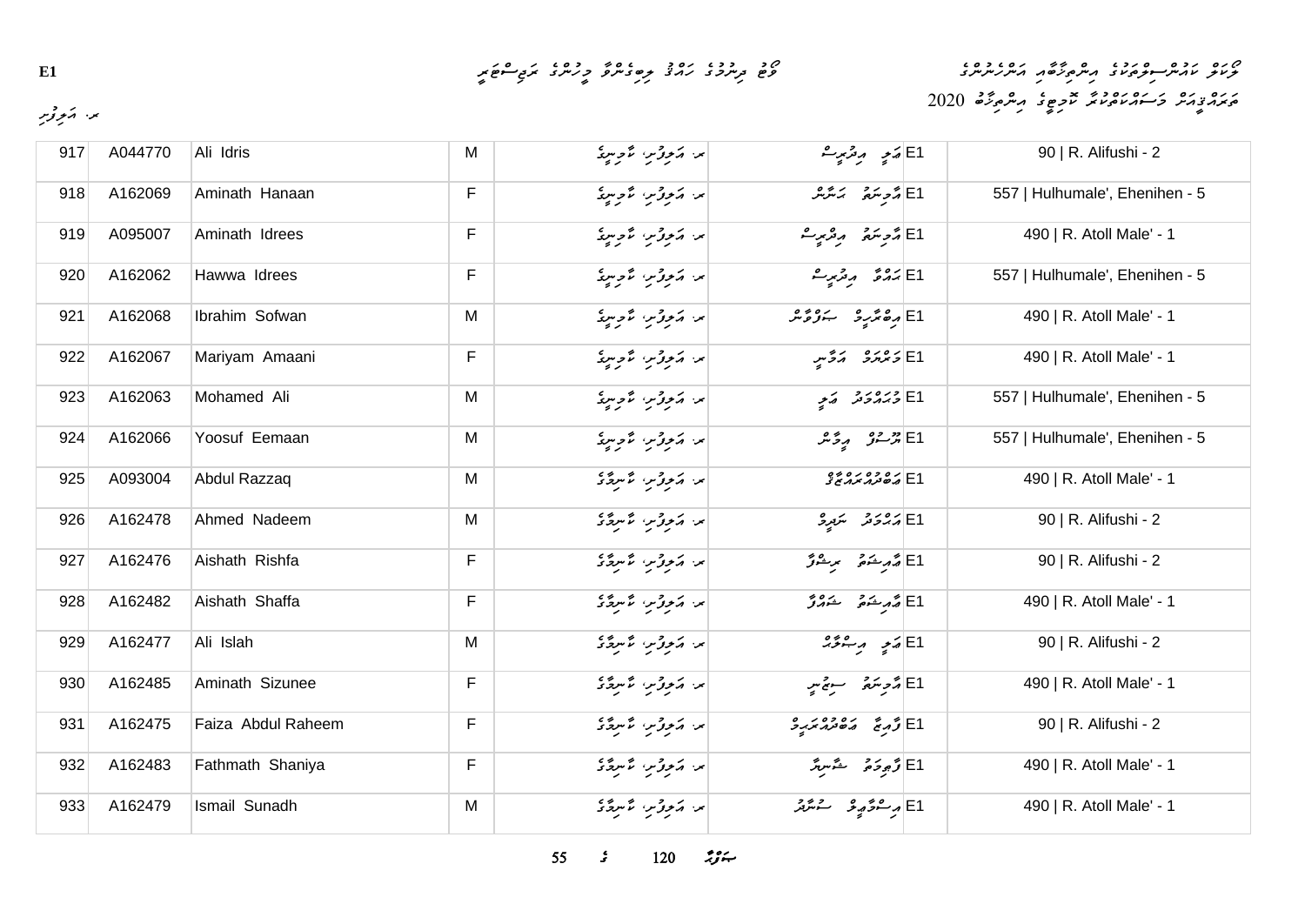*sCw7q7s5w7m< o<n9nOoAw7o< sCq;mAwBoEw7q<m; wBm;vB* م من المرة المرة المرة المرجع المرجع في المركبة 2020<br>مجم*د المريض المربوط المربع المرجع في المراجع المركبة* 

| 934 | A162480 | Jameela Ibrahim  | F | أبرا أيحوقرس الأسرقرة        |                                            | 90   R. Alifushi - 2      |
|-----|---------|------------------|---|------------------------------|--------------------------------------------|---------------------------|
| 935 | A162484 | Minna Ibrahim    | F | برا الأفروجين الأسروحي       | E1 <sub>ح</sub> بشرنگر ب <i>رھنگرچ</i>     | 90   R. Alifushi - 2      |
| 936 | A162481 | Yameen Ibrahim   | M | أمرا م مروش الأسروجي         | E1 اَرَحٍ شَرِ مِرْهُ مَرْرِ دُ            | 90   R. Alifushi - 2      |
| 937 | A243406 | Yoosuf Saiman    | M | أمرا مأفرقرس الأسردقاني      | E1 پر مشترک سکھ پر تر پھر                  | 490   R. Atoll Male' - 1  |
| 938 | A305380 | Abdulla Safraz   | M | برا مَعِوْسٍ مَرْمَمْ يَمْسُ | E1 مَەشْرَاللە س <i>ەۋىترى</i>             | 609   R. Atholhu, Male'-7 |
| 939 | A066479 | Adam Idrees      | M | ىن مەمرۇس ئارماشقىل          | E1 ۾ ترو پر مريد م                         | 91   R. Alifushi - 3      |
| 940 | A162088 | Afeefa Adam      | F | ىن مەردۇس ئارماشقىل          | E1 <i>ړَږِوْ گ</i> نرو                     | 91   R. Alifushi - 3      |
| 941 | A305379 | Aishath Adam     | F | ىر. مەردىن ئازراھقىر         | E1 مُجمِّدَة مُحَمَّدة                     | 609   R. Atholhu, Male'-7 |
| 942 | A162086 | Azeeza Hussain   | F | پر محوفرس عائده که م         | E1 ەيىم ئەسىمبەشر                          | 91   R. Alifushi - 3      |
| 943 | A305378 | Nafeesa Adam     | F | ىن مەمرۇس ئارماشقىل          | E1 سَموِے محمد محمد                        | 91   R. Alifushi - 3      |
| 944 | A162056 | Abdhul Visam     | M | ىن مەجەۋىر، ئاسىرىمەتچ       | E1 رَەترى <i>ۋە سە</i> مى                  | 91   R. Alifushi - 3      |
| 945 | A162055 | Aishath Rismy    | F | برا أودر أنا المبرجرة        | E1 م <i>ەمرىشى مەسىم</i> چ                 | 91   R. Alifushi - 3      |
| 946 | A162057 | Khadeeja Rimzy   | F | برا مركزيرا الأمريرة         | E1 كَرْمِيعٌ مَ مِرْدُمٍ مِ                | 91   R. Alifushi - 3      |
| 947 | A104391 | Moosa Mahir      | M | برا أيروقرا الأمريرة         | $2.3$ $2.3$ E1                             | 91   R. Alifushi - 3      |
| 948 | A243326 | RuKhusha Mahir   | F | برا م تروحوا الأمبرندگی      | E1 يُرْرُحُهُ وُرِيْرُ                     | 609   R. Atholhu, Male'-7 |
| 949 | A250899 | Aishath Shakeela | F | برا الأحرافي الأمراكيزي      | E1 مَەرشەم شەرىخ                           | 490   R. Atoll Male' - 1  |
| 950 | A255914 | Jazeela Ahmed    | F | ىر. ئەببۇس ئانلەق بو         | E1 <sub>تح</sub> مي تحرير حركة حركة تحركتر | 490   R. Atoll Male' - 1  |

 $56$  *s*  $120$  *z*  $29$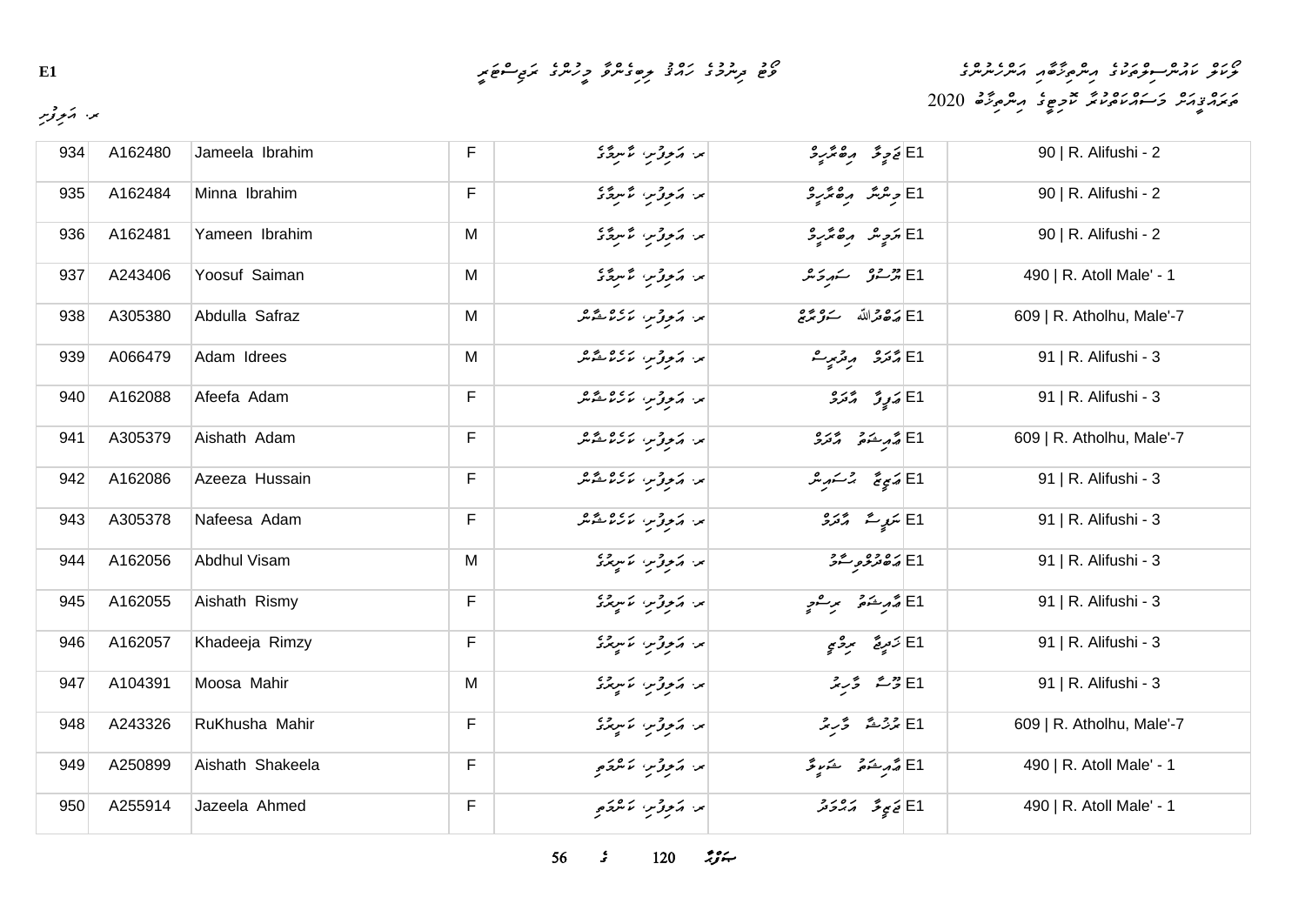*sCw7q7s5w7m< o<n9nOoAw7o< sCq;mAwBoEw7q<m; wBm;vB* م من المرة المرة المرة المرجع المرجع في المركبة 2020<br>مجم*د المريض المربوط المربع المرجع في المراجع المركبة* 

| 951 | A252778 | Abdulla Niyaz                    | M            | ىر. مۇرۇپ ئاندۇ                          | E1 مَەھمَّدَاللە سِرْمَىھ                                                               | 91   R. Alifushi - 3      |
|-----|---------|----------------------------------|--------------|------------------------------------------|-----------------------------------------------------------------------------------------|---------------------------|
| 952 | A151432 | Adam Ahmed                       | M            | ىن مەجەۋىپ ئاتۇۋ                         | E1 پژیزه پژیزند                                                                         | 87   N. Velidhoo - 2      |
| 953 | A252782 | Azeeza Adam                      | F            | ىن مەجزىرىن ئاتىرى                       | E1 كەيپى مەترى                                                                          | 609   R. Atholhu, Male'-7 |
| 954 | A252775 | Fareeda Abdulla                  | $\mathsf F$  | ىن مەجەۋىپ ئاتىرى                        | E1 ترمينگر     تەھىراللە                                                                | 91   R. Alifushi - 3      |
| 955 | A252780 | Fathimath Sahula                 | $\mathsf{F}$ | ىن مەجزىرىن ئاتىرى                       | E1 تَ <i>وْجِ</i> وَجْ سَكَرْتَرَ                                                       | 106   R. Maduvvari - 1    |
| 956 | A252781 | Hawwa Adam                       | $\mathsf F$  | ىر. مەجەۋىر، ئانترى                      | E1 يَرْدُوَّ مُحَمَّرَ                                                                  | 91   R. Alifushi - 3      |
| 957 | A252779 | Nafeesa Adam                     | F            | ىن مەجزىرىن ئاتىرى                       | E1 سَمِرٍ شَمَّ مَحْمَدَةَ ا                                                            | 91   R. Alifushi - 3      |
| 958 | A151371 | Ahmed Idrees                     | M            | أين المتحوفر منا المستر من المحمد المحمد | E1 <i>ה</i> ככנ <i>י ה</i> ל <sub>יז</sub> ים                                           | 89   R. Alifushi - 1      |
| 959 | A255671 | Ali Ahnaf Ahmed                  | M            | بر مورمن متمامه                          | E1 كەبىر كەشىرى كەردى ئى                                                                | 89   R. Alifushi - 1      |
| 960 | A247819 | Idhrees Abdulla                  | M            | بر مورمن متر مها                         | E1 م <i>ومرموث مەھەر</i> اللە                                                           | 89   R. Alifushi - 1      |
| 961 | A067112 | Aishath Sathna                   | F            | پر انگروگرا انگریشی                      | E1 مۇم شۇمۇسى سىمب <i>و</i> تىر                                                         | 609   R. Atholhu, Male'-7 |
| 962 | A106845 | Ali Shimaz                       | M            | برا الكووي الكموسكر                      | E1 كەمچە سىرگەر<br>==                                                                   | 609   R. Atholhu, Male'-7 |
| 963 | A249010 | Aminath Shifaza Abdulla Rasheed  | $\mathsf F$  |                                          | E1 مُرْحِسَمَ شِوَرٌجٌ مَــُوْمُرَاللّه مَرْشِيمٌ   مِنْ مَعِرْقِسِ مَعِرْشَوٌ          | 609   R. Atholhu, Male'-7 |
| 964 | A249008 | Fathimath Shazna Abdulla Rasheed | $\mathsf F$  |                                          | E1 تَرْجِعَةً شَهَرَةً مُدَّةً مِنْ اللّه مَرْشِينَرَ   مِنْ مَرْجَوْسٍ مَعْرِسْتَمَرَّ | 609   R. Atholhu, Male'-7 |
| 965 | A066978 | Hawwa Ali Fulhu                  | $\mathsf F$  | ىن ئەبوقۇس ئايرىشى                       |                                                                                         | 609   R. Atholhu, Male'-7 |
| 966 | A096670 | Ahmed Arshad                     | M            | بر روومن مرومی                           | E1 كەبرو كەرگە ئەركىيە ئىر                                                              | 490   R. Atoll Male' - 1  |
| 967 | A139060 | Fathimath Gasim                  | F            | ىن مەجەۋىر، ئايرۇقى                      | E1 زَّەپرىزە ئ <sup>ې</sup> رىر                                                         | 90   R. Alifushi - 2      |

 $57$  *s*  $120$  *n***<sub>s</sub>** $\frac{2}{5}$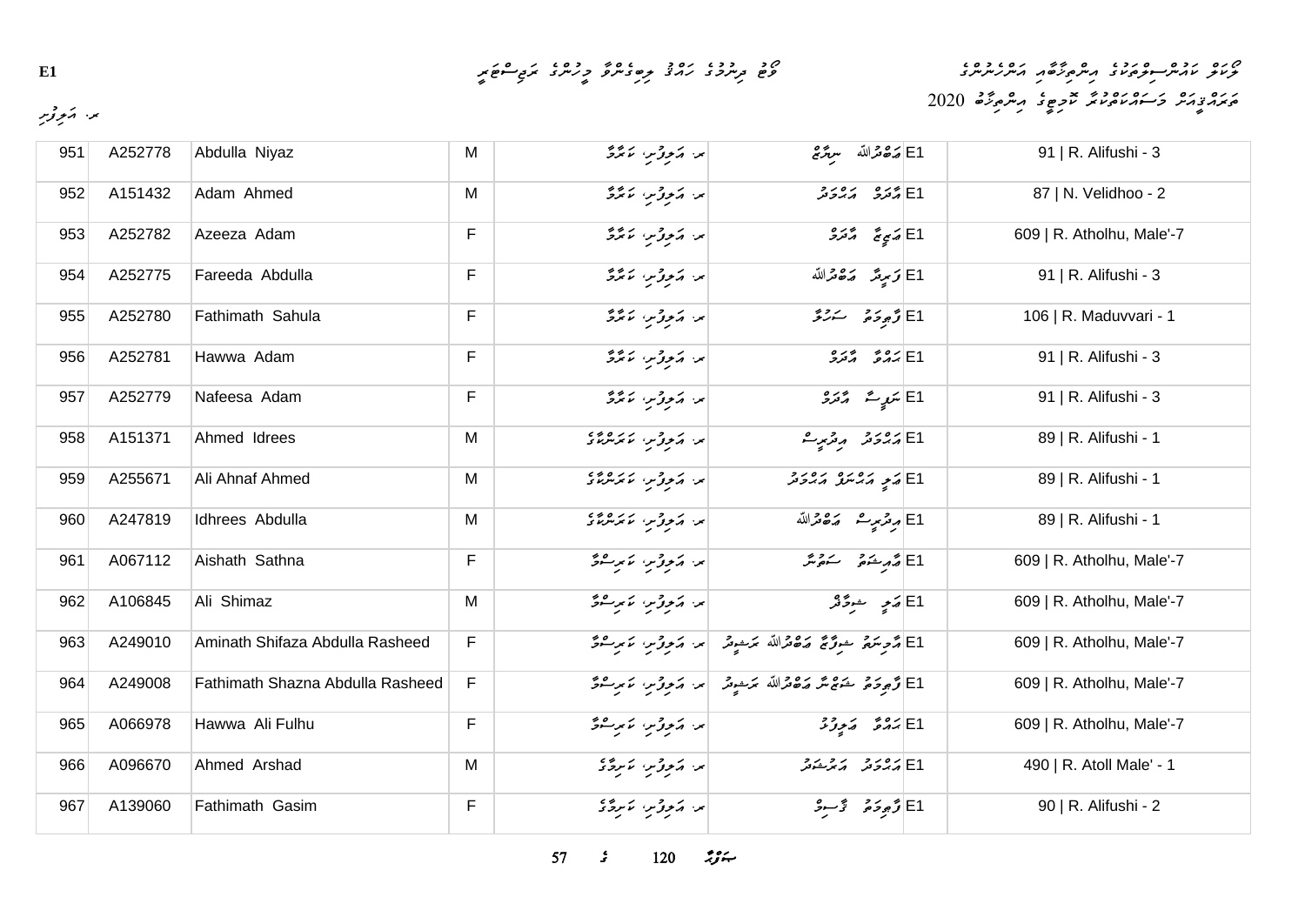*sCw7q7s5w7m< o<n9nOoAw7o< sCq;mAwBoEw7q<m; wBm;vB* م من المرة المرة المرة المرجع المرجع في المركبة 2020<br>مجم*د المريض المربوط المربع المرجع في المراجع المركبة* 

| 968 | A120719 | Naseema Gasim         | F            | ىن مەجەۋىر، ئايرۇقى                 | E1 سَرَسِودٌ تَحْسِودُ                                                                               | 90   R. Alifushi - 2     |
|-----|---------|-----------------------|--------------|-------------------------------------|------------------------------------------------------------------------------------------------------|--------------------------|
| 969 | A162473 | Nazima Moosa          | F            | ىن ئەنزۇس ئابرۇقى                   | E1 شَهْرِ حَمْ حَمْدَ مُحْمَدًا عَمَدَ الْمُتَعَمَّدِ مِنْ حَمْدِ مِنْ الْمُتَعَمَّدِ مِنْ مِنْ حَمْ | 90   R. Alifushi - 2     |
| 970 | A068343 | Niuma Moosa           | F            | پر مرکزویں ماہردمی                  | $23$ $32$ $\mu$ E1                                                                                   | 490   R. Atoll Male' - 1 |
| 971 | A096671 | Shifan Ali            | M            | بر موديرا مردد                      | E1 جوڙند <sub>مک</sub> رِ                                                                            | 90   R. Alifushi - 2     |
| 972 | A096669 | Sifaz Ali             | M            | أيرا مكروفس لأبردهمي                | E1 سِوَّج <sub>م</sub> َعٍ                                                                           | 90   R. Alifushi - 2     |
| 973 | A243710 | Abdulla Nazeeh        | M            | ىن مەجەۋىر، ئاھەچەر                 | E1 مَەھىراللە سَرىي تە                                                                               | 329   GA. Dhaandhoo - 2  |
| 974 | A243944 | Aishath Abdul Matheen | F            | پر انگروژس انگشویز                  | E1 <i>مەم شىم ھەمرود م</i> ومتر                                                                      | 91   R. Alifushi - 3     |
| 975 | A246171 | Hassan Abdul Rahman   | M            | پر انگروژس، انگلوچر                 | E1 ئەسەس مەمەمەمەدە د                                                                                | 91   R. Alifushi - 3     |
| 976 | A246180 | Jameela Nafha         | $\mathsf{F}$ | بر رکوری مکھویں                     | E1 نے پر تھ سکو تھ                                                                                   | 91   R. Alifushi - 3     |
| 977 | A246178 | Moosa Naseef          | M            | أيرا مكروفس الكشوير                 | E1 پڑے س <i>زب</i> وڑ                                                                                | 91   R. Alifushi - 3     |
| 978 | A243703 | Nabeeh Hassan         | M            | أيرا الكروفرس الأحكاج فر            | E1 يت <sub>ھ</sub> ي پر مشر                                                                          | 91   R. Alifushi - 3     |
| 979 | A162043 | Ali Ameen             | M            | بر ، مَعِوْمِن عَاشْقَ بِرَة        | E1 <i>ھَي مَ</i> حِيثَر                                                                              | 89   R. Alifushi - 1     |
| 980 | A162040 | Aminath Gasim         | $\mathsf F$  | بر ، مَعِوْثِ ، مَا مَسْتَقْوَمِرَى | E1 مَّحْمِسَمَّةَ تَحْسِنَّةُ                                                                        | 89   R. Alifushi - 1     |
| 981 | A154953 | Fathimath Shifaza     | $\mathsf F$  | بر مورمن برمانه برد                 | E1 زَّجِرِدَةُ شِرَرَّةُ                                                                             | 89   R. Alifushi - 1     |
| 982 | A142981 | Abdul Latheef Hassan  | M            | برا م تحرقر الأعرابية كالتعريبي     | E1 <sub>م</sub> ُەھىرمە <i>جو</i> رى بەسەش                                                           | 145   K. Kaashidhoo - 2  |
| 983 | A124891 | Ahmed Sameer          | M            | برا أنجوفر الأعرابية كالمحر         | E1 <i>ړې دي سکوين</i>                                                                                | 490   R. Atoll Male' - 1 |
| 984 | A161938 | Aminath Hassan        | F            | ىر. ئەبرۇس كەنگىرىگە                | E1 مُجرِسَعُ بَرَسَسْ                                                                                | 90   R. Alifushi - 2     |

 $58$  *s*  $\cancel{120}$  *z*  $\cancel{25}$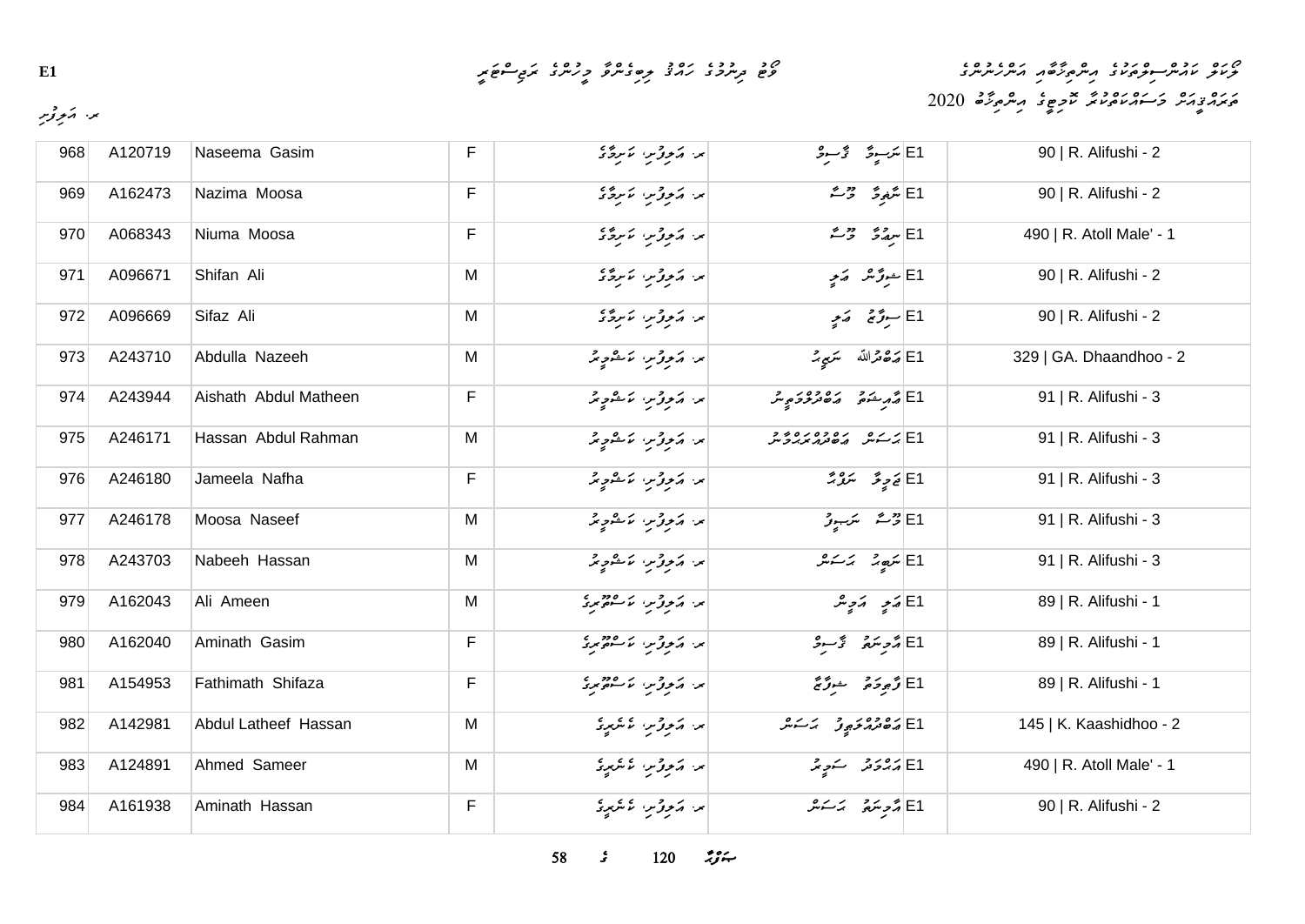*sCw7q7s5w7m< o<n9nOoAw7o< sCq;mAwBoEw7q<m; wBm;vB* م من المرة المرة المرة المرجع المرجع في المركبة 2020<br>مجم*د المريض المربوط المربع المرجع في المراجع المركبة* 

| 985  | A161934 | Hassan Hussain     | M           | أبرا الكروفرا الأمكريزة         | E1   پرستمبر محر جر شعر بھر                        | 90   R. Alifushi - 2          |
|------|---------|--------------------|-------------|---------------------------------|----------------------------------------------------|-------------------------------|
| 986  | A161937 | Ibrahim Shihab     | M           | ما أكروفرا الأمريكي             | E1 رەئزىر ئىدگە                                    | 90   R. Alifushi - 2          |
| 987  | A144409 | Mohamed Hassan     | M           | برا الأجواز من الأمريكي         | E1 32828 كەسكەنلە                                  | 90   R. Alifushi - 2          |
| 988  | A244669 | Adam Nazeer        | M           | برا مُعِرْشٍ لإِنتَهَدُّ        | E1 ۾ُمَرَدُ - سَ <sub>بِح</sub> ِ يَر              | 609   R. Atholhu, Male'-7     |
| 989  | A244656 | Fareedha Ali       | $\mathsf F$ | برا مزور الإنتهة                | E1 تزمیٹر کرم                                      | 91   R. Alifushi - 3          |
| 990  | A244660 | Hassan Ali         | M           | برا م تروس بالترنم              | E1 ټرسکر ک <i>ړې</i>                               | 609   R. Atholhu, Male'-7     |
| 991  | A048905 | Hussain Ali        | M           | برا اړنوژین الاینگ              | E1 برڪيريش ڪچي                                     | 609   R. Atholhu, Male'-7     |
| 992  | A244673 | Jaishan Saeed      | M           | ما المروش الإنترنتر             | E1 <sub>ت</sub> ح م <sup>ر</sup> محمد مسکور تحریفہ | 609   R. Atholhu, Male'-7     |
| 993  | A056386 | Khadeeja Ahmed     | F           | برا اړنوولوما الاسرنگ           | E1 زَمِرِجٌ <i>دَرُدُوَ</i> تَرُ                   | 609   R. Atholhu, Male'-7     |
| 994  | A057525 | Khadeeja Jeeza     | F           | برا م تروس بالدهم               | E1 زَمرِيحٌ      يوچٌ                              | 609   R. Atholhu, Male'-7     |
| 995  | A244670 | Mohamed Jinah      | M           | ىر. مۇرۇس بەشق                  | E1 <i>وبروبر و برنگ</i>                            | 609   R. Atholhu, Male'-7     |
| 996  | A121136 | Muaviyath Nazeer   | M           | برا مُعِرْضٍ بِاللَّهُ          | E1 <i>وَهُومَهُو</i> سَنَږِيْر                     | 567   Villimale' Ehenihen - 2 |
| 997  | A244657 | Zaahidha Ali       | $\mathsf F$ | برا متعادمين لإنترنته           | E1 تج بەنتى <i>ر مەمچ</i>                          | 609   R. Atholhu, Male'-7     |
| 998  | A236155 | Fathimath Mufeedha | F           | أين الكروفس الإسها              | E1 <i>وَّجِ حَمَّ</i> حَم <i>ْرٍ مَّرَّ</i>        | 91   R. Alifushi - 3          |
| 999  | A243441 | Adam Mufeedh       | M           | پر پر تروژ پر سرچار کرده داده   | E1  ا <i>ړ ترې</i> د تړين                          | 89   R. Alifushi - 1          |
| 1000 | A061080 | Faiza Ahmed        | F           | بر הפציקי ויושפ בשנקים          | E1 وَّرِيحَ     رَبَّاحِ وَرَ                      | 89   R. Alifushi - 1          |
| 1001 | A243437 | Fathmath Nahuda    | F           | بر. ה' بوقر من موسع من موجه و م | E1 <i>وُّهِ دَمَّة</i> مَ <i>رَسَّةً</i>           | 490   R. Atoll Male' - 1      |

 $59$  *s*  $120$  *z*  $29$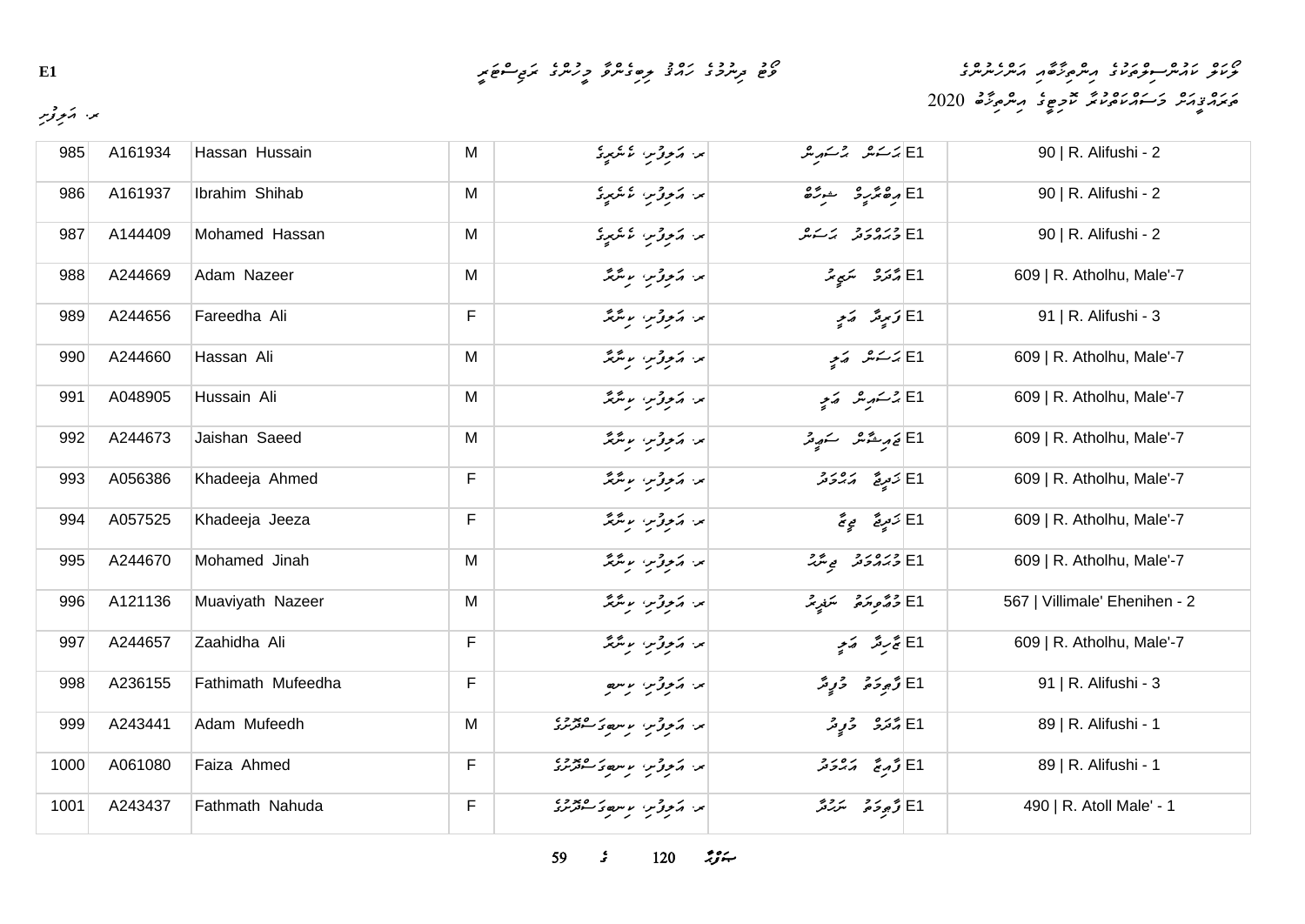*sCw7q7s5w7m< o<n9nOoAw7o< sCq;mAwBoEw7q<m; wBm;vB* م من المرة المرة المرة المرجع المرجع في المركبة 2020<br>مجم*د المريض المربوط المربع المرجع في المراجع المركبة* 

| 1002 | A243429 | Ismail Rasheed              | M | بر הפציקי וניוקס ביכור בי           | E1 مرڪو <i>گھي</i> و - مَرَش <sub>و</sub> مُر | 89   R. Alifushi - 1     |
|------|---------|-----------------------------|---|-------------------------------------|-----------------------------------------------|--------------------------|
| 1003 | A243439 | Mohamed Mahee               | M | بر مرور با سهاد متعدده              | E1 <i>وَبَرُوْدَوْ</i> وَبِ                   | 89   R. Alifushi - 1     |
| 1004 | A243432 | Saamih Rasheed              | M | بر مود سر سر است استفرار            | E1 سگوپ <sup>2</sup> - مَرْشِوِتْرُ           | 490   R. Atoll Male' - 1 |
| 1005 | A243434 | Sanaau Rasheed              | M | أندا أترود والإسهاد سافرس           | E1 سَتَمَّدُ بَرَسُومُرُ                      | 490   R. Atoll Male' - 1 |
| 1006 | A162515 | Zubaida Ahmed               | F | پر پر ترور به سره و سور ده          | E1 تح <i>قه قر مح</i> مد در                   | 89   R. Alifushi - 1     |
| 1007 | A243884 | Adam Ismail                 | M | ىن مەجەۋىر، ئاھ بىرە بۇ             | E1 جۇيرى بەستۇم <i>بى</i> ئى                  | 90   R. Alifushi - 2     |
| 1008 | A243902 | Ahmed Faathih               | M | ىن مەجەۋىر، ئەھ بىرە بۇ             | E1 <i>ټرې تو و</i> گوند                       | 90   R. Alifushi - 2     |
| 1009 | A243898 | Aishath Fatheena            | F | ىن مەردۇس ئاھ برەڭ                  | E1 مَگرِمِسْتَعْمَر وَجِرِمَّر                | 490   R. Atoll Male' - 1 |
| 1010 | A246808 | Aminath Maeesha             | F | برا مُتَوَوَّين مُتَمَمَّدِهِ فُ    | E1 أَمُّ <i>وسَعْهُ وَم</i> ِيشَّة            | 90   R. Alifushi - 2     |
| 1011 | A148183 | Fathimath Ismail            | F | بر مزدر تم مرود                     | E1 <i>وَّجِوَدَةُ بِرِسْدُّهِ وُ</i>          | 490   R. Atoll Male' - 1 |
| 1012 | A243525 | Maariya Adam                | F | برا مُعِرْثُوا لِلْمُحَمِّدِهِ مُحَ | E1 دُبرتُر گ <sup>و</sup> رُد                 | 90   R. Alifushi - 2     |
| 1013 | A255765 | Mishya Adam                 | F | أمرا مأفروش اللمحامرة فخر           | E1 <sub>ج</sub> یشمہ محمدہ                    | 90   R. Alifushi - 2     |
| 1014 | A243895 | Mohamed Musthafaa           | M | برا مُعِرْثُوا لِلْمُحَمِّدِهِ فَ   | E1 در در د د ورو                              | 90   R. Alifushi - 2     |
| 1015 | A161962 | Adam Abdulla                | M | ىن مەجەۋىر، ئاتېرۇقى                | E1 مُقرِّح مَرْهُ قَرَاللَّه                  | 90   R. Alifushi - 2     |
| 1016 | A150621 | Ahmed Naseer                | M | بر مورش مورد و                      | E1 <i>גَ پُرُوتَرُ</i> - سَ <i>زَجِرٌ</i>     | 90   R. Alifushi - 2     |
| 1017 | A161964 | Aminath Najeeba             | F | پر مرمورمن مهرده د                  | E1 أَمُّ حِ سَمَّةٍ مَّ سَمَّةٍ صَّ           | 127   B. Hithaadhoo - 1  |
| 1018 | A144927 | <b>Hudha Mohamed Muneer</b> | F | ىر. مەجەۋىر، مەمرۇق                 | E1 رُتَرٌ وَرَدُودَرٌ وَسِرِيْرٌ              | 490   R. Atoll Male' - 1 |

 $60$  *s*  $120$  *z***<sub>3</sub>**  $\frac{2}{3}$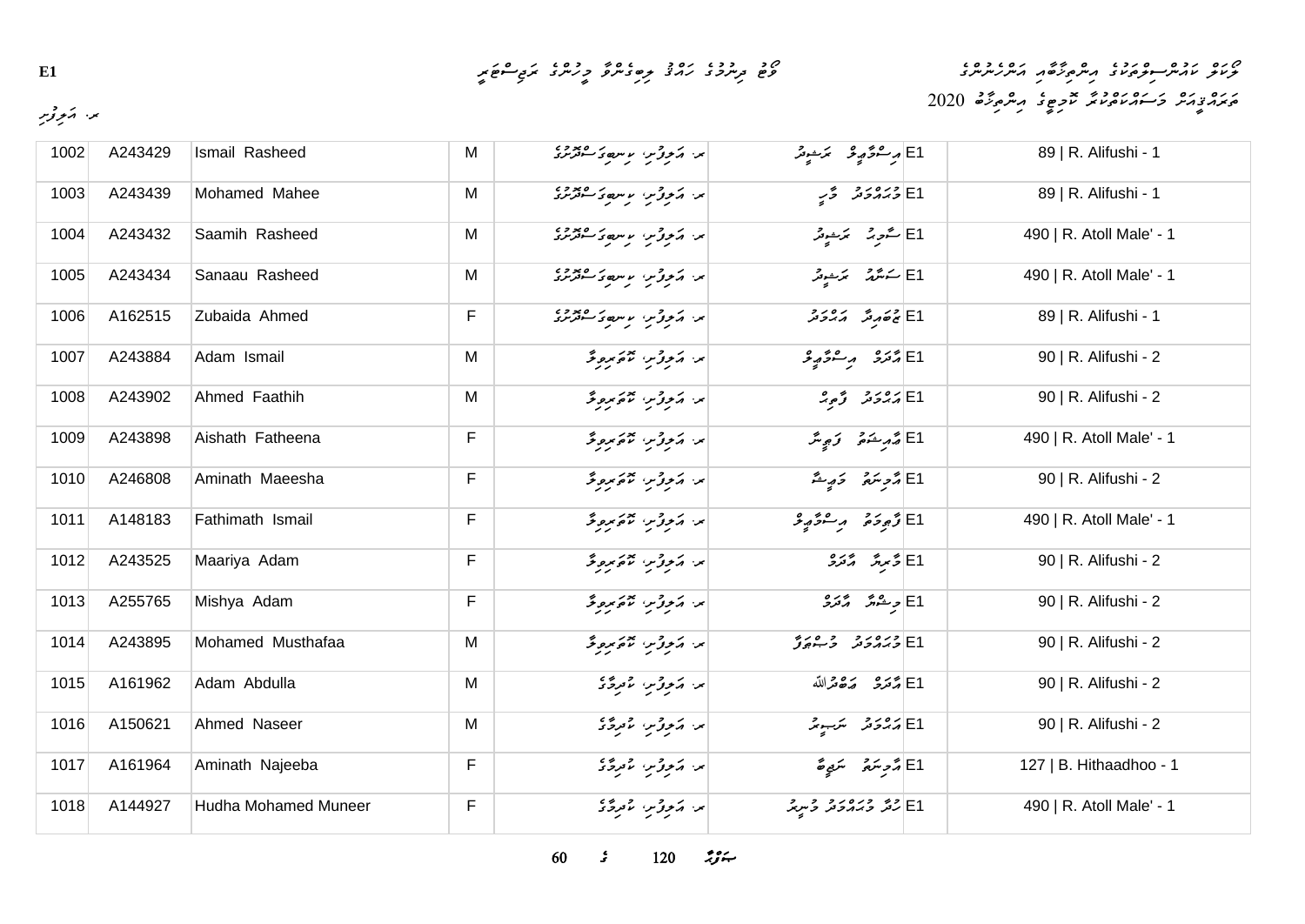*sCw7q7s5w7m< o<n9nOoAw7o< sCq;mAwBoEw7q<m; wBm;vB* م من المرة المرة المرة المرجع المرجع في المركبة 2020<br>مجم*د المريض المربوط المربع المرجع في المراجع المركبة* 

| 1019 | A144117 | Hussain Nasheed  | M           | ير. مَعِوفرس عُفرِ فحمدُ     | E1 پُرکرم بگر سکرشونگر                       | 90   R. Alifushi - 2      |
|------|---------|------------------|-------------|------------------------------|----------------------------------------------|---------------------------|
| 1020 | A243858 | Abdulla Yoosuf   | M           | بر مورمن مشر مدده            | E1 مَەھتراللە مەرجو                          | 90   R. Alifushi - 2      |
| 1021 | A243867 | Aishath Wafa     | F           | بر مرور ومردود               | E1 مُرمِشَعْ وَزَّ                           | 90   R. Alifushi - 2      |
| 1022 | A243868 | Aminath Raifa    | $\mathsf F$ | أمن أكموفرس لانترنترون       | E1 مُتَّحِسَمُ مُتَّمَّدٍ وَ                 | 90   R. Alifushi - 2      |
| 1023 | A243524 | Fathimath Anaa   | F           | بر مورمن مشر مدده            | E1 <i>وَّجِ دَمَعْ</i> مَسَّرَ               | 90   R. Alifushi - 2      |
| 1024 | A243864 | Hussain Jinah    | M           | پر محوفرس عشر مدرد و         | E1 بُرْسَهرِ مَرْ مِی مَرْبُرُ               | 490   R. Atoll Male' - 1  |
| 1025 | A099469 | Adam Naseer      | M           | بر رکور و دیگر               | E1 <i>مُقرَى مَدَبِيومُ</i>                  | 90   R. Alifushi - 2      |
| 1026 | A243224 | Aminath Lubuna   | $\mathsf F$ | بر رکور و دور                | E1 أَدُّحِ مَرَةً مَنْ قَرْحَةً مَدَّ        | 490   R. Atoll Male' - 1  |
| 1027 | A243226 | Fathimath Yumna  | F           | پر اړکونوس کولونځ            | E1 تُرجوحه مرحمدٌ                            | 90   R. Alifushi - 2      |
| 1028 | A106129 | Hussain Shukree  | M           | ر. مَعِوْسِ عِعِدَ           | E1 پرڪرپر شمير پر                            | 308   L. Gan - 1          |
| 1029 | A144412 | Ibrahim Rushdee  | M           | بر رکور و وی                 | E1 رەئزىر ئىم ئىشمىر                         | 90   R. Alifushi - 2      |
| 1030 | A089686 | Nazima Moosa     | F           | بر رکور و دود؟               | E1 سَّمَهِ حَ حَمَّــَ مَ                    | 90   R. Alifushi - 2      |
| 1031 | A255778 | Affan Ali Najeeb | M           | بر. مَعِرْضٍ مَرْهِ عَرْضَهِ | E1 <i>جَہُوُتُر جَ</i> حٍ سَمَ <i>ج</i> ٍ صَ | 91   R. Alifushi - 3      |
| 1032 | A246880 | Ameen Junaidh    | M           | پر مرکز کرو میں موضوع کا م   | E1 أَرَوٍ مَنْ سَمَدِ قَرْ                   | 609   R. Atholhu, Male'-7 |
| 1033 | A255780 | Asfa Ali Najeeb  | F           | برا الأبواؤس كوكونترنت ع     | E1 كەشۇ كەي سەھ 6                            | 91   R. Alifushi - 3      |
| 1034 | A147015 | Hassan Fahudh    | M           | أين الكروفس كرونكرسوم        | E1 پزشکر ک <sup>3</sup> رقر                  | 609   R. Atholhu, Male'-7 |
| 1035 | A162745 | Ahmed Areef      | M           | بر مُعِرْضٍ لِمَ يُدَمْ فَ   | E1 <i>ټرې تر چې</i> رو                       | 91   R. Alifushi - 3      |

 $61$  *s*  $120$  *n***<sub>s</sub>**  $\frac{2}{3}$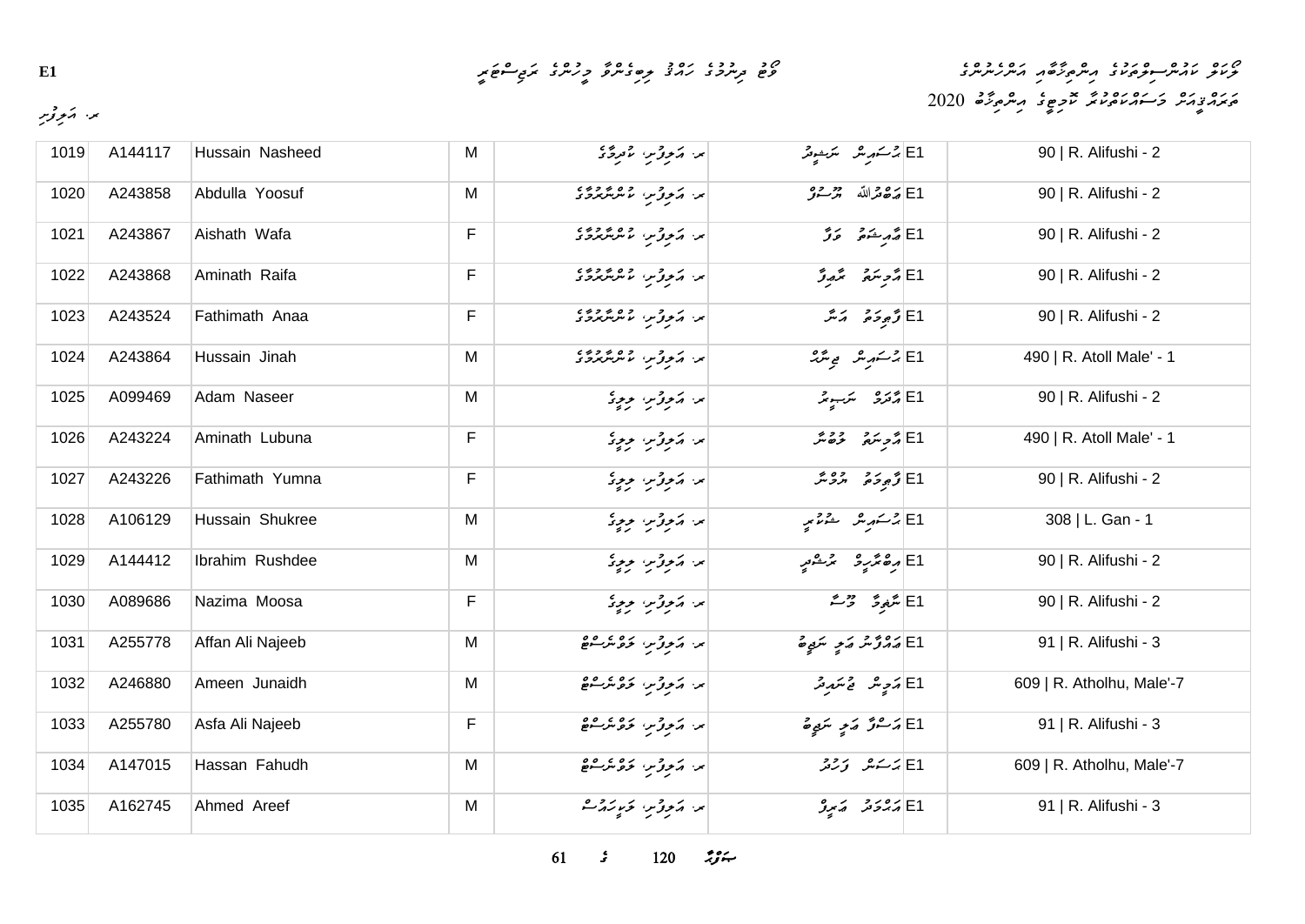*sCw7q7s5w7m< o<n9nOoAw7o< sCq;mAwBoEw7q<m; wBm;vB* م من المرة المرة المرة المرجع المرجع في المركبة 2020<br>مجم*د المريض المربوط المربع المرجع في المراجع المركبة* 

| 1036 | A255954 | Aishath Raufa         | F | پر مربورفرین ځې پرمړ ه   | E1 م <i>ۇم ھۇم مۇمۇقى</i>              | 91   R. Alifushi - 3      |
|------|---------|-----------------------|---|--------------------------|----------------------------------------|---------------------------|
| 1037 | A253721 | Ali Rasheed           | M | بر. مَعِوْسِ وَرِيمِهِ م | E1 <i>ھَيِ</i> مَنْشِيقَر              | 609   R. Atholhu, Male'-7 |
| 1038 | A255955 | Hawwa Rifasha         | F | بر. مَعِوْسُ حَرِيدَمْتْ | E1 <i>بَدْهُمَّ بِرِدُّ</i> تُ         | 91   R. Alifushi - 3      |
| 1039 | A123943 | Zulfa Ibrahim         | F | بر رکورش کارگرفت         |                                        | 91   R. Alifushi - 3      |
| 1040 | A074178 | Adam Abdulla          | M | برا مُتَوَوَّينَ وَمَعْ  | E1 مُقرَّد مَصْحَراللَّه               | 490   R. Atoll Male' - 1  |
| 1041 | A231531 | Ali Rasim             | M | ما المتوفر من محمة       | E1 <i>ھو</i> مگسونز                    | 490   R. Atoll Male' - 1  |
| 1042 | A074177 | Haseena Ali           | F | برا مُتَوَوَّينَ وَمَعْ  | E1   پرسیڈ کی می                       | 490   R. Atoll Male' - 1  |
| 1043 | A231529 | Mohamed Vishaah       | M | پر انگروشن ونا           | E1 <i>وُبَرُوونو وِحَدَّثَ</i>         | 490   R. Atoll Male' - 1  |
| 1044 | A067955 | Abdul Latheef Mohamed | M | برا الأبورقرما الحاويس   | E1 גەدەر ۋە دىرەرد                     | 609   R. Atholhu, Male'-7 |
| 1045 | A104920 | Abdulla Zahir         | M | أيرا مكروحوا المحافيك    | E1 مَەھىراللە گەرىمە                   | 490   R. Atoll Male' - 1  |
| 1046 | A248506 | Adam Zahir            | M | أيرا مكروحوا المحافيك    | E1 جُمْعَرْ حَمْ يَحْرِ بِمُرْ         | 490   R. Atoll Male' - 1  |
| 1047 | A023040 | Ahmed Zahir           | M | أيرا مكروحوا المحافوى    | E1 <i>مَدْدُوَنْتْ</i> مِحْرِيْرُ      | 89   R. Alifushi - 1      |
| 1048 | A248500 | Hawwa Adam            | F | ىن مەجەۋىر، ئەھ بۇ       | E1 بَرْدِعٌ مُرْمَرِد <i>ُ</i>         | 89   R. Alifushi - 1      |
| 1049 | A102922 | Latheefa Mohamed      | F | پر اړکوروس ځوک           | E1 ك <i>ۆپ<sub>و</sub>ۇ دېم</i> ەد تەر | 89   R. Alifushi - 1      |
| 1050 | A125909 | Umar Zahir            | M | پر انگروژس وحوځه         | E1 252 محرمة.                          | 89   R. Alifushi - 1      |
| 1051 | A248407 | Abdul Rahman Ibrahim  | M | بر رنورتر، وتوم          | E1 رەدەرە بوھ مەرد                     | 89   R. Alifushi - 1      |
| 1052 | A001993 | Adam Ibrahim          | M | پر مرمورمن محمود         | E1 أَدَّتَرَدُ فَرَصَّرَ سِنَّةٍ وَ    | 89   R. Alifushi - 1      |

 $62$  *s*  $120$  *z***<sub>3</sub>**  $\frac{2}{3}$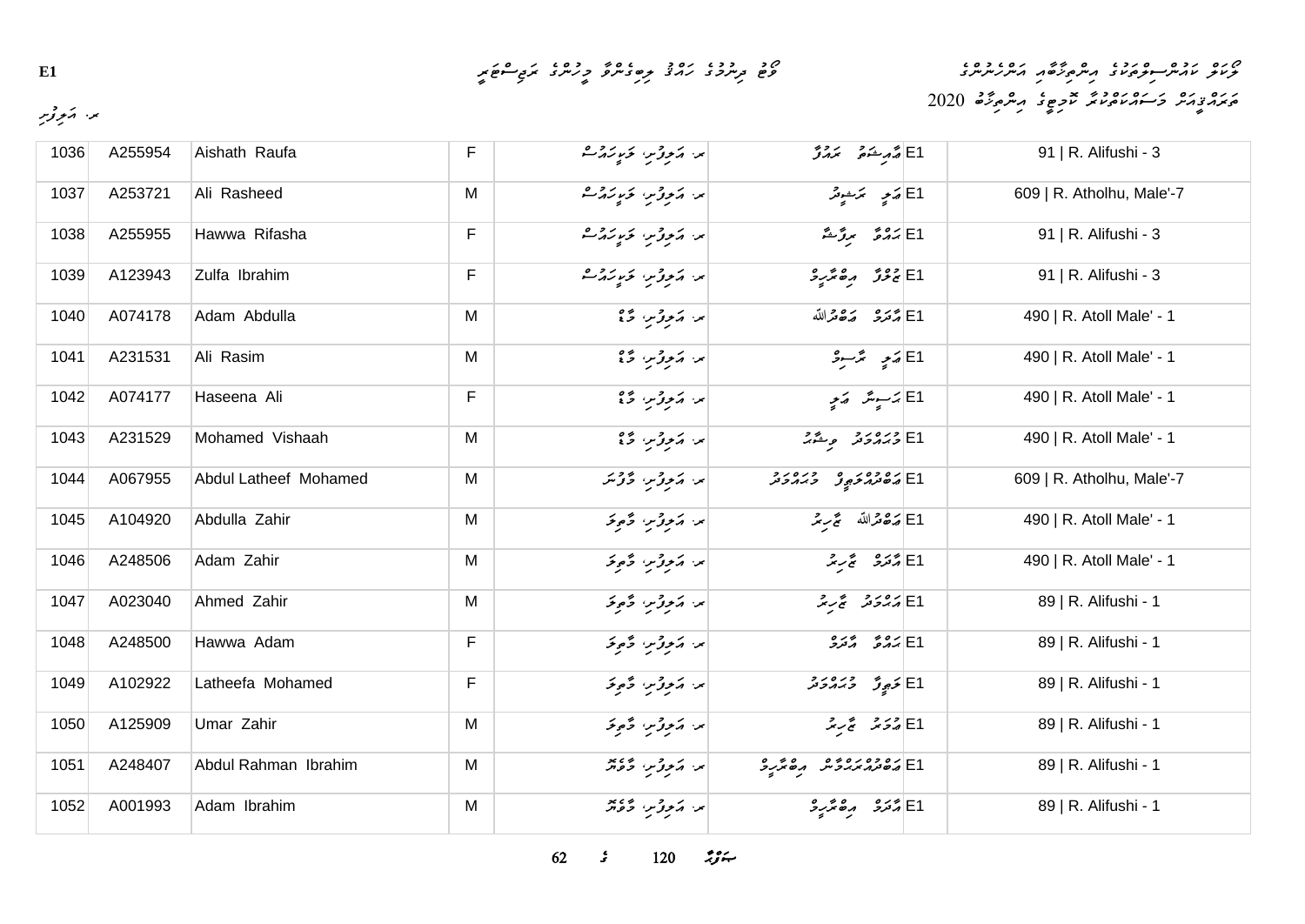*sCw7q7s5w7m< o<n9nOoAw7o< sCq;mAwBoEw7q<m; wBm;vB* م من المرة المرة المرة المرجع المرجع في المركبة 2020<br>مجم*د المريض المربوط المربع المرجع في المراجع المركبة* 

| 1053 | A248400 | Aishath Ibrahim   | F            | بر مرور و می                           | E1 مُرسُوَّم مِرْهُ مُردِّ               | 89   R. Alifushi - 1      |
|------|---------|-------------------|--------------|----------------------------------------|------------------------------------------|---------------------------|
| 1054 | A248404 | Fathimath Ibrahim | $\mathsf F$  | بر رکور وی                             | E1 زُّەپرە ئەھەر يەھەر بۇ                | 89   R. Alifushi - 1      |
| 1055 | A255716 | Hamraz Abdulla    | M            | برا أتروس وملا                         | E1 كروم محدد مركز و تحدالله              | 89   R. Alifushi - 1      |
| 1056 | A248409 | Hassan Ibrahim    | M            | برا أيجوش ومحافظ                       | E1 بَرَسَى مَرە مَحْرِ بِرَّةِ           | 89   R. Alifushi - 1      |
| 1057 | A162121 | Abdulla Ali       | M            | أأرا أأوقرس أوادونجوا                  | E1 كەڭ قىراللە كەم                       | 91   R. Alifushi - 3      |
| 1058 | A162122 | Abdulla Ziyad     | M            | أمرا مكروفرس وكالحامج كا               | E1 كەھەراللە   سى ئارىتىر                | 609   R. Atholhu, Male'-7 |
| 1059 | A162116 | Adam Naif         | M            | أأرا أألموقرس أواد والمحافج والمحمد    | E1 أَمُرْتَزَّدُ سُمْدِرٌ                | 609   R. Atholhu, Male'-7 |
| 1060 | A066640 | Aishath Ali       | $\mathsf F$  | أأرا مكروفرس والمحافاة والمحج          | E1 مُرمِشَمُ   مَعٍ                      | 64   Sh. Komandoo - 1     |
| 1061 | A146667 | Aminath Mehereena | $\mathsf F$  | برا مُتَوَرِّسُ وَلَا وَلِي لَا        | E1 أَدَّحِ سَمَّةً فَتَحْرَ سِنَّرَ      | 91   R. Alifushi - 3      |
| 1062 | A162120 | Ibrahim Ziyaadh   | M            | أيرا مكروح والالحاد وكالمحامج وكالمحمد | E1 مەھمگەر ئىقىدىمىتىسى <mark>E</mark> 1 | 91   R. Alifushi - 3      |
| 1063 | A162119 | Mohamed Fishaveen | M            | أأرا أألموقرس أواد والمحافج والمحمد    | E1 32025 ويتمويثر                        | 91   R. Alifushi - 3      |
| 1064 | A162115 | Naaila Ali        | $\mathsf{F}$ | أأرا أألموقرس أواد والمحافج والمحمد    | E1 سَمَدِ مَتَّة مِيَّة بِيَّة – E1      | 91   R. Alifushi - 3      |
| 1065 | A162008 | Ahmed Riza        | M            | برا مُتَوَرِّين حَمَدِ شَمَّدَ         | E1 <i>ړې چې</i> مرت                      | 490   R. Atoll Male' - 1  |
| 1066 | A162007 | Ali Riza          | M            | ىن مەجەۋىر، خەرىشى                     | E1 کرم ہوگ                               | 380   Maradhoo - 2        |
| 1067 | A044059 | Ahmed Hassan      | M            | أبرا أتروقون أذكر                      | E1 كەبرى كە ئەسكەنلە                     | 490   R. Atoll Male' - 1  |
| 1068 | A361255 | Ismail Leezaan    | M            | أيرا مكووهن وكافير                     | E1 <sub>م</sub> رشۇرچۇ پەتچ ش            | 91   R. Alifushi - 3      |
| 1069 | A243332 | Laizaan Mohamed   | M            | ىن مەمرۇس كەنگە                        | E1 خَيرِيَّ شَرِ حَيْدَ مِعْرَ مَنْ      | 91   R. Alifushi - 3      |

 $63$  *s*  $120$  *z*  $29$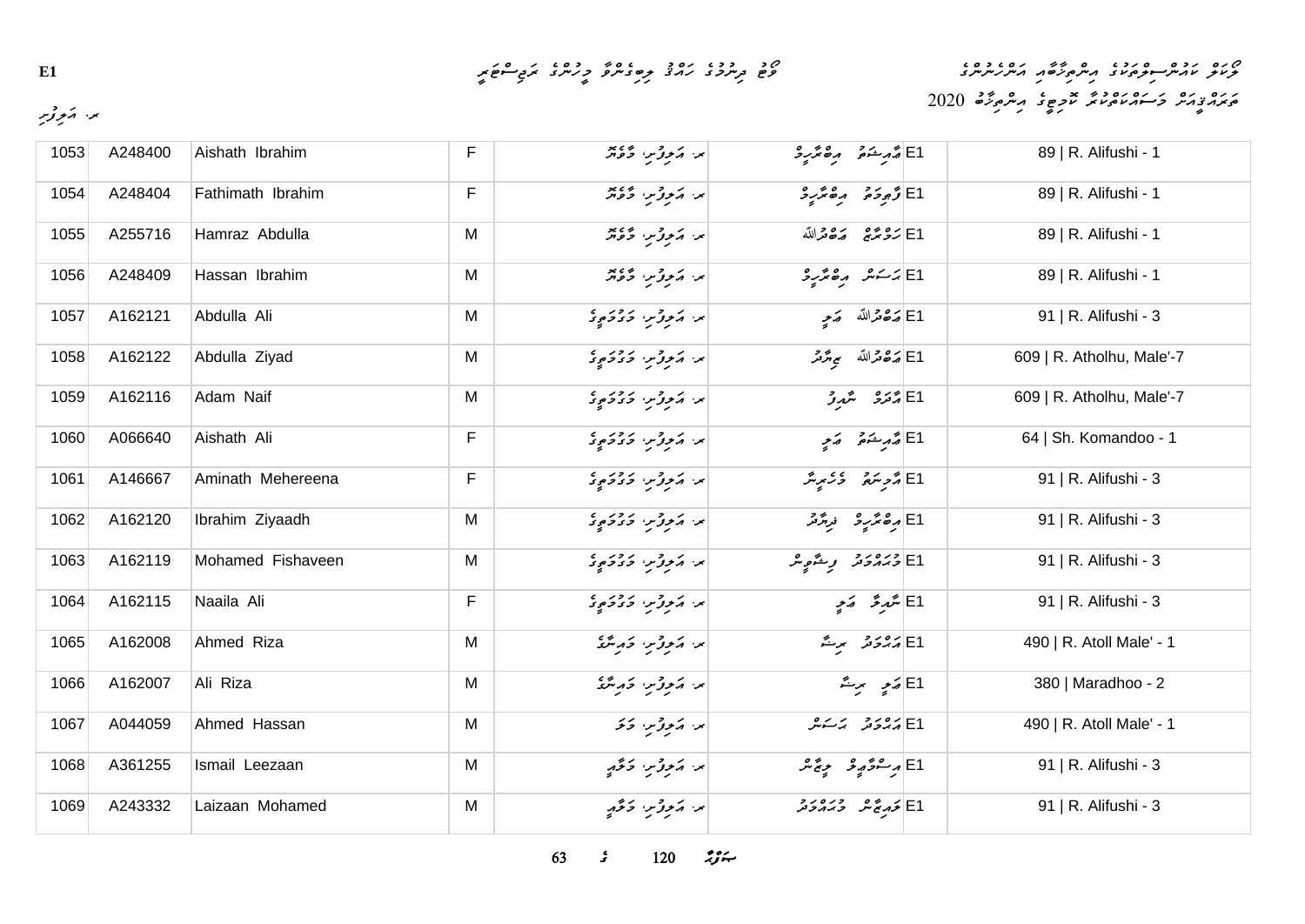*sCw7q7s5w7m< o<n9nOoAw7o< sCq;mAwBoEw7q<m; wBm;vB* م من المرة المرة المرة المرجع المرجع في المركبة 2020<br>مجم*د المريض المربوط المربع المرجع في المراجع المركبة* 

| 1070 | A162077 | Mohamed Abdulla       | M           | أيرا الكروفران الحاقراريا | E1 32025 مَ <i>ـ2025</i> اللّه          | 91   R. Alifushi - 3           |  |
|------|---------|-----------------------|-------------|---------------------------|-----------------------------------------|--------------------------------|--|
| 1071 | A255702 | Afaf Easa             | F           | برا مُتَوَوَّينَ وَوََّيْ | E1 پرُرُو پِرَ م                        | 89   R. Alifushi - 1           |  |
| 1072 | A255704 | Ahmed Fayaz           | M           | أأرا أتروس وكرمي          | E1 كەبرى ئەگەشە                         | 490   R. Atoll Male' - 1       |  |
| 1073 | A153416 | Ali Fayaz             | M           | برا أتروس وكرمي           | E1 كەمچە    ترەڭ ئە                     | 490   R. Atoll Male' - 1       |  |
| 1074 | A248352 | Aminath Shaneeza      | F           | ىن مەجەۋىر، ئەنگەنچ       | E1 مُرْحِسَةٌ شَمَسِيَّةٌ               | 557   Hulhumale', Ehenihen - 5 |  |
| 1075 | A123955 | Easa Moosa            | M           | ىن مەجەۋىر، ئەنگەنج       | $\mathcal{L}$ پر تھ $\mathcal{L}$ E1    | 160   K. Guraidhoo - 1         |  |
| 1076 | A152719 | Fathimath Leeza       | F           | أأرا أتروس وكرمي          | E1 <i>وُّجِودَهُ</i> مِعِيَّ            | 378   Hithadhoo Ehenihen - 1   |  |
| 1077 | A034179 | Abdul Hameed Ahmed    | M           | أما أرووس ووتا            | E1 בטיבלביקייה ביפית                    | 91   R. Alifushi - 3           |  |
| 1078 | A247219 | Aishath Ahmed Didi    | $\mathsf F$ | بر رکوویں کرکا            | E1 مەم شەھ ھەرى قرىرىر                  | 91   R. Alifushi - 3           |  |
| 1079 | A247228 | Ali Hameed            | M           | برا أتروس أذكره           | E1 <i>ھَي پُچون</i> گر                  | 91   R. Alifushi - 3           |  |
| 1080 | A152721 | Fathimath Hameed      | $\mathsf F$ | برا أتروش ووثا            | E1 زَّجِرَة حَرَّمَ بَرَجِيْرَ          | 91   R. Alifushi - 3           |  |
| 1081 | A247233 | Latheefa Abdul Hameed | F           | أبرا أزووهن أذاذة         | E1 كَرَب <i>وِرٌ مُ</i> 25ْرُكْرَدِيْرُ | 91   R. Alifushi - 3           |  |
| 1082 | A247229 | Muhamed Hameed        | M           | بر رکوری دورهٔ            | E1 <i>332,3 مُومِرٌ</i>                 | 91   R. Alifushi - 3           |  |
| 1083 | A247237 | Yoosuf Hameed         | M           | أيرا مكروش وكافرة         | E1 پر کشور کے پر تھا                    | 91   R. Alifushi - 3           |  |
| 1084 | A162065 | Aishath Ali           | $\mathsf F$ | أيرا أزوقرس أذاذك         | E1 م <i>ەمبەق مۇم</i>                   | 91   R. Alifushi - 3           |  |
| 1085 | A243394 | Aminath Azka Hassan   | F           | پر انگروژس، انگروش        | E1 مُجرِسَعِ مَتَى مُسَتَشَرِ           | 609   R. Atholhu, Male'-7      |  |
| 1086 | A113391 | Hassan Manik          | M           | برا أيوويرا أذكرها        | E1   ئەسەھەمبەر                         | 91   R. Alifushi - 3           |  |

 $64$  *s*  $120$  *z*  $29$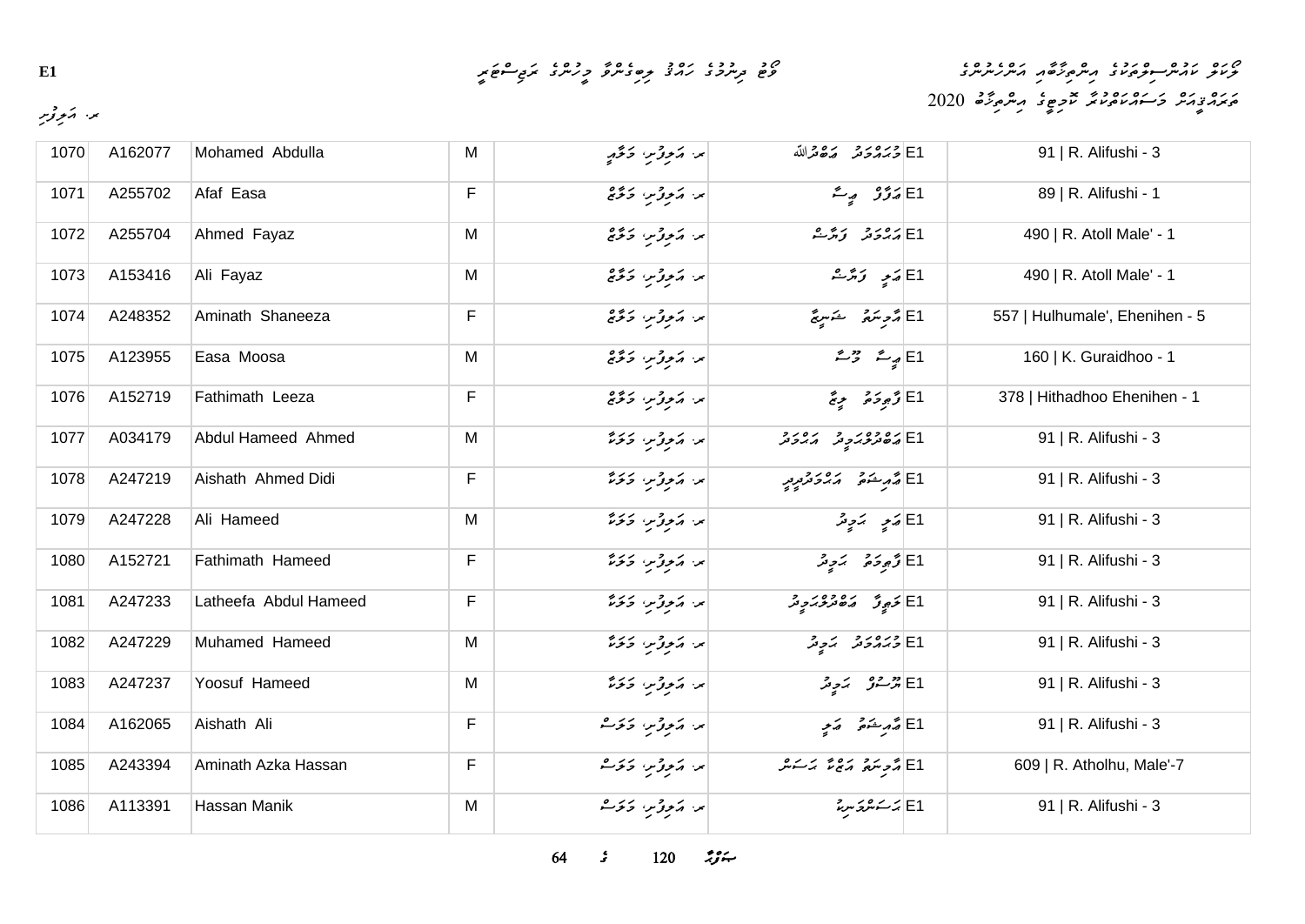*sCw7q7s5w7m< o<n9nOoAw7o< sCq;mAwBoEw7q<m; wBm;vB* م من المرة المرة المرة المرجع المراجع المراجع المراجع المراجع المراجع المراجع المراجع المراجع المراجع المراجع<br>مرين المراجع المراجع المرجع المراجع المراجع المراجع المراجع المراجع المراجع المراجع المراجع المراجع المراجع ال

| 1087 | A160938 | Abdulla Raazee       | M            | بر. הُتورُّسْ وُهُوْ           | E1 كَەڭقىراللە گەنبو                        | 91   R. Alifushi - 3          |
|------|---------|----------------------|--------------|--------------------------------|---------------------------------------------|-------------------------------|
| 1088 | A243475 | Hassan Raee          | M            | بر. مُتوفر المُحوفر            | E1   پرسکس مگ <sub>ھی</sub>                 | 609   R. Atholhu, Male'-7     |
| 1089 | A162557 | Saleema Mohamed      | F            | بر. مُتورُّس وُهو              | E1] سَمِودٌ وَبَرْدُونَر                    | 609   R. Atholhu, Male'-7     |
| 1090 | A162460 | Abdul Raheem Ahmed   | M            | ىن مەجەۋىر، كەيدىگە            | E1 גەدە <i>برەرە بەد</i> ىر                 | 490   R. Atoll Male' - 1      |
| 1091 | A162461 | Aishath Abdul Raheem | $\mathsf{F}$ | ىن مەردۇر، كەيدىگە             | E1 مەرشىم مەھىرمىمبىر                       | 490   R. Atoll Male' - 1      |
| 1092 | A162463 | Aishath Nasaya       | $\mathsf F$  | ىر. ئەبوۋىر، كەيپەشكە          | E1 <sub>م</sub> ُم ِسْدَمْ مِنْ مَرْسُمْرٌ  | 567   Villimale' Ehenihen - 2 |
| 1093 | A126153 | Aminath Abdul Raheem | $\mathsf{F}$ | ىن مەردۇر، كەيدىگە             | E1 גٌ <i>و سُه مُ</i> مُعتبر <i>جُدِ</i> وَ | 462   Srilanka / Colombo - 3  |
| 1094 | A162462 | Fathimath Leeza      | F            | ىن مەردۇر، كەيدىگە             | E1 <i>وُجوحو جِ</i> يح                      | 90   R. Alifushi - 2          |
| 1095 | A243391 | Fathimath Maya       | F            | ىن مەردۇر، كەيدىگە             | E1 تُجوحَمُ حُمَّ                           | 490   R. Atoll Male' - 1      |
| 1096 | A151878 | Hawwa Suhana         | F            | ىن مەردۇر، كەيدىگە             | E1 يَهُمُّ سُمَّتَيْرَ                      | 567   Villimale' Ehenihen - 2 |
| 1097 | A253503 | Inaath Abdul Maajid  | $\mathsf F$  | ىن مەردۇر، كەيدىگە             | E1 ۾ سگھ ڪھەمرمرگرو پور                     | 90   R. Alifushi - 2          |
| 1098 | A115945 | Mariyam Abdul Raheem | F            | ىن مەردۇر، كەيدىگە             | E1 כיתת הסינגיה כ                           | 567   Villimale' Ehenihen - 2 |
| 1099 | A143957 | Moosa Niyaz          | M            | ىرا مُتَوَرِّسُ كَامِيسَةً     | E1 تخریج میں پر تع                          | 90   R. Alifushi - 2          |
| 1100 | A246825 | Abdulla Mirfaan      | M            | برا أتروس كالرسموق             | E1 أەھىراللە م <i>ومۇقى</i> ر               | 609   R. Atholhu, Male'-7     |
| 1101 | A246821 | Ahmed Sameer         | M            | ىر. ئەبورۇس كەيرىكروگ          | E1 كەبرى بىر سىمبرىتى بىر                   | 609   R. Atholhu, Male'-7     |
| 1102 | A144624 | Ali Aboobakuru       | M            | برا مُتَوَرِّين كَابِر سُمْوَى | $2222$ $\sqrt{5}$ $\approx$ F1              | 609   R. Atholhu, Male'-7     |
| 1103 | A246832 | Aminath Inasha       | F            | ىر مەردىن كېرىكروگە            | E1 مُتَّحِسَمُ مِسَّنَةٌ                    | 609   R. Atholhu, Male'-7     |

 $65$  *s*  $120$  *z***<sub>3</sub>**  $\frac{2}{3}$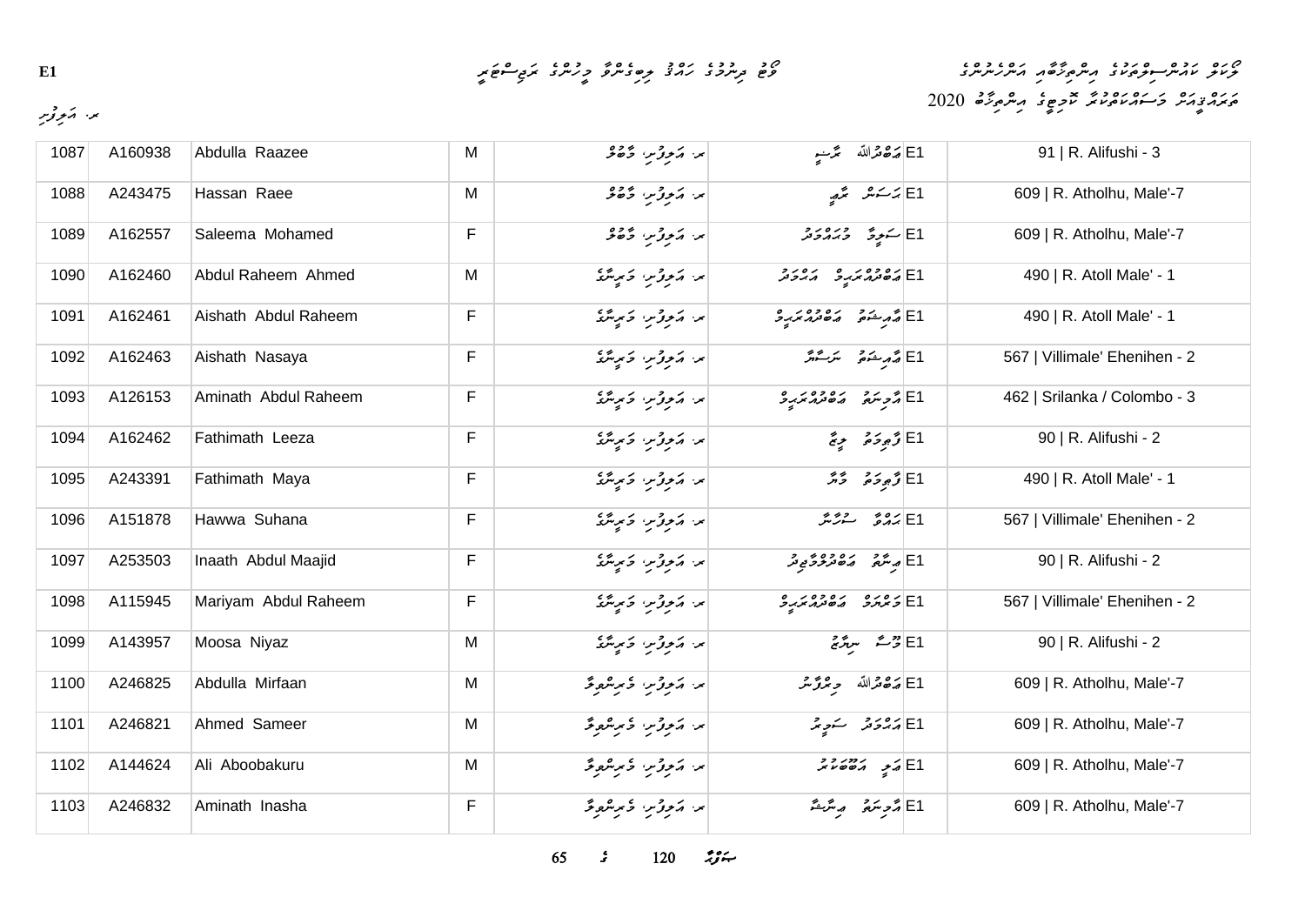*sCw7q7s5w7m< o<n9nOoAw7o< sCq;mAwBoEw7q<m; wBm;vB* م من المرة المرة المرة المرجع المراجع المراجع المراجع المراجع المراجع المراجع المراجع المراجع المراجع المراجع<br>مرين المراجع المراجع المرجع المراجع المراجع المراجع المراجع المراجع المراجع المراجع المراجع المراجع المراجع ال

| 1104 | A247595 | Fazna Ali              | F           | ىر. ئەبورۇس كەبرىكروگە      | E1 تونج نګر ټرمو                           | 308   L. Gan - 1              |
|------|---------|------------------------|-------------|-----------------------------|--------------------------------------------|-------------------------------|
| 1105 | A246818 | Ibrahim Zahir          | M           | ين أيحوق والمحالج والمحدوث  | E1 مەھەرىپە تەرىر                          | 91   R. Alifushi - 3          |
| 1106 | A246830 | Mohamed Inaaz          | M           | أيرا مكروفرا والمرتكوف      |                                            | 91   R. Alifushi - 3          |
| 1107 | A246827 | Moomina Mahmood        | $\mathsf F$ | أأر مكروحين كالرسموكي       | E1 دُيرو شهر در در د                       | 609   R. Atholhu, Male'-7     |
| 1108 | A085211 | Abdulla Imad           | M           | أأرا مكروح من والمراجع والم | E1 رَصْحْراللّه مِرْحَمْد                  | 89   R. Alifushi - 1          |
| 1109 | A000844 | Ali Zahir              | M           | برا مكروحوا كالرموج         | E1 <i>ھَ جِ</i> گُرِ پُر                   | 490   R. Atoll Male' - 1      |
| 1110 | A146828 | Aminath Leela          | F           | برا مكروح المحافر والمحافي  | E1 مُوسَعْ مِعْ                            | 89   R. Alifushi - 1          |
| 1111 | A114287 | Jameela Mohamed        | F           | برا مكروح المحافر والمحافي  | E1 فَيَ حِرِ مُحَدَّدَ مَرَّ دَمَّرَ مَرَّ | 89   R. Alifushi - 1          |
| 1112 | A248097 | Khadeeja Mohamed       | F           | پر ټروژس کریروئ             | E1 كَتَوِيعٌ - وَيَرْدُونَرُ -             | 89   R. Alifushi - 1          |
| 1113 | A085258 | Mohamed Abdul Rahman   | M           | بر הوؤس وبروده              | E1 دره در دره دره در در                    | 89   R. Alifushi - 1          |
| 1114 | A157529 | Mohamed Haisham yoosuf | M           | بر הوؤس وبرمنى              | E1 <i>בהחבת ה</i> קביב וקיים               | 567   Villimale' Ehenihen - 2 |
| 1115 | A389017 | Mohamed Haisham Yoosuf | M           | بر مور در و برمود           | E1 כממכת מקשיב מייני                       | 89   R. Alifushi - 1          |
| 1116 | A001095 | Yoosuf Noory           | M           | برا مكروح المحافر والمحافي  | E1 پرڪري شر <sub>مبر</sub>                 | 490   R. Atoll Male' - 1      |
| 1117 | A077650 | Ahmed Adam             | M           | أيرا مكروحوا ومحايرها       | E1 كەبرى قرىم كەندى                        | 490   R. Atoll Male' - 1      |
| 1118 | A243367 | Aishath Nashva Ahmed   | F           | أيرا مأثولوس كالرب          | E1 مەم شەھ سىشىھ مەدومە                    | 490   R. Atoll Male' - 1      |
| 1119 | A077649 | Fathimath Ali          | F           | أيرا أيجوفرس كريرك          | E1 <i>وُّجِودَة مَ</i> َمٍّ                | 490   R. Atoll Male' - 1      |
| 1120 | A162100 | Nashath Ahmed          | M           | ىن مەنزۇس ۋىرگ              | E1 يترشم مقرق مركز و در حر                 | 490   R. Atoll Male' - 1      |

 $66$  *s*  $120$  *z*  $29$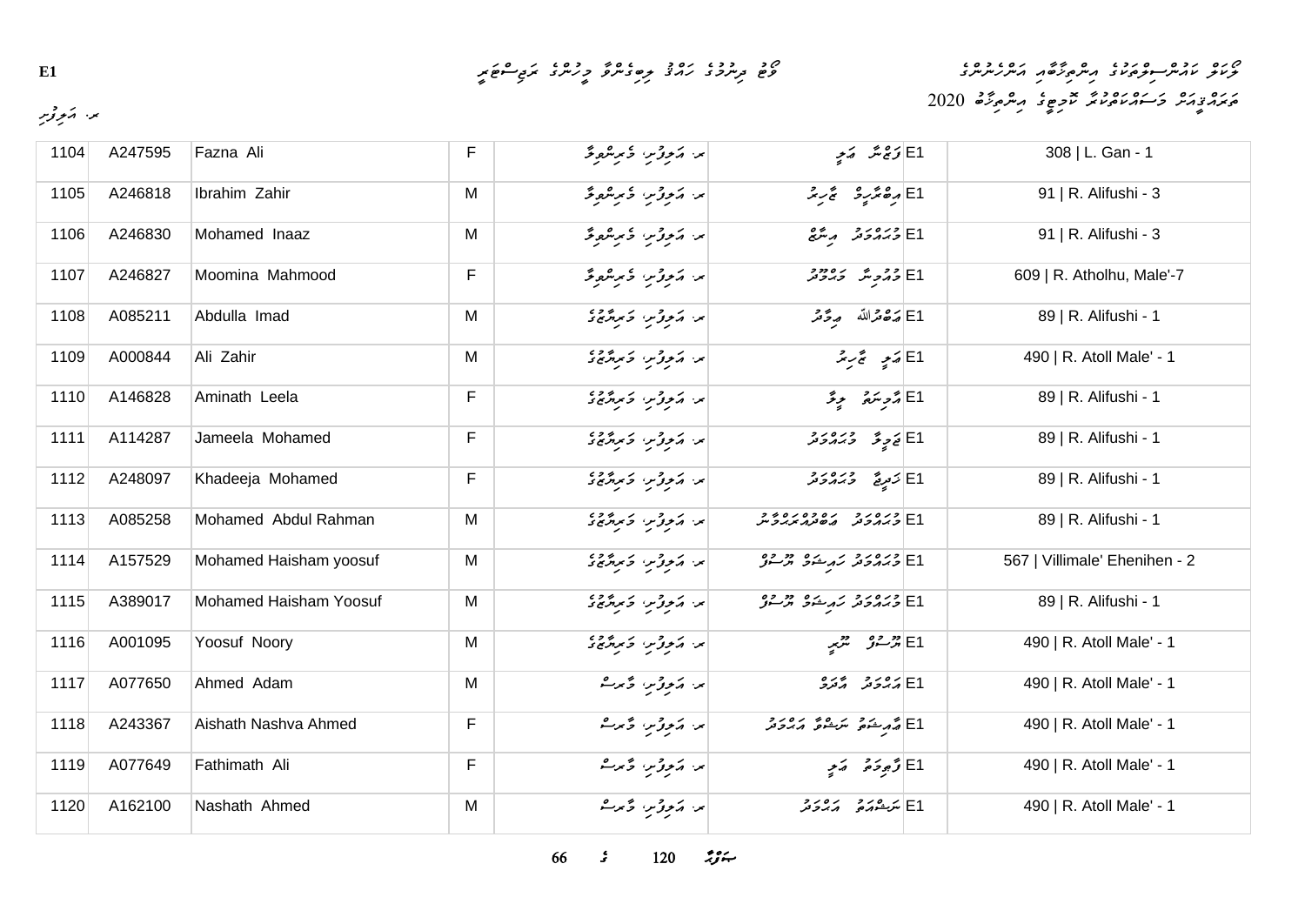*sCw7q7s5w7m< o<n9nOoAw7o< sCq;mAwBoEw7q<m; wBm;vB* م من المرة المرة المرة المرجع المراجع المراجع المراجع المراجع المراجع المراجع المراجع المراجع المراجع المراجع<br>مرين المراجع المراجع المرجع المراجع المراجع المراجع المراجع المراجع المراجع المراجع المراجع المراجع المراجع ال

| 1121 | A126378 | Haseena Ahmed        | F            | بر. ړو ژیر، ځستمندنی        | E1    پرسپر    پروژگر                      | 90   R. Alifushi - 2      |
|------|---------|----------------------|--------------|-----------------------------|--------------------------------------------|---------------------------|
| 1122 | A156623 | Hassan Ahmed         | M            | بر رکوری کامنده             | E1 ئەسىمىش مەيرى قىر                       | 90   R. Alifushi - 2      |
| 1123 | A023967 | Khadeeja Mahmood     | F            | بر. م <i>زو</i> ر و کشور در | E1 كَرْمَرِيحٌ - كَ <sup>رُو</sup> دُ مَرْ | 90   R. Alifushi - 2      |
| 1124 | A243278 | Thooba Adam Naseer   | F            | بر. م <i>زو</i> ر و کشور در | E1 ۾ پُهُ گُرُو سَرَجِي گ                  | 90   R. Alifushi - 2      |
| 1125 | A148112 | Abdul Latheef Yoonus | M            | پر اړکووکس دنج              | E1 גەدە دەر ۋە مەر دە                      | 89   R. Alifushi - 1      |
| 1126 | A075173 | Abdul Rahman Yoonus  | M            | پر انگروژس دنج              | E1 رە دە رەپ ھە دە دە                      | 490   R. Atoll Male' - 1  |
| 1127 | A247744 | Abdulla Yoonus       | M            | بر، مکووکو، وَجَ            | E1 مَەمْعَراللە مَ <i>مْ مَرْمَّ</i>       | 490   R. Atoll Male' - 1  |
| 1128 | A255669 | Aishath Moosa        | $\mathsf F$  | بر، مُتووِّسِ، وَيَج        | E1 مَجْمَدِ شَمَعَ وَ سَمَّ                | 89   R. Alifushi - 1      |
| 1129 | A075172 | Aishath Nazly        | $\mathsf{F}$ | بر ، مَعِوْسٍ حَجَّ         | E1 مۇم يىسىم ئىس ئىس بىر                   | 89   R. Alifushi - 1      |
| 1130 | A111994 | Aminath Naazlee      | $\mathsf F$  | بر، مکووکو، وَجَ            | E1 مُجِسَعَة مُسَمَّعِ                     | 490   R. Atoll Male' - 1  |
| 1131 | A255668 | Azuma Moosa          | $\mathsf F$  | ىن مەنزۇس كەنچ              | $23$ $52/51$                               | 89   R. Alifushi - 1      |
| 1132 | A075174 | Haleema Moosa        | F            | ىن مەنزۇس كەنچ              | E1] پَرچِوَ " وَ"سُدَّ                     | 89   R. Alifushi - 1      |
| 1133 | A146426 | Ismail Yoonus        | M            | ىن مەمرۇس كەنچ              | E1 مەشقۇم قىر تەرىپىتى بىر                 | 89   R. Alifushi - 1      |
| 1134 | A042978 | Yoonus               | M            | برا مُتوفِّسا وَجَ          | E1 انژیٹرنٹ                                | 89   R. Alifushi - 1      |
| 1135 | A248644 | Abdulla Mahir        | M            | أمرا وكموثوث ونامج          | E1 مَەھىراللە ئ <i>ۇرى</i> ر               | 609   R. Atholhu, Male'-7 |
| 1136 | A026841 | Adam Mahir           | M            | پر رنجوژیں کردہ ہ           | E1 مُحَمَّدً وَّرِيْرَ                     | 609   R. Atholhu, Male'-7 |
| 1137 | A248643 | Aishath Zumna        | F            | أبرا وتحوقر والحمامي        | E1 مۇم شىم ئىم ئىمىتىر                     | 609   R. Atholhu, Male'-7 |

 $67$  *s*  $120$  *i*<sub>s</sub>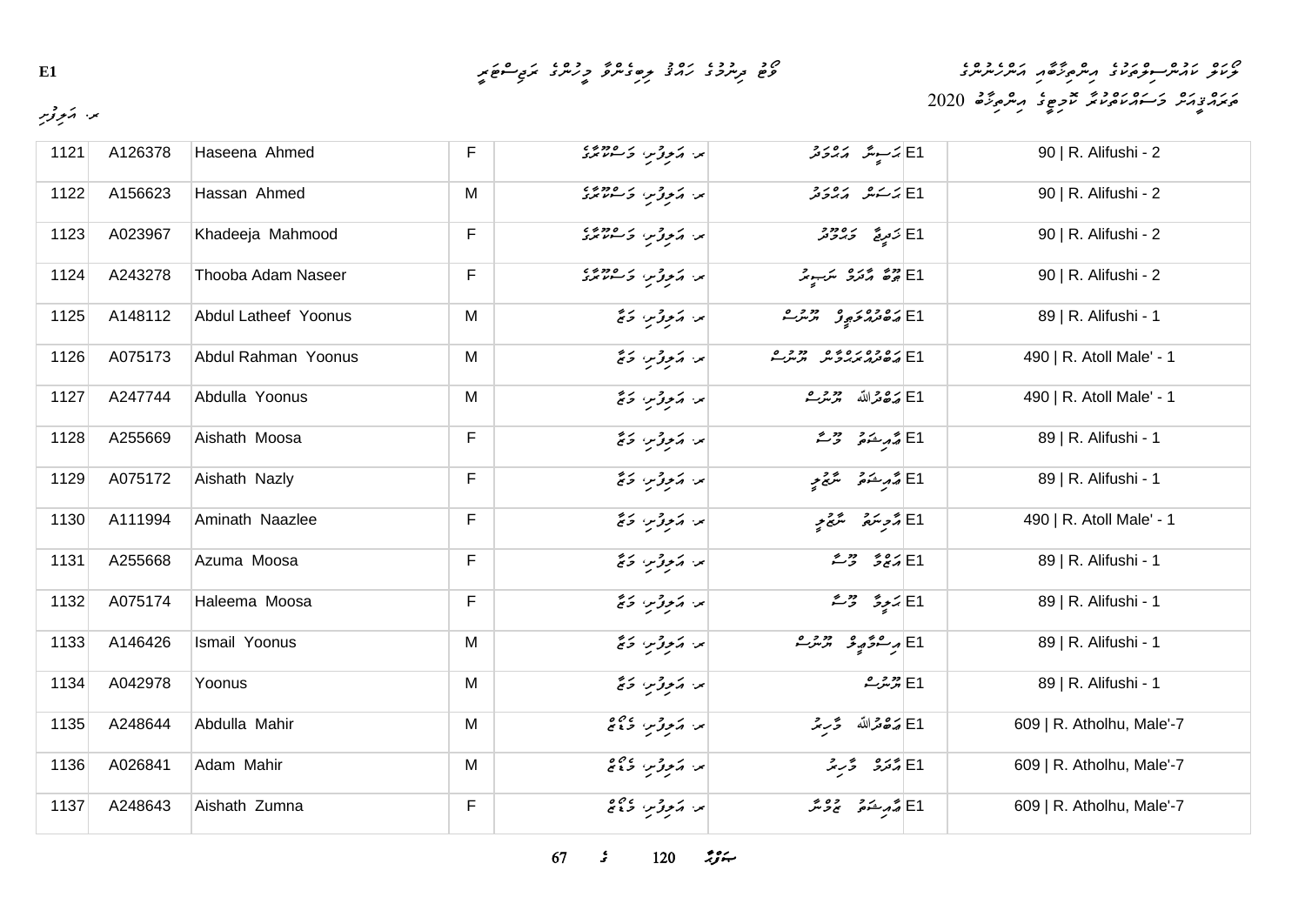*sCw7q7s5w7m< o<n9nOoAw7o< sCq;mAwBoEw7q<m; wBm;vB* م من المرة المرة المرة المرجع المراجع المراجع المراجع المراجع المراجع المراجع المراجع المراجع المراجع المراجع<br>مرين المراجع المراجع المرجع المراجع المراجع المراجع المراجع المراجع المراجع المراجع المراجع المراجع المراجع ال

| 1138 | A144526 | Aminath Abdulla     | F           | پر اړمونوس د چې           | E1 أَمَّ <i>حِيسَمَة أَ</i> مَّاهُ مِنْ اللَّهُ                                                      | 609   R. Atholhu, Male'-7      |
|------|---------|---------------------|-------------|---------------------------|------------------------------------------------------------------------------------------------------|--------------------------------|
| 1139 | A163160 | Fathimath Moosa     | F           | پر مرکز ویکی در دی        | E1 تَ <i>وْجِوْءُ</i> حَرَّسَةُ                                                                      | 609   R. Atholhu, Male'-7      |
| 1140 | A148164 | Hassan Mahir        | M           | پر مرکز کرده و ده م       | E1   پرسترس تخ ریز                                                                                   | 609   R. Atholhu, Male'-7      |
| 1141 | A105008 | Ibrahim Mahir       | M           | بر رکوری وره              | E1 مەھەر بولى ئەرىر                                                                                  | 557   Hulhumale', Ehenihen - 5 |
| 1142 | A105075 | <b>Ismail Mahir</b> | M           | بر رکوری وی               | E1 <sub>م</sub> رشۇ <sub>م</sub> و ئ <sup>ې</sup> رىز                                                | 609   R. Atholhu, Male'-7      |
| 1143 | A071995 | Moosa Mahir         | M           | بر وتووس وءه              | $2,3$ $2,3$ E1                                                                                       | 91   R. Alifushi - 3           |
| 1144 | A147535 | Abdulla Arif        | M           | أيرا م تروش و بدهج        | E1 رَصْحَرْاللّه مَرْمِر <i>وْ</i>                                                                   | 609   R. Atholhu, Male'-7      |
| 1145 | A082519 | Adam Arif           | M           | برا م تروس و برمی         | E1 أَرْتَرَدْ أَرْسِرْ لَ                                                                            | 609   R. Atholhu, Male'-7      |
| 1146 | A071149 | Ahmed Arif          | M           | برا متعادين ويترجى        | E1 <i>ټرې تر په پېر</i> ژ                                                                            | 91   R. Alifushi - 3           |
| 1147 | A246162 | Aishath Arif        | F           | أيرا مأفروش ويترجى        | E1 مُرْمِسْنَمْ مُرْمِرْزُ                                                                           | 609   R. Atholhu, Male'-7      |
| 1148 | A147516 | Ali Arif            | M           | برا م کروگرا او مگرمی     | E1 کی په گیمونو                                                                                      | 91   R. Alifushi - 3           |
| 1149 | A082518 | Mohamed Arif        | M           | برا م دوس و برمی          | E1 <i>3222 مگیرو</i>                                                                                 | 91   R. Alifushi - 3           |
| 1150 | A080688 | Moomina Arif        | $\mathsf F$ | برا م کرومن دیگری         | E1 دُمُ دِيمٌ مُدَّبورٌ                                                                              | 91   R. Alifushi - 3           |
| 1151 | A147638 | Sobira Adam         | F           | ما المرمورين ويتنفى       | E1 بثوم محمد محمد الحرار المحمد السياسية السياسية التي تحريد السياسية التي تجار السياسية السياسية ال | 91   R. Alifushi - 3           |
| 1152 | A246373 | Adam Mohamed        | M           | برا مأورقن وروسرمر        | E1 جُمْرَوْ وَبَرْدُونْر                                                                             | 91   R. Alifushi - 3           |
| 1153 | A246375 | Aishath Mohamed     | F           | بر مُعِوْس دُرْدُ سِرِ مُ | E1 مُصِحْمَى وَيَدْوَمَرْ                                                                            | 91   R. Alifushi - 3           |
| 1154 | A084228 | Aminath Ali Fulhu   | F           | أما أرووس ورؤسرا          | E1 مُتَّحِسَمَةُ مَعِرْزَةٌ                                                                          | 91   R. Alifushi - 3           |

 $68$  *s*  $120$  *z*  $29$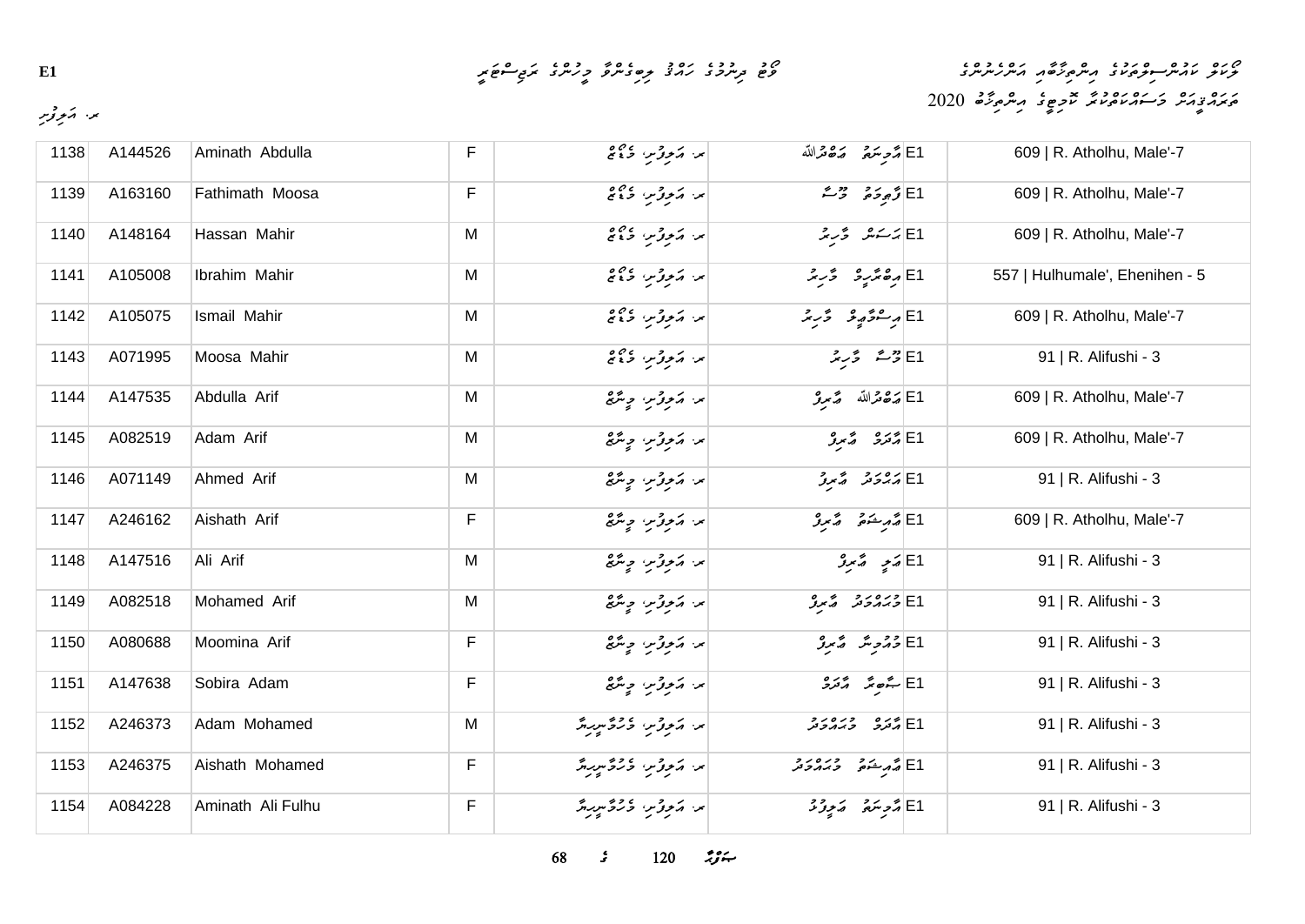*sCw7q7s5w7m< o<n9nOoAw7o< sCq;mAwBoEw7q<m; wBm;vB* م من المرة المرة المرة المرجع المراجع المراجع المراجع المراجع المراجع المراجع المراجع المراجع المراجع المراجع<br>مرين المراجع المراجع المرجع المراجع المراجع المراجع المراجع المراجع المراجع المراجع المراجع المراجع المراجع ال

| 1155 | A246371 | Fathimath Shama       | $\mathsf{F}$ | پر مرکورفرین ڈرگر میرینگر    | E1 <i>وَّجِ حَمَّ</i> شَرَّحَ           | 91   R. Alifushi - 3         |
|------|---------|-----------------------|--------------|------------------------------|-----------------------------------------|------------------------------|
| 1156 | A131101 | Hussain Mohamed       | M            | برا م تورقس كارو مريد الر    | E1 يُرْسَمُ بِيْنَ وَيَرْدُونَدْ        | 91   R. Alifushi - 3         |
| 1157 | A105415 | Ibrahim Mohamed       | M            | ما أكتوفر المورد و كتور الله | E1 مەھمگىرى ئەممەدىر                    | 91   R. Alifushi - 3         |
| 1158 | A246370 | Ismail Mohamed        | M            | ما أمولوس وروسرمار           | E1, مشر <i>قم وبرودي</i> ر              | 91   R. Alifushi - 3         |
| 1159 | A246369 | Moosa Mohamed         | M            | أأرا أركوفر والمحافظ والرامر | E1 تۇنتە ئەيرە <i>دى</i> ر              | 378   Hithadhoo Ehenihen - 1 |
| 1160 | A153207 | Abdulla Abdul Kareem  | M            | برا مُعِرْضٍ وَرْبَرُ        | E1 رَصْحْراللَّهُ مَصْعَرْحَرْمَ مَرِجْ | 89   R. Alifushi - 1         |
| 1161 | A032856 | Ahmed Abdul Kareem    | М            | أبرا مكروش ورقدهم            | E1 גژکو ده مورد کارو                    | 89   R. Alifushi - 1         |
| 1162 | A066465 | Ibrahim Abdul Kareem  | M            | أبرا مكروش ورقدهما           | E1 رەئزېرى ھەمزىر <i>مى</i> رى          | 89   R. Alifushi - 1         |
| 1163 | A147874 | Latheefa Abdul Kareem | F            | برا مُتَوَوَّينِ وَرْبَقَ    | E1 خَيْرٍ وَصَفَّرْ مَمْ مِرْدَّ        | 89   R. Alifushi - 1         |
| 1164 | A126376 | Mohamed Abdul Kareem  | M            | برا م تحرقر عن الحرار محر    | E1 دره دو بره دور بود                   | 89   R. Alifushi - 1         |
| 1165 | A342267 | Aishath Unusa         | $\mathsf F$  | بر. مَعِرْسِ وَلَا شَرْ      | E1 مەم شىم مەمىر                        | 89   R. Alifushi - 1         |
| 1166 | A244276 | Aminath Waheeda       | F            | بر. مُتورُّسِ، وَلاَنْثَر    | E1 مَّ <i>حِ سَمَّةً وَ بِ</i> مَّد     | 89   R. Alifushi - 1         |
| 1167 | A251385 | Abdulla Vishah        | M            | بر ړوونو، وژنگر              | E1 مَەھْتَراللە م <i>وشۇر</i>           | 609   R. Atholhu, Male'-7    |
| 1168 | A251381 | Aminath Liyusha       | F            | برا م تروس دی ش              | E1 مُرْحِسَمَ مِعْرِمْتُهُ              | 91   R. Alifushi - 3         |
| 1169 | A081130 | Fathmath Siuna        | $\mathsf{F}$ | ر. مَعِدْسِ وِقْسْ           | E1 وَجوحَعْ سِيرْتَرْ                   | 91   R. Alifushi - 3         |
| 1170 | A251383 | Hawwa Yashfa          | F            | بر خورش ودهر                 | E1 بَرْدُوَّ بَرَحْتَوَّرَّ             | 91   R. Alifushi - 3         |
| 1171 | A123159 | Hussain Ahmed         | M            | بر مورمن وؤثر                | E1  يُرْسَمَّ مِيْنَ مَدَوَمَّدُ        | 91   R. Alifushi - 3         |

*69 sC 120 nNw?mS*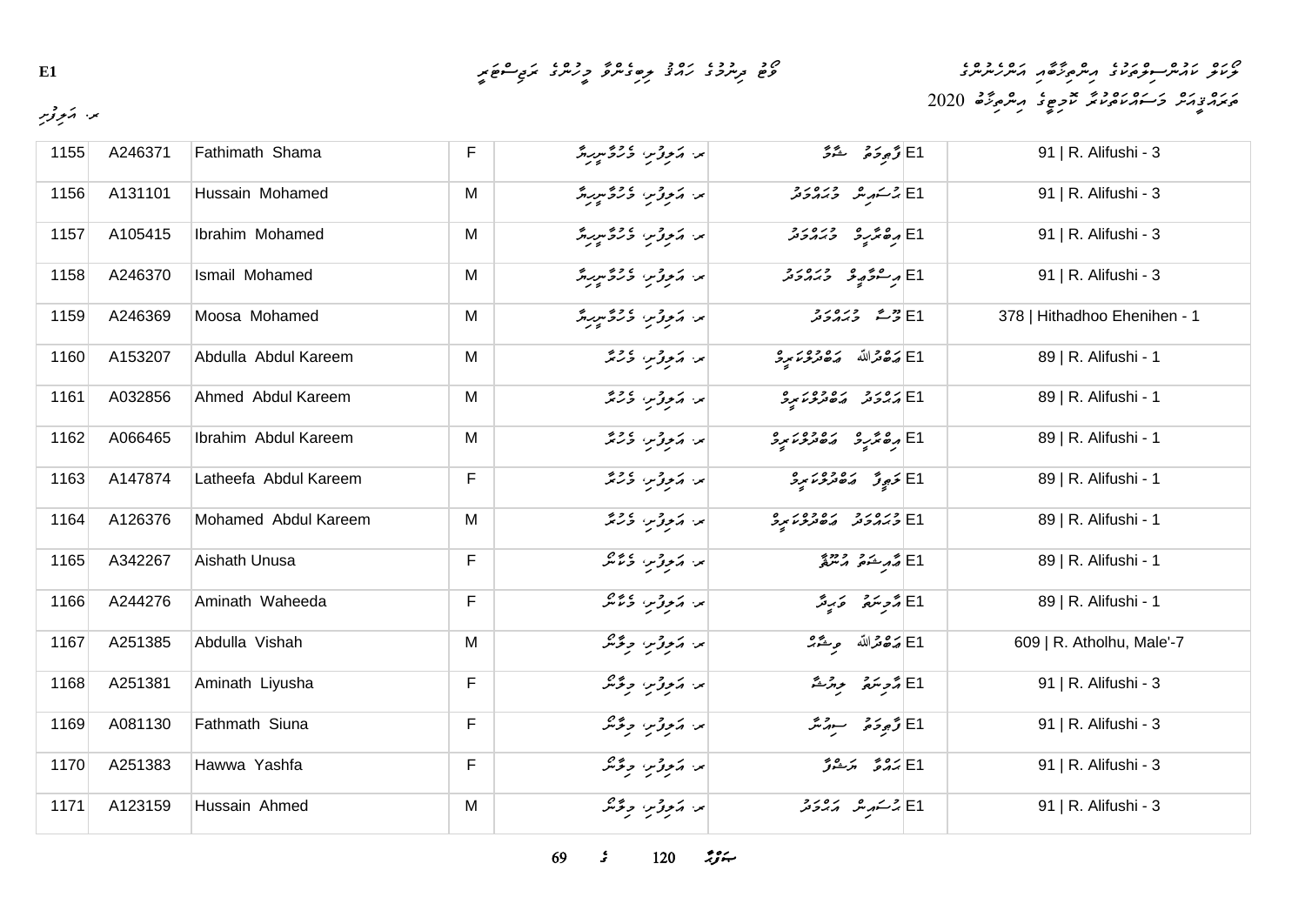*sCw7q7s5w7m< o<n9nOoAw7o< sCq;mAwBoEw7q<m; wBm;vB* م من المرة المرة المرة المرجع المراجع المراجع المراجع المراجع المراجع المراجع المراجع المراجع المراجع المراجع<br>مرين المراجع المراجع المرجع المراجع المراجع المراجع المراجع المراجع المراجع المراجع المراجع المراجع المراجع ال

| 1172 | A251379 | Ibrahim Farish         | M | ىر. ئەبرۇس برۇنگە     | E1 مِ@مَّرِدِدْ - وَّمِرْكْ            | 557   Hulhumale', Ehenihen - 5 |
|------|---------|------------------------|---|-----------------------|----------------------------------------|--------------------------------|
| 1173 | A255926 | Jameela Afnaan Hussain | F | پر مکروکرما و ونگر    | E1 ئ <sub>ے جو</sub> بۇ مۇشرىر برگىرىد | 609   R. Atholhu, Male'-7      |
| 1174 | A251372 | Latheefa Abdulla       | F | پر مرکزی وڈیگ         | E1 تح <i>جي قل مذه قر</i> الله         | 91   R. Alifushi - 3           |
| 1175 | A251386 | Mohamed Nasheeth       | M | بر ټروين ولاش         | E1 <i>وُبَرُوْدُو مَرْجُومُ</i>        | 93   R. Rasgetheemu - 1        |
| 1176 | A243655 | Aishath Nuha           | F | برا مکروکرا ویڈ       | E1 مەم شىر مىرگە                       | 490   R. Atoll Male' - 1       |
| 1177 | A086813 | Aminath Hassan         | F | پر مرکورفرما ترنگ     | E1 مَّ حِسَمَعُ سَرَسْرٌ               | 89   R. Alifushi - 1           |
| 1178 | A167500 | Ibrahim Riyaz Ali      | M | پر انگوروس جنگ        | E1 مەھەرىپ ئىرە ئىچە ئەرىپە            | 89   R. Alifushi - 1           |
| 1179 | A148360 | Mariyam Yashfa         | F | برا مکورش ویڈ         | E1 كەنگەر كەرگە بىر                    | 89   R. Alifushi - 1           |
| 1180 | A245033 | Mariyam Khoorsheeda    | F | برا أيجوش وبمكافحه    | E1 5 <i>مەيرى تىمىغ</i> وت <i>گ</i>    | 91   R. Alifushi - 3           |
| 1181 | A099800 | Mohamed Naseem         | M | ما المروحين المرتماني | E1 <i>وُبَرُوو وَ</i> مَرَسِوڤ         | 145   K. Kaashidhoo - 2        |
| 1182 | A079431 | Abdul Sattar Ali       | M | أأرا أركوفوس والررومى | E1 كەھىر مەمەم كەم                     | 91   R. Alifushi - 3           |
| 1183 | A330272 | Rana Abdul Satthar     | F | پر ټروژین ویرزونځ     | E1 بزش مەھىرمەسىر <i>ە ب</i> و         | 91   R. Alifushi - 3           |
| 1184 | A001341 | Abdul Sattar Hassan    | M | بر رووژس وگو          | E1 پەھ <i>تەرەك خەرج بىر ئەسە</i> ش    | 89   R. Alifushi - 1           |
| 1185 | A158247 | Fathimath Hassan       | F | بر رووین ویگاه        | E1 <i>وُهِ دَهُ برَسَ</i> سٌ           | 89   R. Alifushi - 1           |
| 1186 | A092895 | Humaidha Hassan        | F | بر رکوری وگ           | E1 يُرْدَرِيْرُ - بَرْسَرْرُ           | 490   R. Atoll Male' - 1       |
| 1187 | A001340 | Mohamed Hassan         | M | بر مورير، وڪھ         | E1 32858 كەشكەر                        | 89   R. Alifushi - 1           |
| 1188 | A246687 | Abdul Hannan Idrees    | M | بر مرکزور دیکربروی    | E1 مەھ <i>ىر ۋىر مەرگەر بەرگەر</i> مى  | 91   R. Alifushi - 3           |

 $70$  *s*  $120$   $29$   $\div$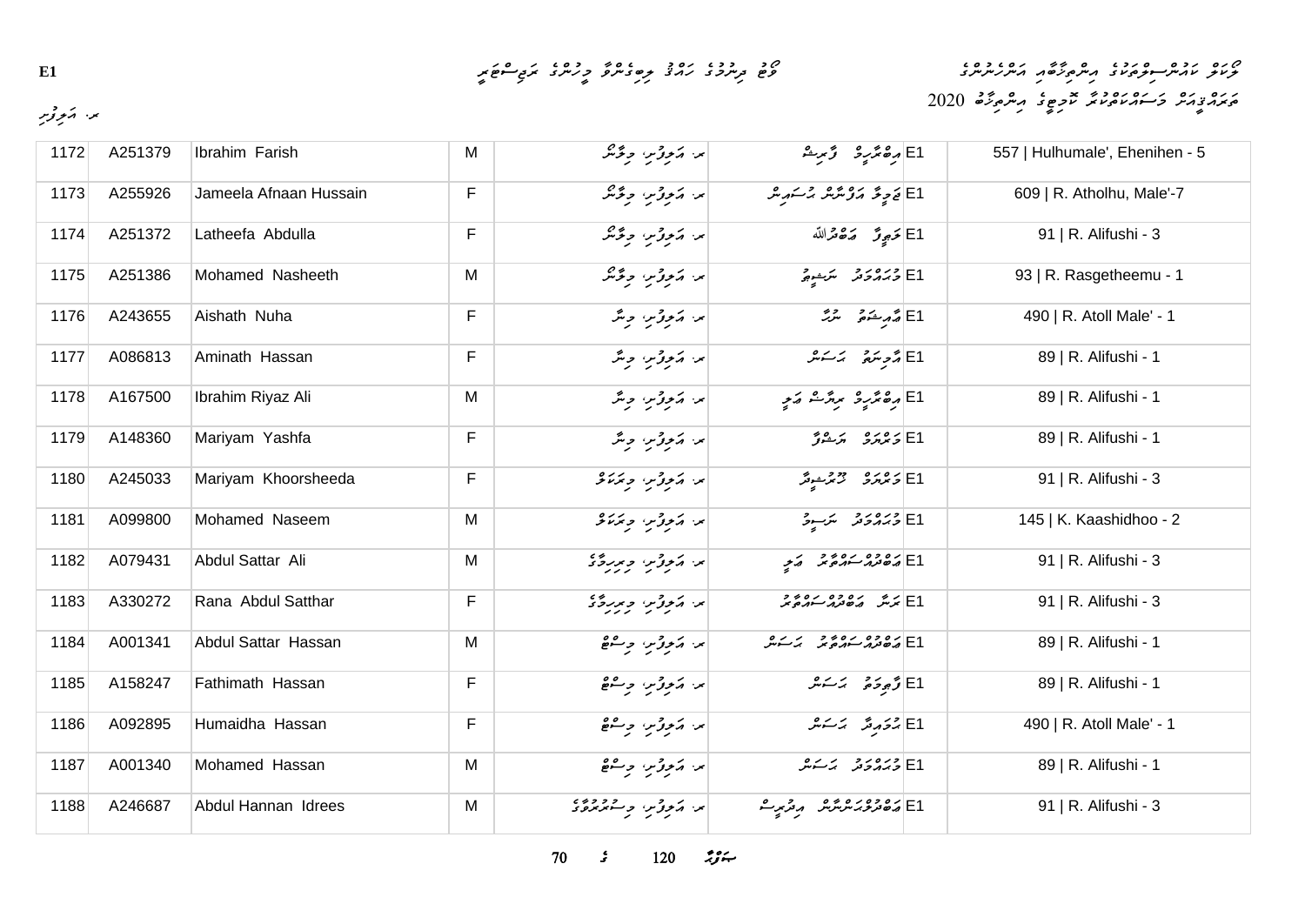*sCw7q7s5w7m< o<n9nOoAw7o< sCq;mAwBoEw7q<m; wBm;vB* م من المرة المرة المرة المرجع المراجع المراجع المراجع المراجع المراجع المراجع المراجع المراجع المراجع المراجع<br>مرين المراجع المراجع المرجع المراجع المراجع المراجع المراجع المراجع المراجع المراجع المراجع المراجع المراجع ال

| 1189 | A255752 | Afeefa Shifla    | $\mathsf{F}$ | بر رکوری و مشر دور                    | E1 <i>ړَږِ ژَ</i> حوژ دَ                             | 609   R. Atholhu, Male'-7 |
|------|---------|------------------|--------------|---------------------------------------|------------------------------------------------------|---------------------------|
| 1190 | A246690 | Ali Afrah        | M            | أأرا أركوفر والمستور والمحمد والمحامى | E1 <i>جَرِي پُوُنُرُبُّ</i>                          | 609   R. Atholhu, Male'-7 |
| 1191 | A246689 | Ibrahim Afzal    | M            | أأترا أكروفر والمتور والأدا           | E1 رەئزىر ئىسى ئىلىمىتى كىلىمىتى بىر                 | 91   R. Alifushi - 3      |
| 1192 | A255749 | Mohamed Anas     | M            | بر رکور و سرگروه                      | E1 <i>ۋېزودنى كەنت</i> رىشە                          | 609   R. Atholhu, Male'-7 |
| 1193 | A162526 | Shakeela Hassan  | $\mathsf F$  | بر رکور و سربروی                      | E1 ڪمبر تي پرڪش                                      | 91   R. Alifushi - 3      |
| 1194 | A243307 | Abdulla Shimaah  | M            | برا مأجر في المحترمة المحمد           | E1 مَەمْراللە ھەدَّبْر                               | 89   R. Alifushi - 1      |
| 1195 | A243312 | Adam Shaiu       | M            | برا مكروحين وحمر ومقرم                | E1 أَرْتَعَرَّرَ حَسَّمَ <i>رِ فَ</i>                | 89   R. Alifushi - 1      |
| 1196 | A037345 | Aishath Waheeda  | $\mathsf F$  | برا مُتَوَرِّين وَسَرْحَهُ عَ         | E1 م <i>ەُم</i> ەشكى ق <sup>ى</sup> مەمە             | 490   R. Atoll Male' - 1  |
| 1197 | A070271 | Ameena Adam      | F            | برا مكروحين وحمر ومقرم                | E1 أ <i>مَّجٍ مَدَّ مُقرَّد</i> ً                    | 89   R. Alifushi - 1      |
| 1198 | A162033 | Azeeza Adam      | F            | أمرا مكرور وحمد والمحدود              | E1 كەيىچ گەنىرى                                      | 490   R. Atoll Male' - 1  |
| 1199 | A243318 | Fathimath Laisha | F            | أيرا مكروحين وحمر خرمره               | E1 وَجِوَدَةٌ وَمِثَّةٌ                              | 490   R. Atoll Male' - 1  |
| 1200 | A150443 | Hussain Fahmee   | M            | برا مكروحين وحمر ومقرم                | E1 پرڪيريش ت <i>و</i> ري <sub>جي</sub>               | 89   R. Alifushi - 1      |
| 1201 | A162036 | Ibrahim Anwar    | M            | ألمن مكروحين وحمر مركز مردع           | E1 مەھمەر مەمدىم E1                                  | 89   R. Alifushi - 1      |
| 1202 | A162032 | Ishaq Adam       | M            | أمرا مكرور والمتحدق                   | E1 م <i>ې شرگی تخ</i> صو                             | 89   R. Alifushi - 1      |
| 1203 | A148052 | Maimoona Adam    | F            | أمرا مأجرقر المتحر والمراجر والمحر    | E1 <i>جَ ۾ ڏُنگھ جُنگ</i> و                          | 89   R. Alifushi - 1      |
| 1204 | A162037 | Moosa Samyh      | M            | برا مُتَوَرِّين وَمَرْدَمُ عَ         | E1 حي مستر مير شرح به شرح به الله السياسي<br>السياسي | 89   R. Alifushi - 1      |
| 1205 | A162031 | Saeedha Adam     | F            | بر مورمر ومرغدة                       | E1 سَم <i>وِنڈ مُ</i> تردُ                           | 89   R. Alifushi - 1      |

 $71$  *s*  $120$  *z***<sub>3</sub>**  $\frac{2}{3}$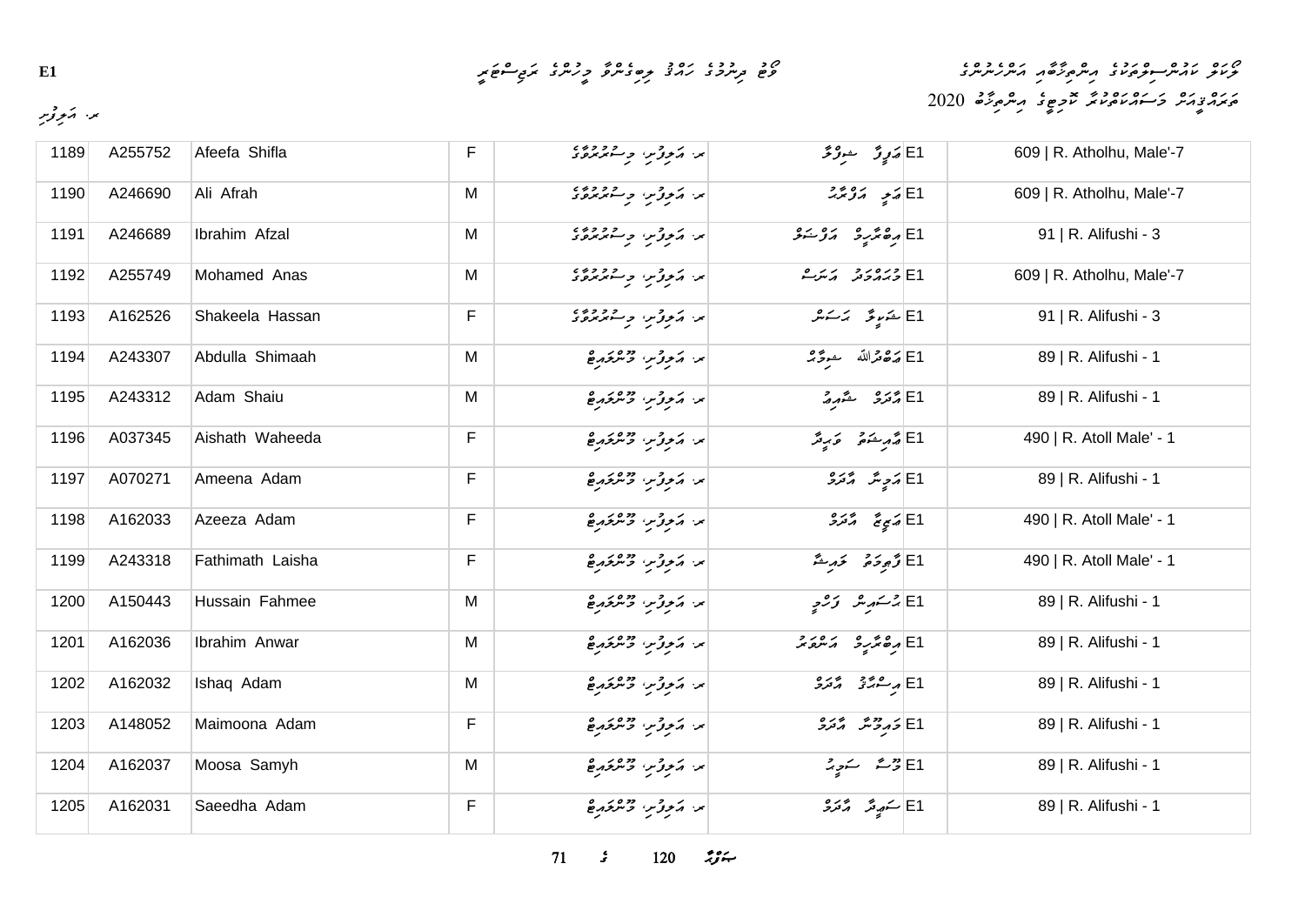*sCw7q7s5w7m< o<n9nOoAw7o< sCq;mAwBoEw7q<m; wBm;vB* م من المرة المرة المرة المرجع المراجع المراجع المراجع المراجع المراجع المراجع المراجع المراجع المراجع المراجع<br>مرين المراجع المراجع المرجع المراجع المراجع المراجع المراجع المراجع المراجع المراجع المراجع المراجع المراجع ال

| 1206 | A160477 | Sudhuna Adam         | F | بر. مَعِرْسٍ وَمَرْحَمِهِ    | E1 شۇرىگە گەنزى                       | 490   R. Atoll Male' - 1       |
|------|---------|----------------------|---|------------------------------|---------------------------------------|--------------------------------|
| 1207 | A248689 | Abdul Samad Mohamed  | M | أأرا الكروفين الحامر سما     | / E1 رەم دىر دىرە دىر دىر             | 609   R. Atholhu, Male'-7      |
| 1208 | A163163 | Aishath Rizma        | F | أأرا أأتروس ومرسد            | E1 مەم شىم مىسى ق                     | 92   R. Vaadhoo - 1            |
| 1209 | A248695 | Aminath Azeema       | F | أبرأ أتروقس ومرسد            | E1 مُتصِبَعْهِ مَفْرِقَهِ             | 609   R. Atholhu, Male'-7      |
| 1210 | A095135 | Fareesha Abdul Samad | F | أأرا الكروفين الحامر سوفح    | E1 كۆموشىگە كەنھە <i>تەر دەر</i>      | 91   R. Alifushi - 3           |
| 1211 | A248699 | Hameedha Thihama     | F | أيرا أكروفريرا الحبرسوفي     | E1 كَمَرٍ مَّرْ مَرْدًّدً             | 557   Hulhumale', Ehenihen - 5 |
| 1212 | A248698 | Ibrahim Aflaah       | M | أأرا أأتروس ومرسور           | E1 مەھەر بەر مەزىرى<br>E1             | 609   R. Atholhu, Male'-7      |
| 1213 | A248690 | Jameela Mahamood     | F | أأرا أأتروس ومرسد            | E1 ق و تن تر تروتر<br>E1              | 91   R. Alifushi - 3           |
| 1214 | A248696 | Mohamed Afrah        | M | أيرا مكروحوس ومرسد           | E1 32023 كروموه                       | 609   R. Atholhu, Male'-7      |
| 1215 | A095136 | Sharuma Abdul Samad  | F | أما الكروحي ومجرسة           | E1 شەترى ھەقىرە سىردىر                | 557   Hulhumale', Ehenihen - 5 |
| 1216 | A152703 | Aishath Aroosha      | F | أمرا مكوفر المراكب والمحامرة | E1 مەم ھەرگىشە كەنتىر ئىش             | 90   R. Alifushi - 2           |
| 1217 | A076527 | Hassan Afsal         | M | بر. مَعِرْضٍ وَحَقَّ مِرَةٍ  | E1 ئەسىرىشە ئەرىب ئىقى                | 490   R. Atoll Male' - 1       |
| 1218 | A235361 | Ishaq Ibrahim        | M | برا مكووهرا ومشكوبره         | E1 م <i>وسر قتى مەھەتگەر ۋ</i>        | 90   R. Alifushi - 2           |
| 1219 | A244238 | Moosa Aalif          | M | أما أكرور والمشحورة          | E1 حَمْدِرْ                           | 490   R. Atoll Male' - 1       |
| 1220 | A244224 | Shaheema Ali         | F | برا م ووثرا و مشتوره         | E1 ڪ <sub>يو</sub> ڙ <sub>مک</sub> رِ | 490   R. Atoll Male' - 1       |
| 1221 | A144918 | Adam Ali             | M | ىن مەمرۇس ئىگى               | E1  پژ <i>نرڈ پر پ</i>                | 89   R. Alifushi - 1           |
| 1222 | A249084 | Ibrahim Naufal       | M | أما أرووس اللهج              | E1 مەھەر ئەرەر ئىمەتەتى               | 490   R. Atoll Male' - 1       |

 $72$  *s*  $120$   $23$   $\div$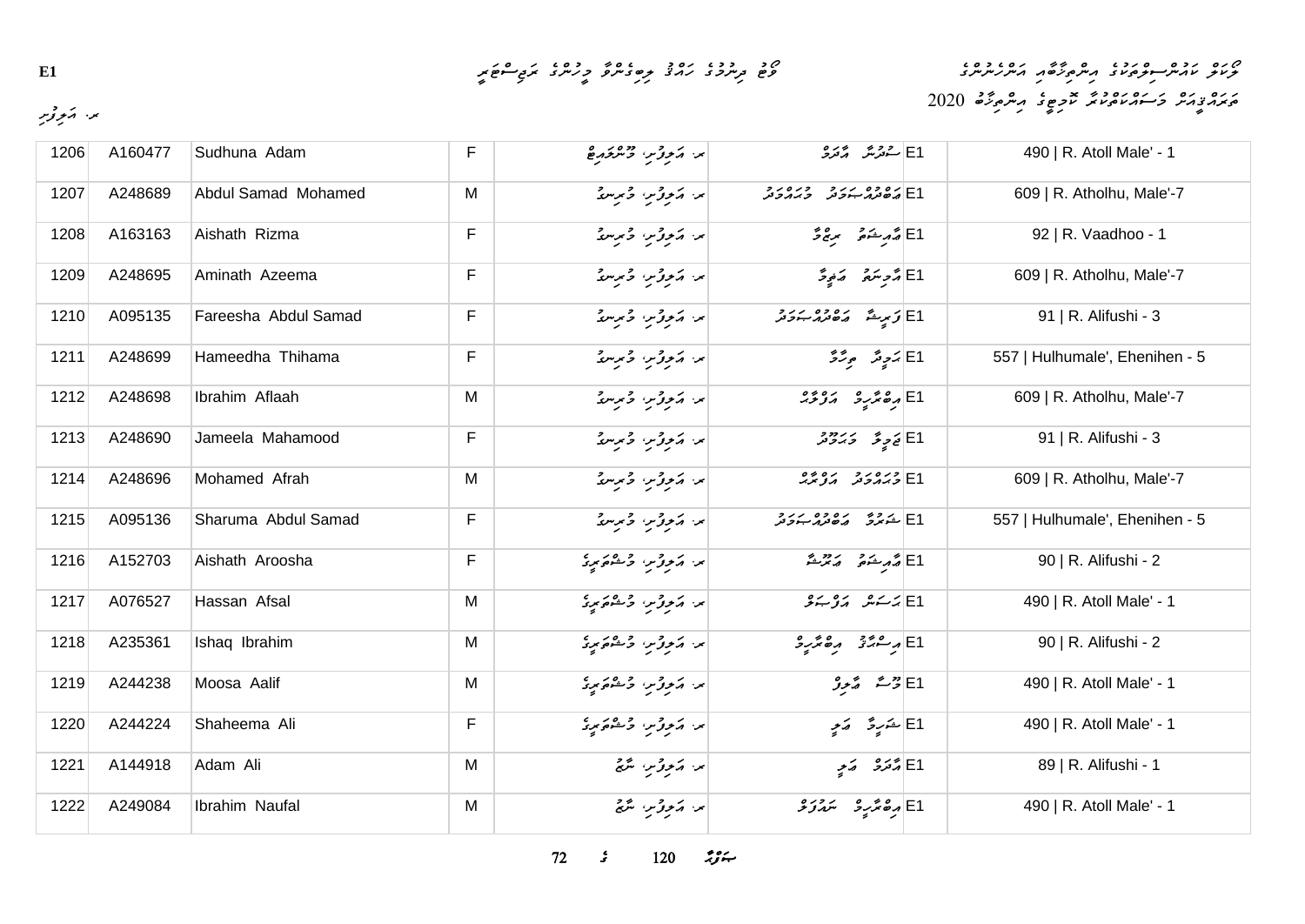*sCw7q7s5w7m< o<n9nOoAw7o< sCq;mAwBoEw7q<m; wBm;vB* م من المرة المرة المرة المرجع المرجع في المركبة 2020<br>مجم*د المريض المربوط المربع المرجع في المراجع المركبة* 

| 1223 | A162073 | Aminath Zaheera   | F           | بر. مَعِرْفُرِيهِ سَعَرَبِينَّةً | E1 مُتَّحِبَّتَهُمْ تَجَرِبَّتُهُ         | 609   R. Atholhu, Male'-7    |
|------|---------|-------------------|-------------|----------------------------------|-------------------------------------------|------------------------------|
| 1224 | A243328 | Fathimath Areesha | F           | أيرا مكروفوس مكرفر مرقمة         | E1 وَجِوَدَةٌ صَمِيشٌ                     | 91   R. Alifushi - 3         |
| 1225 | A243331 | Mohamed Areesh    | M           | أيرا مأثور ومحمد مكركز مردوع     | E1 <i>وُبَرُوونَ <sub>م</sub>ُبِرِ</i> ّے | 91   R. Alifushi - 3         |
| 1226 | A065184 | Moosa Amir        | M           | برا مكروحوا الكركر الردعي        | E1 حُرِمَة مُسَرِمَة ا                    | 91   R. Alifushi - 3         |
| 1227 | A116053 | Naseema Ibrahim   | F           | ما الأحوالي، الكرام الأولى       | E1 مَرَسِوتٌ مِنْ صَحَّرِيْتُ             | 609   R. Atholhu, Male'-7    |
| 1228 | A162071 | Saeeda Ibrahim    | F           | أمرا مأفروش الكرقر ورمحمى        | E1 سَمپِعَرَ مِنْ مُرْسِرْدُ              | 609   R. Atholhu, Male'-7    |
| 1229 | A054505 | Shafia Ibrahim    | F           | أيرا مأثور ومحمد مكركز مردوع     | E1 څوړ مه پره ټر <sub>ي</sub> و           | 91   R. Alifushi - 3         |
| 1230 | A162072 | Zareera Zareer    | F           | أيرا مكروفورا الكرقر مردعي       | E1 کی مریمًا سی مریمًا                    | 91   R. Alifushi - 3         |
| 1231 | A072881 | Abdul Rasheed Ali | M           | أمرا مكرور ومحركة والمحرور       | E1 كەھەركە <i>بىرىشوەڭ كەي</i> ر          | 490   R. Atoll Male' - 1     |
| 1232 | A073776 | Ahmed Shabiq      | M           | أمرا الكروفرس الكريمي والمحوافى  | E1 كەبرى كەن ئىس ئىس ئى                   | 490   R. Atoll Male' - 1     |
| 1233 | A246127 | Aishath Ali       | $\mathsf F$ | ىر. مۇرۇش ئىرچى سىمونۇ           | E1 م <i>ەم ھەم</i> ھەم                    | 89   R. Alifushi - 1         |
| 1234 | A143967 | Ali Moosa         | M           | ىر. مۇرۇش ئىرچى سىمونۇ           | E1 کی تح <sup>می</sup> ش                  | 490   R. Atoll Male' - 1     |
| 1235 | A246130 | Hussain Rasheed   | M           | ىر. مۇرۇش ئىرىمى سىموگە          | E1 بر سکوپٹر گرھوٹر                       | 89   R. Alifushi - 1         |
| 1236 | A073758 | Khadeeja Ali      | F           | أيرا الكووثين الكريمي والقوافخر  | E1  تزمرِجٌ – مَرَمٍ                      | 462   Srilanka / Colombo - 3 |
| 1237 | A148202 | Mariyam Nadha     | F           | برا الموفرس الكرجمي مصحوفة       | E1 كەبەر ئەرىگە                           | 89   R. Alifushi - 1         |
| 1238 | A246112 | Salma Ali         | F           | ىر. مۇرۇس ئىرچى سوڭ              | E1 شۇق <sub>ھ</sub> و                     | 490   R. Atoll Male' - 1     |
| 1239 | A246665 | Abdul Naseer Adam | M           | ىن مەجەۋىر، ئىرسىم               | E1 בטיברית הייתי הביבר                    | 89   R. Alifushi - 1         |

 $73$  *s*  $\qquad$  120  $29$   $\qquad$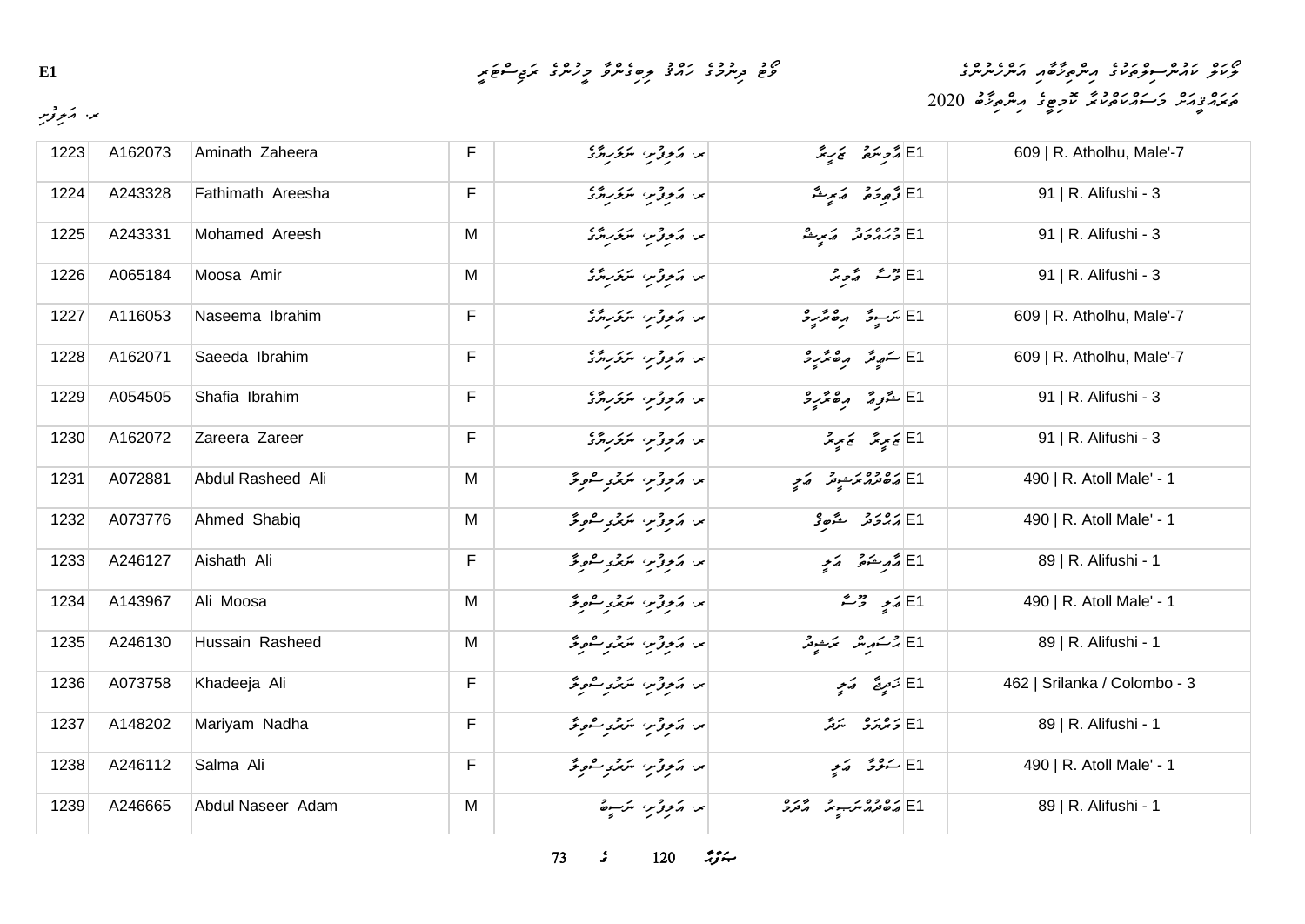*sCw7q7s5w7m< o<n9nOoAw7o< sCq;mAwBoEw7q<m; wBm;vB* م من المرة المرة المرة المرجع المرجع في المركبة 2020<br>مجم*د المريض المربوط المربع المرجع في المراجع المركبة* 

| 1240 | A246660 | Adam Mahamood    | M           | ىر. مەجەۋىر، ئىزىسوڭ              | E1 كەتىر <i>ە بەدە د</i> ەر                                                                                                                                                                                                                                                                                                                                                                                                                                       | 89   R. Alifushi - 1      |
|------|---------|------------------|-------------|-----------------------------------|-------------------------------------------------------------------------------------------------------------------------------------------------------------------------------------------------------------------------------------------------------------------------------------------------------------------------------------------------------------------------------------------------------------------------------------------------------------------|---------------------------|
| 1241 | A156363 | Aishath Adam     | $\mathsf F$ | برا مكروكيرا الكرسية              | E1 مُجمِّدِ مُجمَّدٍ مُحَمَّدٍ                                                                                                                                                                                                                                                                                                                                                                                                                                    | 89   R. Alifushi - 1      |
| 1242 | A246673 | Ali Abdulla      | M           | بر مورمن مرجع                     | E1 <i>مَتْحِ مَنْ قَمَّ</i> اللَّهُ                                                                                                                                                                                                                                                                                                                                                                                                                               | 89   R. Alifushi - 1      |
| 1243 | A246668 | Farhana Abdulla  | F           | برا مكروكيرا الكرسية              | E1 وَتَرَبَّدَتَرَ بَرَهُ قَرَاللَّه                                                                                                                                                                                                                                                                                                                                                                                                                              | 89   R. Alifushi - 1      |
| 1244 | A155415 | Moosa Amir       | M           | پر اړکوروس امراسیږي               | $\mathcal{Z}_{\geq 0} \mathcal{Z}_{\geq 0} \subset \mathcal{Z}_{\geq 0} \subset \mathcal{Z}_{\geq 0} \subset \mathcal{Z}_{\geq 0} \subset \mathcal{Z}_{\geq 0} \subset \mathcal{Z}_{\geq 0} \subset \mathcal{Z}_{\geq 0} \subset \mathcal{Z}_{\geq 0} \subset \mathcal{Z}_{\geq 0} \subset \mathcal{Z}_{\geq 0} \subset \mathcal{Z}_{\geq 0} \subset \mathcal{Z}_{\geq 0} \subset \mathcal{Z}_{\geq 0} \subset \mathcal{Z}_{\geq 0} \subset \mathcal{Z}_{\geq 0}$ | 89   R. Alifushi - 1      |
| 1245 | A255747 | Vishaam Abdulla  | M           | برا مكروكيرا الكرسية              | E1 مِشَرْحَ صَرَّحْدَاللَّه                                                                                                                                                                                                                                                                                                                                                                                                                                       | 89   R. Alifushi - 1      |
| 1246 | A060685 | Yoosuf Adam      | M           | أمرا أتروقس الكرسية               | E1 تريشتر محمده                                                                                                                                                                                                                                                                                                                                                                                                                                                   | 490   R. Atoll Male' - 1  |
| 1247 | A153206 | Abdulla Hassan   | M           | ألا أكروس الكرادة والكرانج        | E1 مَەمْمَراللە بەسكەش                                                                                                                                                                                                                                                                                                                                                                                                                                            | 609   R. Atholhu, Male'-7 |
| 1248 | A043917 | Azeeza Yoosuf    | F           | پر انگروژس انگراچوی محمد علی محمد | E1 ڪَيپجُ ترڪو                                                                                                                                                                                                                                                                                                                                                                                                                                                    | 91   R. Alifushi - 3      |
| 1249 | A246205 | Fathuhulla Ahmed | M           | أما أكرور الكرام وكالملج للحر     | E1 وَحَدِّرْ اللّه مَدْرَوْرٌ                                                                                                                                                                                                                                                                                                                                                                                                                                     | 609   R. Atholhu, Male'-7 |
| 1250 | A246206 | Hamna Ahmed      | F           | ىر. مۇرۇپ، سەسپەۋكىرى ئ           | E1 كەۋىگە كەبمۇ <i>ق</i> ر                                                                                                                                                                                                                                                                                                                                                                                                                                        | 91   R. Alifushi - 3      |
| 1251 | A246203 | Saifulla Ahmed   | M           | أمرا أكروفرس الكرسوق كالكرموقى    | E1 كمبرتر الله - مركز قر                                                                                                                                                                                                                                                                                                                                                                                                                                          | 609   R. Atholhu, Male'-7 |
| 1252 | A163118 | Ahmed Rasheed    | M           | أيرا الكووحين الكرسوج وكل         | E1 كەردى كەن كەر                                                                                                                                                                                                                                                                                                                                                                                                                                                  | 90   R. Alifushi - 2      |
| 1253 | A255622 | Aishath Uzma     | F           | ىر. مۇرۇس ئىز سوھ بۇ              | E1 مەم شىم مىمى E1                                                                                                                                                                                                                                                                                                                                                                                                                                                | 90   R. Alifushi - 2      |
| 1254 | A247489 | Ameena Abdulla   | F           | لا مكورة من الكرسوج و مح          | E1 ك <sup>ر</sup> جي <i>مَّر كَمُ قَ</i> رَاللَّهُ                                                                                                                                                                                                                                                                                                                                                                                                                | 90   R. Alifushi - 2      |
| 1255 | A247494 | Fathmath Adam    | F           | أيرا مكووش الكرسولوفى             | E1 وُجِعَة مُقرَّدة                                                                                                                                                                                                                                                                                                                                                                                                                                               | 99   R. Dhuvaafaru - 1    |
| 1256 | A247524 | Hussain Shiwaz   | M           | لا مكورة من مكرسوه و مح           | E1 برسمبر شرع مقبض ب                                                                                                                                                                                                                                                                                                                                                                                                                                              | 90   R. Alifushi - 2      |

 $74$  *s*  $120$  *z***<sub>3</sub>**  $\frac{2}{3}$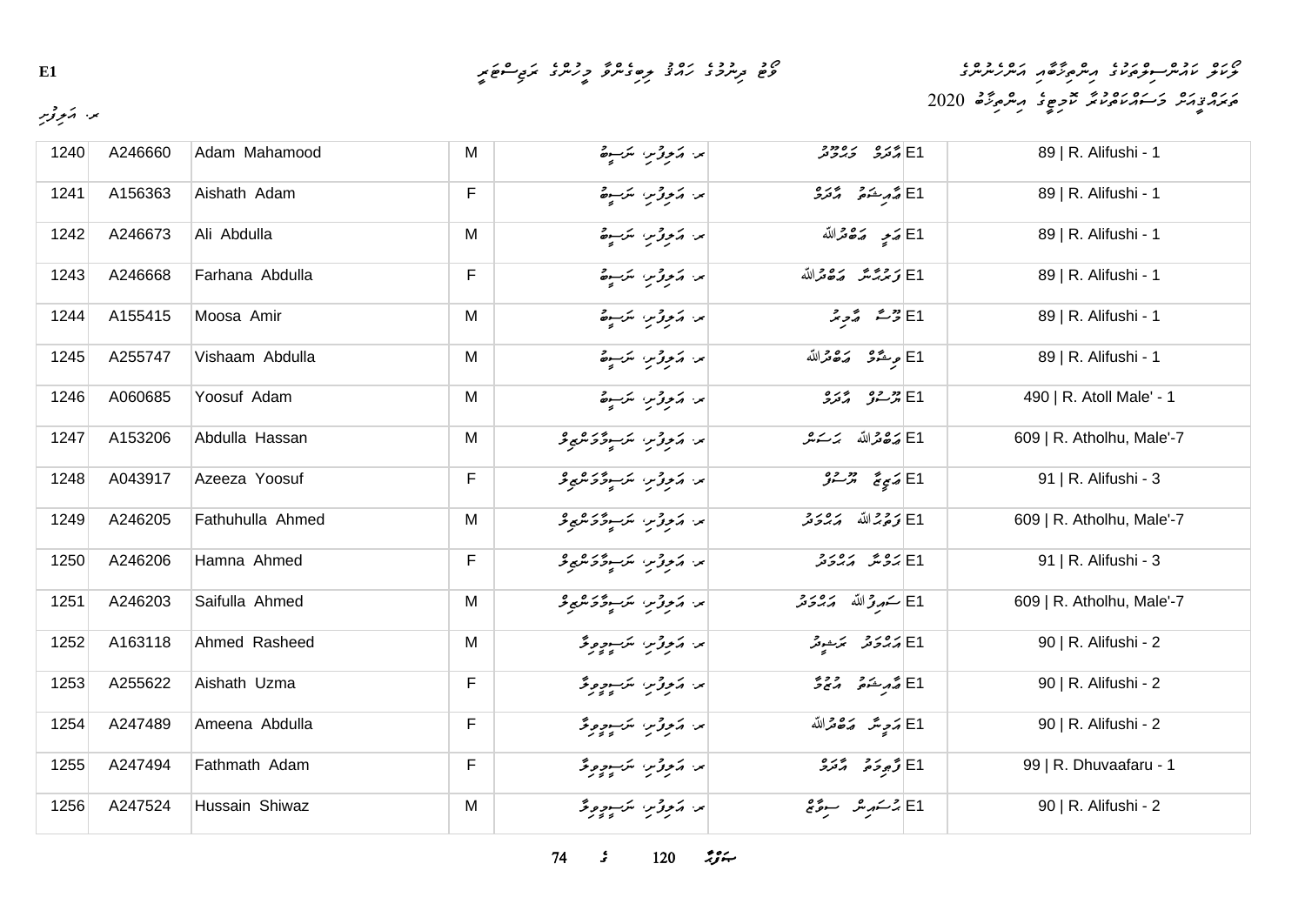*sCw7q7s5w7m< o<n9nOoAw7o< sCq;mAwBoEw7q<m; wBm;vB* م من المرة المرة المرة المرجع المرجع في المركبة 2020<br>مجم*د المريض المربوط المربع المرجع في المراجع المركبة* 

| 1257 | A247521 | Nazim Adam            | M           | پر انگروفرما انگرام دیگر  | E1 سَمْعِ 3 مُتَرَّحَ مَدَّ                | 90   R. Alifushi - 2           |
|------|---------|-----------------------|-------------|---------------------------|--------------------------------------------|--------------------------------|
| 1258 | A247498 | Sobira Adam           | F           | پر انگروژس انگریبوه و د   | E1 يُبْرَحُ بِمَرْ دَرْدَ                  | 90   R. Alifushi - 2           |
| 1259 | A053548 | Abdul Jaleel Hussain  | M           | پر انگروژس، انگریزی       | E1 مەھىر ئۇيج بۇ بەر بىر بىر               | 609   R. Atholhu, Male'-7      |
| 1260 | A085253 | Hawwa Mohamed         | $\mathsf F$ | أين الكولوكس، الكرسونترى  | E1 <i>ټرو وېروب</i> و                      | 91   R. Alifushi - 3           |
| 1261 | A243230 | Hussain Mazeen        | M           | أين الكولوكس، الكرسونترى  | E1 پرښور تاريد                             | 91   R. Alifushi - 3           |
| 1262 | A024038 | Mareena Hussain       | F           | پر انگروژس، انگریزنگرد    | E1 كەيرىگە - جەسكەر بىر                    | 91   R. Alifushi - 3           |
| 1263 | A161912 | Maumoon Abdulla       | M           | پر انگروژس، انگریزی       | E1 555 محمد محدث الله                      | 609   R. Atholhu, Male'-7      |
| 1264 | A161914 | Moosa Mueen           | M           | پر اړکورمن امراکسیوندی    | E1 دخش ڈریٹر                               | 91   R. Alifushi - 3           |
| 1265 | A161906 | Sobira Hussain        | F           | پر اړموژنو، نتر په پرو    | E1 يَدْھ پَرْ بِرْ سَنَ <sub>مَ</sub> بِرْ | 609   R. Atholhu, Male'-7      |
| 1266 | A080002 | Abdul Wahhab Mohamed  | M           | أمرا الكوثوس الكرامية     | / E1 ره ده ده د دره در د                   | 145   K. Kaashidhoo - 2        |
| 1267 | A247527 | Aflaah Abdul Wahhab   | M           | أمرا الكوفر من الكرامنة ا | E1 زوږو د موره د د د                       | 89   R. Alifushi - 1           |
| 1268 | A255625 | Aishath Nausha        | F           | أبرا الكروحي الكرامية     | E1 مُذہبِ شَمَعَ مَسَمَّدَ شَمَّ           | 89   R. Alifushi - 1           |
| 1269 | A255627 | Naushadh Abdul Wahhab | M           | برا الكوثورا الكرينة      | E1 شرح در ده وه ده ده و                    | 89   R. Alifushi - 1           |
| 1270 | A247491 | Shirmeela Adam        | F           | أبرا الكروحي الكرامية     | E1 حو <i>مرٌوٍ قُرْ مُرَّدَوْ</i>          | 89   R. Alifushi - 1           |
| 1271 | A152141 | Abdulla Gasim         | M           | أمرا مكروحوس الكرمري      | E1 مَهْ قَرْاللَّه تَحْ — مَرْ             | 90   R. Alifushi - 2           |
| 1272 | A157740 | Mohamed Abdulla       | M           | بر رکوری، مرکز مرد        | E1 32025 مَرْهُ هَدَاللّه                  | 557   Hulhumale', Ehenihen - 5 |
| 1273 | A244688 | Hawwa Yoosuf          | F           | ىن مەمرۇس سىگ             | E1 پروژ مرتبو                              | 89   R. Alifushi - 1           |

 $75$  *s*  $120$   $29$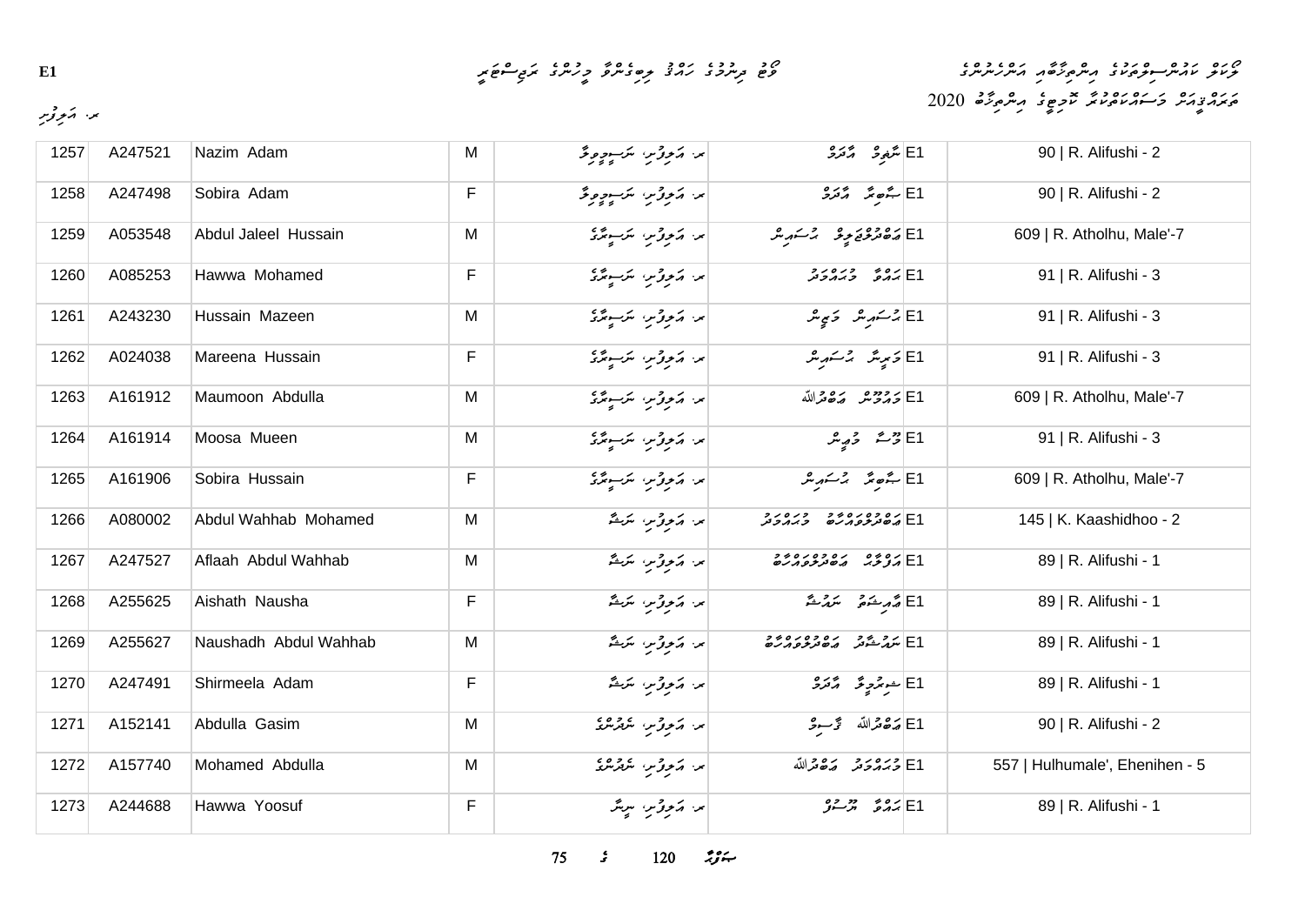*sCw7q7s5w7m< o<n9nOoAw7o< sCq;mAwBoEw7q<m; wBm;vB* م من المرة المرة المرة المرجع المرجع في المركبة 2020<br>مجم*د المريض المربوط المربع المرجع في المراجع المركبة* 

| 1274 | A247719 | Hussain Safwaan   | M           | بر. مَعِرْشٍ سِبْرٌ              | E1 پرسمبر عمر مشروع شر              | 89   R. Alifushi - 1      |
|------|---------|-------------------|-------------|----------------------------------|-------------------------------------|---------------------------|
| 1275 | A255662 | Jaudha Mohamed    | $\mathsf F$ | أبرا الكوولون البرنائل           | E1 يَهْرُشَ حَمْدَ جَمَدَ حَرَ      | 490   R. Atoll Male' - 1  |
| 1276 | A100631 | Mohamed Naseer    | M           | پر انگروژس سرنگر                 | E1 <i>ڈیزو ب</i> وٹر گرسوٹر         | 118   B. Dhonfanu - 1     |
| 1277 | A255658 | Saifa Mohamed     | $\mathsf F$ | پر انگروژس سرنگر                 | E1 سَمبورٌ وَبَرُودَ لَا            | 490   R. Atoll Male' - 1  |
| 1278 | A255660 | Saina Mohamed     | $\mathsf F$ | پر انگروژیو، سرینگ               | E1 سَمبِسٌ وَيَرُودُو               | 490   R. Atoll Male' - 1  |
| 1279 | A162510 | Abdulla Adam      | M           | أماء الكرفرقون البرند            | E1 رَصْحَرْاللَّهُ مَ <i>حْرَجْ</i> | 91   R. Alifushi - 3      |
| 1280 | A243321 | Abdussadaad Adam  | M           | پر انگروژس سرچ                   | E1 ב- 220 - 24 - 250 E1             | 609   R. Atholhu, Male'-7 |
| 1281 | A116112 | Adam Ismail Fulhu | M           | أما الكووس البرند                | E1 مەترى بەر مەئەر <i>1953.</i>     | 91   R. Alifushi - 3      |
| 1282 | A162045 | Ahmed Ihusaan     | M           | بر رکورش سرچ                     | E1 كەبرى ھەر بەر ئەسىر              | 91   R. Alifushi - 3      |
| 1283 | A162042 | Hawwa Yoosuf      | F           | برا مکروکردا امریک               | $3 - 3$ $3 - 2$ $5 - 1$             | 91   R. Alifushi - 3      |
| 1284 | A243320 | Siaadha Adam      | $\mathsf F$ | برا مکووٹرا امریکہ               | E1 بِيهُمَّد مُعَرَّد               | 91   R. Alifushi - 3      |
| 1285 | A162044 | Yoosuf Naushaad   | M           | أما الكوثر البرند                | E1 تر - و مستر مشتر                 | 609   R. Atholhu, Male'-7 |
| 1286 | A340023 | Aishath Rishfa    | F           | برا مَرْدِرْس سِرْهْتْ هُمْ بِر  | E1 مُرمِشَمُ مِنْشَرٌ               | 110   R. Meedhoo - 1      |
| 1287 | A255992 | Aminath Rishtha   | F           | برا مَرْدِوْس سِرْهُ سُرْحَابِهِ | E1 مُرْحِ سَرَةَ مَسِشْرَةً         | 110   R. Meedhoo - 1      |
| 1288 | A340380 | Fathimath Zoona   | $\mathsf F$ | أبرا مكروحس سرة سقطهر            | E1 زُ <sub>جو</sub> حرم مي شر       | 609   R. Atholhu, Male'-7 |
| 1289 | A162448 | Hassan Zareer     | M           | بر رکوری سره کرهای               | E1   پرسترېن   پ <sub>ې مو</sub> يژ | 91   R. Alifushi - 3      |
| 1290 | A236858 | Hawwa Hassan      | F           | بر رووس سره مقيم                 | E1 يَرْدُمُّ بَرَسَرْ مَرْ          | 91   R. Alifushi - 3      |

 $76$  *s*  $120$   $29$   $\div$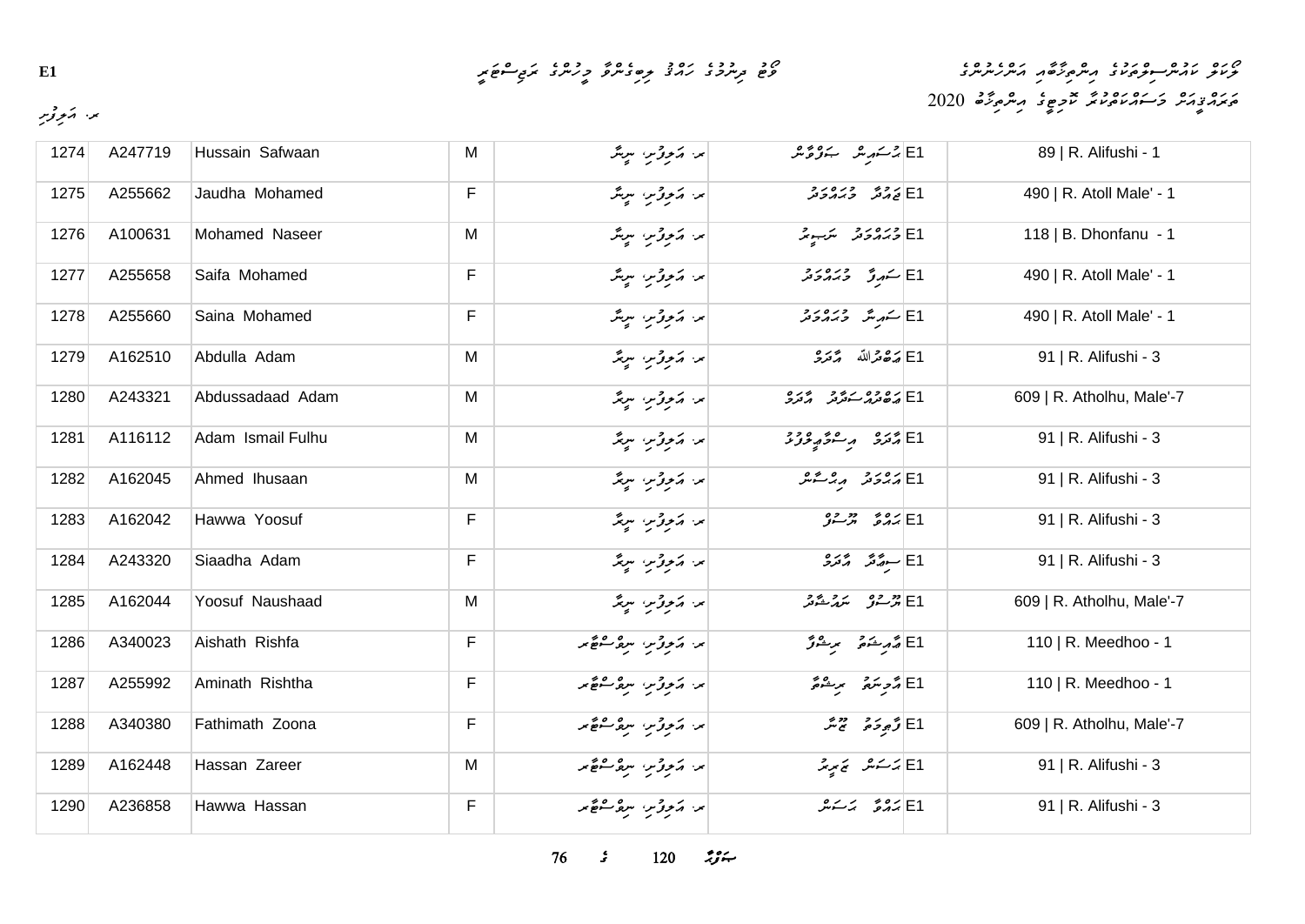*sCw7q7s5w7m< o<n9nOoAw7o< sCq;mAwBoEw7q<m; wBm;vB* م من المرة المرة المرة المرجع المرجع في المركبة 2020<br>مجم*د المريض المربوط المربع المرجع في المراجع المركبة* 

| 1291 | A255947 | Hussain Rausam        | M           | بر مَرْدِرْسِ سِرْهْتْ عَمَد     | E1 پر سَمبر مَد مَر سَنَّرَ          | 91   R. Alifushi - 3         |
|------|---------|-----------------------|-------------|----------------------------------|--------------------------------------|------------------------------|
| 1292 | A255948 | Mohamed Rishwan       | M           | برا م مُرور مراس مراقع ملك من من | E1 32025 مرشو <i>م</i> ش             | 91   R. Alifushi - 3         |
| 1293 | A246156 | Aishath Nisau         | F           | أيرا مأثروترا الكريافيكم متار    | E1 مُدْمِرْ مِنْدَمْ مِنْ مِنْتُمْهُ | 99   R. Dhuvaafaru - 1       |
| 1294 | A148278 | Aminath Nisa          | F           | بر مُوَرُّىر شَهْءٌ مُدَّتْ      | E1 مُرْحِسَمُ مِنْ مِنْ              | 490   R. Atoll Male' - 1     |
| 1295 | A246159 | Faisal Ibrahim        | M           | مز موري سم عنده م                | E1 زَمِهِ بَنَوْ مِهْمَّرِةِ         | 490   R. Atoll Male' - 1     |
| 1296 | A255970 | Fathimath Nisa        | $\mathsf F$ | بر. مَعِرْشٍ سَمْرِ عَرَمْ مَ    | E1 ۇ <sub>ج</sub> وڭ مېرىشە          | 462   Srilanka / Colombo - 3 |
| 1297 | A352560 | Fazal Ibrahim         | M           | أمرا مأفروش الكروهي محارمات      | E1 ۇخۇ مەھرىرى                       | 490   R. Atoll Male' - 1     |
| 1298 | A244700 | Hawwa Adam            | F           | مز مُتَوَرِّين سُمْ عَائِدُ ف    | E1 پَرُوتَر بَرُورَ و                | 89   R. Alifushi - 1         |
| 1299 | A154955 | Abdulla Saeed         | M           | أيرا مأثوقرس سيكفرماها           | E1 كەھەتراللە كىرىتر                 | 609   R. Atholhu, Male'-7    |
| 1300 | A077365 | Adam Saeed            | M           | بر ټروژین سرچرمنگ                | E1 ۾ <i>تري ڪوين</i> ر               | 91   R. Alifushi - 3         |
| 1301 | A248591 | Arifa Saeed           | F           | أيرا مأثوقرس سيكفرمين            | E1 ۾ُمِرڙَ ڪَھرِ قُرُ                | 609   R. Atholhu, Male'-7    |
| 1302 | A248589 | Humaidha Abdul Rahman | $\mathsf F$ | أأرا أتروس البراكرونا            | E1 גۇرۇ مەھىرمىدىمى                  | 609   R. Atholhu, Male'-7    |
| 1303 | A248592 | Ibrahim Naveen        | M           | ىر. مۇرۇس سەئۇمەش                | E1 م <i>ەھترى</i> ئىستقى ئىل         | 91   R. Alifushi - 3         |
| 1304 | A155020 | Mariyam Rishfa        | F           | ىر. مۇرۇس سەئۇمەش                | E1 وَيَرْتَزَرْ مِ مِشْرٌ            | 609   R. Atholhu, Male'-7    |
| 1305 | A162020 | Aishath Hassan        | F           | بر. הבכתי سرقه عدد               | E1 مۇم ھۇم ئەسكەنلە                  | 91   R. Alifushi - 3         |
| 1306 | A162021 | Aminath Raihaana      | F           | برا أكروترس سرقى كارو            | E1 <i>مُجْرِسَعُو مَدِينَ</i> ّ      | 91   R. Alifushi - 3         |
| 1307 | A256007 | Ibrahim Hussain       | M           | من مكونقر من مرقع عرضه ع         | E1 رەئزىر ئىسكەبىر                   | 91   R. Alifushi - 3         |

 $77$  *s*  $120$  *i*<sub>s</sub>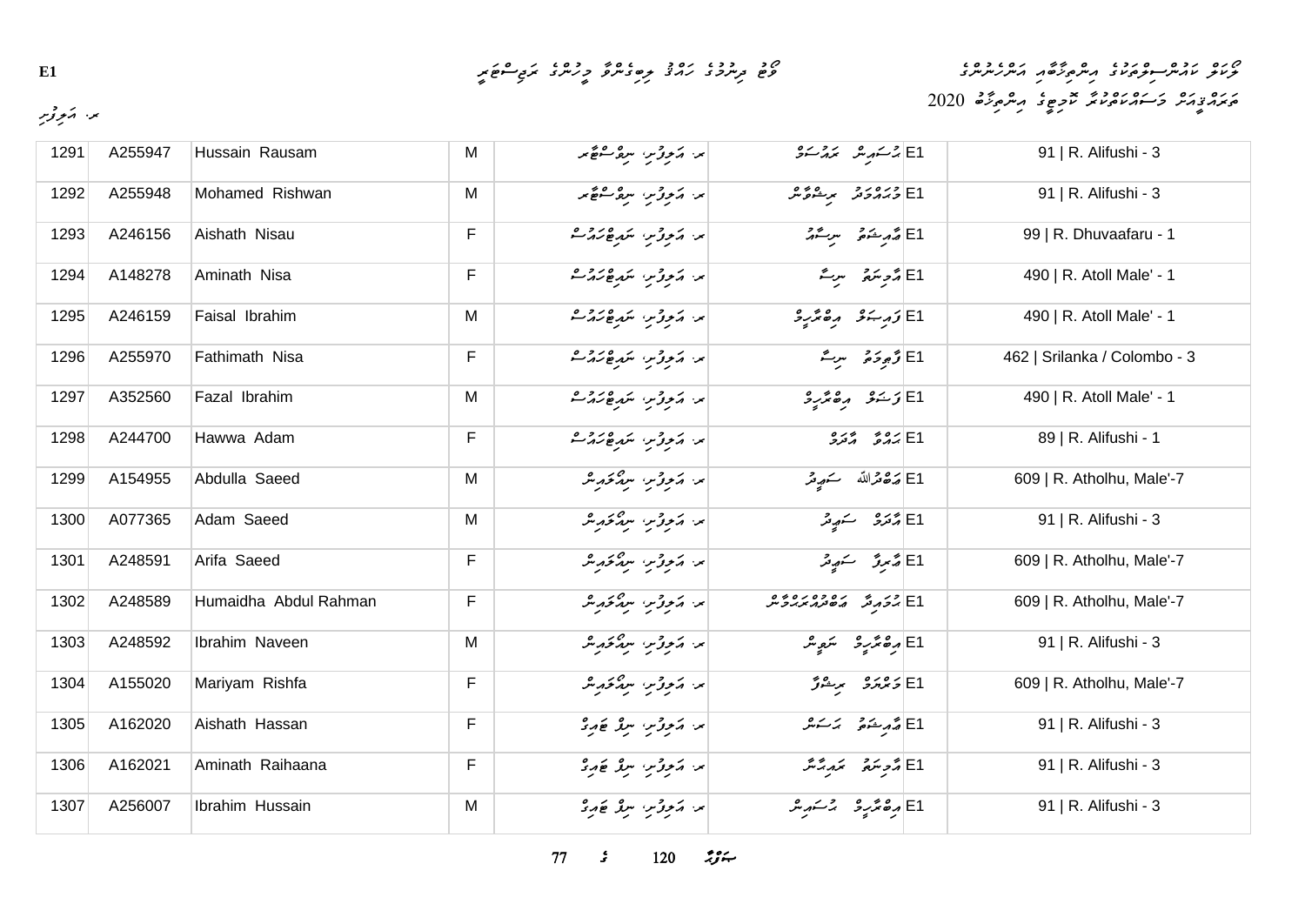*sCw7q7s5w7m< o<n9nOoAw7o< sCq;mAwBoEw7q<m; wBm;vB* م من المرة المرة المرة المرجع المرجع في المركبة 2020<br>مجم*د المريض المربوط المربع المرجع في المراجع المركبة* 

| 1308 | A243387 | Ismail Aksam           | M           | پر ټربوژس سرقی ځېږي     | E1 مەشۇم بۇ مەسىر<br>E1                 | 91   R. Alifushi - 3         |
|------|---------|------------------------|-------------|-------------------------|-----------------------------------------|------------------------------|
| 1309 | A069262 | Abdul Muhusin Abdulla  | M           | برا الكروكرا البرسكانكر | E1 مەمەم <i>دە جەسەھەر مەھ</i> تراللە   | 490   R. Atoll Male' - 1     |
| 1310 | A247275 | Adam Azmee             | M           | برا الكروري الريقين     | E1 مُرترد معجم حياته السياسي            | 490   R. Atoll Male' - 1     |
| 1311 | A124643 | Ahmed Azmee            | M           | برا الكروفرا البرستيكر  | E1 <i>252, 23 و</i>                     | 490   R. Atoll Male' - 1     |
| 1312 | A328339 | Aminath Ilfa           | F           | أيرا الكروفرا الركاش    | E1 مُجرِسَعُ مِعْرَّ                    | 89   R. Alifushi - 1         |
| 1313 | A074631 | Aminath Nazra          | $\mathsf F$ | ىر. ئەبرۇس، سرىقەش      | E1 مُرْحِبَتَهُ مَنْتَرَبَّتُ           | 490   R. Atoll Male' - 1     |
| 1314 | A146244 | Fathimath Riza         | F           | برا الكروفرا البرستيكر  | E1 <i>وَّجودَة</i> مِنَّۃ               | 490   R. Atoll Male' - 1     |
| 1315 | A247262 | Hafsa Abdul Muhusin    | F           | برا الكروفرا البرستمبر  | E1 برو به بره ده ده به م                | 490   R. Atoll Male' - 1     |
| 1316 | A124637 | Ibrahim Azmee          | M           | برا الكروترا الريكانكر  | E1 <sub>م</sub> ەمگرى <sup>2</sup> مەمج | 89   R. Alifushi - 1         |
| 1317 | A247253 | Khadeeja Haaroon       | F           | برا الكروفرا البرستمبر  | E1] زَمِيعٌ     رَّحْرُسٌ               | 490   R. Atoll Male' - 1     |
| 1318 | A082521 | Latheefa Abdul Muhusin | F           | أمرا مكروكين البرستماش  | E1 ئۇبۇ ئەھەر <i>ۋە دە</i> سىر          | 89   R. Alifushi - 1         |
| 1319 | A328341 | Mariyam Ahla           | F           | ىر. ئەنزۇس، سرىقەش      | E1 <i>ويورو ډي</i> رو                   | 89   R. Alifushi - 1         |
| 1320 | A328344 | Mohamed Azhad          | M           | ىر. ئەنزۇس، سرىقەش      | E1 32023 كرة رقم براير                  | 89   R. Alifushi - 1         |
| 1321 | A247277 | Mohamed Azmee          | M           | برا الكروتران الريكانكر | E1 <i>5223 مَحْمَدٍ</i>                 | 462   Srilanka / Colombo - 3 |
| 1322 | A255833 | Ahmed Sabeen           | M           | أيرا مكروفرا البرمدة    | E1 كەبرى قىر سىھەش                      | 91   R. Alifushi - 3         |
| 1323 | A249070 | Aishath Shahma         | F           | بر. ה و ژیر، سرچر       | E1 مَجْمِيشَمْ شَرْرَةً                 | 91   R. Alifushi - 3         |
| 1324 | A113602 | Amjad Ibrahim          | M           | ما أمروس مردوق          | E1   <i>محفظ م</i> ڤتربي                | 97   R. Un'goofaaru - 1      |

 $78$  *s*  $\qquad$  **120** *z*  $\frac{2}{3}$  *k*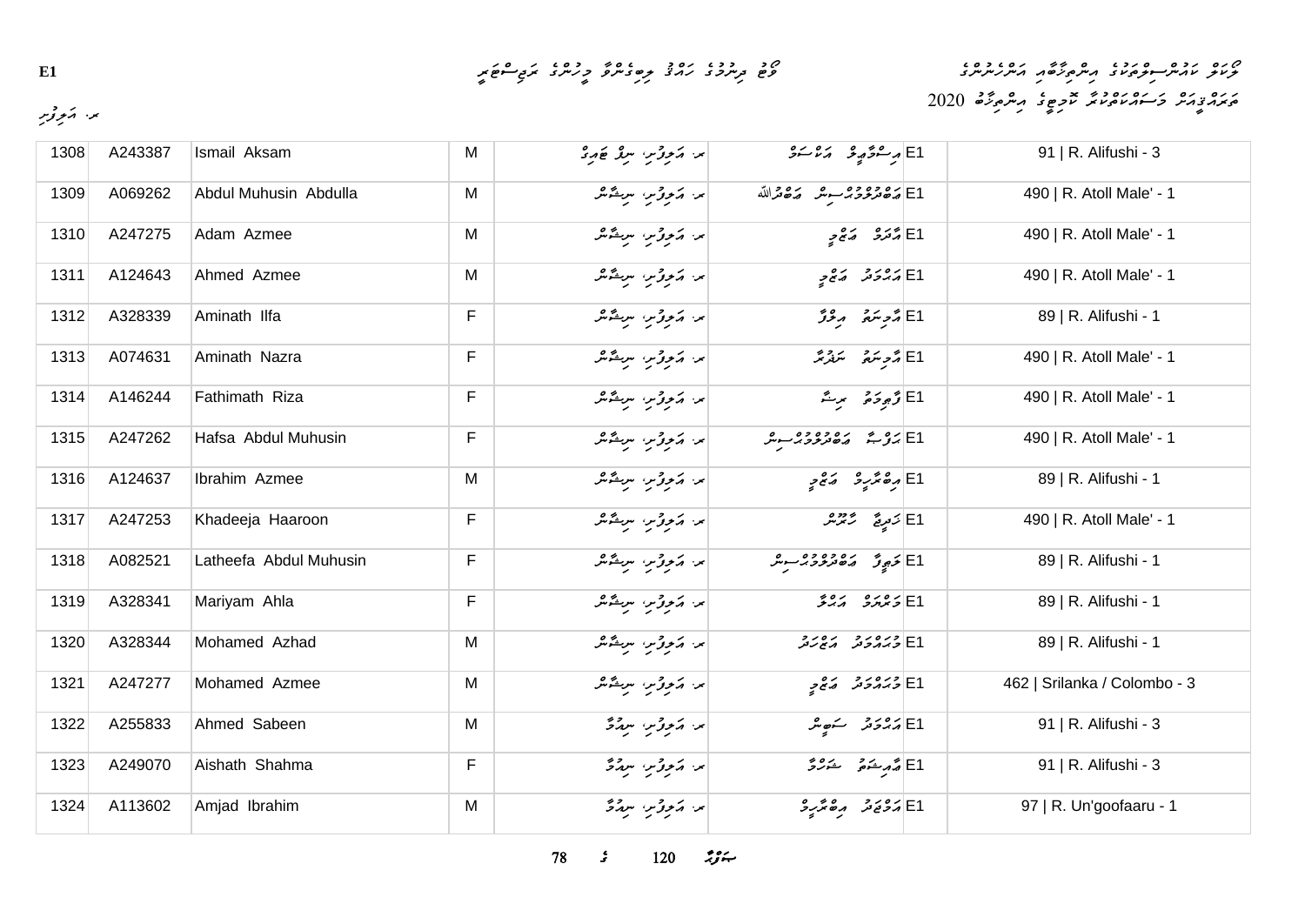*sCw7q7s5w7m< o<n9nOoAw7o< sCq;mAwBoEw7q<m; wBm;vB* م من المسجد المسجد المسجد المسجد المسجد العام 2020<br>مجم*د المسجد المسجد المستجد المسجد المسجد المسجد المسجد المسجد المسجد المسجد المسجد المسجد المسجد المسجد المسجد* 

| 1325 | A141260 | Ibrahim Ali       | M           | بر. مَعِوْسِ سِرْدَةُ   | E1 پر <i>هنڙپ</i> و په په                           | 91   R. Alifushi - 3     |
|------|---------|-------------------|-------------|-------------------------|-----------------------------------------------------|--------------------------|
| 1326 | A249066 | Niuma Ibrahim     | F           | بر. הُتووَّين سِرْدُوُّ | E1 سِمَةً مِنْ مِنْ مِنْ ج                          | 91   R. Alifushi - 3     |
| 1327 | A249069 | Rahuma Ibrahim    | F           | بر. הُتووَّين سِرْدُوُّ | E1 بَرَيْرَةُ مِنْ بِرْدِةِ                         | 91   R. Alifushi - 3     |
| 1328 | A249068 | Sharuma Ibrahim   | F           | بر رکور سردگا           | E1 ڪنغر قريض مرحد ترجي                              | 91   R. Alifushi - 3     |
| 1329 | A249065 | Shujaau Ibrahim   | M           | برا مرکز وقرما استدادٌ  | E1 شۇن <sub>ە</sub> ر مەئزىر <i>ى</i>               | 91   R. Alifushi - 3     |
| 1330 | A249063 | Ummu Salma Ismail | $\mathsf F$ | أبرا مأفروش البرمرقة    | E1 روم شوق رعو په د                                 | 91   R. Alifushi - 3     |
| 1331 | A035196 | Fathimath Saeeda  | F           | بر مورمن سفه            | E1 <i>وَّجِودَةْ</i> سَم <i>َّهِ</i> تَ <i>رُ</i>   | 89   R. Alifushi - 1     |
| 1332 | A106283 | Jameela Hassan    | F           | بر مورمن سفه            | E1 تح ب <sub>ح</sub> رث - بم <i>ر ش</i> ر           | 89   R. Alifushi - 1     |
| 1333 | A248742 | Abdulla Adam      | M           | بر رکور سرگرد           | E1 رَصْحَرْاللَّهُ مَرْمَرْدُ                       | 490   R. Atoll Male' - 1 |
| 1334 | A148391 | Adam Yoosuf       | M           | پر مرکز دی سرگرد        | E1 أَمُعَرَّرُ مَمَّرٌ مِنْ الْمُحْمَّرُ            | 490   R. Atoll Male' - 1 |
| 1335 | A248747 | Aishath Adam      | F           | بر. הوژیر، سرچی         | E1 مەم شىم مەمرى                                    | 490   R. Atoll Male' - 1 |
| 1336 | A255806 | Favaz Adam        | M           | أما أأتروس سرائر        | E1 تَرَقَّ تَرَ مُرْمَرَّةِ                         | 490   R. Atoll Male' - 1 |
| 1337 | A248750 | Haafizaa Adam     | F           | ىن مەجەۋىر، سەنگە       | E1 تَرُوِيَّ - مُرْمَرَّة -                         | 490   R. Atoll Male' - 1 |
| 1338 | A248737 | Haleema Adam      | F           | بر رکور سرگرد           | E1] بَرْمٍ تَرَ مُرْتَرَدٌ                          | 490   R. Atoll Male' - 1 |
| 1339 | A248746 | Ibrahim Adam      | M           | بر. مَعِوْسِ سِدَّةَ    | E1 <sub>م</sub> ەمگرى <sub>د</sub> ۇ م <i>ەتر</i> ۇ | 490   R. Atoll Male' - 1 |
| 1340 | A248745 | Khadheeja Adam    | F           | بر رکور سرگرد           | E1 زَمرِجٌ       دُمَرَدٌ                           | 490   R. Atoll Male' - 1 |
| 1341 | A248749 | Mariyam Adam      | F           | بر. הُعِرْشٍ سِدَّةَ    | E1 <i>ويورو وترو</i>                                | 490   R. Atoll Male' - 1 |

*79 sC 120 nNw?mS*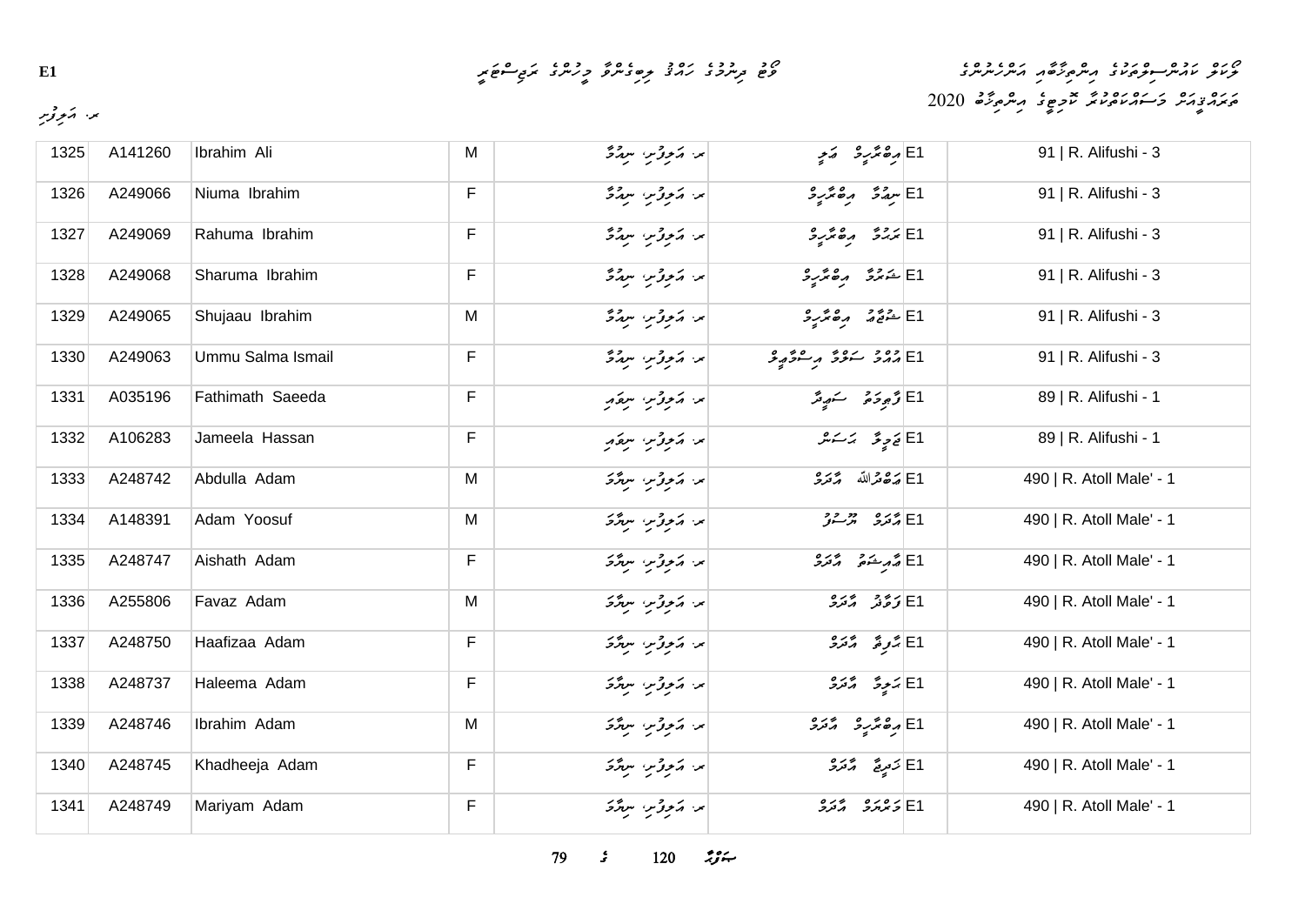*sCw7q7s5w7m< o<n9nOoAw7o< sCq;mAwBoEw7q<m; wBm;vB* م من المرة المرة المرة المرجع المرجع في المركبة 2020<br>مجم*د المريض المربوط المربع المرجع في المراجع المركبة* 

| 1342 | A248744 | Shareefa Adam          | F           | ىر. مەجەۋىر، سەنگەڭ                  | E1 ڪمبرڙ گ <sup>و</sup> ترو      | 567   Villimale' Ehenihen - 2  |
|------|---------|------------------------|-------------|--------------------------------------|----------------------------------|--------------------------------|
| 1343 | A255807 | Shauha Adam            | F           | بر. مَعِرْس سِرَّدَ                  |                                  | 89   R. Alifushi - 1           |
| 1344 | A043338 | Abdul Jaleel Idrees    | M           | بر. م <i>زو</i> قرم، المردون         | E1 גەۋۋە جوڭر بەترىيەت           | 490   R. Atoll Male' - 1       |
| 1345 | A075763 | Aishath Idrees         | F           | بر. م <i>زو</i> تر مردس              | E1 مەم ئەمۇر مەمدىرىسە           | 557   Hulhumale', Ehenihen - 5 |
| 1346 | A248544 | Aminath Ali            | F           | بر. م <i>زو</i> تر مردس              | E1 مُرْحِسَمُ مَعْ               | 557   Hulhumale', Ehenihen - 5 |
| 1347 | A248546 | Fathmath Naaheed       | $\mathsf F$ | بر. م <i>زو</i> تر مردس              | E1 وَّجِوحَةً مُّ سَرِيْتُر      | 557   Hulhumale', Ehenihen - 5 |
| 1348 | A080329 | Hafsa Idrees           | F           | بر. م <i>زو</i> قر مردس              | E1 ئەۋىبە مەھ <i>رىيە</i> شە     | 89   R. Alifushi - 1           |
| 1349 | A255738 | Mariyam Haikal         | $\mathsf F$ | بر. م <i>زو</i> تر مردس              | E1 كانترندى كىرىكى ئى            | 557   Hulhumale', Ehenihen - 5 |
| 1350 | A248547 | Mariyam Hana           | F           | بر. م <i>زو</i> تر مردس              | E1 5 <i>جوہری ب</i> رنگر         | 557   Hulhumale', Ehenihen - 5 |
| 1351 | A163133 | Shaheeda Idrees        | F           | بر مورمن مهد                         | E1 ڪَمرِنَگر پرنگرموٽ<br>ا       | 557   Hulhumale', Ehenihen - 5 |
| 1352 | A095504 | Thohira Idhrees        | $\mathsf F$ | بر. م <i>زو</i> ر مردور              | E1 ۾َرِيمَ پرمِرْمِرِ مُشَ       | 557   Hulhumale', Ehenihen - 5 |
| 1353 | A001076 | Ummiyya Idhurees       | F           | بر. م <i>زو</i> ر مرسم               | E1 <i>مەمۋەمگە مەمرىيە</i>       | 557   Hulhumale', Ehenihen - 5 |
| 1354 | A243371 | Nareena Idrees         | F           | أمرا وكمرور من مترد هاي              | E1 سَرِ پِسَ مِتَرَ پِرِ مُ      | 90   R. Alifushi - 2           |
| 1355 | A246360 | Fathimath Muna         | $\mathsf F$ | أمرا مأفرقرس لترمذ سرجانش            | E1 تَ <i>وْجِرْحَمْ دْمَرَّ</i>  | 609   R. Atholhu, Male'-7      |
| 1356 | A246358 | Fathmath Nasooha       | F           | ما مأمورٌ من الله مع الله عليه و تحر | E1 تُرجوحَ هُ سَرَجَيْدُ         | 91   R. Alifushi - 3           |
| 1357 | A071745 | Fathuhulla Saeed       | M           | أىرا الأفروس التركر سرجر فخر         | E1 وَحَدِّرْ اللّه سَمَّ صِرْتَر | 609   R. Atholhu, Male'-7      |
| 1358 | A246361 | Habeeba Maasha Ibrahim | F           | ىر مۇرۇپ شۇيروگ                      | E1 يَهِمُّ دُمَّہُ رِهِ يُرِدُّ  | 609   R. Atholhu, Male'-7      |

 $80$  *s*  $120$  *n***<sub>s</sub>**  $\frac{2}{3}$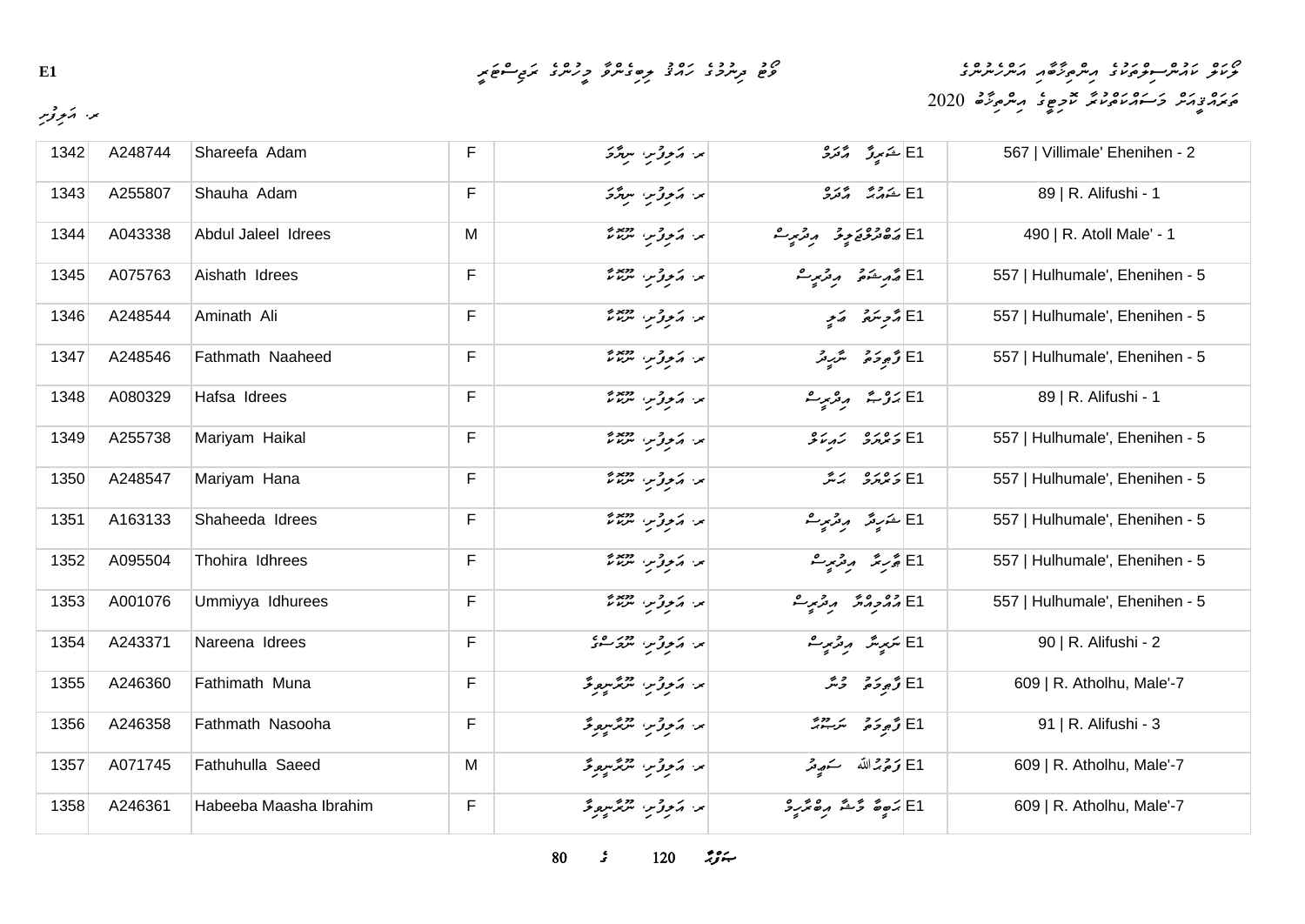*sCw7q7s5w7m< o<n9nOoAw7o< sCq;mAwBoEw7q<m; wBm;vB* م من المرة المرة المرة المرجع المرجع في المركبة 2020<br>مجم*د المريض المربوط المربع المرجع في المراجع المركبة* 

| 1359 | A051306 | Haseena Ahmed          | F           | برا مَرْدِرْس مْرْمَدْسِوِدْ      | E1   يَرْسِعْدُ   مَدْوَمْرُ               | 609   R. Atholhu, Male'-7      |
|------|---------|------------------------|-------------|-----------------------------------|--------------------------------------------|--------------------------------|
| 1360 | A255591 | Ismail Mahfooz         | M           | برا م بروس مترکز سره گ            | E1 <sub>م</sub> رشۇم ئى ئەرەبە             | 609   R. Atholhu, Male'-7      |
| 1361 | A068565 | Mariyam Shiyama        | F           | پر اړکورکس مرکز شرح څ             | E1 <i>وَبُرْمَرْدُ</i> شِ <i>مَرُّدُ</i> ّ | 609   R. Atholhu, Male'-7      |
| 1362 | A255587 | Mohamed Thooloon       | M           | پر اړکورکس، منگر سره د گ          | E1 تربره در دوره و                         | 609   R. Atholhu, Male'-7      |
| 1363 | A125509 | Nasrulla Saeed         | M           | پر مرکز وقرما میں شریع میں میں می | E1 سَرَبَ مِرَ اللّه مَــَمَّةٍ مَّرْ      | 91   R. Alifushi - 3           |
| 1364 | A124992 | Nazima Hassan          | F           | پر مرکز وقرمز میں شرکت میں میں می | E1 سَّمَعِ حَسَّ سَسَسَّر                  | 91   R. Alifushi - 3           |
| 1365 | A137887 | Saudulla Saeed         | M           | پر مرکز وقرمز میں شرکت میں میں می | E1 ستوفر الله ستوريز                       | 91   R. Alifushi - 3           |
| 1366 | A246351 | Zaeema Saeed           | F           | أمرا مكروحوا التركم سروكل         | E1 نح م <i>ی</i> گ سکھیٹر                  | 609   R. Atholhu, Male'-7      |
| 1367 | A255617 | Ibrahim Layaan         | M           | پر مرکز وقرمز متنگر میلاب         | E1 رەئزىر <sup>ى</sup> ئە <i>ئە</i> ر      | 557   Hulhumale', Ehenihen - 5 |
| 1368 | A082579 | Mohamed Zahir          | M           | بر. مَعِرْضٍ مَرْبَرْسُدُ         | E1 <i>وُبَهُ وَمَدْ</i> مَحْ سِمْرَ        | 90   R. Alifushi - 2           |
| 1369 | A112809 | Abdul Wahhab Zakariyya | M           | برا الأحواز من متنفر فرد كا       | E1 رە دەرە دە بر دە چ                      | 490   R. Atoll Male' - 1       |
| 1370 | A094804 | Ali Waheed             | M           | برا أنه تروحوا التمويحي           | E1 <i>ھَ جِه حَبي</i> قر                   | 59   Sh. Foakaidhoo - 1        |
| 1371 | A244267 | Fathimath Zakariyya    | $\mathsf F$ | بر. مَعِرْشٍ شَعِرْتُهُ           | E1 وُجوحه بي مَس مِهْرَ                    | 490   R. Atoll Male' - 1       |
| 1372 | A243962 | Aishath Zeena          | F           | ما الأحراق من متركز في            | E1 مەرشىقى مېگە                            | 91   R. Alifushi - 3           |
| 1373 | A122776 | Aminath Rizana         | F           | بر. مَعِدْرٌ مِنْ مَعْرِفُهِ      | E1 مُرْحِ مَرَمْ مَنْ مِنْ مَرَّ مِنْ      | 91   R. Alifushi - 3           |
| 1374 | A147805 | Hawwa Nazurana         | F           | بر. مُعِرْشٍ مُعْرِفَ             | E1 بَرُوْحٌ سَيْ بِرَّسَ                   | 91   R. Alifushi - 3           |
| 1375 | A243929 | Ibrahim Ahmed          | M           | ما الأعروب الشجور في              | E1 مەھمەر بەردىتە E1                       | 91   R. Alifushi - 3           |

 $81$  *s*  $120$  *n***<sub>s</sub>**  $\frac{2}{3}$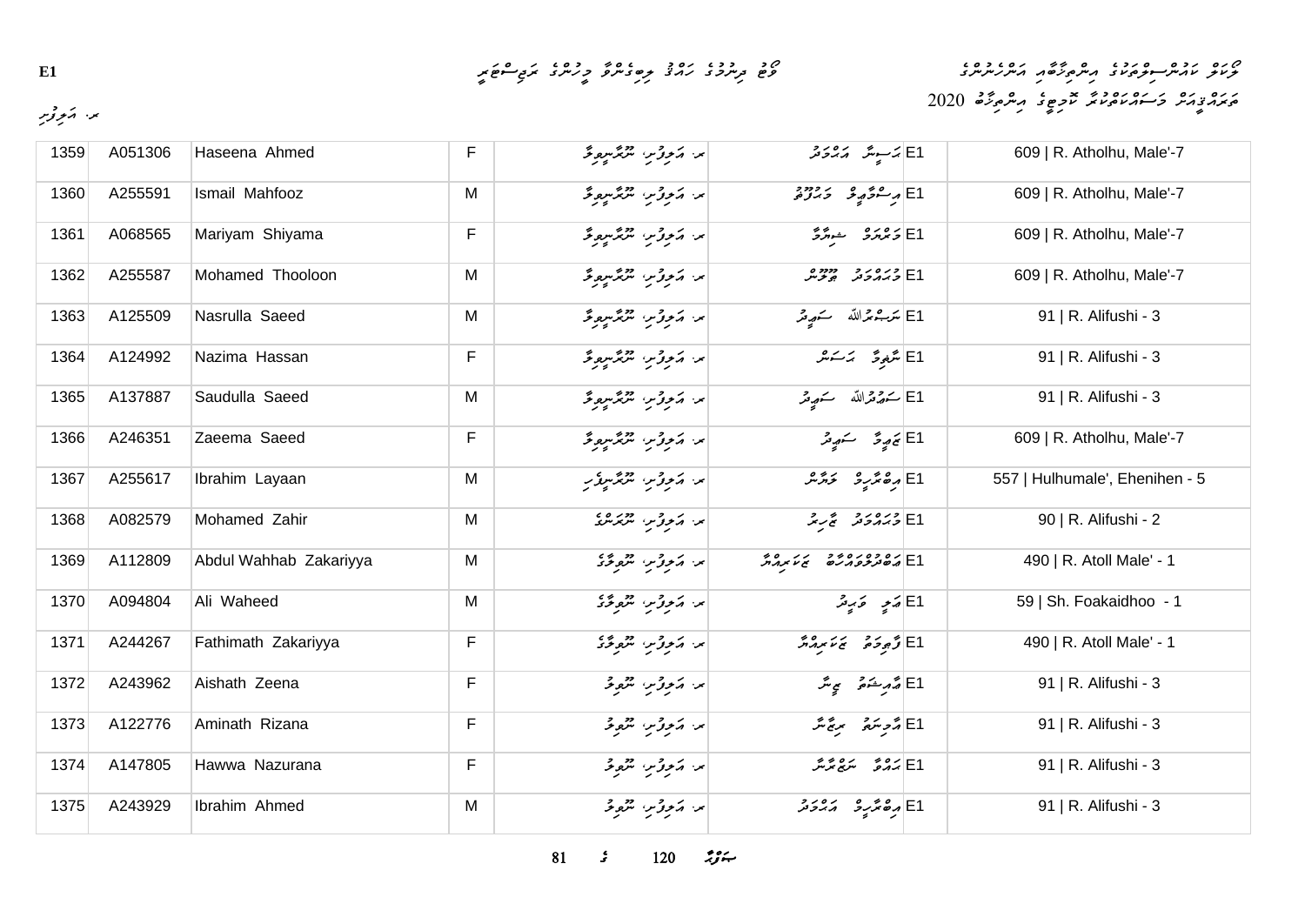*sCw7q7s5w7m< o<n9nOoAw7o< sCq;mAwBoEw7q<m; wBm;vB* م من المرة المرة المرة المرجع المرجع في المركبة 2020<br>مجم*د المريض المربوط المربع المرجع في المراجع المركبة* 

| 1376 | A243960 | Ismail Mamdhooh    | M            | ىن مەجەۋىر، شھوقە               | E1   پرسٹو <i>ٹر پو</i> تر تر پر     | 609   R. Atholhu, Male'-7 |
|------|---------|--------------------|--------------|---------------------------------|--------------------------------------|---------------------------|
| 1377 | A162527 | Latheefa Hassan    | F            | ما الأعراض الثقور في            | E1 تح <i>جوڻ پرڪيل</i>               | 91   R. Alifushi - 3      |
| 1378 | A243536 | Mariyam Farahanaaz | F            | ىر. مەجەۋىر، مەھرىچ             | E1 5 <i>برورة وَبَرَبَ</i> مَثَيْر   | 91   R. Alifushi - 3      |
| 1379 | A243581 | Abdulla Saeed      | M            | أمرا مكروح المراكبة المعروفة    | E1 مَەھمَراللە سَمَ <i>مِ</i> مَّر   | 90   R. Alifushi - 2      |
| 1380 | A244333 | Adam Saeed         | M            | أمرا مأموقاس للمكرم فأوقر       | E1 مُرْمَرْدَ سَم <i>هِ م</i> ُرْ    | 90   R. Alifushi - 2      |
| 1381 | A244355 | Aishath Saeedha    | $\mathsf{F}$ | أمرا مكروحين الكرمام فأوافخه    | E1 مَدْمِرْ حَسَنَةٍ مَسَمَّدٍ مَدَّ | 490   R. Atoll Male' - 1  |
| 1382 | A244345 | Fathmath Saffnaz   | F            | لرا مأثرتن الكرماء وكل          | E1 ۇ <sub>جو</sub> رَى ئەرتىرى       | 90   R. Alifushi - 2      |
| 1383 | A244353 | Hassan Saeed       | M            | مزموقر شكر وعود                 | E1   پرستريٹر   سک <i>ھ</i> وٹر      | 90   R. Alifushi - 2      |
| 1384 | A244330 | Khadeeja Abdulla   | F            | أما أمودس للمكروفور             | E1 تزمریح ک <i>ے م</i> حاکمہ         | 90   R. Alifushi - 2      |
| 1385 | A253514 | Yoosuf Saeed       | M            | أمرا مكروح المستكم المعاهر ومحر | E1 پڑتے پر سکھی <sup>و</sup> ر       | 90   R. Alifushi - 2      |
| 1386 | A079515 | Aishath Rifa       | F            | ىن كەنبوتۇس كەشكىلل             | E1 مُ مِ شَمَّ مِ مِرَّزٌ            | 609   R. Atholhu, Male'-7 |
| 1387 | A079848 | Khadeeja Ahmed     | F            | ىن مەجزىرىن مەشكىل              | E1 كَتَمِيعٌ - <i>مُكْ</i> حَمَّدُ   | 609   R. Atholhu, Male'-7 |
| 1388 | A255950 | Rilwan Ibrahim     | M            | ىن مەجزىرىن مەشكىل              | E1 مرشو <i>م</i> شهر مرکز میگرید و   | 609   R. Atholhu, Male'-7 |
| 1389 | A079847 | Yoosuf Naeem       | M            | أيرا الكروفران الراكشور         | E1 پژگر میگر میگر                    | 91   R. Alifushi - 3      |
| 1390 | A244255 | Ahmed Moosa        | M            | أمرا مكروح والمكشور والمحدر     | $23.22$ E1                           | 89   R. Alifushi - 1      |
| 1391 | A255572 | Ali Faarih         | M            | ىن مەمرۇس مەھەمدىدە             | E1 کے وگر پر                         | 89   R. Alifushi - 1      |
| 1392 | A246196 | Fathimath Idrees   | $\mathsf F$  | أما أكرونس المشاهرة             | E1 وَجوحَة فَرِيْدِيْتْ E1           | 89   R. Alifushi - 1      |

 $82$  *s*  $120$  *n***<sub>s</sub>**  $\frac{2}{3}$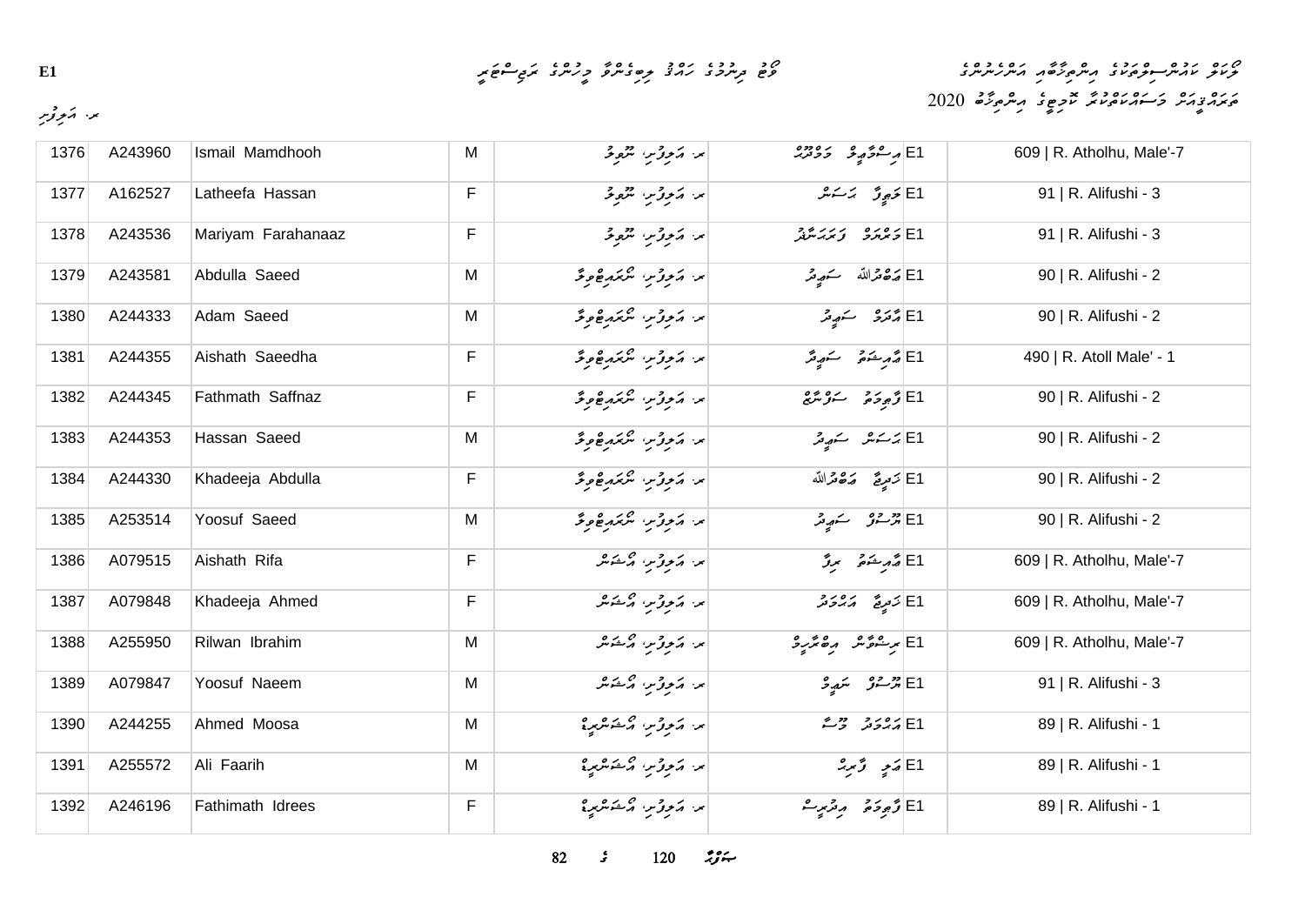*sCw7q7s5w7m< o<n9nOoAw7o< sCq;mAwBoEw7q<m; wBm;vB* م من المسجد المسجد المسجد المسجد المسجد العام 2020<br>مجم*د المسجد المسجد المستجد المسجد المسجد المسجد المسجد المسجد المسجد المسجد المسجد المسجد المسجد المسجد المسجد* 

| 1393 | A246199 | Mariyam Fazleena      | F | برا الكروحي الرحنة شريرة     | E1  <i>ویمبرڈ وی پی</i> گر                | 490   R. Atoll Male' - 1       |
|------|---------|-----------------------|---|------------------------------|-------------------------------------------|--------------------------------|
| 1394 | A244253 | Moosa Abdulla         | M | أيرا الكرفرقرس الكراشكريدي   | E1 تُرْحَمُ بَرَهْ قَرْاللّه              | 145   K. Kaashidhoo - 2        |
| 1395 | A162442 | Ahmed Adam            | M | بر رکوری پردون               | E1 كەبرو ئەرە                             | 90   R. Alifushi - 2           |
| 1396 | A162443 | Aishath Adam          | F | بر ، مَرْدِوْسِ ، مَرْدَوَ ک | E1 مَگْرِسْتَمْ مِنْ مَرْمَرْدَ           | 90   R. Alifushi - 2           |
| 1397 | A153837 | Ameena Adam           | F | بر. مُعِرْسُ مُرْحَمْر       | E1 أ <i>وَجِنْدَ أَرْتَرَ</i> دُّ         | 89   R. Alifushi - 1           |
| 1398 | A161965 | Ibrahim Afrah         | M | بر. مَعِرْسِ مَيْرُمْر       | E1 مەھەرىرى مۇمەم                         | 89   R. Alifushi - 1           |
| 1399 | A080561 | Abdulla Yoosuf        | M | بر مورین می ش                | E1 مَەھْتَراللە مەر <i>ەۋ</i>             | 89   R. Alifushi - 1           |
| 1400 | A255924 | Aishath Riushan       | F | بر. مَعِرْسٍ مَعْ مَرْ       | E1 مُرمِّسَمَّ بِرِمُّ شَمَّرَ            | 490   R. Atoll Male' - 1       |
| 1401 | A080565 | Aminath Abdullah      | F | بر. مَعِرْسِ مَعْ مَرْ       | E1 أَمَّ حِ سَمَّةً مَصْحَدَاللَّهُ       | 89   R. Alifushi - 1           |
| 1402 | A251357 | Fathimath Rifshan     | F | بر موری می ش                 | E1 <i>وَّجِوَدَة</i> بِرِوْشَةَ شَر       | 490   R. Atoll Male' - 1       |
| 1403 | A079359 | Hussain Shareef       | M | بر مرکزویں مگامی             | E1 پرستمبر شرید و مشاہد شریف استقا        | 490   R. Atoll Male' - 1       |
| 1404 | A251349 | Jawad Ahmed           | M | بر הوژنر، چه ه               | E1 نح قرقر مركز تركيز                     | 557   Hulhumale', Ehenihen - 5 |
| 1405 | A251348 | Jeehan Ahmed          | F | ىن مەجزۇس مەھ بىر            | E1 <sub>مح</sub> رش كەنزىقر               | 89   R. Alifushi - 1           |
| 1406 | A255925 | Junna Ahmed           | F | بر. مَعِرْسٍ مَعْ مَرْ       | E1 فے شریئر پر پر تر تر                   | 557   Hulhumale', Ehenihen - 5 |
| 1407 | A096301 | Khadeeja Abdul Rahman | F | بر مورین می ه                | E1 ژىرى <i>جەھەرە بەرە بەرە</i>           | 89   R. Alifushi - 1           |
| 1408 | A251189 | Latheefa Abdulla      | F | پر مرکز وقتی می هم           | E1 <del>كر</del> ېږ <i>وگە كەھ</i> قراللە | 89   R. Alifushi - 1           |
| 1409 | A251360 | Mohamed Rishfan       | M | بر. مَعِرْشٍ مَعْ مَرْ       | E1 37075 مرشور ش                          | 89   R. Alifushi - 1           |

**83** *s* **120** *n***<sub>s</sub>***n***<sub>s</sub>**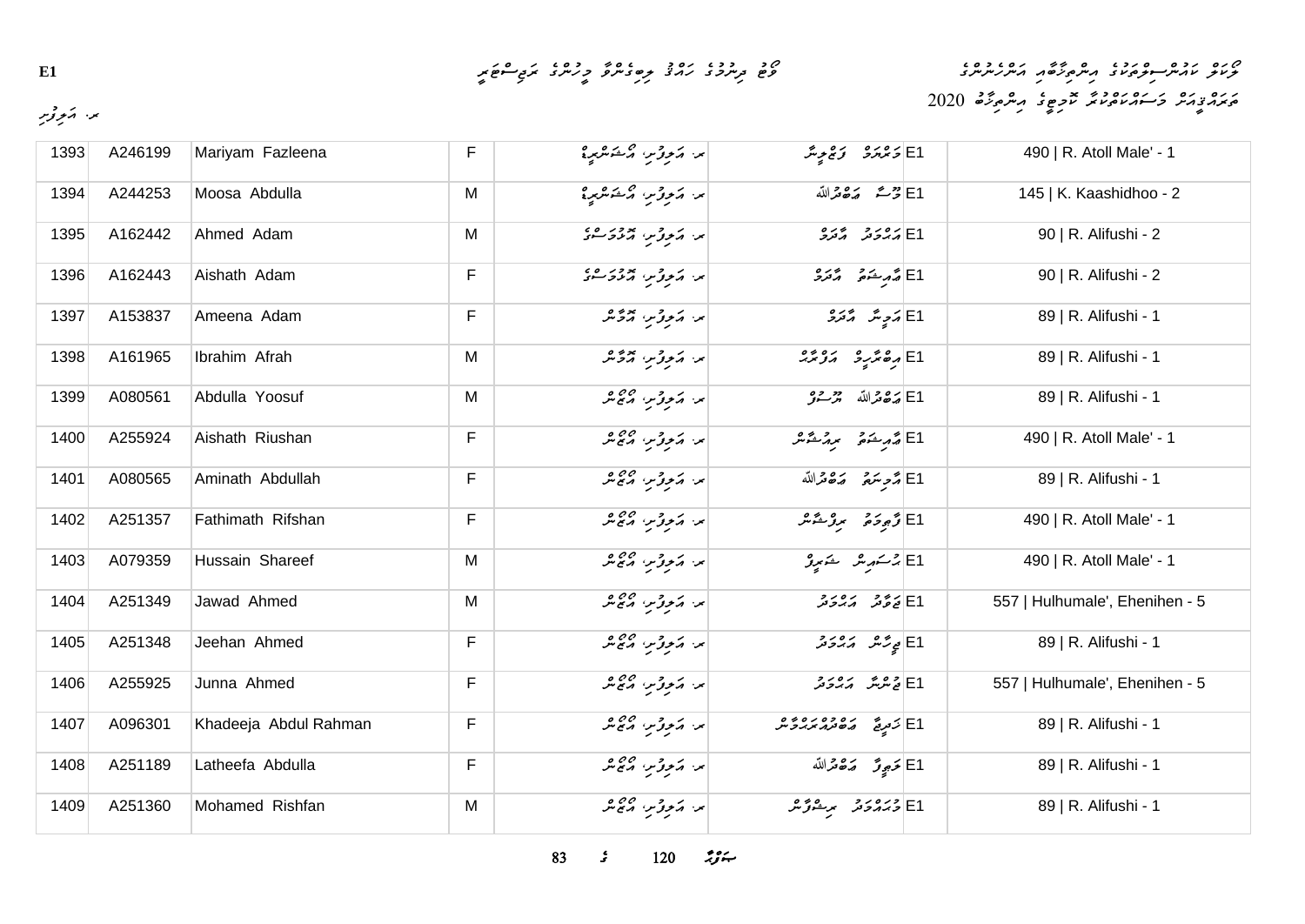*sCw7q7s5w7m< o<n9nOoAw7o< sCq;mAwBoEw7q<m; wBm;vB* م من المرة المرة المرة المرجع المرجع في المركبة 2020<br>مجم*د المريض المربوط المربع المرجع في المراجع المركبة* 

| 1410 | A251185 | Moomina Abdulla       | F           | بر. مَعِرْشٍ مِحْمَدٌ         | E1   3,5ج <i>. مَّر 25</i> مِرَّاللَّه     | 89   R. Alifushi - 1           |
|------|---------|-----------------------|-------------|-------------------------------|--------------------------------------------|--------------------------------|
| 1411 | A132752 | Abdul Muhusinu Ahmed  | M           | أمرا مكروحوا وكالكر           | E1 رە دو دو مەر دەر د                      | 490   R. Atoll Male' - 1       |
| 1412 | A084285 | Adhil Gasim           | M           | برا الأبواري الأمكر           | E1 م <i>مَّىرى تَخْ</i> سِي                | 89   R. Alifushi - 1           |
| 1413 | A326985 | Ahmed Sudhais Ibrahim | M           | برا الأفروس الأنترنج          | E1 <i>ג</i> دورو مقررت مقدرت               | 89   R. Alifushi - 1           |
| 1414 | A152559 | Aishath Yumna         | F           | يا: الأبورقرما: بْرَ يَتْرَةُ | E1 ۾ پرڪو پرونگر                           | 557   Hulhumale', Ehenihen - 5 |
| 1415 | A250598 | Ameena Ahmed          | $\mathsf F$ | أمرا مكروش وكالكر             | E1 كەچ ئىكە كەبدى قىر                      | 89   R. Alifushi - 1           |
| 1416 | A250612 | Fathmath Ibrahim      | F           | أمرا مكروش وكالكرمج           | E1 تۇ <sub>م</sub> وخۇ مەھ <i>ت</i> رىيى   | 87   N. Velidhoo - 2           |
| 1417 | A059740 | Ibrahim Hameed        | M           | ما الموثوب الأسمةُ            | E1 مەھم <i>گىر</i> ۇ كەر ئىگە              | 272   F. Feeali - 1            |
| 1418 | A250615 | Khadheeja Ibrahim     | F           | أمرا مكروحوا وكالكر           | E1 كَتْرِيعٌ - مِنْ مُرْرِدٌ -             | 89   R. Alifushi - 1           |
| 1419 | A152770 | Mohamed Ibrahim       | M           | يا: مَعِوْسٍ وَتَتَرَدُّ      | E1 <i>وبروبر م</i> و <i>مرد</i> و          | 490   R. Atoll Male' - 1       |
| 1420 | A250606 | Yaameen Ibrahim       | M           | أمرا مكروش وكالكر             | E1 مَّر <sub>ْحِ</sub> سْ مِصْرَّرِدْ      | 89   R. Alifushi - 1           |
| 1421 | A250610 | Yasir Ibrahim         | M           | أما المتوفرس وكالمكا          | E1 اگر سوبر مرہ گر پر 2                    | 490   R. Atoll Male' - 1       |
| 1422 | A249073 | Adam Ahmed            | M           | ىر. ئ <i>ۇدۇ</i> س بۇيرىشە    | E1 پژو پژونر                               | 91   R. Alifushi - 3           |
| 1423 | A255834 | Aminath Saila         | F           | أبرا مكورقس وكبرك             | E1 مُتَّحِسَمُ مَسَرَقَمَ                  | 91   R. Alifushi - 3           |
| 1424 | A247324 | Azeeza Adam           | F           | برا مرووس وبرعه               | E1 <sub>ھ</sub> َ <sub>مَج</sub> مَحْرَدُ  | 91   R. Alifushi - 3           |
| 1425 | A133084 | Jameela Adam          | F           | برا مُتَوَوَّينِ وَيَدِيثُ    | E1 ت <sub>ح</sub> جو تحمد محمد المحمدة الس | 91   R. Alifushi - 3           |
| 1426 | A246148 | Aishath Nashaya       | $\mathsf F$ | برا مُتَوَرِّينَ أَرْسٍ       | E1 مَ <i>ذہِ حَذَہِ</i> سَرَحْتَمَرَ       | 609   R. Atholhu, Male'-7      |

 $84$  *s*  $\cancel{0}$  **120** *n***<sub>s</sub>**  $\cancel{0}$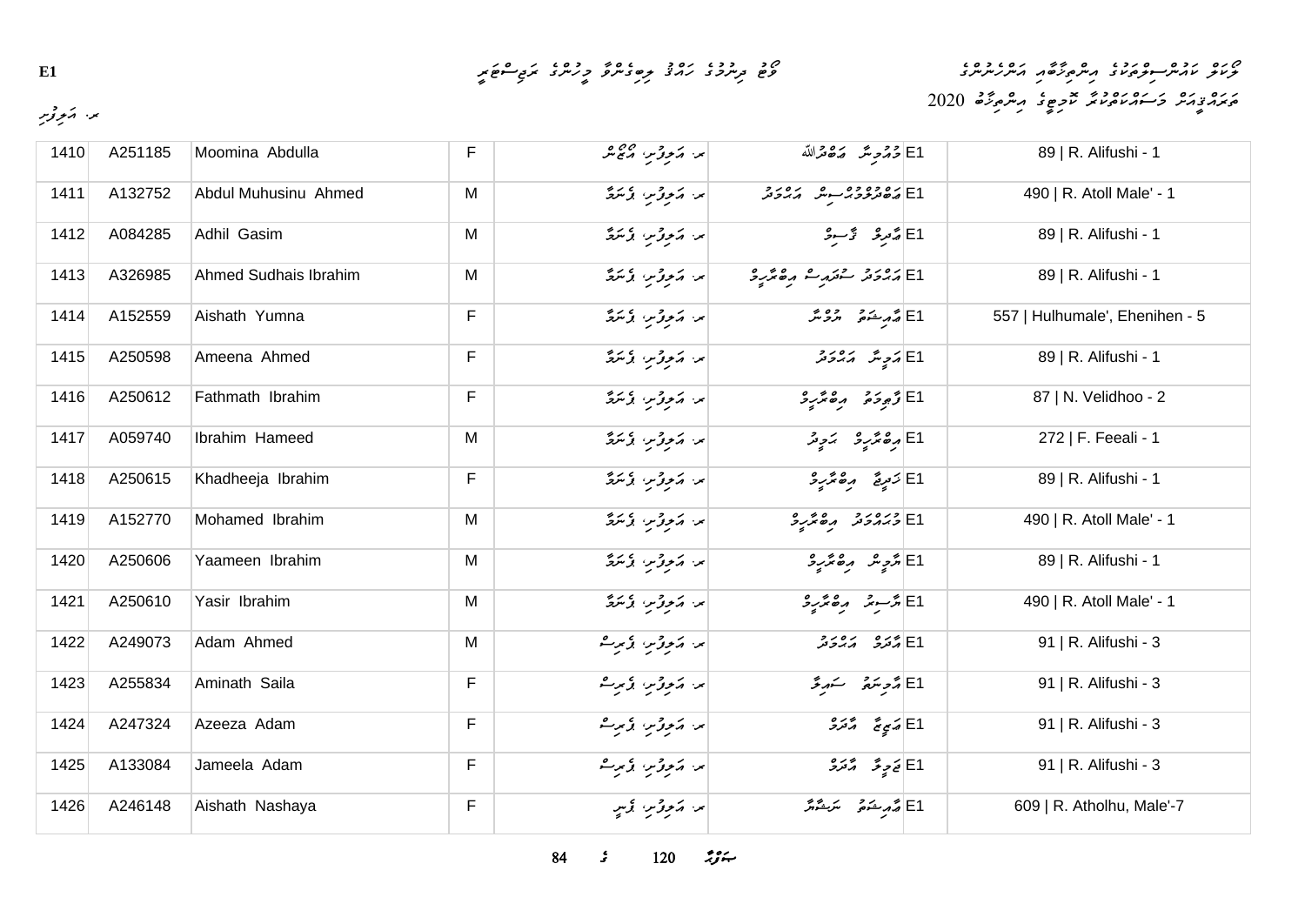*sCw7q7s5w7m< o<n9nOoAw7o< sCq;mAwBoEw7q<m; wBm;vB* م من المرة المرة المرة المرجع المرجع في المركبة 2020<br>مجم*د المريض المربوط المربع المرجع في المراجع المركبة* 

| 1427 | A243691 | Arusam Ibrahim        | M           | برا اړنو ژبوا اوسو              |                                   | 609   R. Atholhu, Male'-7 |
|------|---------|-----------------------|-------------|---------------------------------|-----------------------------------|---------------------------|
| 1428 | A246149 | Fathmath Nasheeka     | $\mathsf F$ | ر. مَعِوْسِ بِيْسٍ              | E1 <i>وَّج</i> وحَةُ گَرَشِيتُرَ  | 609   R. Atholhu, Male'-7 |
| 1429 | A010735 | Ibrahim Abdul Shukoor | M           | بر رکوری کی پر                  | E1 رەپرىي رەپرىرىسى               | 91   R. Alifushi - 3      |
| 1430 | A243695 | Mariyam Nashia        | F           | برا مُتوفر المُرامِنِ           | E1 كەنگە ئەرگە ئىگە ئىشەرگە       | 609   R. Atholhu, Male'-7 |
| 1431 | A162525 | Nafeesa Yoosuf        | F           | برا مُتوفر المُرامِنِ           | E1 سَمَعِي مَشَرِ حَمَرَ E1       | 91   R. Alifushi - 3      |
| 1432 | A057682 | Ali Ahmed Fulhu       | M           | برا أنزور الرائد الرائدي وحرى   | E1 בَمَعِ بِرَوْمِرُوْمَ          | 91   R. Alifushi - 3      |
| 1433 | A075940 | Fathimath Ahmed Fulhu | F           | برا أنجوترس وكاللبي فرد         | E1 ژ <sub>ن</sub> ج د تر پروترو د | 609   R. Atholhu, Male'-7 |
| 1434 | A086802 | Hussain Ahmed Fulhu   | M           | پر انگروژس و مربح و د           | E1 پژڪيريش پروژويونونو            | 609   R. Atholhu, Male'-7 |
| 1435 | A243292 | Mohamed Aiham         | M           | أمرا مكرور والمراكبوني          | $5.222$ $5.223$ $E1$              | 91   R. Alifushi - 3      |
| 1436 | A073754 | Moosa Ahmed Fulhu     | M           | برا مَعِرْوْسِ وْعْرَبِهِ وَّدْ | E1 تۆستە بەر دورىيە               | 609   R. Atholhu, Male'-7 |
| 1437 | A106468 | Aishath Ahmed         | $\mathsf F$ | أيرا الكروحي وتحريج             | E1 مُ مِسْدَمْ كَ مَدْوَمْر       | 609   R. Atholhu, Male'-7 |
| 1438 | A149652 | Ali Afsal             | M           | أمرا مكروحين ولاقرح             | E1 <i>ھَجِ مَوْجَعُ</i>           | 609   R. Atholhu, Male'-7 |
| 1439 | A249240 | Asiyath Sama          | $\mathsf F$ | برا مُعِرْضٍ وَعُنَى            | E1 پڑ ہے کہ منگر                  | 609   R. Atholhu, Male'-7 |
| 1440 | A249242 | Fathimath Asfaa       | F           | أما الموثوب وتحقي               | E1 وَجِعَة مَ مَرْهُ وَ           | 609   R. Atholhu, Male'-7 |
| 1441 | A094936 | Haisham Mohamed       | M           | أيرا مكروحن وتحريج              | E1 كەرشكى ئەمەر ئەرىرىتىلىكى بىر  | 609   R. Atholhu, Male'-7 |
| 1442 | A062445 | Mohamed Ahmed Fulhu   | M           | أبرا مكروس وتحقي                | E1 ورەرو رەرودو                   | 609   R. Atholhu, Male'-7 |
| 1443 | A163184 | Yoosuf Suhail         | M           | پر مکووٹرین بوگرنج              | E1 پژگرو مشرکته کمر               | 609   R. Atholhu, Male'-7 |

 $85$  *s*  $\cancel{5}$  **120** *z*  $\cancel{5}$  *z*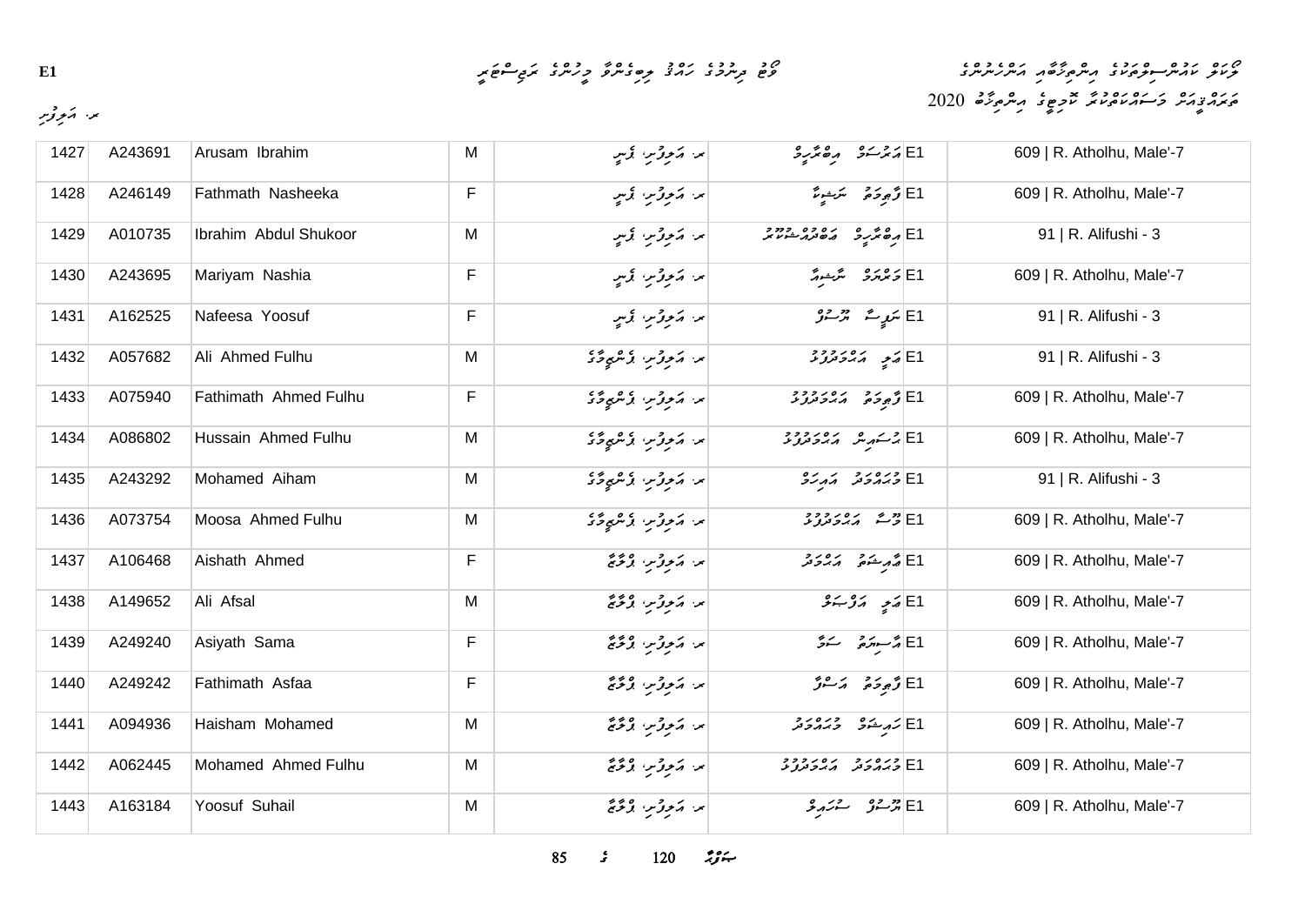*sCw7q7s5w7m< o<n9nOoAw7o< sCq;mAwBoEw7q<m; wBm;vB* م من المرة المرة المرة المرجع المرجع في المركبة 2020<br>مجم*د المريض المربوط المربع المرجع في المراجع المركبة* 

| 1444 | A114284 | Aishath Mahudhee     | F           | برا أنزوقرين ومؤكستها         | E1 مَگْرِسْتَمْ وَكْرُمْرِ                | 89   R. Alifushi - 1      |
|------|---------|----------------------|-------------|-------------------------------|-------------------------------------------|---------------------------|
| 1445 | A037738 | Moosa Fathuhy        | M           | ىن مەمرۇس ۋېھىتەر             | E1 تۇشق ئەتمەير                           | 89   R. Alifushi - 1      |
| 1446 | A255700 | Shaufa Moosa         | F           | ىن مەمرۇس ۋېھىمى              | $23$ $32 = 51$                            | 490   R. Atoll Male' - 1  |
| 1447 | A063386 | Azeeza Ali           | F           | برا م فروس بي همده            | E1 <i>ھَي جَھ</i> مَبِ                    | 490   R. Atoll Male' - 1  |
| 1448 | A243577 | Moosa Yaish          | M           | ما المروس بوقيع               | E1 تُرْمِيشُہِ مُشْرِيْتُہُ ا             | 490   R. Atoll Male' - 1  |
| 1449 | A161905 | Abdul Samad Hussain  | M           | أبرا مكوفر المركامة           | E1 مەھەرمەدىر بىر ئەسكىرىش                | 91   R. Alifushi - 3      |
| 1450 | A161915 | Adam Huzaif          | M           | ما الأفروس المرحاة            | E1 جُرْحَ بِرْبَح مِرْتَو                 | 609   R. Atholhu, Male'-7 |
| 1451 | A078788 | Ali Shaheem          | M           | برا مروس برها                 | E1 <i>جَرِج</i> حَرِجُ                    | 91   R. Alifushi - 3      |
| 1452 | A161907 | Hashma Abdul Samad   | F           | أين أركوفر المركبة            | E1 كەشىۋە مەھەر بەر د                     | 91   R. Alifushi - 3      |
| 1453 | A161913 | Ibrahim Faathih      | M           | بر رووس ترجد                  | E1 مەھەر بۇ ئۇمۇ                          | 609   R. Atholhu, Male'-7 |
| 1454 | A243933 | Mariyam Ahmed        | F           | أيرا مكروس بمركاه             | E1 كەنگەر بەر بەر بەر ئەن                 | 91   R. Alifushi - 3      |
| 1455 | A161910 | Nadheema Abdul Samad | F           | ما الكروتس الكرحافي           | E1 سَعِرِدَ 50 مقرر بيرونر                | 609   R. Atholhu, Male'-7 |
| 1456 | A161908 | Risma Abdul Samad    | $\mathsf F$ | برا مركز مركبة                | E1 برگۇ ھەقىرە بەر د                      | 91   R. Alifushi - 3      |
| 1457 | A161909 | Thoma Abdul Samad    | F           | أين أركوفر المركبة            | E1 پۇق بەھ <i>قرە جەد</i> ىر              | 609   R. Atholhu, Male'-7 |
| 1458 | A162424 | Aishath Abdulla      | F           | بر مورمن ترومرده              | E1 <i>مُذَهرِ حَدَّة مُدَّهَدُ</i> اللَّه | 90   R. Alifushi - 2      |
| 1459 | A162426 | Fathimath Sazla      | F           | بر موري ترومرده               | E1 ژ <sub>ېچ خ</sub> رې سنه عر            | 90   R. Alifushi - 2      |
| 1460 | A162425 | Haseena Abdulla      | F           | برا مُتَوَرِّينا الْمُوامَّدة | E1 كەسپەتت <i>ە كەھ</i> قراللە            | 90   R. Alifushi - 2      |

 $86$  *s*  $\cancel{5}$  **120** *z*  $\cancel{5}$  *z*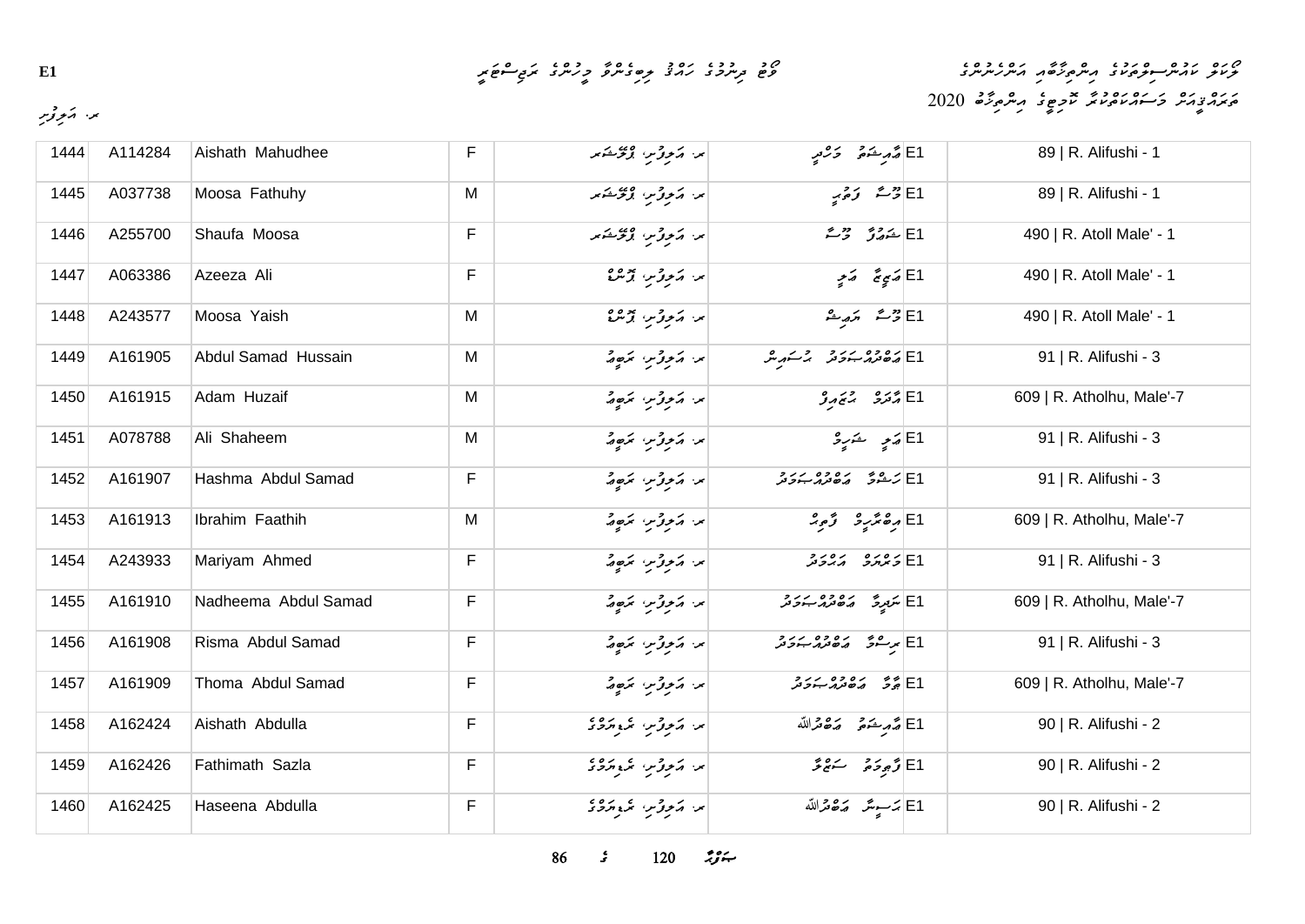*sCw7q7s5w7m< o<n9nOoAw7o< sCq;mAwBoEw7q<m; wBm;vB* م من المرة المرة المرة المرجع المرجع في المركبة 2020<br>مجم*د المريض المربوط المربع المرجع في المراجع المركبة* 

| 1461 | A050021 | Hawwa Abdulla          | $\mathsf{F}$ | أمرا مأمروحس مكموالروى       | E1 يَرْمُوْ   يَرْهُ قَرْاللّه                                                                                                                                                                                                                                     | 35   Kulhudhuffushi Uthuru - 1 |
|------|---------|------------------------|--------------|------------------------------|--------------------------------------------------------------------------------------------------------------------------------------------------------------------------------------------------------------------------------------------------------------------|--------------------------------|
| 1462 | A162427 | Ibrahim Shaaheen       | M            | بر مورمن عمومرده             | E1 ب <i>ر&amp;ټرْرِ</i> وْ گړ <i>ې</i> ش                                                                                                                                                                                                                           | 90   R. Alifushi - 2           |
| 1463 | A152720 | Jameela Adam           | F            | ما الموفرس مكموالروم         | E1] تے <sub>می</sub> گر گرنگرنی                                                                                                                                                                                                                                    | 490   R. Atoll Male' - 1       |
| 1464 | A132083 | Abdul Rahman Aboobakur | M            | برا مَعِرْثُوا مَعْوَفِرْدُ  | E1 גם כם גם זה גמג כ כ                                                                                                                                                                                                                                             | 490   R. Atoll Male' - 1       |
| 1465 | A096200 | Ali Aboobakuru         | M            | أيرا مكروفرس بمقرور ومحمد    | $2222$ $\leq$ $\leq$ $\leq$ $\leq$ $\leq$ $\leq$ $\leq$ $\leq$ $\leq$ $\leq$ $\leq$ $\leq$ $\leq$ $\leq$ $\leq$ $\leq$ $\leq$ $\leq$ $\leq$ $\leq$ $\leq$ $\leq$ $\leq$ $\leq$ $\leq$ $\leq$ $\leq$ $\leq$ $\leq$ $\leq$ $\leq$ $\leq$ $\leq$ $\leq$ $\leq$ $\leq$ | 90   R. Alifushi - 2           |
| 1466 | A246249 | Aminath Khalid         | F            | ىن مەجەۋىر، ئۇھ يۇقى         | E1 مُجَمَّدِ مِنْ مُجَمَّدِ الْمَجَمَّدِ                                                                                                                                                                                                                           | 490   R. Atoll Male' - 1       |
| 1467 | A141447 | Azeeza Abdul Rahman    | F            | پر مَعِرْقُور، بَرَهْ وِعْهُ | E1 בَي تَمْ صَحْرَ مَ مَدَّةٍ مِنْ حَسَنَةٍ مِنْ                                                                                                                                                                                                                   | 490   R. Atoll Male' - 1       |
| 1468 | A246251 | Moonisa Abdul Rahman   | $\mathsf F$  | برا م تروس بره و د د         | E1 ژمړنځ ده ده ده ده<br>E1 ژمړنځ د هندمدبروس                                                                                                                                                                                                                       | 490   R. Atoll Male' - 1       |
| 1469 | A246252 | Samaha Abdul Rahman    | F            | پر مکروژین برگاه وی          | E1 كوير بره ده ده د د                                                                                                                                                                                                                                              | 490   R. Atoll Male' - 1       |
| 1470 | A245132 | Abdulla Adam           | M            | برا متعادموا المروح          | E1 رَصْحَرْاللَّهُ مَعْرَضٍ                                                                                                                                                                                                                                        | 609   R. Atholhu, Male'-7      |
| 1471 | A245135 | Aishath Adam           | F            | ىر. مەجەۋىر، ئەۋى            | E1 مُجم <i>دِ شَمَعِ</i> مُحَمَّدِ                                                                                                                                                                                                                                 | 280   Dh. Bandidhoo - 1        |
| 1472 | A245122 | Aneesa Hassan          | F            | برا م تروس برومي             | E1 كەسرىسى كەسكەنلە                                                                                                                                                                                                                                                | 91   R. Alifushi - 3           |
| 1473 | A243753 | Habeeba Adam           | $\mathsf F$  | برا متعرفر المترومي          |                                                                                                                                                                                                                                                                    | 609   R. Atholhu, Male'-7      |
| 1474 | A245143 | Ibrahim Adam           | M            | بر رکور برده                 | E1 م <i>وھنگرد</i> و م <i>حمد</i> و                                                                                                                                                                                                                                | 91   R. Alifushi - 3           |
| 1475 | A243675 | Mohamed Adam           | M            | برا متعادموا المروح          | E1 3223 دره                                                                                                                                                                                                                                                        | 91   R. Alifushi - 3           |
| 1476 | A104861 | Ahmed Zareer           | M            | بر مورمن برمند               | E1 <i>ג بر دی تا پر ب</i> ر                                                                                                                                                                                                                                        | 90   R. Alifushi - 2           |
| 1477 | A162455 | Ismail Naufal          | M            | بر مورمن برمده               | E1 <sub>م</sub> رےد <sub>گھو</sub> تو س <i>روز</i> و                                                                                                                                                                                                               | 90   R. Alifushi - 2           |

*87 sC 120 nNw?mS*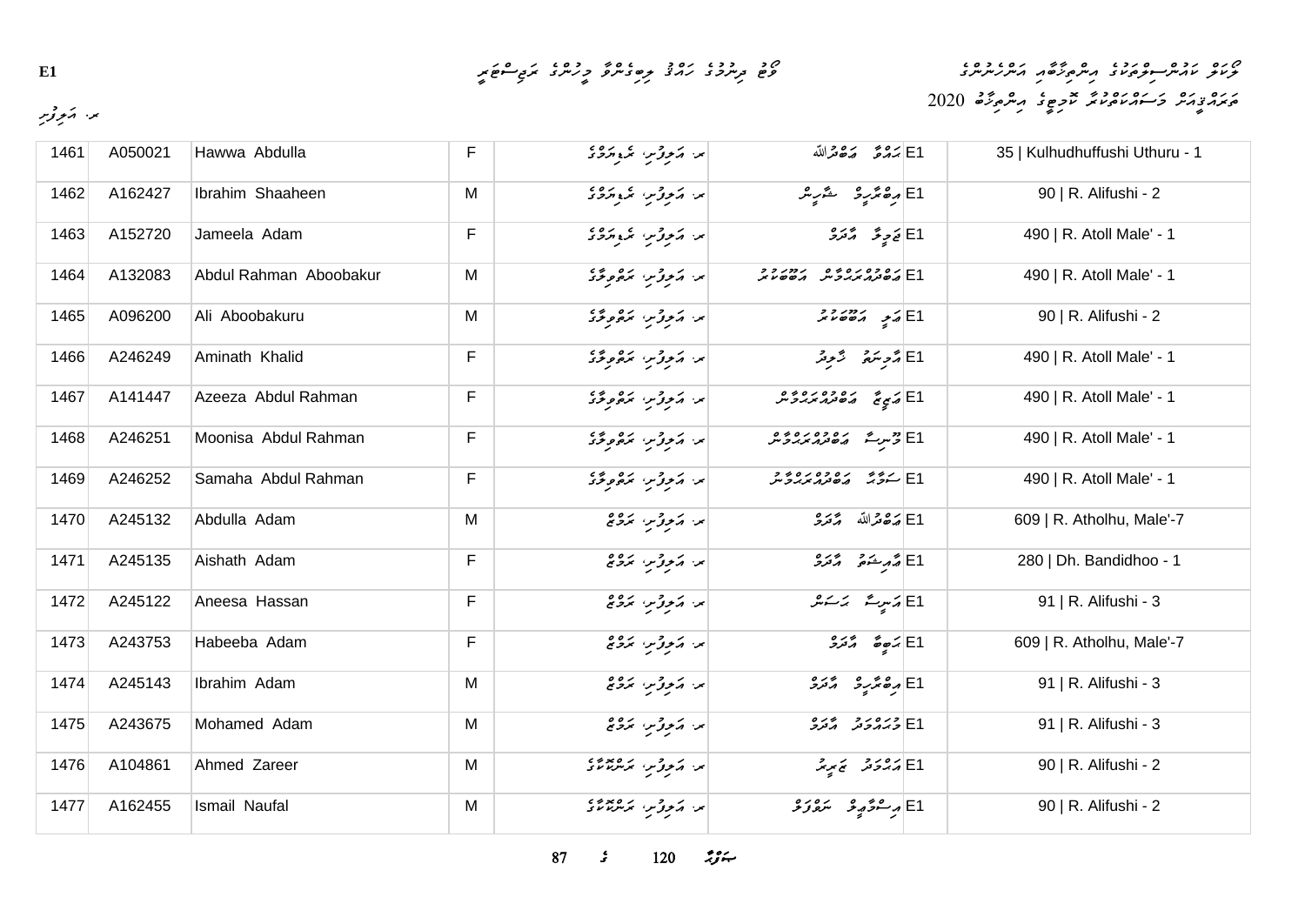*sCw7q7s5w7m< o<n9nOoAw7o< sCq;mAwBoEw7q<m; wBm;vB* م من المرة المرة المرة المرجع المرجع في المركبة 2020<br>مجم*د المريض المربوط المربع المرجع في المراجع المركبة* 

| 1478 | A167315 | Mariyam Zoona              | F           | بر. مجروفریر، تریفرنده کا    | E1 كەبىر بىر ئۇرىتر                                          | 90   R. Alifushi - 2           |
|------|---------|----------------------------|-------------|------------------------------|--------------------------------------------------------------|--------------------------------|
| 1479 | A039335 | Mohamed Zareer             | M           | بر مورمن مگرمن               | E1 <i>\$222 نح بوير</i>                                      | 90   R. Alifushi - 2           |
| 1480 | A244471 | Ahmed Naeem                | M           | ما الأعرفر من مكر مكر مر     | E1 <i>222 سَمِي</i> و                                        | 609   R. Atholhu, Male'-7      |
| 1481 | A244466 | Lirar Adam Naeem           | M           | برا مكروثين بمنفوس           | E1 خو <i>برَّبْر مُ<sup>وَ</sup>رَة</i> سَمِي <sup>و</sup> ُ | 248   ADh. Mahibadhoo - 2      |
| 1482 | A244470 | Mohamed Naeem              | M           | برا مُعِرْمُنِ مُرْمَعُومِ   | E1 \$ 33.23 سَمِي <sup>و</sup>                               | 557   Hulhumale', Ehenihen - 5 |
| 1483 | A084226 | Shareefa Yoosuf            | $\mathsf F$ | برا مأروقرا المكلفة          | E1 ڪمپر <i>ڙ پڙ-و</i> ه                                      | 91   R. Alifushi - 3           |
| 1484 | A244693 | Abdul Ganee Moosa          | M           | برا الكوثورا الكرساني        | E1 رەدەندىر بىر شەم                                          | 91   R. Alifushi - 3           |
| 1485 | A162117 | Aishath Loosia             | F           | أمرا أكروتمن المرشوق         | E1 مەم ئىشقى ھىزىسىدىگە                                      | 91   R. Alifushi - 3           |
| 1486 | A162118 | Fathimath Ali              | F           | برا الكوثر الكرام الكرمندي   | E1 <i>وُجوحَۃ مَ</i> ی                                       | 91   R. Alifushi - 3           |
| 1487 | A244697 | Mariyam Risha              | F           | أمرا الكوثوب الكرشافي        | E1 كا يوپرى مرت                                              | 91   R. Alifushi - 3           |
| 1488 | A243586 | Thoifa Abdul Ganee         | $\mathsf F$ | أمرا الكوثوب الكرشافي        | E1 يۇرۇ ھەھىر ئەدەبىر                                        | 91   R. Alifushi - 3           |
| 1489 | A162142 | Aminath Hussain            | F           | ىر. مۇرۇش ئۇسىم              | E1 مٌ <i>جِي مَدْهِ بِهِ جُسْمَ مِ</i> رْسُ                  | 89   R. Alifushi - 1           |
| 1490 | A243383 | Ausam Hussain              | M           | بر. مَعِرْضٍ بِمُسْتَمْ      | E1 كەرمىكى ئەسكەر ش                                          | 89   R. Alifushi - 1           |
| 1491 | A162139 | Haajara Adam               | F           | برا الأبودي، الدُّر عامُّ    | E1 رَّيَ بَرَ مَرْرَدُ                                       | 490   R. Atoll Male' - 1       |
| 1492 | A162141 | Mohamed Hussain            | M           | برا الأبوقر من الدُّر منه حج | E1 32025 كريمبر مثر                                          | 89   R. Alifushi - 1           |
| 1493 | A146351 | Abdul Latheef Abdul Rahman | M           |                              | E1 رەمەر ئەرە بەرەمەمەمەس بىر مەر ئىروس ئىمارىش              | 89   R. Alifushi - 1           |
| 1494 | A043914 | Abdul Rahman Hussain       | M           | پر ټربوژمو، برنا وی          | E1 <i>مەھەرمەرە بوي بويىدىش</i>                              | 89   R. Alifushi - 1           |

*88 sC 120 nNw?mS*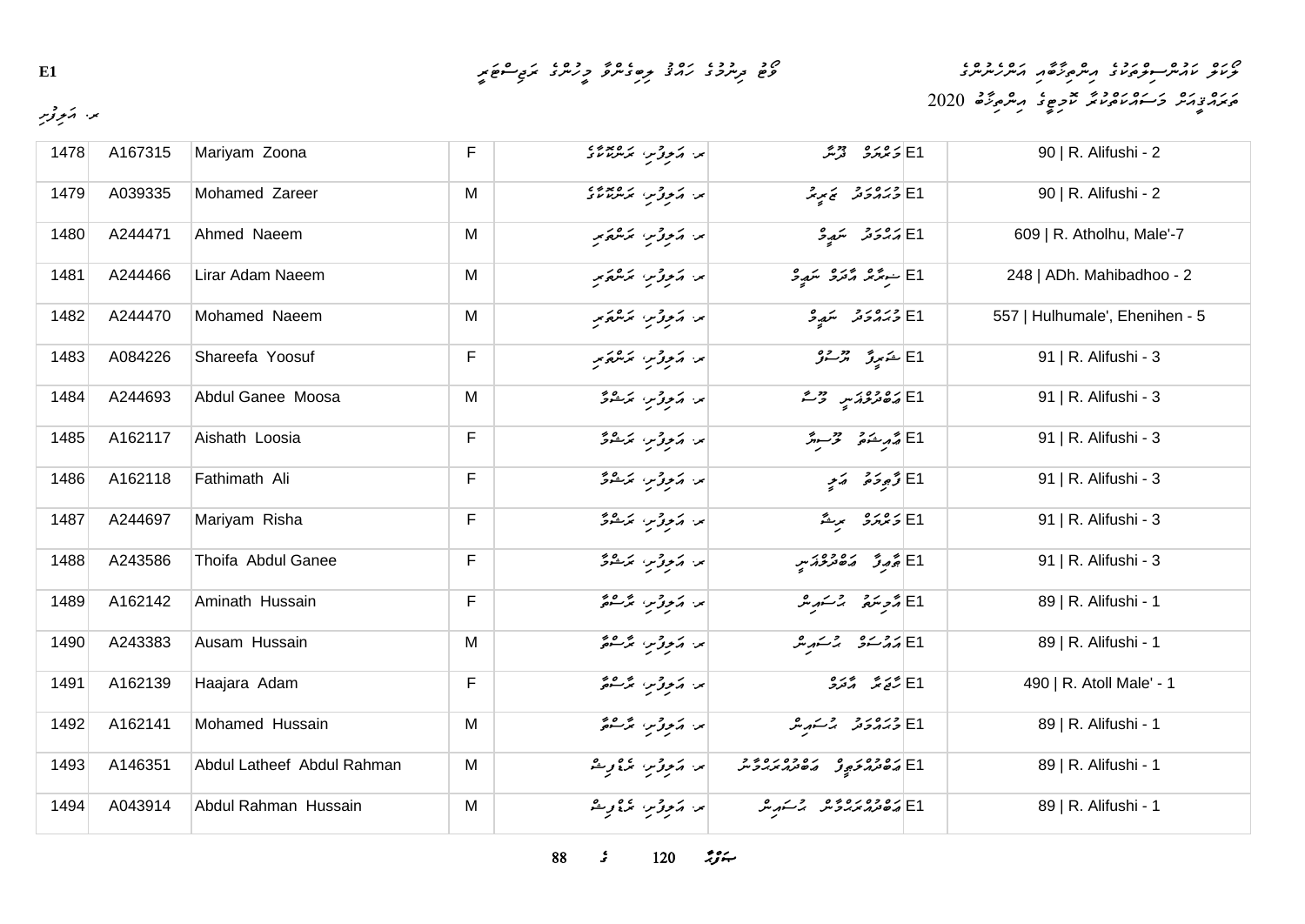*sCw7q7s5w7m< o<n9nOoAw7o< sCq;mAwBoEw7q<m; wBm;vB* م من المرة المرة المرة المرجع المرجع في المركبة 2020<br>مجم*د المريض المربوط المربع المرجع في المراجع المركبة* 

| 1495 | A247701 | Ahmed Riyaaz         | M            | ما الكروترس الكراهيمي وسط     | E1 <i>ג ب</i> حق مرتزع              | 380   Maradhoo - 2       |
|------|---------|----------------------|--------------|-------------------------------|-------------------------------------|--------------------------|
| 1496 | A247693 | Aminath Rameeza      | F            | أما الكوثر الكافريقا          | E1 مُتَّحِبَّتَهُ تَمَرِيَّ         | 490   R. Atoll Male' - 1 |
| 1497 | A247690 | Fathimath Moosa      | $\mathsf{F}$ | أيرا الكروحس الكره والمقر     | E1 تَ <i>وجوجو ج</i> ُ شَ           | 89   R. Alifushi - 1     |
| 1498 | A247696 | Hussain Abdul Rahman | M            | پر انگروگرا انگروگ            | E1 ئەسكەر مەھىرمەمەم دەھ            | 89   R. Alifushi - 1     |
| 1499 | A247699 | Ibrahim Rameez       | M            | پر مرکز وقت مردوسه            | E1 م <i>وھنگر و</i> محمدچ           | 281   Dh. Rinbudhoo - 1  |
| 1500 | A163122 | Mohamed Abdul Rahman | M            | أيرا الكروحس الكره والمقر     |                                     | 115   B. Kamadhoo - 1    |
| 1501 | A043092 | Abdul Rahman Yoosuf  | M            | پر اړکووکس ایرو               | E1 <i>ړه ده ده وه</i> په دو وو      | 89   R. Alifushi - 1     |
| 1502 | A255987 | Adam Firaas          | M            | برا مکووکرا برو               | E1 پژنری پ <i>ر پڑ</i> ے            | 89   R. Alifushi - 1     |
| 1503 | A246338 | Aishath Faraa        | $\mathsf{F}$ | برا مکووکوا برو               | E1 م <sup>ح</sup> مد شقى توتتر      | 89   R. Alifushi - 1     |
| 1504 | A246335 | Mohamed Faseeh       | M            | بر مووس برو                   | E1 <i>35223</i> قرسور               | 262   V. Rakeedhoo - 1   |
| 1505 | A255586 | Moosa Fishah         | M            | ىن مەمرۇس بوۋ                 | E1 تۇشقە بوشقەيز                    | 262   V. Rakeedhoo - 1   |
| 1506 | A244326 | Sabeena Afeef        | $\mathsf F$  | برا مکووکوا برو               | E1 س <i>نومثر مزو</i> ژ             | 89   R. Alifushi - 1     |
| 1507 | A162080 | Aishath Hunaifa      | F            | بر رووس بررومن                | E1 مەم ئىقىم ئىستىدۇ                | 490   R. Atoll Male' - 1 |
| 1508 | A162076 | Fathimath Abdulla    | F            | بر. مُتوفر مريد مشركة         | E1 وَجِوحَة صَ <b>صَ</b> قَرَاللّه  | 490   R. Atoll Male' - 1 |
| 1509 | A162078 | Hawlath Ali          | $\mathsf{F}$ | ىن مەردىن بورمەت كە           | E1   يَرْدُوَهُ - مَ <sup>و</sup> ِ | 490   R. Atoll Male' - 1 |
| 1510 | A162079 | Hunais Ali           | M            | بر. مَعِوْسٍ بِرِيْهِ جَمَّعَ | E1 ئەنتىرىشە كەيچ                   | 90   R. Alifushi - 2     |
| 1511 | A339471 | Hussain Hasim        | M            | بر رووس برروم به              | E1 پر سمبر شر پڑ سور مح             | 490   R. Atoll Male' - 1 |

*89 sC 120 nNw?mS*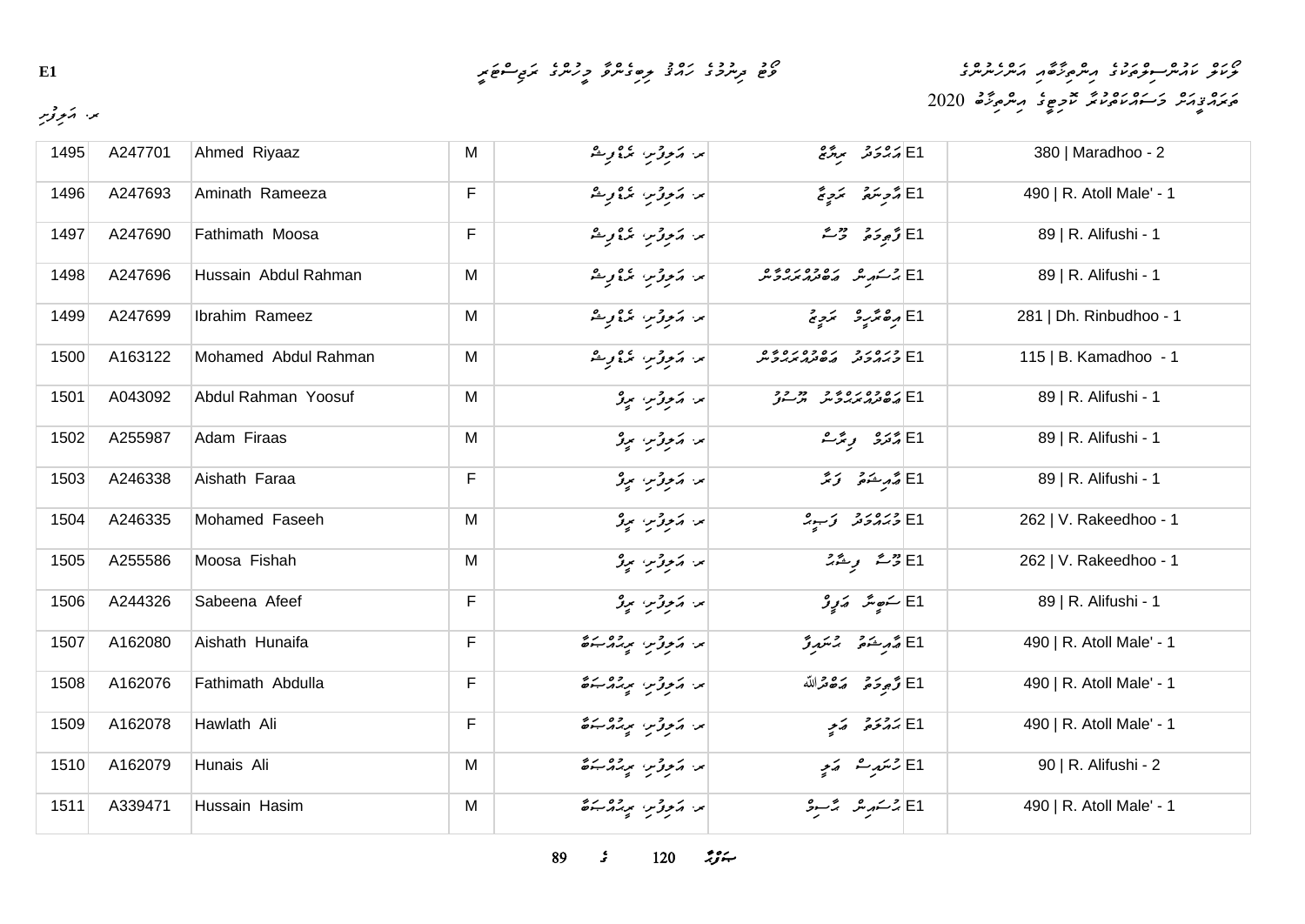*sCw7q7s5w7m< o<n9nOoAw7o< sCq;mAwBoEw7q<m; wBm;vB* م من المرة المرة المرة المرجع المرجع في المركبة 2020<br>مجم*د المريض المربوط المربع المرجع في المراجع المركبة* 

| 1512 | A244185 | Ibrahim Mahamood  | M           | پر ړنورمن بروګات        | E1 ب <i>ەھتۇرو ئەدەد</i>                  | 91   R. Alifushi - 3           |
|------|---------|-------------------|-------------|-------------------------|-------------------------------------------|--------------------------------|
| 1513 | A315629 | Abdul Raheem Ali  | M           | برا اړنوژس بروگ         | E1 <i>مَـُ مَرْمَّدِ وَ مَ</i> حِ         | 262   V. Rakeedhoo - 1         |
| 1514 | A244293 | Azeeza Hussain    | F           | ما اړنووس مروث          | E1 كەيپ قى جاسكىرىش                       | 91   R. Alifushi - 3           |
| 1515 | A243578 | Ibrahim Rilwaan   | M           | بر روور بروے            | E1 مەھەر بولىدىن ھەر بىر ئىستىلىر بىر     | 91   R. Alifushi - 3           |
| 1516 | A244306 | Mohamed Rifath    | M           | پر ړېږدين بروگ          | E1 32023 برومبر<br>E1 3223 برومبر         | 91   R. Alifushi - 3           |
| 1517 | A161997 | Abdul Samad Easa  | M           | ما المروقين المرسطور    | E1 ەھەرمىزدىق مەت                         | 89   R. Alifushi - 1           |
| 1518 | A255974 | Ali Iyaadh        | M           | ما المتوفر مورد مورد مر | E1 کیمو پروگند                            | 89   R. Alifushi - 1           |
| 1519 | A362209 | Fathimath Rafa    | $\mathsf F$ | بر میوژن برره و         | E1 رُج <i>وحَمْ بَرَدُّ</i>               | 490   R. Atoll Male' - 1       |
| 1520 | A246363 | Jameela Mohamed   | F           | ما أكموفرس مرتزعو       | E1 ق ح محمد حرب حرار حرب<br>E1            | 89   R. Alifushi - 1           |
| 1521 | A246377 | Mariyam Shifaa    | F           | ما الموفرس مررد و       | E1 كۆپرى ھو <i>ڙ</i>                      | 89   R. Alifushi - 1           |
| 1522 | A162002 | Mohamed Imaad     | M           | بر مورمن بررؤو          | E1 <i>3223 م</i> گر                       | 89   R. Alifushi - 1           |
| 1523 | A042237 | Adam Abdul Rahman | M           | يرا م تروش الرغام       | E1 ג'ום גם בסינס בים                      | 557   Hulhumale', Ehenihen - 5 |
| 1524 | A111739 | Aishath Adam      | $\mathsf F$ | أبرا وتحوقرا الرغام     | E1 مَگْرِسْتَمْ مُرْتَزَرْ                | 557   Hulhumale', Ehenihen - 5 |
| 1525 | A144579 | Aminath Adam      | F           | ما المروري الروح        | E1 مُجرِسَمَ مُعَرِفٍ                     | 557   Hulhumale', Ehenihen - 5 |
| 1526 | A247604 | Fathimath Zunaira | $\mathsf F$ | ما المروري الروح        | E1 <i>وَّجِوَدَهُ</i> بِمَسَم <i>ِيدٌ</i> | 90   R. Alifushi - 2           |
| 1527 | A255628 | Midhath Adam      | M           | ما الموثر البرغرم       | E1 <i>وِمْهَدَهْ مُ</i> مَعَر             | 90   R. Alifushi - 2           |
| 1528 | A247607 | Mohamed Adam      | M           | برا مأفرقر المتحرفر     | E1 322.3 وره                              | 90   R. Alifushi - 2           |

*90 sC 120 nNw?mS*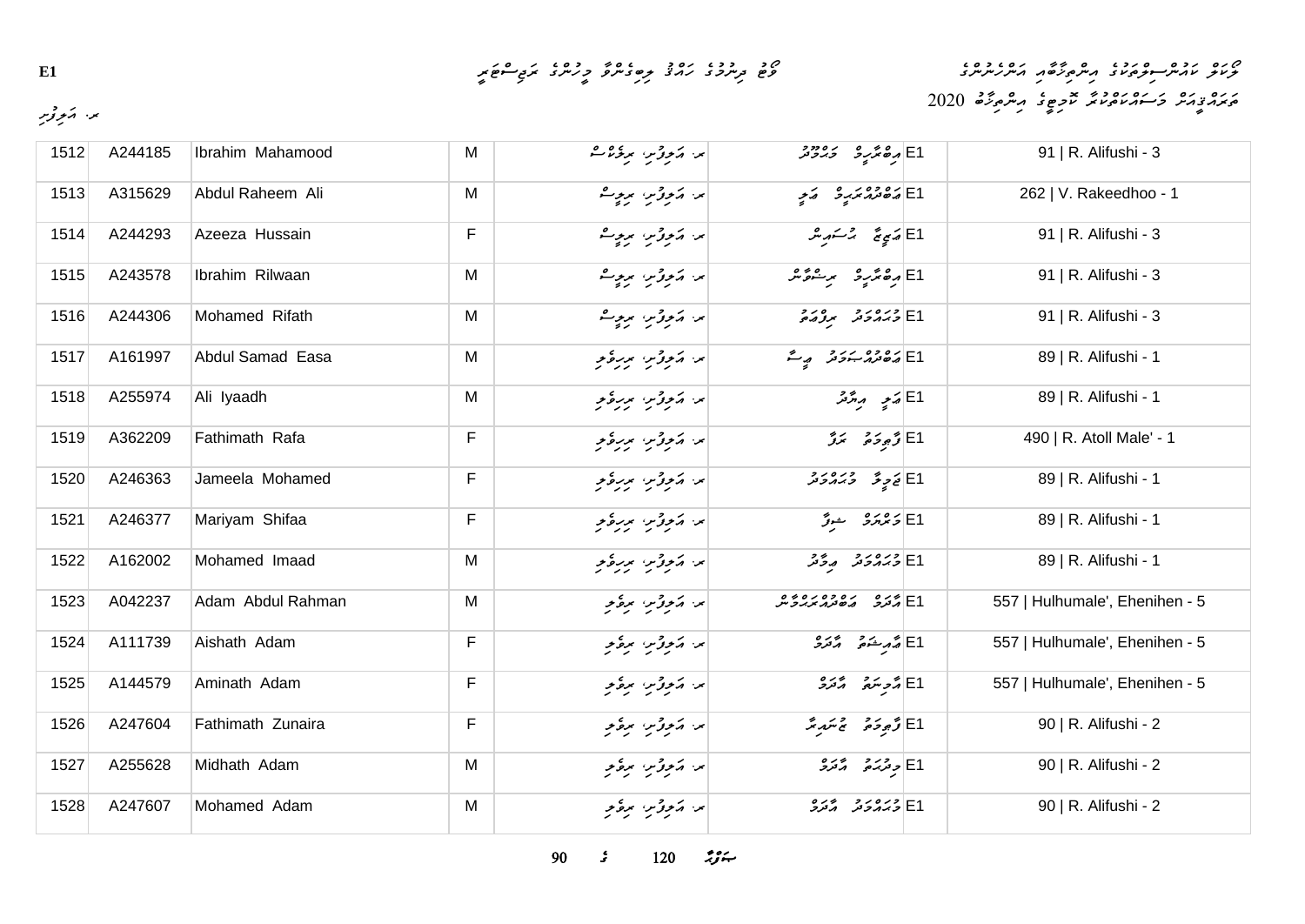*sCw7q7s5w7m< o<n9nOoAw7o< sCq;mAwBoEw7q<m; wBm;vB* م من المرة المرة المرة المرجع المرجع في المركبة 2020<br>مجم*د المريض المربوط المربع المرجع في المراجع المركبة* 

| 1529 | A255630 | Noohu Adam             | M           | ىر. م <i>ۇرۇس ب</i> رۇپر         | E1 ميز مجموع                                            | 490   R. Atoll Male' - 1  |
|------|---------|------------------------|-------------|----------------------------------|---------------------------------------------------------|---------------------------|
| 1530 | A249081 | Aishath Saadhuna       | F           | برا أزود سائر برغامه             | E1 مُەمبەشكە ئىستىرىتىر                                 | 90   R. Alifushi - 2      |
| 1531 | A244252 | Mohamed Naseem         | M           | برا أزود سالا بروكر              | E1 <i>وُبَرُوْدَ تَدَبِّ</i> وڤ                         | 90   R. Alifushi - 2      |
| 1532 | A243574 | Mufliha Mohamed        | F           | برا أنروس برقابر                 | E1 دُرْمِدَ دَيَهُ دَرُ                                 | 490   R. Atoll Male' - 1  |
| 1533 | A244260 | Musliha Mohamed        | F           | برا أزود براوير                  | E1 <sub>ج</sub> ۇش <sub>م</sub> ون <sub>د</sub> ھەرەمىز | 90   R. Alifushi - 2      |
| 1534 | A244257 | Muslima Mohamed        | F           | برا أزودترا الرقائد              | E1 <sub>ج</sub> ۇشمۇق ئ <i>ۇنەدەت</i> ر                 | 490   R. Atoll Male' - 1  |
| 1535 | A162023 | Aishath Siman          | F           | برا أروقوا بروتريك               | E1 مُ مِسْدَمْ سِنَ مَّرْ مِ                            | 609   R. Atholhu, Male'-7 |
| 1536 | A138831 | Fathimath Ziyada       | F           | برا أيحوقوا برقابونكر            | E1 زَّەپرەَ ئ <sup>ە</sup> ر ئەر                        | 609   R. Atholhu, Male'-7 |
| 1537 | A102587 | Hajara Ahmed Fulhu     | F           | برا أروقوا بروترنك               | E1 گەنچ بىر بەر دورى<br>E1                              | 609   R. Atholhu, Male'-7 |
| 1538 | A065678 | Hassan Thawfeeq        | M           | برا أروقوا بروتريثر              | E1 ئەسەمىر ئ <i>وم ب</i> وتۇ                            | 91   R. Alifushi - 3      |
| 1539 | A162022 | Ismail Giyaas          | M           | برا أروقوا بروترنك               | E1  <sub>م</sub> رشۇ <sub>م</sub> پۇ ب <sub>و</sub> رم  | 609   R. Atholhu, Male'-7 |
| 1540 | A161623 | Aishath Inasha Mohamed | F           | أين الكروري المرت المراكبة المحر | E1 مُمبِشَمَ مِسَّنِّہُ وَيَمُدُونَر                    | 91   R. Alifushi - 3      |
| 1541 | A104074 | Aminath Shiyana        | $\mathsf F$ | أما أيجوز المحمد المعاديد        | E1 مَّ حِ سَمَّ مُصَدَّسَ ا                             | 609   R. Atholhu, Male'-7 |
| 1542 | A079951 | Fariyal Hussain        | F           | أمرا مكوفر من المحرك والمحر      | E1 كۆمپەترىشى كەسكەرلىر                                 | 91   R. Alifushi - 3      |
| 1543 | A151732 | Hafsa Hussain          | F           | ىن مەمرۇس ئۇيشەھەمچە             | E1 ئۇرىگە ب <sub>ە</sub> شكەر بىر                       | 91   R. Alifushi - 3      |
| 1544 | A023301 | Mohamed Shukuree       | M           | أمرا مكوفر من المحر المسترجمة    | E1 <i>وُبَرُوْدُوْ</i> شَرْمَ مِرِ                      | 609   R. Atholhu, Male'-7 |
| 1545 | A242875 | Adam Naazim            | M           | أما أرووس الركاسية               | E1 مَرْتَرَدُ     مَرْبِحْ                              | 310   L. Gan - 3          |

 $91$  *s*  $120$  *z***<sub>3</sub>**  $\frac{2}{3}$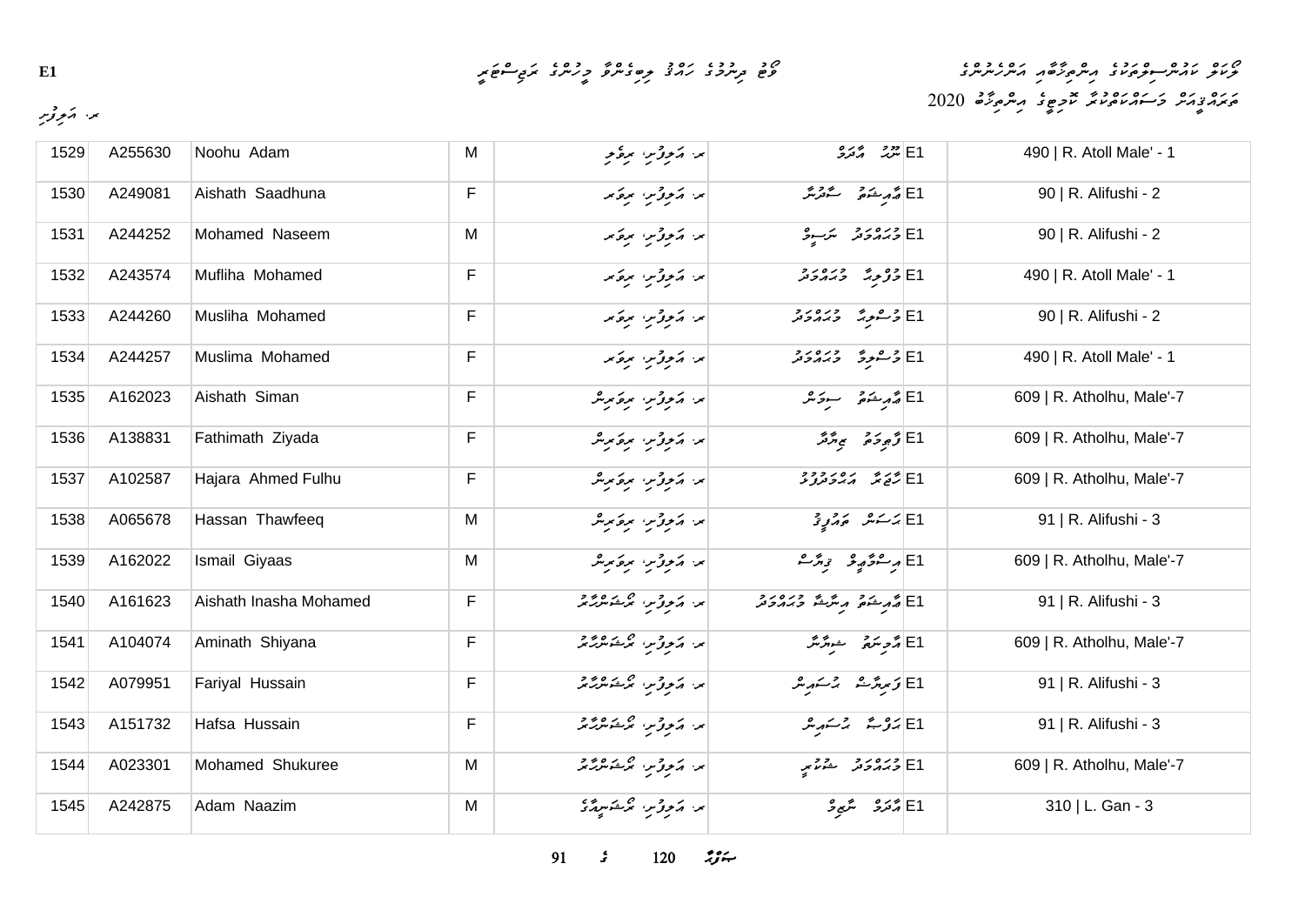*sCw7q7s5w7m< o<n9nOoAw7o< sCq;mAwBoEw7q<m; wBm;vB* م من المرة المرة المرة المرجع المرجع في المركبة 2020<br>مجم*د المريض المربوط المربع المرجع في المراجع المركبة* 

| 1546 | A242881 | Ali Nashid           | M           | بر. مَعِرْفُسِ، مَحْشَسِهُ وَ | E1 <i>۾َ ۾</i> سُرُمومُر                                   | 490   R. Atoll Male' - 1       |
|------|---------|----------------------|-------------|-------------------------------|------------------------------------------------------------|--------------------------------|
| 1547 | A161917 | Moomina Ahmed        | F           | بر م کروکرد مر شور میگانی     | E1 دُيْرِمِيْرَ بِرَيْرِدِيْر                              | 89   R. Alifushi - 1           |
| 1548 | A242879 | Naail Abdulla        | M           | أمرا مكروكس الكسكومية         | E1 سَمَعِ حَمَّ صَحَّمَ اللَّه                             | 89   R. Alifushi - 1           |
| 1549 | A242876 | Nasif Abdulla        | M           | أمرا مكروح المراكب المستمر    | E1 سَرَ-وِتْرَ صَرْحَة مِّدَاللَّه                         | 557   Hulhumale', Ehenihen - 5 |
| 1550 | A242883 | Naufal Abdulla       | M           | برا مكروح المحمد المستمر      | E1 يتم <i>مؤثر مقصد</i> الله                               | 89   R. Alifushi - 1           |
| 1551 | A127672 | Abdulla Adam         | M           | برا اړمولوموا اړه             | E1 رَحْمَدْاللّه مُرْمَرْدْ                                | 490   R. Atoll Male' - 1       |
| 1552 | A079834 | Ibrahim Mohamed      | M           | بر رکوری نرو                  | E1 مەھگرىدى بەر دىر دىر                                    | 609   R. Atholhu, Male'-7      |
| 1553 | A162506 | Aishath Ismail Fulhu | $\mathsf F$ | برا مأثوقر المجمير            | E1 مەم شىم بەر مەم دورى                                    | 89   R. Alifushi - 1           |
| 1554 | A161936 | Ali Hassan           | M           | برا م مروشرا محرب             | E1 کی پر تک شر                                             | 89   R. Alifushi - 1           |
| 1555 | A162508 | Fathimath Khathuma   | F           | بر رکور پر                    | E1 تَ <i>وْجِوَة</i> رَجْرَةَ                              | 89   R. Alifushi - 1           |
| 1556 | A162509 | Mohamed Naveez       | M           | برا م مروشرا محرب             | E1 <i>وبروبرو مربوع</i>                                    | 89   R. Alifushi - 1           |
| 1557 | A243424 | Zulaikha Lahfa       | F           | برا م کروگرا میں              | E1 يحترر بحرار محرار في الس                                | 89   R. Alifushi - 1           |
| 1558 | A244245 | Abdulla Mohamed      | M           | بر مورمن مي د و               | E1 مَدْهْ مَدْاللّه حَمَدْ مَدَوْمَرْ                      | 90   R. Alifushi - 2           |
| 1559 | A244249 | Fathimath Ibrahim    | $\mathsf F$ | برا مأفروش لرجوح              | E1 ژ <sub>مو</sub> ځن <sub>و</sub> ره ټرېږ د               | 90   R. Alifushi - 2           |
| 1560 | A162434 | Abdul Hakeem Khalid  | M           | أبرا الكروحي الكركشيرة        | E1 رَەتر <i>ۇرَ بِ</i> ئ <sup>ِ</sup> ئ <sub>ُ</sub> مِتْر | 609   R. Atholhu, Male'-7      |
| 1561 | A065836 | Ali Khalid           | M           | أبرا الكولوكس الكراشيكي       | E1 کے پر گروٹر                                             | 91   R. Alifushi - 3           |
| 1562 | A162433 | Aminath Ahmed        | F           | ىن مەمرۇس ئۇيغەنىي            | E1 مَّ حِسَمَ مَدَحَّ مَنْ                                 | 91   R. Alifushi - 3           |

*92 sC 120 nNw?mS*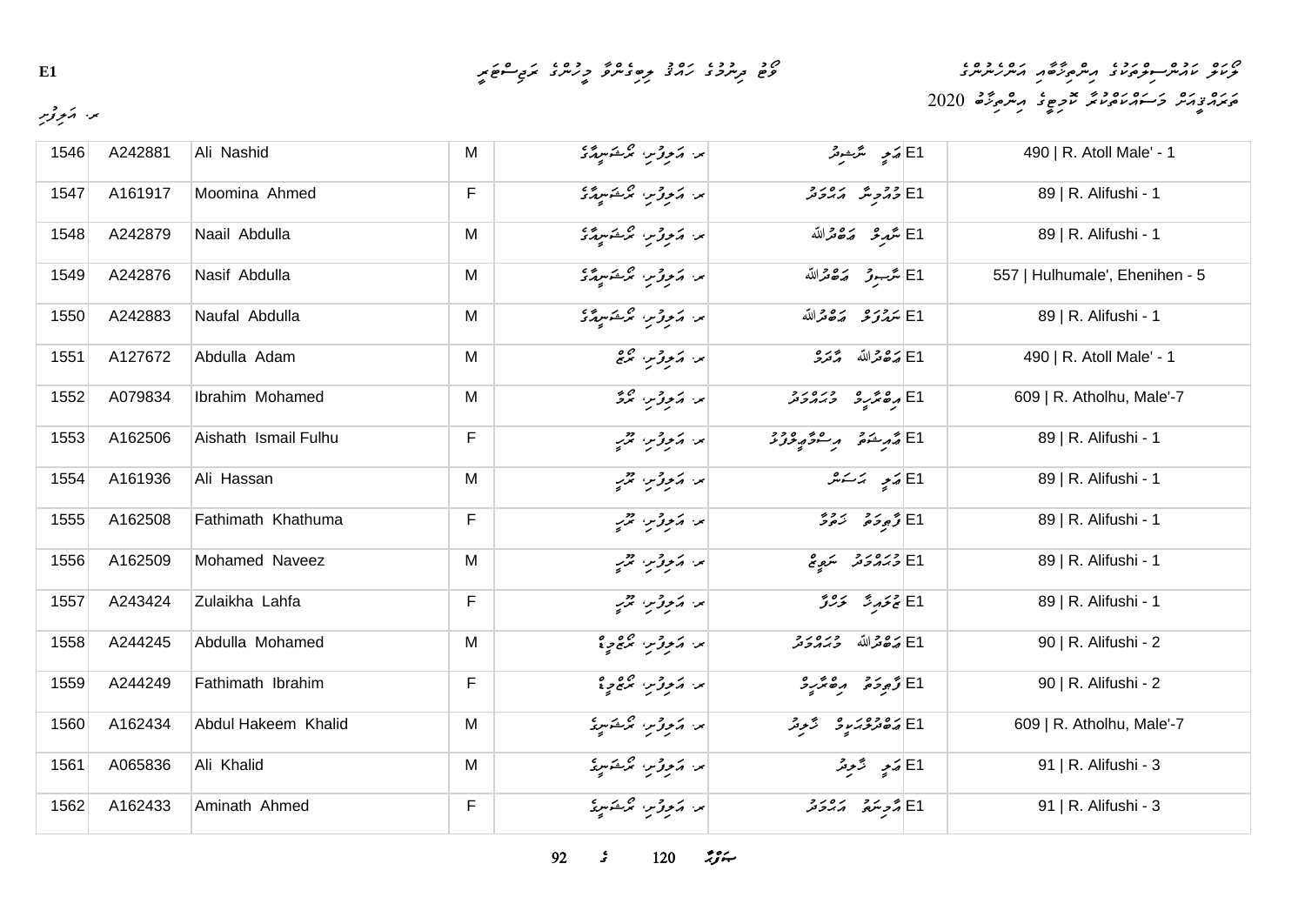*sCw7q7s5w7m< o<n9nOoAw7o< sCq;mAwBoEw7q<m; wBm;vB* م من المرة المرة المرة المرجع المرجع في المركبة 2020<br>مجم*د المريض المربوط المربع المرجع في المراجع المركبة* 

| 1563 | A162435 | Hussain Khalid       | M | ىن مەرۋىن ئۇخەمبۇ             | E1 پرڪيريش - رُحوِيْرُ-                      | 91   R. Alifushi - 3      |
|------|---------|----------------------|---|-------------------------------|----------------------------------------------|---------------------------|
| 1564 | A047813 | Khalidh Mohamed      | M | أبرا الكروحي الكركشيرة        | E1 تَرْمِعْرُ     وَيَرُومُرُ     وَ         | 91   R. Alifushi - 3      |
| 1565 | A159768 | Mohamed Khalid       | M | أما الموثر المراعين           | E1 ة <i>بَرْدْدَوْدْ</i> گَرْمِتْرُ          | 91   R. Alifushi - 3      |
| 1566 | A156738 | Moosa Khalidh        | M | ما الأخروجين المراكبة من معنى | E1 تخریقر گروتر                              | 91   R. Alifushi - 3      |
| 1567 | A067850 | Abdul Wahhab Mahmood | M | پر انگروژس انگرمونژ           | / E1 ره وه ره دو در ره دو و                  | 490   R. Atoll Male' - 1  |
| 1568 | A290232 | Mohamed Mahil        | M | بر ټروژنو، نژېږو د            | E1 ك <i>ېندونتى</i> گېرن <i>ى</i>            | 490   R. Atoll Male' - 1  |
| 1569 | A248597 | Afeefa Moosa         | F | برا م تروش المرضح             | E1 <i>آروڈ</i> تھ ش                          | 91   R. Alifushi - 3      |
| 1570 | A092338 | Aishath Sifna        | F | بر. م تورش بره                | E1 مُ مِسْمَعْ سِوْسٌر                       | 609   R. Atholhu, Male'-7 |
| 1571 | A104079 | Fathimath Reena      | F | برا م تروش المره              | E1 <i>ؤودة</i> بري <i>د</i> ً                | 91   R. Alifushi - 3      |
| 1572 | A248630 | Hassan Raif          | M | ىن مەجرىق ئوي                 | E1   پرسترس مگر <i>م</i> وثر                 | 609   R. Atholhu, Male'-7 |
| 1573 | A163159 | Hawwa Nasiha         | F | برا وكتروح المجمع             | E1 بَرْدُوْ سُرْبِہ بُرْ                     | 91   R. Alifushi - 3      |
| 1574 | A248594 | Jameela Hassan       | F | برا مأفروش محمي               | E1 ت <sub>ح</sub> جو تر تر تر شر             | 91   R. Alifushi - 3      |
| 1575 | A255799 | Latheefa Reeha       | F | بر. م توفر من المرضح          | E1 كَرْجِوزٌ مُرِيَّزٌ                       | 609   R. Atholhu, Male'-7 |
| 1576 | A248632 | Mariyam Leena        | F | برا م تروژس تره               | E1 <i>5ندود</i> ب <sub>و</sub> یژ            | 609   R. Atholhu, Male'-7 |
| 1577 | A091737 | Moosa Hussain        | M | بر ، مَعِرْسٌ مِرْهِ          | E1 جي شه جي شهر مثر                          | 91   R. Alifushi - 3      |
| 1578 | A248598 | Wafiyya Moosa        | F | بر ، مَعِرْسٌ مِرْهِ          | E1 <sub>ح</sub> وړې وخت                      | 609   R. Atholhu, Male'-7 |
| 1579 | A104080 | Abdul Majeed Mahir   | M | بر. ړو ژمر، گروه              | E1 <i>בَ ھُترَ جُوتَوِ بِ</i> رُ مُحْرِ بِرُ | 609   R. Atholhu, Male'-7 |

*93 sC 120 nNw?mS*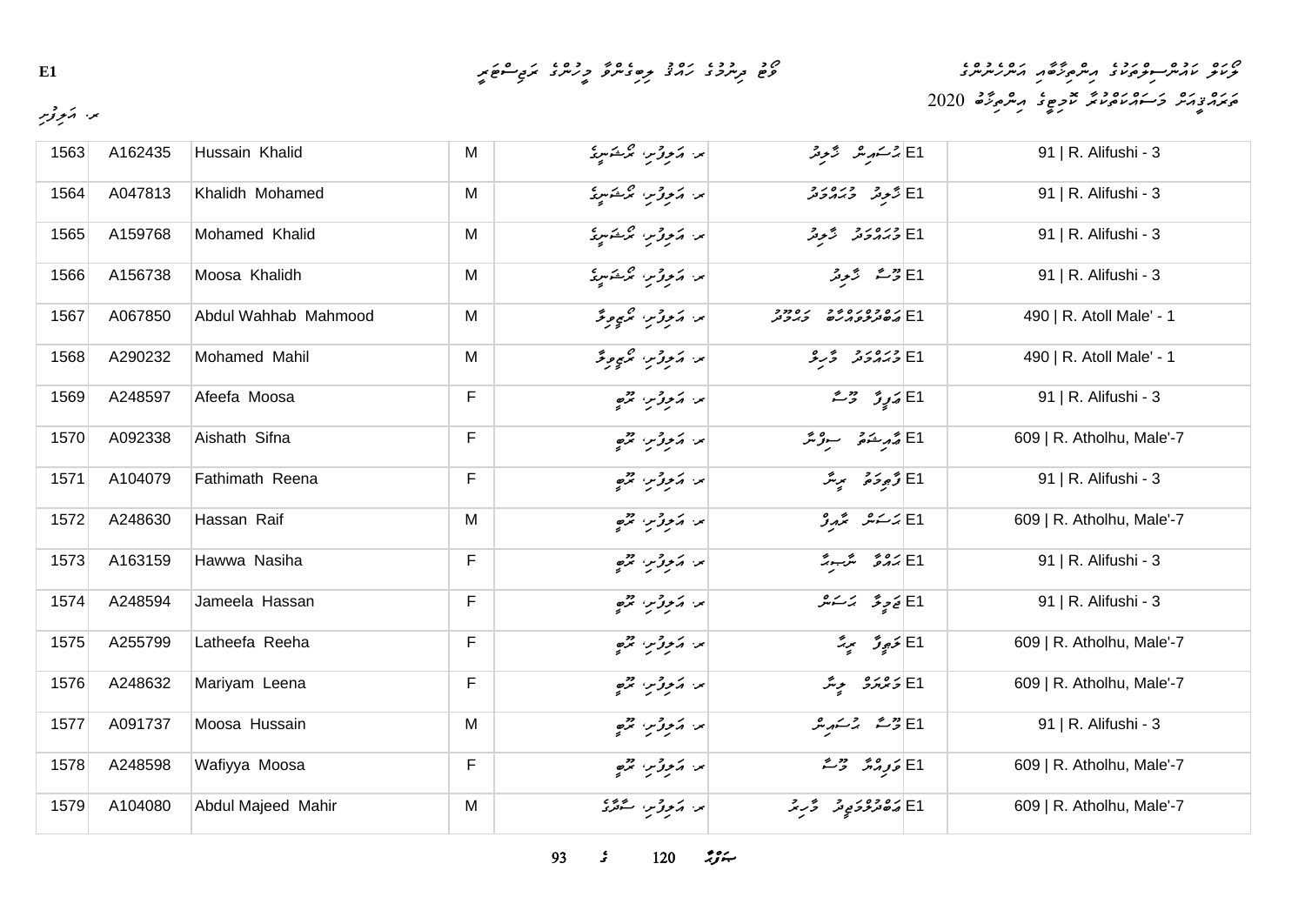*sCw7q7s5w7m< o<n9nOoAw7o< sCq;mAwBoEw7q<m; wBm;vB* م من المرة المرة المرة المرجع المرجع في المركبة 2020<br>مجم*د المريض المربوط المربع المرجع في المراجع المركبة* 

| 1580 | A105936 | Ibrahim Zaheen           | M           | بر· مَرْمُورُ مِنْ مُتَعَمَّدُ | E1 م <i>وڭ ئۇرى</i> گە قۇرىيەتلىر                                      | 91   R. Alifushi - 3         |
|------|---------|--------------------------|-------------|--------------------------------|------------------------------------------------------------------------|------------------------------|
| 1581 | A125042 | <b>Ismail Naseer</b>     | M           | بر منووش کشور                  | E1 <sub>م</sub> رےد <i>ۇ <sub>م</sub>و</i> قى س <i>رىيەتى</i>          | 609   R. Atholhu, Male'-7    |
| 1582 | A162567 | Mariyam Mohamed          | F           | بر پروژن سکرد                  | E1 <i>בינתל בנ</i> מכת                                                 | 91   R. Alifushi - 3         |
| 1583 | A125068 | Moosa Adam               | M           | بر پروژن سکرد                  | $3.5$ $2.7$ E1                                                         | 609   R. Atholhu, Male'-7    |
| 1584 | A072623 | Abdul Qadir Abdul Rahman | M           | برا مَرْدِوْسِ سُمَعَرْتْ      | E1 ره ده په په په ره ده ره په ه<br>E1 پرې ترڅنگ تر په په کاربر تر تر ش | 90   R. Alifushi - 2         |
| 1585 | A163126 | Adam Aslam               | M           | برا م بروس سنگر شد             | E1 پژنرو پر شوترو                                                      | 490   R. Atoll Male' - 1     |
| 1586 | A247848 | Ahmed Aslam              | M           | برا اړموژنو، سنگرسته           | E1 كەبرى كەنگە كەنگەنى                                                 | 490   R. Atoll Male' - 1     |
| 1587 | A247843 | Aishath Aneetha          | F           | بر. مَعِوْسِ سُمَرَّتْ         | E1 مَگْرِسْتَمْ مَرْسِعٌ                                               | 490   R. Atoll Male' - 1     |
| 1588 | A103907 | Aminath Abdul Gadir      | F           | بر. مَعِرْسِ سُمَرَّتْ         | E1 مُتصِبَعة مُتَصْبِرْ وَقَوْمِتْرَ                                   | 90   R. Alifushi - 2         |
| 1589 | A147705 | Fareedha Ali             | F           | برا ړېوتولو، سنګور شو          | E1 تزمیٹر کرم                                                          | 90   R. Alifushi - 2         |
| 1590 | A163127 | Fathimath Dhiyana        | $\mathsf F$ | ىر. ئەبوقەر، سەئەر             | E1 <i>وَّجوحَمْ مِرمَّدَّمَّ</i>                                       | 90   R. Alifushi - 2         |
| 1591 | A247849 | Ibrahim Aslam            | M           | أبرا وكروري ستعرضه             | E1 مەھمگىرى كەشى <del>ك</del> ى                                        | 90   R. Alifushi - 2         |
| 1592 | A255677 | Inaasa Abdul Gadir       | F           | ىر. ئەبوقەر، سەئەر             | E1 مەنىرىشقى بەر <i>ھەندى ۋە ب</i> ىرىمە                               | 490   R. Atoll Male' - 1     |
| 1593 | A247845 | Mariyam Hasma            | F           | پر مرکزوری سنگر شد             | E1 كانترنز كالمحافظة المحافظة المح                                     | 90   R. Alifushi - 2         |
| 1594 | A247817 | Agisa Waheed             | F           | بر. مَعِوْسِ سَقَامَرُ         | E1 ۾ُت <sub>و</sub> بہُ وَرِيْر                                        | 90   R. Alifushi - 2         |
| 1595 | A122669 | Aishath Shabana          | F           | پر مرکز وقت سنگر               | E1 <sub>م</sub> ُّ مِرْ مُرَى مُّ مُّ مَّرَّ مُّ                       | 490   R. Atoll Male' - 1     |
| 1596 | A155782 | Aminath Ali              | F           | بر. مَعِرْوْسِ، سَنَصْبَر      | E1 أ <i>مَّ و سَع</i> ْدَ مَسْتِي                                      | 456   India / Trivandrum - 1 |

*94 sC 120 nNw?mS*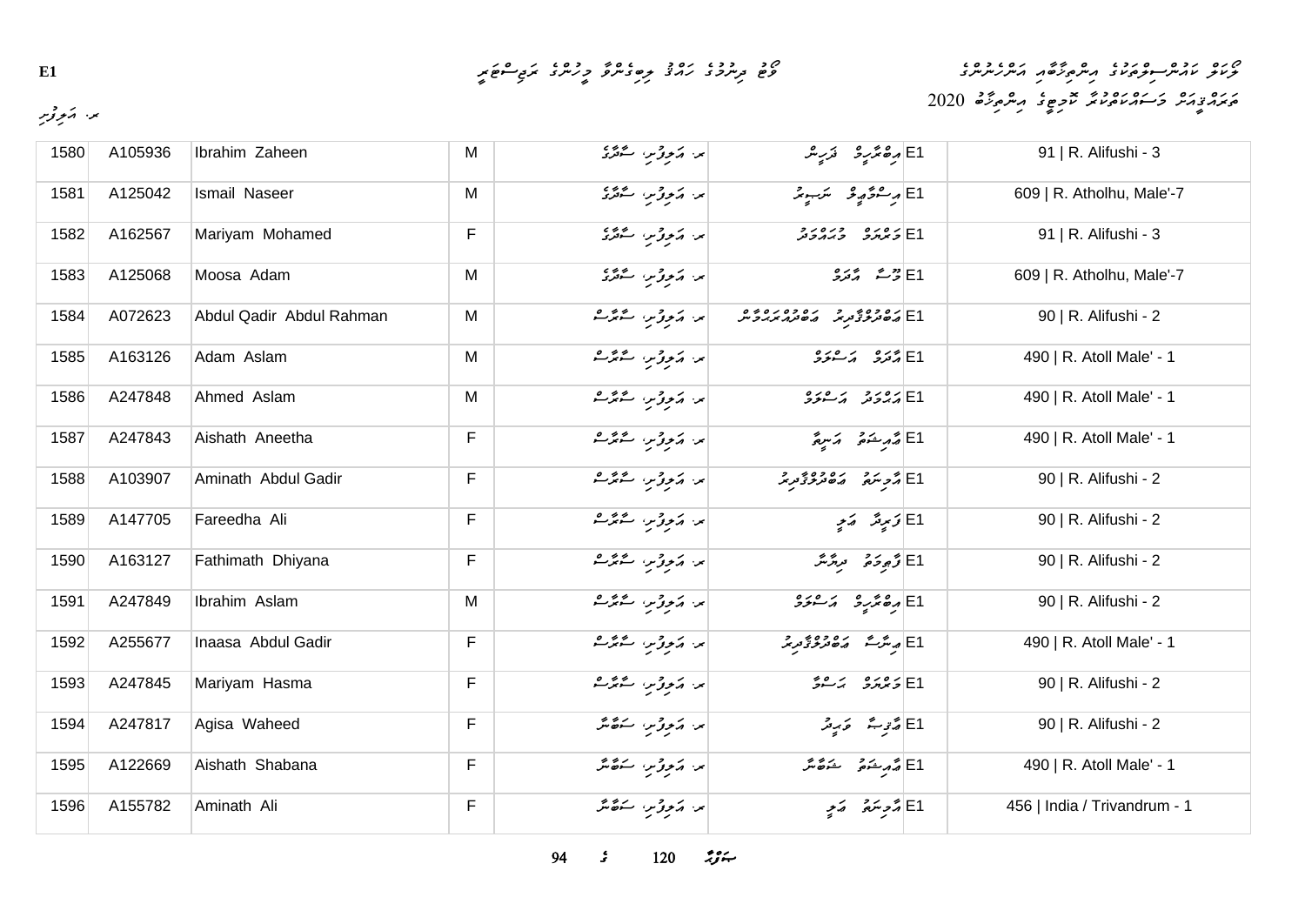*sCw7q7s5w7m< o<n9nOoAw7o< sCq;mAwBoEw7q<m; wBm;vB* م من المسجد المسجد المسجد المسجد المسجد العام 2020<br>مجم*د المسجد المسجد المستجد المسجد المسجد المسجد المسجد المسجد المسجد المسجد المسجد المسجد المسجد المسجد المسجد* 

| 1597 | A163124 | Fathimath Waheeda  | F | برا اړکروژس، سکھنگر                              | E1 وَجِوحَة وَرِيْدَ                       | 490   R. Atoll Male' - 1       |
|------|---------|--------------------|---|--------------------------------------------------|--------------------------------------------|--------------------------------|
| 1598 | A101941 | Mohamed Waheed     | м | برا اړکروژس، سکھنگر                              | E1 <i>5223 قب</i> رتر                      | 456   India / Trivandrum - 1   |
| 1599 | A247818 | Shameeha Waheed    | F | برا اړکرونس، سکھنگر                              | E1 ڪوپڙ کوپور                              | 490   R. Atoll Male' - 1       |
| 1600 | A247812 | Shifana Waheed     | F | بر. مَعِوْسِ سَقَمَّدَ                           | E1 شورٌ مَدَّ مَرِ مَرْ                    | 490   R. Atoll Male' - 1       |
| 1601 | A163123 | Sobira Waheed      | F | ىر. ئەبرۇس سۇھەر                                 | E1 بەھ بىر ئەرىتر                          | 90   R. Alifushi - 2           |
| 1602 | A104038 | Zahiya Arif        | F | ىر. ئەبرۇس سەھىگە                                | E1 تج سرمائی می محرموثی                    | 90   R. Alifushi - 2           |
| 1603 | A163172 | Ahmed Nizam        | M | أيرا مأثروش الشويمار وه                          | E1 <i>2525 سرة 3</i>                       | 490   R. Atoll Male' - 1       |
| 1604 | A001588 | Ali Hassan         | M | أيرا م تحرقر المحلي على المرد المعنى             | E1  <i>ھي۔ بن</i> شھ                       | 89   R. Alifushi - 1           |
| 1605 | A249077 | Aminath Nizama     | F | ىر. مەجەۋىر، سەء بىرمەسمى                        | E1 مُتَّحِسَّعَ سِمُّتَّ                   | 89   R. Alifushi - 1           |
| 1606 | A249079 | Anfaala Ali        | F | أيرا م تحرقر المحلي على المرد المعنى             | E1 كەشرۇق كەم                              | 567   Villimale' Ehenihen - 2  |
| 1607 | A249078 | Fathimath Lishanee | F | برا مركز وقريب عصي برو وه                        | E1 <i>وَّج</i> ودَة وِحْسٍ                 | 557   Hulhumale', Ehenihen - 5 |
| 1608 | A255853 | Ibrahim Simoon     | M | ما م كورش سكو محدد من                            | E1 رەئزىر ئىستى بىرىشىسى E1                | 490   R. Atoll Male' - 1       |
| 1609 | A249075 | Mareena Mohamed    | F | أمرا وكتوفر من الشكاية بمرور هونا                | E1 ك <sup>ې</sup> رىنگە ق <i>ەتمەد ق</i> ر | 89   R. Alifushi - 1           |
| 1610 | A148253 | Azeeza Ali         | F | برا    مركز كرد براير مركز مركز كريم كر          | E1 <i>ھَي جَھ</i> مَي                      | 609   R. Atholhu, Male'-7      |
| 1611 | A244737 | Fathimath Fasana   | F | ير،    مَرْوِرْسِ،    سَوَرٍ مَرَّدَ مَرْبِعِ وَ | E1 ۇ <sub>ج</sub> وقىھ <b>زى</b> گىگر      | 609   R. Atholhu, Male'-7      |
| 1612 | A244730 | Hashim Mohamed     | M | برا    مركز كرد مركز مركز مركز كرد كر            | E1 رَّحْبِوْ وَيَرْدُونْرَ                 | 609   R. Atholhu, Male'-7      |
| 1613 | A244725 | Hawwa Afsana       | F | أما أيأورش سكو يترة يتربع في                     | E1 ئەيرۇ بەر ئەشر                          | 609   R. Atholhu, Male'-7      |

 $95$  *s*  $120$  *n***<sub>s</sub>**  $\frac{2}{3}$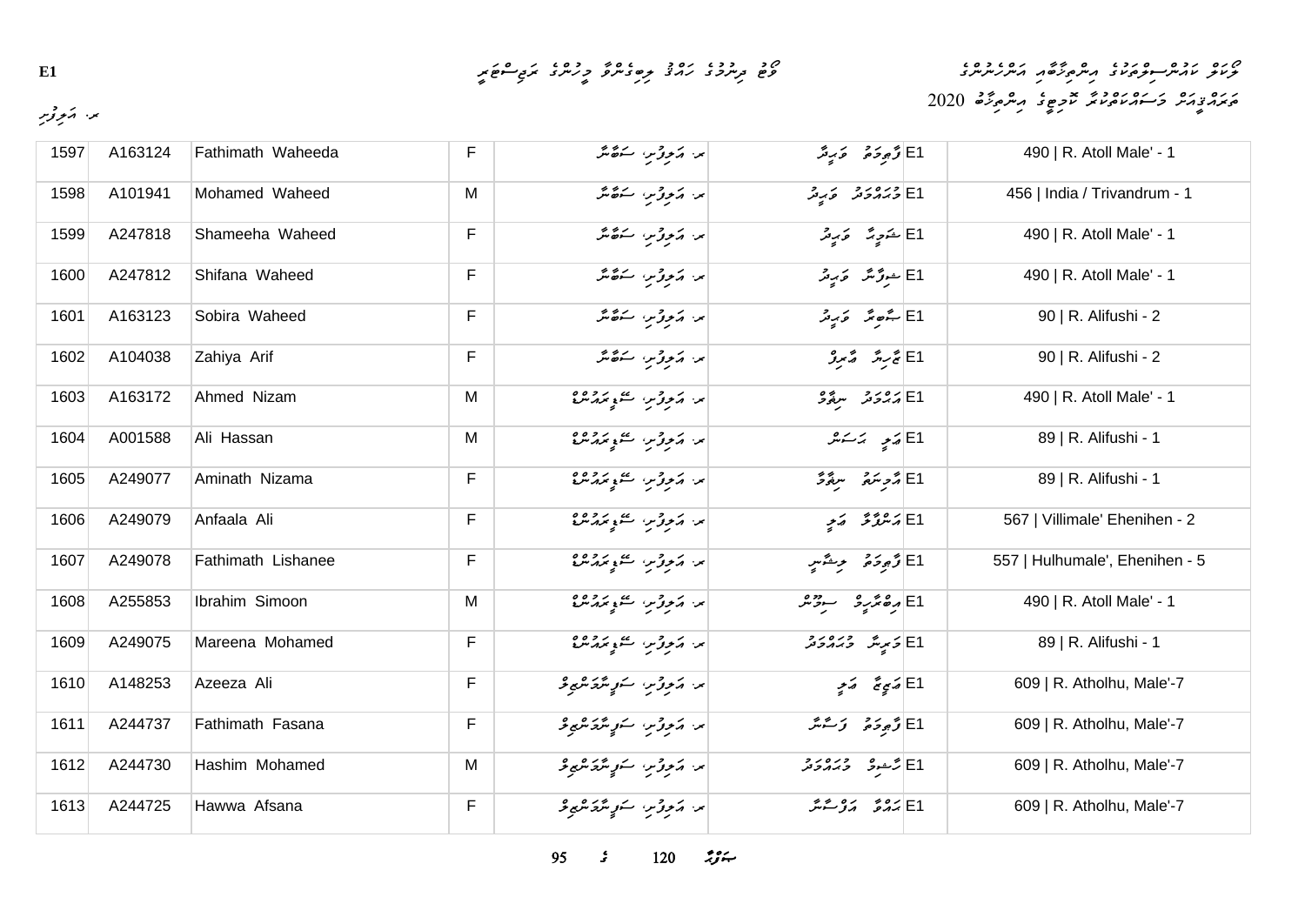*sCw7q7s5w7m< o<n9nOoAw7o< sCq;mAwBoEw7q<m; wBm;vB* م من المرة المرة المرة المرجع المرجع في المركبة 2020<br>مجم*د المريض المربوط المربع المرجع في المراجع المركبة* 

| 1614 | A144825 | Hussain Areef        | M            | برا    مركز كرد مركز مركز كريم كر | E1 پرڪيرنگر ڪيپو                           | 91   R. Alifushi - 3      |
|------|---------|----------------------|--------------|-----------------------------------|--------------------------------------------|---------------------------|
| 1615 | A244735 | Majidha Mohamed      | F            | برا الكروتران الكوا بتركة بتربوعي | E1 وَّمِهِ مَدَّ دَيَرَ دَرَ لَهِ دَ       | 91   R. Alifushi - 3      |
| 1616 | A244732 | Moosa Nazim          | M            | أىرا مأثور الأسكو بتركا منتوفر    | E1 حَمَّ مُّہْدِ مُحَمَّدٍ مِنْ ا          | 609   R. Atholhu, Male'-7 |
| 1617 | A244738 | Shajida Mohamed      | $\mathsf F$  | أىر. مەجوۋىر، سەرپەنگەنلىرى ئ     | E1 شگھونگر كەندەكەر 3                      | 609   R. Atholhu, Male'-7 |
| 1618 | A162534 | Fathimath Reemiya    | $\mathsf{F}$ | پر ټربوژس شهروند                  | E1 زُّجِرْدَةُ بِرِدِيَّزُ                 | 490   R. Atoll Male' - 1  |
| 1619 | A243455 | Hassan Raavee        | M            | ىن مەمرۇس سەردە ئا                | E1   پرسکس مگ <sub>ھی</sub>                | 89   R. Alifushi - 1      |
| 1620 | A082782 | Ibrahim Shareef      | M            | أيرا أتروش التهرونى               | E1 مەھەر ئەر ئىكەنبەتر E1                  | 490   R. Atoll Male' - 1  |
| 1621 | A162531 | Khadeeja Abdulla     | F            | بر. ג' وژس، سکه و د کا            | E1 تَرْمِيعٌ صَرَّةَ مَدَاللَّه            | 89   R. Alifushi - 1      |
| 1622 | A243459 | Mariyam Rifa         | F            | بر رووی سروی                      | E1 كەنگەنى ئىراش بىراش                     | 490   R. Atoll Male' - 1  |
| 1623 | A162533 | Riyasa Hassan        | F            | بر ړوژنو، شروی                    | E1 بربر ممبر برسکر کر                      | 89   R. Alifushi - 1      |
| 1624 | A246871 | Afeefa Adam          | $\mathsf F$  | ىن مەمرۇس سەۋ                     | E1 <i>ړَږِوْ پ</i> نځرو                    | 89   R. Alifushi - 1      |
| 1625 | A246868 | Ahmed Wajeeh         | M            | ىن مەمرۇس سەۋ                     | E1 كەندى قىم ئىقى قىلىمىتى ئىقى ئى         | 89   R. Alifushi - 1      |
| 1626 | A143969 | Aishath Hashma       | $\mathsf F$  | بر. مَعِوْسِ سَوَّ                | E1 مەم ئىشى بەشىرى                         | 490   R. Atoll Male' - 1  |
| 1627 | A246856 | Ali Sameer           | M            | بر. مَعِوْسِ سَوَّ                | E1 <i>ھو</i> سکوپٽر                        | 89   R. Alifushi - 1      |
| 1628 | A246849 | Aminath Abdul Raheem | F            | بر. مَعِرْسِ سَوَّ                | E1 جُعِ سَمَعَ صَدَّهُ جَمَعِ مِرْدِ       | 89   R. Alifushi - 1      |
| 1629 | A246860 | Ismail Hanaan        | M            | بر. مَعِوْسِ سَوَّ                | E1 <sub>م</sub> رےد <sub>گ</sub> ے پر ترتر | 490   R. Atoll Male' - 1  |
| 1630 | A255776 | Mohamed Hanoon       | M            | ىن مەرۋىن سەۋ                     | E1 3223 كروپىر                             | 490   R. Atoll Male' - 1  |

 $96$  *s*  $120$  *z*  $3\frac{2}{3}$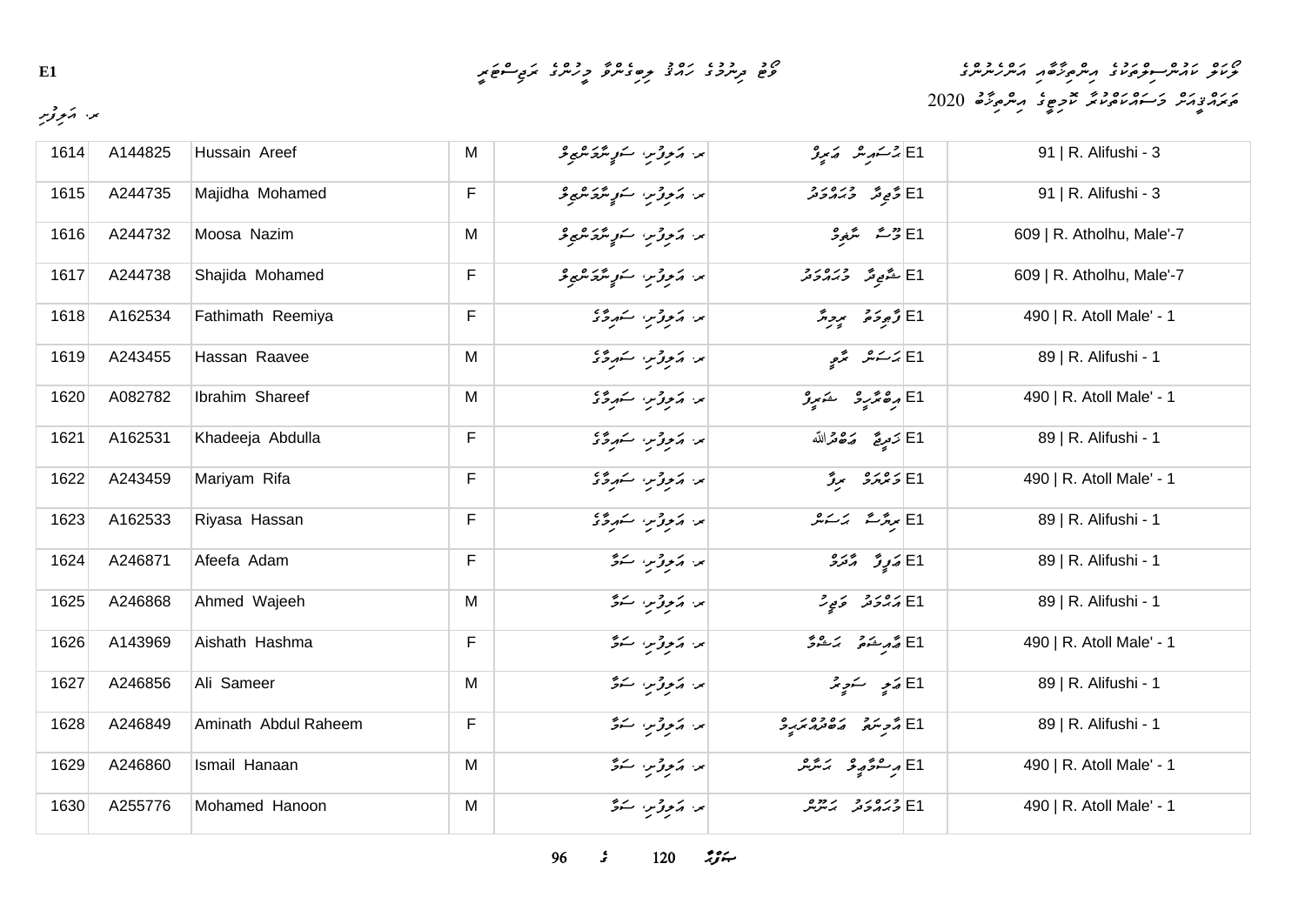*sCw7q7s5w7m< o<n9nOoAw7o< sCq;mAwBoEw7q<m; wBm;vB* م من المرة المرة المرة المرجع المرجع في المركبة 2020<br>مجم*د المريض المربوط المربع المرجع في المراجع المركبة* 

| 1631 | A036612 | Abdulla Hameed          | M           | پر اړکورفرمان سکوچونځه  | E1 مَەھمَراللە بەر قىر                           | 89   R. Alifushi - 1      |
|------|---------|-------------------------|-------------|-------------------------|--------------------------------------------------|---------------------------|
| 1632 | A076362 | Ahmed Azmee             | M           | پر ټربوژس ڪوپونځ        | E1 <i>גُرُدُدَ ډُڄ</i> پِ                        | 255   ADh. Maamigili - 1  |
| 1633 | A100054 | Aishath Azleema         | F           | پر اړیوژنو، سکوپونځ     | E1 مَّ مِ شَمَّ مَتَ مِرْحَمٍ مَّ                | 490   R. Atoll Male' - 1  |
| 1634 | A125567 | Ali Azeem               | M           | پر انگروگران سکوپونځ    | E1 <i>ڇَجِ ڇَچُو</i>                             | 490   R. Atoll Male' - 1  |
| 1635 | A246964 | Aminath Abdulla         | F           | پر ټريوتور، سکوپاونځ    | E1 مَرْحِ سَرَمَ مَرْحَدَّ اللّه                 | 255   ADh. Maamigili - 1  |
| 1636 | A246966 | Maryam Azleena          | $\mathsf F$ | پر ړېږوتن شوږد و        | E1 <i>ويروو د ويونگ</i> ر                        | 89   R. Alifushi - 1      |
| 1637 | A138734 | Mohamed Azmee           | M           | پر اړیوژنو، ڪوږي        | E1 <i>5223 كەنج م</i>                            | 490   R. Atoll Male' - 1  |
| 1638 | A050010 | Shameema Hassan         | $\mathsf F$ | پر اړیوژنو، سکوپونځ     | E1] ڪ <sub>ي</sub> چي پر چين سنڌ جي پير ال       | 89   R. Alifushi - 1      |
| 1639 | A152723 | Hafeeza Abdul Rahmaan   | $\mathsf F$ | برا اړنوژنو، سنگهو      | E1 ټرنځ     ټره وه بره پور                       | 91   R. Alifushi - 3      |
| 1640 | A074804 | <b>Ismail Saeed</b>     | M           | بر. مَعِوْسٍ سَيَنْهُمْ | E1 م <i>ېرىشۇمۇ سىمبەت</i> ر                     | 609   R. Atholhu, Male'-7 |
| 1641 | A095519 | Abdul Rahman Adam       | M           | برا اړکووکس، سکورګ      | E1 בפנק בנפי בינס                                | 89   R. Alifushi - 1      |
| 1642 | A246102 | Abdulla Auf             | M           | برا مكووثين سكرك        | E1 22 محمدالله ص <i>مرو</i>                      | 89   R. Alifushi - 1      |
| 1643 | A246106 | Aishath Afaa            | F           | برا اړکووکس، سکورګ      | E1 م <i>ەم ھەقى ھەقى</i>                         | 89   R. Alifushi - 1      |
| 1644 | A246096 | Raziyya Hassan          | F           | برا مرکز وقرار استعداد  | E1 <i>بَرْجِيهِ بَرْجَيْرٍ</i>                   | 89   R. Alifushi - 1      |
| 1645 | A248265 | Abdul Latheef Yoosuf    | M           | پر اړیووس سوسرپر        | E1 <sub>مُ</sub> 0,000 م موجود من المستوفر<br>E1 | 89   R. Alifushi - 1      |
| 1646 | A248268 | Fathlathu Shazuna       | F           | برا الكووحوا السوسكين   | E1 ئۈچر <i>ۈچ</i> ە ئەيجەنگر                     | 89   R. Alifushi - 1      |
| 1647 | A151648 | Muaviyath Abdul Latheef | M           | يرا مكوفر من سونترين    | E1 جەمەمەدە مەھەممەمۇمۇ                          | 89   R. Alifushi - 1      |

*97 sC 120 nNw?mS*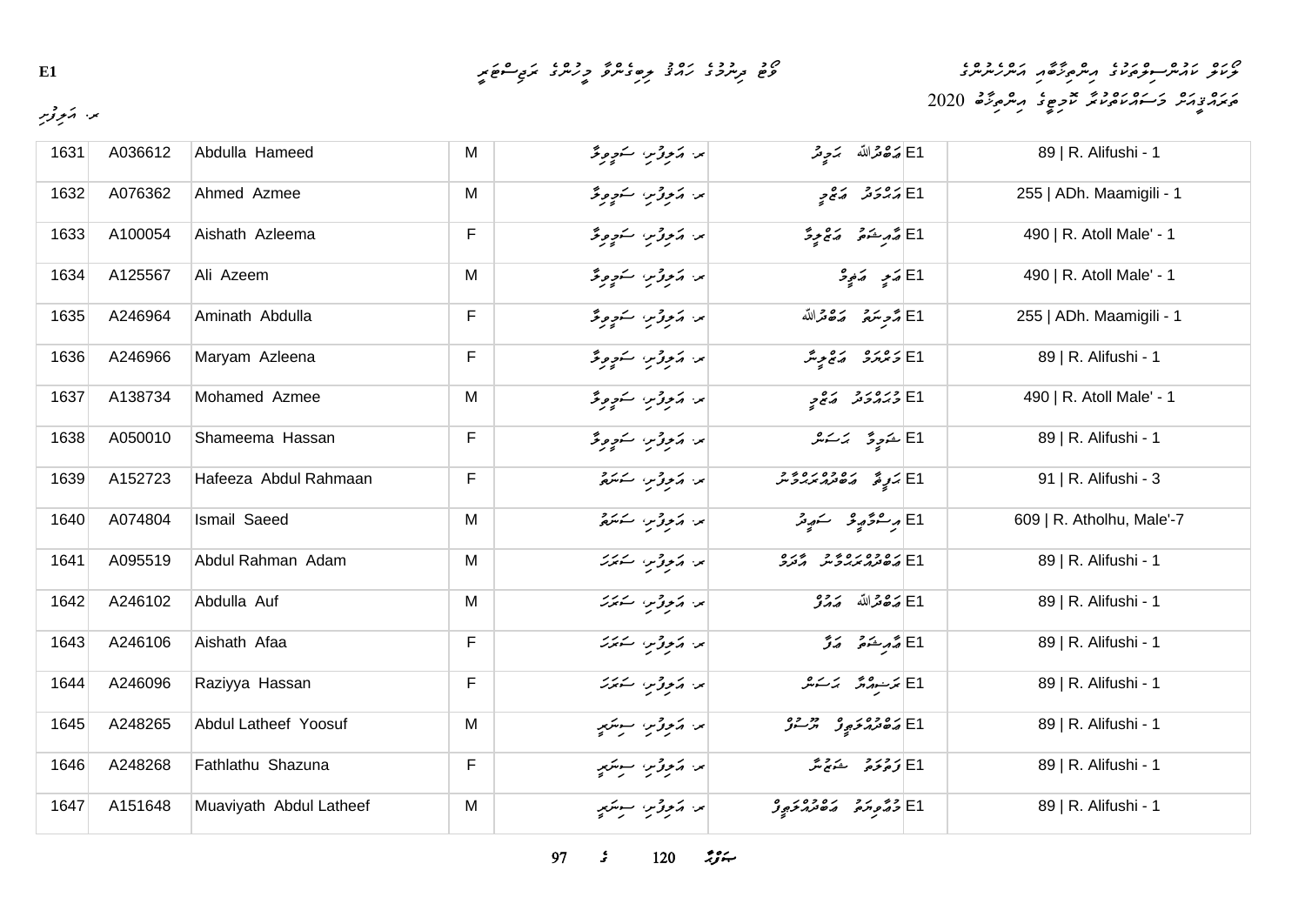*sCw7q7s5w7m< o<n9nOoAw7o< sCq;mAwBoEw7q<m; wBm;vB* م من المرة المرة المرة المرجع المرجع في المركبة 2020<br>مجم*د المريض المربوط المربع المرجع في المراجع المركبة* 

| 1648 | A162006 | Khadheeja Mohamed      | F | ىلا مەلوگەن سوسكەن؟             | E1 زَمِرِةً وَبَرُودَتَر                | 89   R. Alifushi - 1           |
|------|---------|------------------------|---|---------------------------------|-----------------------------------------|--------------------------------|
| 1649 | A044908 | Mohamed Waheed         | M | برا مكروحوس سوسكرة              | E1 <i>وبروونر ک</i> ېږنر                | 490   R. Atoll Male' - 1       |
| 1650 | A352561 | Aishath Shiyaana       | F | برا مُتَوَرِّس اللهِ عَلَمَ     | E1 م <i>ەم ھۇمۇسى</i> ھەر <i>گەنگ</i> ە | 490   R. Atoll Male' - 1       |
| 1651 | A106325 | Ilyas Ismail           | M | ىن مەكرۇس سىھىگە                | E1 مرتزم میگرمری د                      | 490   R. Atoll Male' - 1       |
| 1652 | A244223 | Nasreena Ali           | F | ىن مەجەۋىر، سىيەتكە             | E1 مَرَسْمَىِيْتَر كَمَعِي              | 490   R. Atoll Male' - 1       |
| 1653 | A244241 | Sinana Ilyaas          | F | ىن مەمرۇس سىھەش                 | E1 سویٹریٹر پروٹریشہ                    | 490   R. Atoll Male' - 1       |
| 1654 | A244233 | Yoosuf Shiyan          | M | ىن مەكرۇس سىھىگە                | E1 ترجو ہے گھر                          | 557   Hulhumale', Ehenihen - 5 |
| 1655 | A120504 | Abdul Munnim Aboobakur | M | بر. مَعِرْتُور، سَمْلاَ شَمَلْر | 13 גם כם כם ם 2007 ברי כב               | 490   R. Atoll Male' - 1       |
| 1656 | A246807 | Ahmed Shaah            | M | ىن مەمرۇس سىرىشىر               | E1 كەبرى تەرىخى ئىس                     | 89   R. Alifushi - 1           |
| 1657 | A246707 | Aminath Gasim          | F | ىن مەرگەن سىرىشىر               | E1 أُمُّ <i>جِسَعْهُ</i> تَخْسِعْرُ     | 490   R. Atoll Male' - 1       |
| 1658 | A246805 | Fathimath Aboobakuru   | F | ىن مەمرۇس سىرىشىر               | E1 ژُجِرَة رَمُصَّة رَ                  | 462   Srilanka / Colombo - 3   |
| 1659 | A246813 | Ibrahim Husham         | M | ىر. مەمۇرىي، سەھ شەھ            | E1 مەھەر بۇ بۇ ئەشكى                    | 490   R. Atoll Male' - 1       |
| 1660 | A255756 | Muhammad Raif          | M | أين أركوفرس الكراشوش            | E1 <i>3222 مگ</i> رو                    | 89   R. Alifushi - 1           |
| 1661 | A154169 | Shaameen Aboobakuru    | M | أيرا مكروحس الكالاشكار          | E1 څوپر مقصد پر                         | 490   R. Atoll Male' - 1       |
| 1662 | A255873 | Ahmed Afshan Moosa Ali | M | برا اړکووکس اسپانگر             | E1 پره د د پره شهر وحت که پ             | 89   R. Alifushi - 1           |
| 1663 | A249165 | Aminath Reesha         | F | پر انگروژین سونڈ                | E1 <i>مُّتَّرِسَمُ</i> مِيشَ            | 89   R. Alifushi - 1           |
| 1664 | A151964 | Hussain Khaleel        | M | برا مُتَوَوَّينِ البَيْشُ       | E1 پرڪوين ڪچو                           | 490   R. Atoll Male' - 1       |

*o6q?oBm< .8*

*98 sC 120 nNw?mS*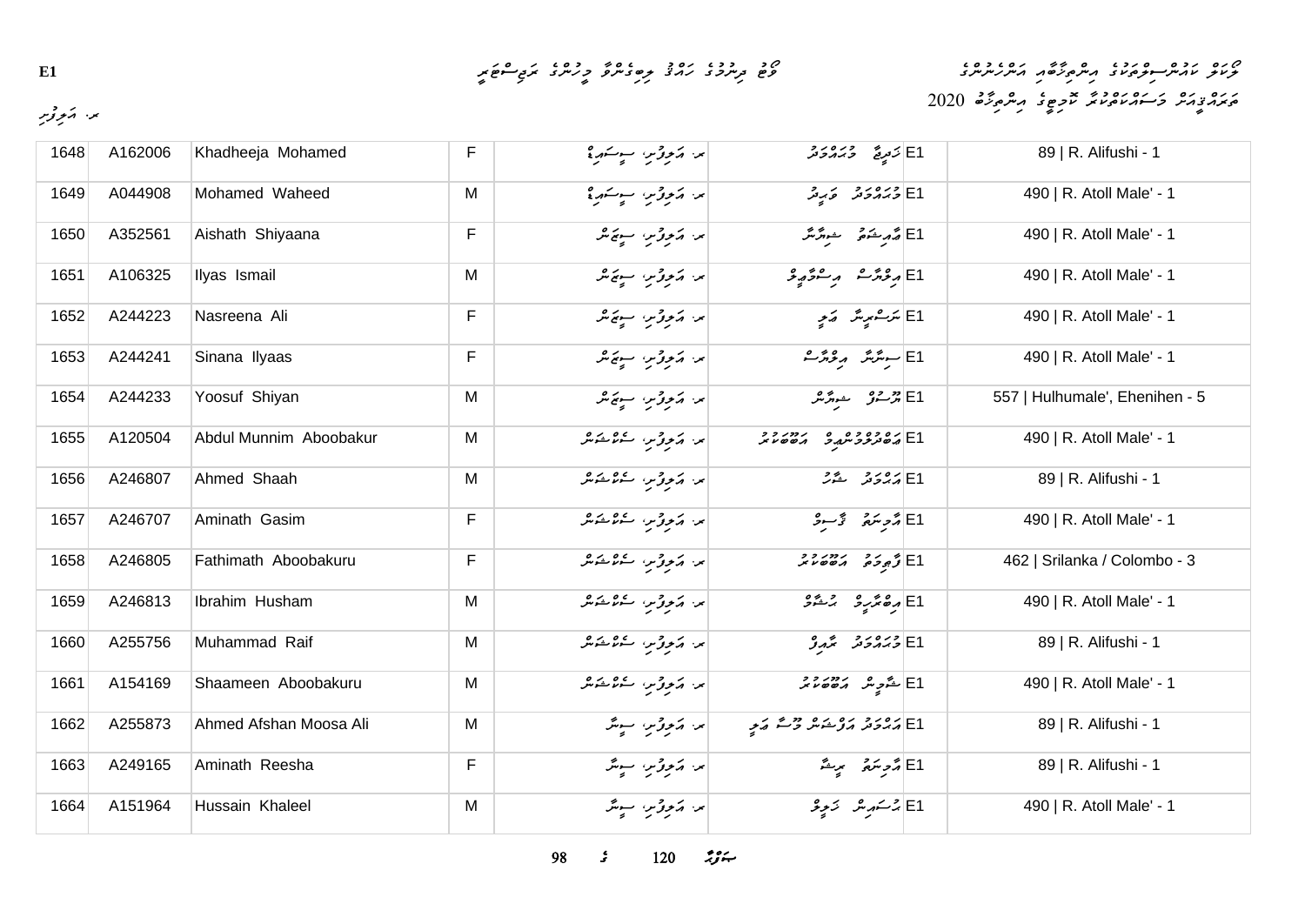*sCw7q7s5w7m< o<n9nOoAw7o< sCq;mAwBoEw7q<m; wBm;vB* م من المرة المرة المرة المرجع المرجع في المركبة 2020<br>مجم*د المريض المربوط المربع المرجع في المراجع المركبة* 

| 1665 | A096685 | <b>Ismail Nazim</b> | M           | سر مکوفر سوینگ         | E1 <sub>م</sub> رےد <i>و پ</i> و س <i>گھ</i> وٹ  | 89   R. Alifushi - 1           |
|------|---------|---------------------|-------------|------------------------|--------------------------------------------------|--------------------------------|
| 1666 | A255868 | Mariyam Rasha       | F           | بر رکوری سونڈ          | E1 كا <i>بحر برگ</i> محرك                        | 89   R. Alifushi - 1           |
| 1667 | A160315 | Mohamed Niyaz       | M           | أيرا مكروحوا السونتر   | E1 <i>دېرو د</i> سرگړي                           | 145   K. Kaashidhoo - 2        |
| 1668 | A249163 | Moosa Ali           | M           | أيرا مكروحوا السونتر   | E1 <i>5 شيغ</i> ه                                | 89   R. Alifushi - 1           |
| 1669 | A026437 | Abdulla Ali         | M           | پر ټربوی سورندی        | E1 كەھىراللە ك <i>ەي</i>                         | 90   R. Alifushi - 2           |
| 1670 | A162075 | Badhurunnisaa Ahmed | $\mathsf F$ | بر. גوژس سورگرد        | E1 <i>کافریزہ میرٹ کردو</i> نر                   | 90   R. Alifushi - 2           |
| 1671 | A246165 | Aishath Ahmed       | F           | بر رکوری سویرره د      | E1 مُەم شەھ مەردىتە                              | 91   R. Alifushi - 3           |
| 1672 | A152529 | Fathimath Yoosuf    | F           | بر رکورش سورده د       | E1 ژ <sub>ېو</sub> ده پر ده                      | 91   R. Alifushi - 3           |
| 1673 | A246166 | Naseema Ismail      | $\mathsf F$ | بر رکور سورره          | E1 <sub>سَرَس</sub> ِرَ م <i>ِ مِـدْدُودِ</i> رْ | 91   R. Alifushi - 3           |
| 1674 | A246255 | Yoosuf Mahmood      | M           | بر رکورش سوپرده        | E1 ټرينو ئەرەبىر                                 | 91   R. Alifushi - 3           |
| 1675 | A057692 | Ali Shah            | M           | ىر. ئەببۇتىر، سوسەتلىر | E1 کی جگہ می                                     | 557   Hulhumale', Ehenihen - 5 |
| 1676 | A057693 | Mariyam Saira       | F           | بر رکوویں سونے پر      | E1 دېمەر ئەرىمىگە                                | 557   Hulhumale', Ehenihen - 5 |
| 1677 | A040432 | Mohamed Ali Fulhu   | M           | بر. مکروکرد. سوستایر   | E1 <i>5223 مَوِوْنَ</i>                          | 91   R. Alifushi - 3           |
| 1678 | A155149 | Adam Hassan         | M           | بر، مکووکر، سیٹر       | E1 كەتىرى كەسكەنلە                               | 609   R. Atholhu, Male'-7      |
| 1679 | A249089 | Hameedha Hassan     | F           | أيرا مكروش سيرهم       | E1 كەچەنگە كەسكەنلەر                             | 91   R. Alifushi - 3           |
| 1680 | A075966 | Ibrahim Rasheed     | M           | پر انگروژین استانگر    | E1 مەھەرىرى سىمئىدىمە                            | 609   R. Atholhu, Male'-7      |
| 1681 | A249092 | Mohamed Rasheed     | M           | بر رکور سرگر           | E1 <i>\$22.23. مَرْ</i> خِيصْ                    | 609   R. Atholhu, Male'-7      |

*99 sC 120 nNw?mS*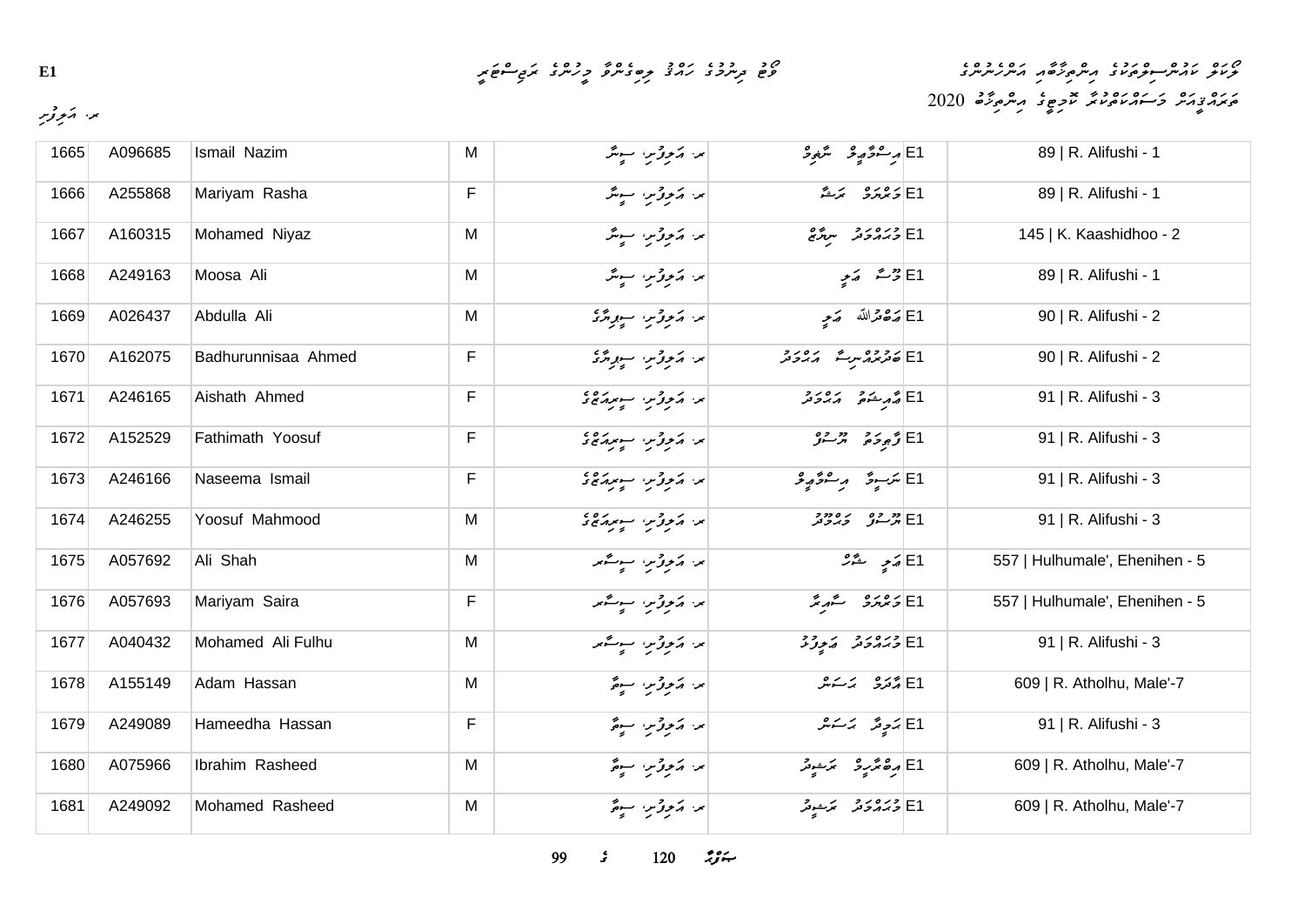*sCw7q7s5w7m< o<n9nOoAw7o< sCq;mAwBoEw7q<m; wBm;vB* م من المرة المرة المرة المرجع المرجع في المركبة 2020<br>مجم*د المريض المربوط المربع المرجع في المراجع المركبة* 

| 1682 | A162528 | Nisfa Adam          | F           | بر رکور سوځ                | E1 سرشۇ گەنزۇ                       | 609   R. Atholhu, Male'-7     |
|------|---------|---------------------|-------------|----------------------------|-------------------------------------|-------------------------------|
| 1683 | A246638 | Abdulla Faisal      | M           | پر ړېږدنې شوه پر           | E1 #چىقراللە قەرىبكى                | 490   R. Atoll Male' - 1      |
| 1684 | A071191 | Aishath Sailana     | F           | پر ټرېوترما شوې پر         | E1 مۇمەشقىق سىمبوقىتىر              | 490   R. Atoll Male' - 1      |
| 1685 | A246637 | Ali Faisal          | M           | بر. مَعِرْضٍ سُعْوَةٍ مَّ  | E1 <i>ھَجِ وَمِ</i> سَك             | 89   R. Alifushi - 1          |
| 1686 | A246635 | Aneesa Ahmed        | $\mathsf F$ | پر پرتوژین کے عروبر        | E1 كەسرىسى كەندى قىر                | 89   R. Alifushi - 1          |
| 1687 | A111926 | Fathmath Hussein    | F           | أيرا مكروفرس سكوه ومر      | E1 <i>وَّجِوحَةْ بِرْسَهِب</i> شْ   | 89   R. Alifushi - 1          |
| 1688 | A111987 | Hussain Yoosuf      | M           | أيرا مكروفون الشوقومة      | E1 برسمبر میں میں سور               | 89   R. Alifushi - 1          |
| 1689 | A248482 | Aminath Hunaidha    | F           | بر. مَعِرْضٍ سَعْرَ مَهُ   | E1 مُجَمِّسَمُ مَسَمَّدِمَّ         | 609   R. Atholhu, Male'-7     |
| 1690 | A248479 | Hameedha Ibrahim    | F           | بر. ړوژنو، شو بره          | E1 بَرَجِعٌ مِنْ مُرْكَبِرْ \$      | 609   R. Atholhu, Male'-7     |
| 1691 | A255729 | Hidhaaya Ibrahim    | $\mathsf F$ | بر. ړووس شونده             | E1 بِتَرْتَرُ مِنْ تَحْرِبُوْ       | 609   R. Atholhu, Male'-7     |
| 1692 | A255724 | Hunaisha Ibrahim    | F           | بر. مَعِرْضٍ سَعْرَ مَرْرٍ | E1 ئىترىش مەھمىي 3                  | 609   R. Atholhu, Male'-7     |
| 1693 | A081658 | Ibrahim Mohamed     | M           | بر. ړوژنو، شو پره          | E1 مەھگرىدى بەر دىكەردىر            | 609   R. Atholhu, Male'-7     |
| 1694 | A162446 | <b>Ismail Hamyx</b> | M           | بر. ړووس شونده             | E1 مرڪو <i>گھي</i> و ڪچھ            | 609   R. Atholhu, Male'-7     |
| 1695 | A245037 | Ahmed Mohamed       | M           | أين الكروحين التكسي        | E1 ג' 250 250 وره د و               | 89   R. Alifushi - 1          |
| 1696 | A245035 | Aishath Naashidha   | F           | پر اړکورکس ک               | E1 مُرمِشَمُ     مُرْسِمُرٌ         | 567   Villimale' Ehenihen - 2 |
| 1697 | A050869 | Aminath Rasheeda    | F           | بر، مکروکر، سکس            | E1 مَّ حِسَمَۃُ مَنْ مَشِيقَہ       | 89   R. Alifushi - 1          |
| 1698 | A245026 | Khadeeja Abdulla    | F           | بر، مَعِرْشٍ ڪِسِ          | E1 كَسِيعٌ صَ <b>صَ</b> مَّرْاللَّه | 89   R. Alifushi - 1          |

*100 sC 120 nNw?mS*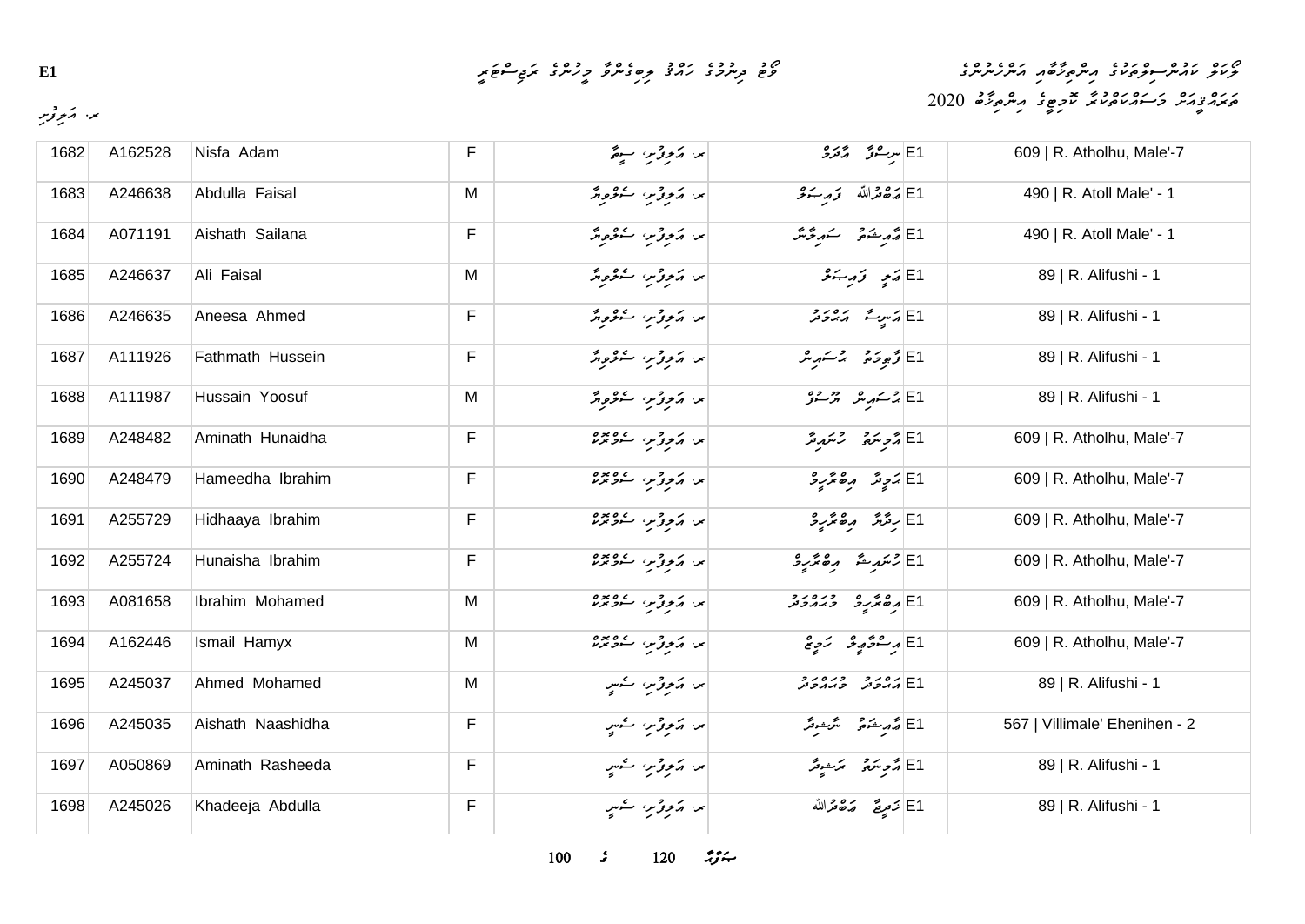*sCw7q7s5w7m< o<n9nOoAw7o< sCq;mAwBoEw7q<m; wBm;vB* م من المرة المرة المرة المرجع المرجع في المركبة 2020<br>مجم*د المريض المربوط المربع المرجع في المراجع المركبة* 

| 1699 | A099484 | Mohamed Adam        | M           | بر. مکورهور، سکاسی | E1 <i>32022</i> محمدہ                    | 89   R. Alifushi - 1      |
|------|---------|---------------------|-------------|--------------------|------------------------------------------|---------------------------|
| 1700 | A070042 | Afeefa Abdul Rahman | F           | پر انگروژس ڪرپ     | E1 <i>ړُوِژ په موسمه پرچ</i> مر          | 91   R. Alifushi - 3      |
| 1701 | A087199 | Mohamed Abdulla     | M           | أماء الكوثوس المشي | E1 32025 مَركة اللّه                     | 91   R. Alifushi - 3      |
| 1702 | A148186 | Shameen Mohamed     | M           | بر مووین نقر       | E1 څوپر ډيره د                           | 609   R. Atholhu, Male'-7 |
| 1703 | A244296 | Adam Rasheed        | M           | بر. مَعِرْسِ ڪُرُ  | E1 مُرْتَرَدُ - مَرْشِ <sub>و</sub> تَرُ | 609   R. Atholhu, Male'-7 |
| 1704 | A250890 | Aishath Adam        | $\mathsf F$ | ىن مەمرۇس ئىگى     | E1 مَگْرِسْتَمْ مُگْرُو                  | 609   R. Atholhu, Male'-7 |
| 1705 | A255902 | Dunya Rasheed       | F           | بر. مَعِرْسِ ڪُرُ  | E1 قرشرنگر - ترشی <sup>و</sup> ر         | 609   R. Atholhu, Male'-7 |
| 1706 | A255905 | Mohamed Rasheed     | M           | بر. مَعِرْسِ ڪُرُ  | E1 <i>وُبَرُوُدُو تَرَجُونُو</i>         | 609   R. Atholhu, Male'-7 |
| 1707 | A250894 | Reehaan Rasheed     | M           | پر انگروٹرین کے بح | E1 مریڈیٹر کرنے ویٹر                     | 609   R. Atholhu, Male'-7 |
| 1708 | A250884 | Sobira Hameed       | F           | بر. مَعِرْسِ ڪُرُ  | E1 جُوءٌ ب <sub>َ</sub> حوِثَرَ          | 609   R. Atholhu, Male'-7 |
| 1709 | A161939 | Abdul Wahid Mohamed | M           | بر رکور شگاه       | E1 رەدە بورە دىرە دىر                    | 89   R. Alifushi - 1      |
| 1710 | A389048 | Ahmed Ivan          | M           | برا مكورش كمشيخ    | E1 <i>جَهْدُوَ بَوَ</i> مِعْ مَرْ        | 89   R. Alifushi - 1      |
| 1711 | A161935 | Aishath Hassan      | $\mathsf F$ | برا مكورش كمشيخ    | E1 م <i>ۇم ھۇم بىر شەش</i>               | 89   R. Alifushi - 1      |
| 1712 | A161941 | Ali Mohamed         | M           | بر رکور شده        | E1 <i>مَيْ وَبَهُ</i> وَمَرَ             | 490   R. Atoll Male' - 1  |
| 1713 | A161940 | Fathimath Sharma    | F           | برا مكورش كمشيخ    | E1 تُرجوحَ حَمَدَ حَمَدَتَ               | 490   R. Atoll Male' - 1  |
| 1714 | A161942 | Ibrahim Mohamed     | M           | أمرا مكوفرس المشيج | E1 رەئمرىرو دىمەددىر                     | 490   R. Atoll Male' - 1  |
| 1715 | A152538 | Mohamed Moosa       | M           | ىن مەمرۇس ئىگى     | E1 3323 وسمبر                            | 89   R. Alifushi - 1      |

*101 sC 120 nNw?mS*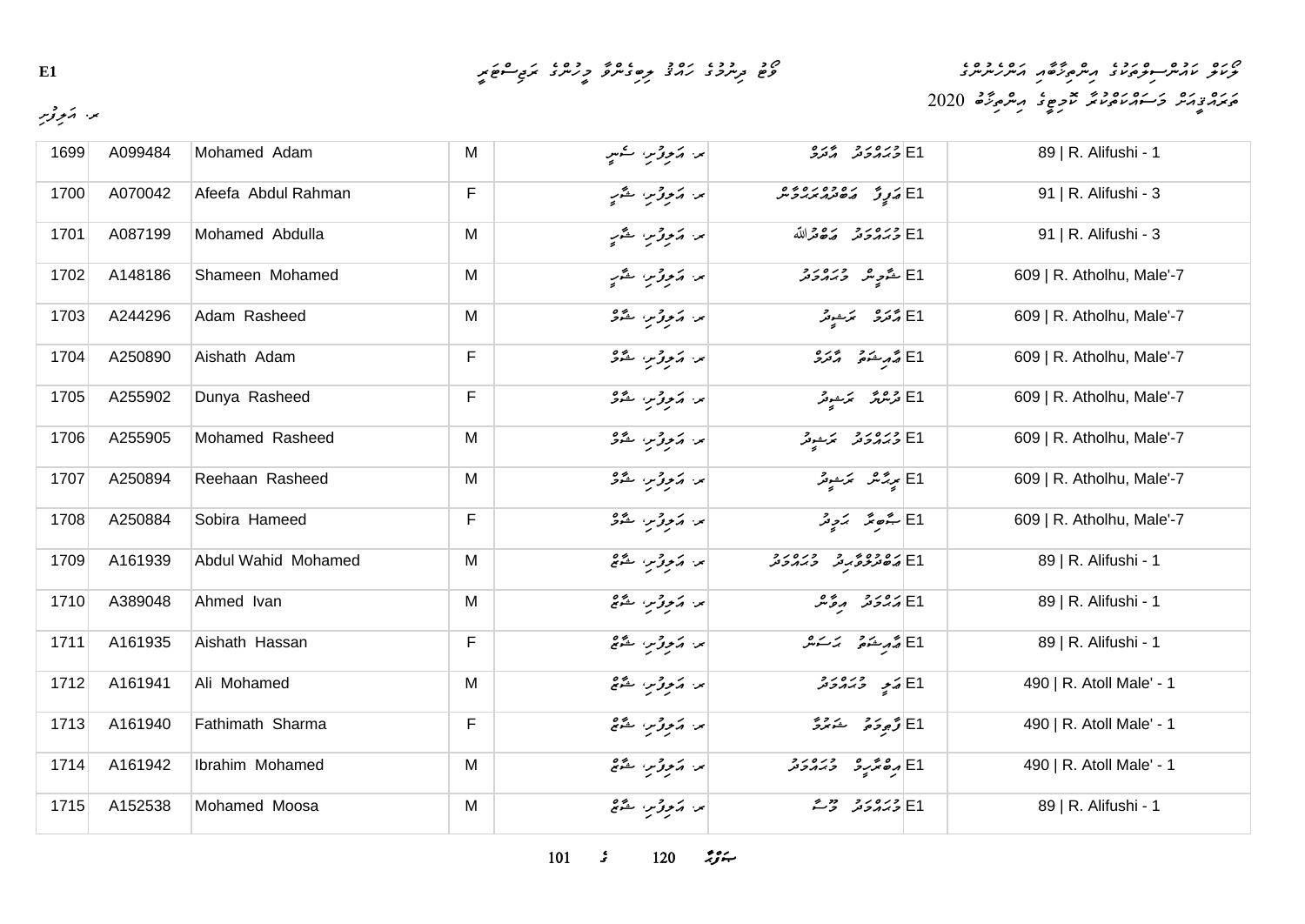*sCw7q7s5w7m< o<n9nOoAw7o< sCq;mAwBoEw7q<m; wBm;vB* م من المرة المرة المرة المرجع المرجع في المركبة 2020<br>مجم*د المريض المربوط المربع المرجع في المراجع المركبة* 

| 1716 | A153963 | Aishath Zeena       | F           | برا أن تروح من المسكن التي تحرير كا | E1 مَدْمِ شَمَّةٍ بِمِسَّر       | 91   R. Alifushi - 3           |
|------|---------|---------------------|-------------|-------------------------------------|----------------------------------|--------------------------------|
| 1717 | A098962 | Mohamed Zaheen      | M           | ما الأمروجين الشكل مكرج و           | E1 <i>وبروبرو بي پ</i> ر         | 251   ADh. Dhangethi - 2       |
| 1718 | A159922 | Shamsiyya Adam      | F           | برا الأبوقرس الشكاه للرواكل         | E1 شكى سەر مەردە                 | 91   R. Alifushi - 3           |
| 1719 | A035005 | Abdul Rahman Yoosuf | M           | پر انگروگران ڪريگروگري ٿو           | E1 גەכەرەپەر بورە                | 89   R. Alifushi - 1           |
| 1720 | A141690 | Hassan Sobah        | M           | أمرا مكووكس المشر مكرد كمكانو فخر   | E1 پرسٹر ہے تھ                   | 490   R. Atoll Male' - 1       |
| 1721 | A243298 | Hoodh Mohamed       | M           | ىر. مەجوۋىر، ھەرپەردە ئارىمى ئ      | E1 جو دي ديور                    | 490   R. Atoll Male' - 1       |
| 1722 | A062337 | Latheefa Ahmed      | F           | ىر. مەجوگىر، ھەر مەگەكلىمى ئ        | E1 خَفْرٍ وَمَسْتَحَمَّدَ        | 89   R. Alifushi - 1           |
| 1723 | A330497 | Looth Mohamed       | M           | ىن مەرۋىر، ھەرەگەكلىمى ئ            | E1 خوج ح بره د ح                 | 89   R. Alifushi - 1           |
| 1724 | A162027 | Mohamed Adam        | M           | أمرا الكروحي المشر وكركر للرجاعي    | E1 322.3 وره                     | 490   R. Atoll Male' - 1       |
| 1725 | A046480 | Shaheeda Yoosuf     | F           | ىر. مەجەۋىر، ھەرەھەم چى             | E1 ڪريگر گ <i>ر شو</i>           | 557   Hulhumale', Ehenihen - 5 |
| 1726 | A088886 | Shahidha Yoosuf     | $\mathsf F$ | أمرا مكروحوا المشر مكروكري والمحالج | E1 ڪُريگر تر <i>شڪر</i> مح       | 490   R. Atoll Male' - 1       |
| 1727 | A163129 | Abdulla Irufan      | M           | پر ټربولومو، ڪرمگر                  | E1 كەھەراللە م <i>ېغىۋىتر</i>    | 89   R. Alifushi - 1           |
| 1728 | A156579 | Ahmed Naseem        | M           | أين الكروفين المشكش                 | E1 <i>ړېری تر سرب</i>            | 89   R. Alifushi - 1           |
| 1729 | A163128 | Ali Iyan            | M           | بر. مَعِرْشٍ ڪَرَنگر                | E1 کی په مرگنگر                  | 490   R. Atoll Male' - 1       |
| 1730 | A248087 | Rayyana Ahmed       | F           | أيرا مكروش المشكش                   | E1 <i>بزورش م</i> رور و          | 89   R. Alifushi - 1           |
| 1731 | A054226 | Aboobakuru Ibrahim  | M           | برا اړکوروس ڪريءَ پر                | $5.2001$ $8.2002$ $E1$           | 91   R. Alifushi - 3           |
| 1732 | A246662 | Khadeeja Adam       | F           | ىن مەمرۇس ھەتكە                     | E1 كَمَدٍ مُعَ مُحَمَّد مُحَمَّد | 89   R. Alifushi - 1           |

*102 sC 120 nNw?mS*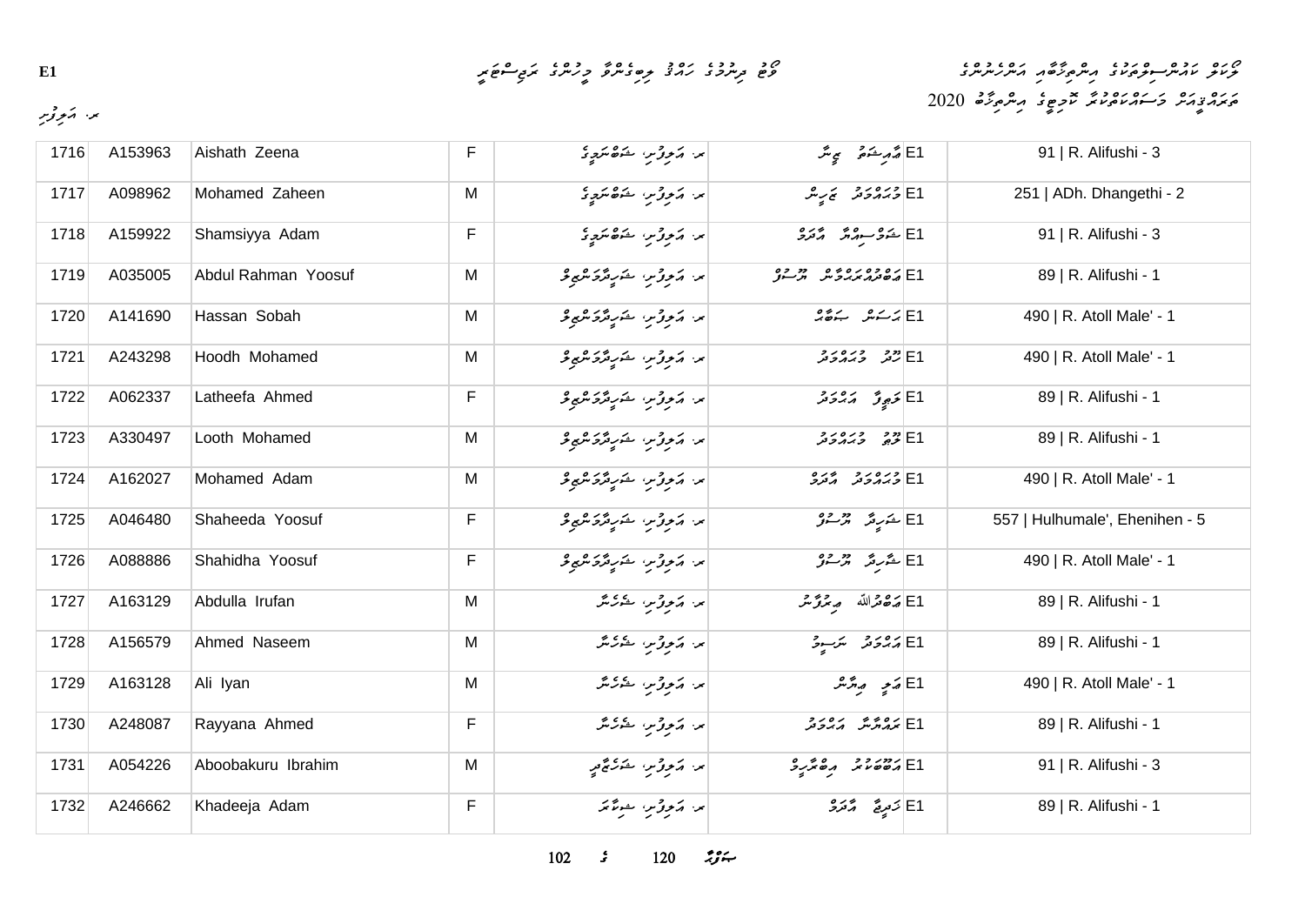*sCw7q7s5w7m< o<n9nOoAw7o< sCq;mAwBoEw7q<m; wBm;vB* م من المرة المرة المرة المرجع المرجع في المركبة 2020<br>مجم*د المريض المربوط المربع المرجع في المراجع المركبة* 

| 1733 | A162060 | Moosa Yoosuf        | M | ىن مەمرۇس ھەمگە              | $3 - 3$ $2$ $\approx$ E1                        | 89   R. Alifushi - 1           |
|------|---------|---------------------|---|------------------------------|-------------------------------------------------|--------------------------------|
| 1734 | A246678 | Musrifa Moosa       | F | أين الكرموقوب القوظائل       | E1 تى-شىرى ئەسىم                                | 490   R. Atoll Male' - 1       |
| 1735 | A255741 | Musthageem Moosa    | M | أين الكروفس المسافكر         | E1 تر مصمّ پوځيسته حق                           | 158   K. Maafushi - 2          |
| 1736 | A246671 | Musthageema Moosa   | F | برا مكووش المسامر            | E1 <sub>ج</sub> ۇر مەم پ <sub>و</sub> گە ئەسىگە | 89   R. Alifushi - 1           |
| 1737 | A161954 | Ahmed Ali           | M | برا مكوفر السكرة برقائد      | E1 <i>גُرُدُوَنْھُ مَ</i> حِي                   | 490   R. Atoll Male' - 1       |
| 1738 | A161944 | Aishath Yoosuf      | F | برا مكوفر السكرة برقائد      | E1 ۾ م شموھ مرڪو                                | 89   R. Alifushi - 1           |
| 1739 | A161995 | Ali Easa            | M | أيرا الكواؤس التكارة بوقائد  | E1 کی <sub>می</sub> ٹ                           | 89   R. Alifushi - 1           |
| 1740 | A152722 | Aminath Shehenaz    | F | برا مأفروهن التنهالج بروكر   | E1 مُجِسَمَة مُشَرَسَّةٍ                        | 490   R. Atoll Male' - 1       |
| 1741 | A161955 | Fathimath Ziyadha   | F | أمرا مكروفرس سكرة بروتمر     | E1 ژ <sub>ن</sub> جوځنځ ب <sub>ې</sub> رژگر     | 490   R. Atoll Male' - 1       |
| 1742 | A161951 | Hawwa Ali           | F | برا مأفروش التنهايم بركاس    | E1 يَرْدُوَّ   يَرْمِ                           | 89   R. Alifushi - 1           |
| 1743 | A249053 | Mariyam Manooha     | F | أيرا الكروفرس التكرية برقائد | E1 كەيمەر ئەرەپە                                | 490   R. Atoll Male' - 1       |
| 1744 | A098640 | Mariyam Saeeda      | F | بر رَوِرْسِ سِوْءَ بَرْءَ    | E1 ئ <i>ۇنىڭ شەپى</i> گە                        | 90   R. Alifushi - 2           |
| 1745 | A098421 | Abdullah Saeed      | M | برا م تروش سورتمر            | E1 #چەقراللە س <i>ەم</i> بەتر                   | 557   Hulhumale', Ehenihen - 5 |
| 1746 | A148815 | Aishath Abdulla     | F | برا م تروژس سوځ تر           | E1 مُحرِسْدَمْ مَرْهُ قَرْاللّه                 | 557   Hulhumale', Ehenihen - 5 |
| 1747 | A255880 | Aminath Maasha Adam | F | بر رکوری سورنگ               | E1 أَرَّحِ سَمَّ الْمَحْرَ الْمَعْرَى           | 557   Hulhumale', Ehenihen - 5 |
| 1748 | A249257 | Arysha Adam         | F | بر. مَعِرْشٍ سوءِ مُ         | E1 كەمپىش گەند <i>ۇ</i>                         | 557   Hulhumale', Ehenihen - 5 |
| 1749 | A081364 | Fathimath Adam      | F | ىن مەمرۇس سىھەتتە            | E1 تَ <i>وْجِحَمْ مُ</i> تَرَدُّ                | 490   R. Atoll Male' - 1       |

*103 sC 120 nNw?mS*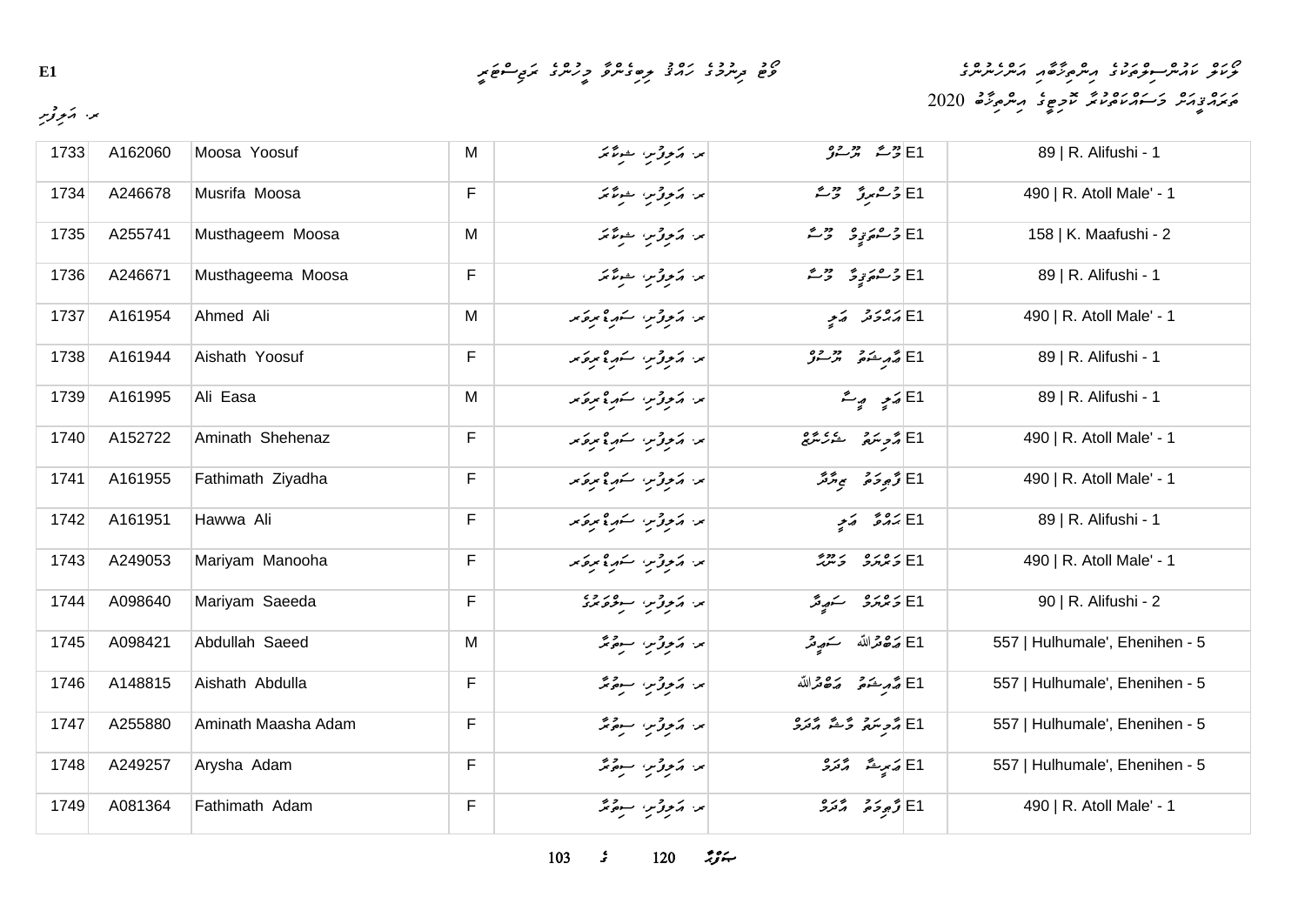*sCw7q7s5w7m< o<n9nOoAw7o< sCq;mAwBoEw7q<m; wBm;vB* م من المرة المرة المرة المرجع المراجع المراجع المراجع المراجع المراجع المراجع المراجع المراجع المراجع المراجع<br>مرين المراجع المراجع المرجع المراجع المراجع المراجع المراجع المراجع المراجع المراجع المراجع المراجع المراجع ال

| 1750 | A249256 | Hafeeza Adam        | F            | ىن مەمرۇس سوقەتمە       | E1  يَر <sub>وِخٌ</sub> گ <sup>و</sup> ترو                   | 557   Hulhumale', Ehenihen - 5 |
|------|---------|---------------------|--------------|-------------------------|--------------------------------------------------------------|--------------------------------|
| 1751 | A148872 | Hassan Saeed        | M            | أبرا وكروش سوهر         | E1 بَرَسَسْ سَمِيقَر                                         | 89   R. Alifushi - 1           |
| 1752 | A255878 | Mariyam Meesha Adam | $\mathsf{F}$ | پر مرکز دیگر مستقری     | E1 <i>وَبُرْمَرْوْ</i> <sub>حِ</sub> مِيَّةٌ <i>مُنْزَوْ</i> | 490   R. Atoll Male' - 1       |
| 1753 | A249057 | Abdulla Niyaz       | M            | برا م تحرقرس الشرها     | $\frac{25}{3}$ مَرْدَة سِتَرْمَى                             | 89   R. Alifushi - 1           |
| 1754 | A249061 | Ahmed Niyaz         | M            | أبرا وتحوفر المحمد      | E1 كەندى كىلە يېزىتى بىر                                     | 89   R. Alifushi - 1           |
| 1755 | A249058 | Moosa Niyaz         | M            | بر. مُتورُّسِ، ڪنگر     | E1 میں پر میں میں تھے<br>مسلمان                              | 89   R. Alifushi - 1           |
| 1756 | A047628 | Saeed Idhrees       | M            | بر. مُتَوَوَّينَ سُمْسٌ | E1 سَمرٍیْر پریژیرِ مُ                                       | 89   R. Alifushi - 1           |
| 1757 | A249059 | Sakeena Abdulla     | $\mathsf{F}$ | ما الأفراق من المحمد    | E1 كويەتش كەنھەتراللە                                        | 89   R. Alifushi - 1           |
| 1758 | A043733 | Abdulla Afeef       | M            | بر. مَعِرْضٍ معمومٍ     | E1 رَصْحَرْاللَّهُ     رَوِ وَ                               | 609   R. Atholhu, Male'-7      |
| 1759 | A242579 | Aishath Afeef       | F            | برا مكروحورا المتعرف    | E1 م <sup>2</sup> م شكرة مكركوثر                             | 110   R. Meedhoo - 1           |
| 1760 | A242581 | Aminath Afeef       | $\mathsf F$  | بر. مرکز و استعمال      | E1 <i>مُحْمِدِ مَعْ مَوِرْ</i>                               | 557   Hulhumale', Ehenihen - 5 |
| 1761 | A243506 | Aminath Naifa       | F            | برا مكروحورا المتعرف    | E1 مُتَّحِسَمُ مُتَّمَرُدٌ                                   | 557   Hulhumale', Ehenihen - 5 |
| 1762 | A242582 | Arifa Afeef         | $\mathsf F$  | برا مكروكس المعمدة      | E1 م <i>مَّ</i> بِرَدَ م <i>َ وَرِدْ</i>                     | 557   Hulhumale', Ehenihen - 5 |
| 1763 | A242576 | Fathimath Afeef     | F            | بر رودوس متعرفه         | E1 ز <sub>نجو</sub> ر قررٍ و                                 | 91   R. Alifushi - 3           |
| 1764 | A159006 | Hassan Afeef        | M            | بر رکوری گے کرو         | E1 پرسش ک <i>ے پ</i> ولو                                     | 91   R. Alifushi - 3           |
| 1765 | A154855 | Hussain Afeef       | M            | بر. رکوری، مشروره       | E1 پر <i>ڪمبر بلهي ڪي پي</i>                                 | 335   GDh. Thinadhoo - 1       |
| 1766 | A242585 | Inadh Afeef         | M            | ما الأعرفر من المستقرح  | E1 م <i>وسَّنة مَدٍوْ</i>                                    | 557   Hulhumale', Ehenihen - 5 |

*104 sC 120 nNw?mS*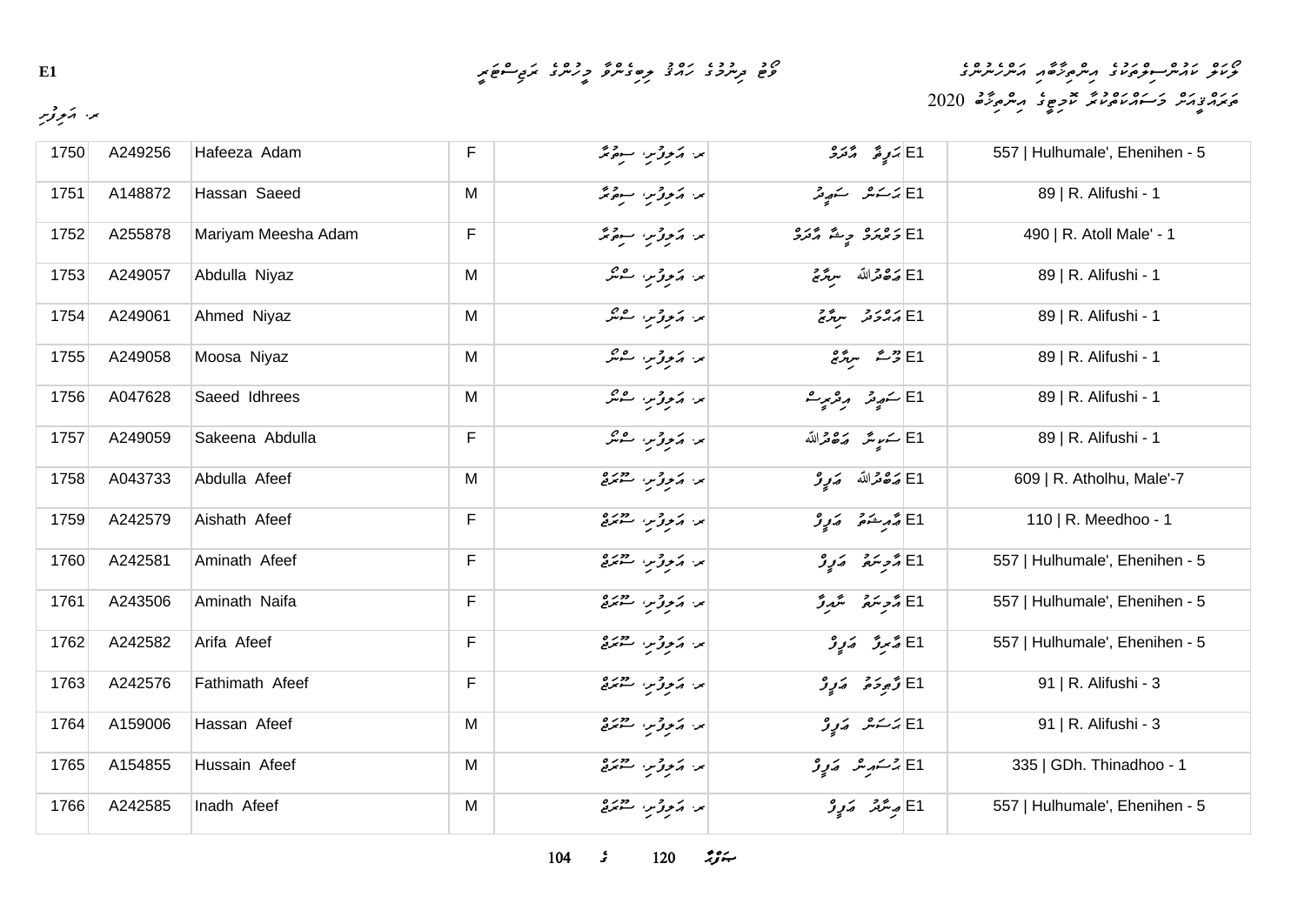*sCw7q7s5w7m< o<n9nOoAw7o< sCq;mAwBoEw7q<m; wBm;vB* م من المرة المرة المرة المرجع المراجع المراجع المراجع المراجع المراجع المراجع المراجع المراجع المراجع المراجع<br>مرين المراجع المراجع المرجع المراجع المراجع المراجع المراجع المراجع المراجع المراجع المراجع المراجع المراجع ال

| 1767 | A242590 | Mohamed Zamil         | M           | بر. مَرْمُورْ بِنْ مَسْتَمَدَّةِ  | E1 <i>\$222 \$ج</i> ر                 | 557   Hulhumale', Ehenihen - 5 |
|------|---------|-----------------------|-------------|-----------------------------------|---------------------------------------|--------------------------------|
| 1768 | A253525 | Naeesh Abdhulla Afeef | F           | برا مرکز قریب مشتری               | E1 سَمِيْتْہ صَرْحَدَاللّهِ صَوِيْرٌ  | 91   R. Alifushi - 3           |
| 1769 | A242571 | Zareena Hassan        | F           | بر روومر، مشترج                   | E1 ئ <sub>ى مېرىنگە كەسكەنلە</sub>    | 557   Hulhumale', Ehenihen - 5 |
| 1770 | A242588 | Zoonaa Hassan         | $\mathsf F$ | برا مكرور المستعمد                | E1 جي پڻ پرڪيش                        | 237   AA. Rasdhoo - 2          |
| 1771 | A140713 | Abdulla Ahmed Didi    | M           | بر. مُعِرْسِ سُكْسُورُ            | E1 كەھەراللە كەردىس بورىيە            | 609   R. Atholhu, Male'-7      |
| 1772 | A079304 | Ismail Ahmed Didi     | M           | پر مرکوری کے سکھونگ               | E1 م <i>ېرىشتۇم بۇ مەركەترىپ</i> ر    | 91   R. Alifushi - 3           |
| 1773 | A163117 | Mohamed Ahmed Didi    | M           | برا مَعِوْسٍ سُکِسَتَسْرِهِ مَدَّ | E1 <i>32,025 م</i> كروتربرير          | 609   R. Atholhu, Male'-7      |
| 1774 | A128993 | Umar Ahmed Didi       | M           | بر. مَعِوْسِ سُكَسْعُومٌ          | E1   252   252 قرىرىر                 | 91   R. Alifushi - 3           |
| 1775 | A247315 | Habeeba Adam          | $\mathsf F$ | پر مرکز قریق سوستگیری             | E1 يَهِ صَبَّ مَعْرَفَ                | 90   R. Alifushi - 2           |
| 1776 | A154671 | Hassan Adam           | M           | ىر. مەجەزىر، سەسىھىدى             | E1 پُرکس گھری                         | 490   R. Atoll Male' - 1       |
| 1777 | A088534 | Nafeesa Adam          | $\mathsf F$ | بر. مَعِرْضٍ ڪَسَمَسُ             | E1 سَمِرٍ شَمَّ مَحْمَدَة ال          | 490   R. Atoll Male' - 1       |
| 1778 | A085351 | Rugiyya Hussain       | $\mathsf F$ | بر. مَعِرْضٍ ڪَسَمَسُ             | E1 تر <sub>قب</sub> رم محر جر شهر مثر | 90   R. Alifushi - 2           |
| 1779 | A162013 | Ahmed Ali             | M           | ىن مەجرۇس سوھىر                   | E1 <i>مَدْدَوْرٌ مَ</i> جِ            | 490   R. Atoll Male' - 1       |
| 1780 | A162010 | Ali Ahmed             | M           | بر. مَعِرْوْسِ سُقِيم             | E1 <i>ړې د د</i> وتر                  | 89   R. Alifushi - 1           |
| 1781 | A162015 | Aminath Milna         | $\mathsf F$ | برا مركز وقرار الشقاعر            | E1 مُتَّحِسَمُ وَعَسَّ                | 89   R. Alifushi - 1           |
| 1782 | A162012 | Fathimath Ali         | $\mathsf F$ | بر رکور معظم                      | E1 <i>وُجوح</i> تم <sub>م</sub> َبِي  | 89   R. Alifushi - 1           |
| 1783 | A244694 | Habeeba Moosa         | $\mathsf F$ | ىن مەمرۇس سىھىم                   | $23$ $60/5$ E1                        | 89   R. Alifushi - 1           |

 $105$  *s*  $120$  *n***<sub>s</sub>** $\frac{2}{5}$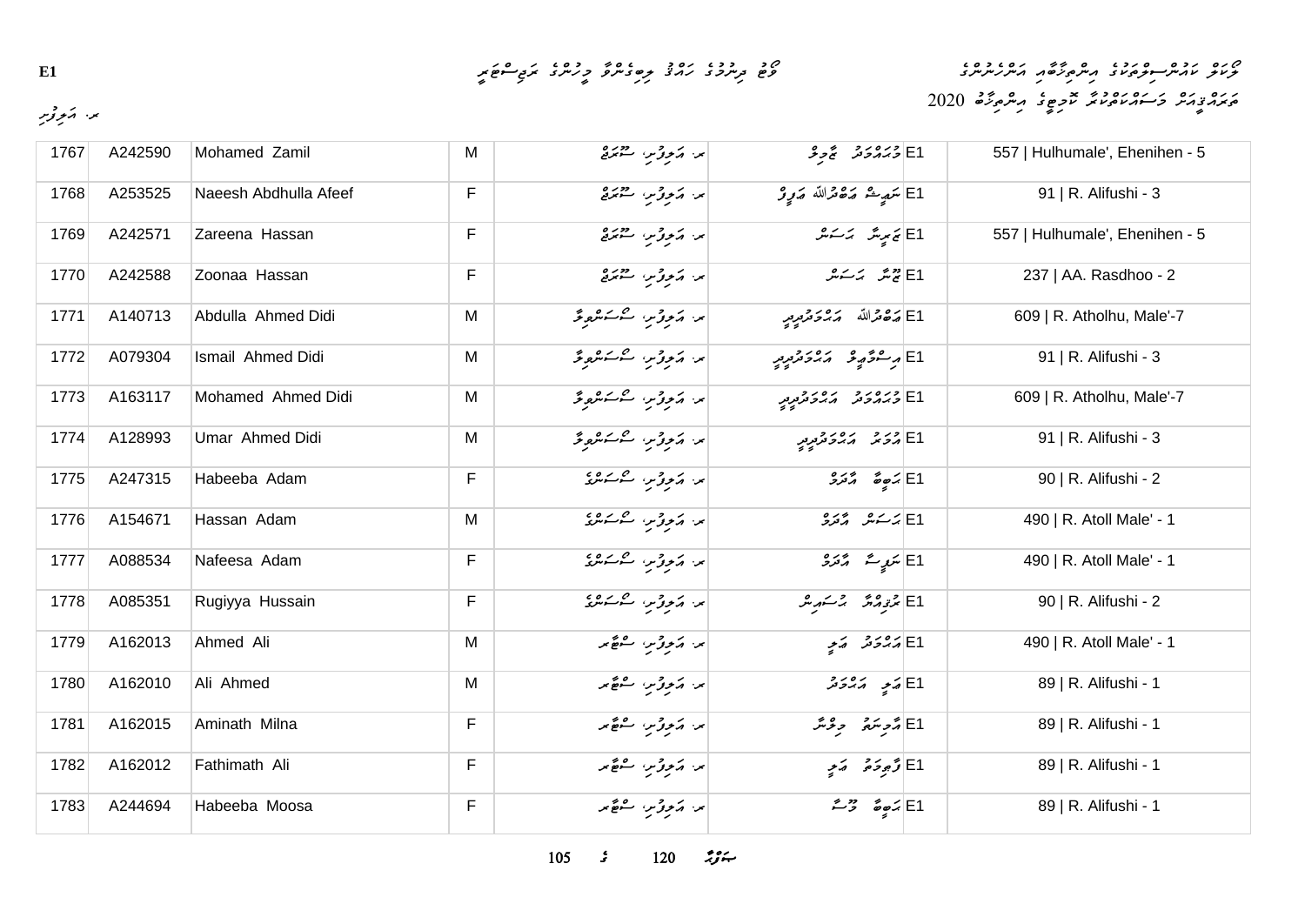*sCw7q7s5w7m< o<n9nOoAw7o< sCq;mAwBoEw7q<m; wBm;vB* م من المرة المرة المرة المرجع المراجع المراجع المراجع المراجع المراجع المراجع المراجع المراجع المراجع المراجع<br>مرين المراجع المراجع المرجع المراجع المراجع المراجع المراجع المراجع المراجع المراجع المراجع المراجع المراجع ال

| ىر، ئەبرۇپر |         |                    |
|-------------|---------|--------------------|
| 1784        | A162016 | Khaleefa Ali       |
| 1785        | A114332 | Abdul Hameed Abdul |
| 1786        | A250887 | Abdulla Hameed     |
| 1787        | A162820 | Adam Hameed        |
| 1788        | A250888 | Afeefa Hameed      |

| 1784 | A162016 | Khaleefa Ali               | F           | برا اړکروژس، ڪنگابلا        | E1 زَمٍوٌ کَمَ پ                           | 89   R. Alifushi - 1           |
|------|---------|----------------------------|-------------|-----------------------------|--------------------------------------------|--------------------------------|
| 1785 | A114332 | Abdul Hameed Abdul Shakoor | M           | برا م توویل سنگنگر          | E1 <i>ق ۱۵۶۵ و ده ده ده دو د</i> ر در در د | 91   R. Alifushi - 3           |
| 1786 | A250887 | Abdulla Hameed             | M           | بر. مَعِوْسُ سُمْتُمْرُ     | E1 كەھەراللە كەربىر                        | 609   R. Atholhu, Male'-7      |
| 1787 | A162820 | Adam Hameed                | M           | برا م تحرقرس سنگنگر         | E1 مَ <i>ُمَرَدُ بَہِ مِ</i> مَّ           | 91   R. Alifushi - 3           |
| 1788 | A250888 | Afeefa Hameed              | F           | ىر. ئەبوۋىر، سەرمىگە        | E1 <i>ھَ پِ</i> وَ کوچر                    | 567   Villimale' Ehenihen - 2  |
| 1789 | A250889 | Afhaam Eman                | M           | ىر. ئەبوقۇم، سەرمىگە        | E1 <i>ټرو ژی پ</i> وټر                     | 91   R. Alifushi - 3           |
| 1790 | A250883 | Aishath Hassan             | F           | بر. مَعِوْمِنْ سَمْتُكُمْ   | E1 مۇمەشقى ئەسكىلىر                        | 91   R. Alifushi - 3           |
| 1791 | A250891 | Hajaraa Abdul Hameed       | $\mathsf F$ | برا م تحرقرس سنگنگر         | E1 جُهْرَ مُصْرُوْبَرَوِتْرَ               | 609   R. Atholhu, Male'-7      |
| 1792 | A163187 | Hussain Hameed             | M           | برا م تحرقرس سنگنگر         | E1 پُرڪمبرنگر -پروگر-                      | 557   Hulhumale', Ehenihen - 5 |
| 1793 | A255903 | Khadheeja Hameed           | F           | برا م تحرقر المستقرنتر      |                                            | 609   R. Atholhu, Male'-7      |
| 1794 | A147337 | Nashidha Hameed            | $\mathsf F$ | ىر. ئەبوقۇس، سەرمىگە        | E1 سَّرْجُوسَّر بَرْجِ مَرْ                | 91   R. Alifushi - 3           |
| 1795 | A082384 | Adam Shareef               | M           | بر. مُتَوَرُّسِ، سُوَبَرە د | E1 أَيَرْتُرْدُ شَمَعِرُوْ                 | 609   R. Atholhu, Male'-7      |
| 1796 | A243448 | Ameesha Amir               | F           | ىن مەر ئۇس سەكە ئەھلى       | E1 مَرِيشٌ مَرْرِيمُ                       | 609   R. Atholhu, Male'-7      |
| 1797 | A162524 | Aminath Mohamed            | $\mathsf F$ | بر رکوری سکوره د            | E1 مُوسَع ويرەرو                           | 91   R. Alifushi - 3           |
| 1798 | A241993 | Hafeeza Yoosuf             | F           | بر. ړوژنو، سکونده په        | E1 بَرَرٍ پُرِ جُمْ بِرْ مِنْ وَ           | 91   R. Alifushi - 3           |
| 1799 | A000981 | Hassan Shareef             | M           | بر. مُتوفر من سُوَمُره مُ   | E1 پرسترش ڪ <i>يون</i> و                   | 91   R. Alifushi - 3           |
| 1800 | A094117 | Aishath Yoosuf             | F           | پر ټروژین کرهود             | E1 ۾ مرڪبو - <i>هندو</i> م                 | 89   R. Alifushi - 1           |

 $106$  *s*  $120$  *z***<sub>f</sub>** $\frac{2}{5}$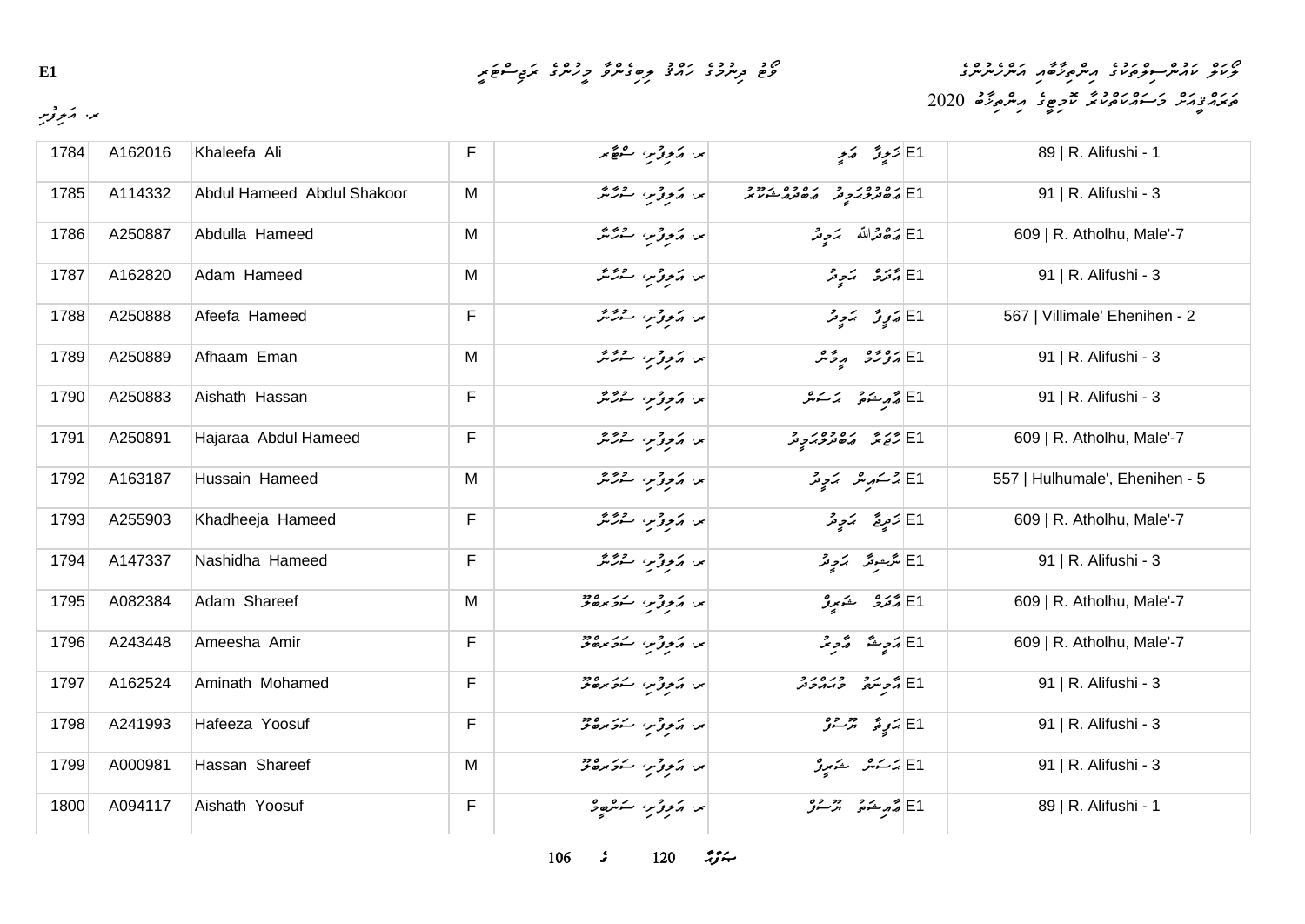*sCw7q7s5w7m< o<n9nOoAw7o< sCq;mAwBoEw7q<m; wBm;vB* م من المرة المرة المرة المرجع المراجع المراجع المراجع المراجع المراجع المراجع المراجع المراجع المراجع المراجع<br>مرين المراجع المراجع المرجع المراجع المراجع المراجع المراجع المراجع المراجع المراجع المراجع المراجع المراجع ال

| 1801 | A255615 | Fathimath Nuha        | F | ىن مەردۇس سەھرەپە             | E1 <i>وُجوح</i> قو مثرثة                | 89   R. Alifushi - 1      |
|------|---------|-----------------------|---|-------------------------------|-----------------------------------------|---------------------------|
| 1802 | A148242 | Hassan Yoosuf         | M | أين أركوفرس الكرهوفي          | E1 پرسەش تەرىپۇ                         | 89   R. Alifushi - 1      |
| 1803 | A247406 | Hussain Yoosuf        | M | أيرا مكروحوس الكامهوفى        | E1 پرسند میں میں قریباتو                | 89   R. Alifushi - 1      |
| 1804 | A247402 | Ibrahim Rasheed       | M | پر اړکورکس، سکنگرچونځ         | E1 مەھەر ئەر ئىم ئىسىمىتى E1            | 89   R. Alifushi - 1      |
| 1805 | A100496 | Mohamed Zuhair        | M | پر مرکز وقرمان کے مگرچ ک      | E1 32823 5282                           | 106   R. Maduvvari - 1    |
| 1806 | A247403 | Moosa Wafir           | M | أيرا أيروقس الكاشرة و         | E1 جي محمو بحر                          | 89   R. Alifushi - 1      |
| 1807 | A247396 | Shamsunnisa Adam      | F | پر رکوری کرامرہ د             | E1 خۇرخەم بىر مەرد                      | 89   R. Alifushi - 1      |
| 1808 | A247392 | Yoosuf Abdulla        | M | أيرا مكروحوس الكامهوفى        | E1 ترتو مەھىراللە                       | 89   R. Alifushi - 1      |
| 1809 | A034637 | Aishath Madheeha      | F | پر اړکووکس، سکس وگړي کله      | E1 مَ <i>ذہِ حَقو</i> حَم <i>دٍ مَّ</i> | 609   R. Atholhu, Male'-7 |
| 1810 | A146313 | Agleema Abdulla       | F | بر. مَعِرْتُو، سَمْتَرْوَمِ ١ | E1 <i>مَدَّوْمِ</i> مَنْ مَصْمَرْاللَّه | 91   R. Alifushi - 3      |
| 1811 | A156922 | Ibrahim Abdulla       | M | مرا م كمورقرس سك مركز مربع    | E1 م <i>وڭ مُدَّرِدْ مَ</i> صَرَاللَّه  | 329   GA. Dhaandhoo - 2   |
| 1812 | A102934 | Rasheeda Abdul Rahman | F | مرا مَرْوِرْس سَكْرْدَمْ ع    | E1 <i>برخوش مەھەرە بەرە</i>             | 91   R. Alifushi - 3      |
| 1813 | A339206 | Abdulla Shafiu        | M | ىر. ئەبوق بىر سىۋىت           | E1 مَەھْتَراللە مەھم <i>ۇر</i>          | 91   R. Alifushi - 3      |
| 1814 | A326383 | Ahmed Shaheen         | M | برا اړکرونس، سفونسته          | E1 <i>ړېر دی سگړین</i> و                | 609   R. Atholhu, Male'-7 |
| 1815 | A307234 | Ibrahim Shahid        | M | برا م تروژس، سقوشهٔ           | E1 م <i>وڭ ئۇرىقى</i><br>E1             | 91   R. Alifushi - 3      |
| 1816 | A255921 | Ibrahim Shifau        | M | پر مرکز وقت سفر مع            | E1 مەھمگىر ئىس سىردە ئە                 | 91   R. Alifushi - 3      |
| 1817 | A120099 | Mohamed Abdul Rahman  | M | پر مرمورش سعومت               | E1 37070 دەمەم مەدەبىر                  | 91   R. Alifushi - 3      |

*107 sC 120 nNw?mS*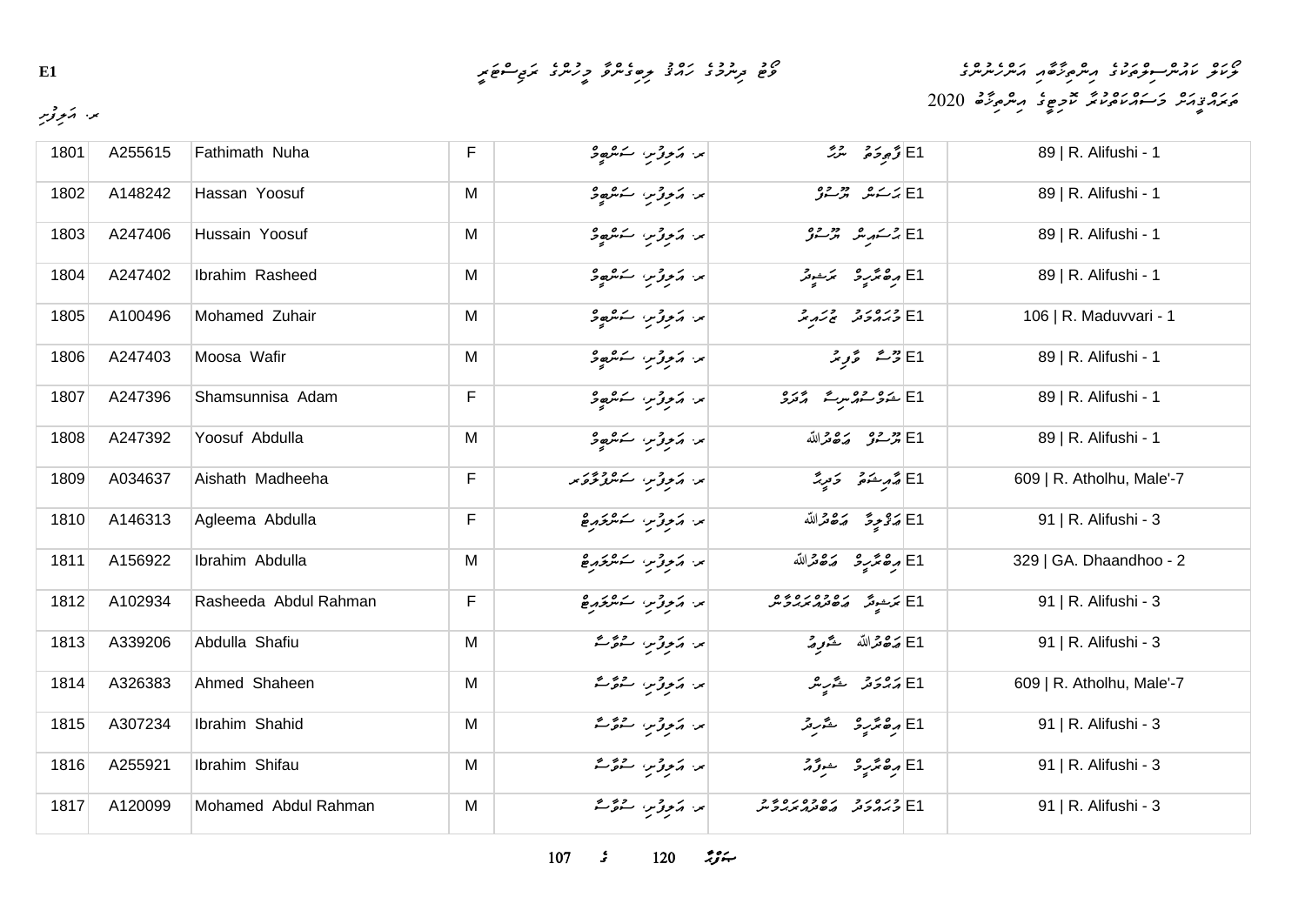*sCw7q7s5w7m< o<n9nOoAw7o< sCq;mAwBoEw7q<m; wBm;vB* م من المرة المرة المرة المرجع المراجع المراجع المراجع المراجع المراجع المراجع المراجع المراجع المراجع المراجع<br>مرين المراجع المراجع المرجع المراجع المراجع المراجع المراجع المراجع المراجع المراجع المراجع المراجع المراجع ال

| 1818 | A359710 | Sabeena Mohamed            | F           | پر اړمورمن کشوشته              | E1 س <i>تھ شہر 25,25</i> تر             | 609   R. Atholhu, Male'-7      |
|------|---------|----------------------------|-------------|--------------------------------|-----------------------------------------|--------------------------------|
| 1819 | A369352 | Shareefa Hussain           | F           | بر. مَعِرْشٍ سُمَوَّسَ         | E1 ڪمپرڙ پرڪ <i>ر پر</i>                | 91   R. Alifushi - 3           |
| 1820 | A363108 | Simla Mohamed              | F           | ىر. مۇرۇش سۇڭ                  | E1 بەرگە ئەيرەمىز                       | 91   R. Alifushi - 3           |
| 1821 | A250934 | Yoosuf Shaniu              | M           | ىن مەمرۇس سەھەشە               | E1 ترجو ش <sup>م</sup> سمهٔ             | 91   R. Alifushi - 3           |
| 1822 | A255919 | Zaeema Sheeza              | F           | بر. مَعِوْمِنِ سُعْوَسَهُ      | E1 نح مرگز سونج                         | 609   R. Atholhu, Male'-7      |
| 1823 | A100146 | Abdulla Sinan              | M           | بر. مَعِوْسِ مُقومَة           | E1 كەھەراللە سوش <i>رىش</i>             | 490   R. Atoll Male' - 1       |
| 1824 | A250177 | Ahmed Shihan               | M           | پر مرکز وقت سفر مرد            | E1   دیروتر ب برگبر                     | 490   R. Atoll Male' - 1       |
| 1825 | A132433 | Aminath Sheena Adam        | $\mathsf F$ | بر. مُعِرْسِ صَحيحة            | E1 أَمُّ حِ سَمَّةَ صَوِيمٌ أَمُّ تَدَى | 557   Hulhumale', Ehenihen - 5 |
| 1826 | A324058 | Mohamed Shamooh            | M           | بر موزير، مقومه                | E1 322.25 منزوم                         | 490   R. Atoll Male' - 1       |
| 1827 | A075648 | Abdul Wahhab Ali           | M           | برا مأفروش الحاريخه            | E1 رەپرە دەپرە ھېر                      | 609   R. Atholhu, Male'-7      |
| 1828 | A255698 | Shaba Abdul Wahhab         | $\mathsf F$ | برا مُتَوَوَّينا عَمْدَ مُ     | E1 خەن ھەمر <i>ومەدە</i>                | 609   R. Atholhu, Male'-7      |
| 1829 | A081354 | Shameema Hassan            | $\mathsf F$ | برا متعادموا الحامان           | E1] ڪ <sub>ي</sub> وِي - پرڪش           | 609   R. Atholhu, Male'-7      |
| 1830 | A162074 | <b>Abdul Hameed Ismail</b> | M           | بر موري وه دوه                 | E1 مەمرى <i>دى مەشۋە</i> بى             | 90   R. Alifushi - 2           |
| 1831 | A114766 | Aishath Ismail             | F           | بر مورمر مقدم                  | E1 مۇرىشمۇ بېرىشى <i>ۋە ي</i> ۇ         | 490   R. Atoll Male' - 1       |
| 1832 | A243452 | Abdulla Ridhash            | M           | أين أكروفرس المساويرة والمحالج | E1 مَەھىراللە م <sub>ى</sub> تَرْشە     | 90   R. Alifushi - 2           |
| 1833 | A057082 | Abdulla Saeed              | M           | أمرا مكروفرس كاسع مكرودى       | E1 كەڭ قىراللە     سەمەيقر              | 90   R. Alifushi - 2           |
| 1834 | A146663 | Adam Rasheed               | M           | برا أرود المسموع براه والمجمع  | E1 <i>مُحَمَّرة مَرَ</i> حْمِي <i>د</i> | 90   R. Alifushi - 2           |

*108 sC 120 nNw?mS*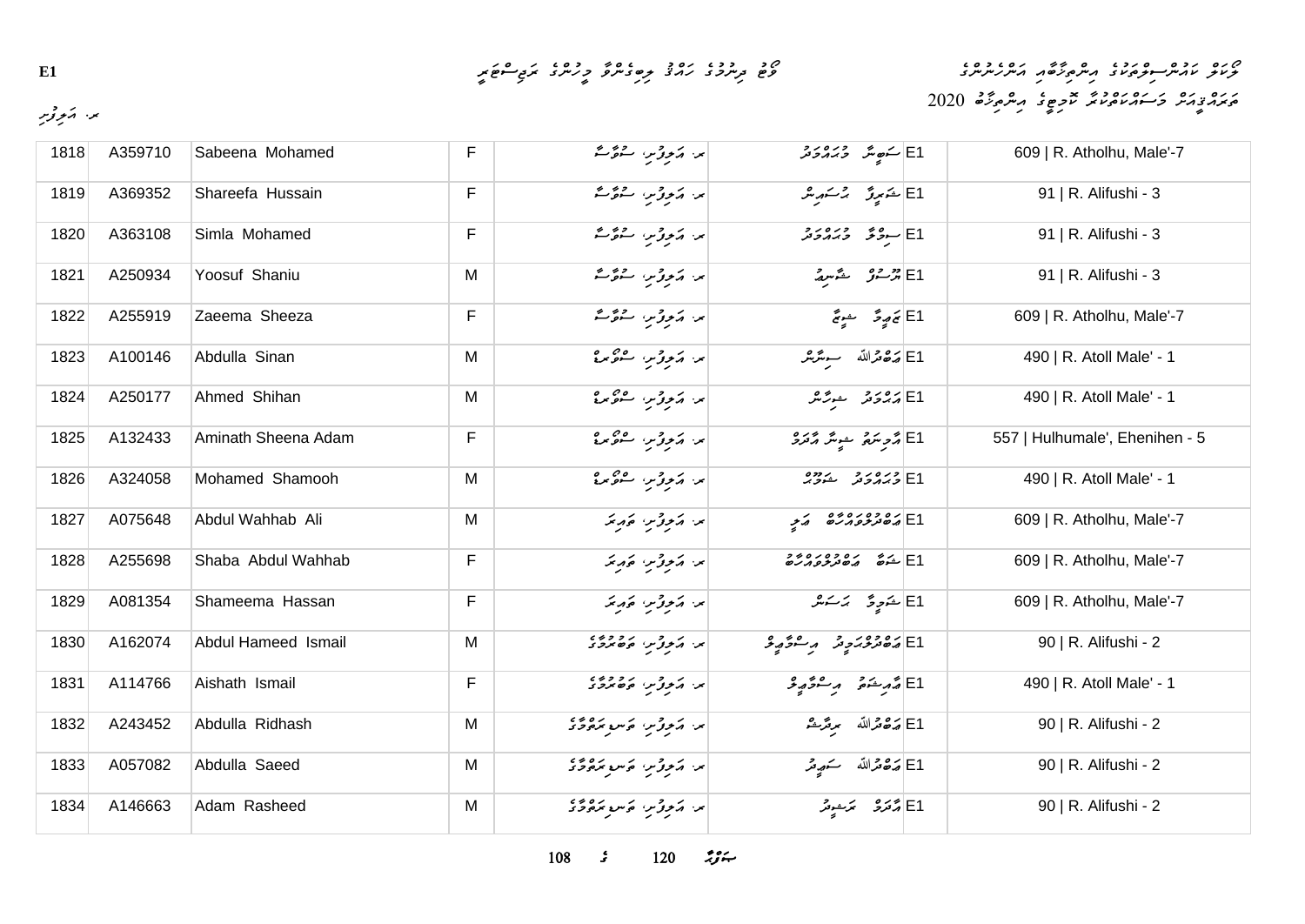*sCw7q7s5w7m< o<n9nOoAw7o< sCq;mAwBoEw7q<m; wBm;vB* م من المرة المرة المرة المرجع المرجع في المركبة 2020<br>مجم*د المريض المربوط المربع المرجع في المراجع المركبة* 

| 1835 | A102219 | Ali Rasheed       | M           | بر مرور مؤسوع مره وه         | E1 رَمِ بَرَسِيْرَ                     | 490   R. Atoll Male' - 1 |
|------|---------|-------------------|-------------|------------------------------|----------------------------------------|--------------------------|
| 1836 | A150410 | Aneesa Yoosuf     | F           | أين أكموفرس المحاسو بمقرفري  | E1 كەسرىگە ئ <i>ەرجى</i> تى            | 90   R. Alifushi - 2     |
| 1837 | A162529 | Mariyam Safuvaa   | F           | برا الكروفرا المحاسبة بمكروف | E1 كەمەر مەدەپە                        | 138   Lh. Naifaru - 3    |
| 1838 | A080417 | Mohamed Afeef     | M           | أمزا أكروفر المحاسو مراوحات  | E1 <i>جەممى ھۆ</i> ر                   | 90   R. Alifushi - 2     |
| 1839 | A162530 | Mumina Sodha      | F           | أمرا مكروفرس كاسع بمكرودي    | E1 دُمُّ دِیمٌ سَکَمَّ                 | 90   R. Alifushi - 2     |
| 1840 | A091826 | Hussain Ahmed     | M           | برا وكروفرا وتمركته          | E1 پر شہر میں محمد تھا۔<br>ا           | 490   R. Atoll Male' - 1 |
| 1841 | A091968 | Abdul Rahman Adam | M           | أيرا وتحوقر موالحوس          | E1 גەכەرەپ ھەدە                        | 490   R. Atoll Male' - 1 |
| 1842 | A155432 | Adam Ahmed        | M           | برا مکونو کور                | E1 كەتىر <i>ى بەرەب</i> ر              | 89   R. Alifushi - 1     |
| 1843 | A163168 | Afeefa Adam       | F           | برا مكوفرس بمبر              | E1 <i>ړَږِوْ پ</i> نځرو                | 490   R. Atoll Male' - 1 |
| 1844 | A163167 | Aishath Adam      | F           | برا مُتوفر من مُحبّ          | E1 مُجمِّد مُعَرِّدٍ                   | 490   R. Atoll Male' - 1 |
| 1845 | A248782 | Habeeba Ismail    | F           | برا مکورهن المجل             | E1 بَرَصِرَةً مِ مِسْتَرَمِيثَر        | 490   R. Atoll Male' - 1 |
| 1846 | A127866 | Latheefa Adam     | F           | برا مُتوفر موس               | E1 كَرْجِوتْر مُرَّتْرَدُّ             | 490   R. Atoll Male' - 1 |
| 1847 | A248785 | Shareefa Adam     | $\mathsf F$ | برا مُتوفر من مُحبّ          | E1 ڪمبرڙ گ <sup>و</sup> ندو            | 490   R. Atoll Male' - 1 |
| 1848 | A243916 | Adam Imran        | M           | بر مورمن وبحده               | E1 <i>جُمُعَر مِنْ جُمُعَر</i>         | 90   R. Alifushi - 2     |
| 1849 | A214128 | Aminath Aroosha   | $\mathsf F$ | بر ، كمروثر، وتخيره          | E1 أَدَّحِ سَمَعَ مَسْرَ يَشْهُدُ      | 90   R. Alifushi - 2     |
| 1850 | A063998 | Aminath Mohamed   | F           | بر رکور و و دره              | E1 أَمُّ حِرْمُهُ مَسْرَوْمُرَ حَرَّمَ | 90   R. Alifushi - 2     |
| 1851 | A329358 | Fathimath Areesha | $\mathsf F$ | بر· م <i>زود و مو</i> نزو ،  | E1 ژَّجِرَة دَيْرِيَّة                 | 18   HA. Maarandhoo - 1  |

*109 sC 120 nNw?mS*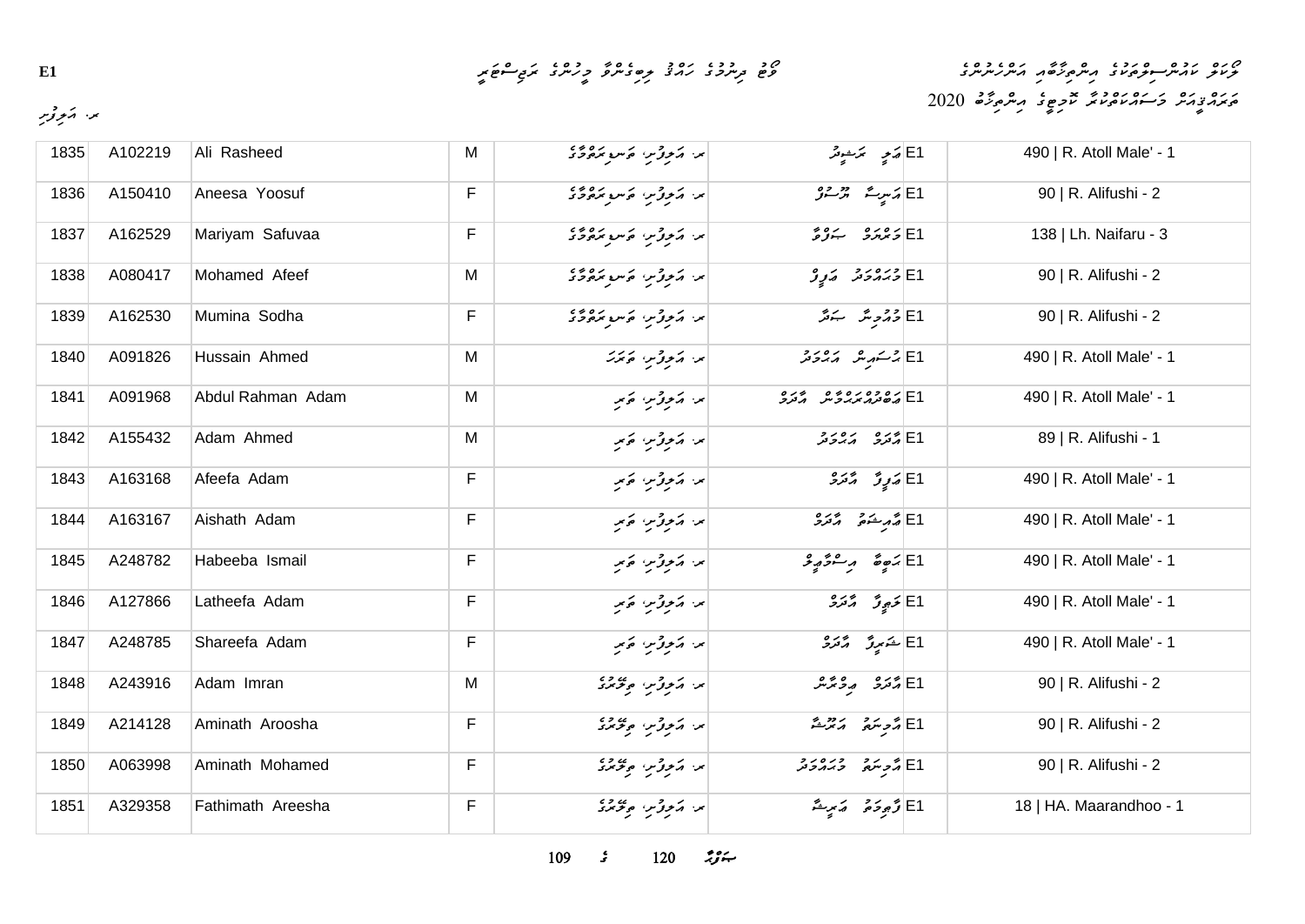*sCw7q7s5w7m< o<n9nOoAw7o< sCq;mAwBoEw7q<m; wBm;vB* م من المرة المرة المرة المرجع المرجع في المركبة 2020<br>مجم*د المريض المربوط المربع المرجع في المراجع المركبة* 

| 1852 | A076629 | Hassan Mohamed       | M           | بر پروژیر، موتونده      | E1   پرسكس ئى ئەرە ئىر                                                                                         | 90   R. Alifushi - 2           |
|------|---------|----------------------|-------------|-------------------------|----------------------------------------------------------------------------------------------------------------|--------------------------------|
| 1853 | A243915 | Ibrahim Furuqan      | M           | بر رکور و و دره         | E1 <sub>م</sub> ەمگەر قىمىتى ئىس                                                                               | 557   Hulhumale', Ehenihen - 5 |
| 1854 | A364766 | Ibrahim Nasru        | M           | پر مرکز و مورد مورد و ه | E1 رەئزىر ئىسىمىسى E1                                                                                          | 90   R. Alifushi - 2           |
| 1855 | A243532 | Mohamed Areesh       | M           | بر رکور و و در          | E1 <i>وُبَرُوُوَ</i> تَرَ مَرِيْدُ                                                                             | 90   R. Alifushi - 2           |
| 1856 | A243324 | Ahmed Muzulif        | M           | بر ، كروژس ، ه ه د ،    | E1 كەركەتر كى مىتجامى                                                                                          | 490   R. Atoll Male' - 1       |
| 1857 | A162049 | Jameela Hassan       | F           | بر ، كروژس همود         | E1 تح وِى - تەسەئىر                                                                                            | 490   R. Atoll Male' - 1       |
| 1858 | A162051 | Mariyam Sharuvana    | F           | بر ارکوری همود          | E1 كەبەر ھەم ئىش <i>ەر ئە</i>                                                                                  | 490   R. Atoll Male' - 1       |
| 1859 | A162050 | Mohamed Azlif        | M           | بر. مُعِرْضٍ صحيح       | E1 <i>3222 مَجْعِولَ</i>                                                                                       | 557   Hulhumale', Ehenihen - 5 |
| 1860 | A162048 | Moomina Hassan       | F           | بر موزیر، مهم           | E1 دَيْرَ دِيتْرَ بَرَسَتَشْ                                                                                   | 490   R. Atoll Male' - 1       |
| 1861 | A243427 | Ahmed Sameez         | M           | ىر. مَعِرْشٍ ھِتَر      | E1 <i>222 سکوچ</i>                                                                                             | 490   R. Atoll Male' - 1       |
| 1862 | A046114 | Ali Yoosuf           | M           | ىر. مۇرۇپ ھەش           | E1 کی پر میں شریقی کی ایرانی کی میں ایرانی کے ایرانی کے ایرانی کے ایرانی کے ایرانی کے ایرانی کے ان کے ایرانی ک | 89   R. Alifushi - 1           |
| 1863 | A116114 | Aminath Ismail Fulhu | F           | ىن مەجوۋىر، ھەنگە       | E1 مُتصِبَعَ مِسْتَوَمٍ وَوَرْ                                                                                 | 89   R. Alifushi - 1           |
| 1864 | A154947 | Saara Ali            | $\mathsf F$ | ىن مەجوۋىر، ھەنگە       | E1 سمبر کرمبر                                                                                                  | 89   R. Alifushi - 1           |
| 1865 | A162511 | Safees Ali           | M           | ىر. مۇرۇس ھەش           | E1 ڪرپ <i>ھي</i>                                                                                               | 132   Lh. Hinnavaru - 2        |
| 1866 | A247680 | Abdulla Mohamed      | M           | ىر. مەجوۋىر، مەمەركى    | E1 مَەھْتَراللە جەمەدىر                                                                                        | 89   R. Alifushi - 1           |
| 1867 | A147735 | Aishath Zaeema       | F           | برا مُتَوَوَّينَ مِنْ   | E1 مُرمِشَمُ نَمَ <i>مِ</i> حَ                                                                                 | 89   R. Alifushi - 1           |
| 1868 | A147782 | Ali Ameen            | M           | ىر. مۇرۇش مۇ            | E1 <i>ھَي مَيِ</i> سُ                                                                                          | 117   B. Kihaadhoo - 1         |

 $110$  *s*  $120$  *n***<sub>s</sub>**  $\frac{2}{3}$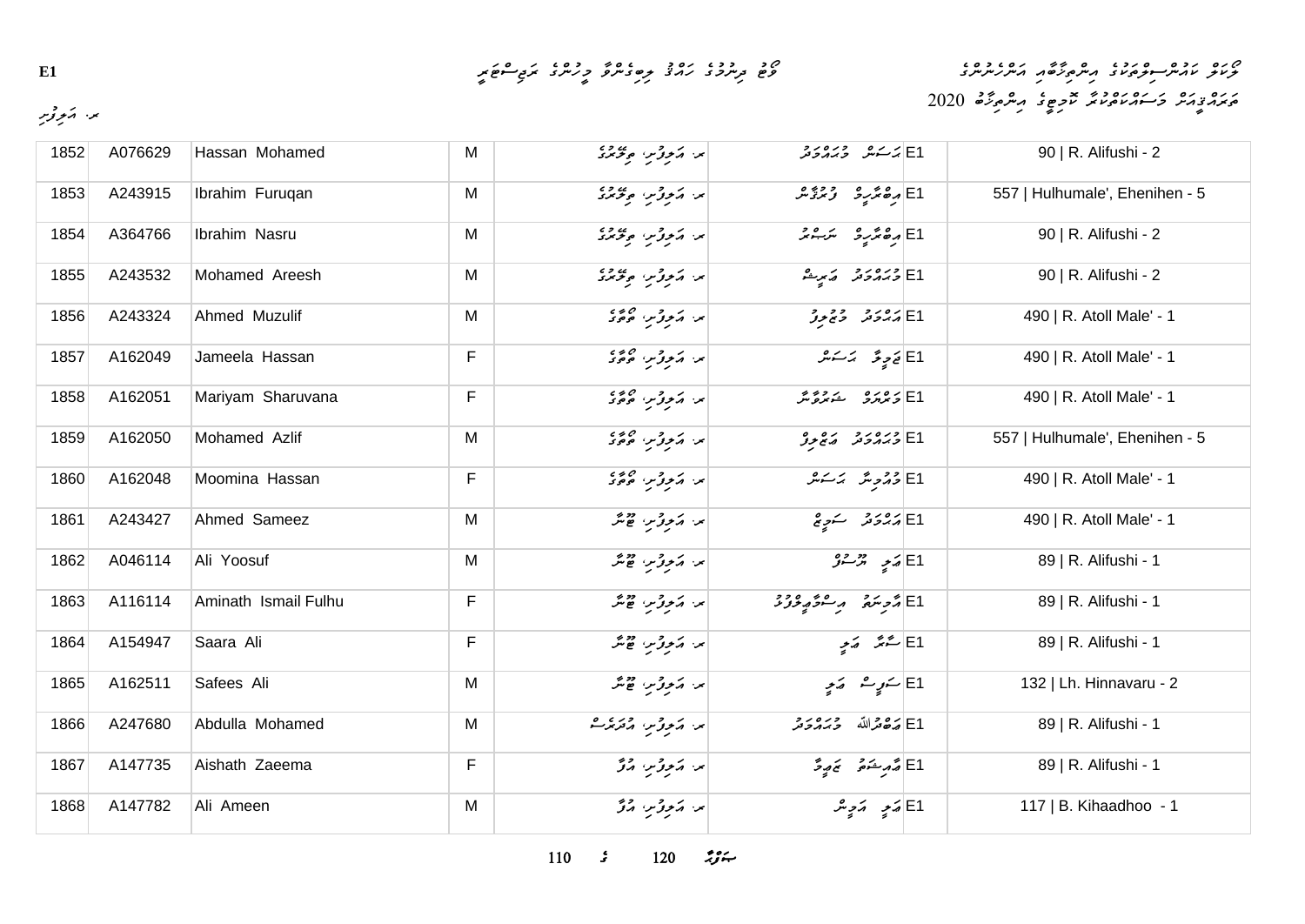*sCw7q7s5w7m< o<n9nOoAw7o< sCq;mAwBoEw7q<m; wBm;vB* م من المرة المرة المرة المرجع المرجع في المركبة 2020<br>مجم*د المريض المربوط المربع المرجع في المراجع المركبة* 

| 1869 | A147744 | Aminath Yoosuf  | F           | پر مربورفر مربی           | E1 أَمُّ مِسْمَعُ مُسْتَرَكَّرُ                     | 89   R. Alifushi - 1      |
|------|---------|-----------------|-------------|---------------------------|-----------------------------------------------------|---------------------------|
| 1870 | A250933 | Hafeeza Yoosuf  | F           | برا مُتَوَوَّينَ مُرَوَّ  | E1 <i>يَرُوٍ وَ"سُرُوْ</i>                          | 89   R. Alifushi - 1      |
| 1871 | A147733 | Sobira Moosa    | F           | برا مُتوفِّسا مِنْ        | $23$ $20 - 5$ $\approx$ $-1$                        | 89   R. Alifushi - 1      |
| 1872 | A163059 | Yoosuf Adam     | M           | برا مکووکوا مگ            | E1 پژیز گروی                                        | 89   R. Alifushi - 1      |
| 1873 | A031968 | Adam Shareef    | M           | أيرا مكروش ومحروف         | E1 ۾ <i>ترو</i> ش <sub>م</sub> يو                   | 90   R. Alifushi - 2      |
| 1874 | A081351 | Aishath Mohamed | $\mathsf F$ | أيرا مأبوقرس فأنكرونخ     | E1 مُصِنْعَمُ وَيَدْوَمُرُ                          | 90   R. Alifushi - 2      |
| 1875 | A099405 | Ali Shareef     | M           | پر انگروژین افزادگار      | E1 کی پر شکیرو<br>ا                                 | 90   R. Alifushi - 2      |
| 1876 | A255728 | Ameera Amir     | F           | أيرا مأتروش وتكروف        | E1  مَرِیمٌ مُحْرِیمٌ                               | 90   R. Alifushi - 2      |
| 1877 | A255734 | Fathimath Raufa | F           | أيرا مأبوقرس لأعجزه بخر   | E1 تۇم <sub>ە</sub> رى ئەرتى                        | 490   R. Atoll Male' - 1  |
| 1878 | A153137 | Ibrahim Shareef | M           | أيرا مكروش ومحروف         | E1 رەئزىرى شىرى <sub>ر</sub> ى                      | 90   R. Alifushi - 2      |
| 1879 | A160074 | Khadeeja Ali    | $\mathsf F$ | پر انگروژین او محکومونځه  | E1 كَتَمِيعٌ - مَرَمٍّ _                            | 90   R. Alifushi - 2      |
| 1880 | A151022 | Mohamed Gasim   | M           | ما الأمروز من الأمينجو في | E1 <i>جەممى جى جى</i> بىر                           | 90   R. Alifushi - 2      |
| 1881 | A131162 | Razeena Mohamed | $\mathsf F$ | أيرا مأثروش الأنجورة      | E1 يَرَ <sub>ّيم</sub> شَرَّ حَ <i>مْدُ حَ</i> مَرَ | 490   R. Atoll Male' - 1  |
| 1882 | A255721 | Umaira Amir     | F           | برا مَعِوْسٍ وَتَرْوِعُ   | E1 ا <i>ن جزء ب</i> ھ انگر پر                       | 490   R. Atoll Male' - 1  |
| 1883 | A162421 | Abbas Safaah    | M           | بر وتحوفر وتوتح           | E1 22 مئون                                          | 609   R. Atholhu, Male'-7 |
| 1884 | A036478 | Abida Usman     | F           | أبرا وكموثر وكالمحافي     | E1 مُڑھوَّر مُؤُوَّسَ                               | 91   R. Alifushi - 3      |
| 1885 | A037426 | Aishath Usman   | F           | بر وتحوفر وتوتح           | E1 مۇم شۇر مەمۇرىس                                  | 91   R. Alifushi - 3      |

*111 sC 120 nNw?mS*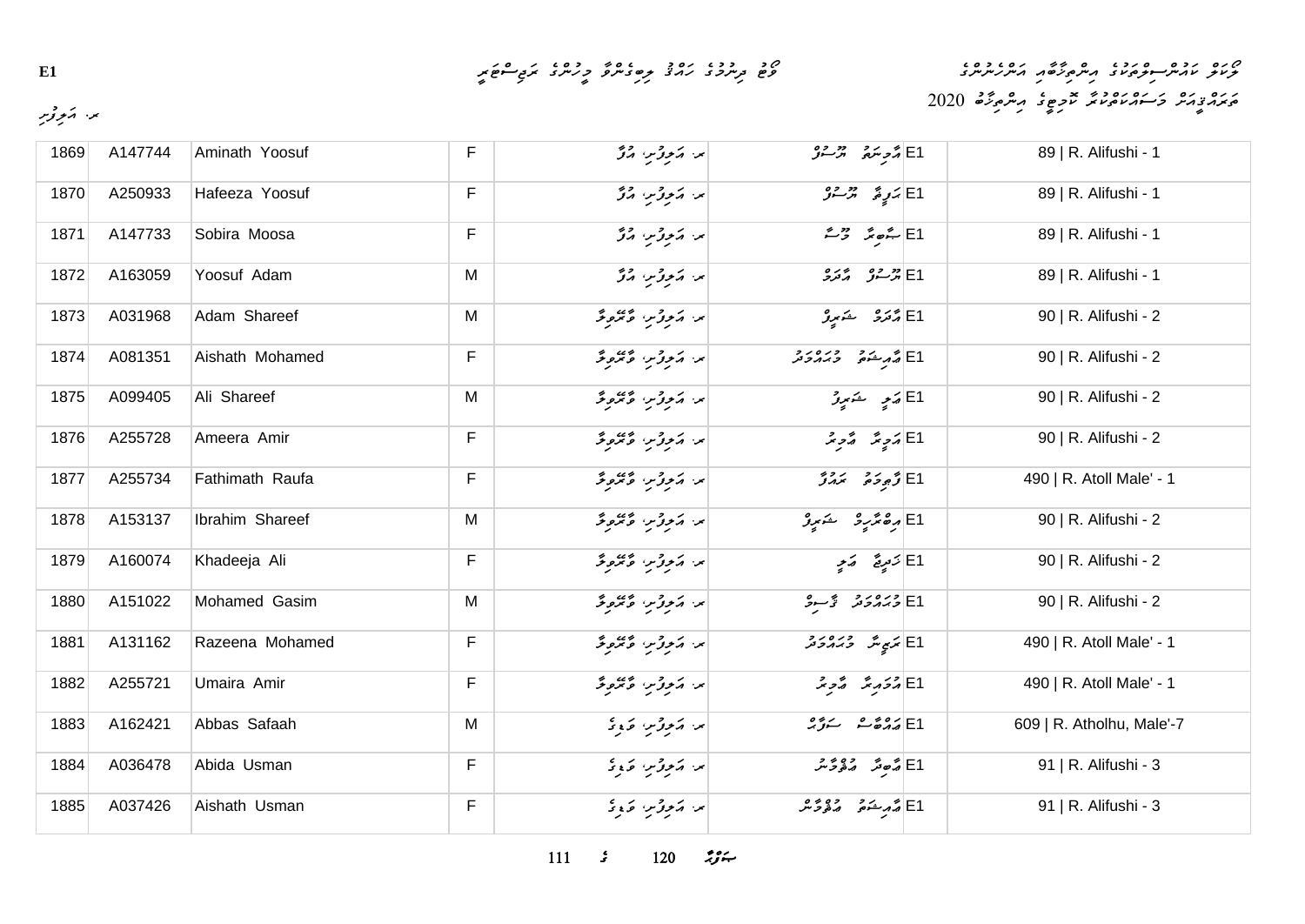*sCw7q7s5w7m< o<n9nOoAw7o< sCq;mAwBoEw7q<m; wBm;vB* م من المرة المرة المرة المرجع المرجع في المركبة 2020<br>مجم*د المريض المربوط المربع المرجع في المراجع المركبة* 

| 1886 | A037413 | Aminath Usman          | F           | ىر. م <i>ۇرۇس ق</i> ابۇ        | E1 أَدۡحِ مَرَةٌ ﴾ مَدۡوَكُ مَدۡ               | 91   R. Alifushi - 3      |
|------|---------|------------------------|-------------|--------------------------------|------------------------------------------------|---------------------------|
| 1887 | A106643 | Arifa Usman            | F           | پر ټريونوس ځای                 | E1 مەسىرى مەھمەتىر                             | 91   R. Alifushi - 3      |
| 1888 | A094029 | Azeeza Usman           | F           | بر مورمن تروی                  | E1 <i>ھَي جَ</i> مَّ ھُوُ <i>ح</i> َ سُر       | 91   R. Alifushi - 3      |
| 1889 | A162417 | Hawwa Hassan           | $\mathsf F$ | برا أتروش أوءتى                | E1 يَرْدُمُّ بَرَسَرْسُ                        | 91   R. Alifushi - 3      |
| 1890 | A162419 | Mariyam Siyama         | F           | بر مورمن تروی                  | E1 دېرو سوگړ                                   | 91   R. Alifushi - 3      |
| 1891 | A162420 | Moosa Shanoon          | M           | برا مكروح وأكالح               | E1 جُرْحُہ شَہْشِرْ سُر                        | 91   R. Alifushi - 3      |
| 1892 | A093992 | Yoosuf Samaahu         | M           | برا مكوفرس قروع                | E1 پر ہے مگر میں ت                             | 91   R. Alifushi - 3      |
| 1893 | A147296 | Adam Hussain Fulhu     | M           | بر پروژنو، خهره مره            | E1 جۇنزى بەسىمبە ھەج ئى                        | 91   R. Alifushi - 3      |
| 1894 | A127696 | Ahmed Hussain Fulhu    | M           | بر مووس قهره ده                | E1 كەندى كەرگە ئىسكەر ئىرىدىكى ئى              | 91   R. Alifushi - 3      |
| 1895 | A080520 | Aminath Hussain Fulu   | F           | بر مووس قهره ده                | E1 مُجِسَمَة بِرْسَهِ مِرْبَزِ                 | 609   R. Atholhu, Male'-7 |
| 1896 | A140869 | Asiyath Ahmed          | F           | بر הوژیر ءَ ده ده              | E1 گەسىمى ھەر مەر دەر د                        | 91   R. Alifushi - 3      |
| 1897 | A160599 | Easa Ahmed             | M           | بر موزمر تمده من               | E1 <sub>جو</sub> ت پر پروتر                    | 91   R. Alifushi - 3      |
| 1898 | A243938 | Fathmath Hussain Fulhu | F           | من مكونق ومقامى                | E1 زُب <i>وِدَهْ بْهُ سَهر مُرْ</i> ئْر        | 609   R. Atholhu, Male'-7 |
| 1899 | A159437 | Ibrahim Adhuham        | M           | پر مرکز قرق عربی دی            | E1 مەھەر بەر ئەمەردى<br>E1                     | 609   R. Atholhu, Male'-7 |
| 1900 | A243957 | Ismail Akram           | M           | پر مرکز قریب حرم می            | E1 <sub>م</sub> ر شو <i>ڈ پر محمد م</i> حمد ا  | 609   R. Atholhu, Male'-7 |
| 1901 | A083793 | Mariyam Hussain Fulhu  | F           | من الكوافح من المحام والمحامري | E1 <i>وَيُرْمَرُوْ بِرْسَمْهِ مَرْبِّرْ</i> مُ | 609   R. Atholhu, Male'-7 |
| 1902 | A162490 | Abdul Rasheed Ibrahim  | M           | بر مورقر ومروءٍ و              | E1 גەدە <i>برخونى مەھەرد</i>                   | 609   R. Atholhu, Male'-7 |

*112 sC 120 nNw?mS*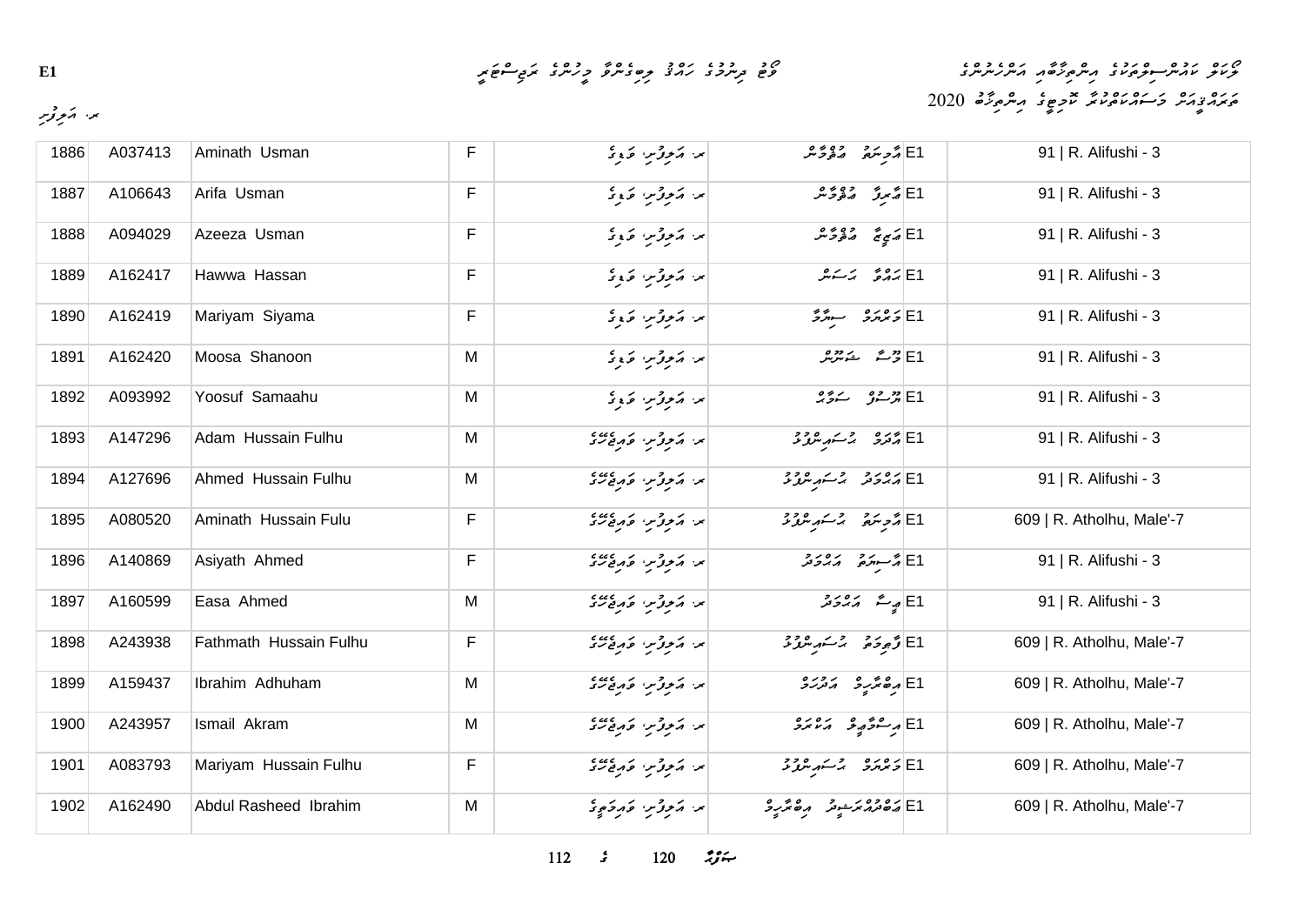*sCw7q7s5w7m< o<n9nOoAw7o< sCq;mAwBoEw7q<m; wBm;vB* م من المرة المرة المرة المرجع المرجع في المركبة 2020<br>مجم*د المريض المربوط المربع المرجع في المراجع المركبة* 

| 1903 | A084231 | Adam Naeem           | M | أيرا مكروفرس فكرخوء       |                                           | 91   R. Alifushi - 3      |
|------|---------|----------------------|---|---------------------------|-------------------------------------------|---------------------------|
| 1904 | A162487 | Aslam Ibrahim        | M | ما الكروحين الكروكليونج   | E1 كەسىمى ھەھەر يەھ                       | 91   R. Alifushi - 3      |
| 1905 | A162489 | Fazeena Ibrahim      | F | أما أأووهن وأروءه         | E1 ئۇي ئىگە مەھەتگەر بى                   | 91   R. Alifushi - 3      |
| 1906 | A124525 | Hassan Simaah        | M | بر مُعِرْسٍ وَمِرْوَةٍ وَ | E1   پرسته معدد مستقر <sup>م</sup> هٔ ج   | 91   R. Alifushi - 3      |
| 1907 | A162488 | Hawwa Zahira         | F | أما أروقوس فأرقبونى       | E1 يَرْدُوَّ جِي بِرَّ                    | 609   R. Atholhu, Male'-7 |
| 1908 | A011732 | Ibrahim Naeem        | M | أمرا مكروفر وأمركوني      | E1 رەپرى <sub>چە</sub> سَمِي <sup>و</sup> | 91   R. Alifushi - 3      |
| 1909 | A331599 | Ahmed Fizal          | M | برا أنزوين كالبرقرة       |                                           | 91   R. Alifushi - 3      |
| 1910 | A243378 | Aishath Dheena Ahmed | F | برا الكروفرا الأسرقرة     | E1 مَّ مِ حَوَمٍ مِ مِسَّرٍ مَدَوَمَر     | 91   R. Alifushi - 3      |
| 1911 | A074659 | Hawwa Hassan Fulu    | F | أيرا مكروحن كالبرقرة      | E1 ئەرمۇ بەسەمبىرى                        | 609   R. Atholhu, Male'-7 |
| 1912 | A100834 | Jameela Ahmed Fulhu  | F | أيرا الكروفرا الأسرقرة    |                                           | 609   R. Atholhu, Male'-7 |
| 1913 | A162127 | Mariyam Hassan Fulhu | F | ىن مەجەۋىر، كەسپۇرى       | E1 كەبەرە بەر يەردو                       | 91   R. Alifushi - 3      |
| 1914 | A071505 | Mohamed Fazeel       | M | برا م تروس كالبردمج       | E1 <i>5&gt;۶۶ ق. وَ</i> خو                | 609   R. Atholhu, Male'-7 |
| 1915 | A077362 | Shafiya Hassan       | F | يرا أيخوفرس فأسرقنى       | E1 ڪروگر کرڪشر                            | 91   R. Alifushi - 3      |
| 1916 | A162126 | Yoosuf Hassan Fulhu  | M | ين الأبواؤس كالبريدة      | E1 پژيز پر پر پرويز و                     | 91   R. Alifushi - 3      |
| 1917 | A244687 | Ahmed Yoosuf         | M | برا مُتورُّس وٍلَّدُ      | E1 كەبروتىر بىر مەدرە                     | 89   R. Alifushi - 1      |
| 1918 | A242434 | Ali Akram            | M | برا مکووکرا او مگ         | E1 <i>مَرْمِی مَنْ مَرَّةً</i>            | 490   R. Atoll Male' - 1  |
| 1919 | A242444 | Fathimath Ahmed      | F | برا مکووکرا ، وینگ        | E1 <i>وُّهِ وَمَعْ مَدْوَمْ</i> رَ        | 89   R. Alifushi - 1      |

*113 sC 120 nNw?mS*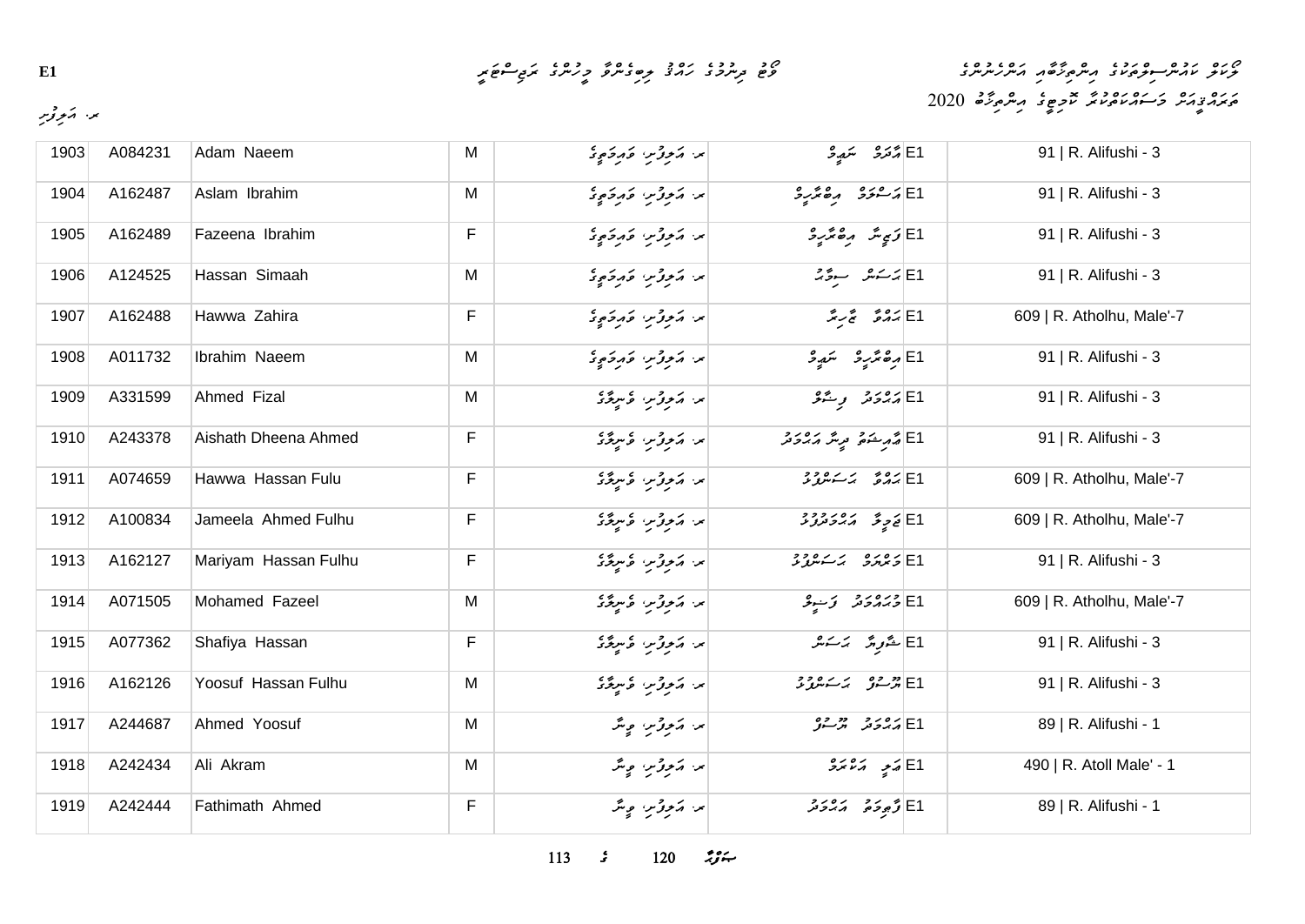*sCw7q7s5w7m< o<n9nOoAw7o< sCq;mAwBoEw7q<m; wBm;vB* م من المرة المرة المرة المرجع المرجع في المركبة 2020<br>مجم*د المريض المربوط المربع المرجع في المراجع المركبة* 

| 1920 | A243492 | Nabaha Ahmed        | F | برا مُتَوَرِّس وِيَّدُ     | E1 يَرْجُدُّ بِرَرْدَ بْر                | 567   Villimale' Ehenihen - 2 |
|------|---------|---------------------|---|----------------------------|------------------------------------------|-------------------------------|
| 1921 | A242447 | Samha Ahmed         | F | برا مکووکرا او مگر         | E1 كەبىر بەردىر                          | 89   R. Alifushi - 1          |
| 1922 | A242431 | Zubaida Mohamed     | F | برا مکووکرا او مگر         | E1 تح <i>قه قرق وبرودو</i>               | 89   R. Alifushi - 1          |
| 1923 | A132071 | Ahmed Ismail        | M | پر اړکونومو او مگړي        | E1 كەردى ئەر مەمۇرى 2                    | 567   Villimale' Ehenihen - 2 |
| 1924 | A255801 | Aishath Maleesha    | F | برا م تروس و مرتبع         | E1 مَّەرِ شَمَّة = وَمِرْ 15             | 609   R. Atholhu, Male'-7     |
| 1925 | A376004 | Aminath Reena       | F | برا م تروس و مثبتي         | E1 أَمُّ حِ سَمَّةً مَ سِمَّر            | 609   R. Atholhu, Male'-7     |
| 1926 | A255802 | Gasim Riyaaz        | M | برا م تروس و مرتبع         | E1 تَرْسِوْ بِرِ <i>مَزْج</i>            | 609   R. Atholhu, Male'-7     |
| 1927 | A127971 | Ibrahim Riyaz       | M | پر انگروژس او مگرچ         | E1 مەھمەر ئەرمەر بىر                     | 91   R. Alifushi - 3          |
| 1928 | A122794 | <b>Ismail Riyaz</b> | M | پر انگروژس کوینگی          | E1 رسشۇرىي بىرگەشە                       | 609   R. Atholhu, Male'-7     |
| 1929 | A248666 | Khadheeja Ahmed     | F | ما الأعروس المح يترجى      | E1 كَتَمَرِيحٌ - <i>مُرْدَوْمُ</i> رُ    | 609   R. Atholhu, Male'-7     |
| 1930 | A248365 | Ali Ahmed           | M | ىر. مەجەۋىر، ئۇنۇشمە       |                                          | 89   R. Alifushi - 1          |
| 1931 | A248354 | Aminath Mohamed     | F | أمرا الكروفران لأقرش       | E1 مُتَّحِسَمَةُ فَ <i>حْدَمْ</i> دَمَّد | 89   R. Alifushi - 1          |
| 1932 | A248360 | Fathimath Ahmed     | F | ىر. مُتَوَرِّسْ، وَوَسَّدَ | E1 وَجوحَم مَدَحَمَد                     | 89   R. Alifushi - 1          |
| 1933 | A248361 | Hassan Ahmed        | M | برا الأبودي، الأوهمة       | E1 ئەسەبىر مەيروت <sub>ىر</sub>          | 490   R. Atoll Male' - 1      |
| 1934 | A248363 | Ibrahim Waheed      | M | برا م بروژس کار محمد می    | E1 مەھەرىپ كەرىر                         | 490   R. Atoll Male' - 1      |
| 1935 | A248362 | Mohamed Sofraar     | M | برا الأبودي، الأوهمة       | E1 دېږدور خوړه ده                        | 89   R. Alifushi - 1          |
| 1936 | A163132 | Muhiddeen Ahmed     | M | أمرا مأفروش وكالمحاشى      | E1  <i>ۇبرۇموپىڭ مەم</i> كى              | 114   B. Kudarikilu - 1       |

*114 sC 120 nNw?mS*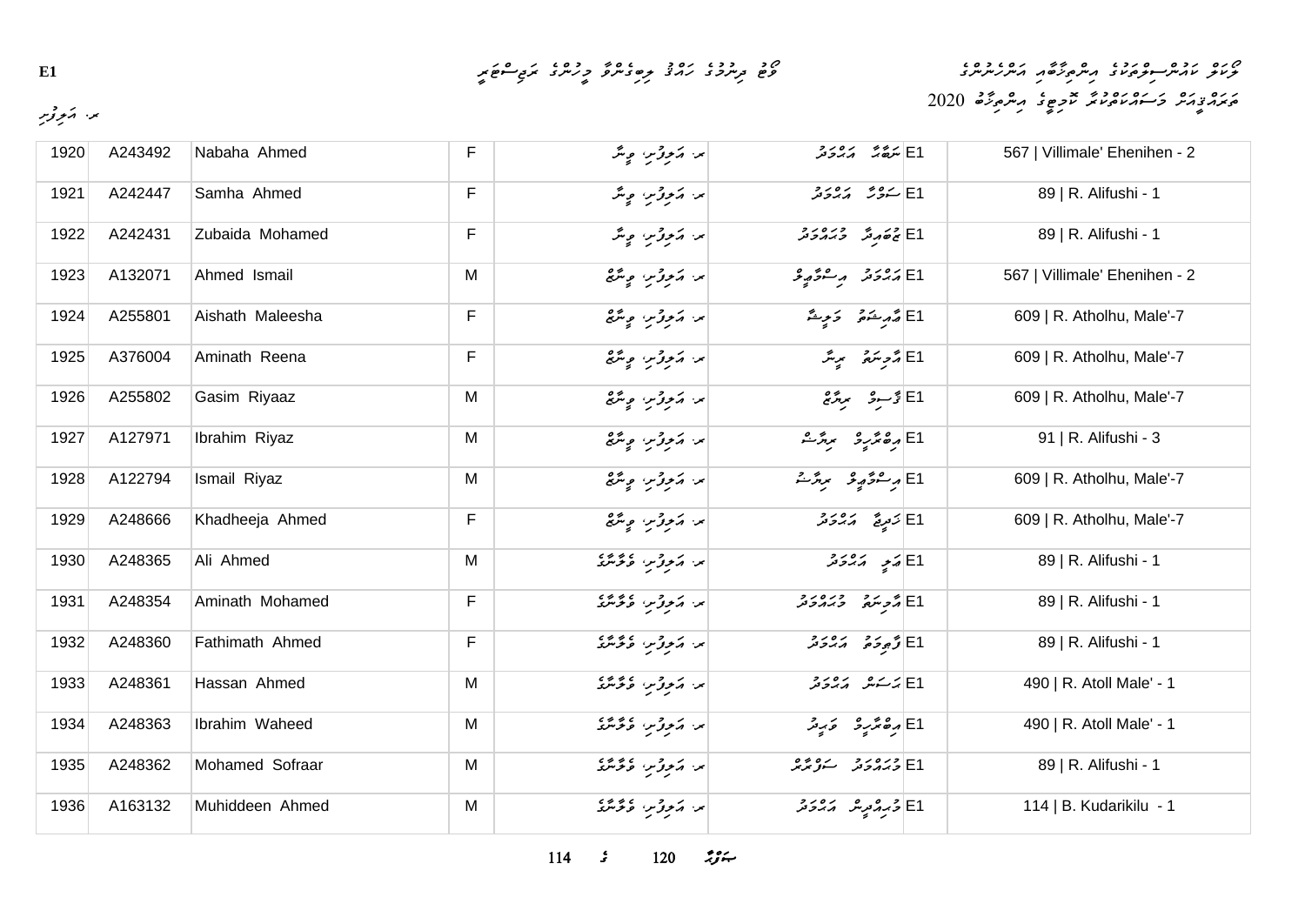*sCw7q7s5w7m< o<n9nOoAw7o< sCq;mAwBoEw7q<m; wBm;vB* م من المرة المرة المرة المرجع المرجع في المركبة 2020<br>مجم*د المريض المربوط المربع المرجع في المراجع المركبة* 

| 1937 | A248357 | Naseema Ahmed   | $\mathsf F$ | بر· مَرْحَوْسُ وَقَرْمَتْهُ | E1   سَرَسِوتٌ   سَ <sup>ر</sup> ْدَدَتْر | 89   R. Alifushi - 1      |
|------|---------|-----------------|-------------|-----------------------------|-------------------------------------------|---------------------------|
| 1938 | A255706 | Nasma Adam      | F           | أيرا مكروش وكالمنكا         | E1 يَرْتَّقُ مُحْمَدُ                     | 89   R. Alifushi - 1      |
| 1939 | A255708 | Nasmee Adam     | F           | ىر. مۇرۇش قۇشق              | E1 <sub>سَرَ</sub> ے پہنچ د               | 89   R. Alifushi - 1      |
| 1940 | A255711 | Viam Adam       | M           | ىر. مۇرۇش قۇشق              | E1 ج <sub>ەم</sub> مى ھەمدىن ئىل          | 89   R. Alifushi - 1      |
| 1941 | A162504 | Aishath Wardha  | F           | برا مركزوس ويترك            | E1 مەم ھەم ھەم بىر ئىستىر                 | 609   R. Atholhu, Male'-7 |
| 1942 | A154500 | Fathimath Adam  | $\mathsf F$ | بر. גَرُوژس وٍ بَرَتْ       | E1 تَ <i>وجوجه م</i> ُعرَفه               | 609   R. Atholhu, Male'-7 |
| 1943 | A162503 | Hassan Abdhulla | M           | برا مركز ويترك              | E1   يَرْسَمْشْ     يَرْهُ قَرْاللّهِ     | 609   R. Atholhu, Male'-7 |
| 1944 | A243420 | Hussain Ithuham | M           | برا متوويرا كإنترن          | E1 پر شهر مهم پروترو                      | 91   R. Alifushi - 3      |
| 1945 | A162502 | Mariyam Adam    | $\mathsf F$ | برا مرکز و مرکز موسکر       | E1 <i>وَبُرْمَرْدُ مُقْرِدُ</i>           | 91   R. Alifushi - 3      |
| 1946 | A151413 | Mohamed Asim    | M           | بر. גَرُوژس وٍ بَرَتْ       | E1 <i>جەممى ھىبدى</i>                     | 609   R. Atholhu, Male'-7 |
| 1947 | A072336 | Moosa Adam      | M           | بر. م توفر و پرک            | E1 تۇشە ئەتەرى                            | 609   R. Atholhu, Male'-7 |
| 1948 | A255875 | Ahmed Husaam    | M           | من مكتورهمبرا موقت ح        | E1 كەنزى بىر بىر ئىستىر                   | 490   R. Atoll Male' - 1  |
| 1949 | A249229 | Aishath Shifna  | F           | بر رکور و وی                | E1 مَ <i>ذہب خود شور شر</i>               | 89   R. Alifushi - 1      |
| 1950 | A163183 | Aminath Shiuna  | $\mathsf F$ | برا مكروح و عرفي            | E1 مُرْحِسَمُ مُشِ <i>مِدْ</i> مُنْ       | 89   R. Alifushi - 1      |
| 1951 | A249170 | Hameedha Hassan | $\mathsf F$ | أبرا مكروحس وكروهي          | E1 پ <sub>َج</sub> وِمَ <i>ڑ پرڪس</i>     | 89   R. Alifushi - 1      |
| 1952 | A156610 | Hassan Shiham   | M           | بر رکور و وی                | E1   پرسکس حقید صحیحہ<br>ساحہ سے مشرقہ    | 490   R. Atoll Male' - 1  |
| 1953 | A249232 | Ibrahim Shuaib  | M           | برا أتروش وتحقى             | E1 رەئزىر ئىقمەم ق                        | 89   R. Alifushi - 1      |

*115 sC 120 nNw?mS*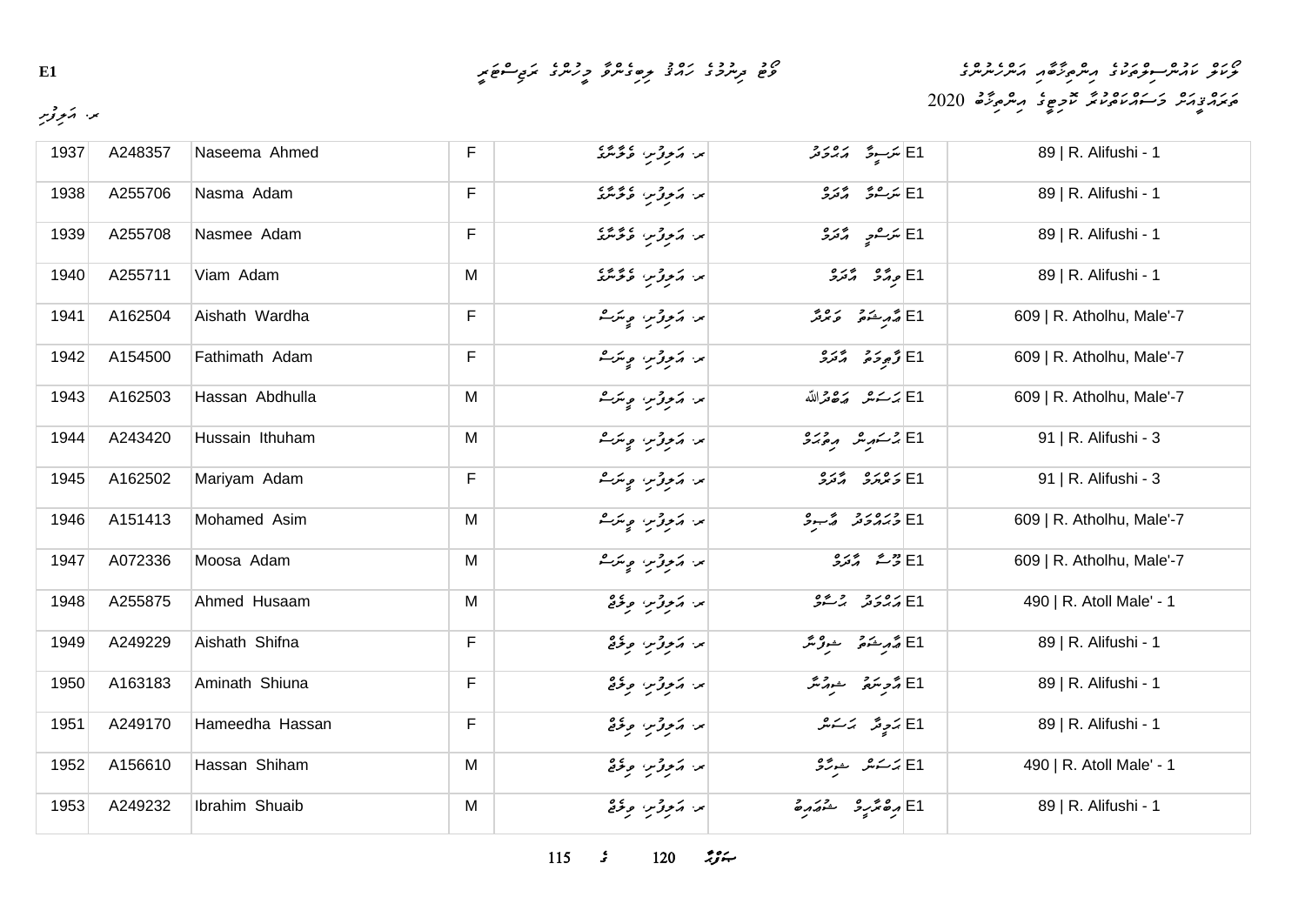*sCw7q7s5w7m< o<n9nOoAw7o< sCq;mAwBoEw7q<m; wBm;vB* م من المرة المرة المرة المرجع المرجع في المركبة 2020<br>مجم*د المريض المربوط المربع المرجع في المراجع المركبة* 

| 1954 | A249236 | Maryam Shifana    | F | برا مجروحين ويحقى            | E1 <i>5 تەرەر ئىبو تىگ</i>    | 89   R. Alifushi - 1     |
|------|---------|-------------------|---|------------------------------|-------------------------------|--------------------------|
| 1955 | A095452 | Shuaib Moosa      | M | برا الأبواري الموقع في       | $23$ $22$                     | 89   R. Alifushi - 1     |
| 1956 | A162035 | Abdul Ghani Moosa | M | برا مکووکرا او مک            | E1   رَەمْعَرْدَىبِ بِهِ حَمْ | 89   R. Alifushi - 1     |
| 1957 | A255783 | Aminath Maya      | F | برا مکووکرا او مک            | E1 أَدُوِ سَمَّةً وَأَثَّرُ   | 89   R. Alifushi - 1     |
| 1958 | A255782 | Ayaa Moosa        | F | برا مکووکرا ویک              | $23$ $35$ E1                  | 89   R. Alifushi - 1     |
| 1959 | A070272 | Moosa Adam        | M | برا مکووکرا ویک              | $33.23$ E1                    | 262   V. Rakeedhoo - 1   |
| 1960 | A249055 | Aishath Inaasha   | F | برا م و ژیرا و مرکز ک        | E1 مَّ مِشَمَّ مِسَّرْحَہُ    | 490   R. Atoll Male' - 1 |
| 1961 | A161960 | Fathmath Falaaha  | F | برا مكروثين وتتركرك          | E1 وَجِعَمَ وَقَدْ            | 490   R. Atoll Male' - 1 |
| 1962 | A161952 | Hussain Falaah    | M | برا مكروثين وتتركمت          | E1 پرستهر شرکت تر             | 89   R. Alifushi - 1     |
| 1963 | A161958 | Ibrahim Fauzaan   | M | برا مجوفر و مرکز م           | E1 رەئزىر زىر ئ               | 490   R. Atoll Male' - 1 |
| 1964 | A161946 | Mareena Yoosuf    | F | برا مُتَوَوَّين وِسَرَيْرَتْ | E1 <sub>كۈ</sub> يىر برگەردۇ  | 89   R. Alifushi - 1     |
| 1965 | A255956 | Mariyam Ifasha    | F | بر مورمن وتنده               | E1 ئ <i>ۇيرۇ بوڭ</i> ش        | 490   R. Atoll Male' - 1 |
| 1966 | A162552 | Abdulla Faris     | M | برا مزور وتنو                | E1 مَەھْرَاللە   تَرَىمِتْ    | 490   R. Atoll Male' - 1 |
| 1967 | A162548 | Aishath Fareesha  | F | برا مجورهن ويتو              | E1 مَیْرِسْدَہ وَمِرِسْہُ     | 90   R. Alifushi - 2     |
| 1968 | A147400 | Aminath Fazna     | F | برا مرور و یکو               | E1 مَّ حِسَمَ وَيَحْسَّر      | 90   R. Alifushi - 2     |
| 1969 | A162546 | Fathimath Fajuwa  | F | برا مجروش ونتو               | E1 وَّجِودَةٌ وَيَنْ مَحْ     | 90   R. Alifushi - 2     |
| 1970 | A101875 | Gasim Ali         | M | برا مجوزهن ويتو              | E1 تخ سوڤر صَعٍ _             | 90   R. Alifushi - 2     |

*116 sC 120 nNw?mS*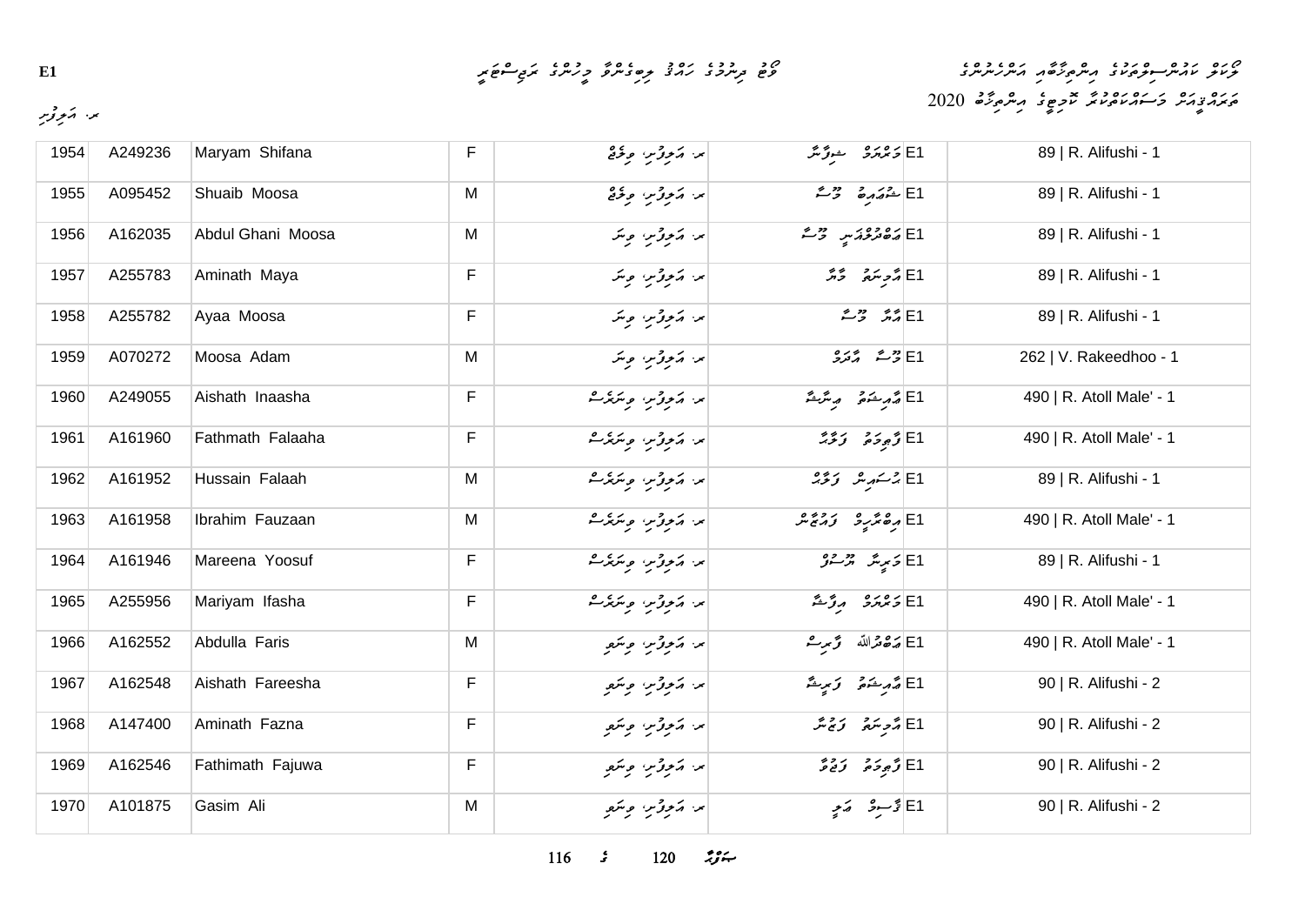*sCw7q7s5w7m< o<n9nOoAw7o< sCq;mAwBoEw7q<m; wBm;vB* م من المرة المرة المرة المرجع المرجع في المركبة 2020<br>مجم*د المريض المربوط المربع المرجع في المراجع المركبة* 

| 1971 | A162550 | Ibrahim Fazeel          | M           | برا أنجوقرما أوسكوا | E1 بەھ <i>ئۇر</i> 5 كەنىپى ئى         | 490   R. Atoll Male' - 1       |
|------|---------|-------------------------|-------------|---------------------|---------------------------------------|--------------------------------|
| 1972 | A147396 | Mohamed Fayyaz          | M           | برا م فروش ویتنو    | E1 32023 رەپرىر                       | 490   R. Atoll Male' - 1       |
| 1973 | A158837 | Zubaidha Hussain        | F           | ما أنجوفر موسكو     | E1 ىن ھەرىگە كەسكەر بىر               | 90   R. Alifushi - 2           |
| 1974 | A132848 | Abdulla Yoosuf          | M           | بر رکووی گی         | E1 مَهْ مَرْ اللّه مَرْ فَرْ وَ       | 89   R. Alifushi - 1           |
| 1975 | A255957 | Fathimath Haifa Abdulla | $\mathsf F$ | بر رکووی گی         | E1 تُرجوحَمْ سَمِرتُ صَرَّحْدَاللَّهُ | 557   Hulhumale', Ehenihen - 5 |
| 1976 | A138385 | Khadeeja Abdulla        | $\mathsf F$ | أمرا مكوفر المحمي   |                                       | 89   R. Alifushi - 1           |
| 1977 | A243948 | Mohamed Hamdhoon        | M           | پر انگروژس گافی     | E1 در در در برودور E1                 | 557   Hulhumale', Ehenihen - 5 |
| 1978 | A249049 | Abdulla Ibrahim         | M           | بر رکووکرا وَوَّ    | E1 مَەھمَراللە م <i>ەھمَّرى</i> 3     | 490   R. Atoll Male' - 1       |
| 1979 | A255832 | Afraah Naseem           | M           | پر انگووگوں اوگ     | E1 <i>مۇنىڭ سەبب</i> و                | 490   R. Atoll Male' - 1       |
| 1980 | A249045 | Ahmed Naseem            | M           | أمرا الكوثوس أفاتى  | E1 <i>222 مگرسو</i> گر                | 89   R. Alifushi - 1           |
| 1981 | A255830 | Aishath Naseema         | $\mathsf F$ | بر رکوویں وَوَّ     | E1 مَّ مِشَمَّ سَنَ مِنَّةِ مَّ       | 490   R. Atoll Male' - 1       |
| 1982 | A249047 | Ali Naseem              | M           | بر رکوویں وَوَّ     | E1  رَمِ سَرَسِيرَ                    | 89   R. Alifushi - 1           |
| 1983 | A163171 | Aminath Naseem          | $\mathsf F$ | بر رکووکرا وَوَّ    | E1 مُتَّحِسَمُ مَسِيرٌ                | 490   R. Atoll Male' - 1       |
| 1984 | A249040 | Athifa Yoosuf           | F           | أمرا الكوثوس أفاتى  | E1 أَهُ مِرْشَ مَرْ سُرْرٌ            | 89   R. Alifushi - 1           |
| 1985 | A249051 | Hassan Naseem           | M           | أما الكووهن أوتى    | E1   پزشکل مگرسونی                    | 89   R. Alifushi - 1           |
| 1986 | A255831 | Hussain Naseem          | M           | پر انگوویس افزاد    | E1 پرسکوپٹر کرکے مح                   | 490   R. Atoll Male' - 1       |
| 1987 | A150361 | Ibrahim Naseem          | M           | ىن مەمۇرىن ئۇگ      | E1 رەڭرىرى سىرىدۇ                     | 89   R. Alifushi - 1           |

*117 sC 120 nNw?mS*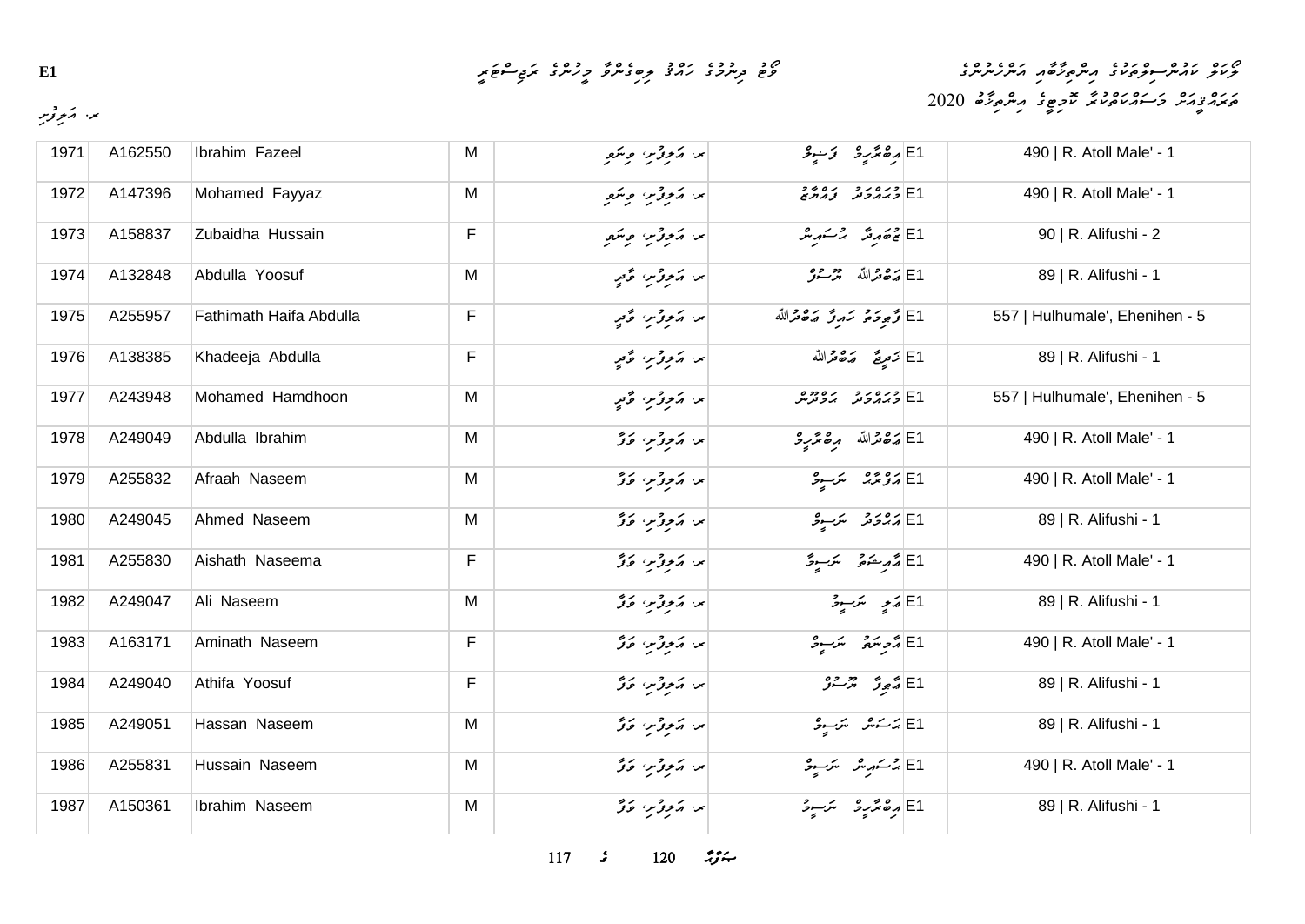*sCw7q7s5w7m< o<n9nOoAw7o< sCq;mAwBoEw7q<m; wBm;vB* م من المسجد المسجد المسجد المسجد المسجد العام 2020<br>مسجد المسجد المسجد المسجد المسجد المسجد المسجد المسجد المسجد ال

| 1988 | A249052 | Ismail Naseem    | M           | ىن مەجوۋىن ئۆگ                                                                                   | E1 پرے دو پو میں ہو اور اس کی میں ایک ا         | 490   R. Atoll Male' - 1       |
|------|---------|------------------|-------------|--------------------------------------------------------------------------------------------------|-------------------------------------------------|--------------------------------|
| 1989 | A156268 | Abdulla Ali      | M           | أمرا مكروح من والمحافظ كتمار في                                                                  | E1 مَەھىراللە   مَرمح                           | 89   R. Alifushi - 1           |
| 1990 | A333978 | Ahmed Shahid     | M           | أمرا مكروح مراع والمقال والمحامدة                                                                | E1   <i>دَ ب</i> دُوتر - شَ <sup>م</sup> ِرِيمُ | 490   R. Atoll Male' - 1       |
| 1991 | A339131 | Aishath Abdulla  | $\mathsf F$ | أبرا مأبوقوس وسقط سكرة                                                                           | E1 صَّمِرِ شَمَّعْ صَرَّةَ صَرَاللَّه           | 89   R. Alifushi - 1           |
| 1992 | A081393 | Ali Asim         | M           | أبرا مكوفرس وسقط سكرة                                                                            | E1 <i>ڇَجِ ڇُ-ڌُ</i>                            | 89   R. Alifushi - 1           |
| 1993 | A386810 | Aminath Abdulla  | $\mathsf F$ | من الكونون المحاسنة عليه عليه المجمع المراجع                                                     | E1 أَدَّحِ سَمَّعَ مَدَّدَّاللَّهُ              | 89   R. Alifushi - 1           |
| 1994 | A368284 | Ibrahim Abdulla  | M           | أمرا مكروح مراع والمسكرة والمحاربة                                                               | E1 م <i>وڭ مگرىي</i> ھەھمەللە                   | 557   Hulhumale', Ehenihen - 5 |
| 1995 | A255855 | Mariyam Dhumya   | F           | أمرا مكروح من والمحافظ سكردة                                                                     | E1 5 <i>برورہ</i> مر <i>و</i> ر                 | 89   R. Alifushi - 1           |
| 1996 | A339101 | Shamsunnisa Ali  | F           | أمرا مكوري والمسقط المستهدة                                                                      | E1 خۇر مەھرىرىگە بەر يە                         | 89   R. Alifushi - 1           |
| 1997 | A146240 | Ahmed Shareef    | M           | برا مُتَوَوَّينِ الْمُتَوَسَّرُ                                                                  | E1 <i>222 شمېر</i> و                            | 609   R. Atholhu, Male'-7      |
| 1998 | A242544 | Aminath Nasheeda | $\mathsf F$ | أيرا أتروقرا الركاش                                                                              | E1 مَرْحِ مَرَمْ مَسَنِّبِرْ مَنْ               | 91   R. Alifushi - 3           |
| 1999 | A243499 | Mohamed Yamaan   | M           | أأرا أأتروس أأركره                                                                               | E1 <i>ۋېزو دۆ</i> مرگ <i>رى</i> گ               | 609   R. Atholhu, Male'-7      |
| 2000 | A073002 | Aishath Ali      | F           | أما أأتروس لالح والبركا للباقر                                                                   | E1 مەم ھەم ھەم                                  | 609   R. Atholhu, Male'-7      |
| 2001 | A073033 | Aminath Fasana   | F           | أمرا مكروحوس لاكر وكروكر الرامج                                                                  | E1 مَّ حِسَمَعُ وَسَنَّسَّر                     | 91   R. Alifushi - 3           |
| 2002 | A092464 | Hawwa Sithuna    | $\mathsf F$ | ما ما ما مورد الله عن الله عن الله عن الله عن الله عن الله عن الله عن الله عن الله عن الله عن ال | E1 بَرْدُعٌ سِعْرَ مَثَر                        | 91   R. Alifushi - 3           |
| 2003 | A097221 | Latheefa Adnan   | F           | أمرا مكروحوس لاكر وكروكر وكالمحافر                                                               | E1 خَفْرٍ وَ مَقْرَمْتَرَ بِرَ                  | 91   R. Alifushi - 3           |
| 2004 | A060925 | Mariyam Athifa   | F           | ىر. مۇرۇس ئۇسچىر ئىلى ئ                                                                          | E1 <i>وَ بُرْمَرْ فَمُ بِوَ</i> رَّ             | 609   R. Atholhu, Male'-7      |

*118 sC 120 nNw?mS*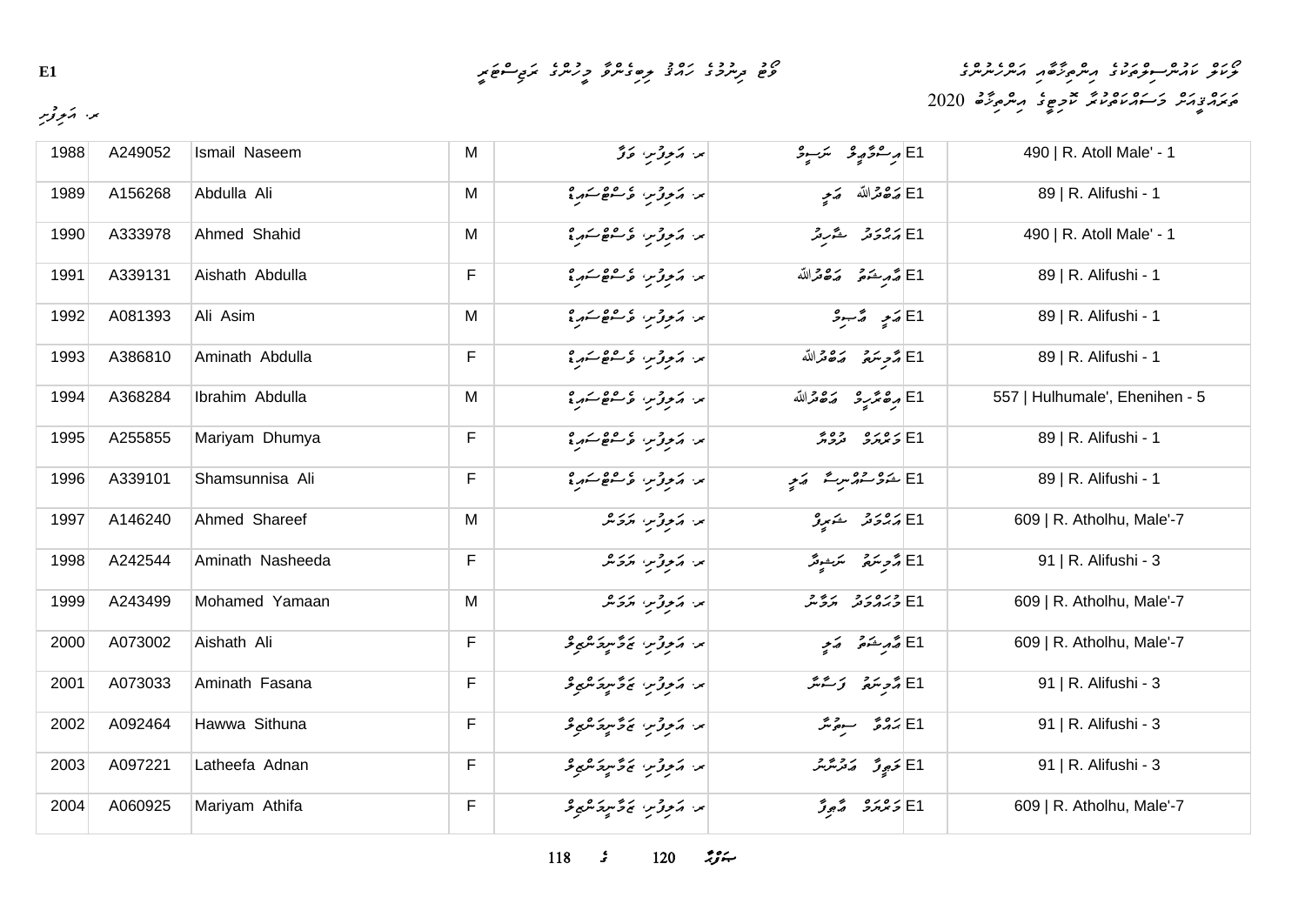*sCw7q7s5w7m< o<n9nOoAw7o< sCq;mAwBoEw7q<m; wBm;vB* م من المرة المرة المرة المرجع المرجع في المركبة 2020<br>مجم*د المريض المربوط المربع المرجع في المراجع المركبة* 

| 2005 | A097222 | Moosa Adnan       | M           | أيرا الكروفران كالأمر كالكرافر | E1 تۇشە كەنگەنگەر                    | 609   R. Atholhu, Male'-7      |
|------|---------|-------------------|-------------|--------------------------------|--------------------------------------|--------------------------------|
| 2006 | A072140 | Shifana Adnan     | F           |                                | E1 جورٌ مَرَّ مَرْمَّرْ مَرْ         | 609   R. Atholhu, Male'-7      |
| 2007 | A246642 | Abdulla Hassan    | M           | أمرا مكروثين المحافيرة         | E1 مَەھْتَراللە تەسكەنتْر            | 89   R. Alifushi - 1           |
| 2008 | A153417 | Shiyama Hassan    | F           | بر مورمن پاڻو                  | E1 حيدگر كەسكەش                      | 89   R. Alifushi - 1           |
| 2009 | A246640 | Zuhura Ali        | F           | أمرا مكروفرا الأوضرع           | E1 كانج ثريجر - م <i>ح</i> مي        | 89   R. Alifushi - 1           |
| 2010 | A248703 | Adam Idrees       | M           | برا م تروش ہاتھ                | E1 ۾ <i>قدم</i> ۾ قرم پ              | 89   R. Alifushi - 1           |
| 2011 | A122778 | Aishath Nazly     | F           | برا م تروش ہاتھ                | E1 مَەرشەق مىتى مو                   | 89   R. Alifushi - 1           |
| 2012 | A163164 | Fathimath Falaaha | $\mathsf F$ | برا م تروش ہاتھ                | E1 تُجِرَمُو تَرَمَّدُ               | 92   R. Vaadhoo - 1            |
| 2013 | A255804 | Ibrahim Zaheel    | M           | برا مأفروش لبالم مثمر          | E1 مەھەرىپ كىمىيىتى E1               | 89   R. Alifushi - 1           |
| 2014 | A248705 | Khadeeja Yoosuf   | F           | ما الأحواز من المحدد من المحمد | E1 كَرْمِيعٌ مَرْسُولُ               | 89   R. Alifushi - 1           |
| 2015 | A248708 | Mariyam Nazma     | F           | برا م تروش ہاتھ                | E1 ويوبرو سرشو <del>گ</del>          | 490   R. Atoll Male' - 1       |
| 2016 | A255803 | Mohamed Nazmee    | M           | برا م تروش ہاتھ                | E1 <i>\$222 مَنْ وِ</i>              | 490   R. Atoll Male' - 1       |
| 2017 | A076628 | Moosa Adam        | M           | ىن مەجەۋىر، ئاپاتتى            | $3.5$ $2.3$ E1                       | 388   Feydhoo Ehenihen - 1     |
| 2018 | A163165 | Safeena Adam      | F           | ما مأجور فريد موسم محمد        | E1 سَرپِسَ مَرْمَرْدَ                | 557   Hulhumale', Ehenihen - 5 |
| 2019 | A104172 | Yoosuf Adam       | M           | برا مأفروش بإنائيل             | E1 پژینز گروچ                        | 89   R. Alifushi - 1           |
| 2020 | A244481 | Aishath Waheedha  | F           | بر مورمن پریگر                 | E1 م <i>ەُم ھۇم قۇم</i> بەنگە        | 91   R. Alifushi - 3           |
| 2021 | A244484 | Aminath Waheedha  | F           | بر. مَعِرْشٍ بِإِحِيا          | E1 مَّ <i>حِ سَع</i> ْرِ عَصَبِ مَّد | 91   R. Alifushi - 3           |

*119 sC 120 nNw?mS*